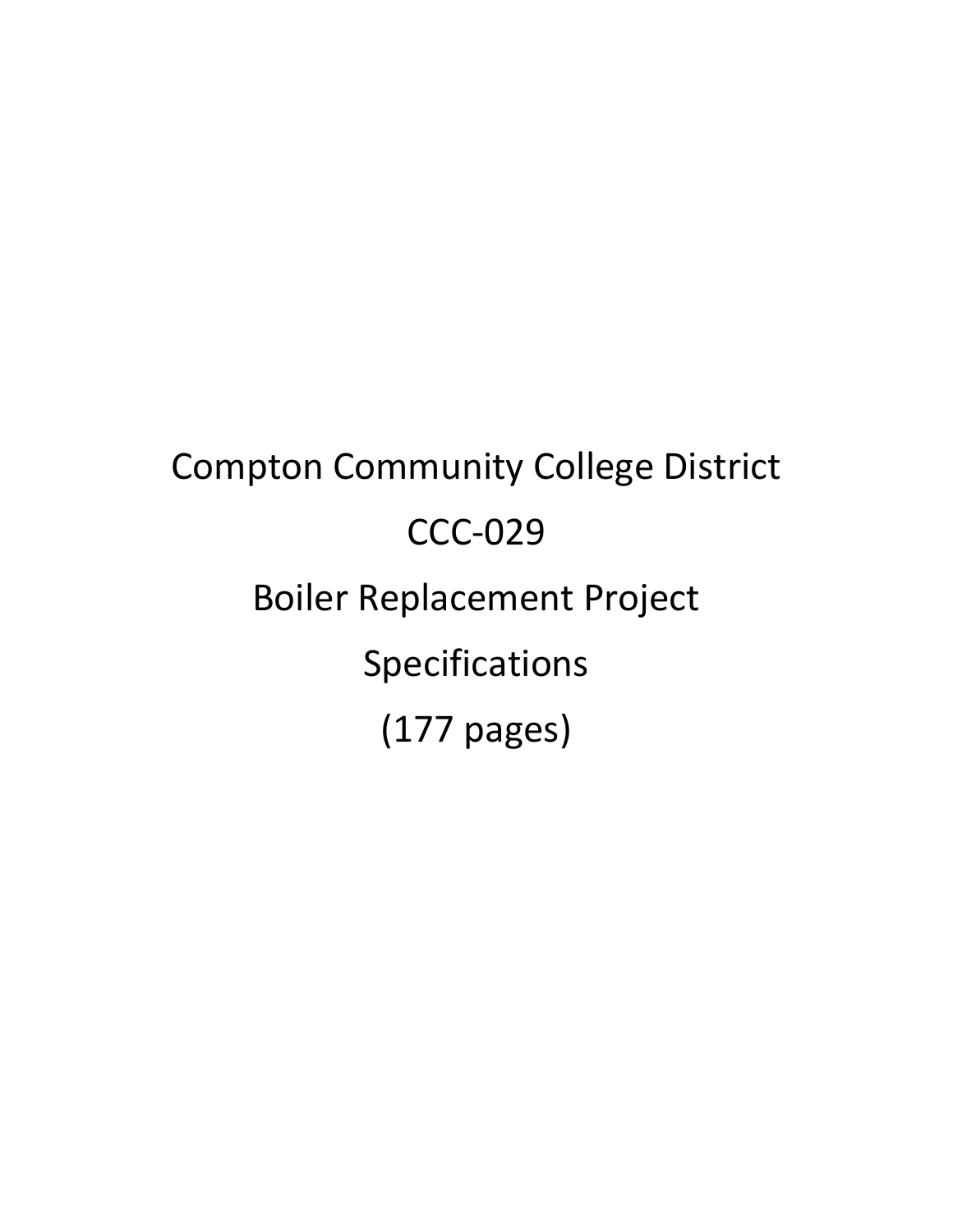# **SECTION 05 12 00**

# **STRUCTURAL STEEL**

## 1. GENERAL

## 1.01 SECTION INCLUDES

- A. Structural steel framing members. 1. Galvanized at exterior exposed structural steel.
- B. Related Sections
	- 1. Section 05 05 14, Hot-Dip Galvanizing

## 1.02 REFERENCES

- A. AISC American Institute of Steel Construction
	- 1. AISC Manual AISC Manual of Steel Construction, 13th Edition
	- 2. AISC S323 Quality Criteria and Inspection Standards
- B. ASTM American Society for Testing and Materials
	- 1. ASTM A36 Structural Steel
	- 2. ASTM A123 Zinc (Hot Dipped Galvanized) Coatings on Iron and Steel Products
	- 3. ASTM A307 Carbon Steel Externally Threaded Standard Fasteners
	- 4. ASTM A500 Cold Formed Welded and Seamless Carbon Steel Structural Tubing in Round and Shapes
	- 5. ASTM A572 Grade 50 Structural Steel
- C. ASCE/SEI 7-05 American Society of Civil Engineers, Structural Engineers Institute, ASCE Standard.
- D. AWS American Welding Society
	- 1. AWS A2.4 Standard Symbols for Welding, Brazing and Non Destructive Examination
	- 2. AWS A5.1 Carbon Steel Electrodes for Shielded Metal Arc-Welding
	- 3. AWS B2.1 Welding Procedure and Performance Qualification
	- 4. AWS D1.1 Structural Welding Code, Steel
	- 5. AWS D1.3 Structural Welding Code, Sheet Steel
	- 6. AWS D1.8 Structural Welding Code, Seismic Supplement
- E. SSPC Steel Structures Painting Council.
- F. CBC California Building Code 2010**,** Chapter 22.
- G. ASTM A992 Steel for Structural Shapes For Use in Building Framing
- 1.03 SUBMITTALS
	- A. Shop Drawings:
		- 1. Indicate profiles, sizes, spacing and locations of structural members, connections, openings, attachments and fasteners.
		- 2. Indicate cambers.
		- 3. Indicate welded connections with AWS A2.4 welding symbols. Indicate net weld lengths.
	- B. Manufacturer's Mill Certificate: Certify that products meet or exceed specified requirements.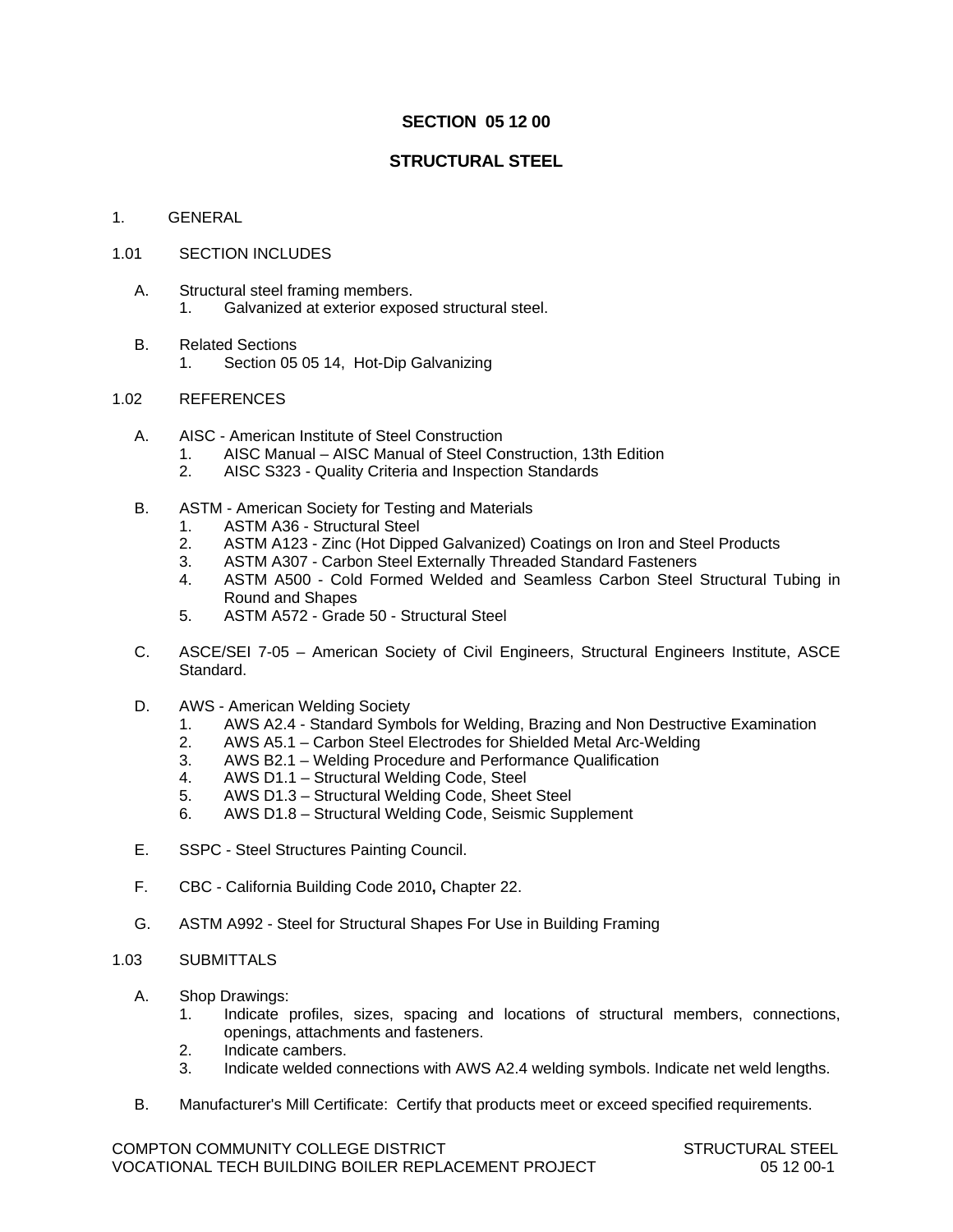- C. Mill Test Reports: showing structural strength, destructive and non-destructive test analysis and identification.
- D. All certified welders employed on the work have been AWS qualified within the previous 12 months, in accordance with AWS-WHB-1.
- E. Fabricator's and erector's qualifications.
- F. Submit written welding procedures to Owner's testing agency for all welding on project. Procedures shall be in accordance with AWS pre-qualified welds. For welds not pre-qualified by AWS, provide project-specific procedures qualified by testing in accordance with AWS D1.1 to match actual materials, conditions, and orientations.

#### 1.04 QUALITY ASSURANCE

## A. Qualifications

- 1. Fabricator: Company specializing in performing structural steel work minimum five years experience. Qualified fabricator who participates in the AISC Quality Certification Program and its designation as AISC-Certified Plant, Category Sbd Conventional steel building structures or Category Cbd for complex steel building structures.
- 2. Erector: Company specializing in performing structural steel work with minimum five years experience.
- 3. Erector: AISC Certified Erectors for Category CSE for steel and erection required.
- 4. AWS Certified welders.
- B. Fabricate structural steel members and perform work in accordance with AISC-M015L.
- C. Perform welding in accordance with AWS D1.1 and California Building Code Section 2204.1.
- D. Galvanized Structural Steel Coating applicator: Company specializing in hot-dip galvanizing after fabrication and following the procedures in the *Quality Assurance Manual* of the American Galvanizers Association.

# 1.05 FIELD MEASUREMENTS

A. Verify field measurements.

# **2. PRODUCTS**

- 2.01 MATERIALS
	- A. Structural Steel Members: W-Shape Sections use ASTM A992 or ASTM A572 Grade 50 steel, as indicated on Structural Drawings.
	- B. Channels, Angles, Plates, Bars, M-Shapes and S-Shapes: ASTM A36.
	- C. Structural Tubing; ASTM A500, Grade B.
	- D. Bolts, Nuts and Washers: ASTM A307 galvanized to ASTM A153 for galvanized members, American National Course Threaded Series.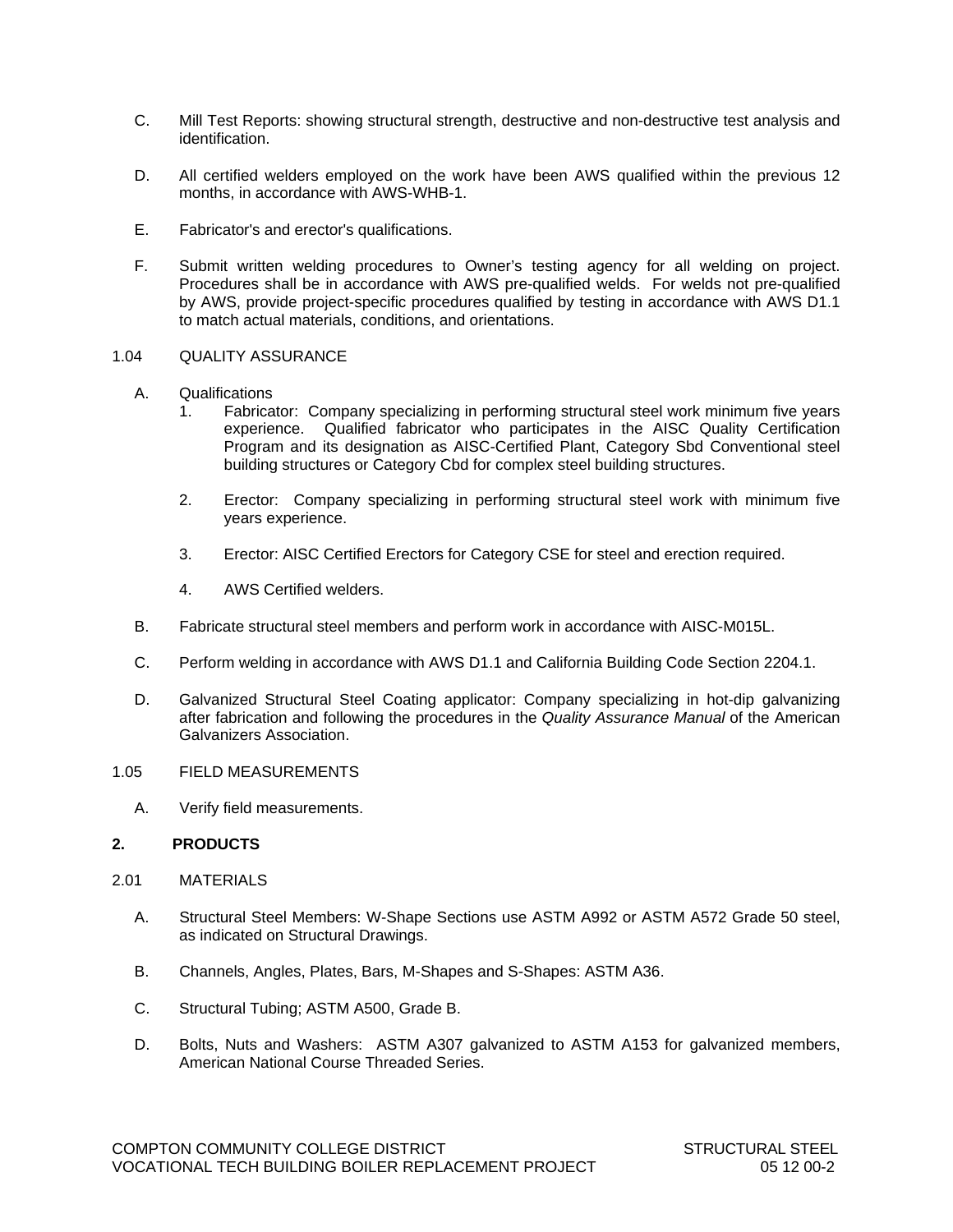- E. High Strength Bolts: ASTM A325 Slip-Critical, tension set high strength bolts, by Bristol Machine Co., Walnut, CA, or equal as approved in accordance with Division 01 for substitutions.
- F. Welding Materials: AWS A5.1, E70XX, type and procedures required by electrode manufacturer for materials being welded.
- G. Non-Shrink Grout: ASTM C1107, high performance, premixed compound consisting of non-metallic aggregate, cement, water reducing and plasticizing agents; capable of developing minimum compressive strength of 5,000 psi in 24 hours and 8,000 psi in 7 days; of consistency suitable for application and a 30 minute working time.

## 2.02 FINISH

- A. Prepare structural component surfaces in accordance with SSPC SP-3 Power Tool Cleaning for embedded.Apply primer by brush or spray, minimum dry film thickness 3.0 mils.
- B. Shop prime structural steel members. DO NOT prime surfaces that will be fireproofed, field welded, in contact with concrete or high strength bolted.
	- 1. Clean surfaces to be primed, remove mill scale, grease, dirt and foreign matter. Two coats required for parts in contact but inaccessible for painting after erection.
	- 2. Apply primer by brush or spray, minimum dry film thickness 3.0 mils. Thoroughly work into joints, angles and open spaces. Allow primer to dry and harden prior to handling for delivery to the site.
	- 3. Clean contact surfaces immediately prior to assembly, leave unpainted.
	- 4. Coat machined surfaces with approved removable coating to prevent corrosion.
	- 5. After erection, clean field welds, field bolts and abraded portions and apply one additional brush spot coat using same paint material.
	- 6. All surfaces scheduled to receive sprayed-applied fireproofing shall be free of lubricants, oils, paint or other matter that will impair adhesion of fireproofing.
- C. Galvanize exposed exterior structural steel members where indicated to minimum Coating Grade 80 (1.9 oz/sq. ft.) in accordance with ASTM A123.
- D. Galvanized items to be painted: Do not use quenching solutions or treatments immediately after galvanizing. Refer to individual sections for galvanized items to be painted.
- D. All exterior steel exposed to weather conditions shall be shop galvanized or primed painted. Field painted in accordance with Section 09 90 00 Painting, High Performance Coatings.

# **3. EXECUTION**

#### 3.01 EXAMINATION

- A. Verify that field conditions are acceptable and are ready to receive work.
	- 1. Report discrepancies between drawings and field dimensions to Architect before commencing work.
- B. Beginning of installation means erector accepts existing conditions and surfaces underlying or adjacent to work of this section.

## 3.02 FABRICATION

A. Fabricate and assemble structural steel in shop to greatest extent possible. Fabricate structural steel according to AISC specifications referenced in this Section and in Shop Drawings.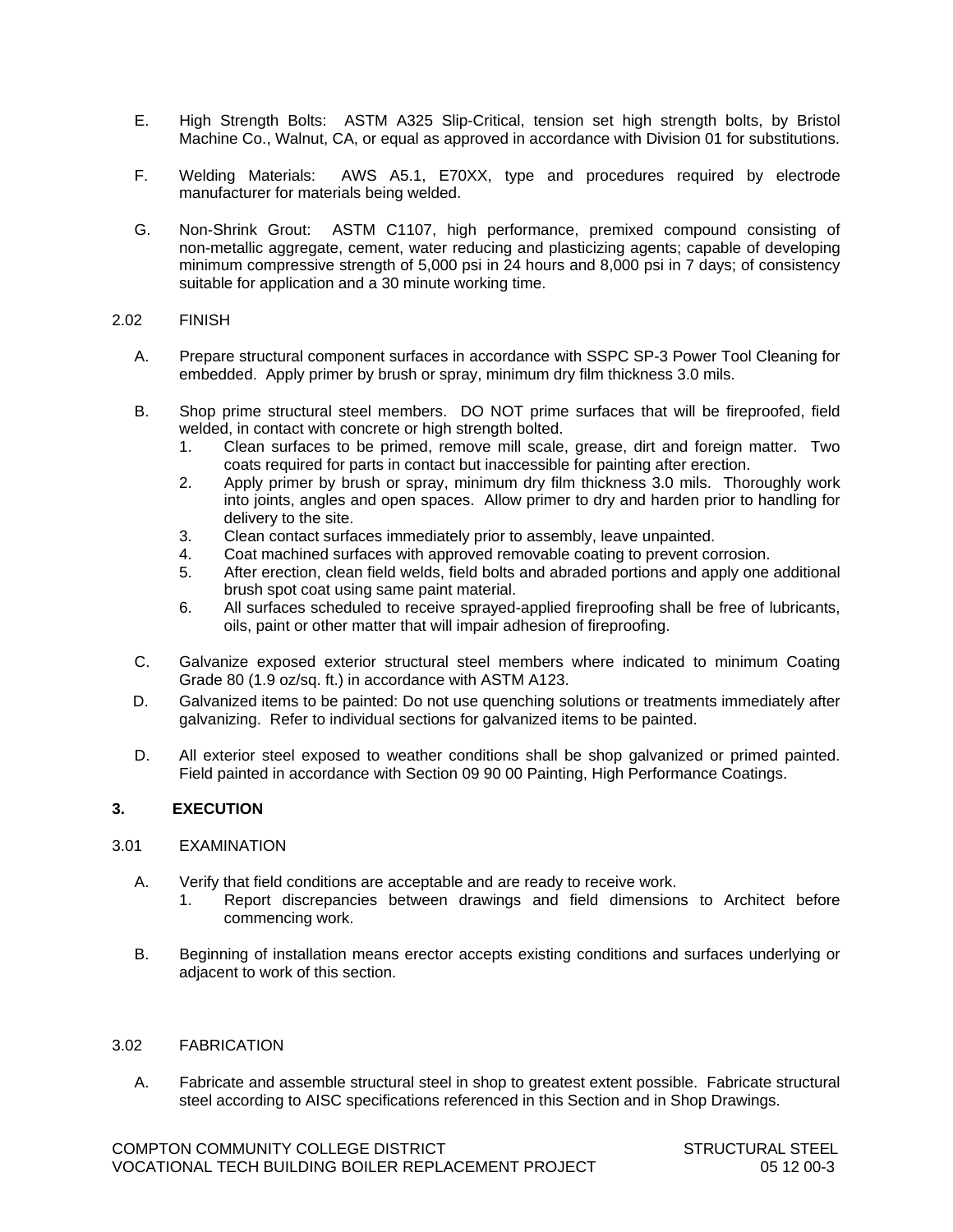- B. Camber structural steel members where indicated.
- C. Identify high-strength structural steel according to ASTM A6 and maintain markings until steel has been erected.
- D. Mark and match-mark materials for field assembly.
- E. Fabricate for delivery a sequence that will expedite erection and minimize field handling of structural steel.
- F. Complete structural steel assemblies, including welding of units, before starting shop-priming operations.
- G. Comply with fabrication tolerance limits of AISC's "Code of Standard Practice for Steel Buildings and Bridges" for structural steel.

## 3.03 ERECTION

- A. Allow for erection loads and stresses, and for sufficient temporary bracing to maintain structure safe, plumb and in true alignment until completion of erection and installation of permanent bracing. Provide bracing for dead and live loads and wind loads. Keep bracing in place until required to maintain safe conditions.
- B. Contractor shall be responsible for correcting detailing and fabrication errors and for correct fitting of all members and components.
- C. Field weld components and shear studs indicated on structural drawings.
- D. Do not field cut or alter structural members without approval of Architect.
- E. When approved, perform cutting, punching, drilling and tapping to accommodate work. Obtain accurate data as indicated on shop and erection drawings.
- F. After erection, prime welds, abrasions and surfaces not shop primed except surfaces to be in contact with concrete.
- G. Grout under base plates with the specified non-shrink grout.
- H. Provide anchor bolts with templates and diagrams. Contractor shall be responsible for proper location and installation of bolts. Correct deficiencies or errors.

## 3.04 ERECTION TOLERANCES

- A. Conform to AISC S325.
- B. Maintain erection tolerances of Architecturally Exposed Structural Steel within AISC's "Code of Standard Practice for Steel Buildings and Bridges."
- 3.05 HIGH STRENGTH BOLTS
	- A. Allowable hole sizes: 1/16 inch larger than bolt size.
	- B. Use friction type connection with standard hardened steel circular, square or rectangular washer under bolt nut.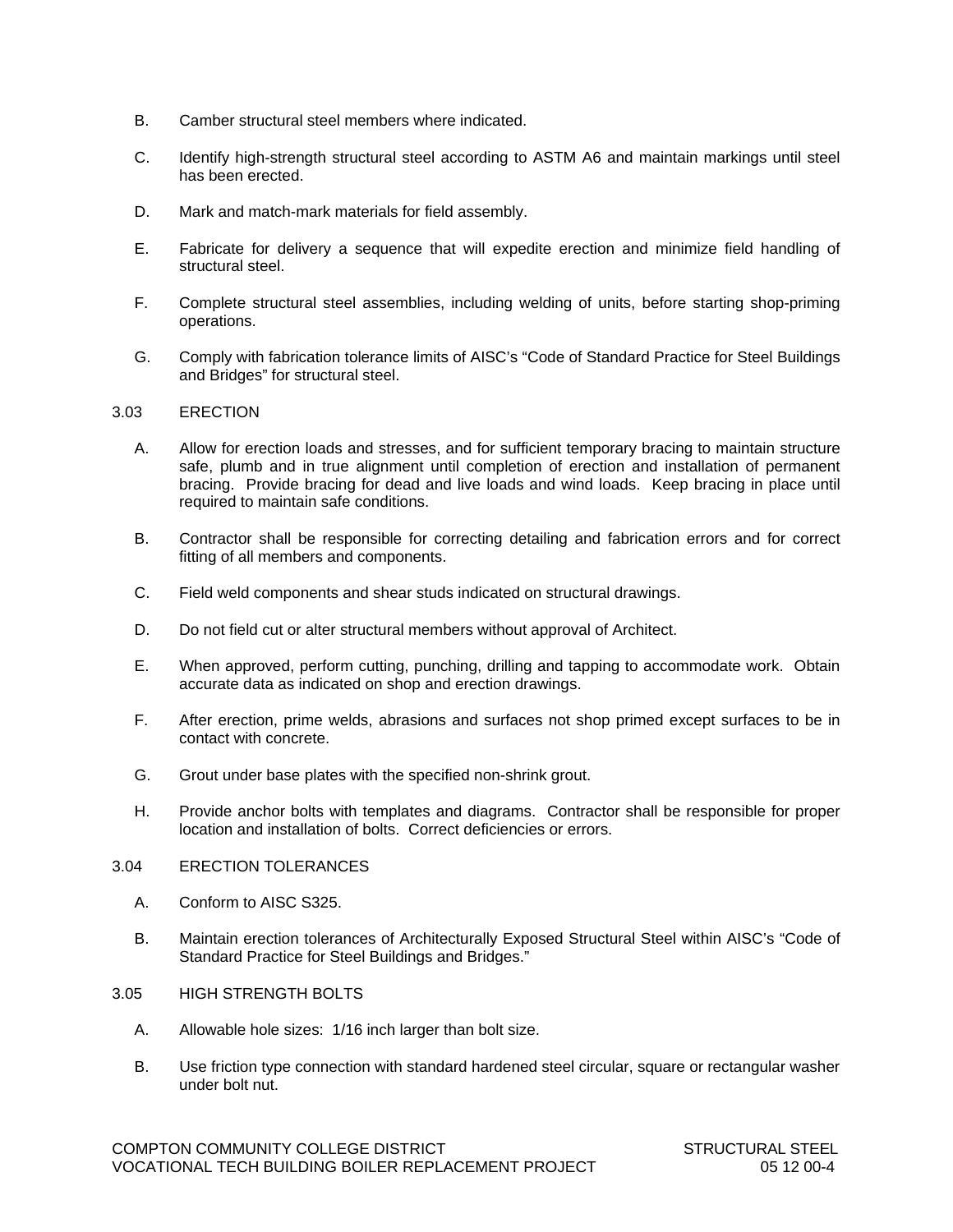- C. Thoroughly clean area under bolt head, nut and washer. Remove all paint, lacquer, oil or other coatings except organic zinc-rich paints in accordance with SSPC, SP-2.
- D. Tighten bolts by power torque wrench or hand wrench until twist-off.
- 3.06 PUNCHING AND DRILLING
	- A. Punch material 1/16 inch larger than nominal diameter of bolt, wherever thickness of metal is equal to or less than the diameter of the bolt plus 1/8 inch.
	- B. Drill or sub-punch and ream where metal is equal to or more than the diameter of the bolt plus 1/8 inch. Make diameter for sub-punched and sub-drilled holes 1/16 inch larger than nominal diameter of bolt.
	- C. Precisely locate holes to ensure passage of bolt through assembled materials without drifting. Enlarge holes when necessary to receive bolts by reaming, flame cutting to enlarge holes is not acceptable. Poorly matched holes will be rejected.
	- D. Punch and ream holes to receive high strength bolts.

# 3.07 WELDING

- A. Conform to AWS D1.1 and CBC Chapter 22A, Section 2204A.1.
- B. Perform welding by direct electric arc process. Use operators certified within preceeding 12 month period as per AWS "Standard Qualification Procedure."
- C. Chip welds to remove slag. Use wire brush to demonstrate uniformity of section, smoothness of welded metal, freedom from undercuts, overlays or feather edges and freedom from porosity and clinkers.
- D. Visually inspect edges and ends of fillets and butt joint welds for indication of good fusion and penetration into base metal. Grind smooth all exposed welds.
- E. Use of cutting torch will be allowed where metal being cut does not carry stress during the operations, and provided no stresses will be transmitted through a flame-cut surface. Make gas cuts smooth and regular in contour.
- F. To determine effective width of members subjected to gas cutting, deduct 1/8 inch from width of gas cut edges. Make radius of gas cut fillets as large as practicable, but in no case less than one inch. Gas cutting to align bolt is not permitted.

## 3.08 CLEANING AND STRAIGHTENING

- A. Before fabrication, thoroughly wire-brush material clean of scale and rust. Straighten by methods that will not injure materials.
- B. After punching or working, remove twists or bends before parts are assembled. Make finished members free from twists, bends and open joints when erected.
- C. Repair galvanized surfaces, where bare metal is exposed at weld sites and where shop finish is abraded or otherwise damaged, Use hot or cold repair process at contractor's option, build-up zinc coating to minimum 5-mil thickness.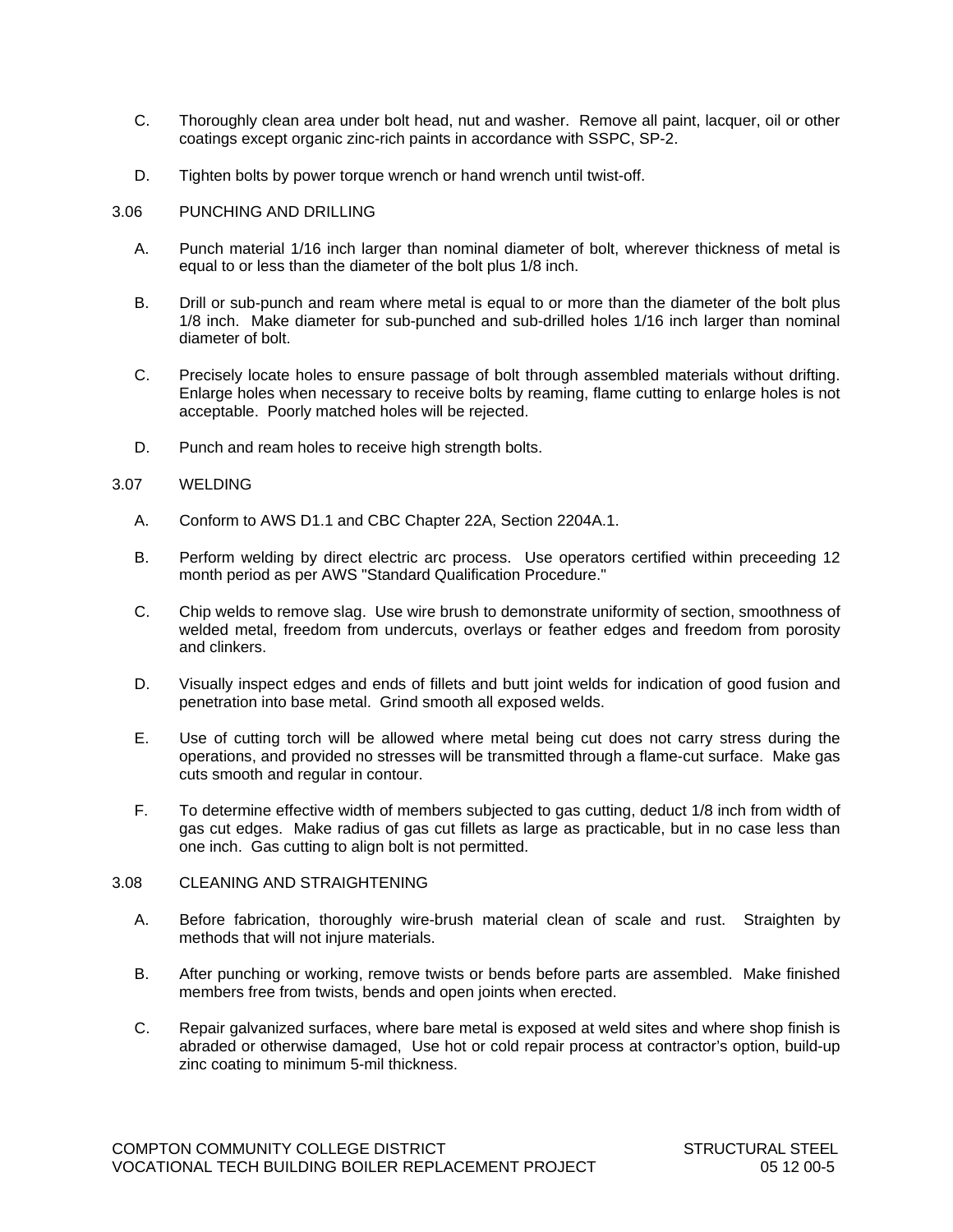- 1. Cold Repair Process: ASTM A 780, A2 using ready mixed, fluid applied galvanizing repair compound.
- 2. Hot Repair Process: ASTM A 780, A1 using zinc-based alloys. Apply zinc solder while metal is still hot. Tin surface with zinc alloy and wire brush. Do not direct flame on alloy.

## 3.09 FITTING

- A. Closely fit members, finished true to line and in precise position required to allow accurate erection and proper joining in the field.
- B. Drilling to enlarge unfair holes will not be allowed. Light drifting to draw parts together will be permitted. Do not heat rolled sections, except for minor details.
- 3.010 QUALITY CONTROL
	- A. Required testing shall be performed under provisions of Division 01 and California Building Code Section 2212**.**
	- B. All complete penetration welds shall be subject to Ultrasonic Testing, as per AWS D1.1. All defective welds shall be repaired and retested with ultrasonic equipment at the Contractor's expense.
- 3.011 HANDLING
	- A. Both in shop and in field, transport, handle and erect to preclude damage or overstressing of any component.
- 3.012 FINISH
	- A. For exposed steel, field paint per Section 09 90 00 Painting with High Performance Coatings.

END OF SECTION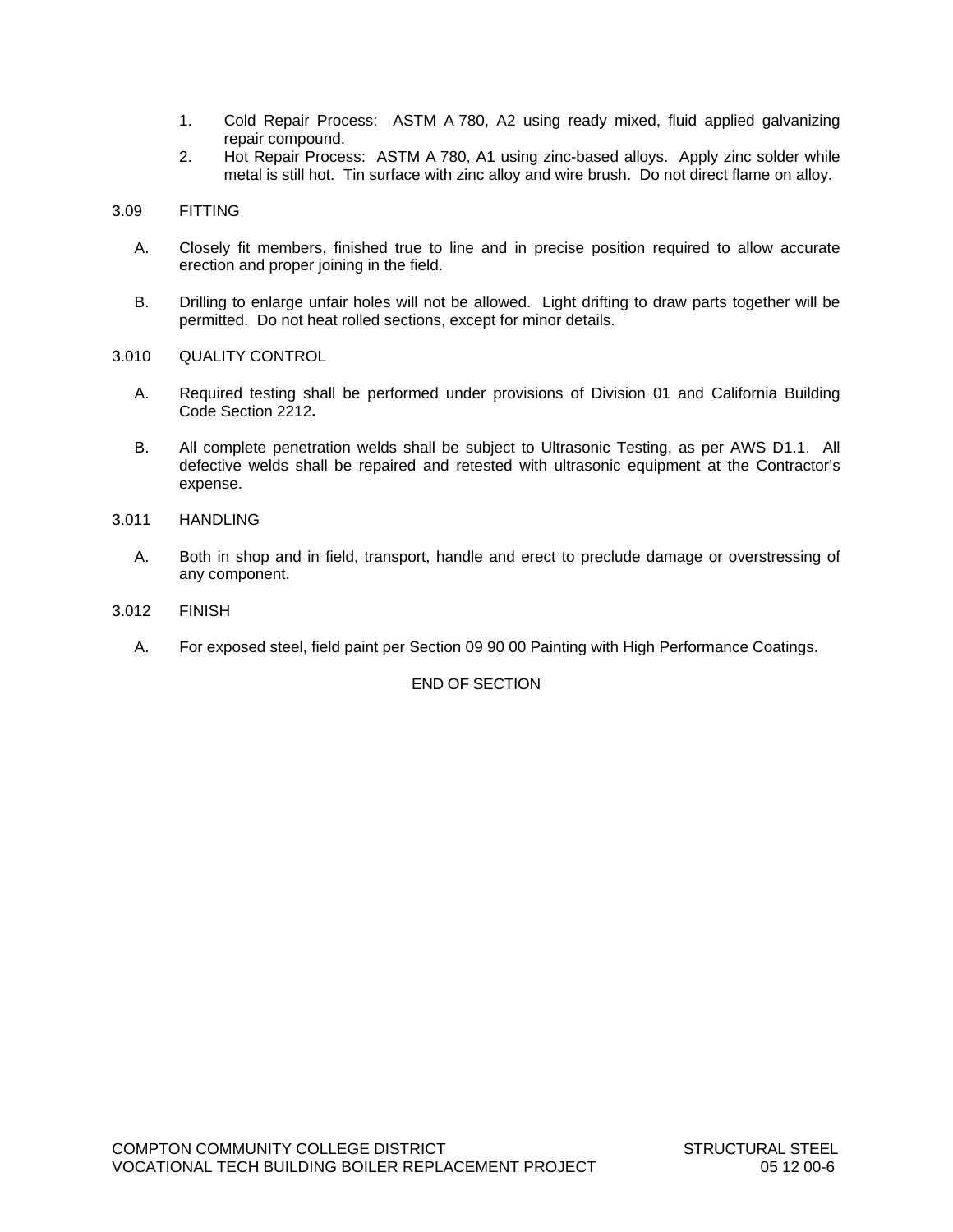# **SECTION 22 05 00**

# **COMMON WORK RESULTS FOR PLUMBING**

## PART 1 - GENERAL

## 1.1 SECTION INCLUDES

A. Requirements of Divisions 0 and 1 apply to work of this section.

## 1.2 RELATED SECTIONS

A. This section applies to all sections of Division 22, except as may be otherwise modified in each section.

#### 1.3 FEES, PERMITS AND PAYMENTS

A. Fees, Permits and Payments: Contractor shall secure permits and inspections and pay full cost of same.

## 1.4 RELATED WORK SPECIFIED ELSEWHERE

- A. Work designated on drawing or specifications to be installed or performed by other sections of the inspections.
- B. Finish painting: Equipment furnished shall be factory finished. If the factory finish is damaged during shipment, installation, etc., it shall be repainted by the Contractor subject to the Architect's approval.
- C. Electrical connections for motors, line voltage wiring and conduit and low voltage wiring and conduit.
- D. Individual motor controllers except when furnished as integral parts of packaged equipment.

#### 1.5 EQUIPMENT RESTRICTIONS

- A. The proprietary name, and/or model indicated on the drawings, or the first listed for a category in the specifications is the make and/or model used as the basis for design. Bids shall be based on the use of the products of the selected manufacturers. Substitutions will be considered as outlined in General Conditions and Division 1; Section, "Substitutions." Other acceptable manufacturers are named in these specifications.
- B. Choice of Equipment: Equipment has been chosen, which will properly fit into the physical spaces provided and indicated, allowing ample room for access, serving, removal and replacement of parts, etc. Adequate space shall be allowed for clearance in accordance with the code requirements and the requirements of the local inspection Department. Physical dimensions and arrangements of equipment to be installed shall be subject to the Owner's approval. Submit shop drawings of equipment layout for approval where equipment space does not comply with drawings. Changes in piping, motors, wiring, controls, structural or installation procedures required by the substituted product or equipment shall be made at no additional cost to the Owner, and with no reduction in scope.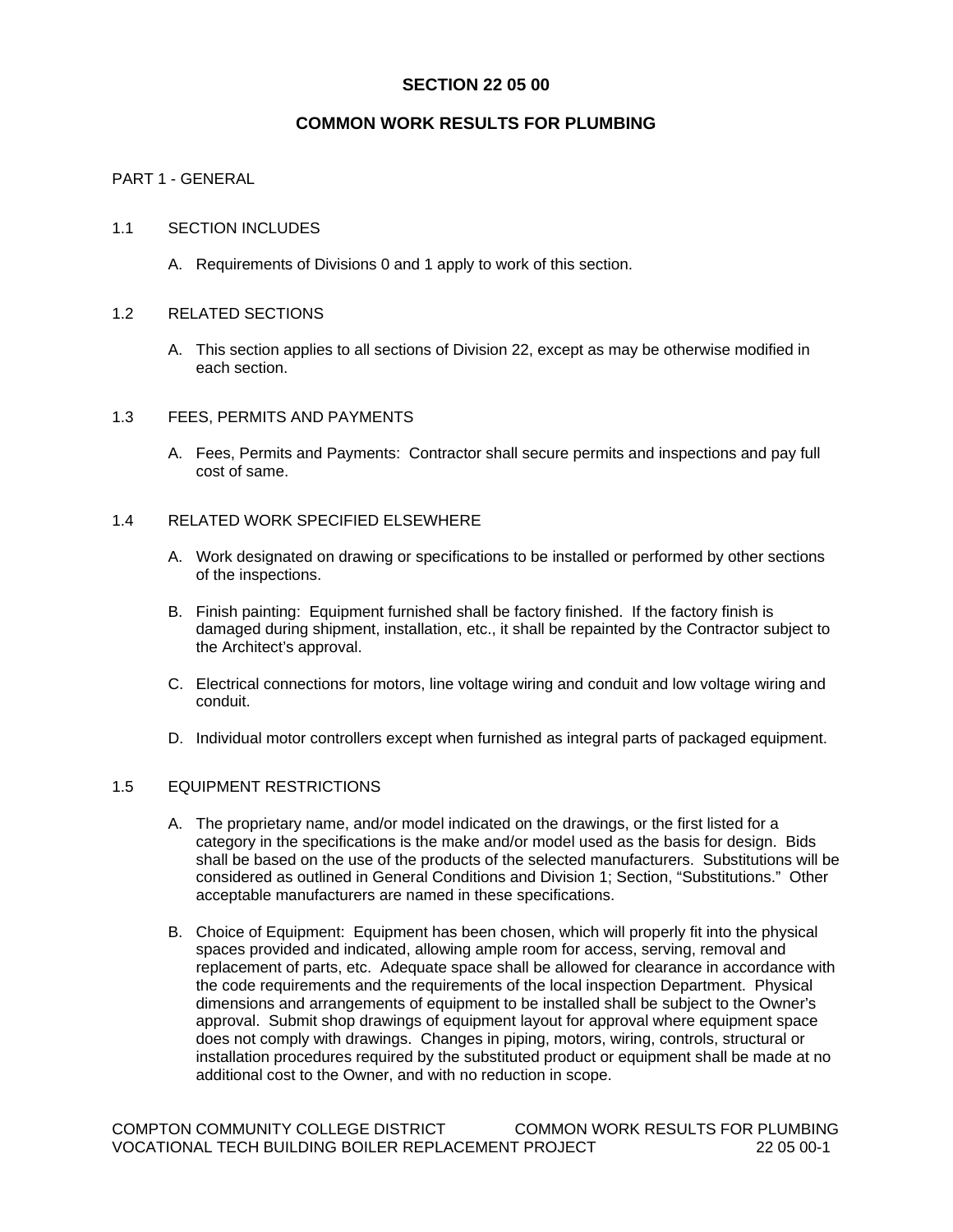- C. Space Requirements:
	- 1. In the preparation of drawings, a reasonable effort has been made to include equipment manufacturer's recommendations. Since space requirements and equipment arrangement vary according to manufacturer, the responsibility for initial access and proper fit rests with the Contractor. The final arrangement of the equipment and service connections shall allow the unit to be serviced. This shall include space to pull motors, filters, coils, tubes, etc. Make changes in piping and ductwork to suit actual installed equipment without further instructions or additional cost.
	- 2. If the installation of the particular product or equipment, the Contractor has submitted, requires changes in material or size from that required in the contract drawings and specifications, such changes shall be submitted as shop drawings.
	- 3. Contractor shall be aware that some equipment in the mechanical room must be in place before walls and/or roof is installed and shall schedule the installation of equipment accordingly.
	- 4. Contractor shall pay the costs of design (3.0 x direct payroll) and installation of changes resulting from substitution of alternate products. Acceptance of alternate products by Architect does not change this requirement.

# 1.6 QUALITY ASSURANCE

- A. Installer's Qualifications:
	- 1. For the actual fabrication, installation, and testing of work, use only thoroughly trained and experienced workmen completely familiar with the items required and the manufacturers' current recommended methods of installation.
	- 2. In acceptance of rejection of the finished installation, no allowance will be made for lack of skill on the part of the installers.
- B. Certificates: Execute on behalf of the Owner and deliver to the Architect manufacturers' warranty certificates and instructions, etc. required to assure that the manufacturers' warranties are properly documented and in full effect for the warranty period.

# 1.7 CODES, ORDINANCES, REGULATIONS AND DEFINITIONS

- A. Work and materials shall be in full accordance with the latest rules and regulations of the following Agencies and Codes, the Safety Orders of the Division of Industrial Safety; the California Mechanical Code; the California Plumbing Code; California Fire Code; the California Building Code; California Energy Conservation Code; city ordinances and other applicable laws or regulations.
- B. Nothing in the drawings or specifications is to be constructed to permit work not conforming to these codes. Drawings and specifications shall take precedence when work and materials called for exceed code requirements.
- C. References to Code Specifications shall mean editions in effect at date of proposals.
- D. Reference to technical societies, trade organizations, governmental agencies are made in Mechanical Sections in accordance with the following abbreviations:

| Associated Air Balance Council National Standards for Field<br>Measurement and Instrumentation, Total System Balance |
|----------------------------------------------------------------------------------------------------------------------|
| American Gas Association                                                                                             |
| Air Moving and Conditioning Association                                                                              |
| American National Standards Institute                                                                                |
|                                                                                                                      |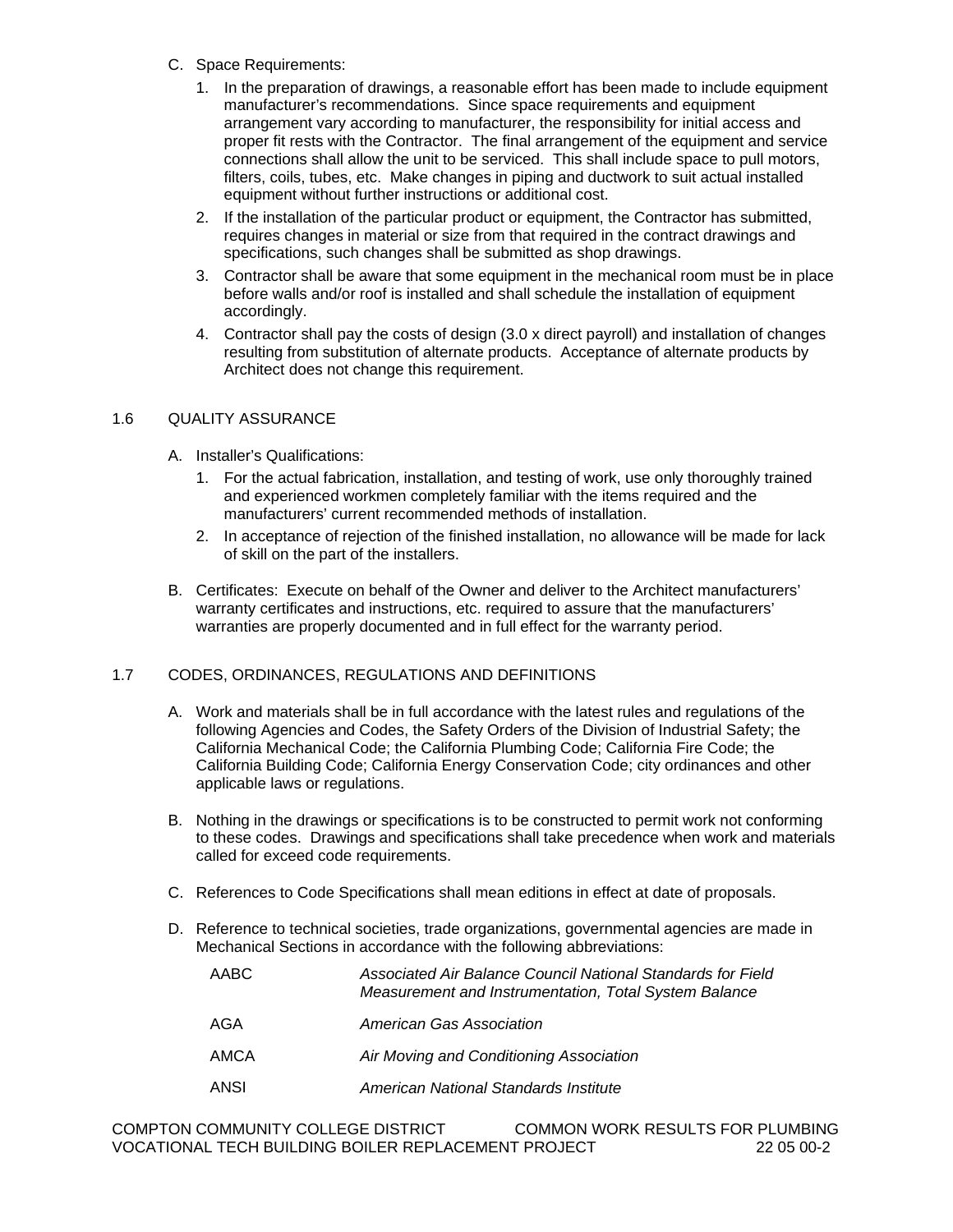|                                                                         | ARI             |                                 | Air Conditioning and Refrigeration Institute                                                                                                                                                          |
|-------------------------------------------------------------------------|-----------------|---------------------------------|-------------------------------------------------------------------------------------------------------------------------------------------------------------------------------------------------------|
|                                                                         | <b>ASHRAE</b>   | Engineers                       | American Society of Heating, Refrigerating, and Air Conditioning                                                                                                                                      |
|                                                                         | <b>ASTM</b>     |                                 | American Society of Testing and Materials                                                                                                                                                             |
|                                                                         | AWWA            |                                 | American Water Works Association                                                                                                                                                                      |
|                                                                         | <b>CISPI</b>    |                                 | Cast Iron Soil Pipe Institute                                                                                                                                                                         |
|                                                                         | ETL             |                                 | <b>Electrical Testing Laboratory</b>                                                                                                                                                                  |
|                                                                         | FM              | <b>Factory Mutual</b>           |                                                                                                                                                                                                       |
|                                                                         | <b>IBC</b>      |                                 | <b>International Building Code</b>                                                                                                                                                                    |
|                                                                         | <b>ICC-ES</b>   |                                 | <b>International Code Council Evaluation Service</b>                                                                                                                                                  |
|                                                                         | IRI             | <b>Industrial Risk Insurers</b> |                                                                                                                                                                                                       |
|                                                                         | <b>ISO</b>      |                                 | Insurance Service Organization                                                                                                                                                                        |
| NEBB                                                                    |                 |                                 | National Environmental Balancing Bureau Procedural Standards<br>for Testing, Balancing and Adjusting of Environmental Systems                                                                         |
|                                                                         | <b>NEC</b>      | <b>National Electrical Code</b> |                                                                                                                                                                                                       |
|                                                                         | <b>NFC</b>      | <b>National Fire Codes</b>      |                                                                                                                                                                                                       |
|                                                                         | <b>NFPA</b>     |                                 | <b>National Fire Protection Association</b>                                                                                                                                                           |
|                                                                         | <b>NRCA</b>     |                                 | <b>National Roofing Contractor's Association</b>                                                                                                                                                      |
|                                                                         | <b>OSHPD</b>    | State of California             | Office of Statewide Health Planning and Development for the                                                                                                                                           |
| <b>PDI</b><br><b>SMACNA</b>                                             |                 |                                 | <b>Plumbing and Drainage Institute</b>                                                                                                                                                                |
|                                                                         |                 |                                 | <b>Sheet Metal and Air Conditioning</b>                                                                                                                                                               |
|                                                                         | UL              |                                 | Underwriter's Laboratories, Inc.                                                                                                                                                                      |
|                                                                         | Definitions:    |                                 |                                                                                                                                                                                                       |
|                                                                         | <b>APPROVED</b> |                                 | As approved by Owner's Representative.                                                                                                                                                                |
| <b>ARCHITECT / ENGINEER</b><br><b>AS DIRECTED</b><br><b>AS REQUIRED</b> |                 |                                 | The Architect or Engineer of record for this project.<br>The Architect or Engineer is the Owner's<br>representative regarding preparation, revisions and<br>interpretation of the contract documents. |
|                                                                         |                 |                                 | As directed by the Owner's Representative.                                                                                                                                                            |
|                                                                         |                 |                                 | As required by applicable Code requirements; by<br>good business practice; by the conditions prevailing;<br>by the Contract Documents; by Owner, or by Owner's<br>Representative.                     |
|                                                                         | AS SELECTED     |                                 | As selected by Owner's Representative.                                                                                                                                                                |
|                                                                         | <b>BATTERY</b>  |                                 | Two or more fixtures served from same branch.                                                                                                                                                         |
|                                                                         |                 |                                 |                                                                                                                                                                                                       |

E. Definitions: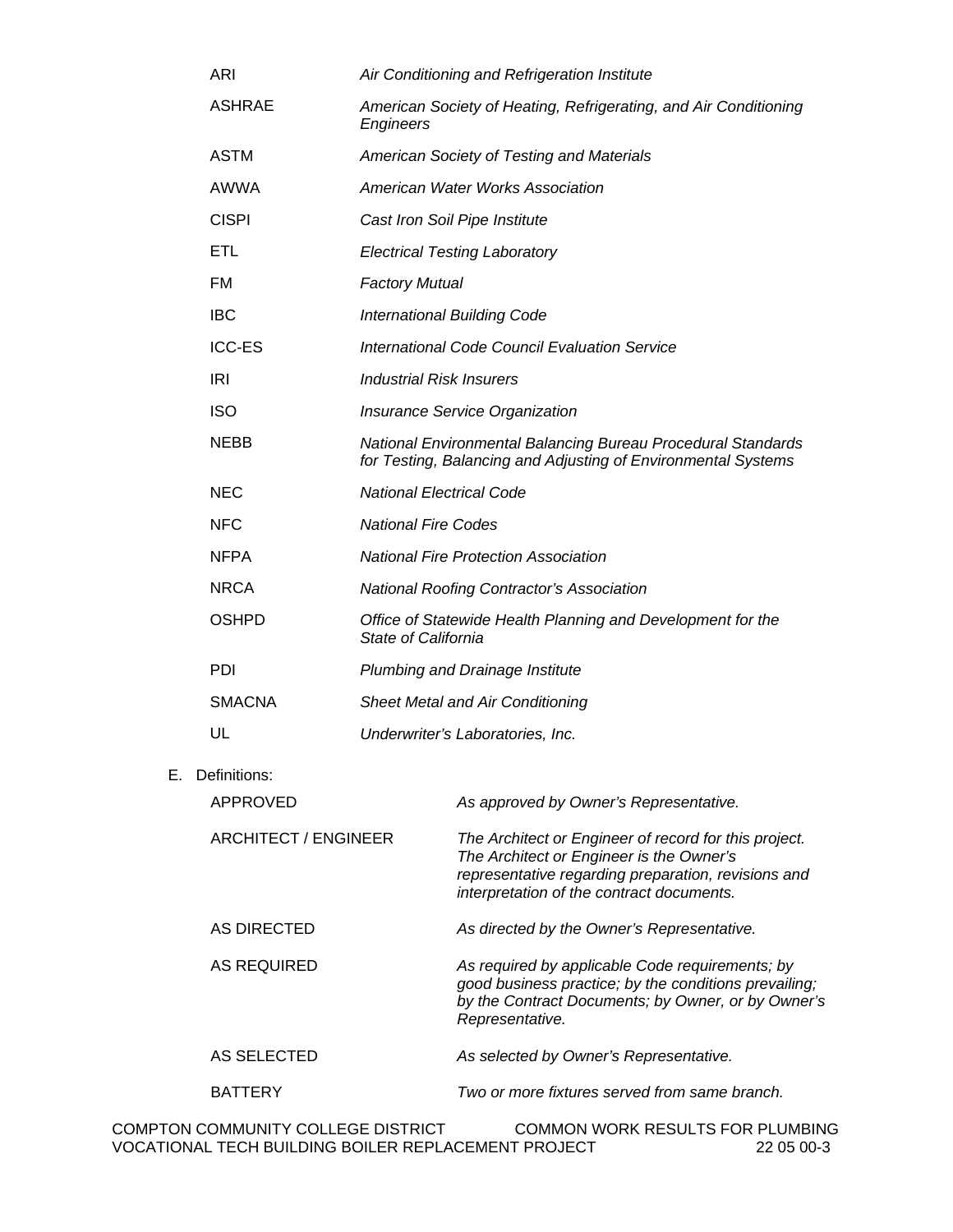| <b>BY OTHERS</b>                                                                          | Work on this Project that is outside the Scope of Work<br>to be performed by the Contractor under this Contract,<br>but that will be performed by Owner, other<br>Contractors or other means.                                                                                                                                                                                                                                                                                                                                                                                                                                                                                                                                                                                                                                                                                                                           |
|-------------------------------------------------------------------------------------------|-------------------------------------------------------------------------------------------------------------------------------------------------------------------------------------------------------------------------------------------------------------------------------------------------------------------------------------------------------------------------------------------------------------------------------------------------------------------------------------------------------------------------------------------------------------------------------------------------------------------------------------------------------------------------------------------------------------------------------------------------------------------------------------------------------------------------------------------------------------------------------------------------------------------------|
| <b>CERTIFIED TEST REPORTS</b>                                                             | Test Reports signed by an authorized official stating<br>that tests were performed in accordance with the test<br>method specified that the results reported are<br>accurate, and that items tested either meet or fail to<br>meet the stated minimum requirements.                                                                                                                                                                                                                                                                                                                                                                                                                                                                                                                                                                                                                                                     |
| <b>CERTIFIED INSPECTION</b><br><b>REPORTS</b>                                             | Reports signed by approved Inspectors attesting that<br>the items inspected meet the Specification<br>requirements other than any exceptions included in<br>the report.                                                                                                                                                                                                                                                                                                                                                                                                                                                                                                                                                                                                                                                                                                                                                 |
| CONCEALED                                                                                 | Embedded in masonry, concrete or other<br>construction, installed within furred spaces, or in<br>enclosures.                                                                                                                                                                                                                                                                                                                                                                                                                                                                                                                                                                                                                                                                                                                                                                                                            |
| <b>EQUAL</b>                                                                              | The Contract documents are based upon the<br>manufacturer and model number indicated on the<br>drawings or specifications. Bidder may propose<br>alternative product but will be considered only if the<br>bidder has submitted a base Bid, which is in<br>accordance with the specified product. Alternate<br>proposal shall include complete technical data and<br>itemized price adjustments. Bidder shall assume the<br>responsibility that the alternate product meets the<br>physical, mechanical, electrical, structural, acoustical<br>and architectural requirements of the specified<br>product. Acceptance of an alternate product does not<br>entitle the Contractor to a Change Order to modify<br>architectural, structural, mechanical, electrical, control<br>or any other systems necessary to accommodate the<br>alternate product. The Owner or his representative<br>may reject alternate products. |
| EXPOSED                                                                                   | Not installed underground or not concealed as defined<br>above.                                                                                                                                                                                                                                                                                                                                                                                                                                                                                                                                                                                                                                                                                                                                                                                                                                                         |
| <b>FIELD TESTS</b>                                                                        | Tests or analysis made at, or in the vicinity of the job<br>site in connection with the actual construction.                                                                                                                                                                                                                                                                                                                                                                                                                                                                                                                                                                                                                                                                                                                                                                                                            |
| <b>FURNISH</b>                                                                            | Supply and deliver to the Project site only, not install<br>(unless required to be installed elsewhere in the<br>Contract Documents). Product must be delivered<br>ready for installation and in operable condition.                                                                                                                                                                                                                                                                                                                                                                                                                                                                                                                                                                                                                                                                                                    |
| <b>INSTALL</b>                                                                            | Install (services or labor) only, not furnish (unless<br>required to be furnished elsewhere in the Contract<br>Documents). Install means to place in final position,<br>complete, anchored, connected and ready to operate.                                                                                                                                                                                                                                                                                                                                                                                                                                                                                                                                                                                                                                                                                             |
| LIFE SAFETY SYSTEMS                                                                       | Systems involved with fire protection: including<br>sprinkler piping, fire pumps, jockey pumps, fire pump<br>control panels, service water supply piping, fire<br>dampers, and smoke exhaust.                                                                                                                                                                                                                                                                                                                                                                                                                                                                                                                                                                                                                                                                                                                           |
| COMPTON COMMUNITY COLLEGE DISTRICT<br>VOCATIONAL TECH BUILDING BOILER REPLACEMENT PROJECT | COMMON WORK RESULTS FOR PLUMBING<br>22 05 00-4                                                                                                                                                                                                                                                                                                                                                                                                                                                                                                                                                                                                                                                                                                                                                                                                                                                                          |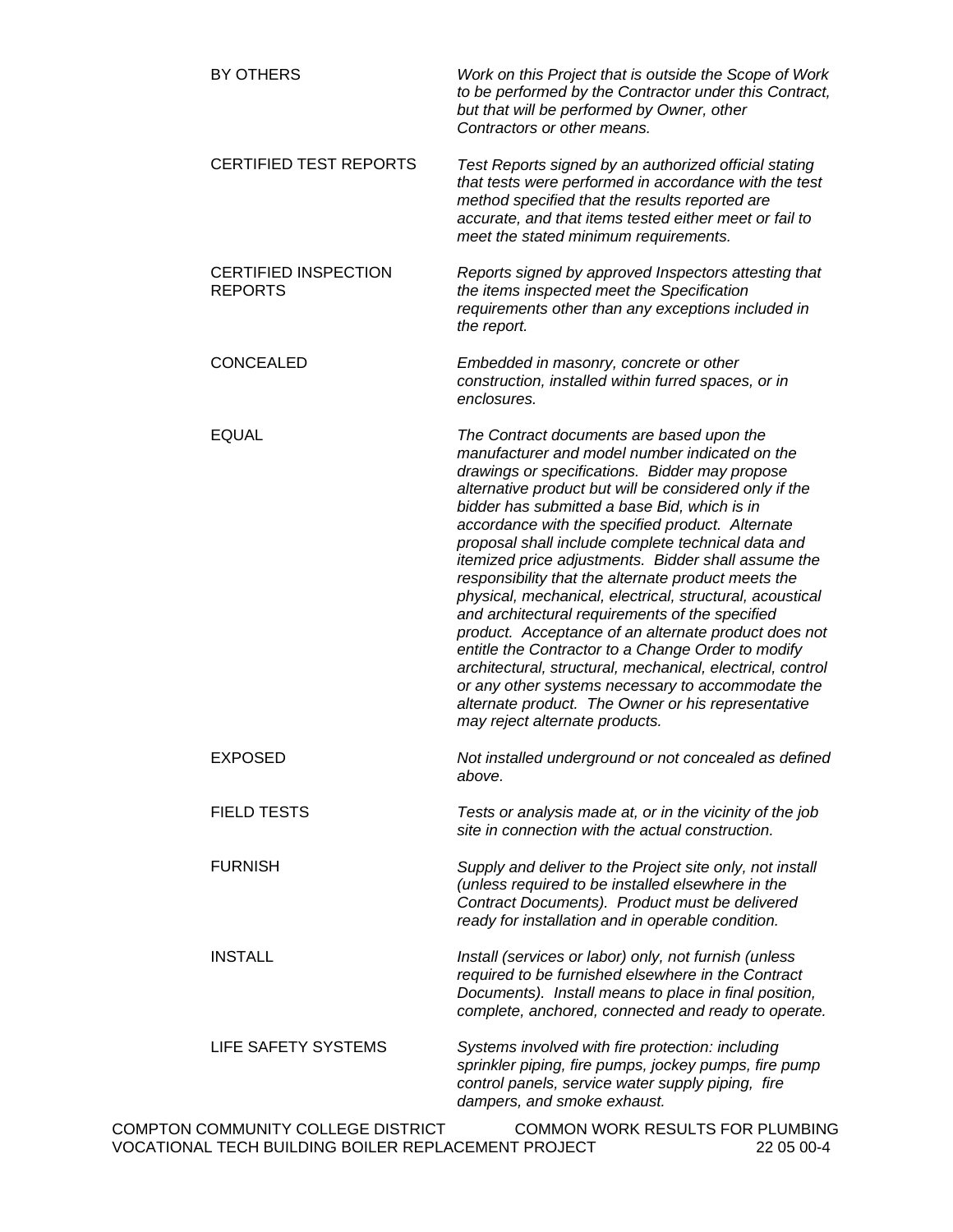*Systems involved with and/or connected to emergency power supply: including generators, transfer switches, transformers, and circuits to fire protection, smoke evacuation, and emergency lighting systems.* 

 *Medical and life support systems.* 

*Fresh air and relief systems on emergency smoke control sequence.* 

MAIN *The principal artery of a system of continuous piping or ductwork, to which branches may be connected.* 

> *Manufacturer's written directions, instructions, recommendations, specifications.*

MANUFACTURER'S DIRECTIONS, INSTRUCTIONS, RECOMMENDATIONS, **SPECIFICATIONS** 

CONTRACTOR-INSTALLED

PRODUCT *Materials, systems, equipment and fixtures.* 

MANUFACTURER'S **CERTIFICATE** CONFORMANCE *A certificate signed by an authorized manufacturer's official attesting that the material or equipment delivered meets the specification requirements. Manufacturer's representative certificate is not acceptable.*  MUST; SHALL; TO; WILL *When used as a directive to the Contractor, these items indicate a mandatory action.*  NECESSARY *Essential to completion of work.*  OWNER-FURNISHED,

*To be furnished by the Owner at its cost and installed by the Contractor as part of the work.* 

PROVIDE *Shall include "Furnish and install" which means supply, fabricate, deliver, place and connect, complete in place, ready for operational use. When neither furnish, install or provide is stated, "provide" is implied.* 

REMOVE *To remove item completely including attachments, frames, anchors, fittings, bases, pipes, conduits and supports, capping behind finished surfaces and repairing floors, bases and walls to match color and texture and be smooth with existing adjacent surfaces.* 

RISER *A vertical waterline supplying two or more fixtures, or batteries of fixtures located in different rooms.* 

SHOWN *As indicated on the Drawings.* 

SPECIFIED *As written in the Contract Documents.* 

SUBMIT *Submit to Owner's Representative.* 

TESTING LABORATORY *A person or organization whose functions include*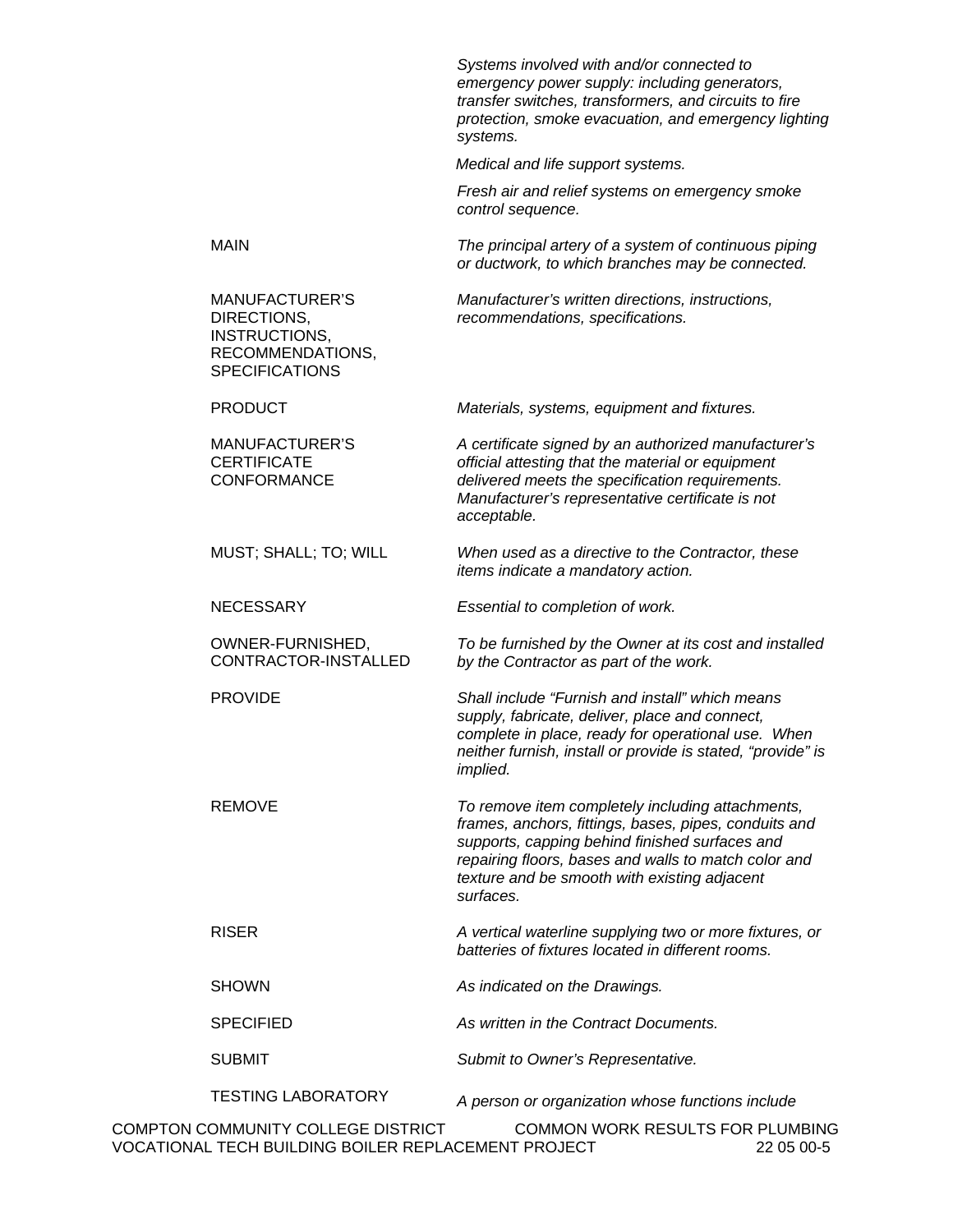*testing, analyzing or inspecting products and/or evaluating the designs or specifications of such products according to the requirements of applicable standards.* 

WORK *Work of the Contractor or Subcontractor includes labor or materials (including, without limitation, without equipment and appliance) or both, incorporated in, or to be incorporated in the construction covered by the complete Contract.* 

#### 1.8 SEISMIC RESTRAINT

- A. Design, furnish, and install attachment devices, anchor bolts, and seismic restraints that are required for seismic compliance for all equipment, apparatus, piping, conduit and raceways, ductwork, and other components of the specified systems required by reference codes and standards.
- B. Provide seismic restraint types as described. If the item to be restrained is not listed, select appropriate restraint and submit for approval.
- C. Provide seismic bracing for mechanical, plumbing, and fire protection systems.
- D. Seismic Restraints Requirements
	- 1. For each seismic restraint, provide certified calculations to verify adequacy to meet the following design requirements:
	- 2. Ability to accommodate relative seismic displacements of supported item between points of support.
	- 3. Ability to accommodate the required seismic forces.
	- 4. For each respective set of anchor bolts provide calculations to verify adequacy to meet combined seismic-induced sheer and tension forces.
	- 5. For each weld between structure and item subject to seismic force, provide calculations to verify adequacy.
	- 6. Restraints shall maintain the restrained item in a captive position without short circuiting the vibration isolation.

#### 1.9 SUBMITTALS

- A. General: Refer to Division 1.
- B. Project Drawings:
	- 1. The drawings are diagrammatic and indicate the general layout of the equipment.
	- 2. The exact location shall be field determined, after shop drawing review for the installation in available space at the job site.
- C. Equipment Lists and Equipment Brochures and Shop Drawings.
	- 1. Copies: Submit six copies of data as specified hereafter.
	- 2. Items of material and equipment required by this Division shall be reviewed by the Architect prior to the start of work. The Contractor shall submit items requiring such review, allowing ample time for the checking and processing, and shall assume responsibility for delays incurred due to the rejected items. Rejected items shall be resubmitted as specified only. Submittal information covering items shall be neatly bound together into booklets, each booklet containing individual items specified. Separate submittals of individual items are not allowed. Each submittal item shall be identified with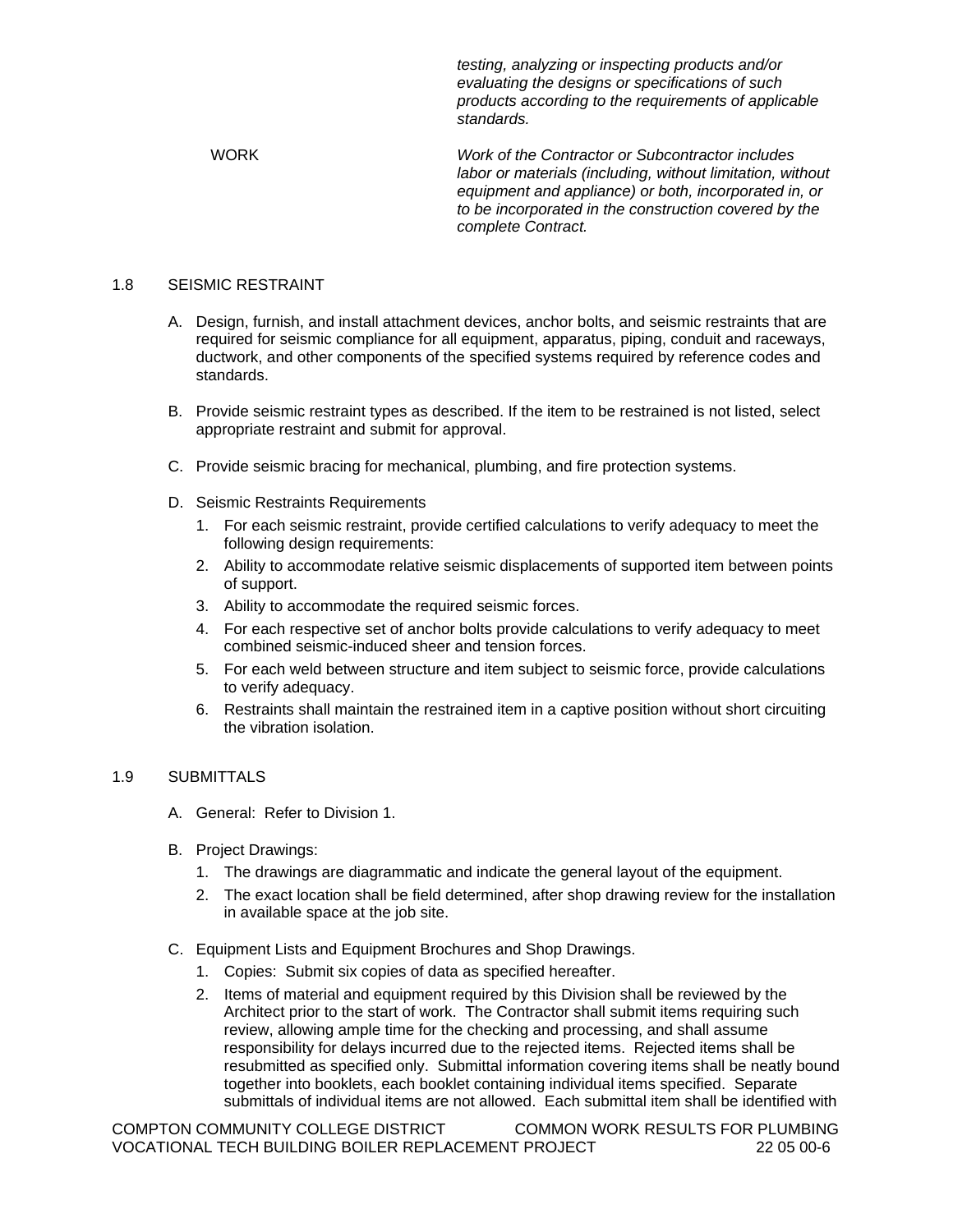the governing specification section, paragraph, subparagraph, or reference drawings, as applicable.

- 3. Equipment Lists: Provide name of manufacturer, brand name, and catalog number of each item. Submit complete submittals, at one time, having items arranged in numerical sequence with each item identified by section and article of the specifications. Listing items "as specified" without both name and model or type designation is not acceptable, except pipe and fitting not specified by brand names may be listed "as specified" without manufacturer's name, provided proposed materials comply with specification requirements.
- 4. Material Brochures: Provide copies of complete description, information and performance data covering materials and equipment, which are specified. Brochures submitted to the Architect shall be published by the manufacturers and shall contain complete and detailed engineering and dimensional information. Brochures not compiled in the following manner shall be returned for re-submittal. Brochures submitted shall contain only information relevant to the particular equipment or materials to be furnished. The Contractor shall not submit catalogs, which describe several different items other than those items to be used unless all irrelevant information is marked out, or unless relevant information is clearly marked. Brochures from each manufacturer shall be identified.
- 5. Shop Drawings:
	- a. Refer to Divisions 0 and 1.
	- b. Provide additional data as specified in Governing Specification Section.
- 6. Seismic Restraint
	- a. Shop Drawings
		- 1) Where walls and slabs are used as seismic restraint locations, provide details of acceptable methods for restraint of equipment, ducts, conduit and pipe shall be included, with supporting certified calculations.
		- 2) Provide specific details of seismic restraints and anchors; include number, size and locations for each piece of equipment.
		- 3) A copy of the coordination or contract drawings shall be marked-up with the specific locations and types of restraints shown for pipe, duct, and equipment. Rod bracing and assigned load at each restraint location shall be clearly delineated. Each drawing shall be signed by the same engineer performing the seismic calculations noted below.
		- 4) For ceiling suspended equipment, provide minimum and maximum installation angle allowed for restraint system, as well as braced and un-braced rod lengths at each allowable installation condition.
	- b. Seismic Certification and Analysis
		- 1) Seismic restraint calculations shall be provided for connections of equipment to the structure. Performance of products (such as: strut, cable, anchors, clips, etc.) associated with restraints shall be supported with manufacturer's data sheets or certified calculations. Seismic calculation shall be certified by a Professional Structural or Civil Engineer registered in the State of the project.
		- 2) Seismic restraint calculations shall be based on the acceleration criteria required by local codes. Note: For roof-mounted equipment, both the seismic acceleration and wind loads shall be calculated; the highest load shall be utilized for the design of the restraints and isolators.
		- 3) Calculations to support seismic restraints designs shall be stamped by a professional engineer who is registered in the state where the work is being performed, with at least five years of seismic design experience.
		- 4) Table elevations refer to the structural point of attachment of the equipment support system (i.e., use floor slab for floor supported equipment and the elevation of the slab above for suspended equipment).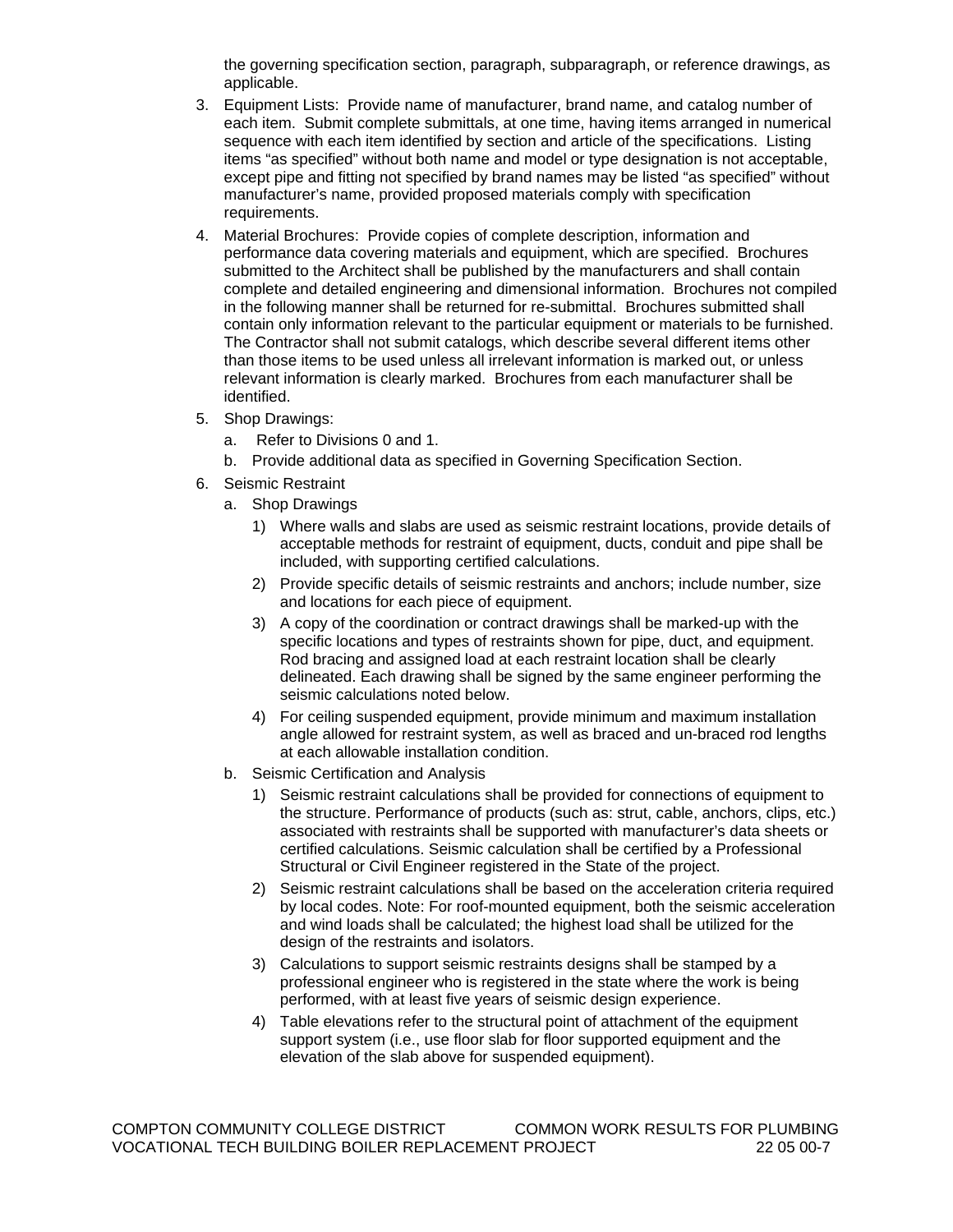- 5) Analysis shall indicate calculated dead loads, derived loads, and materials utilized for connections to equipment and structure. Analysis shall detail anchoring methods, bolt diameter, embedment and/or weld length.
- c. Product Data: For the following:
	- 1) Include rated load, rated deflection, and overload capacity for each vibration isolation device.
	- 2) Illustrate and indicate style, material, strength, fastening provision, and finish for each type and size of seismic-restraint component used.
		- a) Tabulate types and sizes of seismic restraints, complete with report numbers and rated strength in tension and shear as evaluated by OSHPD or an agency acceptable to authorities having jurisdiction.
		- b) Annotate to indicate application of each product submitted and compliance with requirements.
	- 3) Interlocking Snubbers: Include ratings for horizontal, vertical, and combined loads.
- d. Delegated-Design Submittal: For vibration isolation and seismic-restraint details indicated to comply with performance requirements and design criteria, including analysis data signed and sealed by the qualified professional engineer with at least five years of seismic design experience responsible for their preparation.
	- 1) Design Calculations: Calculate static and dynamic loading due to equipment weight and operation, seismic and wind forces required to select vibration isolators, seismic and wind restraints, and for designing vibration isolation bases.
		- a) Coordinate design calculations with wind load calculations required for equipment mounted outdoors. Comply with requirements in other Division 15 Sections for equipment mounted outdoors.
	- 2) Riser Supports: Include riser diagrams and calculations showing anticipated expansion and contraction at each support point, initial and final loads on building structure, spring deflection changes, and seismic loads. Include certification that riser system has been examined for excessive stress and that none will exist.
	- 3) Vibration Isolation Base Details: Detail overall dimensions, including anchorages and attachments to structure and to supported equipment. Include auxiliary motor slides and rails, base weights, equipment static loads, power transmission, component misalignment, and cantilever loads.
	- 4) Seismic-Restraint Details:
		- a) Design Analysis: To support selection and arrangement of seismic restraints. Include calculations of combined tensile and shear loads.
		- b) Details: Indicate fabrication and arrangement. Detail attachments of restraints to the restrained items and to the structure. Show attachment locations, methods, and spacing. Identify components, list their strengths, and indicate directions and values of forces transmitted to the structure during seismic events. Indicate association with vibration isolation devices.
		- c) Coordinate seismic-restraint and vibration isolation details with wind restraint details required for equipment mounted outdoors. Comply with requirements in other Division 22 Sections for equipment mounted outdoors.
		- d) Preapproval and Evaluation Documentation: By OSHPD or an agency acceptable to authorities having jurisdiction, showing maximum ratings of restraint items and the basis for approval (tests or calculations).
- e. Coordination Drawings: Show coordination of seismic bracing for HVAC piping and equipment with other systems and equipment in the vicinity, including other supports and seismic restraints.
- f. Welding certificates.
- g. Qualification Data: For professional engineer and testing agency.
- h. Field quality-control test reports.
- 7. Miscellaneous: Prior to installation, submit to Construction Supervisor on the job site, two copies of the following: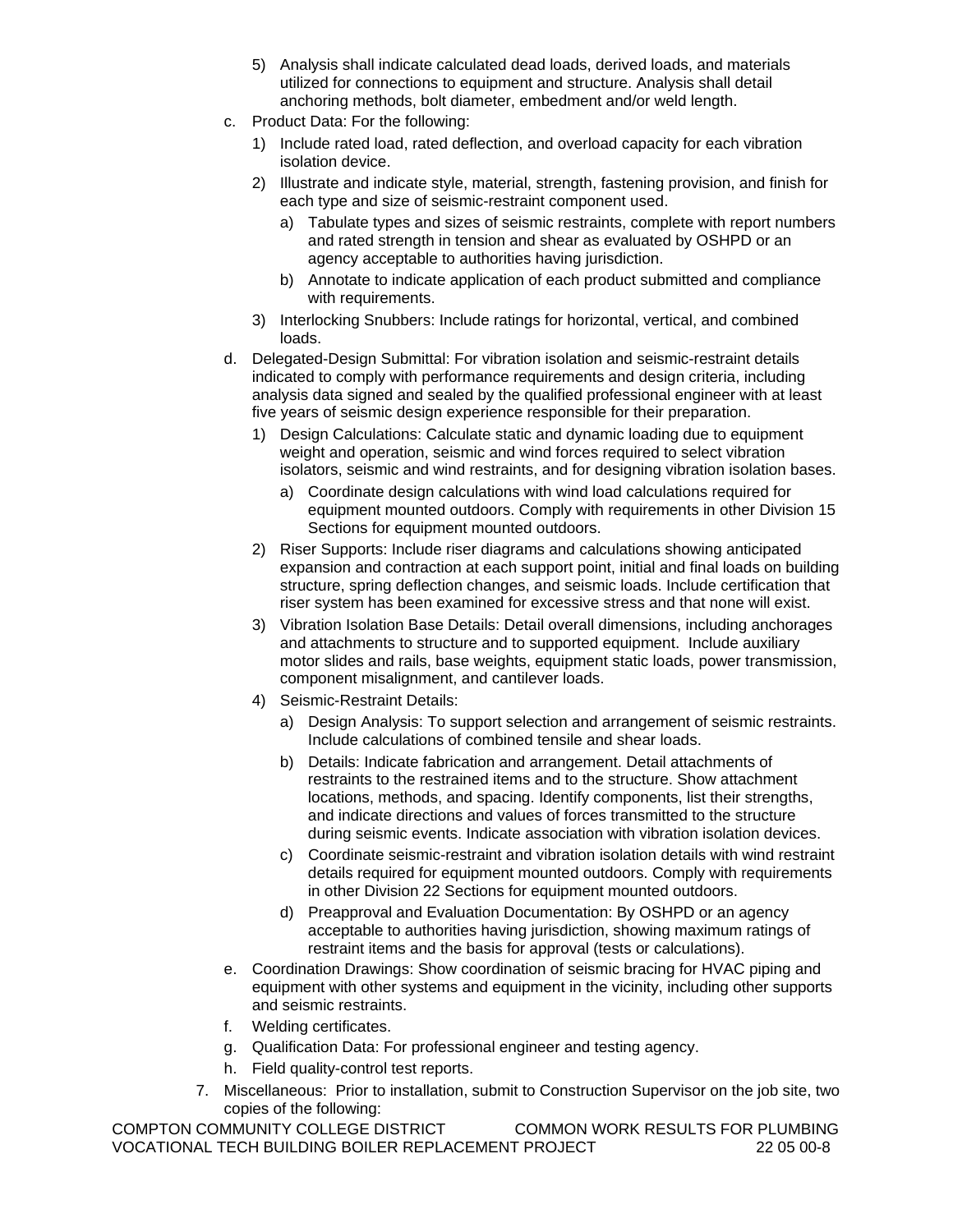- a. Shop Drawings of equipment layouts
- b. Installation instructions for each piece of mechanical equipment furnished.
- c. Dimension drawings for mechanical equipment pads and curbs including bolt sizes and locations.
- 8. Submittals required by these specifications, include drawings, calculations, brochures, samples, etc. shall be submitted as one package. Partial submittals will be returned unprocessed.
- D. Record Drawings and Operating and Maintenance Books
	- 1. Record Drawings (Refer to Division 1): On completion of work, furnish the Owner through the Architect, with a complete set electronic record drawings and shop drawings which properly reflect the locations of all equipment, fixtures, piping, ductwork, diffusers, mixing boxes, controls, etc., as actually installed. Where necessary to locate concealed equipment, dimensions, shall be included on these drawings. Maintain a separate set of drawing prints at the job site for such marking of "As-Built" locations. This set shall be updated as the installation work progresses and shall be available to the Architect at job visits. The Contractor shall indicate on the "As-Built" Drawings all deletions in green. Additions, relocations, rerouting and modifications shall be indicated in red.
	- 2. The format shall be AutoCad 2010 or later. A CD with the electronic model will be supplied to the successful bidder for this purpose. Monthly changes shall be made to the drawings on a layer named "record" and the color shall be green. A copy of the model on CD with any "as-built" changes shall be submitted to the Architect along with all payment applications.
	- 3. At the end of the project, the Contractor shall take "as-built" drawings modifying the electronic drawing files to show all changes, modification or additions made during construction. These drawings will become "Record Drawings" to be delivered to the Architect.
	- 4. Final Record Drawings shall include legends, schedules, plans, sections and details.
	- 5. Record Drawings shall be marked on the lower right corner with the following:
		- a. Name of Contractor
		- b. Record Drawings
		- c. Date
		- d. Building Permit Number
		- e. Letter shall be bold and print 1/4 inches high minimum.
	- 6. Contractor shall submit to the Architect, Record Drawings as follows:
		- a. Four CDs (AutoCad 2014 or later)
		- b. One reproducible set of drawings
		- c. Four sets of drawings
	- 7. The Architect will distribute the final Record Drawings as follows:

|                          | <b>OWNER</b> | ARCHITECT | <b>ENGINEER</b> |
|--------------------------|--------------|-----------|-----------------|
| CDs                      |              |           |                 |
| Reproducible drawing set |              |           |                 |
| <b>Drawing Sets</b>      |              |           |                 |

- 8. Delivery of complete set of Record Drawings is one condition for the release of Contractor's final payment under the Contract.
- E. Operating and Maintenance Books
	- 1. Operating and Maintenance Books (Refer to Division 1): Provide the Owner through the Architect, operating instructions and maintenance data books for all equipment and materials furnished under this Division.
	- 2. Submit five copies of operating and maintenance data books to the Architect for review two weeks before final inspection of the project. Assemble data in a single complete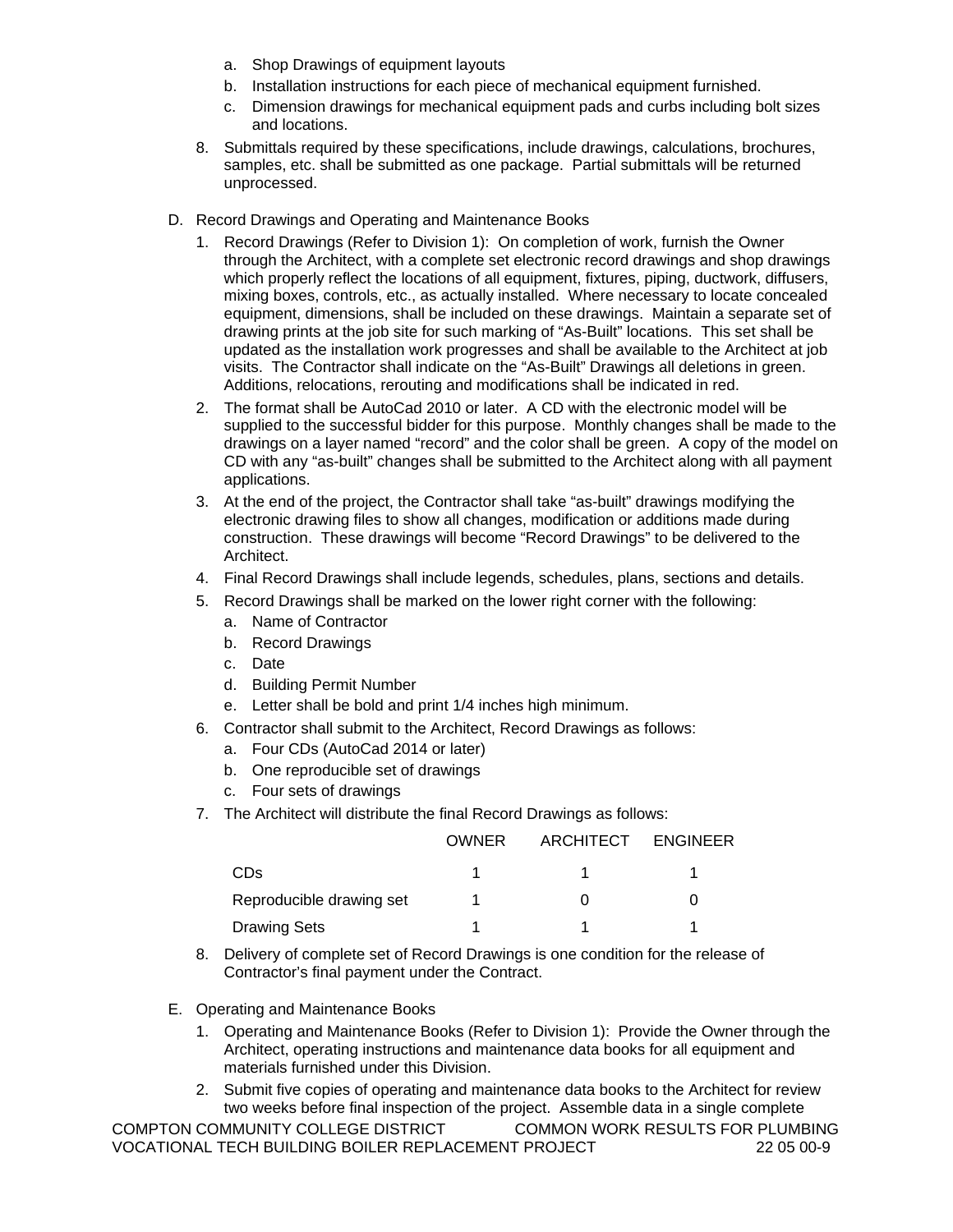indexed volume and identify the size, model and features indicated for each item, as follows:

- a. Identification readable from the outside of the cover, stating "Heating, Ventilating and Air Conditioning and/or Plumbing and/or Fire Protection Installation. Owner, by (name of company)."
- b. Neatly typewritten index near the front of the manual, furnishing immediate information as to location in the manual of emergency data regarding the installation.
- c. Complete instructions regarding the operation and maintenance of all equipment involved.
- d. Complete nomenclature of replaceable parts, their part numbers, current cost and name and address of the nearest vendor of replacement parts.
- e. Valve identification table keyed to valve I.D. number (e.g. V-1) on brass tag attached to each valve. Table shall indicate type of valve, product or service (e.g. domestic cold water), and function (e.g. shut-off, balancing, etc.).
- f. Copy of guarantees and warranties issued on the installation showing dates of expiration.

## 1.10 EXPLANATION AND PRECEDENCE OF DRAWINGS

- A. For purpose of clearness and legibility, the drawings are essentially diagrammatic although size and location of equipment is drawn to scale wherever possible. The Contractor shall make use of data in contract documents and shall verify this information at building site.
- B. Attention is called to the inclusion of flow diagrams, riser diagrams and details. Diagrams are not for the purpose of giving physical dimensions or locations, but rather to clarify sizes and the interconnections of the piping and of the various units of the process.
- C. Other drawings of the contract set are hereby made a part of these specifications and shall be consulted by the Contractor and his work adjusted to meet the installation conditions.
- D. Drawings indicate required size and termination of pipes and ducts and suggest proper routes of piping and duct to conform to the structure, to avoid obstructions and to preserve clearance. However, it is not the intention to indicate necessary offsets and it shall be the responsibility of the Contractor, under this section, to install ductwork and piping in such a manner as to conform to structure, avoid obstructions, preserve headroom, keeping openings and passageways clear, and make equipment requiring inspection, maintenance and repair accessible without further instructions or extra cost to the Owner.
- E. Changes in location on piping, apparatus and equipment as indicated on the drawings shall be made to meet the architectural and structural conditions as required and acceptable to the Architect. Changes in work which has not been installed shall be made by Contractor without additional compensation, except changes which are caused by architectural and structural changes which increase the lengths of pipe or duct runs.
- F. Contractor shall coordinate with other trades so that no interferences shall occur, as no extras will be allowed for changes made necessary by interferences with the work between trades.
- G. CAD files plots and reproductions for this project are the property and instruments of service of d'Autremont-Helms & Associates, (dHA). dHA reserves and retains copyright authority, privileges and rights.
	- 1. Upon request and subject to some limitations dHA with their client's approval, may allow contractors and/or vendors to acquire and use copies of the electronic media file data for preparation of:
		- a. Fabrication of shop drawings for this project.
		- b. Submittals pertaining to this project.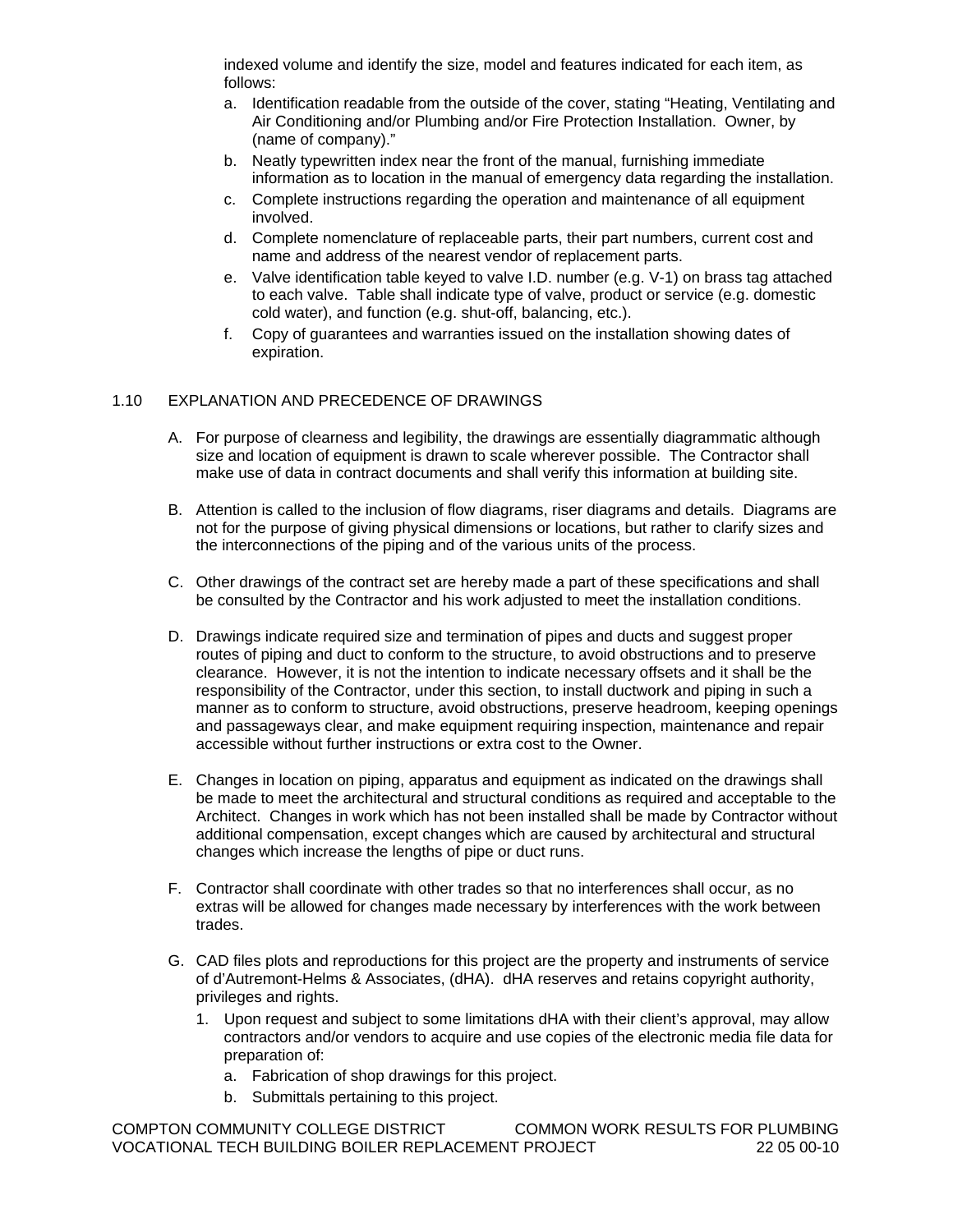- c. Record documents.
- 2. Applicable limitations include:
	- a. The Contractor or vendor acquiring these files agrees to hold harmless dHA the Architect and Owner from liability and/or damages resulting from their use.
	- b. The Contractor or vendor acquiring these data files assumes full responsibility for their use and for the correctness of any information or features contained therein.
	- c. dHA does not warranty, (explicit or implied) the accuracy of the building backgrounds, or dimensions or features contained therein.
	- d. Usage is limited to this specific project and the specific acquirer.
	- e. The files are released solely for the convenience of the contractor or vendor acquiring same and CAD files may not be transferred to third parties without written prior approval.
	- f. dHA shall remove seals, proprietary identification, etc.

# 1.11 COMPLETE PERFORMANCE OF WORK

- A. Practices of the Trades: Work shall be executed in strict accordance with the best practice of the trades by competent workmen.
- B. Complete Functioning of Work: Labor, materials, apparatus, and appliances essential to the complete functioning of the systems described and/or indicated, or which may be reasonably implied as essential, whether mentioned in these contract documents or not, shall be furnished and installed by the Contractor. In cases of doubt as to the work intended, or in the event of need for explanation thereof, the Contractor shall call upon the Architect for supplemental instructions.
- C. Work not shown in complete details shall be installed in conformance with accepted standard practice.

## 1.12 CONTROL AND OBSERVATION

- A. The Architect and Owner shall have the right to reject materials or workmanship, which in their opinion are not in accordance with this contract, to interpret contract provisions and the meaning of the drawings and specifications. The above named parties shall be allowed access to the work for observation at all times.
- B. Defective work or work contrary to the contract documents may be rejected without regard to state of completion, even though said work has been accepted as a result of a previous observation.

## 1.13 APROVALS

- A. Electrical equipment shall meet the listing requirements and bear a minimum of one of the following agency labels:
	- 1. Underwriter's Laboratories (UL)
	- 2. Electrical Testing Laboratories (ETL)
- B. No equipment will be accepted on the jobsite without prior written approval.

## 1.14 GUARANTEES

A. In addition to specific guarantees mentioned in these specifications, the Contractor shall leave the entire installation in complete working order and fee from defects in materials, workmanship or finish. Contractor shall repair or replace at his own expense work or parts of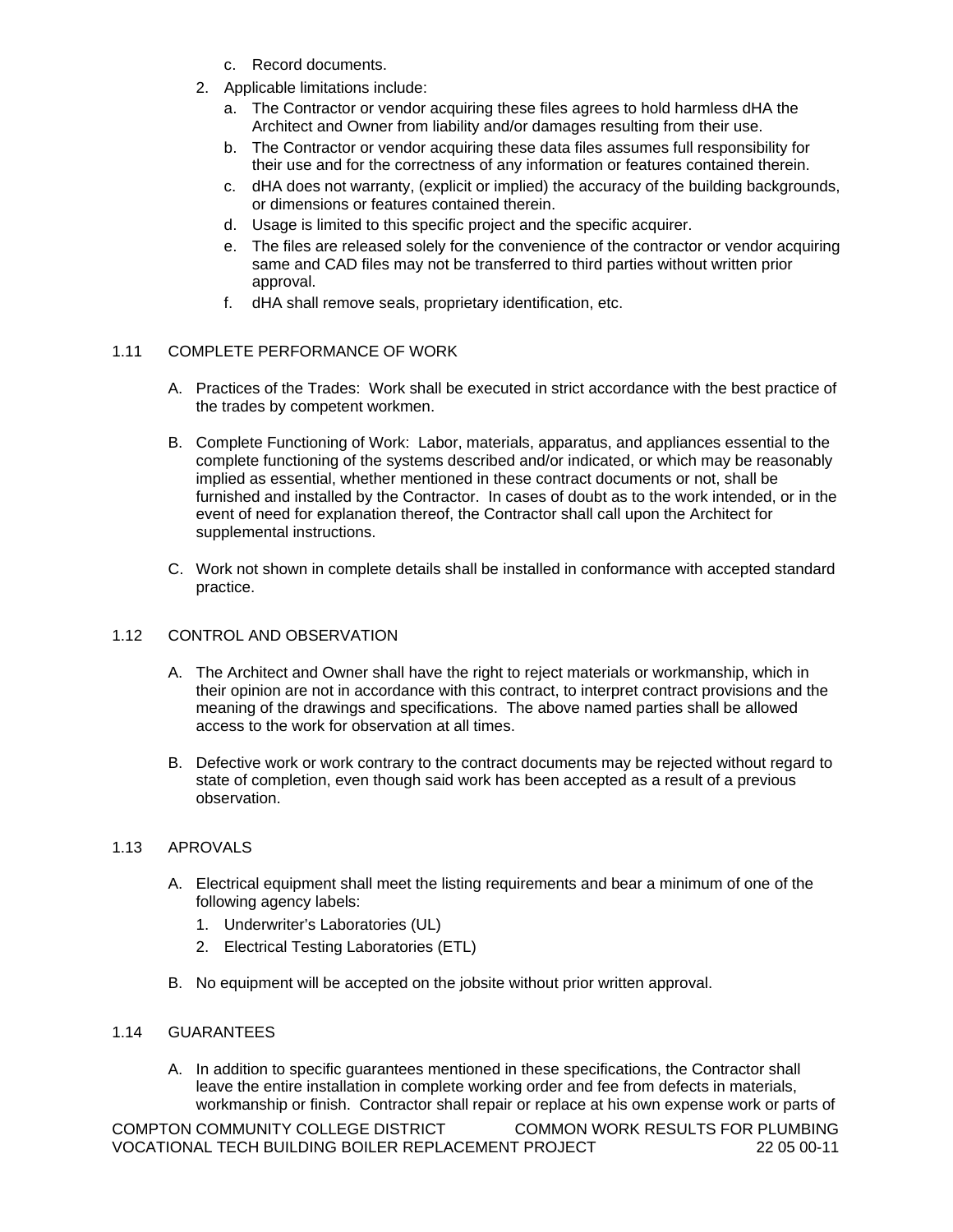work that may develop defects due to faulty material or workmanship during the tests and within a period of one year after the work is accepted by the Owner. Contractor shall guarantee also to repair or replace with like materials existing work of the building or equipment, which is damaged during the repairing of such defective apparatus, materials or workmanship. The signing of the contract for his work covered by these specifications and of which they shall become a part, shall become a written guarantee on the part of the Contract to carry out the provisions of this section of these specifications.

## 1.15 SEISMIC RESTRAINT QUALITY ASSURANCE

- A. Testing Agency Qualifications: An independent agency, with the experience and capability to conduct the testing indicated, that is a nationally recognized testing laboratory (NRTL) as defined by OSHA in 29 CFR 1910.7, and that is acceptable to authorities having jurisdiction.
- B. Comply with seismic-restraint requirements in the CBC unless requirements in this Section are more stringent.
- C. Welding: Qualify procedures and personnel according to AWS D1.1/D1.1M, "Structural Welding Code - Steel."
- D. Seismic-restraint devices shall have horizontal and vertical load testing and analysis and shall bear anchorage preapproval OPA number from OSHPD, preapproval by ICC-ES, or preapproval by another agency acceptable to authorities having jurisdiction, showing maximum seismic-restraint ratings. Ratings based on independent testing are preferred to ratings based on calculations. If preapproved ratings are not available, submittals based on independent testing are preferred. Calculations (including combining shear and tensile loads) to support seismic-restraint designs must be signed and sealed by a qualified professional engineer with at least five years of seismic design experience.

## 1.16 DAMAGE BY LEAKS

A. During the time period from the date of contract until termination date of this guarantee, the Contractor shall be responsible for damages to the ground, walls, roads, building, piping systems, electrical systems, heating, ventilating and air conditioning systems, building equipment, furniture and other building contents caused by leaks in the piping systems or equipment being installed or having been installed by him. Repair work shall be done as directed by, in a manner satisfactory to the Owner at no additional cost to the Owner.

# PART 2 - PRODUCTS

#### 2.1 GENERAL

- A. Standard of Quality: Materials and equipment shall be new and in good condition. The commercially standard items of equipment and the specific names mentioned in sections of Division 22 are intended to establish the standards of quality and performance necessary for the proper functioning of the mechanical work.
- B. Variations: Since manufacturing methods vary, reasonable minor equipment variations are expected; however, performance and material requirements are minimum. The Architect retains the right to judge equality of equipment that deviates from the specifications.
- C. Symbols are for identification. Symbols, capacities, sizes, and electrical characteristics are indicated on the drawings. Contractor shall make necessary provisions for installation of his equipment and for attaching or connecting his work to other trades.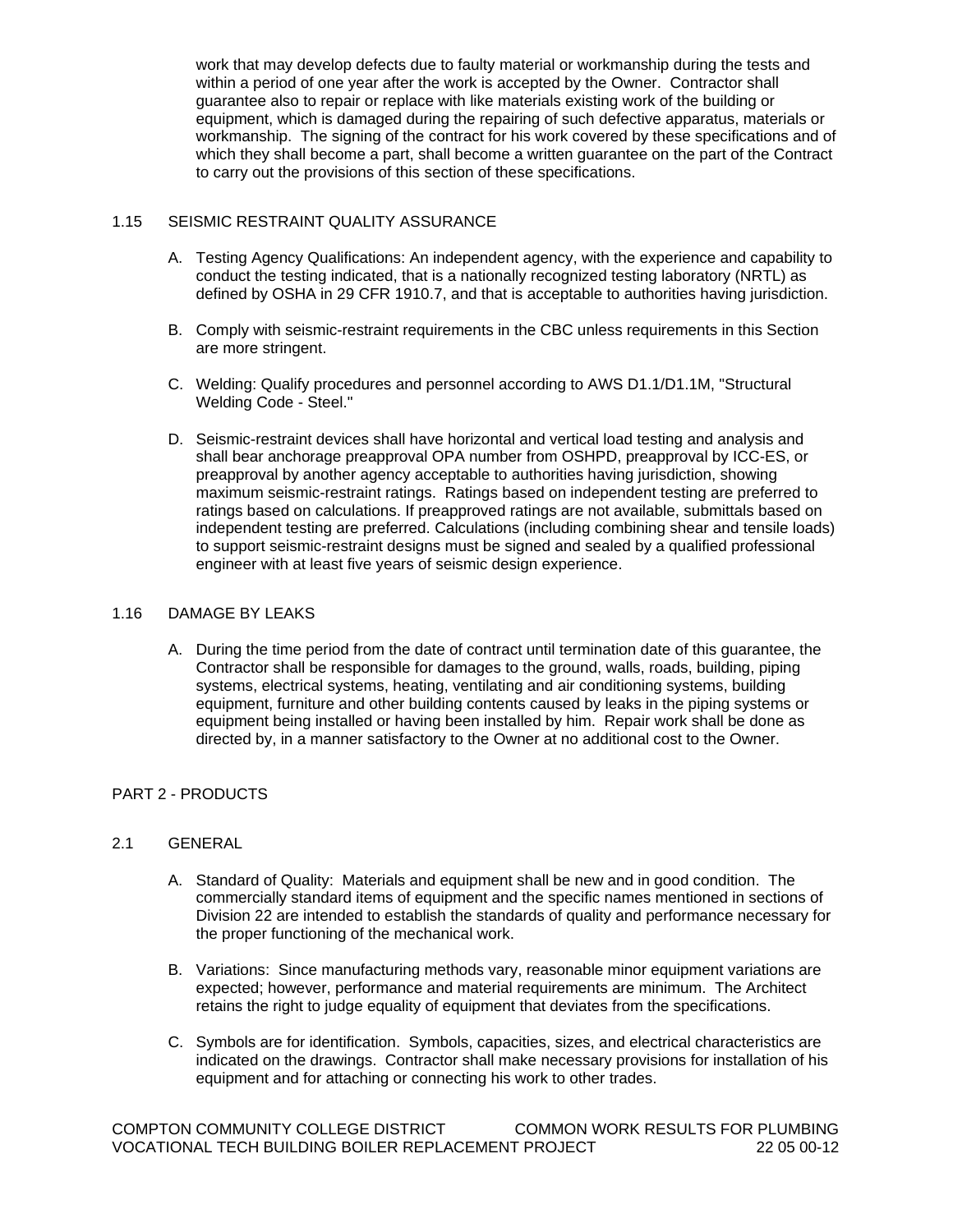## 2.2 FLASHINGS

- A. Make pipes and vents passing through roof or outside wall waterproof with flashings and storm collars or counter flashings.
- B. Except as otherwise noted or required, extend vent pipes passing through roof at least 12 inches above finished roofline.
- C. Furnish and install on each pipe passing through the roof a galvanized sheet metal flashing assembly with eight-inch skirt.
- D. Furnish and install on each pipe passing through the roof a six-pound seamless lead flashing assembly with eight-inch skirt. Flashing shall have steel reinforced conical boot and be complete with open top cast iron counter flashing and permaseal waterproofing compound. For sanitary vent, provide a hood with a minimum 2 to 1 free area to vent pipe size.

## 2.3 PIPE SLEEVES

- A. Provide pipe sleeves for mechanical piping.
- B. Size pipe sleeves to permit placing pipe and specified isolation material for pipes passing through concrete or masonry walls or concrete slabs.
- C. Sleeve for pipes through floor slabs standard weight black steel pipe with top of sleeve projecting 3" above finished floor. For waterproof sleeves, use J.R. Smith Fig. 172 or equivalent by Zurn or Josam.
- D. Sleeves for pipes through walls shall standard weight black steel Schedule 40 pipe with ends flush with wall surfaces.
- E. Seal pipes passing through fire rated walls or roofs. Use Dow Corning 3-6548 Silicone RTV Foam in the annular space between pipes and sleeves. Sealant through fire rated walls or roofs shall be rated with the same fire rating as the wall or roof.
- F. Insulated pipe shall be insulated in sleeves, caulked and sealed as above. Use type CS-CW inserts as manufactured by Pipe Shields, Inc.
- G. Pipes passing through exterior walls and concrete walls shall be sealed watertight with "Linkseal" as manufactured by Thunderline Corp. Method of installation as recommended by the manufacturer.

# 2.4 PIPE ISOLATORS AND COVERING PROTECTION

A. Pipe isolators: Provide each hanger or clamp for un-insulated piping with an isolation material, having metal backing, to isolate sound vibration and electrolysis. Provide Elcen "Isolator or appeared equal." Isolator not required for fire protection automatic sprinkler piping, waste, vent and natural gas piping.

#### 2.5 ESCUTCHEONS

A. Provide heavy chrome-plated or nickel plated plates or approved pattern on pipe passing through floors, walls and ceilings in finished areas. Escutcheons shall be chrome-plated steel plates with concealed hinges and setscrew. Pattern shall be approved by the Architect.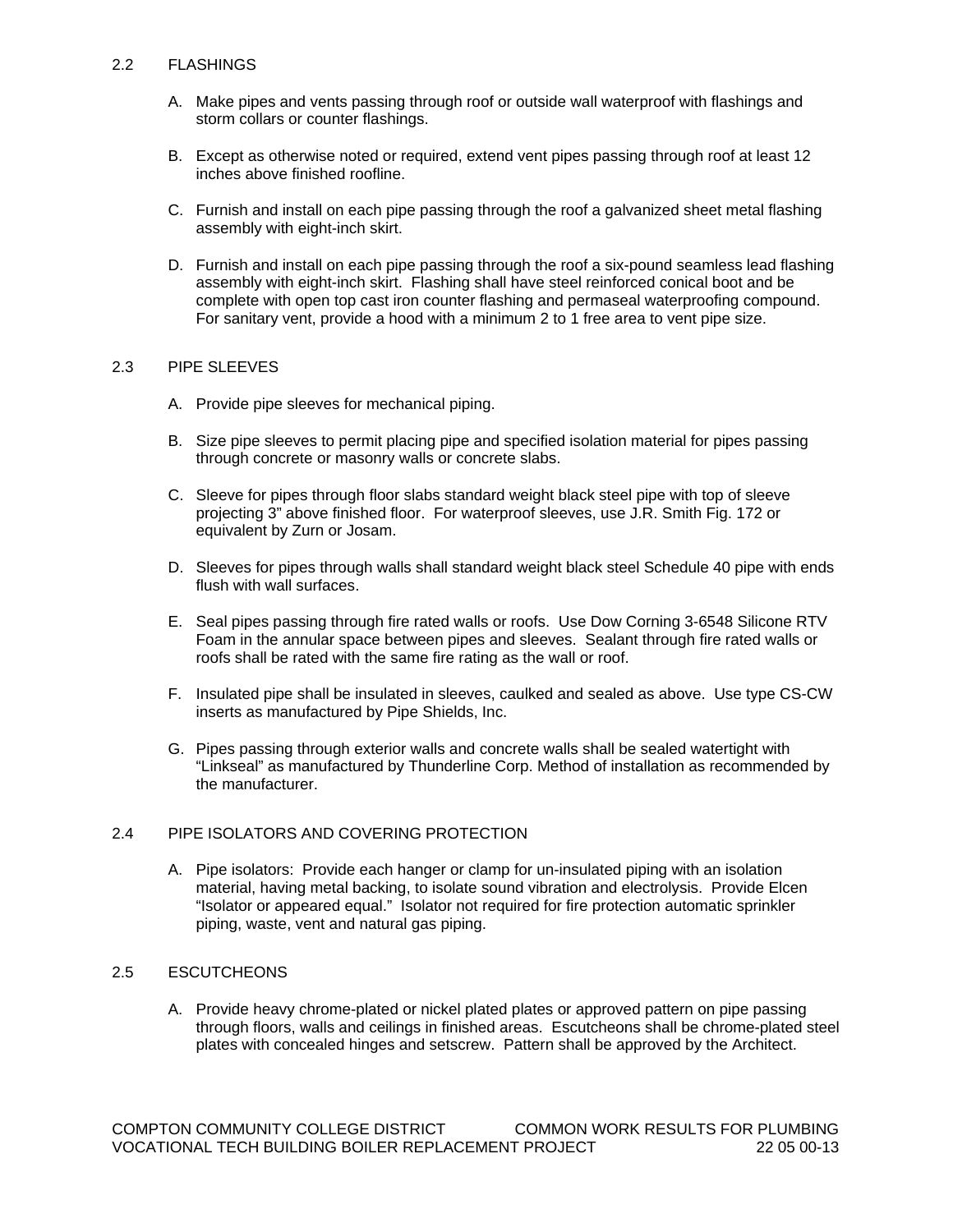## 2.6 CORROSION PROTECTION

- A. Prior to delivery to the job site, wrap buried steel pipe with corrosion protective wrap of pressure sensitive polyvinyl chloride or polyethylene tape applied after pipe has been thoroughly cleaned. Tape shall be nominal thickness of 20-mil consisting of one layer of 20 mil tape or two separate layers of 10-mil tape. Apply with suitable primer adhesive recommended by manufacturer.
- B. Tightly apply tapes with 1/2-inch minimum uniform lap, free from wrinkles and voids. Use approved wrapping machines and experienced operators.
- C. Tapes: "Chasekote" No. 775, Plicoflex No. 340-25, Polyker 922 and 923, "Scotchwrap" No. 51 or equal. Apply tape after pipe is cleaned as recommended by the tape manufacturer.
- D. Cover filed joints and fittings by wrapping polyethylene or polyvinyl tape specified for wrapping piping, except use two layers of 10-mil thick tape. Wrap joints to provide minimum of six-inches over adjacent pipe covering. Where fittings are wrapped, width of tape shall not exceed two inches. Apply adequate tension so tape will conform tightly to contours of fittings. Use putty tape insulation compounds such as "Scotchfil" or equal to fill voids and provide smooth even surface for application of tape wrap.
- E. Alternate: In lieu of tape wrap, factory applied plastic coating on steel pipe will be acceptable. Use tapes for field joints, fittings and valves same as specified above. Pipe Coating: "X-Tru Coat" (20-mil thick) as manufactured by Standard Pipe Protection, Republic, Pipe Line Service Corp., Scotchkote 202 (12-mil thick) as manufactured by 3M Company, or equal, with "X-Tru-Tape", or equal, for joints and valves.
- F. Test wrapped or coated pipe, fittings and field joints on job site, after assembly, with approved high voltage holiday detector Tinker and Rasor, or equal, with positive signaling device to indicate any flaws, holes or breaks in wrapping. Set peak voltage to 10,000-Volt. If Scotchkote 202 is used, set peak voltage to 1,000-Volt. Place piping on temporary blocks to allow testing to run along underside of pipe. Repair defects before covering. Conduct testing in presence of Architect.
- G. No special precautions are required for copper or plastic piping below grade.
- H. Special wrapping is required for contact with concrete such as thrust blocks or floor slabs. Piping shall be wrapped with minimum 8-mil thick polyethylene plastic sheets.

# 2.7 ACCESS COVERS AND ACCESS DOORS

- A. Access covers and doors locations shall coordinate with Architect.
- B. Provide access covers over under floor buried mechanical valves, controls, clean outs, located in interior and exterior floor and grade areas.
- C. Provide access door over concealed mechanical valves, controls, duct coils, dampers, fire dampers, pipe chases, concealed mechanical equipment through fire rated walls and ceilings.
- D. Provide access doors for access to mechanical equipment valves.
- E. Provide rated access covers or doors when required by the ceiling and wall fire rating.
- F. Access covers Interior concrete floors:
	- 1. Type: Square or rectangular frame with hinged and secured cover.
	- 2. Size: Nominal 10 x 10-inch.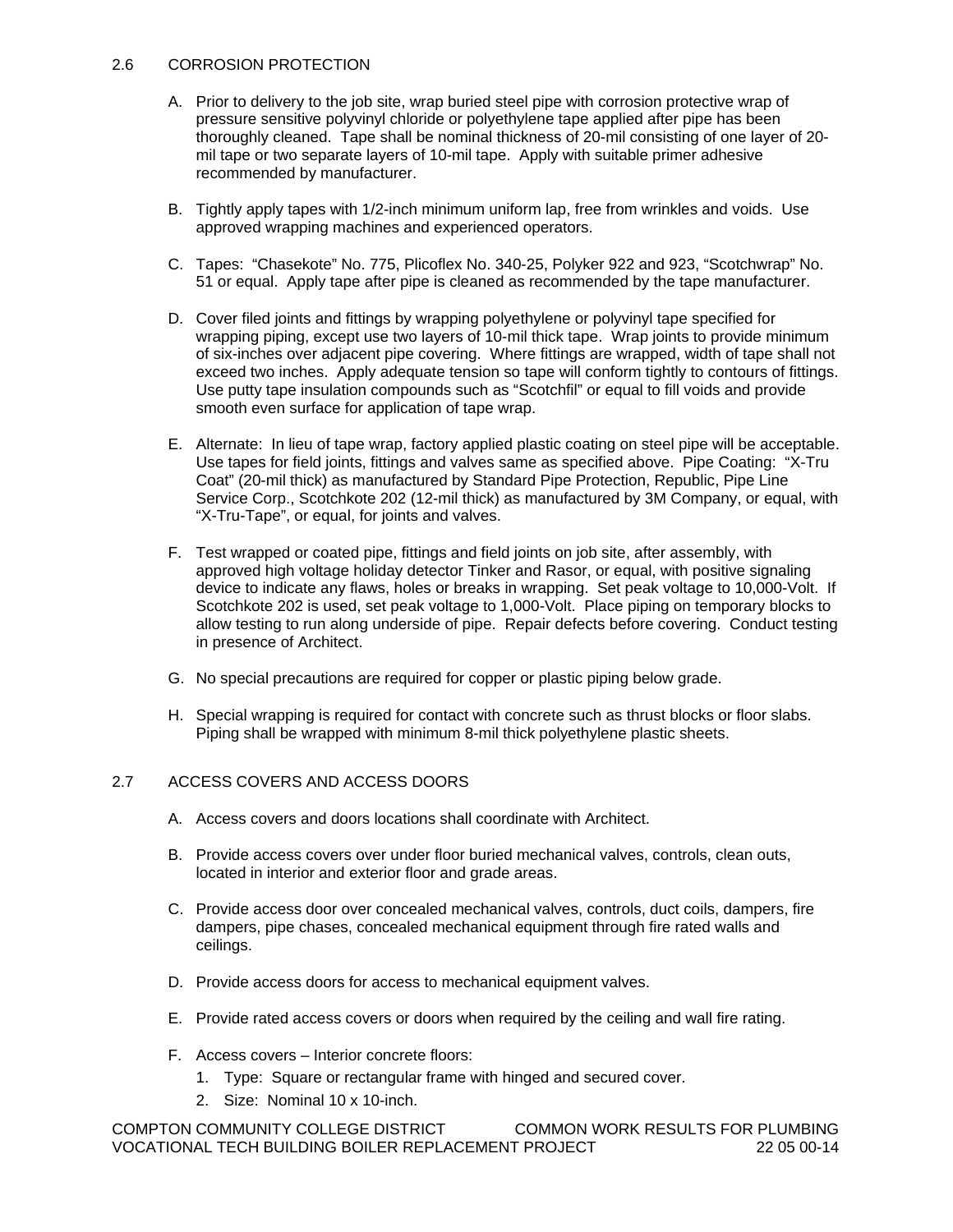- 3. Construction: Aluminum alloy frame and hinged score rated XH cover with lifting device. Secure with vandal proof screws.
- 4. Marking: Cast cover with words "CLEANOUT", "GAS SHUT-OFF" or "WATER SHUT-OFF" when used for these services.
- 5. Acceptable manufacturers: Smith No. 4915, Zurn, Josam.
- G. Access Covers Interior vinyl floors:
	- 1. Type: Square or rectangular frame with recessed cover.
	- 2. Size: Nominal 10 x 10-inch.
	- 3. Construction: Aluminum alloy frame and tile recess XH cover with lifting device. Secure with vandal proof screws at each corner.
	- 4. Acceptable manufacturers: Smith No. 4920, Zurn, Josam.
- H. Access Doors Walls and ceilings:
	- 1. Type: Flush or recessed panel.
	- 2. Size: Minimum 12 x 12-inch nominal door for hand access, minimum 16 x 20-inch nominal door for personal access.
	- 3. Location and style:

| Masonry/concrete walls                                       | Milcor "M" Standard |
|--------------------------------------------------------------|---------------------|
| Gypsum wallboard walls and ceilings                          | Milcor "M" Standard |
| Plastered surfaces (except toilet walls)                     | Milcor "K" Standard |
| Tile/terrazzo/toilet room walls (with casing bead stainless) | Milcor "M" Standard |
| Acoustical tile (check type of ceiling system)               | Milcor "A"          |
| General areas                                                | Milcor "M" Standard |
| Fire rated shafts, rated walls and ceilings                  | Milcor "B" Standard |
|                                                              |                     |

4. Material:

a. Stainless Steel, No. 302 with No. 4 finish.

- b. Standard manufacturer's standard construction and finish for type specified.
- 5. Locking:
	- a. Screwdriver: Flush screwdriver operated with case hardened cam.
- 6. Acceptable Manufacturers Milcor, Zurn, Miami, Carey, Potter-Roemer.

# 2.8 SEISMIC-RESTRAINT DEVICES

- A. Basis-of-Design Product and Systems: Subject to compliance with requirements, provide Mason Industries or a comparable product by one of the following:
	- 1. Kinetics Noise Control
	- 2. Loos & Co.; Cableware Division
	- 3. Mason Industries
	- 4. TOLCO Incorporated; a brand of NIBCO INC.
- B. Provide seismic restraints and seismic bracing equipment and systems as described in Part 3 and the Mason Industries Seismic Restraint Guidelines for acceptable restraint methods and OSHPD approved details.
- C. Seismic Restraint Types
	- 1. Type I: Restrained Spring Mount, Mason SLR-A. Isolator shall incorporate snubbing restraint in all directions, and be capable of supporting equipment at fixed elevations during installation.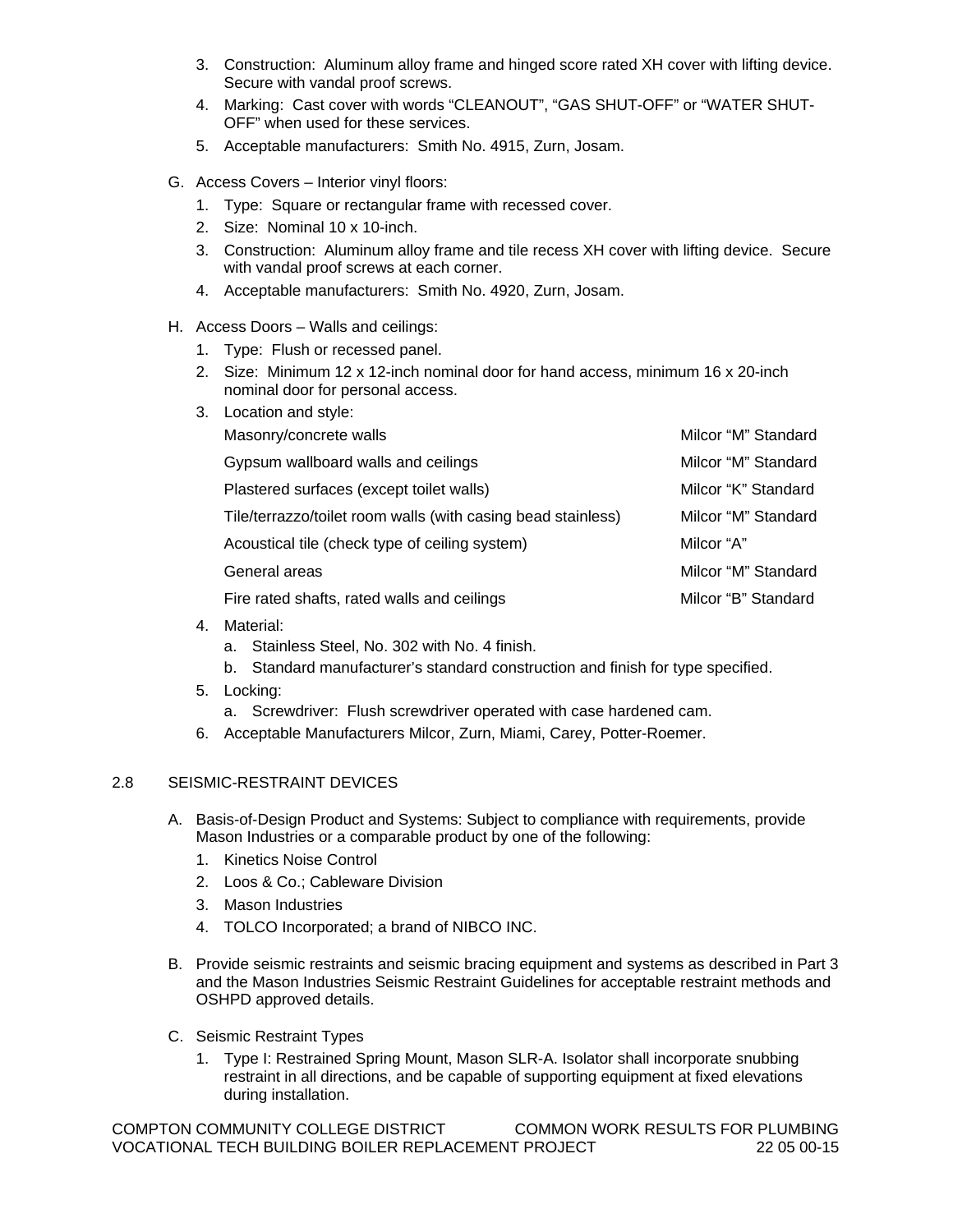- 2. Type II: Resilient Seismic Snubber. Mason Z-1011. Each corner or side of equipment base shall incorporate a seismic restraint having a minimum of 5/8-inch thick, all directional resilient pad limit stop. Restraints shall be fabricated of plate, structural members or square metal tubing. Angle bumpers are not acceptable.
- 3. Type III: Cable or Brace Restraint. Mason SCB and SSB. Multiple metal cable or steel strut type with approved fastening devices to equipment and structure. System to be field bolted to deck or overhead structural members using two sided beam clamps or appropriately designed inserts for concrete.
- 4. Type IV: Spring Neoprent Hanger. Mason 30N. Double deflection neoprene isolator min. 0.15-inch encased in ductile iron or steel casing.
- 5. Type V: Non-isolated equipment shall be field bolted or welded (powder shots not acceptable) to the structures as required to meet seismic forces. Bolt diameter, imbedment data, and/or weld length must be shown in certified calculations as noted above.
- D. General Requirements for Restraint Components: Rated strengths, features, and applications shall be as defined in reports by OSHPD or an agency acceptable to authorities having jurisdiction.
	- 1. Structural Safety Factor: Allowable strength in tension, shear, and pullout force of components shall be at least four times the maximum seismic forces to which they will be subjected.
- E. Snubbers: Factory fabricated using welded structural-steel shapes and plates, anchor bolts, and replaceable resilient isolation washers and bushings.
	- 1. Anchor bolts for attaching to concrete shall be seismic-rated, drill-in, and stud-wedge or female-wedge type.
	- 2. Resilient Isolation Washers and Bushings: Oil- and water-resistant neoprene.
	- 3. Maximum 1/4-inch air gap, and minimum 1/4-inch thick resilient cushion.
- F. Channel Support System: Fabricated support assembly made of slotted steel channels with accessories for attachment to braced component at one end and to building structure at the other end and other matching components and with corrosion-resistant coating; and rated in tension, compression, and torsion forces.
- G. Restraint Cables: ASTM A 603 galvanized or ASTM A 492 stainless-steel cables with end connections made of steel assemblies with thimbles, brackets, swivel, and bolts designed for restraining cable service; and with a minimum of two clamping bolts for cable engagement.
- H. Hanger Rod Stiffener: Steel tube or steel slotted-support-system sleeve with internally bolted connections or reinforcing steel angle clamped to hanger rod.
- I. Bushings for Floor-Mounted Equipment Anchor Bolts: Neoprene bushings designed for rigid equipment mountings, and matched to type and size of anchor bolts and studs.
- J. Bushing Assemblies for Wall-Mounted Equipment Anchorage: Assemblies of neoprene elements and steel sleeves designed for rigid equipment mountings, and matched to type and size of attachment devices used.
- K. Resilient Isolation Washers and Bushings: One-piece, molded, oil- and water resistant neoprene, with a flat washer face.
- L. Mechanical Anchor Bolts: Drilled-in and stud-wedge or female-wedge type in zinc-coated steel for interior applications and stainless steel for exterior applications. Select anchor bolts with strength required for anchor and as tested according to ASTM E 488. Minimum length of eight times diameter.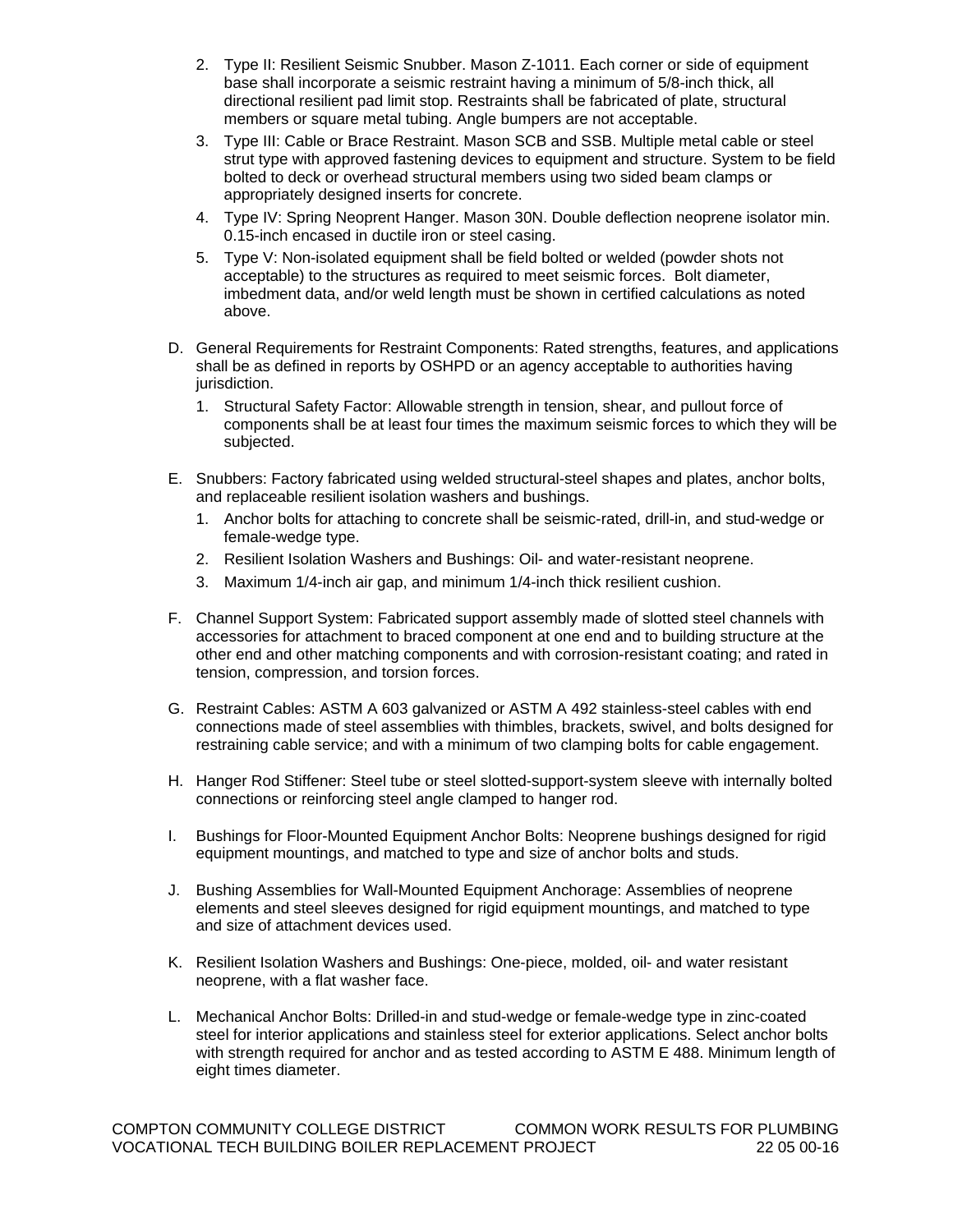- M. Adhesive Anchor Bolts: Drilled-in and capsule anchor system containing polyvinyl or urethane methacrylate-based resin and accelerator, or injected polymer or hybrid mortar adhesive. Provide anchor bolts and hardware with zinc-coated steel for interior applications and stainless steel for exterior applications. Select anchor bolts with strength required for anchor and as tested according to ASTM E 488.
- N. Factory Finishes
	- 1. Finish: Manufacturer's standard prime-coat finish ready for field painting.
	- 2. Finish: Manufacturer's standard paint applied to factory-assembled and tested equipment before shipping.
		- a. Powder coating on springs and housings.
		- b. Hardware shall be galvanized. Hot-dip galvanize metal components for exterior use.
		- c. Baked enamel or powder coat for metal components on isolators for interior use.
		- d. Color-code or otherwise mark vibration isolation and seismic-control devices to indicate capacity range.

# PART 3 - EXECUTION

# 3.1 SUPERVISION

A. The Contractor shall furnish the services of a Superintendent experienced in the work of each section who shall be constantly in charge of the progress of the work, together with all the necessary journeymen, helpers and laborers required to properly unload, erect, connect, adjust, start, operate and test the work involved.

# 3.2 PROTECTION, CARE AND CLEANING

- A. The premises shall be maintained as required by Division 1.
- B. Materials and Equipment:
	- 1. Effectively protect materials and equipment to be installed on a project against moisture, dirt and damage during the construction period, to the entire satisfaction of the Owner. Special care shall be taken to provide protective and similar equipment that are particularly vulnerable to grit and dirt.
	- 2. Keep interior of ductwork free of dirt, grit, dust, installation and other foreign materials. Do not operate air distribution equipment until building is cleaned and air filters installed in order to prevent soiling of diffusers, ducts, air handling equipment, and buildings. Provide new set of filters after final acceptance of air distribution systems.
	- 3. Drain and flush piping to remove grease and foreign matter. Thoroughly clean out valves, traps, strainers, and demonstrate the cleanliness to the Owner.

# 3.3 DISPOSITION OF MATERIALS

A. Refer to Divisions 1 and 2.

# 3.4 CLEAN-UP

A. Debris and Rubbish: Remove and transport debris and rubbish in a manner that will prevent spillage on pavement, streets, or adjacent areas. Limits to 3/4-cubic yard capacity buggies or other conveyances used roofs and within the building to transport removed debris. Clean up spillage from pavement, streets and adjacent areas.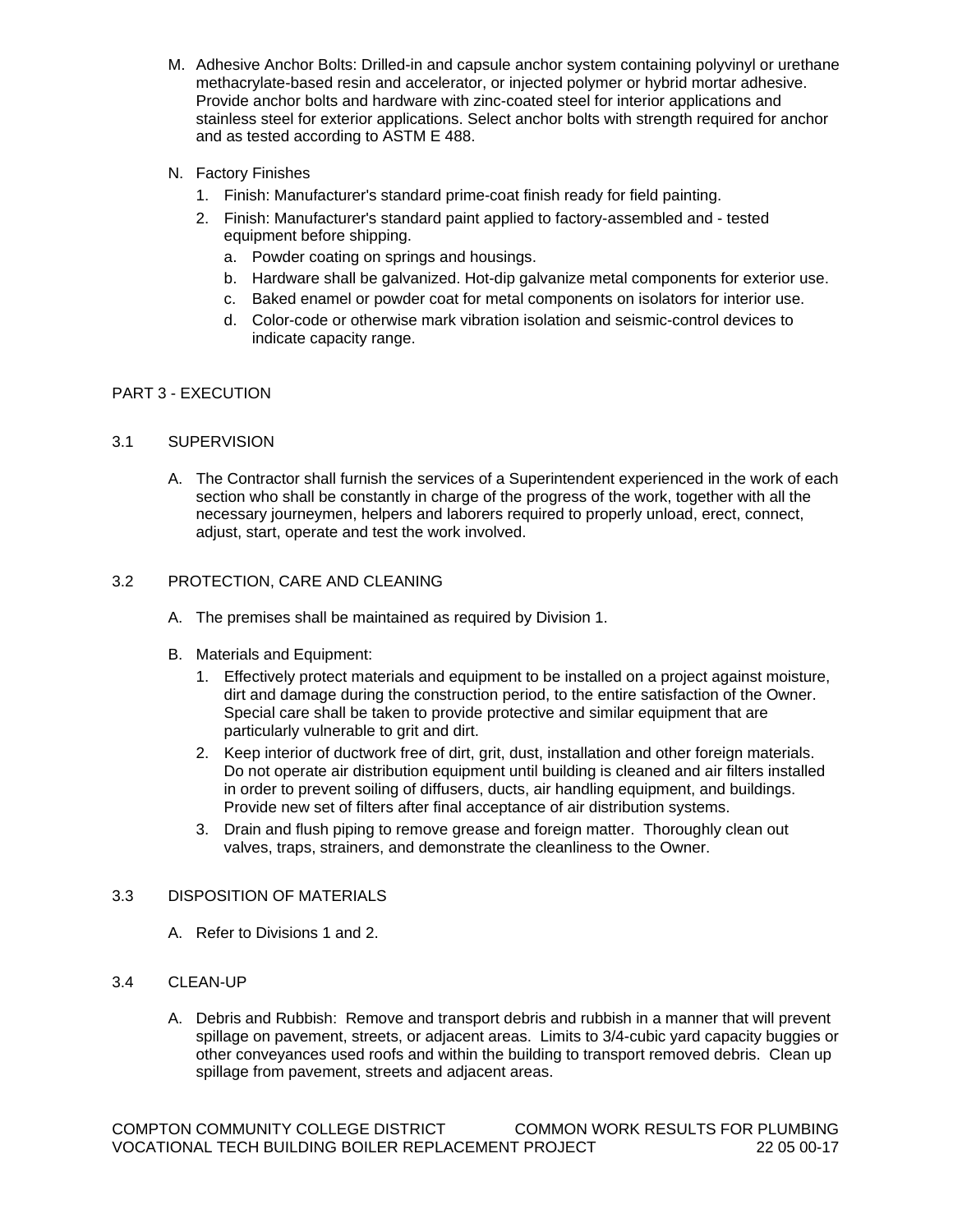#### 3.5 INSTALLATION

- A. General: Inspect the architectural, structural, plumbing, fire protection, special systems and HVAC drawings and specifications to become familiar with the building construction and to coordinate with the work of others.
- B. Piping: Install in strict accordance with manufacturer's written installation instructions and recommendations. Install in a manner that permits expansion and contraction caused by changes in temperature and pressure. Provide additional support as required. Run pipes straight and true, parallel to or at right angles to the building walls. Springing or forcing piping into place will not be permitted.
- C. Fixtures and Equipment: Install in strict accordance with manufacturer's written installation instructions and recommendations. Fixtures (except for handicapped) shall be roughed in only from fixture manufacturer's certified "Rough-In Measurement Drawings" which shall be submitted to the Architect for approval. Handicapped fixtures shall be installed in accordance with 2007 California Building Code rough-in measurements adjusted from manufacturer's certified drawings.

## 3.6 STAGING AND HOISTING

- A. Provide hoisting equipment, staging scaffold, ladders, barricades, shores or similar facilities required to properly carry out this work in accordance with all safety regulations.
- 3.7 EXCAVATION AND BACKFILL
	- A. The Contractor shall do necessary excavations and backfill for the installation of work included in his contract.
	- B. Excavation: Bury piping outside the building to a depth of not less than 3-ft below finish grade unless otherwise noted.
	- C. Excavations shall be as narrow as possible and shall be braced and supported as prescribed by the State Industrial Safety Commission. Excavations shall be cleared of roots and other organic substances and debris. Debris and surplus earth shall be removed from the site. Excavations shall be maintained free of water.
	- D. Backfill shall not be more than six-inch thick layers of properly dampened and solidly iron tamped approved earth or backfill material to a density of 90% compaction. Compacting by pudding will not be permitted.

# 3.8 ENCLOSURES AND BARRICADES

A. The Contractor shall provide, install and maintain for the duration of the work as required, lawful and necessary barricades and railings, lights, warning signs and signals and shall take other precautions as may be required to safeguard persons, the site and adjoining property, including improvements thereon, against injuries and damages of every nature whatsoever. This requirement applies continuously (24-hours, 7-days a week) for the duration of this contract and is not limited only to regular working hours.

#### 3.9 CONTROL AND INSPECTION

A. The Architect or Owner shall have the right to reject materials and workmanship which in his opinion are not in accordance with this contract, to interpret contract provisions and the meaning of the drawings and specifications.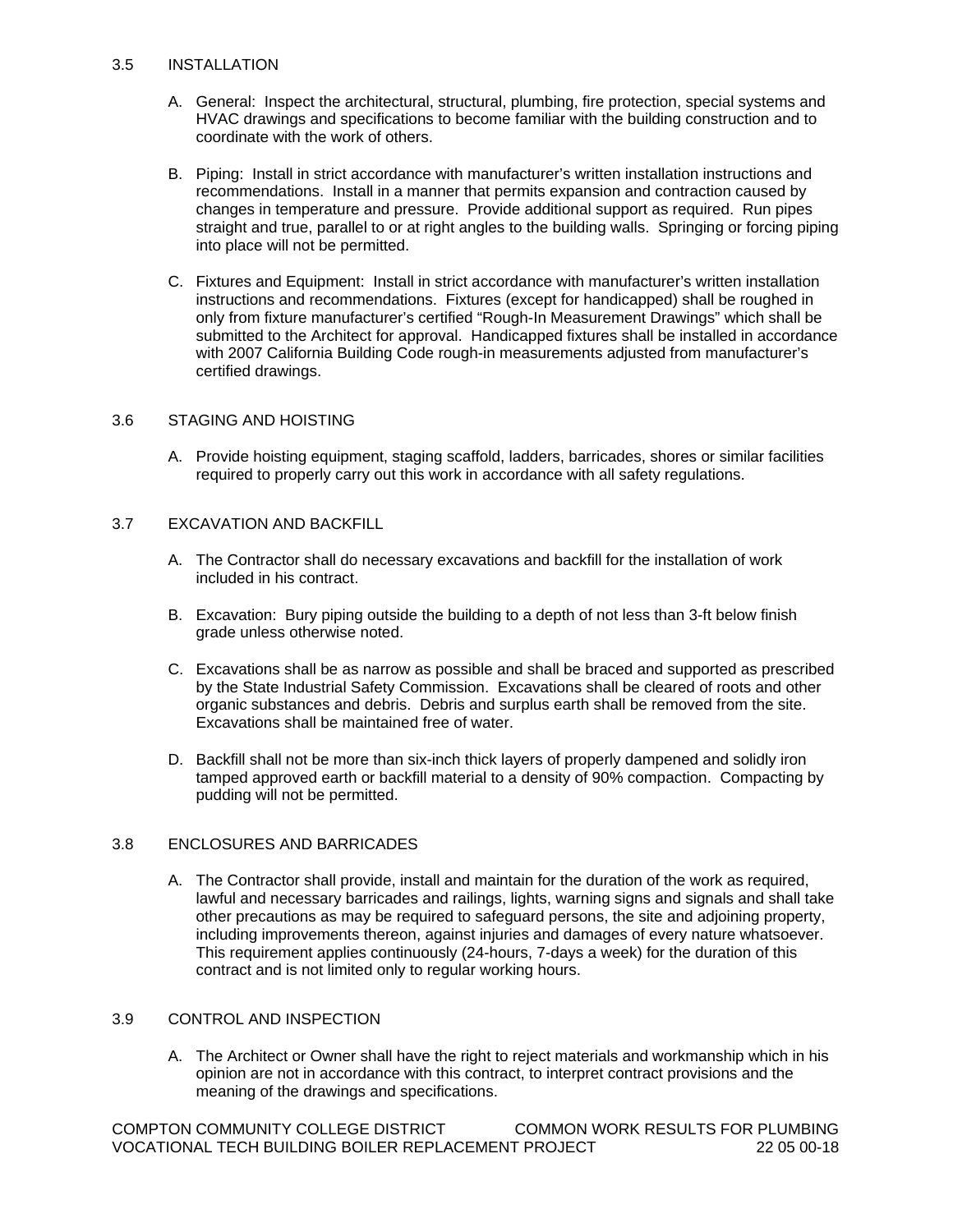- B. The above named parties shall be allowed access to the work for observations at all times.
- C. Defective work contrary to the contract documents may be rejected without regard to state of completion, even though said work has not been rejected as a result of a previous observation.

## 3.10 SLEEVES, CUTTING AND PATCHING

- A. The Contractor shall be responsible for the sizing and timely placing of sleeves of piping and insulation material passing through walls, partitions, beams, floors and roof while same are under construction. If a pipe is insulated, its pipe sleeve shall be larger than the outside diameter of the insulation around the pipe. Sleeves set in concrete floor construction shall be minimum 20-gage galvanized steel. If holes and/or sleeves are not properly installed and cutting and patching becomes necessary, it shall be done at no expense to the Owner by parties approved by the Architect.
- B. Openings into existing masonry shall be core drilled or saw cut. The Contractor shall undertake no cutting or patching without first securing the Architect's written approval. Where a pipe passes through a sleeve, provide 1/2-inch minimum clearance. No joint of the pipe (or its insulation) shall touch the sleeve. Caulk around such pipe with sufficient layers of 1/8-inch neoprene and seal off opening between pipe and sleeve with non-hardening mastic.
- C. Caulking in fire walls or floors shall be made using a UL listed, fire-rated material. For pipe or conduit penetrations through fire rated floors, walls, partitions, ceilings, etc., provide firestop system complying with the UL "Fire Resistance Directory" for "Through Penetration Firestop Systems" (XHEZ).

## 3.11 ANCHOR BOLTS

A. Furnish and install anchor bolts for equipment placed on concrete equipment pads or on concrete slabs. Bolts shall be of the size and number recommended by the manufacturer of the equipment and shall be located by means of suitable templates. When equipment is placed on vibration isolators, the equipment shall be secured to the isolator and the isolator to the floor, pad, or support as recommended by the vibration isolation Manufacturer.

#### 3.12 INSTALLATION OF VALVES

## A. General:

- 1. Valves shall be full line size unless otherwise noted. Automatic control valves are exempted.
- 2. Valves shall have proper clearances for handle operation and shall close tight at the specified test pressure.
- 3. Pump discharge check valves shall be of non-slam type.
- B. Arrangement
	- 1. Valves shall be installed in the systems so located, arranged and operated as to give complete regulation of apparatus, equipment and fixtures.
	- 2. Valves shall be installed for accessibility and easy maintenance.
	- 3. Gate valves shall be installed with stems horizontal to vertically upright.
	- 4. Provide valve box at each valve in ground. Set cover flush with finished grade except in planted areas set 1-inch above grade.
	- 5. Balance Valves: Install balance valves where shown and on each circulating return branch where two or more branches occur on domestic hot water system.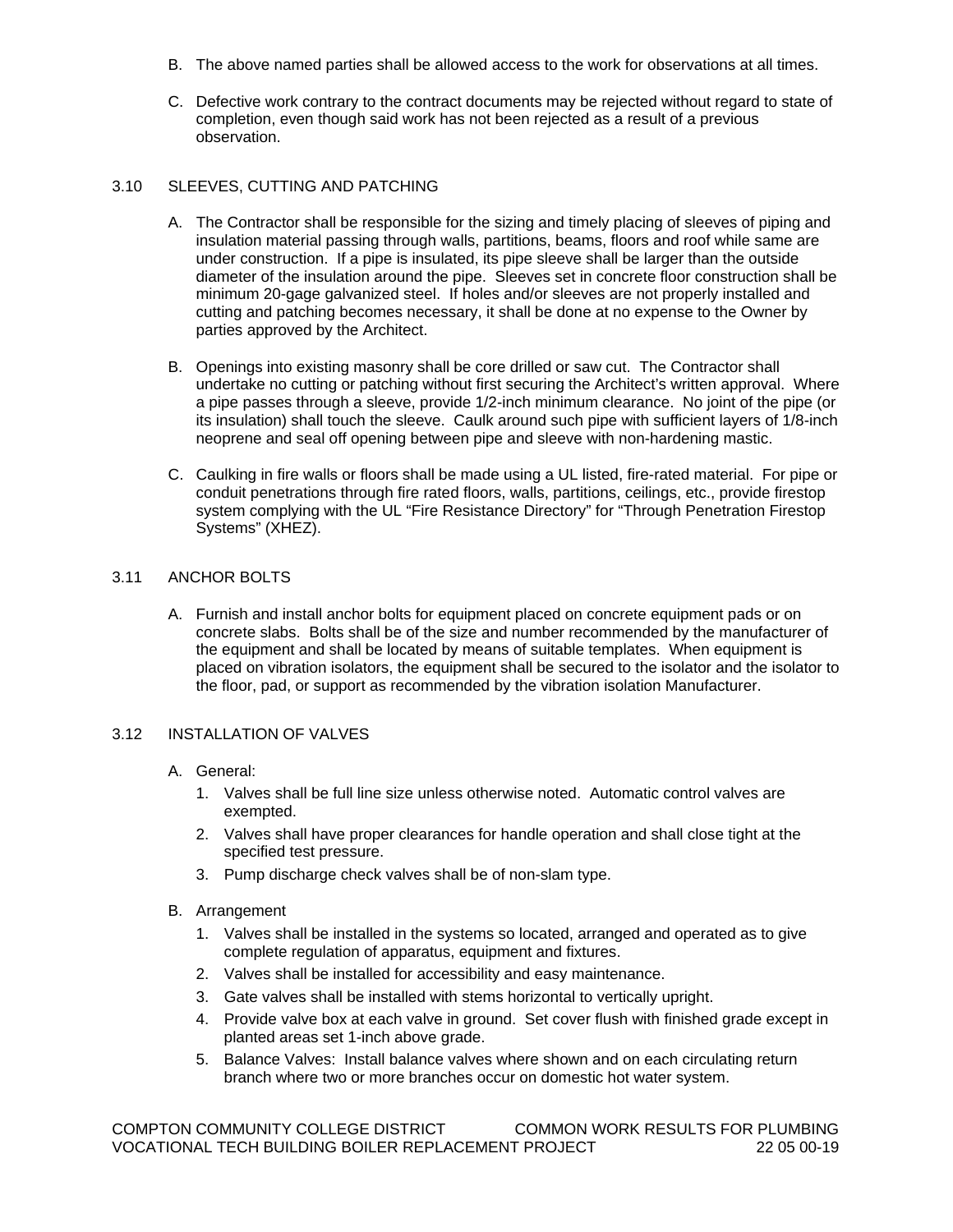- 6. Provide readily accessible lubricated gas shut-off valve in gas supply to each gas burning appliance and ahead of union connection thereto, and in addition to valves on the appliance. Locate within 3-ft 10-inch of appliance.
- 7. Compression Stops: Install stop valve or compression stop on water supply lines to each plumbing fixture, including hose faucets. Where fixture from trim is specified with integral built-in stops, individual supply stops will not be required. Unions are not required adjacent to compression stops.
- 8. Hose Faucets: Mount with outlet 18-inch above finished grade or 12-inch above finished floor, unless shown otherwise.
- C. Location:
	- 1. In branches and/or headers of water piping serving a group of two or more plumbing fixtures.
	- 2. On both inlet and outlet of all apparatus and equipment.
	- 3. For shutoff of branch mains.
	- 4. For flushing and sterilizing the systems.
	- 5. Where shown on the drawings.
	- 6. Ahead of each automatic control or regulation valve in water lines.

# 3.13 PIPE SUPPORTS

- A. Installation:
	- 1. Securely support piping from building construction with manufactured iron hangers, brackets, trapezes, guides, anchors and sway braces to maintain pipe alignment and prevent sagging, noise and excessive strain due to uncontrolled movement under operating conditions. Auxiliary secondary beams shall be furnished and installed under this division of the specifications wherever necessary to meet the requirements above.
	- 2. Piping supports for each system shall be engineered as a system and the proposed system submitted for review.
	- 3. Relocate hangers as necessary to correct unsatisfactory conditions that may become evident when system is put into operation.
	- 4. Support of piping by wire, rope, wood or other make shift devices will not be permitted.
	- 5. Burning of holes in beam flanges or narrow members will not be permitted.
	- 6. Where calculated maximum travel due to thermal expansion exceeds 1 inch, provide rollers at supports.
	- 7. Piping shall not be supported from roof decking. Furnish and install auxiliary steel members to span steel purlins to distribute the load. Refer to roof shop drawings for location of beams and purlins.
	- 8. Sheet lead, lead wool or wood plugs shall not be accepted as a substitute of cinch anchors as a means of attaching materials and equipment to concrete.
	- 9. Support for insulated pipe shall be outside the insulation. Protect pipe insulation at every hanger, support or guide with inserts and shields. The galvanized sheet shield shall be applied between the hanger or support and the pipe insulation. Provide saddles at all rollers of insulated pipe not equipped with inserts and shields.

# 3.14 SEISMIC RESTRAINT

- A. Examination
	- 1. Examine areas and equipment to receive vibration isolation and seismic and wind control devices for compliance with requirements for installation tolerances and other conditions affecting performance.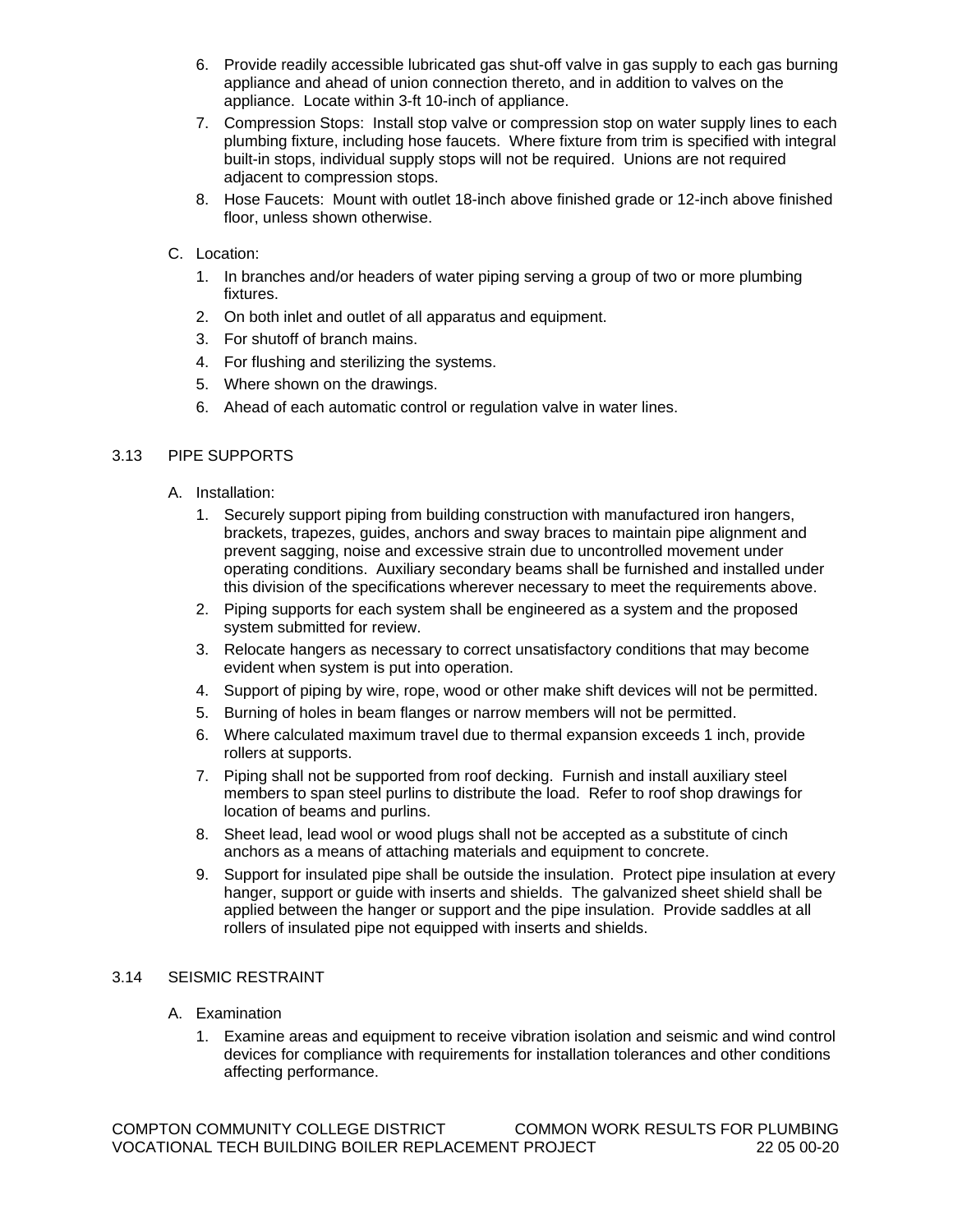- 2. Examine roughing-in of reinforcement and cast-in-place anchors to verify actual locations before installation.
- 3. Proceed with installation only after unsatisfactory conditions have been corrected.
- B. Applications
	- 1. Multiple Pipe Supports: Secure pipes to trapeze member with clamps approved for application by OSHPD or an agency acceptable to authorities having jurisdiction.
	- 2. Hanger Rod Stiffeners: Install hanger rod stiffeners where indicated or scheduled on Drawings to receive them and where required to prevent buckling of hanger rods due to seismic forces.
	- 3. Strength of Support and Seismic-Restraint Assemblies: Where not indicated, select sizes of components so strength will be adequate to carry present and future static and seismic loads within specified loading limits.
- C. Seismic Restraint Installation
	- 1. Install seismic restraint devices as necessary to meet AHJ requirements.
	- 2. Piping Restraints:
		- a. Comply with requirements in MSS SP-127.
		- b. Space lateral supports a maximum of 40-ft on center, and longitudinal supports a maximum of 80-ft on center.
		- c. Brace a change of direction longer than 12-ft.
	- 3. Install cables so they do not bend across edges of adjacent equipment or building structure.
	- 4. Install seismic-restraint devices using methods approved by OSHPD or an agency acceptable to authorities having jurisdiction providing required submittals for component.
	- 5. Install bushing assemblies for anchor bolts for floor-mounted equipment, arranged to provide resilient media between anchor bolt and mounting hole in concrete base.
	- 6. Install bushing assemblies for mounting bolts for wall-mounted equipment, arranged to provide resilient media where equipment or equipment-mounting channels are attached to wall.
	- 7. Attachment to Structure: If specific attachment is not indicated, anchor bracing to structure at flanges of beams, at upper truss chords of bar joists, or at concrete members.
	- 8. Drilled-in Anchors:
		- a. Identify position of reinforcing steel and other embedded items prior to drilling holes for anchors. Do not damage existing reinforcing or embedded items during coring or drilling. Notify the structural engineer if reinforcing steel or other embedded items are encountered during drilling. Locate and avoid pre-stressed tendons, electrical and telecommunications conduit, and gas lines.
		- b. Do not drill holes in concrete or masonry until concrete, mortar, or grout has achieved full design strength.
		- c. Wedge Anchors: Protect threads from damage during anchor installation. Heavyduty sleeve anchors shall be installed with sleeve fully engaged in the structural element to which anchor is to be fastened.
		- d. Adhesive Anchors: Clean holes to remove loose material and drilling dust prior to installation of adhesive. Place adhesive in holes proceeding from the bottom of the hole and progressing toward the surface in such a manner as to avoid introduction of air pockets in the adhesive.
		- e. Set anchors to manufacturer's recommended torque, using a torque wrench.
		- f. Install zinc-coated steel anchors for interior and stainless-steel anchors for exterior applications.
	- 9. Seismic Restraint Application
		- a. Suspended pipe, duct, cable trays, bus duct and conduit shall be restraint Type III or V.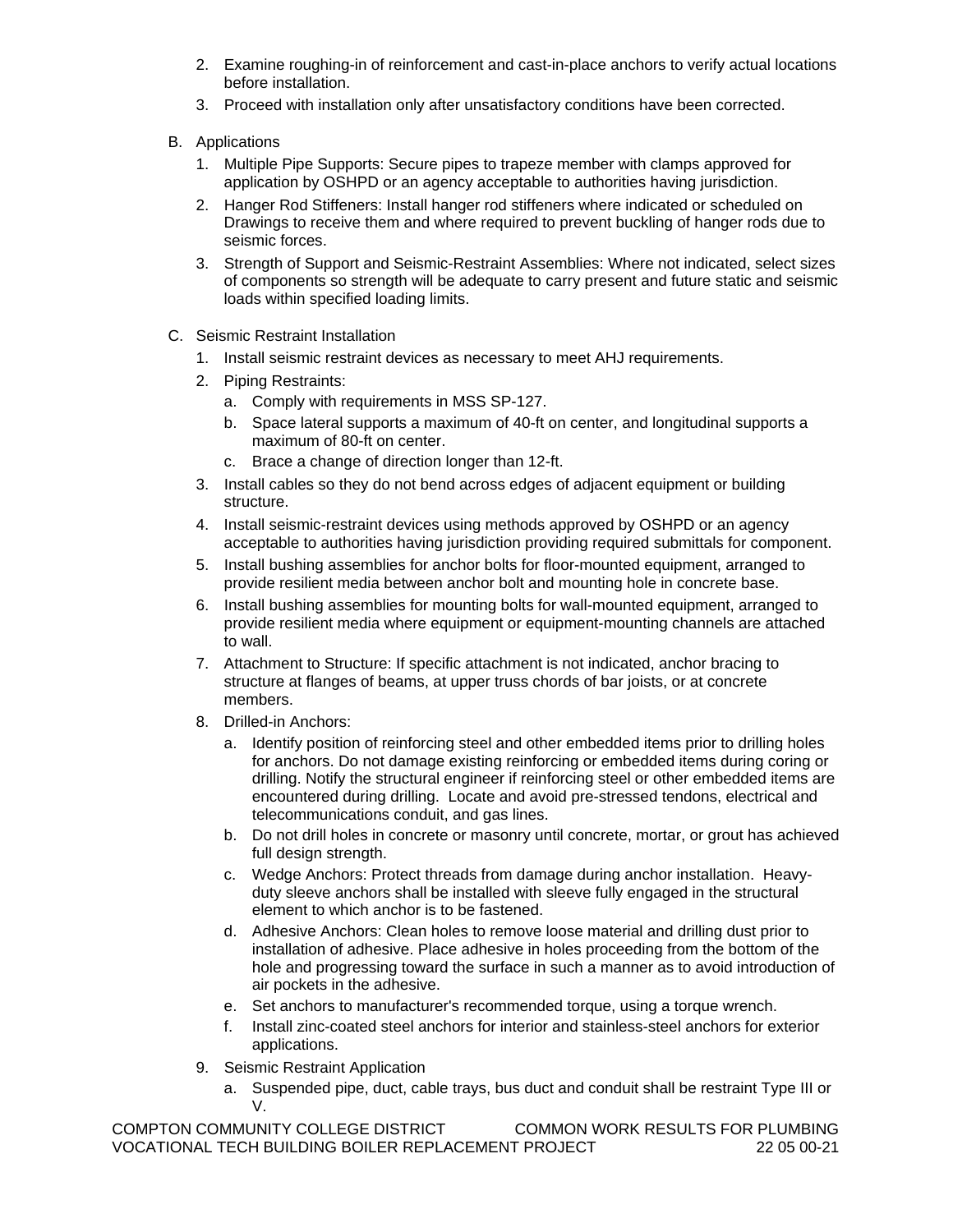- b. For trapeze supported piping and conduit, the individual pipes and conduits shall be transversely and vertically restrained to the trapeze support at each restraint location.
- c. For overhead supported components, overstress of the building structure must not occur. Bracing shall occur from:
	- 1) Flanges of structural beams
	- 2) Upper truss chords in bar joists.
	- 3) Cast in place inserts or drilled and shielded inserts in concrete structures.
- d. Pipe Risers
	- 1) Where pipes pass through cored holes, core diameters shall be a maximum of 2 inch larger than pipe O.D. including insulation. Cored holes must be packed with resilient material or firestop as specified in other sections of this specification and/or state and local codes. No additional horizontal seismic bracing is required.
	- 2) Non-isolated, constant temperature pipe risers through cored holes require a riser clamp at each floor level on top of slab attached in a seismically approved manner for vertical restraint.
	- 3) Isolated and/or variable temperature risers through cored holes require Type K riser resilient Guides and Anchors installed to meet both thermal expansion and seismic acceleration criteria. Each floor level shall have either a riser clamp that does not interfere with the thermal expansion/contraction of the pipe or a riser clamp/cable assembly (also non-interfering) capable of supporting the weight of the pipe between floors in the event of pipe joint failure. Riser guides and anchors shall also be selected to serve as seismic restraints.
- e. Chimneys, stacks and boiler breaching passing through floors shall be bolted at each floor level or secured above and below each floor with riser clamps.
- f. Non-isolated floor or wall mounted equipment and tanks shall use restraint Type III or V.
- g. Where base anchoring of equipment is insufficient to resist seismic forces, restraint TYPE III shall be located above the component's center of gravity to suitably resist "G" forces specified. Vertically mounted tanks and upblast tubular centrifugal fans, tanks, or similar equipment, may require this additional restraint.
- h. A rigid piping system shall not be braced to dissimilar parts of building on two dissimilar building systems that may respond in a different mode during an earthquake. Examples: Wall and roof; solid concrete wall and a metal deck with lightweight concrete fill, pipes, duct, conduit, etc., crossing a building expansion joint.
- D. Exclusions From Seismic Restraint Requirements
	- 1. With the exception of life safety components, certain components do not require seismic restraints.
	- 2. The exclusions from seismic restraint requirements DO NOT apply for Life Safety Components as follows:
		- a. Piping: Fire protection, fuel oil, gasoline, natural gas, medical gas, compressed air, medical piping or piping that contains hazardous or corrosive materials that is 1-inch nominal diameter and larger.
	- 3. With the exception of life safety components, the following items do not require seismic restraints:
		- a. Piping less than 2-1/2-inch diameter.
		- b. Clevis or trapeze supported piping suspended by hanger rods less than 12-inch in length (6-inch or less for fire sprinkler piping) with positive attachment to structure.
- E. Accommodation Of Differential Seismic Motion
	- 1. Install flexible connections in piping where they cross seismic joints, where adjacent sections or branches are supported by different structural elements, and where the connections terminate with connection to equipment that is anchored to a different structural element from the one supporting the connections as they approach equipment.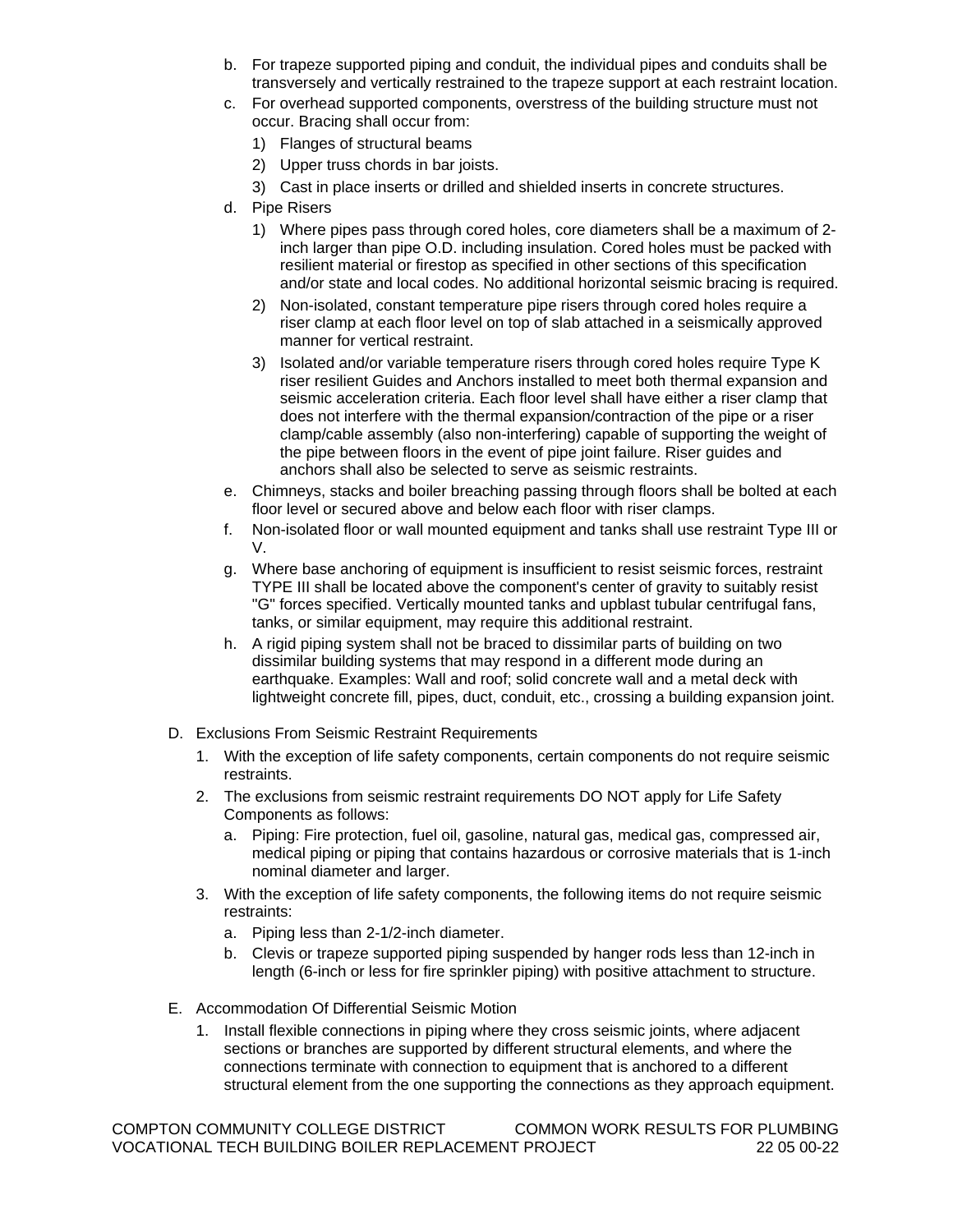Comply with requirements in Division 22 Sections HVAC and Plumbing for piping flexible connections.

- F. Field Quality Control
	- 1. Testing Agency: Engage a qualified testing agency to perform tests and inspections.
	- 2. Perform tests and inspections.
	- 3. Tests and Inspections:
		- a. Provide evidence of recent calibration of test equipment by a testing agency acceptable to authorities having jurisdiction.
		- b. Schedule test with Owner, through Architect, before connecting anchorage device to restrained component (unless post connection testing has been approved), and with at least seven days' advance notice.
		- c. Obtain Architect's approval before transmitting test loads to structure.
		- d. Provide temporary load-spreading members.
		- e. Test at least four of each type and size of installed anchors and fasteners selected by **Architect**
		- f. Test to 90% of rated proof load of device.
		- g. Measure isolator restraint clearance.
		- h. Measure isolator deflection.
		- i. Verify snubber minimum clearances.
		- j. If a device fails test, modify installations of same type and retest until satisfactory results are achieved.
	- 4. Remove and replace malfunctioning units and retest as specified above.
	- 5. Prepare test and inspection reports.
		- a. Upon completion of installation of seismic restraint devices, a certification report prepared by the manufacturer shall be submitted in writing to the contractor indicating that systems are installed properly and in compliance with the specifications. The report must identify those areas that require corrective measures or certify that none exists. Field coordination changes to the originally submitted seismic restraint designs must be clearly defined and detailed in this report.
- G. Adjusting
	- 1. Adjust isolators after piping system is at operating weight.
	- 2. Adjust limit stops on restrained spring isolators to mount equipment at normal operating height. After equipment installation is complete, adjust limit stops so they are out of contact during normal operation.
	- 3. Adjust active height of spring isolators.
	- 4. Adjust restraints to permit free movement of equipment within normal mode of operation.
- H. Demonstration
	- 1. Engage a factory-authorized service representative to train Owner's maintenance personnel to adjust, operate, and maintain air-mounting systems. Refer to Division 01 Section "Demonstration And Training."

# 3.15 IDENTIFICATION OF EQUIPMENT, DUCTWORK, PIPING AND VALVES

- A. Equipment Labels: Equipment furnished and installed under this section shall be provided with manufacturers metal labels securely attached to each individual piece of equipment and showing complete and comprehensive performance characteristics, size, model, serial number etc.
- B. Name Plate: Install engraved Bakelite nameplates with 1/4-inch high white letters for equipment, switches, controls, room stats, damper motors, indicating zones, etc.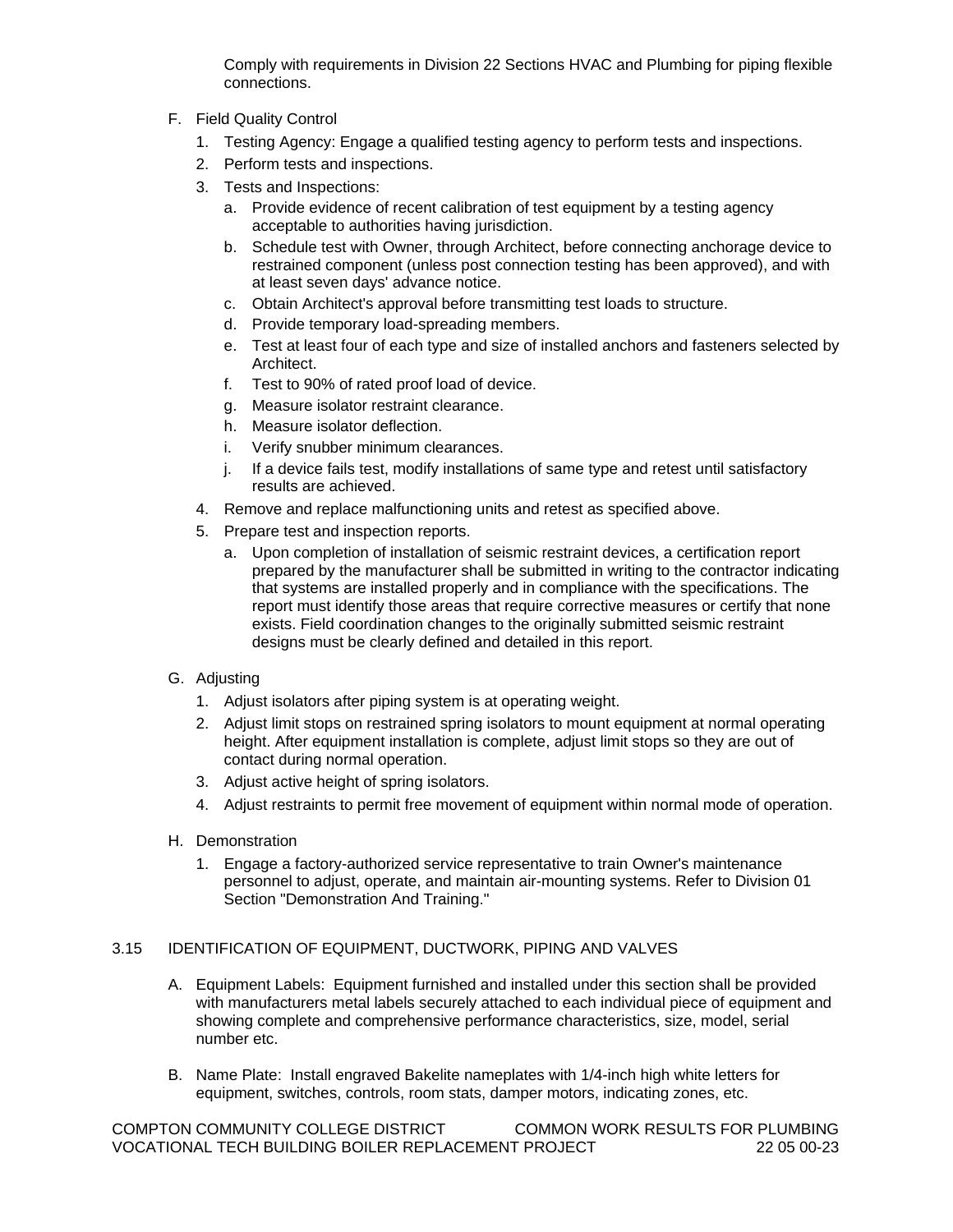- C. Valves shall have tags attached with "S" mounting. Tags shall be at least 1-1/2-inch in diameter. Tags shall be stamped with valve I.D. number (e.g. V-1) and be keyed to valve identification table submitted as part of the Operating Instruction and Maintenance Manuals.
- D. Dampers: Mark volume dampers above new or existing ceilings by attaching a bright yellow 12-inch length strip of cloth attached to damper rod. Groove ends of shafts to indicate open and closed position.
- E. Piping exposed to view shall have color coded markers as to type of use, service, and direction of flow in accordance with the latest edition of ANSI A 13.1. Locate markers at each valve, at entries to walls, and on 20-ft centers on straight runs of pipe. Provide a flow arrow at each identification marker. Labels or markers shall be made of plastic sheet with pressure sensitive adhesive suitable for the intended application.
	- 1. Color Coding for Labels and Bands by Hazard Classification:
		- a. Safe Materials Green:
			- 1) Domestic cold and hot water green with black letters.
			- 2) City water green with white letters
		- b. Dangerous Materials Yellow:
			- 1) Natural Gas yellow with black letters
			- 2) Industrial cold water yellow with black letters
		- c. Fire Protection Equipment Red:
			- 1) Fire Sprinkler Piping red with black letters
- F. Nameplate designations shall correspond to the identifications on the "Record Drawings."
- G. Submit to the Architect for approval a list of items to be tagged within two weeks after award of the Contract.

## 3.16 CLEANING

- A. Equipment, piping, ductwork, and related valves and appurtenances, etc. Clean so as to remove rust, scale, plaster or internal obstructions before covering is installed or piping or equipment is painted. No scarring or disfiguring of equipment, piping, etc. will be acceptable before covering or painting is applied.
- B. Painted Work: Parts of the work, which are to be painted or which are exposed in the finished work shall be thoroughly cleaned and made ready to receive paint finish.
- C. Completion: Upon completion of the work, the Contractor shall remove rubbish, debris and surplus materials, resulting there, from the premises together with test instruments, and equipment and shall leave the site in a neat, clean and acceptable condition as approved by the Architect.

#### 3.17 FLUSHING OF PIPE SYSTEMS

- A. Entire pipe systems shall be flushed and cleaned of foreign matter before they are placed in service. The length and number of flushing cycles shall be governed by the complexity of the system, but in no case less than two cycles.
- B. Flushing shall be performed using a similar media that is to be carried by the piping system. (Example: Cold water piping – water; etc.)
- C. Where pipe strainers have been designed or installed into the piping network, said strainers shall be opened and strainer baskets removed and cleaned several times during the flushing of the system.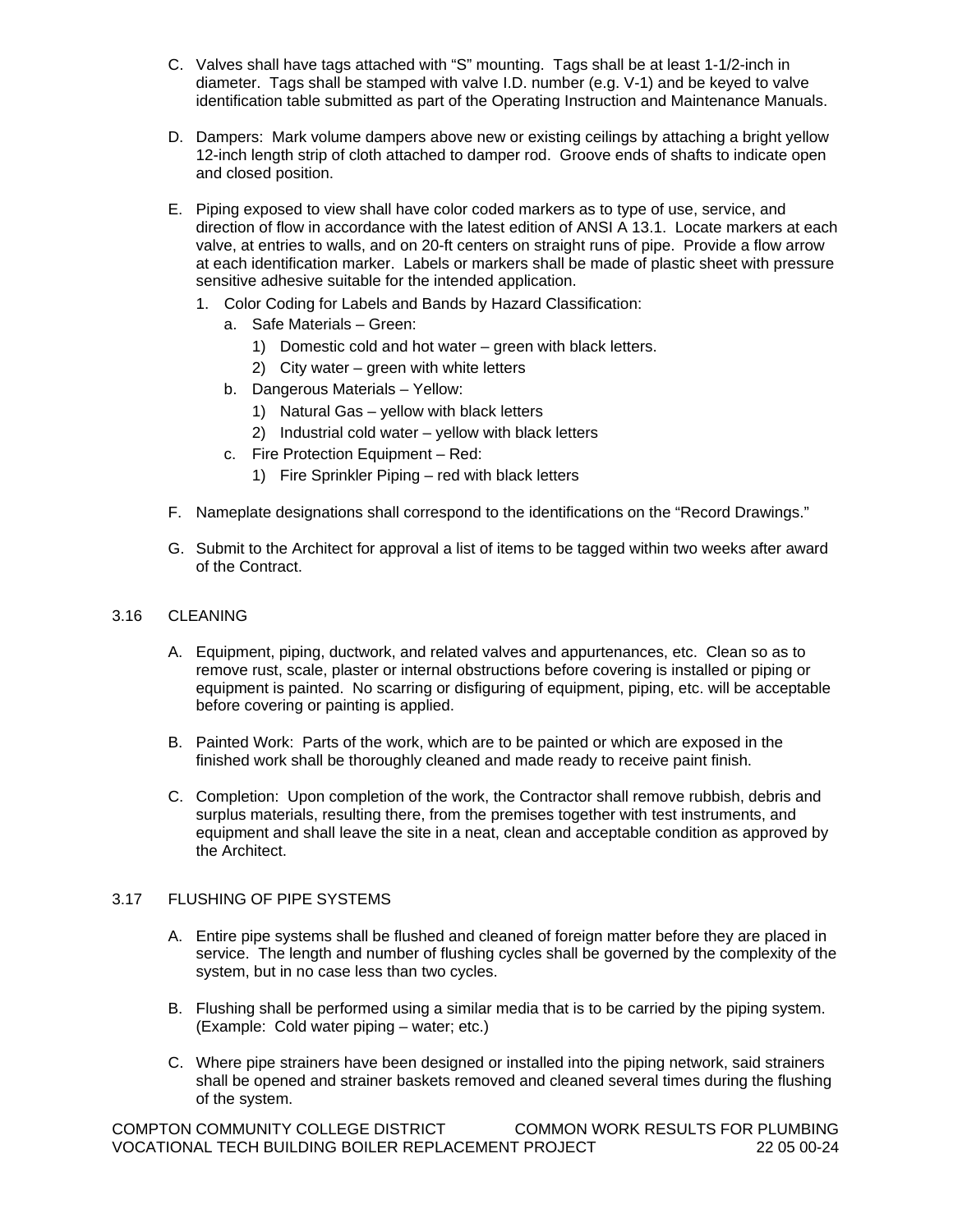D. Chemical Cleaning: For chemical cleaning of closed circuit systems see Section 15500.

#### 3.18 CORROSION PROTECTION

- A. Protective coverings for underground steel piping shall be installed in strict accordance with manufacturer's written installation instructions.
- B. Testing: Covered pipe shall be tested with high voltage holiday tester in the presence of Architect prior to backfilling all holidays shall be repaired and retested.
- C. Plastic sleeves, rubber seals, or other dielectric material shall be used to isolate piping from the building structure where steel piping penetrates concrete floor slabs or walls.

#### 3.19 PAINTING

- A. Touch-Up: If the factory finish on any equipment furnished by the Contractor is damaged in shipment or during construction of the building, the equipment shall be refinished by the Contractor to the satisfaction of the Architect.
- B. Concealed Materials: Uncoated cast iron or steel that will be concealed or will not be accessible when installations are completed shall be given one heavy coat of black asphalt before concealment.

#### 3.20 ELECTRICAL WORK

- A. Furnish electrical interlock wiring diagrams and complete sequences of operation for equipment specified in Division 26 that must interface with other electrical, mechanical, or control equipment. These diagrams shall be submitted to both the mechanical, and electrical engineers for review and coordination.
- B. Furnish any additional line or low voltage, mechanical and control system wiring and conduit required over and above that specified in Division 26 as required for complete and functional systems is hereby specified in this Division in complete conformance with the requirements outlined in Division 26 at no additional cost to the Owner.

## 3.21 PENETRATIONS

- A. Duct and pipe penetrations of ceilings shall be sealed air tight with silicone caulking prior to installation of escutcheon rings.
- B. Duct and pipe walls or slab penetrations shall be sealed using a UL listed fire rated material.

## 3.22 PRELIMINARY OPERATIONS

- A. Should the Owner require that any portion of the system or equipment be operated prior to the final completion and acceptance of the work, the Contractor shall furnish such operation. The expense thereof will be paid, by the Owner separate and distinct from any money paid on account of the contract.
- B. For such preliminary operation, payment shall not be construed as final acceptance of the work of this contract.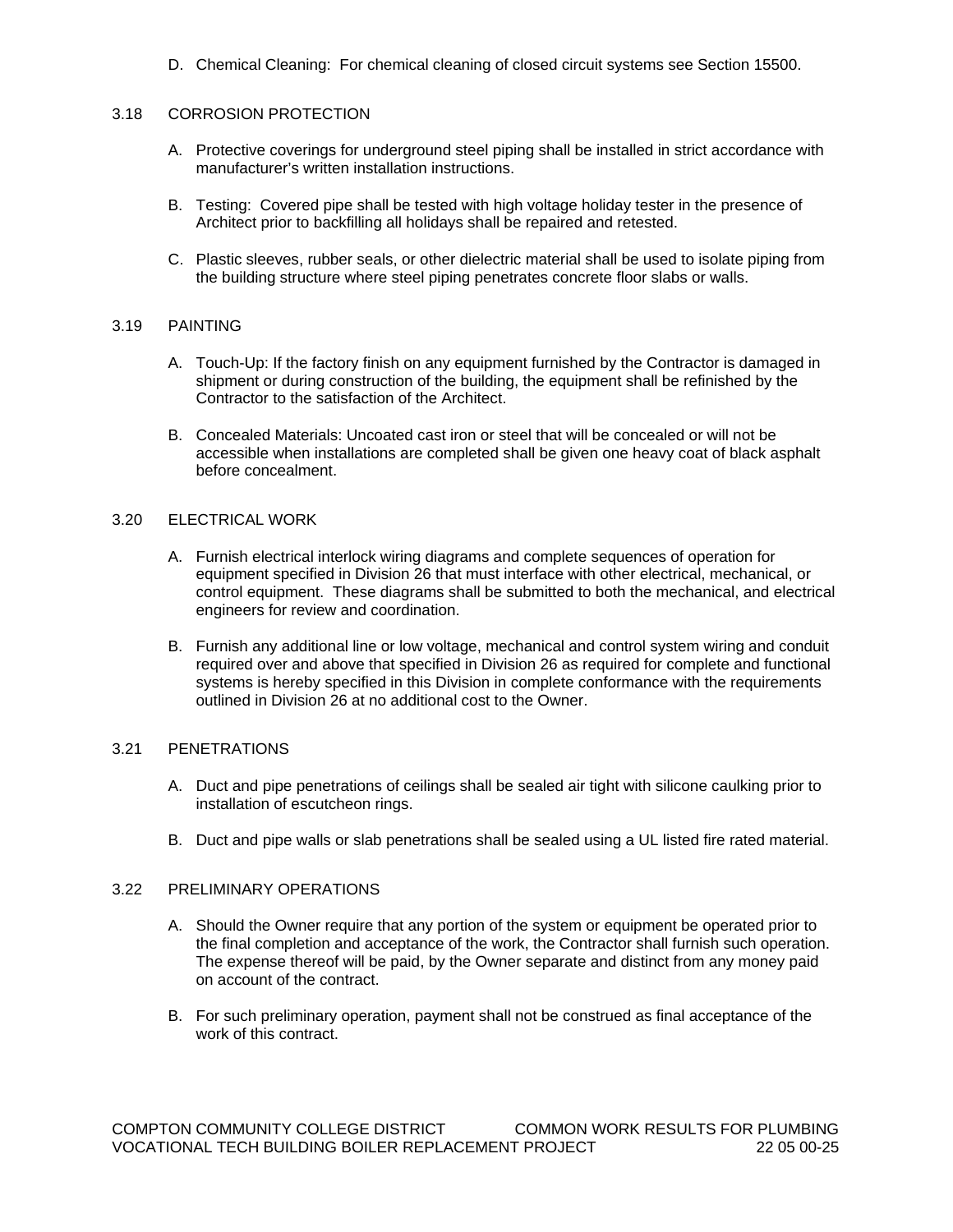## 3.23 OPERATING INSTRUCTIONS

- A. The Contractor shall provide the services of a competent Operating Engineer to supervise the operation of equipment specified herein and to instruct the Owner's operators during a three day operating period. The operating instruction period shall be defined as straight time working hours and shall not include nights and weekends.
- B. The Owner shall be notified in writing at least five days before each operating instruction period begins. The Owner must indicate acceptance of the instructional starting time in writing to the Contractor. Upon arrival, the various instructors shall report to the Owner.

## 3.24 TESTS

- A. Tests must be performed and systems approved prior to painting, covering, insulating, furring or concealing piping.
- B. Provide test equipment, instrumentations and labor in conjunction with tests.
- C. Prior to test, protect or remove control devices, air vent and other items, which are not designed to stand pressure used in test.
- D. Accomplish testing of piping in section so as not to leave a portion of pipe or joint untested.
- E. Obtain prior approval for test procedure.
- F. Responsibility for Damages: Contractor shall pay for costs for repair and restoration of work of other trades damaged by tests or cutting done in connection with tests.

## 3.25 REPAIRS AND RETEST

- A. Refer to related sections.
- B. Make other adjustments, repairs and alterations required to meet specified test results.
- C. Correct defects disclosed by tests or inspection; replace defective parts.
- D. Use only new materials in replacing defective parts; in case of pipe, replace with same length as defective piece.
- E. Repeat tests after defects have been corrected and parts replaced, until pronounced satisfactory.

## 3.26 MECHANICAL SYSTEMS STARTING

- A. Start-up all operating systems provided under Division 22.
- B. Demonstration of all operating systems provided under Division 22, including, but not limited to:

1. Plumbing Equipment, Appliances and Fixtures including but not limited to Hot Water Heaters.

- C. Sequencing: Conduct demonstrations only after systems have been through start-up procedures, systems are complete and operating and operating maintenance data is complete.
- D. Verification of Conditions: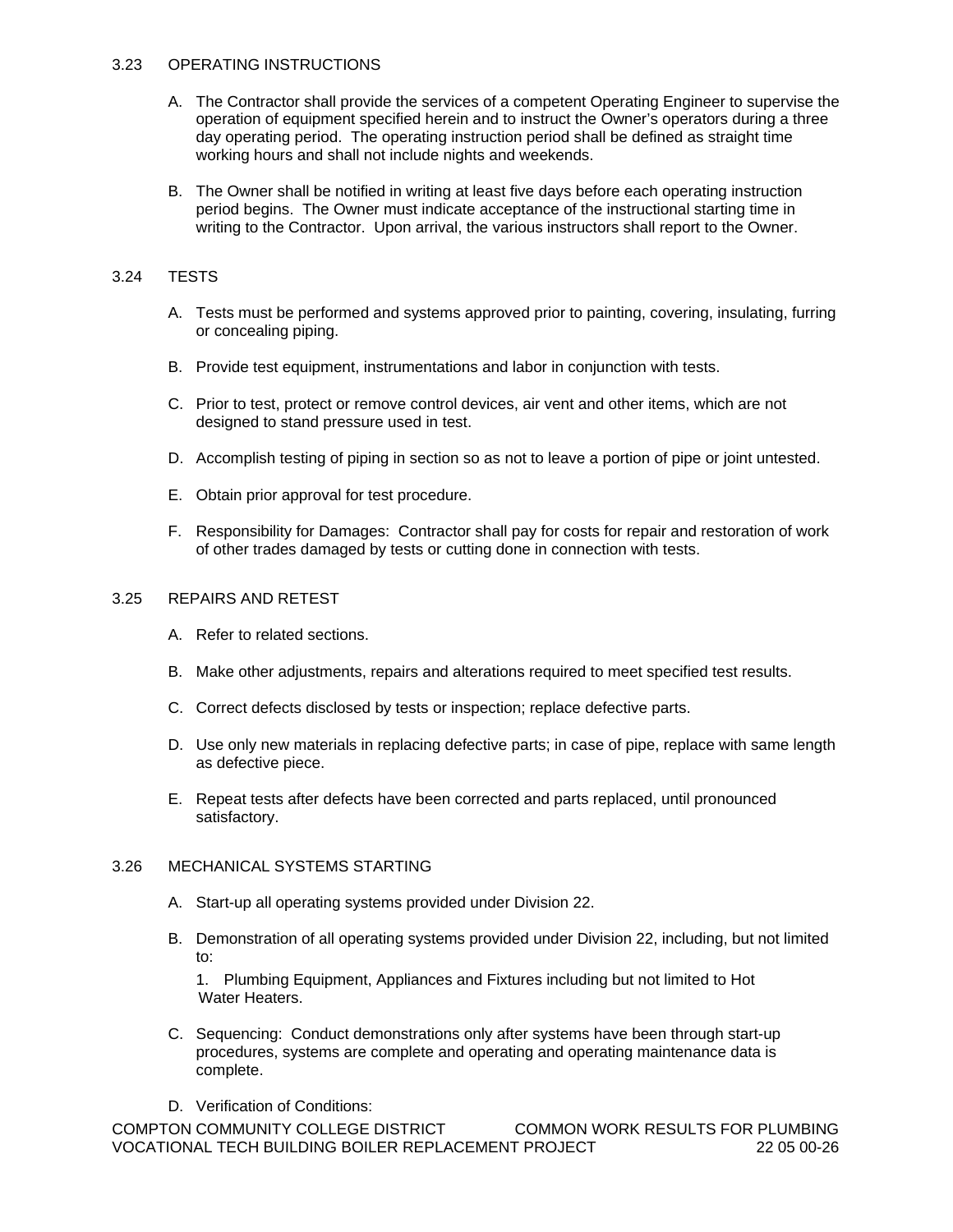- 1. Existing conditions: Examine preceding work to ensure that systems are operational.
- 2. Verify with Division 26 contractor:
	- a. Temporary services are disconnected and permanent utility services are capable of full loan.
	- b. Connections in main switchgear and subpanels are tight.
	- c. Necessary tests and check meter readings have been made.
- 3. Mechanical:
	- a. Specified tests on piping systems have been made.
	- b. Specified cleaning of piping systems has been completed.
	- c. Piping: Conformance with drawings, specifications, and ANSI B31.1. Replace or correct work rejected because of defects or nonconformance with drawings, specifications and ANSI B31.1.
	- d. Water treatment has been completed.
	- e. Operational and performance tests have been made.
	- f. 24 hours and recheck.
	- g. Verify plumbing fixtures operate.
	- h. Verify integrity of wiring.
	- i. Verify sensors are provided and in correct location.
	- j. Verify range of each device and check software is compatible sensor calibration.
	- k. Test voltage on each input and output.
	- l. Test start/stop points to verify correct equipment operates.
	- m. Check sensor calibration.
- E. Submit testing plan for review prior to testing. Indicate order of procedure, list items will be tested and order of testing show where controllers and devices are located.
- F. Provide report indicating equipment operated properly and as per sequence of operation.

#### 3.27 START-UP TESTING

- A. Notification: Notify owner at least two days in advance of start-up of mechanical systems.
- B. Start-up and Testing: Conduct start-up and start-up testing in presence of owners. See applicable Division 22 Sections for specific requirements.
- C. Lubrication: Field check and field lubricate equipment requiring lubrication prior to initial operation.
- D. Code Authorities: Complete tests required by code authorities including smoke detection, fire protection and health codes.
- E. Control Systems: Ensure control systems are fully operational in manual and automatic modes.
- F. Test equipment before and after installation as applicable where necessary to determine compliance with specifications.
- G. Start-up and Testing: Conduct start-up and start-up testing in presence of Owner. See applicable Division 22 Sections for specific requirements.
	- 1. Periodically clean various strainers during initial operation until no further accumulation of foreign materials occurs. Exercise care so minimum loss of water occurs when strainers are cleaned.
	- 2. Adjust safety and automatic control instruments as necessary to place them in proper operation and sequence.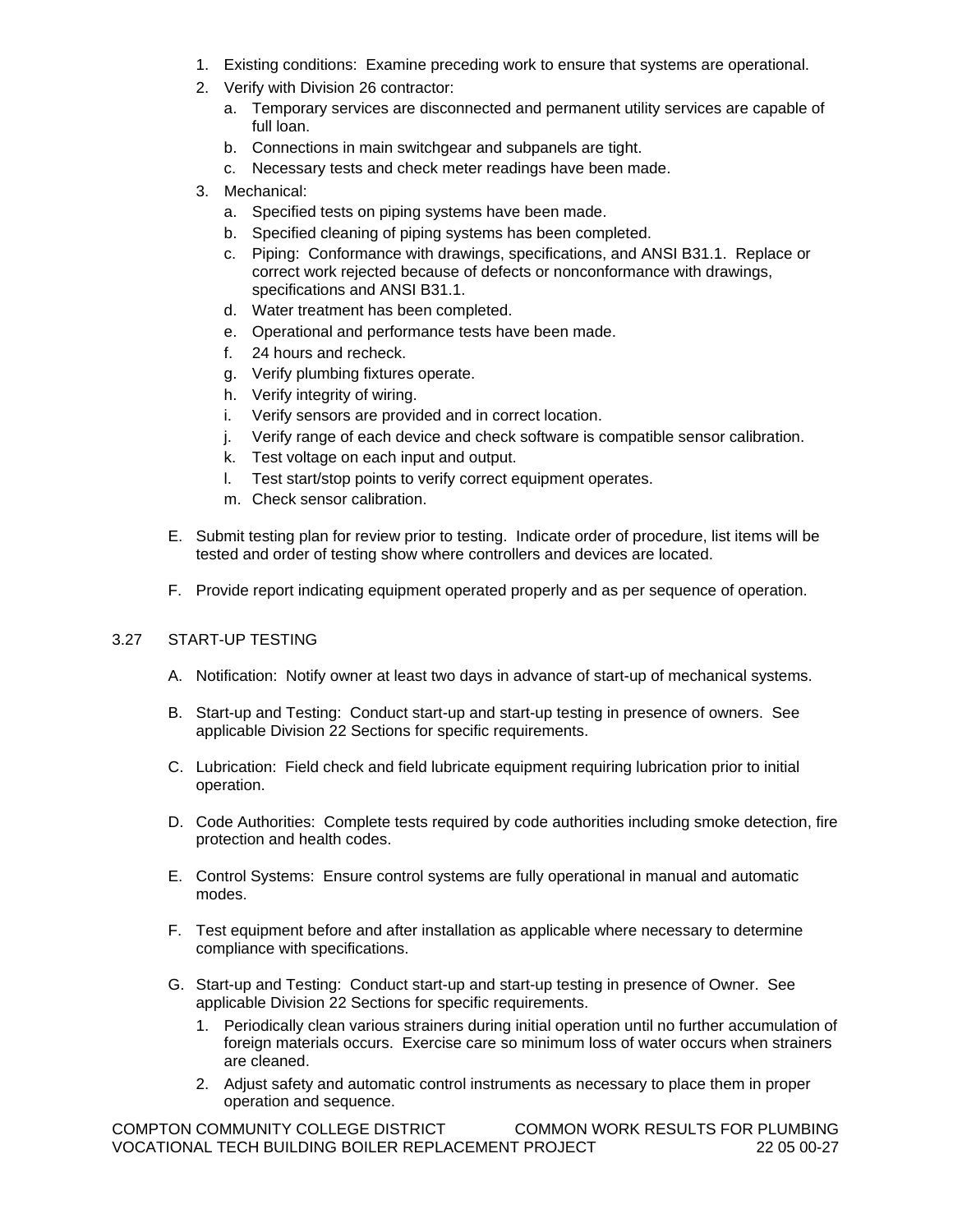- H. Field Tests: Subject the work of Division 22 to necessary field tests after installation and before acceptance.
	- 1. Make proper corrections, repairs and replacements should tests reveal evidence of malfunction. Repeat tests until proper and successful operation is achieved.
	- 2. If final control settings and adjustments cannot be properly made to performance tests because of time of year, make field tests as first seasonal use of systems following completion of project.
- I. Cleaning and Adjusting: After test runs have been completed and systems have been demonstrated to be satisfactory and ready for permanent operation. Clean permanent pipeline strainers properly adjust valve and pump packings, secure drive guards in place, check lubrication and replenish if required.
- J. Protection: If systems are not to continue in sue following start-up procedures, take steps to ensure against accidental operation or operation by unauthorized personnel.
- K. Instruct Owner's representatives once on proper operation and maintenance of mechanical systems. Include seasonal concerns and operations.
- L. Systems: Mechanical systems provided under Division 22. See applicable Division 23 Sections for additional requirements.
- M. Contractor's Representatives: Have thorough knowledge of particular installation and system.
- N. Manufacturer's Representatives: Have thorough understanding of each particular equipment and system.
- O. Scheduling: Arrange and schedule demonstration times with Owner.
- P. Location: Conduct demonstrations at Project including tours of systems.
- Q. Operating and Maintenance Date: Arrange for data to be at demonstrations. Include review of data at demonstrations.

## 3.28 COMPLETION DATE AND TESTING OF MECHANICAL SYSTEMS:

- A. Final Acceptance Tests shall be sufficiently in advance of the contract completion date to permit the execution before that expiration of the contract of any adjustments and/or alterations, which the final acceptance tests indicate as necessary for the proper functioning of equipment.
	- 1. Modifications shall be completed within the number of days allotted for completion of the contract. Retests shall not relieve the Contractor of completion date responsibility.
- B. Starting and Operation: Before starting or operating equipment of systems, make through check to determine that the systems have been flushed and cleaned as required and equipment has been properly installed, lubricated and serviced. Notify owner at least three days in advance of starting these tests.

#### 3.29 FINAL REVIEW

- A. Date and Time: At a time designated by the Owner, the entire system shall be reviewed by the Architect. The Contractor shall be present at this review.
- B. System Operation: The system shall be operating properly within water and air volumes balanced and all temperature controls adjusted. Labels shall be removed from the plumbing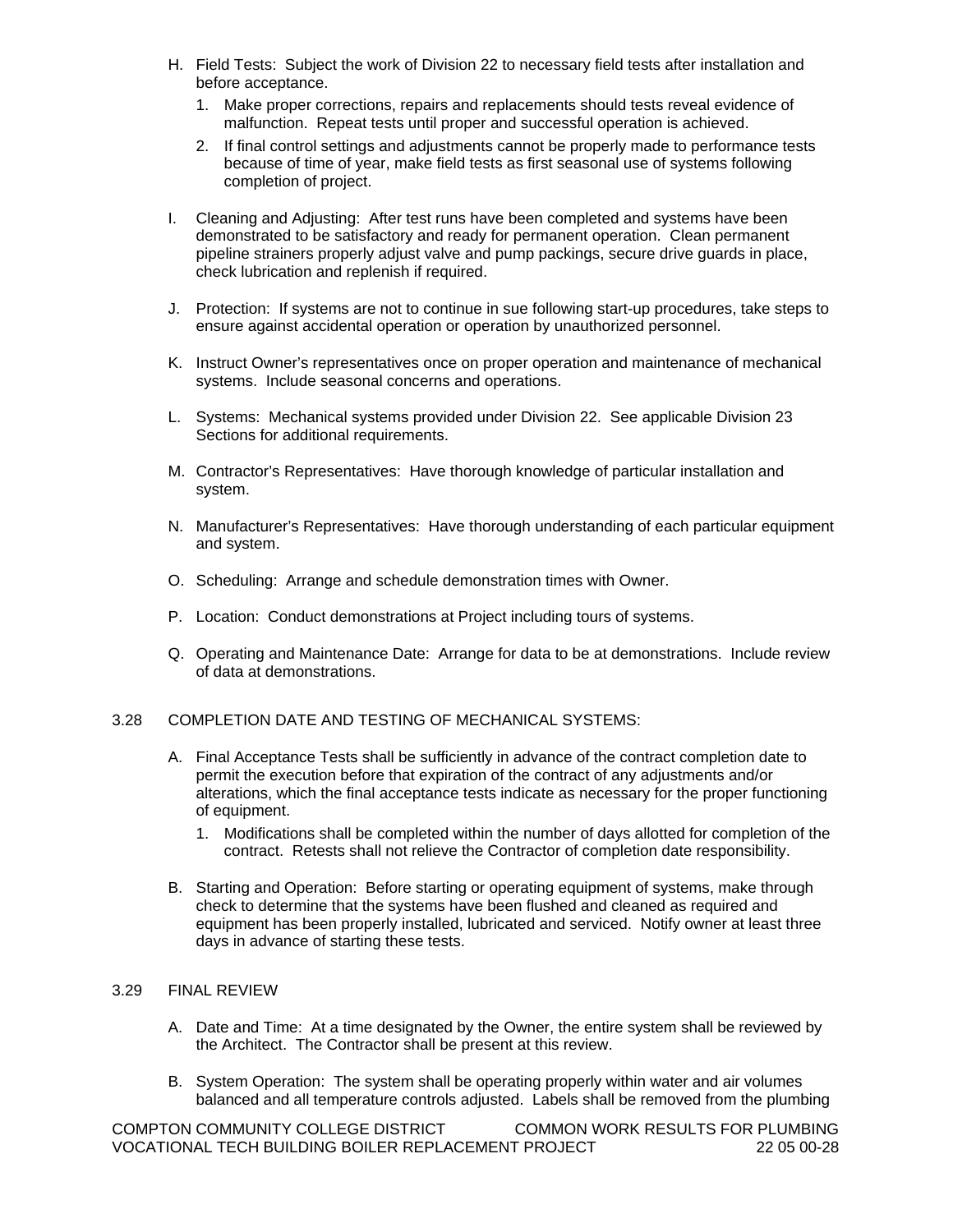fixtures, and the fixtures shall be cleaned and in operating condition. Air and Water Balance Report shall be submitted to the Owner.

- C. Documentation: Certificates and documents required herein shall be in order and presented to the Architect at least two weeks prior to the review.
- D. Changes and Corrections: After the review, changes or corrections noted by the Architect as necessary for the work to comply with these specifications and the drawings shall be accomplished without delay in order to secure final acceptance to the work.

END OF SECTION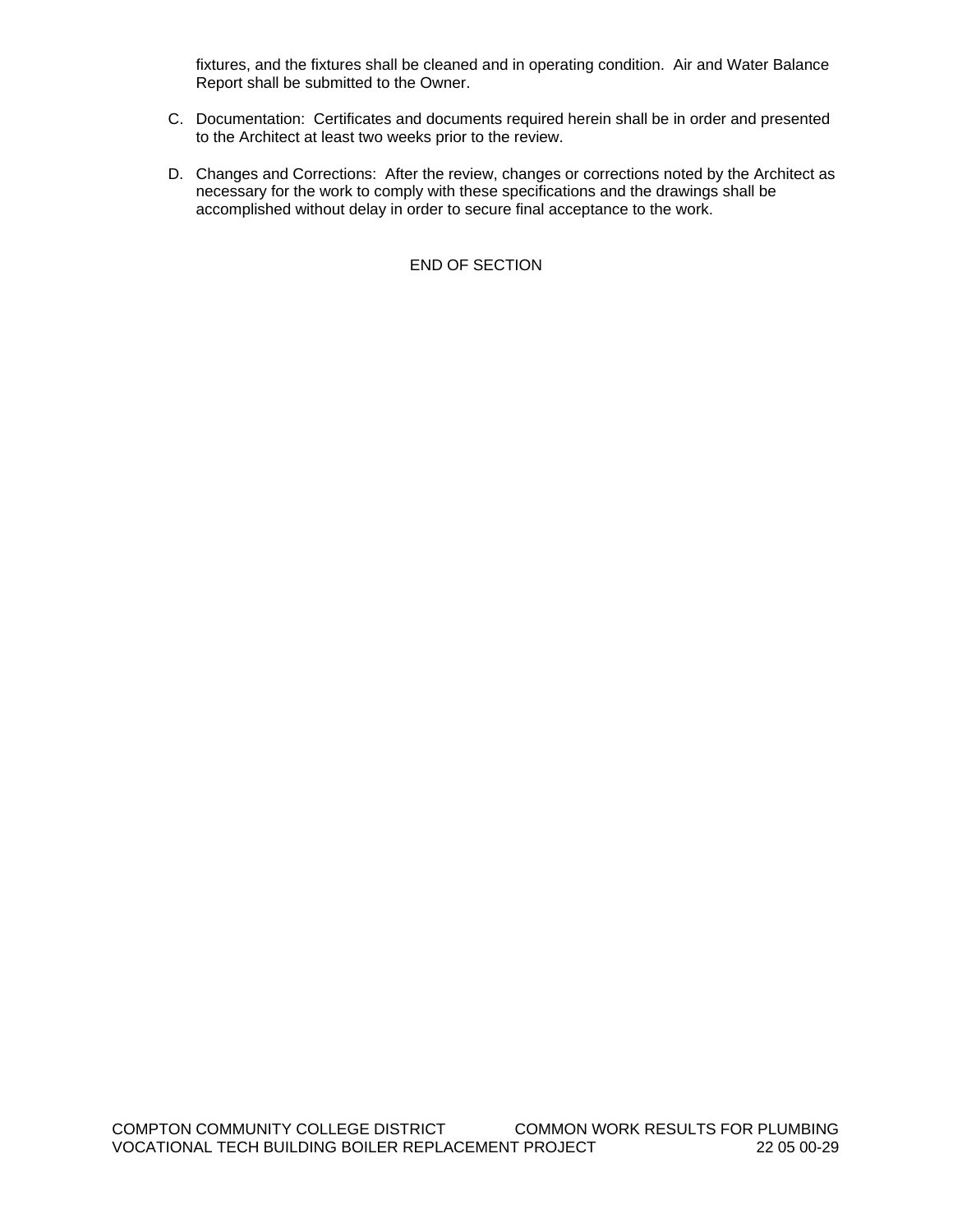## **SECTION 22 05 11**

## **PLUMBING**

### PART 1 - GENERAL

### 1.1 SECTION INCLUDES

A. The work listed or required by this section of the specifications is not intended to limit or establish the extent of the Plumbing work. The General Contractor shall be responsible for determining the extent of the Plumbing work to be done under a subcontract.

#### 1.2 DESCRIPTION

- A. Work Included: The work includes the furnishing of labor, materials, appliances and tools necessary for the installation, in complete working order, of plumbing systems as herein specified and as indicated on the drawings. The item of work shall include, but not be limited to, the following principal items:
	- 1. Plumbing fixtures and equipment included in plumbing schedule or as indicated on the drawings.
	- 2. Soil, waste and vent piping system.
	- 3. Potable hot and cold water, tempered water and piping systems.
	- 4. Non-potable hot and cold water piping systems.
	- 5. Domestic hot water heater and circulating pump systems.
	- 6. Natural gas piping system.
	- 7. Sleeves, hangers and seismic bracing for piping systems.
	- 8. Insulation of piping.
	- 9. Testing.
	- 10. Excavation and backfill.
	- 11. Rough-in and connection of equipment and/or fixtures furnished under sections of this specification other than Section 22 05 00 including plumbing utilities for equipment and appliances provided by Kitchen Consultant.
	- 12. Other miscellaneous items and equipment required for a complete installation.
	- 13. Seismic restraints for pipe.
	- 14. Rough-in and final gas and water connections to mechanical equipment as required.
- B. Other work herein specified and shown on the accompanying drawings including addenda, change order and approved shop drawings.
- C. The Contractor shall furnish other tradesmen with drawings and directions necessary to enable them to properly construct their work so that the systems shall be properly interconnected.
- D. The Contractor shall be responsible for the correctness of his drawings and instructions and make, at his expense, any necessary changes in the completed work of other trades made necessary by errors in his drawings or instructions.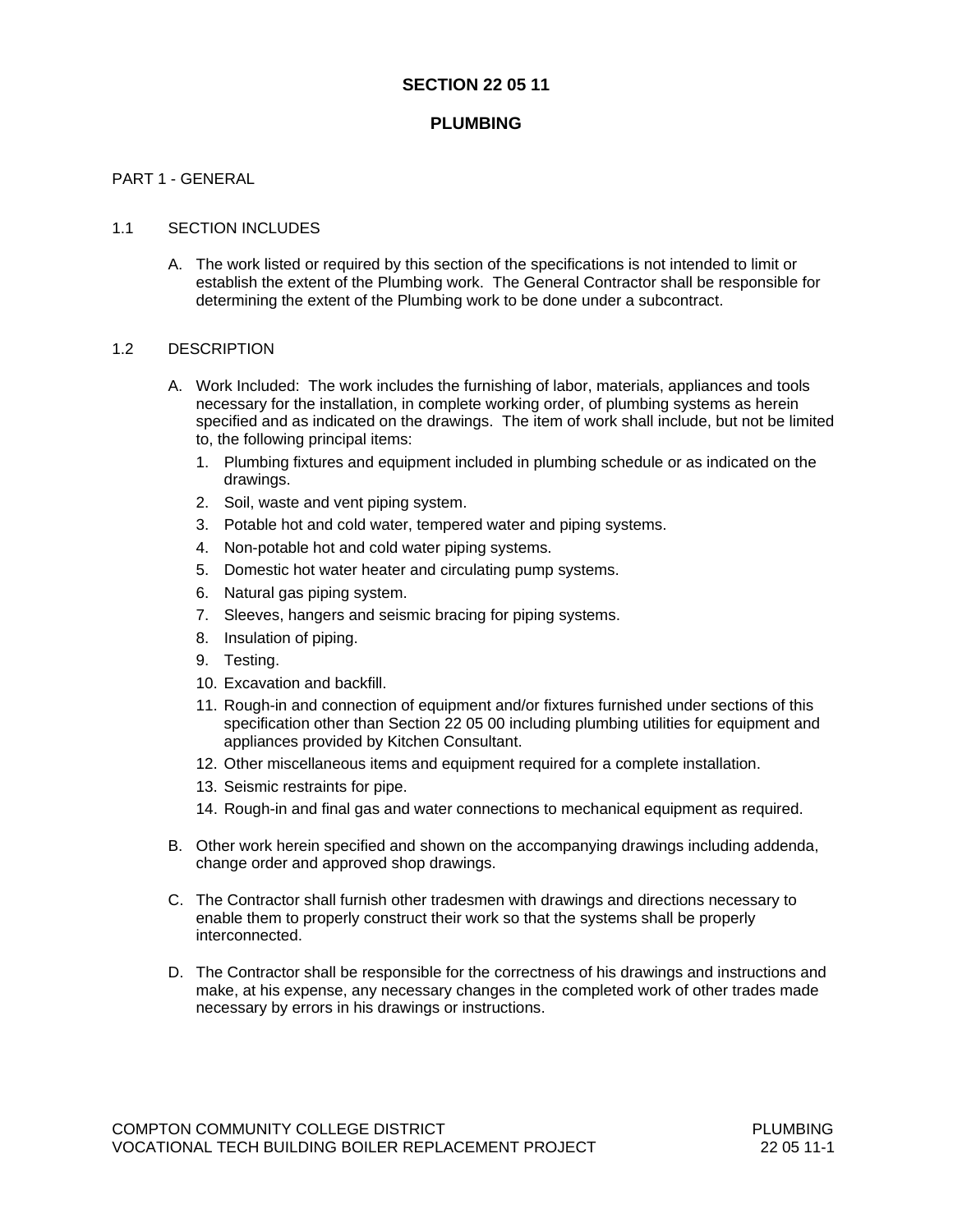### 1.3 RELATED WORK SPECIFIED ELSEWHERE

- A. Work designated on drawings to be installed or performed by other sections of the specifications including Section 23 05 00: Common Work Results for Mechanical.
- B. Finish painting of equipment and piping shall be under Division 9 Painting Section, except as noted otherwise.
- C. Equipment foundations, curbs, or equipment pads as provided under the Concrete Section or Structural Steel Section. Coordinate exact foundation sizes and elevations, and anchor bolt sizes and locations.

### 1.4 EQUIPMENT RESTRICTIONS

A. Refer to Sections 22 05 00.

### 1.5 SUBMITTALS

- A. In addition to the requirements of Section 22 05 00, submittal brochures shall include the following items:
	- 1. Piping Materials:
		- a. Waste and Vent
		- b. Potable Hot and Cold Water
		- c. Non-potable Cold Water
		- d. Natural Gas
	- 2. Piping Accessories:
		- a. Hangers
		- b. Dielectric Couplers
		- c. Hanger Supports
		- d. Insulation
		- e. Hanger Brackets
		- f. Water Hammer Arrestors
		- g. Seismic Restraints
		- h. Piping Identification
	- 3. Valves
		- a. Gate Valves
		- b. Check Valves
		- c. Ball Valves
	- 4. Access Panels
- B. Contractor shall coordinate and provide shop drawings of the following:
	- 1. Dimension drawings for concrete pad, curb and equipment foundations (1/4" scale minimum) including bolt sizes and locations.
	- 2. Steel fabrication drawings for equipment and pipe supports attachments (1/8" scale).
	- 3. Control Wiring Diagrams.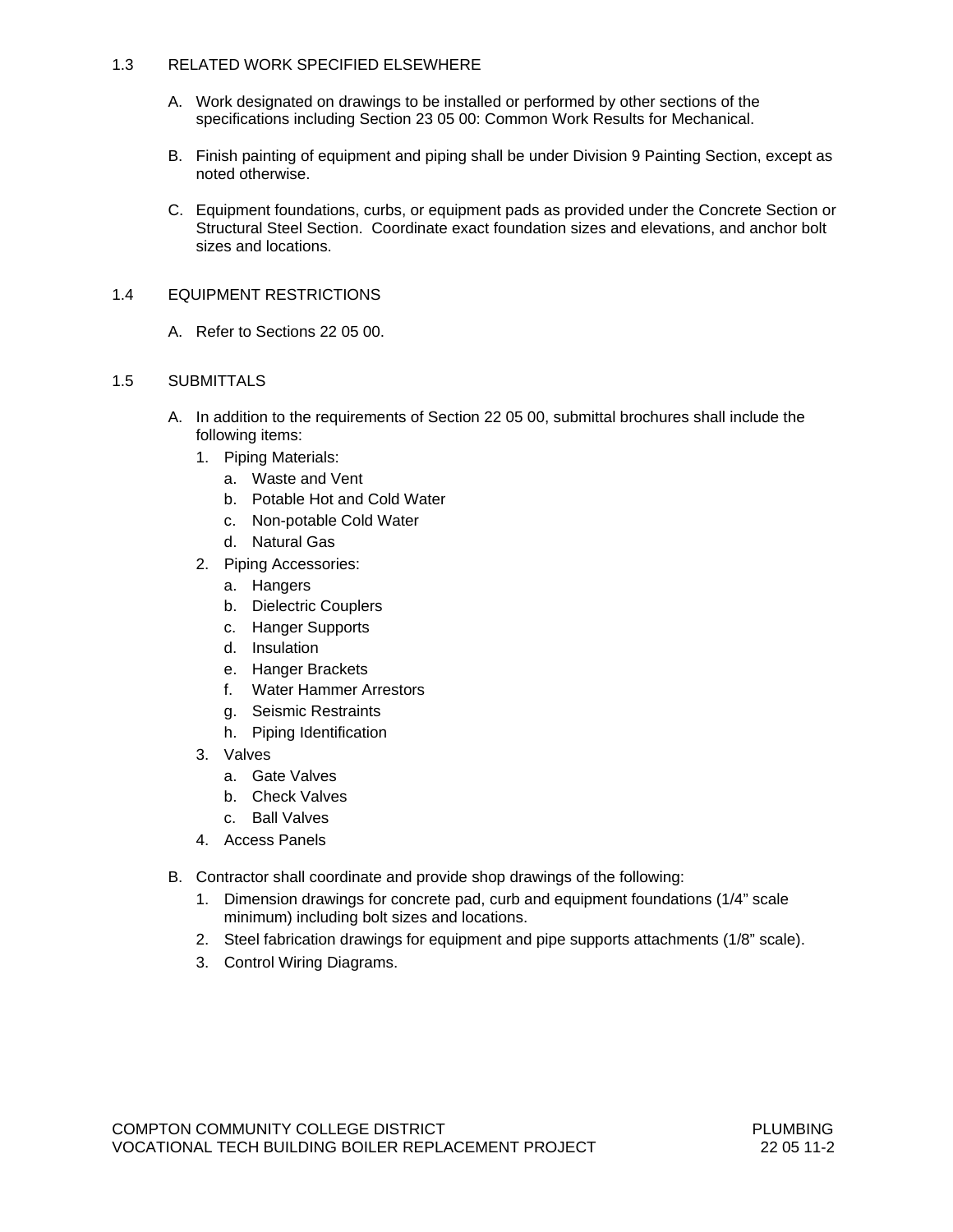### 2.1 PIPING SYSTEMS

- A. Sewer, Waste & Vent Piping
	- 1. Hub-less cast iron pipe and fittings conforming to the standards contained in the CISPI 301, ASTM A888, and ASTM A74. Pipe and fittings shall be marked with the collective trademark of the CISPI.
	- 2. Stainless steel compression couplings shall conform to the standards contained in CISPI 310. Joints for hub-less pipe and fittings shall conform to the requirements of FM1680 and shall be heavy-duty type 304 stainless steel shielded couplings. Smooth shielded couplings shall have a shield with a minimum thickness of 24 gauge and corrugated shields with thickness of 28-gage.
	- 3. Manufacturers:
		- a. A, B, & I Foundry
		- b. Tyler Pipe
		- c. Charlotte Pipe
	- 4. Approved Joints Manufacturer: Husky SD 4000 or Clamp-All 125.
- B. Potable and Non-Potable Cold Water, Tempered Water and Hot Water (Above Grade)
	- 1. ASTM B88, Type "L" seamless hard drawn copper tubing with ASTM B16.22 wrot copper fittings. Joints shall be soldered with lead-free, tin-zinc alloy solder. Flanges: bronze solder joint, ANSI 150 lb. Hot water piping shall be insulated as required.
- C. Potable and Non-Potable Cold Water Piping (Below Grade)
	- 1. ASTM B88, Type "K" seamless hard drawn copper tubing with ASTM B16.22 wrot copper fittings. Joints shall be brazed with Sil Fos 7.
- D. Natural Gas Piping, above Grade:
	- 1. Pipe:
		- a. 2-inch and smaller: ASTM A-53, Schedule 40, black steel.
		- b. 2-1/2 to 6-inch ASTM A-53, Schedule 40, black steel, seamless.
		- c. 8 to 12-inch: ASTM A-53, Schedule 20, black steel, seamless.
	- 2. Fitting:
		- a. 2-inch and smaller: Screwed: malleable iron, black, 150-psig unions: Malleable iron, black, ground joint, 250-psig, Grinnel No. 554.
		- b. 2-1/2-inch and larger: Welded only, 3 pass, butt welded fittings.

## 2.2 VALVES

- A. Provide valves required for draining, servicing, and full control of piping and equipment.
- B. Gate Valve
	- 1. Manufacturer based upon Stockham or Crane.
	- 2. Provide solid wedge disc with non-rising stem, repackable under full operating pressure when wide open.
	- 3. Provide valves designed for 125-psig stem and 200-psig non-shock water working pressures.
	- 4. Size 2-inch and smaller:
		- a. Bronze body, bonnet and disc conforming to ASTM B62. Stems shall be copper silicon alloy, ASTM B371.
			- 1) Stockham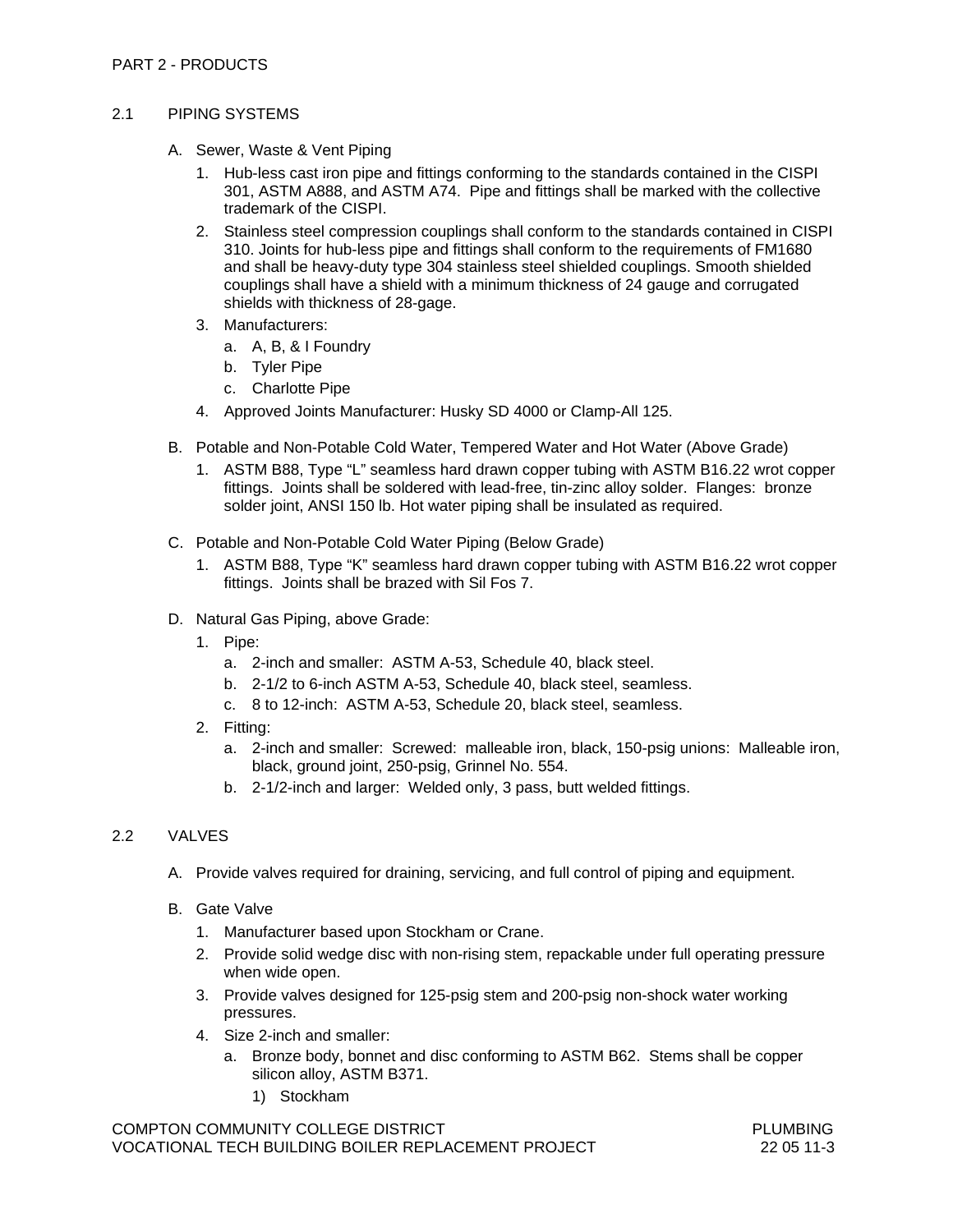- a) Figure B-104, solder joint ends
- b) Figure B-103, NPT threaded ends.
- 2) Crane
	- a) Figure 1701, solder joint ends
	- b) Figure 438, NPT threaded ends
- C. Ball Valve
	- 1. Manufacturer based upon Stockham or Crane
	- 2. Provide valves designed for 125-psig steam and 400-psig non-shock water.
	- 3. Size 2-inch and smaller
		- a. Two-piece bronze body full port with brass with hard chrome plated ball, PTFE seats and stem seals, blowout-proof stem with lever handle.
			- 1) Stockham
				- a) Figure No. S-214 BR-T-S, solder cup ends
				- b) Figure S-214 BR-T-T, NPT threaded ends
			- 2) Crane
				- a) Figure 9323-B, solder joint ends
				- b) Figure 9303-B, NPT threaded ends
- D. Swing Check Valve
	- 1. Manufacturer based upon Stockham or Crane.
	- 2. Provide valves designed for 125-psig steam and 200-psig non-shock water.
	- 3. Size 3-inch and smaller:
		- a. Bronze body, horizontal swing, Y-pattern with 45º seat regrindable type, with renewable seat and disc.
			- 1) Stockham
				- a) Figure S-321 solder joint ends
				- b) Figure B-321, NPT thread ends
			- 2) Crane
				- a) Figure 1342, solder joint ends
				- b) Figure 137, NPT threaded ends.
- E. Pressure Reducing Valve
	- 1. Manufacturer based upon Wilkins "500 YSBR Series". Equal products by Watts Regulator or Cla-Val may be submitted for approval.
	- 2. Bronze body and bell housing, nylon reinforced Buna-N diaphragm and renewable stainless steel seat.
- F. Backflow Prevention
	- 1. Manufacturer based upon Wilkins. Equal products by Watts Regulator or Cla-Val may be submitted for approval.
	- 2. Reduced Pressure Principle Type: Cast Iron Body with spring loaded, diaphragm assisted main check valve, a spring loaded second check valve and a spring loaded diaphragm actuated differential pressure relief valve, body rated for 175-psig working pressure complete with two full port resilient wedge gate valves and four resilient seated ball valve test cocks. Stainless steel and bronze corrosion resistant internal parts and replaceable seats.
	- 3. Double Check Type: Cast Iron body with two independently acting check valves, two gate valves, four test cocks. Body rated for 150-psig working pressure. Stainless steel and bronze corrosion resistant internal parts and replacement seats.
	- 4. Arrange for and pay fees for testing and certification of backflow prevention devices by a firm or agency approved by the Owner's Representative.

COMPTON COMMUNITY COLLEGE DISTRICT **EXAMPLE 2018 12 YOU COMPTON COMMUNITY** COLLEGE DISTRICT VOCATIONAL TECH BUILDING BOILER REPLACEMENT PROJECT 22 05 11-4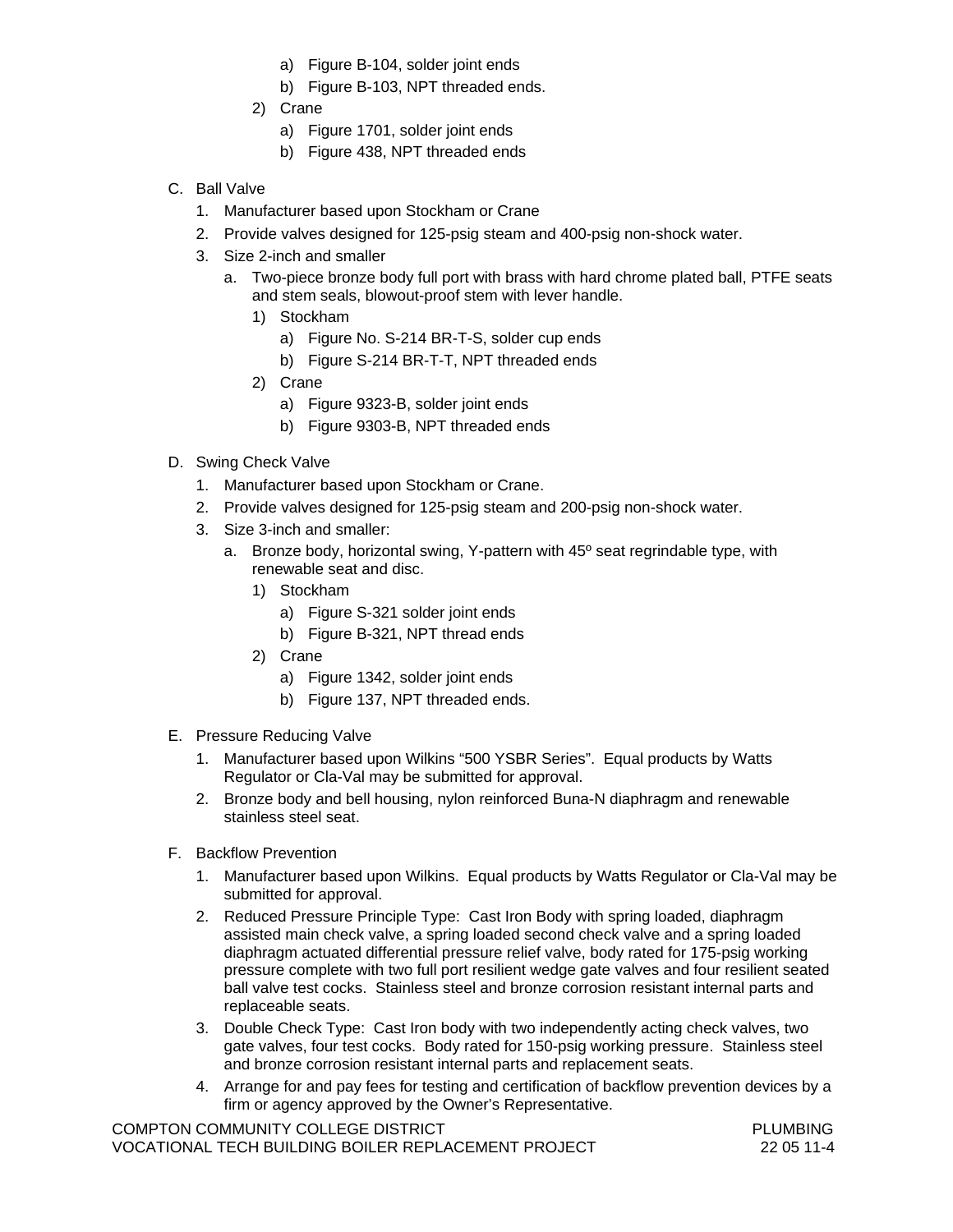## 2.3 INSULATION

A. Insulation thickness for pipe, fittings, equipment, and valves shall conform to Title 24, Part 6 as a minimum. Use thickness specified, if greater than Title 24, Part 6 requirements. Insulation to have a flame spread of not more than 25 and a smoke density not exceeding 50 when tested as a composite.

## B. Pipe

- 1. Manufacturer based upon Johns Manville. Equal products by Schuller or Owens Corning may be submitted for approval.
- 2. Micro-Lok
	- a. Rigid molded fiber glass pipe insulation meeting ASTM C 547.
	- b. Chilled water thermal conductivity ("k") value of 0.23-Btu\*in/(hr\*ft<sup>2\*o</sup>F) at 75°F.
	- c. Heating hot water thermal conductivity ("k") value of 0.29-Btu\*in/(hr\*ft<sup>2\*o</sup>F) at 200°F.
	- d. Maximum service temperature of 850°F.
	- e. Provide vapor retarder jacket AP-T PLUS white kraft paper paper reinforced with glass fiber yarn and bonded to aluminum foil, secures with self sealing longitudinal laps and butt strips or AP jacket with outward clinch expanding staples or vapor barrier mastic as needed.
- 3. Thermo-12 Gold (high temperature applications)
	- a. Rigid molded hydrous calcium silicate meeting ASTM C 533, Type I
	- b. Insulation shall be asbestos free coded throughout material thickness and maintained throughout temperature range
	- c. Heating hot water thermal conductivity ("k") value of 0.45-Btu\*in/(hr\*ft<sup>2\*o</sup>F) at 300°F.
	- d. Maximum service temperature of 1200°F.
	- e. Compressive Strength (block): Minimum of 200-psig to produce 5% compression at 1-1/2-inch thickness.
	- f. Noncombustible as per ASTM E136 test.
- 4. Zeston 2000 PVC
	- a. One piece, field applied pipe fitting cover and jacketing material, gloss white, UVresistant.
- C. Equipment
	- 1. Manufacturer based upon Johns Manville. Equal products by Schuller or Owens Corning may be submitted for approval.
	- 2. 812 Series Spin-Glas
		- a. Flexible equipment insulation meeting ASTM C 533, Type III.
		- b. Thermal conductivity ("k") value of 0.24-Btu\*in/(hr\*ft $2*oF$ ) at 75°F.
		- c. Maximum service temperature of 450°F.
		- d. Density shall equal  $1.50$ -lb / ft<sup>3</sup>.
		- e. Provide aluminum foil reinforced with fiber glass yarn and laminated with fire-resistive adhesive to kraft paper (FSK Reinforced Foil and Paper). Secure with UL listed pressure sensitive tape and / or outward clinch expanding staples and vapor barrier mastic.
	- 3. 814 Series Spin-Glas
		- a. Rigid equipment insulation meeting ASTM C 612, Type IA and IB.
		- b. Thermal conductivity ("k") value of  $0.23$ -Btu\*in/(hr\*ft<sup>2\*o</sup>F) at  $75^{\circ}$ F.
		- c. Maximum service temperature of 450°F.
		- d. Density shall equal  $3$ -lb / ft $^3$ .
		- e. Provide aluminum foil reinforced with fiber glass yarn and laminated with fire-resistive adhesive to kraft paper (FSK Reinforced Foil and Paper). Secure with UL listed pressure sensitive tape and / or outward clinch expanding staples and vapor barrier mastic.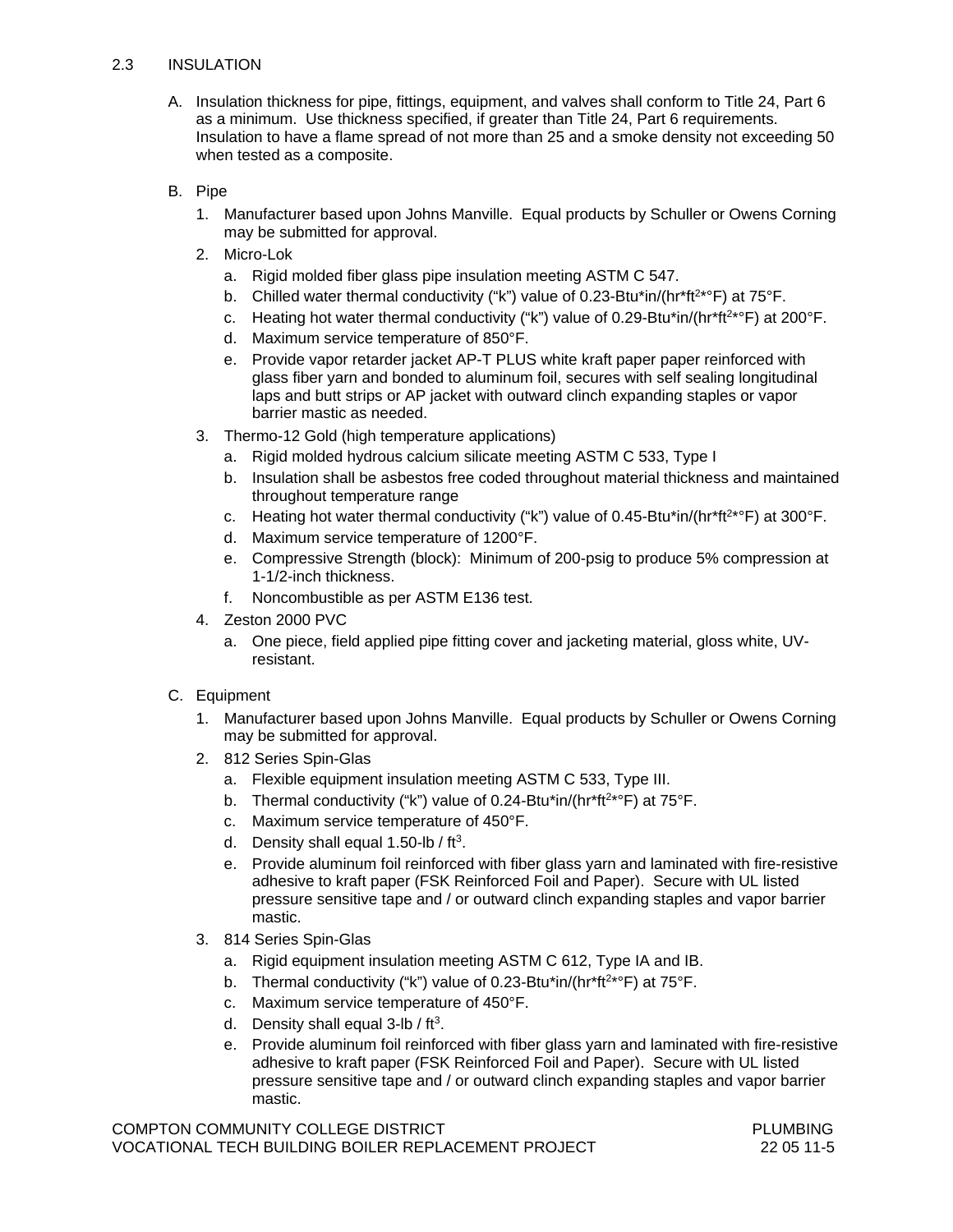- 4. Thermo-12 Gold
	- a. Rigid molded hydrous calcium silicate meeting ASTM C 533, Type I.
	- b. Insulation shall be asbestos free coded throughout material thickness and maintained throughout temperature range.
	- c. Heating hot water thermal conductivity ("k") value of 0.45-Btu\*in/(hr\*ft<sup>2\*</sup>°F) at 300°F.
	- d. Maximum service temperature of 1200°F.
	- e. Compressive Strength (block): Minimum of 200-psig to produce 5% compression at 1-1/2-inch thickness.
	- f. Noncombustible as per ASTM E136 test.

# PART 3 - EXECUTION

## 3.1 INSTALLATION

- A. General
	- 1. Inspect the architectural, structural, fire protection, special systems and HVAC drawings and specifications to become familiar with the type of building construction and to coordinate with the work of others.
	- 2. Apparatus, fixtures, devices and appliances which require pipe connections shall be so equipped and each such pipe connection shall be valved or trapped, or provided with special apparatus as indicated on the drawings or elsewhere specified. Where such connections are not indicated on the drawings or specified, they shall be made in the usual manner recommended by the manufacturer of each such equipment.
- B. Piping:
	- 1. Install in a manner that permits expansion and contraction caused by changes in water temperature and pressure. Provide additional supports as required. Run pipes straight and true, parallel to or at right angles to the building walls. Springing or forcing piping into place will not be permitted.
	- 2. Reduced fittings shall be used in lieu of bushings. Close nipples will not be permitted.
	- 3. Pipelines shall be installed in the locations and of the sizes shown on the drawings or specified herein and of the material and workmanship herein specified and shall be free from all stain, tool marks or other foreign substances.
	- 4. Exposed piping in the building shall be installed parallel to or at right angles to the building walls. Pipelines shall be installed free from traps and air pockets and true to line and grade. Horizontal lines shall be installed as close to the building construction as possible so as to leave the greatest possible head room under them.
	- 5. The only filler that may be used in making up screw joints in pipe lines shall be an approved graphite paste or Teflon tape.
	- 6. Copper tube water lines shall be fitted with drop ear elbows securely anchored to the building framing at each fixture supply stub-out.
	- 7. Where pipes of two dissimilar metals are joined, "Mallory" dielectric couplings or approved equal shall be installed.
	- 8. Saw cut or core drill existing slabs or walls to install pipes, equipment or fixtures.
	- 9. Where valves are not accessible from utility or furred spaces, the contractor shall furnish and install "Access Panels" as specified hereinafter. The locations of access panels shall be coordinated with Architect.
	- 10. Where screw end valves are used in threaded pipelines there shall be a union installed in the pipe as close to the valve as possible. At soldered pipelines an I.P.S. to copper adaptor shall be installed on both sides of valve screw end.
	- 11. Valves of pipe lines shall be tagged with the valve discs or nameplates as specified hereinafter, except where the use is obvious or where the apparatus controlled is visible form the valve.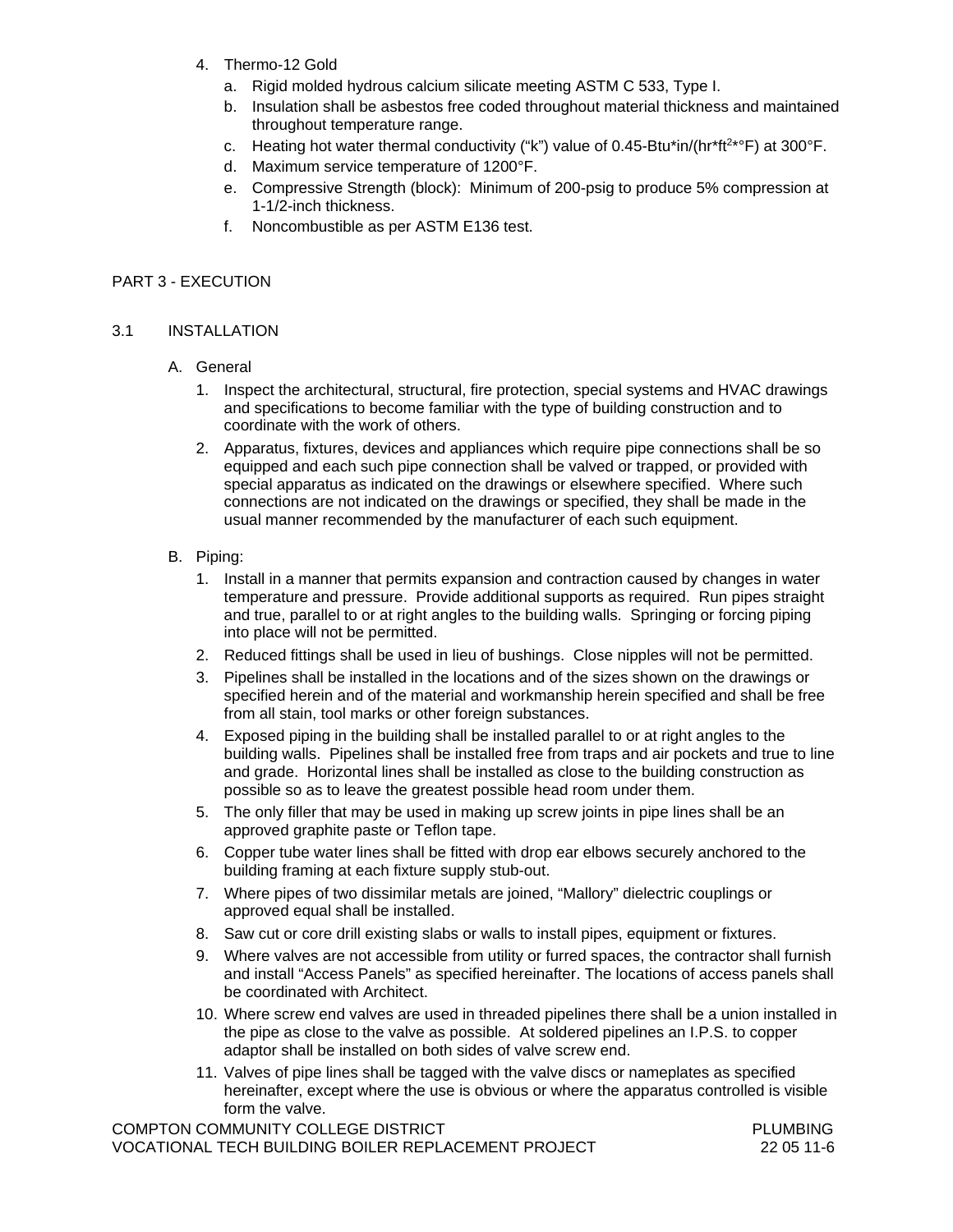- 12. Valves other than relief valves and air vent valves shall be the same size as the pipe lines in which they are installed. Valves shall be packed with an approved brand or graphite valve stem packing.
- C. Fixtures and Equipment:
	- 1. Install in strict accordance with manufacturer's written installation instructions and recommendations. Fixtures shall be roughed in only from fixture manufacturer's certified "Rough-In" Measurement Drawings" which shall be submitted to the Contracting Officer Representative for approval.
- D. Backflow protection devices of code approved type and shall be provided and installed where required by code.

## 3.2 INSULATION

- A. Verify that surfaces are clean, dry and free of foreign material.
- B. Install materials in accordance with manufacturer's recommendations, building codes and industry standards.
- C. Continue insulation vapor through penetrations except where prohibited by code.
- D. Piping Insulation:
	- 1. Locate insulation and cover seams in least visible locations.
	- 2. Neatly finish insulation at supports, protrusions and interruptions.
	- 3. Provide insulated dual temperature pipes or cold pipes conveying fluids below ambient temperature with vapor retardant jackets with self-sealing laps. Insulate complete system.
	- 4. For insulated pipes conveying fluids above ambient temperature, secure jackets with selfsealing lap or outward clinched, expanded staples. Bevel and seal ends of insulation at equipment, flanges and unions.
	- 5. Provide insert between support shield and piping on piping 1-1/2-inch diameter or larger. Fabricate of Johns Manville Thermo-12 or other heavy density insulating material suitable for temperature. Insulation inserts shall not be less than the following lengths:
		- a. 1-1/2 to 2-1/2-inch pipe size 10-inch long
		- b. 3 to 6-inch pipe size 12-inch long
	- 6. For pipe exposed in mechanical equipment rooms or in finished spaces below 10-foot above finished floor, finish with Johns Manville Zeston 2000 PVC jacket and fitting covers or aluminum jacket.
	- 7. For exterior applications, provide weather protection jacket or coating. Insulated pipe, fittings, joints and valves shall be covered with Johns Manville Zeston 2000 PVC or aluminum jacket. Jacket seams shall be located on bottom side of horizontal piping.

### 3.3 SEISMIC REQUIREMENTS

A. Equipment and piping shall be provided with seismic restraint devices to limit movement. Refer to Seismic Bracing Notes on P-0.1.

## 3.4 PIPE CLEANING AND DISINFECTION FOR POTABLE WATER PIPING

A. Pipe cleaning and disinfection applied to hot and cold potable water systems and shall be performed after all pipes, valves, fixtures, and other components of the systems are installed, tested and ready for operation.

COMPTON COMMUNITY COLLEGE DISTRICT **EXAMPLE 2018 12 YOU COMPTON COMMUNITY** COLLEGE DISTRICT VOCATIONAL TECH BUILDING BOILER REPLACEMENT PROJECT 22 05 11-7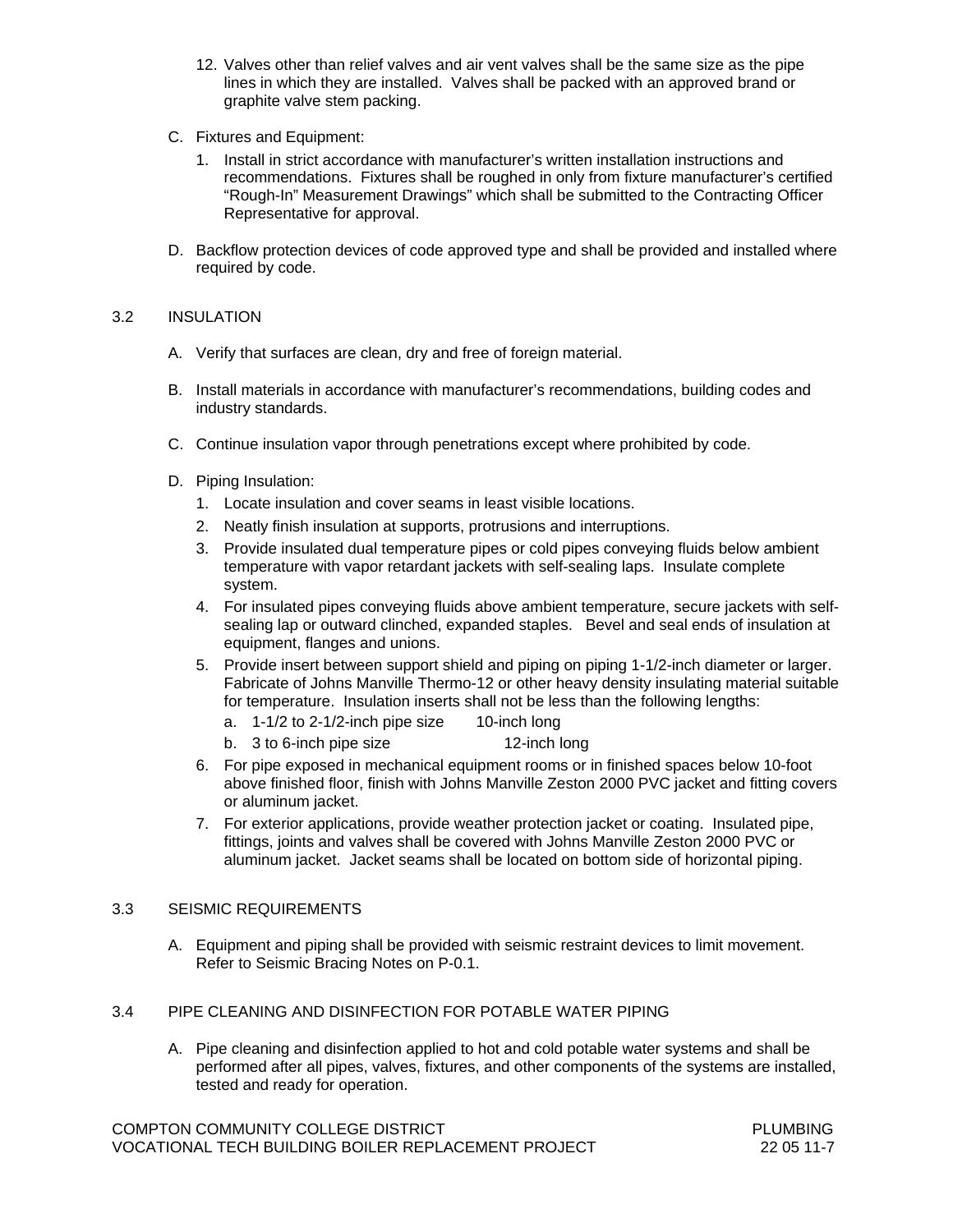- B. Potable water piping shall be thoroughly flushed with clean potable water prior to disinfection, to remove dirt and other contaminants. Screens to faucets shall be removed before flushing and reinstalled after completion of disinfection.
- C. Disinfection shall be done using either chlorine gas or liquid chlorine. Calcium or sodium hypochlorite may be used as approved in AWWA C601 procedures.
- D. A service valve shall be provided and located at the water service entrance. The disinfecting agent shall be injected into the system from this valve only.
- E. The disinfecting agent shall be injected by a proportioning pump or device through the service cock slowly and continuously at an even rate. During disinfection, backflow of disinfecting agent into main water supply is not permitted.
- F. Sectional valves must be operated during disinfection. Outlets must be fully opened at least twice during injection and the residual checked with orthotolin solution.
- G. When the chlorine residual concentration, calculated on the volume of water the piping will contain, indicates not less than 50-ppm at outlets, then valves must be closed and secured.
- H. The residual chlorine shall be retained in the piping systems for a period of not less than 24 hours.
- I. After the retention, the residual shall be not less than 4-ppm. If less, then the process shall be repeated as described above.
- J. If satisfactory, then fixtures shall be flushed with clean potable water until residual chlorine by orthotolin tests shall be not greater than the incoming water supply (this may be zero).
- K. Work and certification of performance shall be performed by approved applicators or qualified personnel with chemical and laboratory experience. Certification of performance shall indicate:
	- 1. Name and location of the job and date when disinfection was performed.
	- 2. Material used for disinfection.
	- 3. Retention period of disinfectant in piping system.
	- 4. PPM chlorine during retention.
	- 5. PPM chlorine after flushing.
	- 6. Statement that disinfection was performed as specified.
	- 7. Signature and address of company/ person performing disinfection.
- L. Upon completion of final flushing (after retention period), the Contractor shall obtain one water sample from hot water system and one form the cold water system and submit samples to a State approved laboratory. Results from laboratory shall be provided to Contracting Officer Representative Engineer and shall indicate:
	- 1. Name and address of approved laboratory testing the samples.
	- 2. Name and location of job and date the samples were obtained.
	- 3. The coliform organism count. An acceptable test shall show absence of coliform organisms.
- M. If analysis does not satisfy the above minimum requirements, the disinfection procedure must be repeated.
- N. Before acceptance of the systems, the Contractor shall submit to the Contracting Officer Representative for his or her review, three copies of Laboratory Report and three copies of Certification of Performance as specified above.

COMPTON COMMUNITY COLLEGE DISTRICT **EXAMPLE 2018 THE SET ASSESS** PLUMBING VOCATIONAL TECH BUILDING BOILER REPLACEMENT PROJECT 22 05 11-8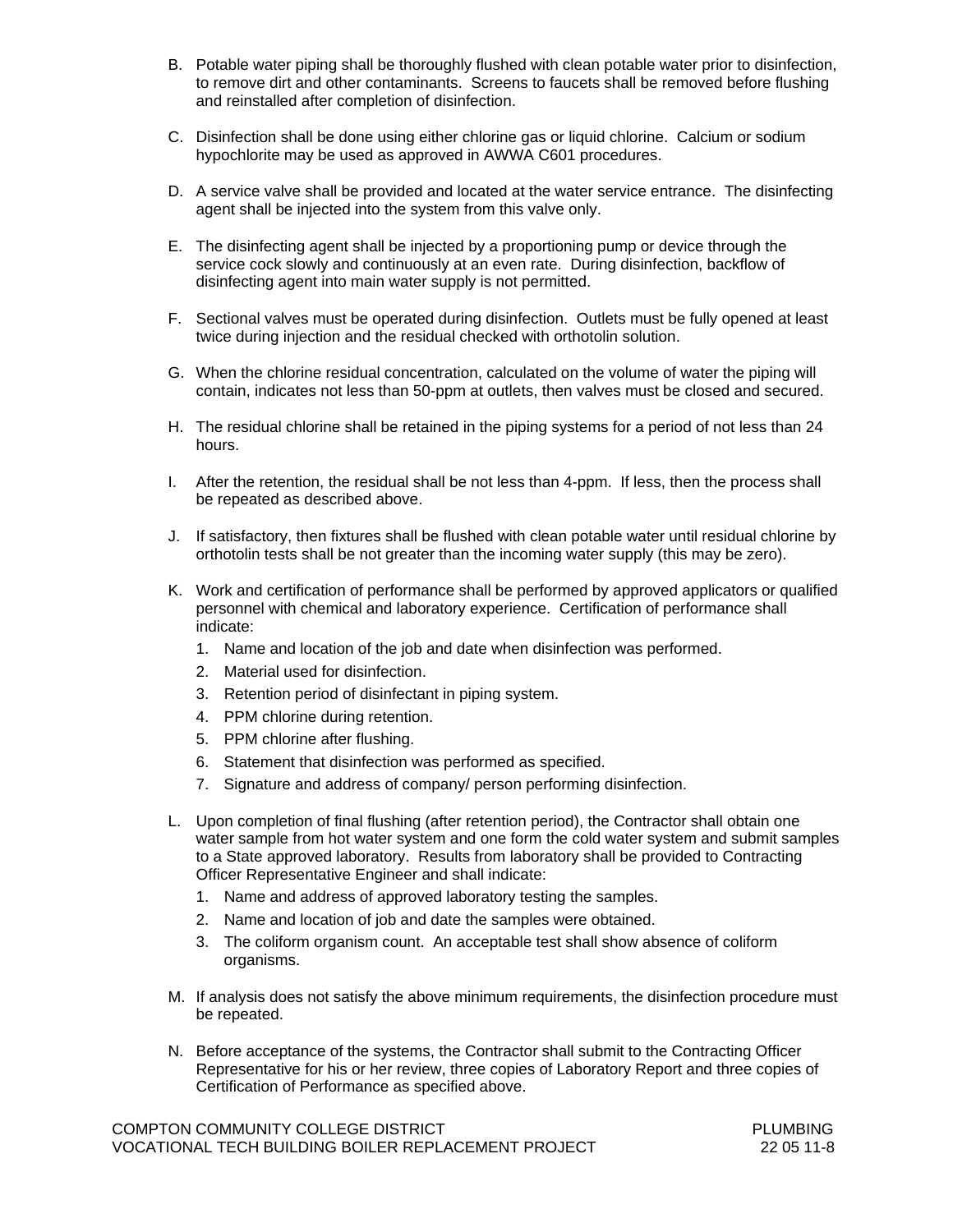O. Under no circumstances shall the Contractor permit the use of any portion of potable water systems until properly disinfected, flushed and certified.

## 3.5 TESTS

- A. Drainage piping shall be tested and proved tight under 10-foot of water pressure prior to replacing ceilings.
- B. Water piping and pumped drain or forced main piping shall be purged of air and tested and proved tight under 125-psig hydrostatic pressure for a period of not less than two hours.

### 3.6 CLEANING

- A. Equipment, piping, etc., shall be thoroughly cleaned so as to remove rust, scale, plaster, or internal obstructions before a covering is installed or piping or equipment is painted. no scarring or disfiguring of equipment, piping, etc. will be acceptable before covering or painting is applied.
- B. Parts of the work which are to be painted or which are exposed in the finished work shall be thoroughly cleaned and made ready to receive paint finish.
- C. The exposed parts of equipment shall be cleaned, oil and grease removed, and the bright parts left clean and polished.
- D. Upon completion of the work, remove rubbish, debris and surplus materials, resulting there from, the premises together with his instruments, and equipment and shall leave the site in a neat, clean and acceptable condition as approved by the Architect.

## 3.7 PRELIMINARY OPERATIONS

- A. Should the Owner require that a portion of the systems or equipment be operated prior to the final completion and acceptance of the work, the Contractor shall furnish such operation. The expense thereof will be paid by the Owner, separate and distinct from money paid on account of the contract.
- B. Such preliminary operation or testing, payment shall not be construed as final acceptance of the work of this contract.

## 3.8 EXCAVATION AND BACKFILL

A. Comply with the requirements for trenching, backfilling and compaction as specified in Division 2.

#### END OF SECTION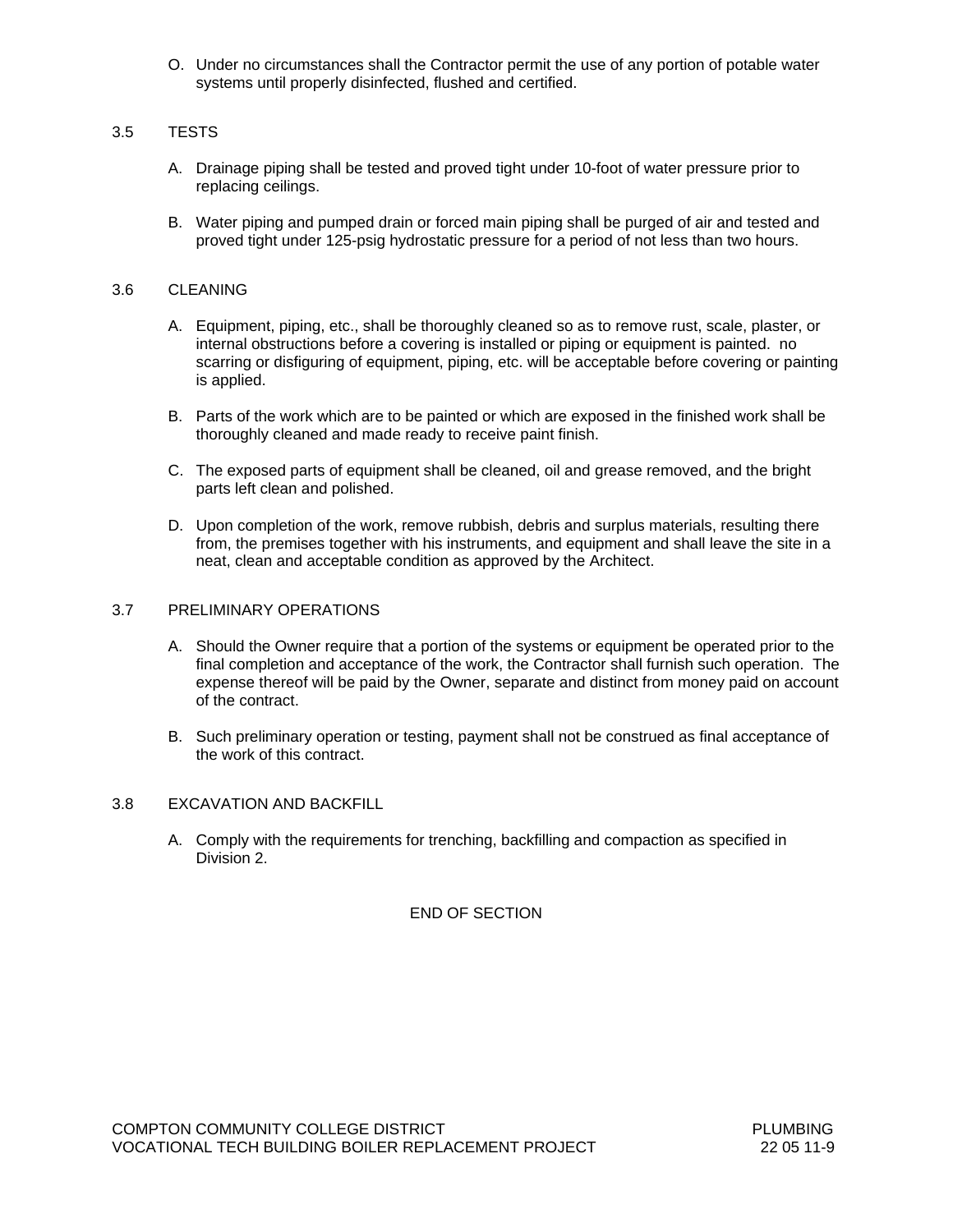# **SECTION 23 05 00**

# **COMMON WORK RESULTS FOR MECHANICAL**

## PART 1 - GENERAL

### 1.1 SECTION INCLUDES

A. Requirements of Divisions 0 and 1 apply to work of this section.

### 1.2 RELATED SECTIONS

A. This section applies to all sections of Division 23, except as may be otherwise modified in each section.

#### 1.3 FEES, PERMITS AND PAYMENTS

A. Fees, Permits and Payments: Contractor shall secure permits and inspections and pay full cost of same.

### 1.4 RELATED WORK SPECIFIED ELSEWHERE

- A. Work designated on drawing or specifications to be installed or performed by other sections of the inspections.
- B. Finish painting: Equipment furnished shall be factory finished. If the factory finish is damaged during shipment, installation, etc., it shall be repainted by the Contractor subject to the Architect's approval.
- C. Electrical connections for motors, line voltage wiring and conduit and low voltage wiring and conduit.
- D. Individual motor controllers except when furnished as integral parts of packaged equipment.

#### 1.5 EQUIPMENT RESTRICTIONS

- A. The proprietary name, and/or model indicated on the drawings, or the first listed for a category in the specifications is the make and/or model used as the basis for design. Bids shall be based on the use of the products of the selected manufacturers. Substitutions will be considered as outlined in General Conditions and Division 1; Section, "Substitutions." Other acceptable manufacturers are named in these specifications.
- B. Choice of Equipment: Equipment has been chosen, which will properly fit into the physical spaces provided and indicated, allowing ample room for access, serving, removal and replacement of parts, etc. Adequate space shall be allowed for clearance in accordance with the code requirements and the requirements of the local inspection Department. Physical dimensions and arrangements of equipment to be installed shall be subject to the Owner's approval. Submit shop drawings of equipment layout for approval where equipment space does not comply with drawings. Changes in piping, motors, wiring, controls, structural or installation procedures required by the substituted product or equipment shall be made at no additional cost to the Owner, and with no reduction in scope.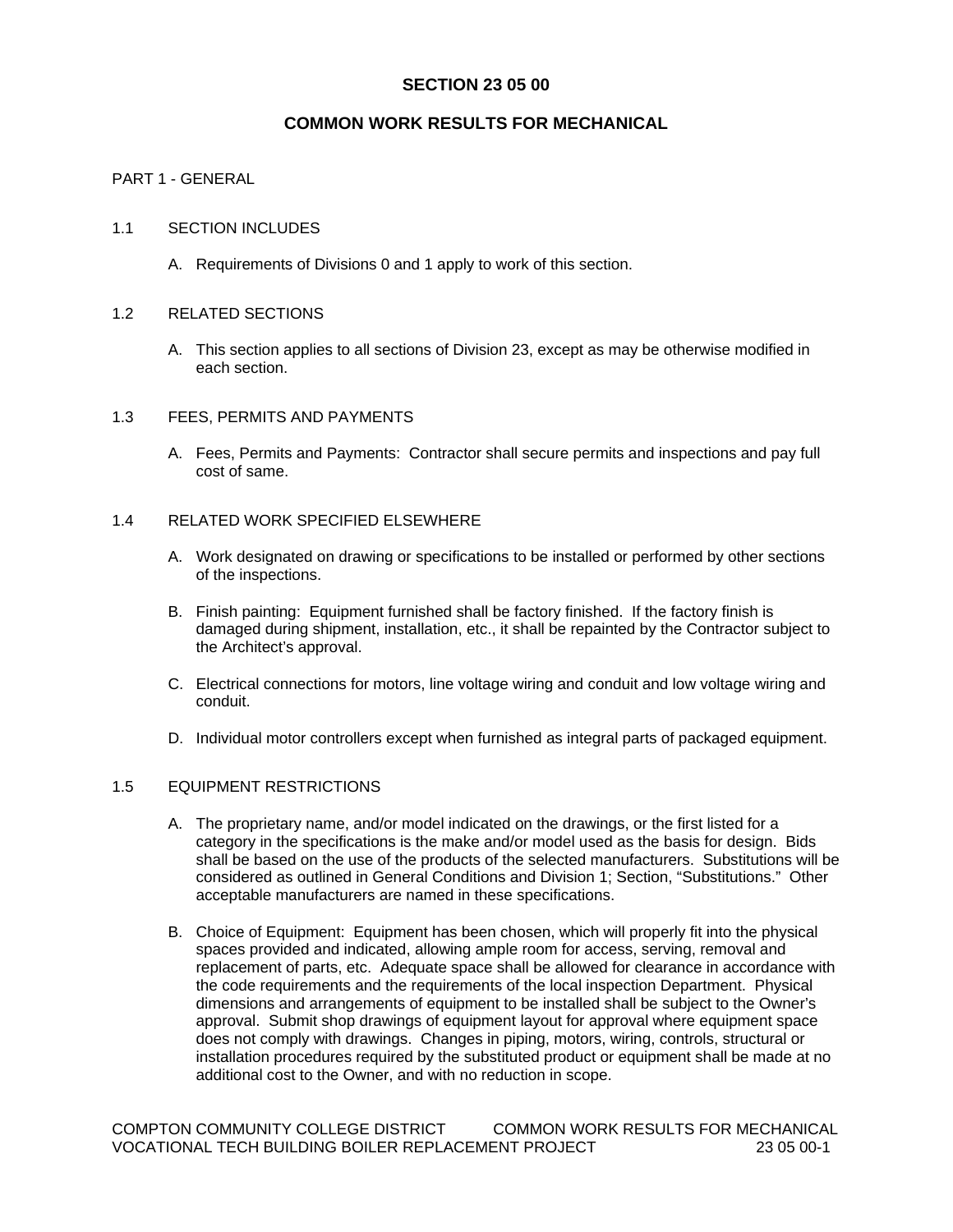- C. Space Requirements:
	- 1. In the preparation of drawings, a reasonable effort has been made to include equipment manufacturer's recommendations. Since space requirements and equipment arrangement vary according to manufacturer, the responsibility for initial access and proper fit rests with the Contractor. The final arrangement of the equipment and service connections shall allow the unit to be serviced. This shall include space to pull motors, filters, coils, tubes, etc. Make changes in piping and ductwork to suit actual installed equipment without further instructions or additional cost.
	- 2. If the installation of the particular product or equipment, the Contractor has submitted, requires changes in material or size from that required in the contract drawings and specifications, such changes shall be submitted as shop drawings.
	- 3. Contractor shall be aware that some equipment in the mechanical room must be in place before walls and/or roof is installed and shall schedule the installation of equipment accordingly.
	- 4. Contractor shall pay the costs of design (3.0 x direct payroll) and installation of changes resulting from substitution of alternate products. Acceptance of alternate products by Architect does not change this requirement.

# 1.6 QUALITY ASSURANCE

- A. Installer's Qualifications:
	- 1. For the actual fabrication, installation, and testing of work, use only thoroughly trained and experienced workmen completely familiar with the items required and the manufacturers' current recommended methods of installation.
	- 2. In acceptance of rejection of the finished installation, no allowance will be made for lack of skill on the part of the installers.
- B. Certificates: Execute on behalf of the Owner and deliver to the Architect manufacturers' warranty certificates and instructions, etc. required to assure that the manufacturers' warranties are properly documented and in full effect for the warranty period.

# 1.7 CODES, ORDINANCES, REGULATIONS AND DEFINITIONS

- A. Work and materials shall be in full accordance with the 2013 rules and regulations of the following Agencies and Codes, the Safety Orders of the Division of Industrial Safety; the California Mechanical Code; the California Plumbing Code; California Fire Code; the California Building Code; California Energy Conservation Code; city ordinances and other applicable laws or regulations.
- B. Nothing in the drawings or specifications is to be constructed to permit work not conforming to these codes. Drawings and specifications shall take precedence when work and materials called for exceed code requirements.
- C. References to Code Specifications shall mean editions in effect at date of proposals.
- D. Reference to technical societies, trade organizations, governmental agencies are made in Mechanical Sections in accordance with the following abbreviations:

| AABC | Associated Air Balance Council National Standards for Field<br>Measurement and Instrumentation, Total System Balance |
|------|----------------------------------------------------------------------------------------------------------------------|
| AMCA | Air Moving and Conditioning Association                                                                              |
| ANSI | American National Standards Institute                                                                                |
| ARI  | Air Conditioning and Refrigeration Institute                                                                         |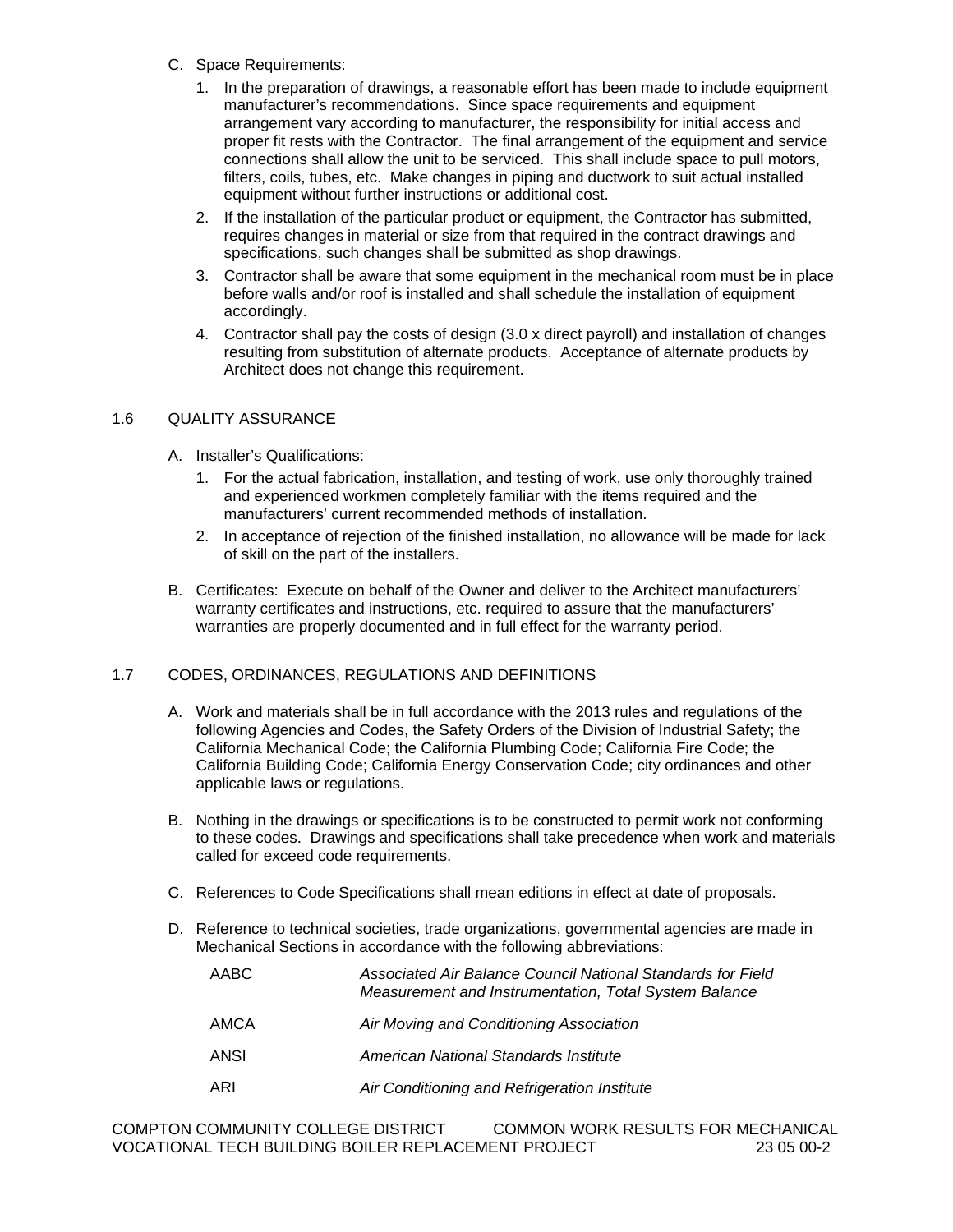| <b>ASHRAE</b>                 | American Society of Heating, Refrigerating, and Air Conditioning<br>Engineers      |                                                                                                                                                                                                                                                                        |  |  |
|-------------------------------|------------------------------------------------------------------------------------|------------------------------------------------------------------------------------------------------------------------------------------------------------------------------------------------------------------------------------------------------------------------|--|--|
| <b>ASTM</b>                   | American Society of Testing and Materials                                          |                                                                                                                                                                                                                                                                        |  |  |
| <b>ETL</b>                    | <b>Electrical Testing Laboratory</b>                                               |                                                                                                                                                                                                                                                                        |  |  |
| <b>ICC-ES</b>                 | <b>International Code Council Evaluation Service</b>                               |                                                                                                                                                                                                                                                                        |  |  |
| IRI                           | <b>Industrial Risk Insurers</b>                                                    |                                                                                                                                                                                                                                                                        |  |  |
| <b>ISO</b>                    | Insurance Service Organization                                                     |                                                                                                                                                                                                                                                                        |  |  |
| <b>NEBB</b>                   |                                                                                    | National Environmental Balancing Bureau Procedural Standards<br>for Testing, Balancing and Adjusting of Environmental Systems                                                                                                                                          |  |  |
| <b>NEC</b>                    | <b>National Electrical Code</b>                                                    |                                                                                                                                                                                                                                                                        |  |  |
| <b>NFC</b>                    | <b>National Fire Codes</b>                                                         |                                                                                                                                                                                                                                                                        |  |  |
| <b>NFPA</b>                   |                                                                                    | <b>National Fire Protection Association</b>                                                                                                                                                                                                                            |  |  |
| <b>NRCA</b>                   | <b>National Roofing Contractor's Association</b>                                   |                                                                                                                                                                                                                                                                        |  |  |
| <b>OSHPD</b>                  | Office of Statewide Health Planning and Development for the<br>State of California |                                                                                                                                                                                                                                                                        |  |  |
| <b>SMACNA</b>                 | <b>Sheet Metal and Air Conditioning</b>                                            |                                                                                                                                                                                                                                                                        |  |  |
| UL                            |                                                                                    | Underwriter's Laboratories, Inc.                                                                                                                                                                                                                                       |  |  |
| Definitions:                  |                                                                                    |                                                                                                                                                                                                                                                                        |  |  |
| APPROVED                      |                                                                                    | As approved by Owner's Representative.                                                                                                                                                                                                                                 |  |  |
| <b>ARCHITECT / ENGINEER</b>   |                                                                                    | The Architect or Engineer of record for this project.<br>The Architect or Engineer is the Owner's<br>representative regarding preparation, revisions and<br>interpretation of the contract documents.                                                                  |  |  |
| <b>AS DIRECTED</b>            |                                                                                    | As directed by the Owner's Representative.                                                                                                                                                                                                                             |  |  |
| <b>AS REQUIRED</b>            |                                                                                    | As required by applicable Code requirements; by<br>good business practice; by the conditions<br>prevailing; by the Contract Documents; by Owner,<br>or by Owner's Representative.                                                                                      |  |  |
| AS SELECTED                   |                                                                                    | As selected by Owner's Representative.                                                                                                                                                                                                                                 |  |  |
| <b>BY OTHERS</b>              |                                                                                    | Work on this Project that is outside the Scope of<br>Work to be performed by the Contractor under this<br>Contract, but that will be performed by Owner,<br>other Contractors or other means.                                                                          |  |  |
| <b>CERTIFIED TEST REPORTS</b> |                                                                                    | Test Reports signed by an authorized official<br>stating that tests were performed in accordance<br>with the test method specified that the results<br>reported are accurate, and that items tested either<br>meet or fail to meet the stated minimum<br>requirements. |  |  |

E.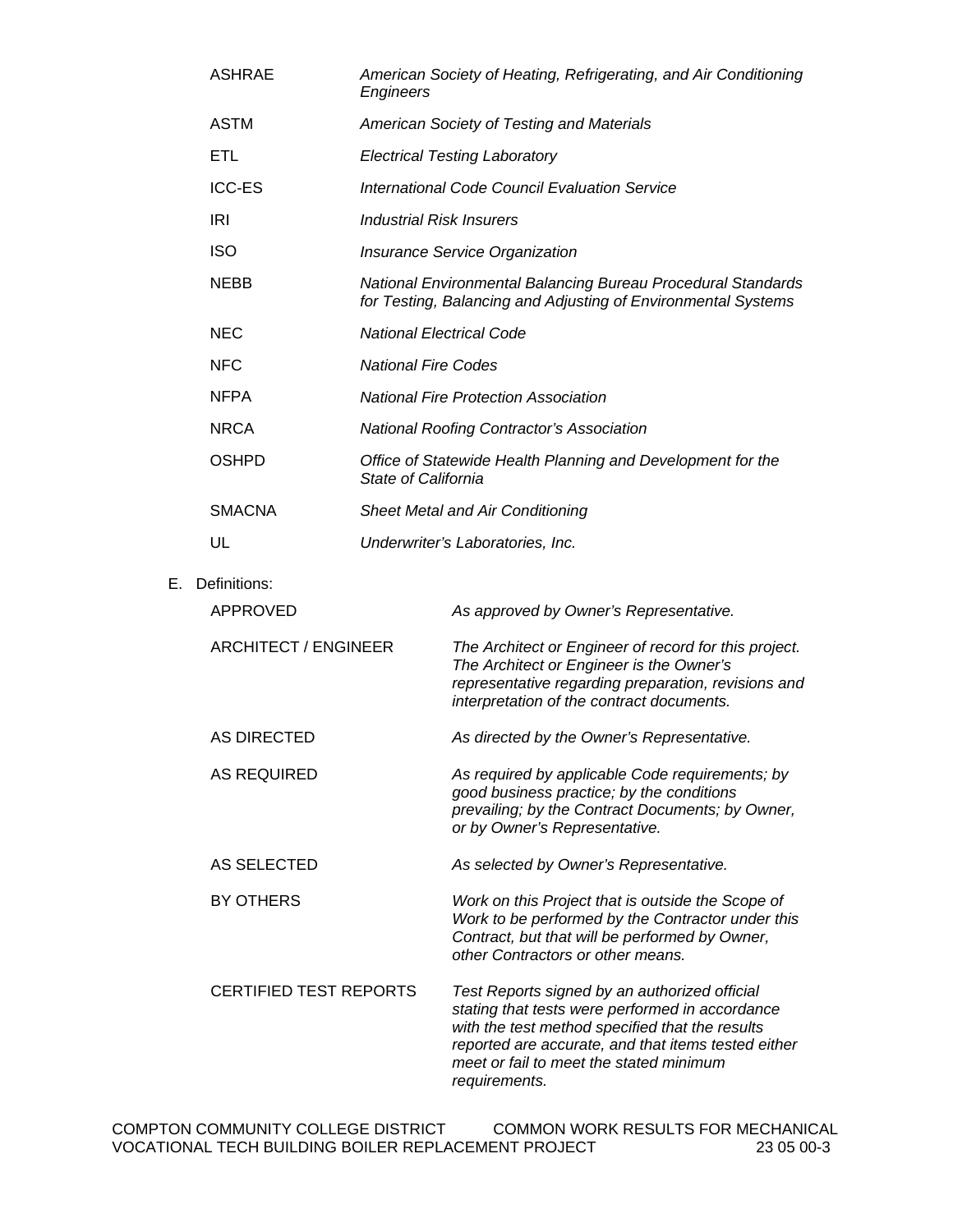| <b>CERTIFIED INSPECTION</b><br><b>REPORTS</b>                                             | Reports signed by approved Inspectors attesting<br>that the items inspected meet the Specification<br>requirements other than any exceptions included in<br>the report.                                                                                                                                                                                                                                                                                                                                                                                                                                                                                                                                                                                                                                                                                                                                                    |
|-------------------------------------------------------------------------------------------|----------------------------------------------------------------------------------------------------------------------------------------------------------------------------------------------------------------------------------------------------------------------------------------------------------------------------------------------------------------------------------------------------------------------------------------------------------------------------------------------------------------------------------------------------------------------------------------------------------------------------------------------------------------------------------------------------------------------------------------------------------------------------------------------------------------------------------------------------------------------------------------------------------------------------|
| <b>CONCEALED</b>                                                                          | Embedded in masonry, concrete or other<br>construction, installed within furred spaces, or in<br>enclosures.                                                                                                                                                                                                                                                                                                                                                                                                                                                                                                                                                                                                                                                                                                                                                                                                               |
| <b>EQUAL</b>                                                                              | The Contract documents are based upon the<br>manufacturer and model number indicated on the<br>drawings or specifications. Bidder may propose<br>alternative product but will be considered only if the<br>bidder has submitted a base Bid, which is in<br>accordance with the specified product. Alternate<br>proposal shall include complete technical data and<br>itemized price adjustments. Bidder shall assume<br>the responsibility that the alternate product meets<br>the physical, mechanical, electrical, structural,<br>acoustical and architectural requirements of the<br>specified product. Acceptance of an alternate<br>product does not entitle the Contractor to a Change<br>Order to modify architectural, structural,<br>mechanical, electrical, control or any other systems<br>necessary to accommodate the alternate product.<br>The Owner or his representative may reject<br>alternate products. |
| <b>EXPOSED</b>                                                                            | Not installed underground or not concealed as<br>defined above.                                                                                                                                                                                                                                                                                                                                                                                                                                                                                                                                                                                                                                                                                                                                                                                                                                                            |
| <b>FIELD TESTS</b>                                                                        | Tests or analysis made at, or in the vicinity of the<br>job site in connection with the actual construction.                                                                                                                                                                                                                                                                                                                                                                                                                                                                                                                                                                                                                                                                                                                                                                                                               |
| <b>FURNISH</b>                                                                            | Supply and deliver to the Project site only, not<br>install (unless required to be installed elsewhere in<br>the Contract Documents). Product must be<br>delivered ready for installation and in operable<br>condition.                                                                                                                                                                                                                                                                                                                                                                                                                                                                                                                                                                                                                                                                                                    |
| <b>INSTALL</b>                                                                            | Install (services or labor) only, not furnish (unless<br>required to be furnished elsewhere in the Contract<br>Documents). Install means to place in final<br>position, complete, anchored, connected and ready<br>to operate.                                                                                                                                                                                                                                                                                                                                                                                                                                                                                                                                                                                                                                                                                             |
| LIFE SAFETY SYSTEMS                                                                       | Systems involved with fire protection: including<br>sprinkler piping, fire pumps, jockey pumps, fire<br>pump control panels, service water supply piping,<br>water tanks, fire dampers, and smoke exhaust.                                                                                                                                                                                                                                                                                                                                                                                                                                                                                                                                                                                                                                                                                                                 |
|                                                                                           | Systems involved with and/or connected to<br>emergency power supply: including generators,<br>transfer switches, transformers, and circuits to fire<br>protection, smoke evacuation, and emergency<br>lighting systems.                                                                                                                                                                                                                                                                                                                                                                                                                                                                                                                                                                                                                                                                                                    |
|                                                                                           | Medical and life support systems.                                                                                                                                                                                                                                                                                                                                                                                                                                                                                                                                                                                                                                                                                                                                                                                                                                                                                          |
| COMPTON COMMUNITY COLLEGE DISTRICT<br>VOCATIONAL TECH BUILDING BOILER REPLACEMENT PROJECT | Fresh air and relief systems on emergency smoke<br>COMMON WORK RESULTS FOR MECHANICAL<br>23 05 00-4                                                                                                                                                                                                                                                                                                                                                                                                                                                                                                                                                                                                                                                                                                                                                                                                                        |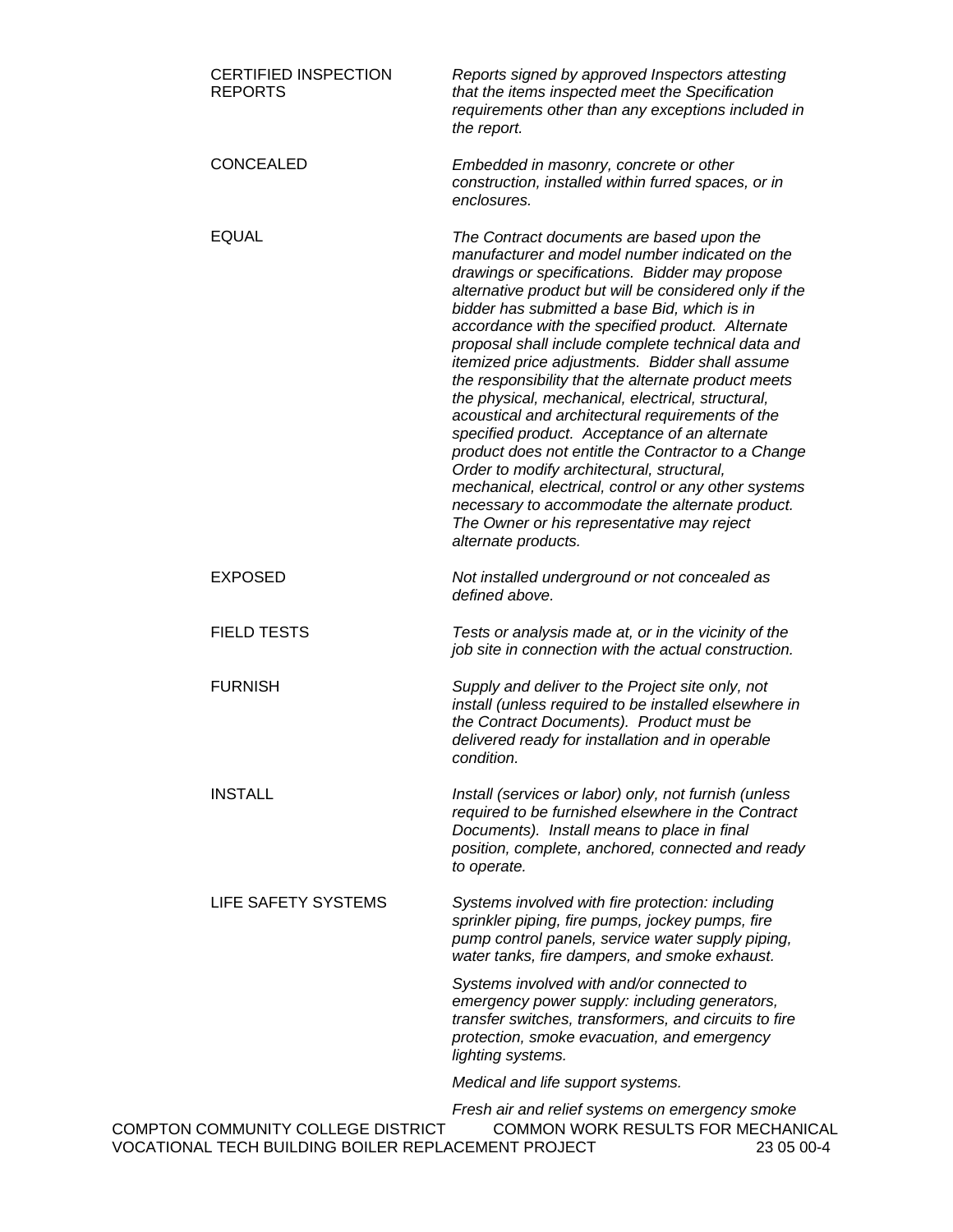*control sequence.*  MAIN *The principal artery of a system of continuous piping or ductwork, to which branches may be connected.*  MANUFACTURER'S DIRECTIONS, INSTRUCTIONS, RECOMMENDATIONS, **SPECIFICATIONS** *Manufacturer's written directions, instructions, recommendations, specifications.*  PRODUCT *Materials, systems, equipment and fixtures.*  MANUFACTURER'S **CERTIFICATE CONFORMANCE** *A certificate signed by an authorized manufacturer's official attesting that the material or equipment delivered meets the specification requirements. Manufacturer's representative certificate is not acceptable.*  MUST; SHALL; TO; WILL *When used as a directive to the Contractor, these items indicate a mandatory action.*  NECESSARY *Essential to completion of work.*  OWNER-FURNISHED, CONTRACTOR-INSTALLED *To be furnished by the Owner at its cost and installed by the Contractor as part of the work.*  PROVIDE *Shall include "Furnish and install" which means supply, fabricate, deliver, place and connect, complete in place, ready for operational use. When neither furnish, install or provide is stated, "provide" is implied.*  REMOVE *To remove item completely including attachments, frames, anchors, fittings, bases, pipes, conduits and supports, capping behind finished surfaces and repairing floors, bases and walls to match color and texture and be smooth with existing adjacent surfaces.*  SHOWN *As indicated on the Drawings.*  SPECIFIED *As written in the Contract Documents.*  SUBMIT *Submit to Owner's Representative.*  TESTING LABORATORY *A person or organization whose functions include testing, analyzing or inspecting products and/or evaluating the designs or specifications of such products according to the requirements of applicable standards.*  WORK *Work of the Contractor or Subcontractor includes labor or materials (including, without limitation, without equipment and appliance) or both, incorporated in, or to be incorporated in the* 

COMPTON COMMUNITY COLLEGE DISTRICT COMMON WORK RESULTS FOR MECHANICAL VOCATIONAL TECH BUILDING BOILER REPLACEMENT PROJECT 23 05 00-5

*construction covered by the complete Contract.*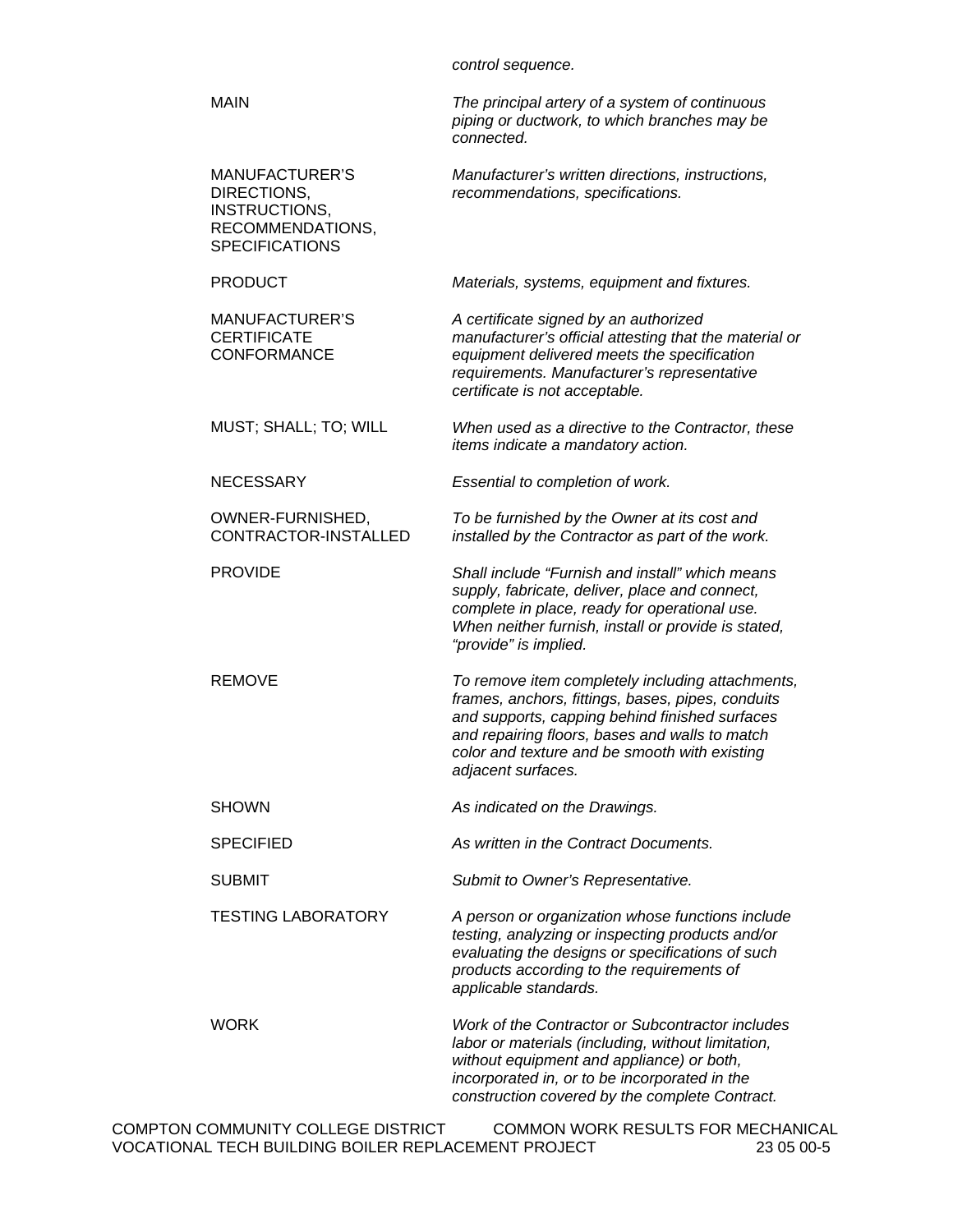### 1.8 SEISMIC RESTRAINT

- A. Design, furnish, and install attachment devices, anchor bolts, and seismic restraints that are required for seismic compliance for all equipment, apparatus, piping, conduit and raceways, ductwork, and other components of the specified systems required by reference codes and standards.
- B. Provide seismic restraint types as described. If the item to be restrained is not listed, select appropriate restraint and submit for approval.
- C. Provide seismic bracing for mechanical, plumbing, and fire protection systems.
- D. Performance Requirements
	- 1. Isolate motor driven mechanical equipment, unless otherwise noted, from the building structure, and from the systems which they serve, to prevent equipment vibrations from being transmitted to the structure.
	- 2. Consider equipment weight distribution to provide uniform deflections.
	- 3. For equipment with variable speed capability, select vibration isolation devices based on the lowest speed.
	- 4. Seismic Restraints Requirements
		- a. For each seismic restraint, provide certified calculations to verify adequacy to meet the following design requirements:
		- b. Ability to accommodate relative seismic displacements of supported item between points of support.
		- c. Ability to accommodate the required seismic forces.
		- d. For each respective set of anchor bolts provide calculations to verify adequacy to meet combined seismic-induced sheer and tension forces.
		- e. For each weld between structure and item subject to seismic force, provide calculations to verify adequacy.
		- f. Restraints shall maintain the restrained item in a captive position without short circuiting the vibration isolation.

## 1.9 SUBMITTALS

- A. General: Refer to Division 1.
- B. Project Drawings:
	- 1. The drawings are diagrammatic and indicate the general layout of the equipment.
	- 2. The exact location shall be field determined, after shop drawing review for the installation in available space at the job site.
- C. Equipment Lists and Equipment Brochures and Shop Drawings.
	- 1. Copies: Submit six copies of data as specified hereafter.
	- 2. Items of material and equipment required by this Division shall be reviewed by the Architect prior to the start of work. The Contractor shall submit items requiring such review, allowing ample time for the checking and processing, and shall assume responsibility for delays incurred due to the rejected items. Rejected items shall be resubmitted as specified only. Submittal information covering items shall be neatly bound together into booklets, each booklet containing individual items specified. Separate submittals of individual items are not allowed. Each submittal item shall be identified with the governing specification section, paragraph, subparagraph, or reference drawings, as applicable.
	- 3. Equipment Lists: Provide name of manufacturer, brand name, and catalog number of each item. Submit complete submittals, at one time, having items arranged in numerical sequence with each item identified by section and article of the specifications. Listing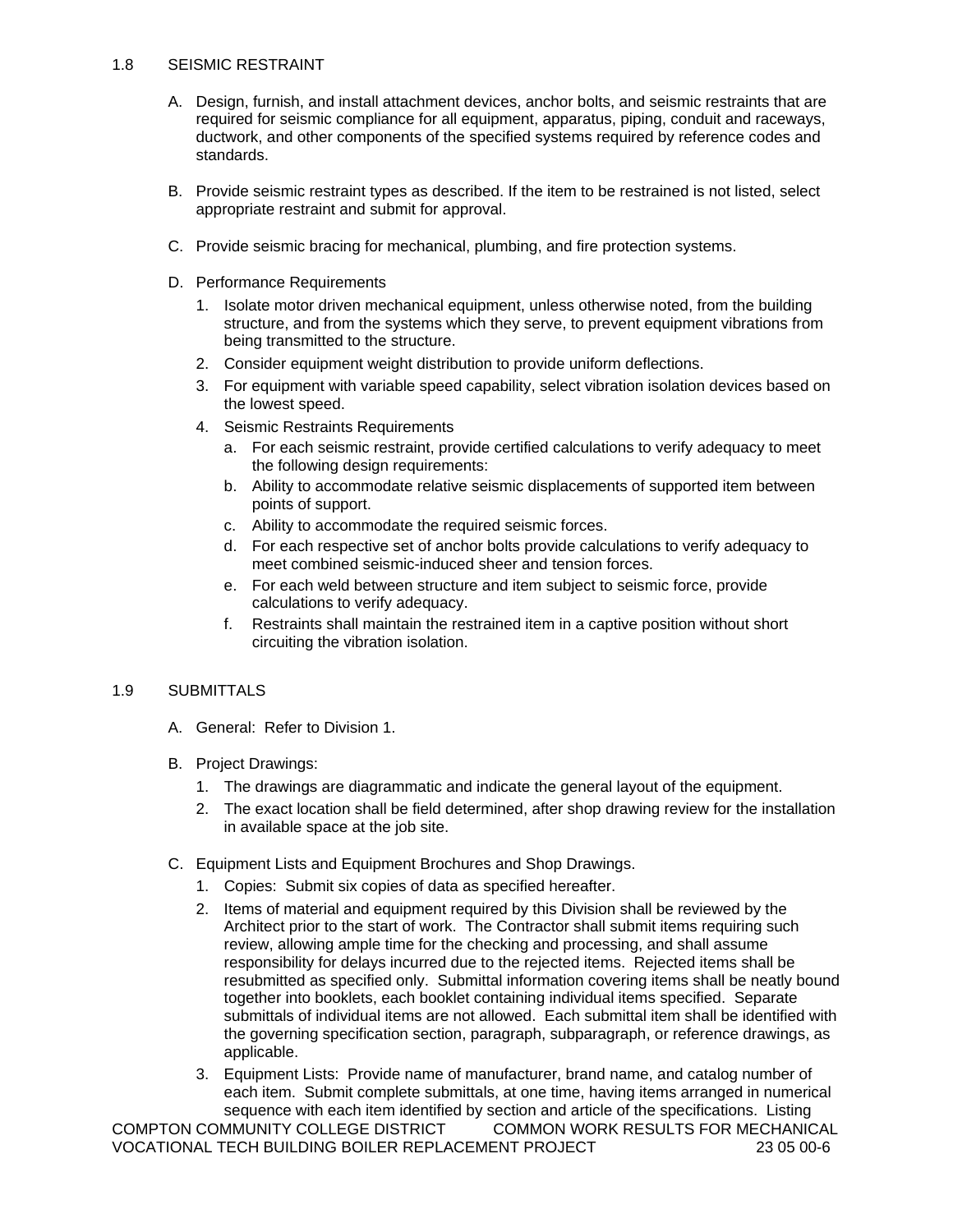items "as specified" without both name and model or type designation is not acceptable, except pipe and fitting not specified by brand names may be listed "as specified" without manufacturer's name, provided proposed materials comply with specification requirements.

- 4. Material Brochures: Provide copies of complete description, information and performance data covering materials and equipment, which are specified. Brochures submitted to the Architect shall be published by the manufacturers and shall contain complete and detailed engineering and dimensional information. Brochures not compiled in the following manner shall be returned for re-submittal. Brochures submitted shall contain only information relevant to the particular equipment or materials to be furnished. The Contractor shall not submit catalogs, which describe several different items other than those items to be used unless all irrelevant information is marked out, or unless relevant information is clearly marked. Brochures from each manufacturer shall be identified.
- 5. Shop Drawings:
	- a. Refer to Divisions 0 and 1.
	- b. Provide additional data as specified in Governing Specification Section.
- 6. Seismic Restraint
	- a. Shop Drawings
		- 1) Where walls and slabs are used as seismic restraint locations, provide details of acceptable methods for restraint of equipment, ducts, conduit and pipe shall be included, with supporting certified calculations.
		- 2) Provide specific details of seismic restraints and anchors; include number, size and locations for each piece of equipment.
		- 3) A copy of the coordination or contract drawings shall be marked-up with the specific locations and types of restraints shown for pipe, duct, and equipment. Rod bracing and assigned load at each restraint location shall be clearly delineated. Each drawing shall be signed by the same engineer performing the seismic calculations noted below.
		- 4) For ceiling suspended equipment, provide minimum and maximum installation angle allowed for restraint system, as well as braced and un-braced rod lengths at each allowable installation condition.
	- b. Seismic Certification and Analysis
		- 1) Seismic restraint calculations shall be provided for connections of equipment to the structure. Performance of products (such as: strut, cable, anchors, clips, etc.) associated with restraints shall be supported with manufacturer's data sheets or certified calculations. Seismic calculation shall be certified by a Professional Structural or Civil Engineer registered in the State of the project.
		- 2) Seismic restraint calculations shall be based on the acceleration criteria required by local codes. Note: For roof-mounted equipment, both the seismic acceleration and wind loads shall be calculated; the highest load shall be utilized for the design of the restraints and isolators.
		- 3) Calculations to support seismic restraints designs shall be stamped by a professional engineer who is registered in the state where the work is being performed, with at least five years of seismic design experience.
		- 4) Table elevations refer to the structural point of attachment of the equipment support system (i.e., use floor slab for floor supported equipment and the elevation of the slab above for suspended equipment).
		- 5) Analysis shall indicate calculated dead loads, derived loads, and materials utilized for connections to equipment and structure. Analysis shall detail anchoring methods, bolt diameter, embedment and/or weld length.
	- c. Product Data: For the following:
		- 1) Include rated load, rated deflection, and overload capacity for each vibration isolation device.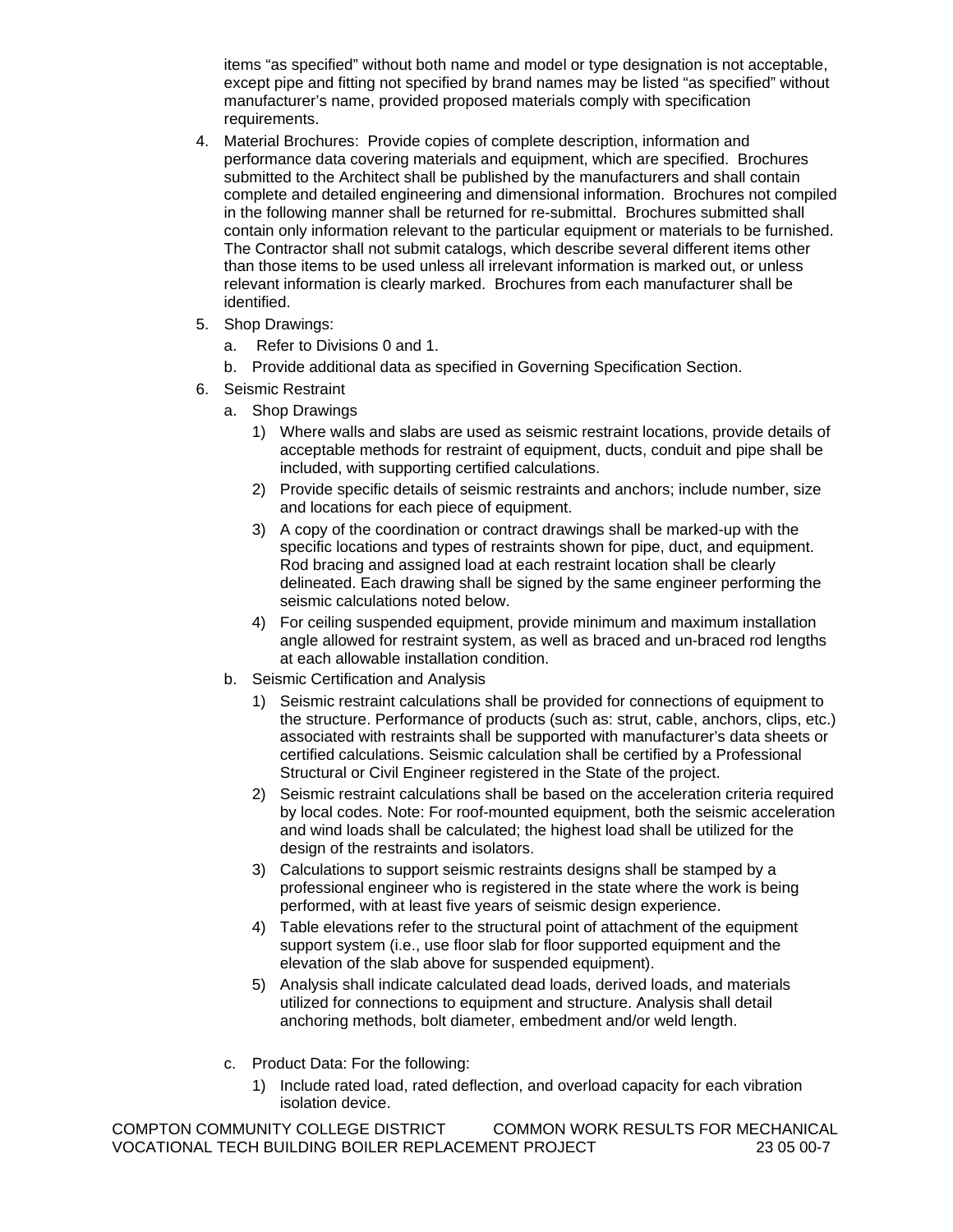- 2) Illustrate and indicate style, material, strength, fastening provision, and finish for each type and size of seismic-restraint component used.
	- a) Tabulate types and sizes of seismic restraints, complete with report numbers and rated strength in tension and shear as evaluated by OSHPD or an agency acceptable to authorities having jurisdiction.
	- b) Annotate to indicate application of each product submitted and compliance with requirements.
- 3) Interlocking Snubbers: Include ratings for horizontal, vertical, and combined loads.
- d. Delegated-Design Submittal: For vibration isolation and seismic-restraint details indicated to comply with performance requirements and design criteria, including analysis data signed and sealed by the qualified professional engineer with at least five years of seismic design experience responsible for their preparation.
	- 1) Design Calculations: Calculate static and dynamic loading due to equipment weight and operation, seismic and wind forces required to select vibration isolators, seismic and wind restraints, and for designing vibration isolation bases.
		- a) Coordinate design calculations with wind load calculations required for equipment mounted outdoors. Comply with requirements in other Division 15 Sections for equipment mounted outdoors.
	- 2) Riser Supports: Include riser diagrams and calculations showing anticipated expansion and contraction at each support point, initial and final loads on building structure, spring deflection changes, and seismic loads. Include certification that riser system has been examined for excessive stress and that none will exist.
	- 3) Vibration Isolation Base Details: Detail overall dimensions, including anchorages and attachments to structure and to supported equipment. Include auxiliary motor slides and rails, base weights, equipment static loads, power transmission, component misalignment, and cantilever loads.
	- 4) Seismic-Restraint Details:
		- a) Design Analysis: To support selection and arrangement of seismic restraints. Include calculations of combined tensile and shear loads.
		- b) Details: Indicate fabrication and arrangement. Detail attachments of restraints to the restrained items and to the structure. Show attachment locations, methods, and spacing. Identify components, list their strengths, and indicate directions and values of forces transmitted to the structure during seismic events. Indicate association with vibration isolation devices.
		- c) Coordinate seismic-restraint and vibration isolation details with wind restraint details required for equipment mounted outdoors. Comply with requirements in other Division 15 Sections for equipment mounted outdoors.
		- d) Preapproval and Evaluation Documentation: By OSHPD or an agency acceptable to authorities having jurisdiction, showing maximum ratings of restraint items and the basis for approval (tests or calculations).
- e. Coordination Drawings: Show coordination of seismic bracing for HVAC piping and equipment with other systems and equipment in the vicinity, including other supports and seismic restraints.
- f. Welding certificates.
- g. Qualification Data: For professional engineer and testing agency.
- h. Field quality-control test reports.
- 7. Miscellaneous: Prior to installation, submit to Construction Supervisor on the job site, two copies of the following:
	- a. Shop Drawings of equipment layouts
	- b. Installation instructions for each piece of mechanical equipment furnished.
	- c. Dimension drawings for mechanical equipment pads and curbs including bolt sizes and locations.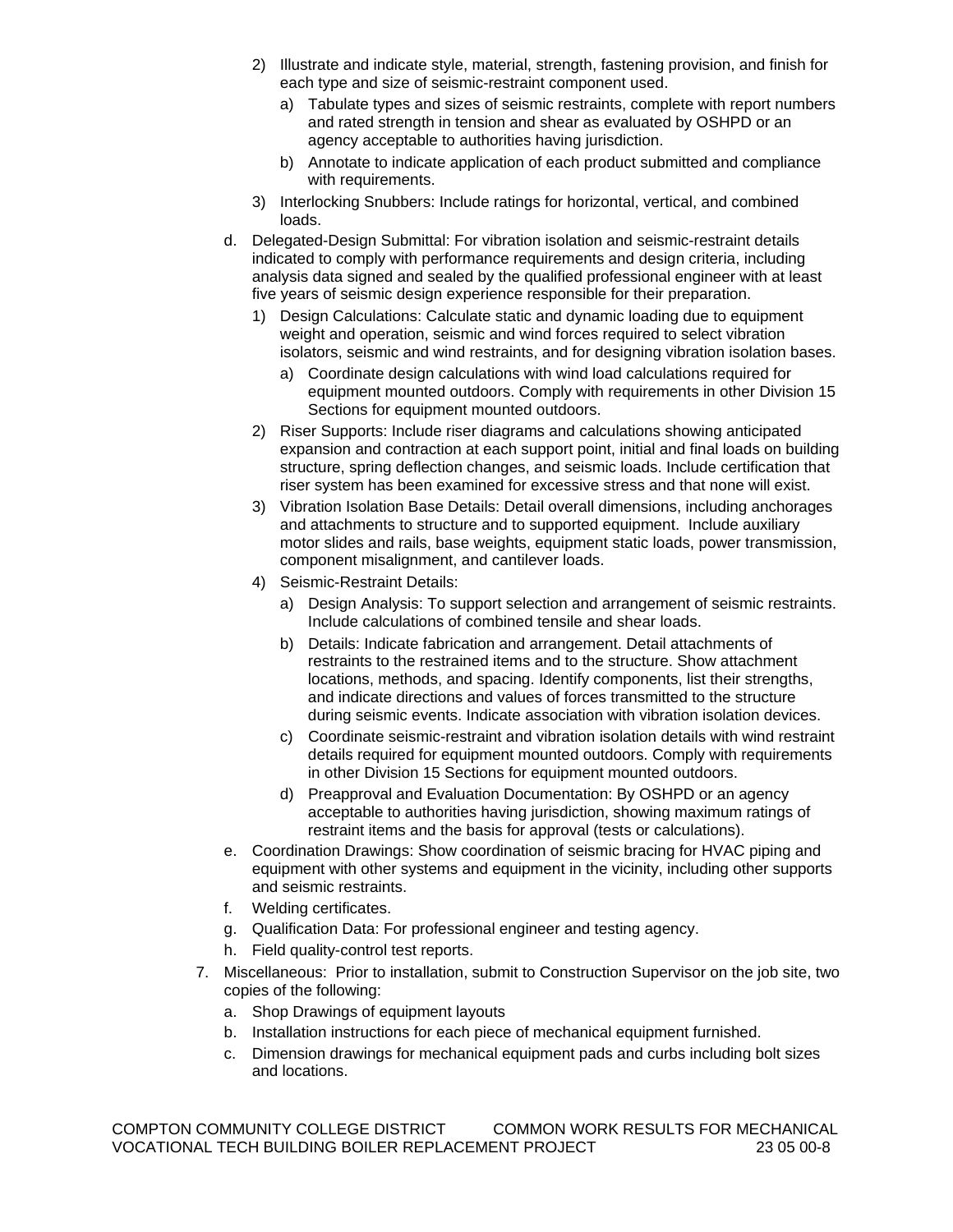- 8. Submittals required by these specifications, include drawings, calculations, brochures, samples, etc. shall be submitted as one package. Partial submittals will be returned unprocessed.
- D. Record Drawings and Operating and Maintenance Books
	- 1. Record Drawings (Refer to Division 1): On completion of work, furnish the Owner through the Architect, with a complete set electronic record drawings and shop drawings which properly reflect the locations of all equipment, fixtures, piping, ductwork, diffusers, mixing boxes, controls, etc., as actually installed. Where necessary to locate concealed equipment, dimensions, shall be included on these drawings. Maintain a separate set of drawing prints at the job site for such marking of "As-Built" locations. This set shall be updated as the installation work progresses and shall be available to the Architect at job visits. The Contractor shall indicate on the "As-Built" Drawings all deletions in green. Additions, relocations, rerouting and modifications shall be indicated in red.
	- 2. The format shall be AutoCad 2015 or later. A CD with the electronic model will be supplied to the successful bidder for this purpose. Monthly changes shall be made to the drawings on a layer named "record" and the color shall be green. A copy of the model on CD with any "as-built" changes shall be submitted to the Architect along with all payment applications.
	- 3. At the end of the project, the Contractor shall take "as-built" drawings modifying the electronic drawing files to show all changes, modification or additions made during construction. These drawings will become "Record Drawings" to be delivered to the Architect.
	- 4. Final Record Drawings shall include legends, schedules, plans, sections and details.
	- 5. Record Drawings shall be marked on the lower right corner with the following:
		- a. Name of Contractor
		- b. Record Drawings
		- c. Date
		- d. Building Permit Number
		- e. Letter shall be bold and print 1/4 inches high minimum.
	- 6. Contractor shall submit to the Architect, Record Drawings as follows:
		- a. Four CDs (AutoCad 2015 or later)
		- b. One reproducible set of drawings
		- c. Four sets of drawings
	- 7. The Architect will distribute the final Record Drawings as follows:

|                          | OWNER ARCHITECT ENGINEER |  |
|--------------------------|--------------------------|--|
| CDs                      |                          |  |
| Reproducible drawing set |                          |  |
| Drawing Sets             |                          |  |

- 8. Delivery of complete set of Record Drawings is one condition for the release of Contractor's final payment under the Contract.
- E. Operating and Maintenance Books
	- 1. Operating and Maintenance Books (Refer to Division 1): Provide the Owner through the Architect, operating instructions and maintenance data books for all equipment and materials furnished under this Division.
	- 2. Submit five copies of operating and maintenance data books to the Architect for review two weeks before final inspection of the project. Assemble data in a single complete indexed volume and identify the size, model and features indicated for each item, as follows: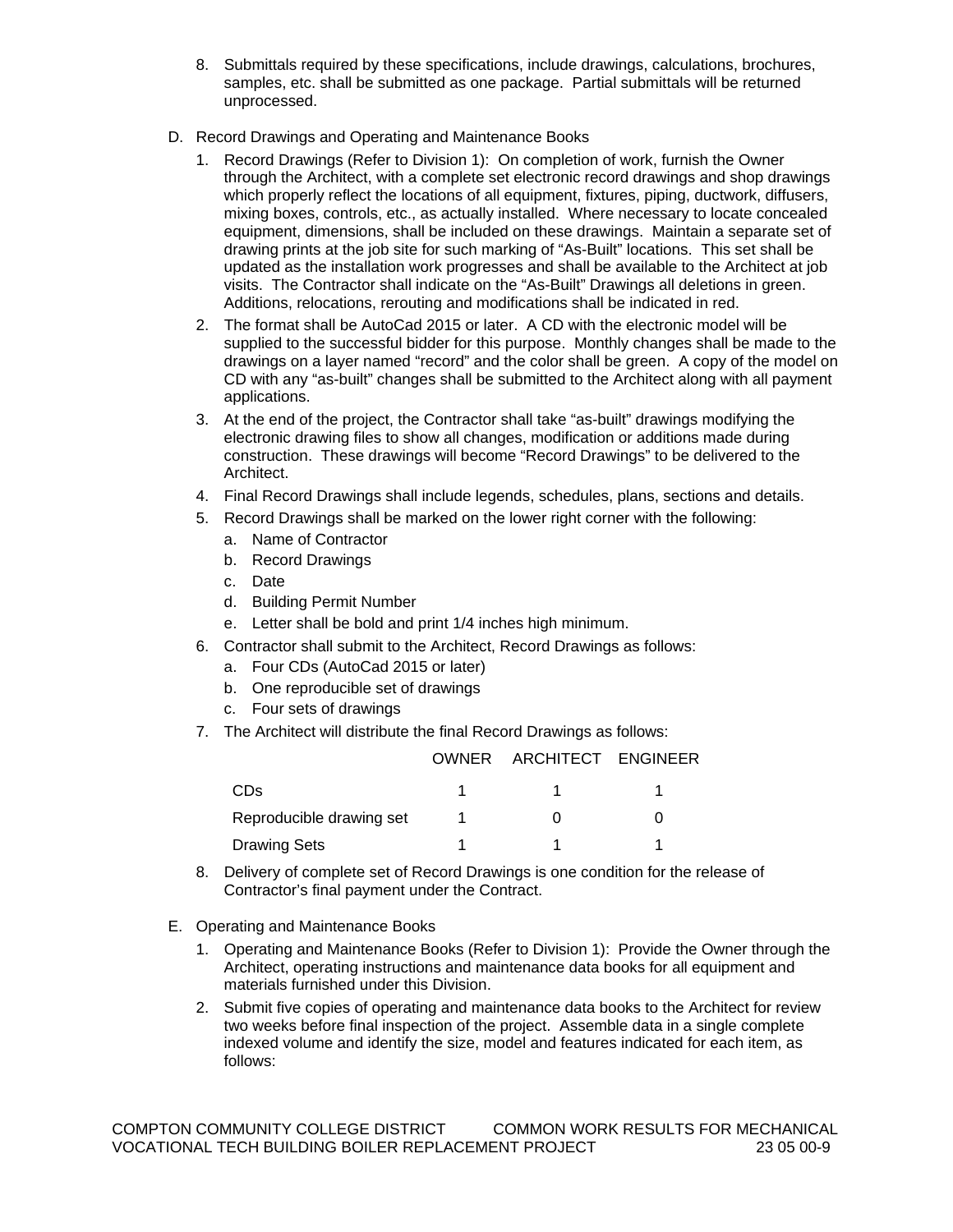- a. Identification readable from the outside of the cover, stating "Heating, Ventilating and Air Conditioning and/or Plumbing and/or Fire Protection Installation. Owner, by (name of company)."
- b. Neatly typewritten index near the front of the manual, furnishing immediate information as to location in the manual of emergency data regarding the installation.
- c. Complete instructions regarding the operation and maintenance of all equipment involved.
- d. Complete nomenclature of replaceable parts, their part numbers, current cost and name and address of the nearest vendor of replacement parts.
- e. Valve identification table keyed to valve I.D. number (e.g. V-1) on brass tag attached to each valve. Table shall indicate type of valve, product or service (e.g. domestic cold water), and function (e.g. shut-off, balancing, etc.).
- f. Copy of guarantees and warranties issued on the installation showing dates of expiration.
- g. Copy of the Air and Water Balancing Reports.

### 1.10 EXPLANATION AND PRECEDENCE OF DRAWINGS

- A. For purpose of clearness and legibility, the drawings are essentially diagrammatic although size and location of equipment is drawn to scale wherever possible. The Contractor shall make use of data in contract documents and shall verify this information at building site.
- B. Attention is called to the inclusion of flow diagrams, riser diagrams and details. Diagrams are not for the purpose of giving physical dimensions or locations, but rather to clarify sizes and the interconnections of the piping and of the various units of the process.
- C. Other drawings of the contract set are hereby made a part of these specifications and shall be consulted by the Contractor and his work adjusted to meet the installation conditions.
- D. Drawings indicate required size and termination of pipes and ducts and suggest proper routes of piping and duct to conform to the structure, to avoid obstructions and to preserve clearance. However, it is not the intention to indicate necessary offsets and it shall be the responsibility of the Contractor, under this section, to install ductwork and piping in such a manner as to conform to structure, avoid obstructions, preserve headroom, keeping openings and passageways clear, and make equipment requiring inspection, maintenance and repair accessible without further instructions or extra cost to the Owner.
- E. Changes in location on piping, apparatus and equipment as indicated on the drawings shall be made to meet the architectural and structural conditions as required and acceptable to the Architect. Changes in work which has not been installed shall be made by Contractor without additional compensation, except changes which are caused by architectural and structural changes which increase the lengths of pipe or duct runs.
- F. Contractor shall coordinate with other trades so that no interferences shall occur, as no extras will be allowed for changes made necessary by interferences with the work between trades.
- G. CAD files plots and reproductions for this project are the property and instruments of service of dHA+CALPEC. dHA+CALPEC reserves and retains copyright authority, privileges and rights.
	- 1. Upon request and subject to some limitations dHA with their client's approval, may allow contractors and/or vendors to acquire and use copies of the electronic media file data for preparation of:
		- a. Fabrication of shop drawings for this project.
		- b. Submittals pertaining to this project.
		- c. Record documents.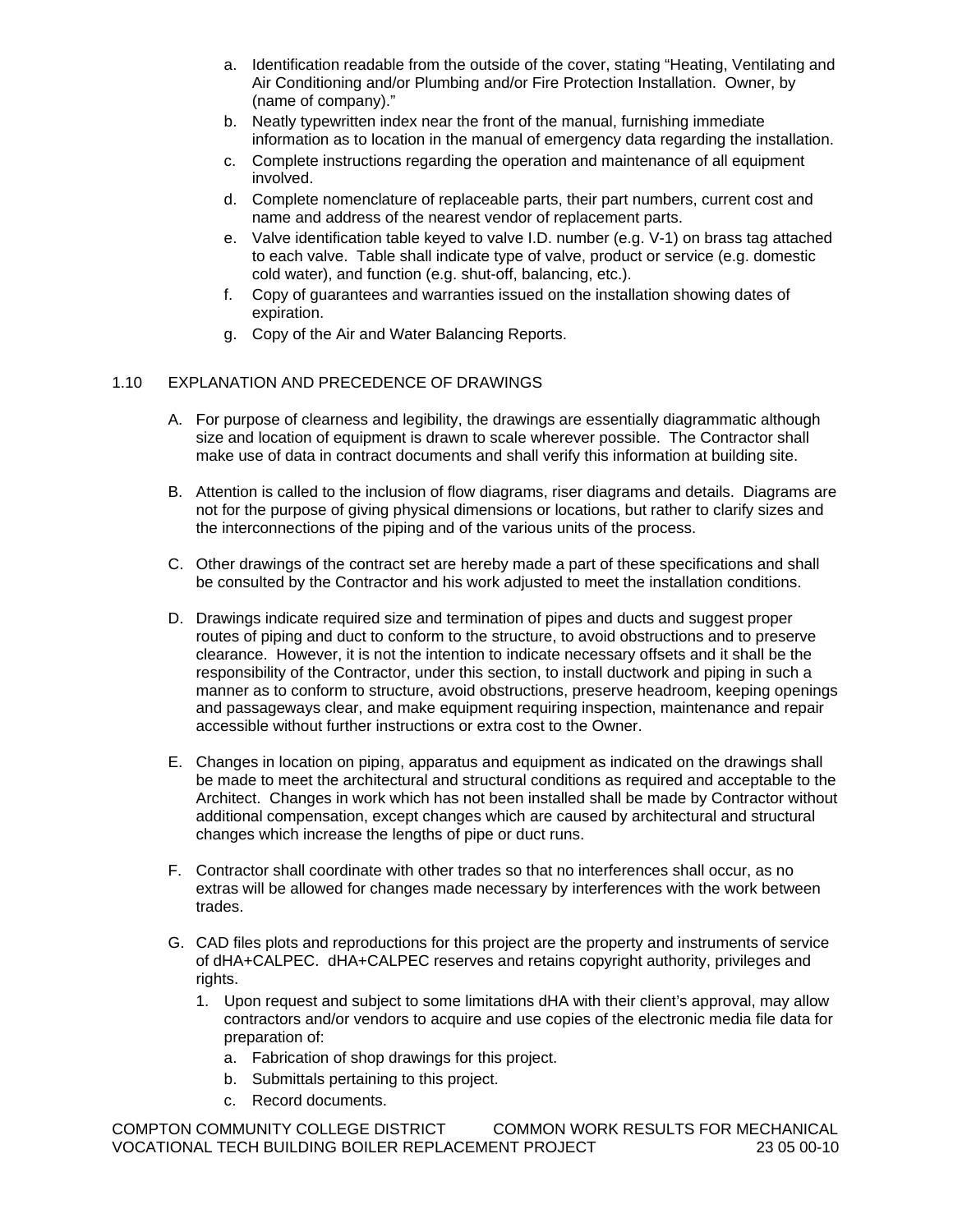- 2. Applicable limitations include:
	- a. The Contractor or vendor acquiring these files agrees to hold harmless dHA the Architect and Owner from liability and/or damages resulting from their use.
	- b. The Contractor or vendor acquiring these data files assumes full responsibility for their use and for the correctness of any information or features contained therein.
	- c. dHA does not warranty, (explicit or implied) the accuracy of the building backgrounds, or dimensions or features contained therein.
	- d. Usage is limited to this specific project and the specific acquirer.
	- e. The files are released solely for the convenience of the contractor or vendor acquiring same and CAD files may not be transferred to third parties without written prior approval.
	- f. dHA shall remove seals, proprietary identification, etc.

## 1.11 COMPLETE PERFORMANCE OF WORK

- A. Practices of the Trades: Work shall be executed in strict accordance with the best practice of the trades by competent workmen.
- B. Complete Functioning of Work: Labor, materials, apparatus, and appliances essential to the complete functioning of the systems described and/or indicated, or which may be reasonably implied as essential, whether mentioned in these contract documents or not, shall be furnished and installed by the Contractor. In cases of doubt as to the work intended, or in the event of need for explanation thereof, the Contractor shall call upon the Architect for supplemental instructions.
- C. Work not shown in complete details shall be installed in conformance with accepted standard practice.

### 1.12 CONTROL AND OBSERVATION

- A. The Architect and Owner shall have the right to reject materials or workmanship, which in their opinion are not in accordance with this contract, to interpret contract provisions and the meaning of the drawings and specifications. The above named parties shall be allowed access to the work for observation at all times.
- B. Defective work or work contrary to the contract documents may be rejected without regard to state of completion, even though said work has been accepted as a result of a previous observation.

## 1.13 APROVALS

- A. Electrical equipment shall meet the listing requirements and bear a minimum of one of the following agency labels:
	- 1. Underwriter's Laboratories (UL)
	- 2. Electrical Testing Laboratories (ETL)
- B. No equipment will be accepted on the jobsite without prior written approval.

## 1.14 GUARANTEES

A. In addition to specific guarantees mentioned in these specifications, the Contractor shall leave the entire installation in complete working order and fee from defects in materials, workmanship or finish. Contractor shall repair or replace at his own expense work or parts of work that may develop defects due to faulty material or workmanship during the tests and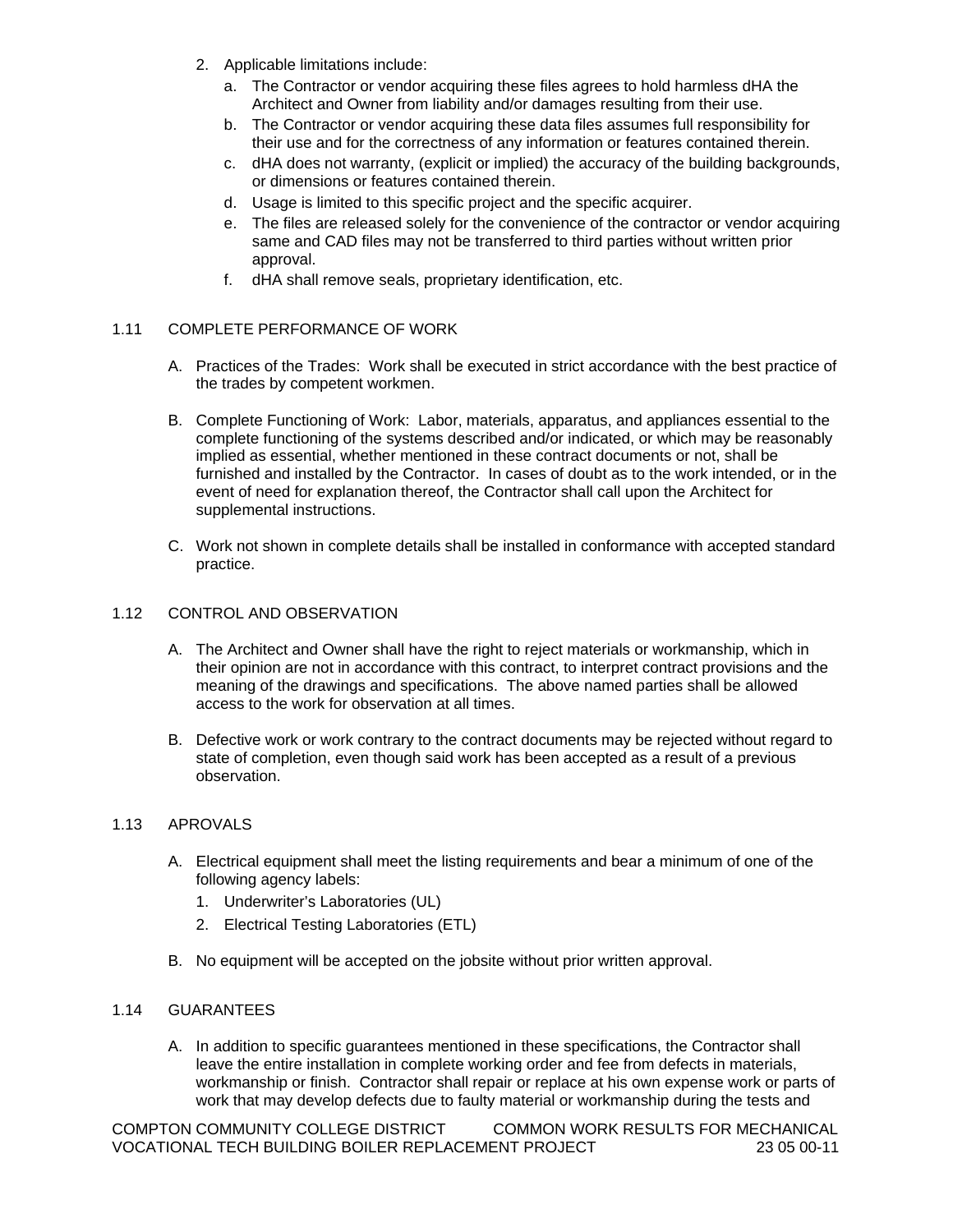within a period of one year after the work is accepted by the Owner. Contractor shall guarantee also to repair or replace with like materials existing work of the building or equipment, which is damaged during the repairing of such defective apparatus, materials or workmanship. The signing of the contract for his work covered by these specifications and of which they shall become a part, shall become a written guarantee on the part of the Contract to carry out the provisions of this section of these specifications.

### 1.15 SEISMIC RESTRAINT QUALITY ASSURANCE

- A. Testing Agency Qualifications: An independent agency, with the experience and capability to conduct the testing indicated, that is a nationally recognized testing laboratory (NRTL) as defined by OSHA in 29 CFR 1910.7, and that is acceptable to authorities having jurisdiction.
- B. Comply with seismic-restraint requirements in the CBC unless requirements in this Section are more stringent.
- C. Welding: Qualify procedures and personnel according to AWS D1.1/D1.1M, "Structural Welding Code - Steel."
- D. Seismic-restraint devices shall have horizontal and vertical load testing and analysis and shall bear anchorage preapproval OPA number from OSHPD, preapproval by ICC-ES, or preapproval by another agency acceptable to authorities having jurisdiction, showing maximum seismic-restraint ratings. Ratings based on independent testing are preferred to ratings based on calculations. If preapproved ratings are not available, submittals based on independent testing are preferred. Calculations (including combining shear and tensile loads) to support seismic-restraint designs must be signed and sealed by a qualified professional engineer with at least five years of seismic design experience.

### 1.16 DAMAGE BY LEAKS

A. During the time period from the date of contract until termination date of this guarantee, the Contractor shall be responsible for damages to the ground, walls, roads, building, piping systems, electrical systems, heating, ventilating and air conditioning systems, building equipment, furniture and other building contents caused by leaks in the piping systems or equipment being installed or having been installed by him. Repair work shall be done as directed by, in a manner satisfactory to the Owner at no additional cost to the Owner.

#### PART 2 - PRODUCTS

#### 2.1 GENERAL

- A. Standard of Quality: Materials and equipment shall be new and in good condition. The commercially standard items of equipment and the specific names mentioned in sections of Division 22 & 23 are intended to establish the standards of quality and performance necessary for the proper functioning of the mechanical work.
- B. Variations: Since manufacturing methods vary, reasonable minor equipment variations are expected; however, performance and material requirements are minimum. The Architect retains the right to judge equality of equipment that deviates from the specifications.
- C. Symbols are for identification. Symbols, capacities, sizes, and electrical characteristics are indicated on the drawings. Contractor shall make necessary provisions for installation of his equipment and for attaching or connecting his work to other trades.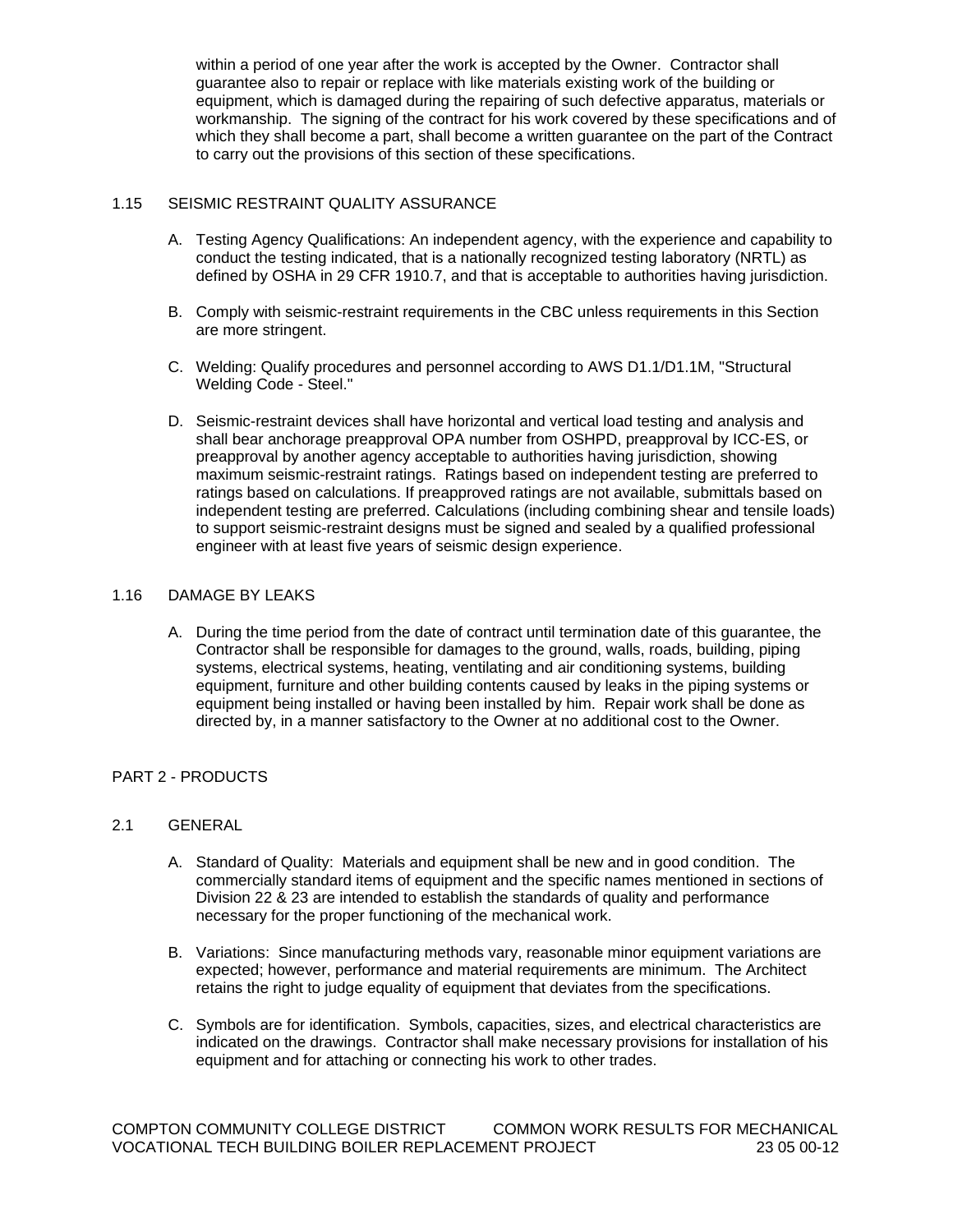### 2.2 FLASHINGS

- A. Make pipes and vents passing through roof or outside wall waterproof with flashings and storm collars or counter flashings.
- B. Except as otherwise noted or required, extend vent pipes passing through roof at least 12 inches above finished roofline.
- C. Furnish and install on each pipe passing through the roof a galvanized sheet metal flashing assembly with eight-inch skirt.
- D. Ductwork penetrating roof or exterior walls shall be flashed and counter flashed with galvanized sheet metal.
- E. Furnish and install on each pipe passing through the roof a six-pound seamless lead flashing assembly with eight-inch skirt. Flashing shall have steel reinforced conical boot and be complete with open top cast iron counter flashing and permaseal waterproofing compound. For sanitary vent, provide a hood with a minimum 2 to 1 free area to vent pipe size.
- F. Ductwork-penetrating roof or exterior walls shall be flashed and counter flashed with galvanized sheet metal.

### 2.3 PIPE SLEEVES

- A. Provide pipe sleeves for mechanical piping.
- B. Size pipe sleeves to permit placing pipe and specified isolation material for pipes passing through concrete or masonry walls or concrete slabs.
- C. Sleeve for pipes through floor slabs standard weight black steel pipe with top of sleeve projecting 3" above finished floor. For waterproof sleeves, use J.R. Smith Fig. 172 or equivalent by Zurn or Josam.
- D. Sleeves for pipes through walls shall standard weight black steel Schedule 40 pipe with ends flush with wall surfaces.
- E. Seal pipes passing through fire rated walls or roofs. Use Dow Corning 3-6548 Silicone RTV Foam in the annular space between pipes and sleeves. Sealant through fire rated walls or roofs shall be rated with the same fire rating as the wall or roof.
- F. Insulated pipe shall be insulated in sleeves, caulked and sealed as above. Use type CS-CW inserts as manufactured by Pipe Shields, Inc.
- G. Pipes passing through exterior walls and concrete walls shall be sealed watertight with "Linkseal" as manufactured by Thunderline Corp. Method of installation as recommended by the manufacturer.

## 2.4 PIPE ISOLATORS AND COVERING PROTECTION

A. Pipe isolators: Provide each hanger or clamp for un-insulated piping with an isolation material, having metal backing, to isolate sound vibration and electrolysis. Provide Elcen "Isolator or appeared equal." Isolator not required for fire protection automatic sprinkler piping, waste, vent and natural gas piping.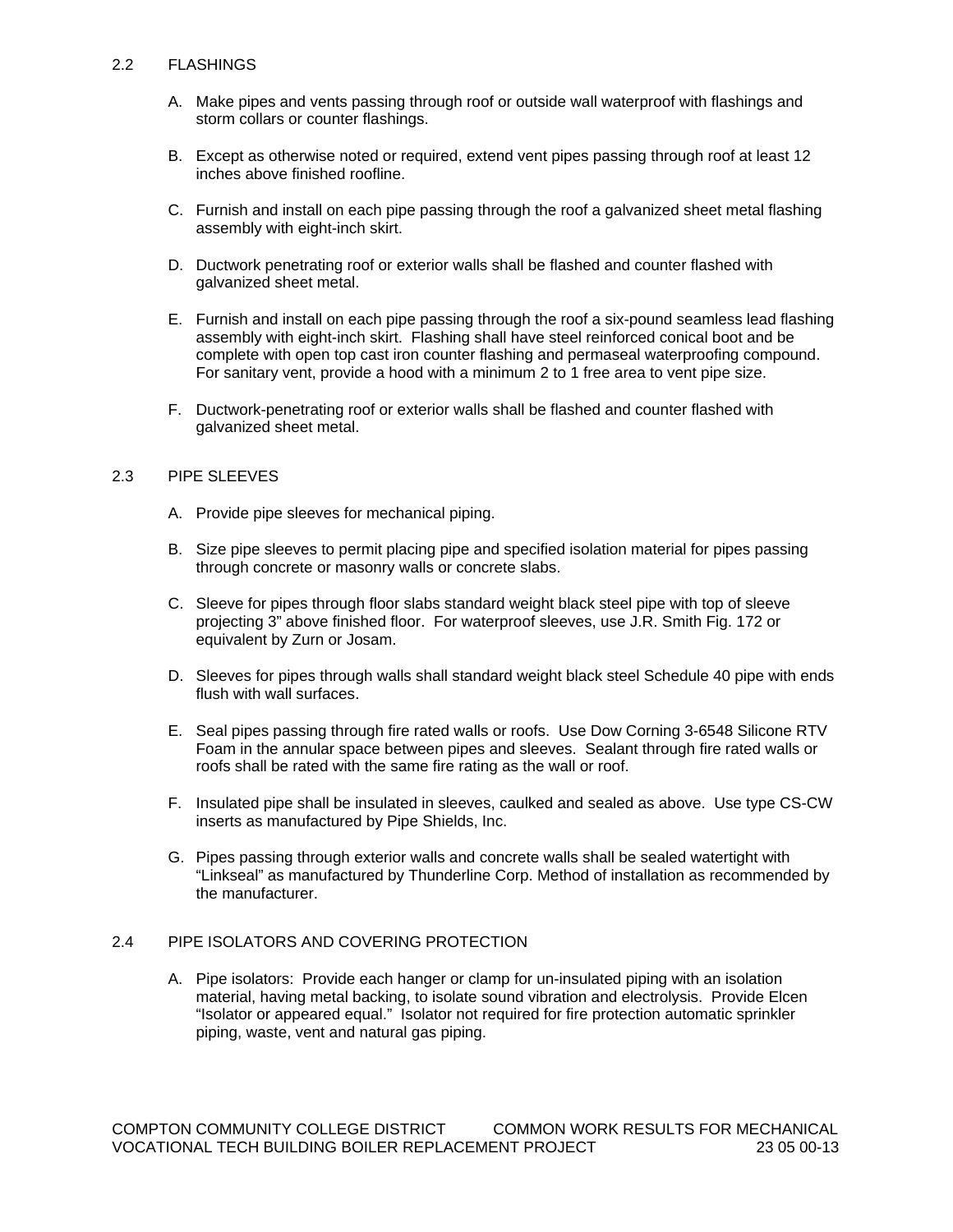## 2.5 ELECTRIC MOTORS

A. Horizontal mounted fan and pump motors (close coupled excepted) shall be of the "Premium" efficiency type. Provide General Electric "Energy Saver," Westinghouse" Tee 11", U.S. Motors,"XB", Baldor "Super E", "Lincoln" "Ultimate El" motors or approved equal unless otherwise specified. Guaranteed minimum full load efficiencies shall be certified in accordance with Institute of Electrical and Electronic Engineers (IEEE) Standard 112 Test Method B, National Electric Manufacturers' Association (NEMA) MG-1-12.53a, and shall meet or exceed the following minimum criteria:

| GUARANTEED MINIMUM FULL-LOAD NOMINAL EFFICIENCY |                    |       |       |                        |       |       |
|-------------------------------------------------|--------------------|-------|-------|------------------------|-------|-------|
| <b>MOTOR</b>                                    | <b>OPEN MOTORS</b> |       |       | <b>ENCLOSED MOTORS</b> |       |       |
| <b>HORSEPOWE</b>                                | 1,200              | 1,800 | 3,600 | 1,200                  | 1,800 | 3,600 |
| R                                               | rpm                | rpm   | rpm   | rpm                    | rpm   | rpm   |
|                                                 | 80.0               | 82.5  | --    | 80.0                   | 82.5  | 75.5  |
| 1.5                                             | 84.0               | 84.0  | 82.5  | 85.5                   | 84.0  | 82.5  |
| $\overline{2}$                                  | 85.5               | 84.0  | 84.0  | 86.5                   | 84.0  | 84.0  |
| 3                                               | 86.5               | 86.5  | 84.0  | 87.5                   | 87.5  | 85.5  |
| 5                                               | 87.5               | 87.5  | 87.5  | 87.5                   | 87.5  | 87.5  |
| 7.5                                             | 88.5               | 88.5  | 87.5  | 89.5                   | 89.5  | 88.5  |
| 10                                              | 90.2               | 89.5  | 88.5  | 89.5                   | 89.5  | 89.5  |
| 15                                              | 90.2               | 91.0  | 89.5  | 90.2                   | 91.0  | 90.2  |
| 20                                              | 91.0               | 91.0  | 90.2  | 90.2                   | 91.0  | 90.2  |
| 25                                              | 91.7               | 91.7  | 91.0  | 91.7                   | 92.4  | 91.0  |

- 1. 1/2-Hp and Larger: 460-Volt, 3-phase, 60-Hertz.
- 2. Smaller than 1/2-Hp: 115-Volt, 1-phase, 60-Hertz.
- B. General:
	- 1. Motors shall be started across the line unless otherwise specified. Motors shall be selected with low starting current and shall be designed for continuous duty to provide the running torque and pull-in-torque required to suit the load. Unless otherwise specified, all motors shall be single speed  $-1750$  rpm.
	- 2. Motors shall have standard drip-proof enclosure unless otherwise specified.
	- 3. Motors exposed to weather shall be of the totally enclosed fan-cooled type.
	- 4. Motors shall have a minimum service factor of 1.15. Motors shall be selected to operate at design conditions without exceeding nameplate ratings without operating using the service factor.
	- 5. Motors shall be sealed or field-lubricated in which case the latter shall be provided with grease fittings.
	- 6. Pump motors shall be selected to drive the pump through its characteristic curve, from 0 to 25% above the design flow, without exceeding rated full load nameplate horsepower. Pump motor nameplate rating shall not be exceeded in pump operation anywhere in the pump curve.
- C. Three-Phase: Three-phase motors 10-Hp and smaller shall have cast iron or steel housings and shall be of the squirrel cage induction type. Three-phase motors 15-Hp and larger shall have cast iron housings and shall be of the squirrel cage induction type.
- D. Single Phase: Single phase motors shall be capacitor-start type having internal thermal overload protection and with starting, pull-in and running characteristics to suit the load.
- E. Where motor is an integral part of equipment, motor manufacturer shall be as recommended by the equipment manufacturer. However, all other items shall comply with these specifications.
- F. Nameplate: A motor nameplate shall be securely affixed to each motor and shall clearly indicate the class of insulation and the service factor in addition to the usual electrical data.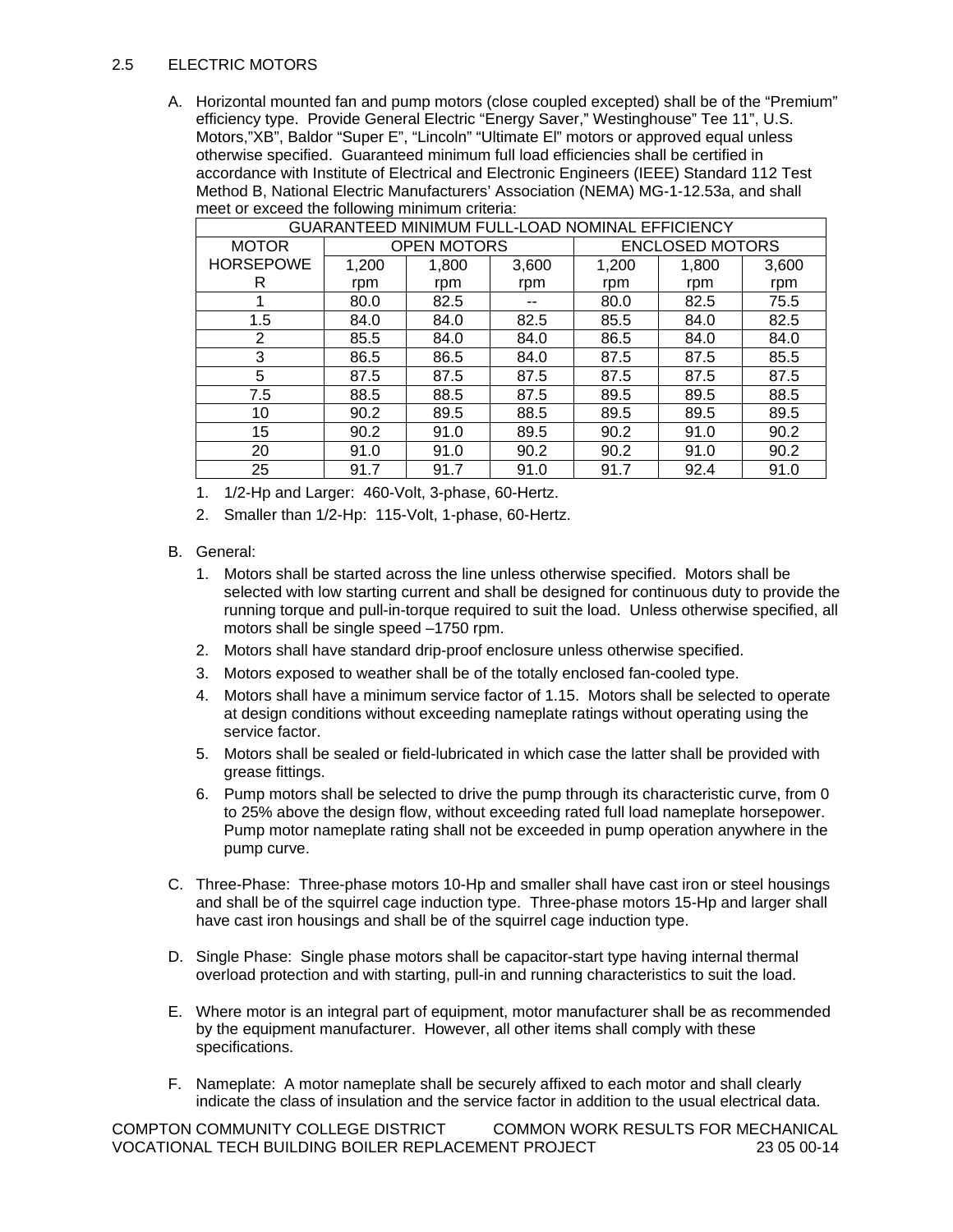- G. Special Requirements: Refer to various sections of this Division for special requirement for specific items of equipment requiring motors.
- H. Submittals: Manufacturer's data for equipment requiring motors shall be submitted for review. Indicate the motor manufacturer, motor horsepower, voltage, speed, efficiency, special torque requirements, enclosure and other special requirements.

# 2.6 MOTOR CONTROLLERS

- A. Where required: In general, motor controllers for motors shall be furnished and installed under Division 16 unless indicated or specified otherwise. A motor controller that is not an integral part of a piece of equipment shall be furnished under this Division and shall be installed in accordance with the following specifications.
- B. General: The motor controller shall be steel mounted. Controllers shall be front wired and terminals shall be accessible for wiring directly from the front. No slate or ebony asbestos shall be permitted on any size controller from size 00 through size 8. Contacts shall be solid silver cadmium oxide alloy. Bare copper or silver flashed contacts shall not be permitted. Operating coils shall be pressure molded and so designed that if accidentally connected to excessive voltage, they will not expand, bubble or melt. When a coil fails under over-voltage condition, the motor controller shall definitely drop and not freeze the contacts in the "on" position.
- C. Overload Relays: Overload relays shall be furnished for all three phases and shall be of the hand-reset variety so that blocking the reset mechanism in the reset position will not prevent the starter from dropping out if the motor is overloaded. This specifically excludes those overload relays which change to automatic reset from hand-reset when the reset mechanism is blocked unless the automatic reset feature can be removed or voided. Accidental depressing of the reset button or mechanism shall not shut off the motor. Overload relays shall not be field convertible from hand to automatic reset type.
- D. Interlocks: Provide space to field-add one or more extra N.O. or N.C. interlocks to all (except size 00) motor controllers without removing existing wiring or removing the controller from its enclosure.
- E. Bulletin Numbers: A full voltage magnetic motor controller to be furnished under this Division shall be similar and approved equal to Allen-Bradley (AB) Bulletin Numbers as follows:
	- 1. Individual three phase motor controller AB Bul. 709.
	- 2. Individual single phase motor controller AB Bul. 709SP.
	- 3. Combination three phase motor controller with fusible or nonfusible disconnect switch AB Bul. 712.
	- 4. Combination three motor controller with circuit breaker –AB Bu. 713.
	- 5. Individual three multi-speed motor controller for two speed, single or two winding motors –AB Bul. 716.
	- 6. Combination three phase multi-speed controller with circuit breakers for two speed, single or two winding motors –AB Bul. 717.
- F. NEMA Type: In general, motor controller enclosures shall be NEMA Type 1 general purpose unless exposed to the weather or otherwise indicated on the drawings. A motor controller including variable frequency drives exposed to the weather shall have NEMA Type 3R watertight enclosure.
- G. Holding Coils: General holding coils in full voltage magnetic motor controllers shall be suitable for use on 120-VAC control voltage.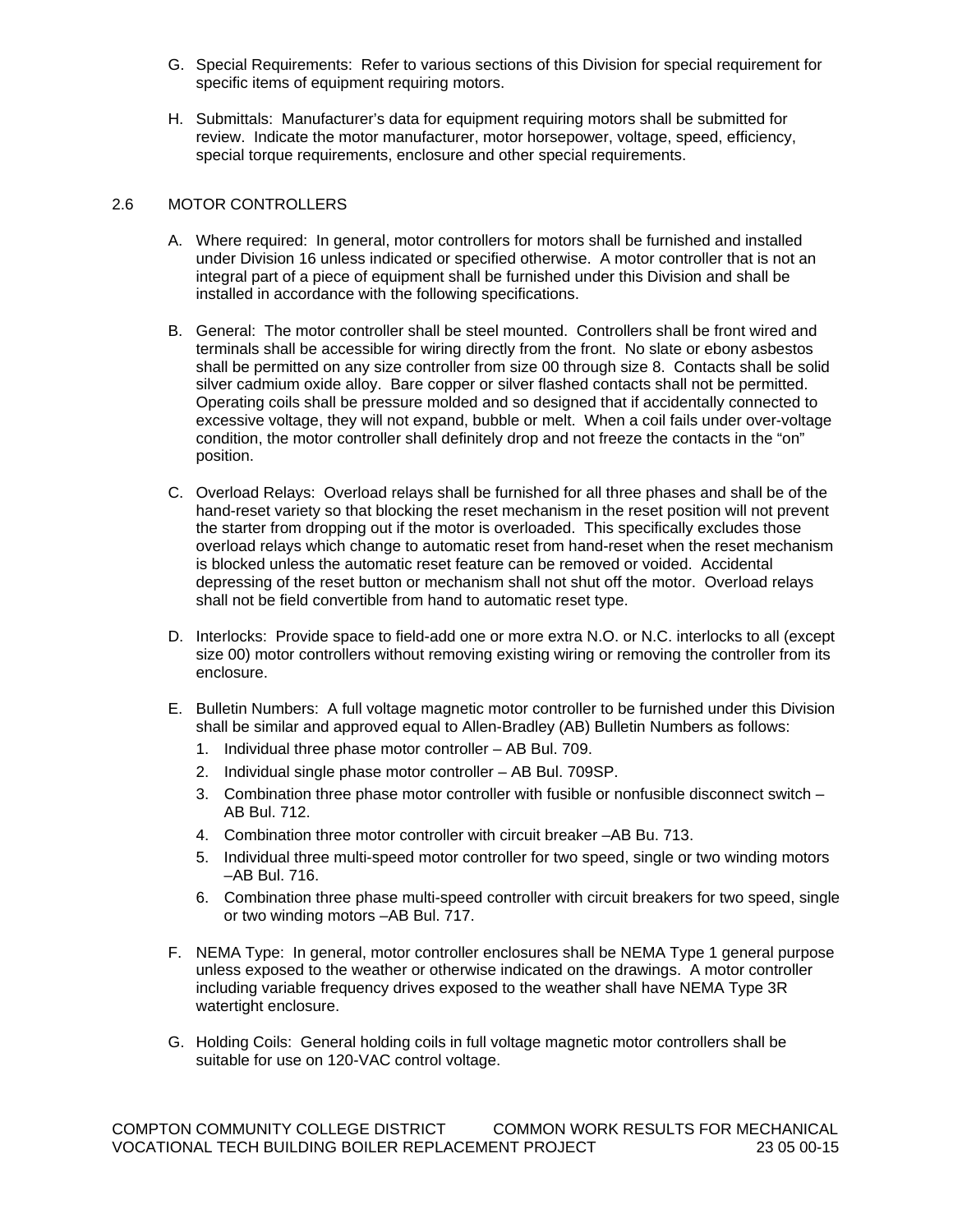- H. Overload Protection: Three phase full voltage magnetic motor controller shall be suitable for us on 120-VAC control voltage.
- I. Manual Controllers: Manual motor controllers where indicated on the drawings, required and/or specified shall be similar and equal to Allen Bradley Bul. 600 in NEMA Type 1 enclosure or otherwise required for the location of the installation.
- J. Accessories: Motor controllers shall be provided with accessories such as control power transformers, push buttons, selector switches, pilot lights, etc., as indicated on the drawings and as specified herein. In general, most motor controllers shall include a maintain-contract start-stop button or run switch.
- K. Manufacturer: Allen-Bradley or approved equal.

## 2.7 BELT DRIVES AND GUARDS

- A. Belt Driven Equipment: Provide with V-belt type, adjustable-pitch driving sheaves for up through 25-Hp motors. Motors 30-Hp and above shall have fixed pitch. Provide additional drive changes for motors when necessary to meet specified CFM for final air balance (one change minimum) at no additional cost to owner.
- B. Drives: Minimum horsepower rating of 1.5 times motor nameplate horsepower.
- C. Sheaves: Cast iron machined and balanced and keyed to shaft and locked with Allen type set screws.
- D. Pitch Diameters: Minimum 3-inch for A section belts, minimum 5-inch for B section belts.
- E. Guards: Provide belt drives with guards per OSHA requirements, metal construction, with angle iron framework with 1/2-inch expanded metal front panels and removable section held in place with studs and wing nuts for easy replacement of belts. Provide openings at shaft ends for tachometer readings.

## 2.8 ESCUTCHEONS

A. Provide heavy chrome-plated or nickel plated plates or approved pattern on pipe passing through floors, walls and ceilings in finished areas. Escutcheons shall be chrome-plated steel plates with concealed hinges and setscrew. Pattern shall be approved by the Architect.

## 2.9 ACCESS COVERS AND ACCESS DOORS

- A. Access covers and doors locations shall coordinate with Architect.
- B. Provide access door over concealed mechanical valves, controls, duct coils, dampers, fire dampers, pipe chases, concealed mechanical equipment through fire rated walls and ceilings.
- C. Provide access doors for access to mechanical equipment valves.
- D. Provide rated access covers or doors when required by the ceiling and wall fire rating.
- E. Access Doors Walls and ceilings:
	- 1. Type: Flush or recessed panel.
	- 2. Size: Minimum 12 x 12-inch nominal door for hand access, minimum 16 x 20-inch nominal door for personal access.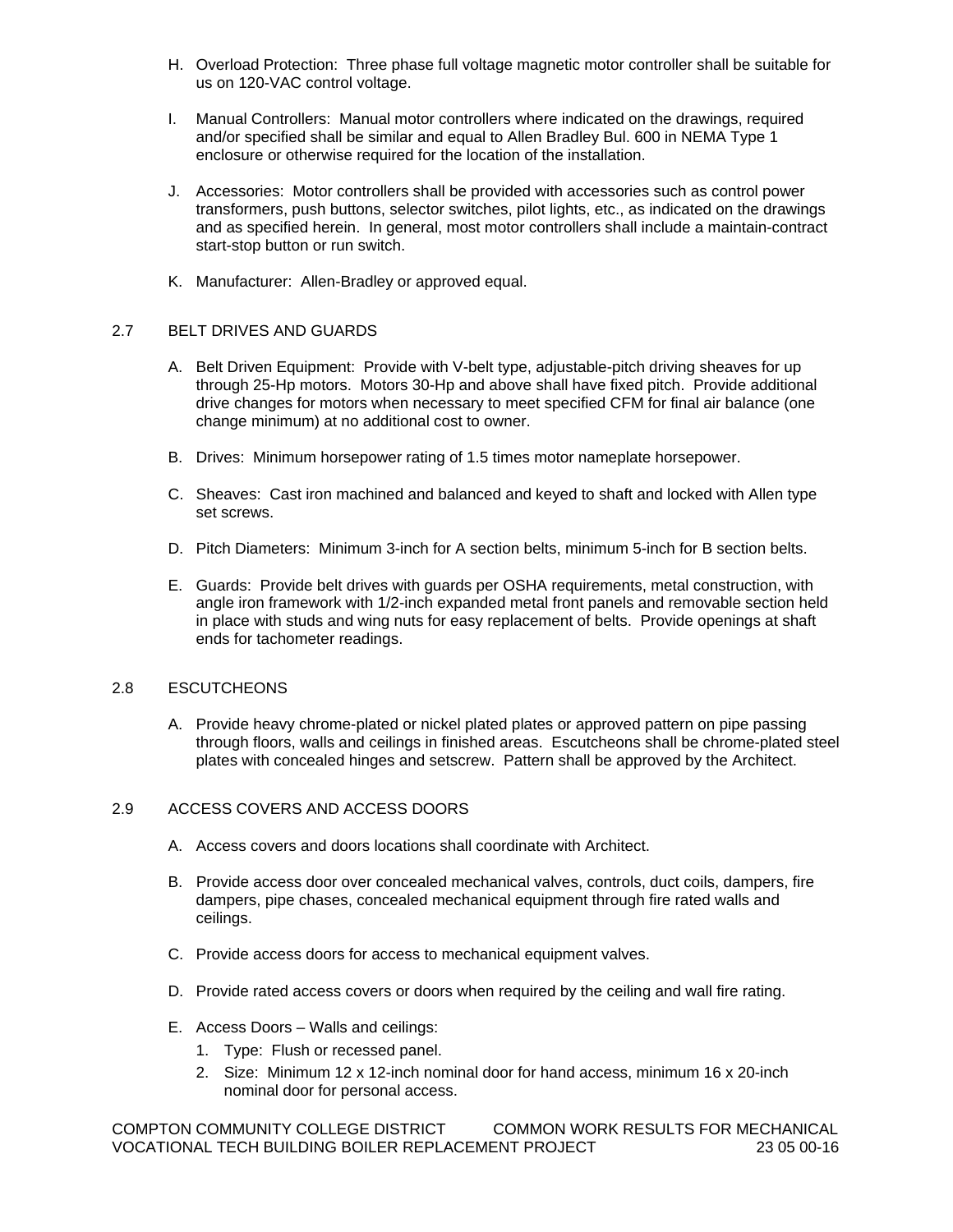3. Location and style:

| Masonry/concrete walls                                       | Milcor "M" Standard |
|--------------------------------------------------------------|---------------------|
| Gypsum wallboard walls and ceilings                          | Milcor "M" Standard |
| Plastered surfaces (except toilet walls)                     | Milcor "K" Standard |
| Tile/terrazzo/toilet room walls (with casing bead stainless) | Milcor "M" Standard |
| Acoustical tile (check type of ceiling system)               | Milcor "A"          |
| General areas                                                | Milcor "M" Standard |
| Fire rated shafts, rated walls and ceilings                  | Milcor "B" Standard |

- 4. Material:
	- a. Stainless Steel, No. 302 with No. 4 finish.
	- b. Standard manufacturer's standard construction and finish for type specified.
- 5. Locking:
	- a. Screwdriver: Flush screwdriver operated with case hardened cam.
- 6. Acceptable Manufacturers Milcor, Zurn, Miami, Carey, Potter-Roemer.

# 2.10 SEISMIC-RESTRAINT DEVICES

- A. Basis-of-Design Product and Systems: Subject to compliance with requirements, provide Mason Industries or a comparable product by one of the following:
	- 1. International Seismic Application Technology
	- 2. Kinetics Noise Control
	- 3. Loos & Co.; Cableware Division
	- 4. Mason Industries
	- 5. TOLCO Incorporated; a brand of NIBCO INC.
- B. Provide seismic restraints and seismic bracing equipment and systems as described in Part 3 and the Mason Industries Seismic Restraint Guidelines for acceptable restraint methods and OSHPD approved details.
- C. Seismic Restraint Types
	- 1. Type II: Resilient Seismic Snubber. Mason Z-1011. Each corner or side of equipment base shall incorporate a seismic restraint having a minimum of 5/8-inch thick, all directional resilient pad limit stop. Restraints shall be fabricated of plate, structural members or square metal tubing. Angle bumpers are not acceptable.
	- 2. Type III: Cable or Brace Restraint. Mason SCB and SSB. Multiple metal cable or steel strut type with approved fastening devices to equipment and structure. System to be field bolted to deck or overhead structural members using two sided beam clamps or appropriately designed inserts for concrete.
	- 3. Type IV: Spring Neoprene Hanger. Mason 30N. Double deflection neoprene isolator min. 0.15-inch encased in ductile iron or steel casing.
	- 4. Type V: Non-isolated equipment shall be field bolted or welded (powder shots not acceptable) to the structures as required to meet seismic forces. Bolt diameter, imbedment data, and/or weld length must be shown in certified calculations as noted above.
- D. General Requirements for Restraint Components: Rated strengths, features, and applications shall be as defined in reports by OSHPD or an agency acceptable to authorities having jurisdiction.
	- 1. Structural Safety Factor: Allowable strength in tension, shear, and pullout force of components shall be at least four times the maximum seismic forces to which they will be subjected.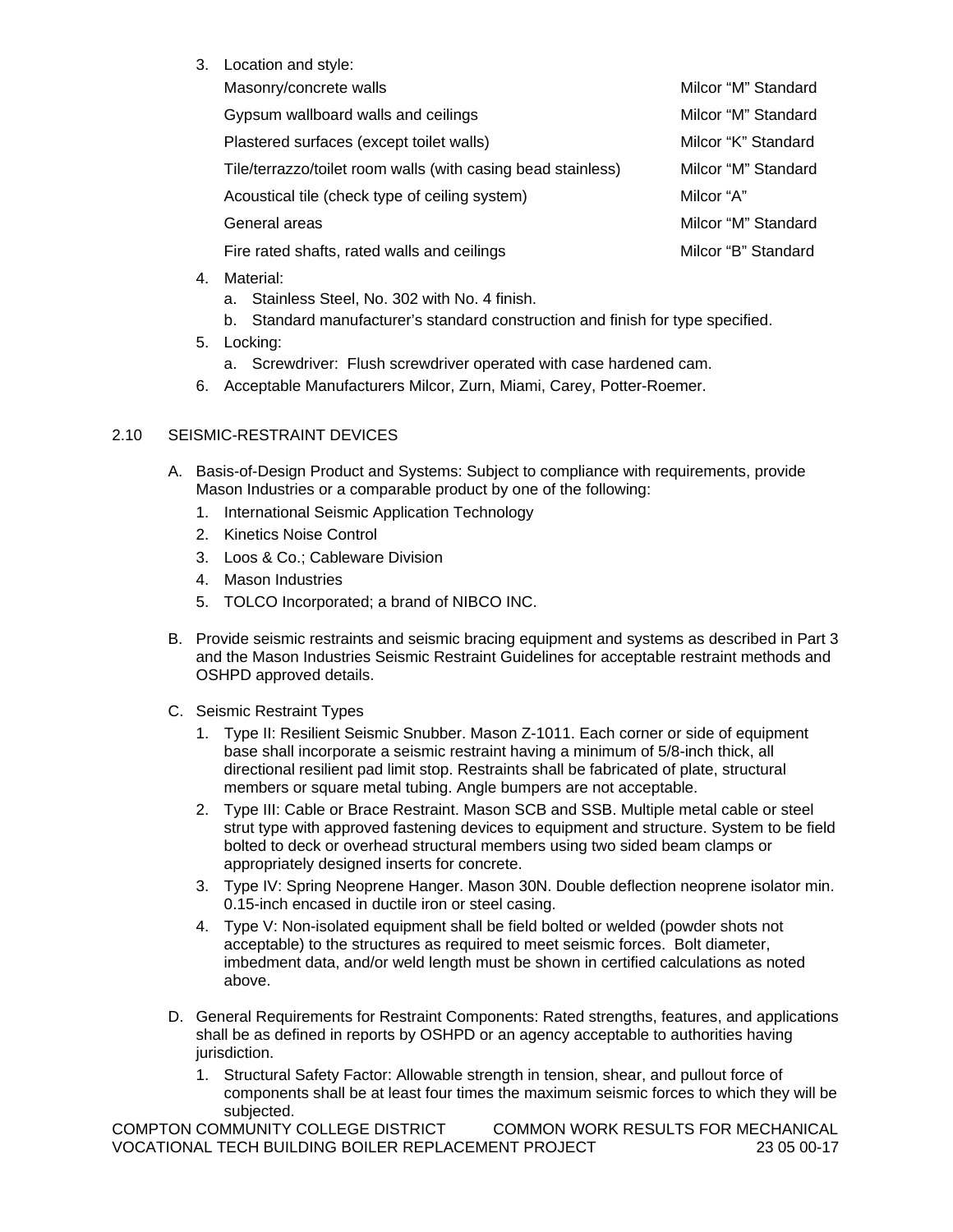- E. Snubbers: Factory fabricated using welded structural-steel shapes and plates, anchor bolts, and replaceable resilient isolation washers and bushings.
	- 1. Anchor bolts for attaching to concrete shall be seismic-rated, drill-in, and stud-wedge or female-wedge type.
	- 2. Resilient Isolation Washers and Bushings: Oil- and water-resistant neoprene.
	- 3. Maximum 1/4-inch air gap, and minimum 1/4-inch thick resilient cushion.
- F. Channel Support System: Fabricated support assembly made of slotted steel channels with accessories for attachment to braced component at one end and to building structure at the other end and other matching components and with corrosion-resistant coating; and rated in tension, compression, and torsion forces.
- G. Restraint Cables: ASTM A 603 galvanized or ASTM A 492 stainless-steel cables with end connections made of steel assemblies with thimbles, brackets, swivel, and bolts designed for restraining cable service; and with a minimum of two clamping bolts for cable engagement.
- H. Hanger Rod Stiffener: Steel tube or steel slotted-support-system sleeve with internally bolted connections or reinforcing steel angle clamped to hanger rod.
- I. Bushings for Floor-Mounted Equipment Anchor Bolts: Neoprene bushings designed for rigid equipment mountings, and matched to type and size of anchor bolts and studs.
- J. Bushing Assemblies for Wall-Mounted Equipment Anchorage: Assemblies of neoprene elements and steel sleeves designed for rigid equipment mountings, and matched to type and size of attachment devices used.
- K. Resilient Isolation Washers and Bushings: One-piece, molded, oil- and water resistant neoprene, with a flat washer face.
- L. Mechanical Anchor Bolts: Drilled-in and stud-wedge or female-wedge type in zinc-coated steel for interior applications and stainless steel for exterior applications. Select anchor bolts with strength required for anchor and as tested according to ASTM E 488. Minimum length of eight times diameter.
- M. Adhesive Anchor Bolts: Drilled-in and capsule anchor system containing polyvinyl or urethane methacrylate-based resin and accelerator, or injected polymer or hybrid mortar adhesive. Provide anchor bolts and hardware with zinc-coated steel for interior applications and stainless steel for exterior applications. Select anchor bolts with strength required for anchor and as tested according to ASTM E 488.
- N. Factory Finishes
	- 1. Finish: Manufacturer's standard prime-coat finish ready for field painting.
	- 2. Finish: Manufacturer's standard paint applied to factory-assembled and tested equipment before shipping.
		- a. Powder coating on springs and housings.
		- b. Hardware shall be galvanized. Hot-dip galvanize metal components for exterior use.
		- c. Baked enamel or powder coat for metal components on isolators for interior use.
		- d. Color-code or otherwise mark vibration isolation and seismic-control devices to indicate capacity range.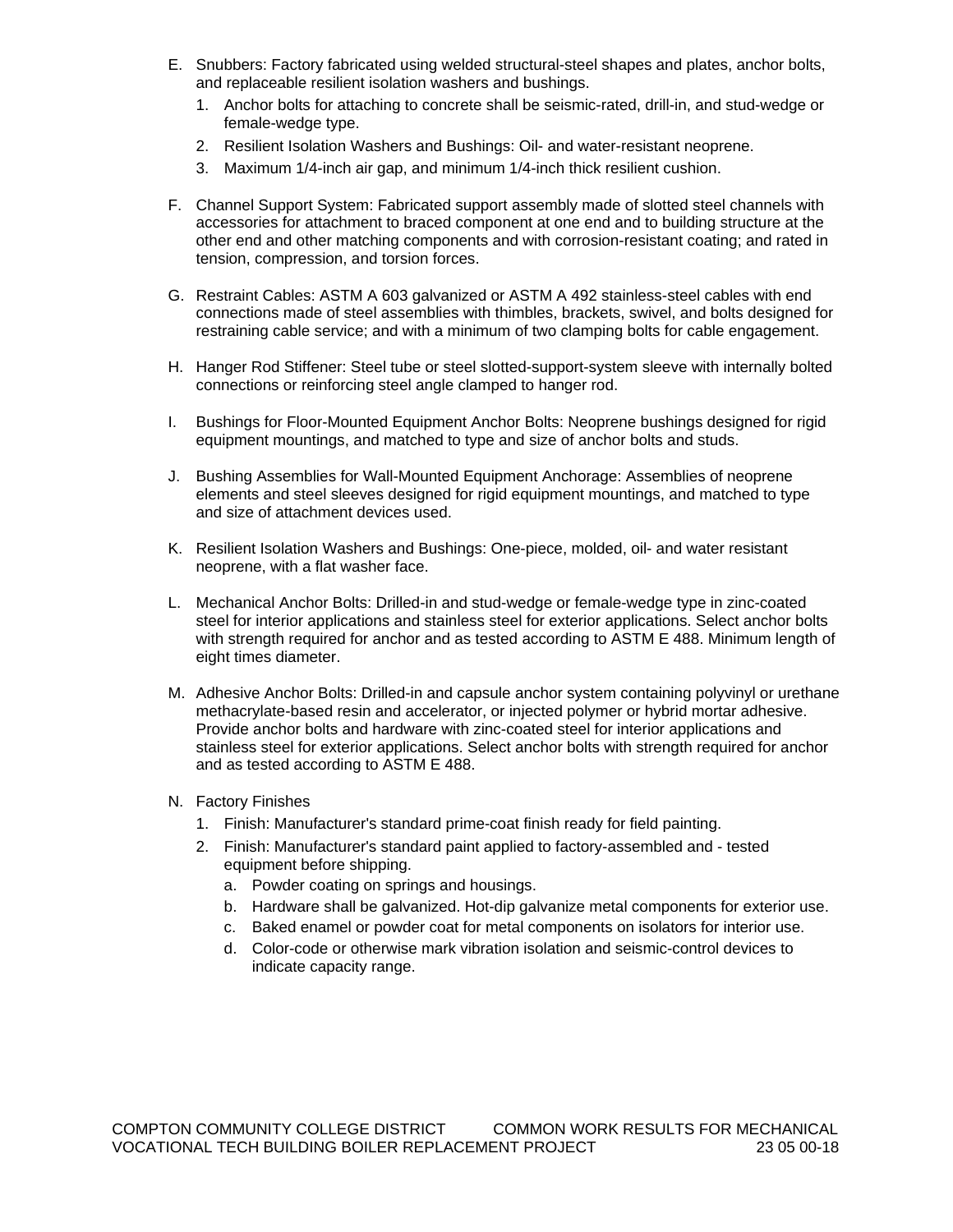## 3.1 SUPERVISION

A. The Contractor shall furnish the services of a Superintendent experienced in the work of each section who shall be constantly in charge of the progress of the work, together with all the necessary journeymen, helpers and laborers required to properly unload, erect, connect, adjust, start, operate and test the work involved.

# 3.2 PROTECTION, CARE AND CLEANING

- A. The premises shall be maintained as required by Division 1.
- B. Materials and Equipment:
	- 1. Effectively protect materials and equipment to be installed on a project against moisture, dirt and damage during the construction period, to the entire satisfaction of the Owner. Special care shall be taken to provide protective and similar equipment that are particularly vulnerable to grit and dirt.
	- 2. Keep interior of ductwork free of dirt, grit, dust, installation and other foreign materials. Do not operate air distribution equipment until building is cleaned and air filters installed in order to prevent soiling of diffusers, ducts, air handling equipment, and buildings. Provide new set of filters after final acceptance of air distribution systems.
	- 3. Drain and flush piping to remove grease and foreign matter. Thoroughly clean out valves, traps, strainers, and demonstrate the cleanliness to the Owner.

## 3.3 DISPOSITION OF MATERIALS

A. Refer to Divisions 1 and 2.

### 3.4 CLEAN-UP

A. Debris and Rubbish: Remove and transport debris and rubbish in a manner that will prevent spillage on pavement, streets, or adjacent areas. Limits to 3/4-cubic yard capacity buggies or other conveyances used roofs and within the building to transport removed debris. Clean up spillage from pavement, streets and adjacent areas.

#### 3.5 INSTALLATION

- A. General: Inspect the architectural, structural, plumbing, fire protection, special systems and HVAC drawings and specifications to become familiar with the building construction and to coordinate with the work of others.
- B. Piping: Install in strict accordance with manufacturer's written installation instructions and recommendations. Install in a manner that permits expansion and contraction caused by changes in temperature and pressure. Provide additional support as required. Run pipes straight and true, parallel to or at right angles to the building walls. Springing or forcing piping into place will not be permitted.
- C. Fixtures and Equipment: Install in strict accordance with manufacturer's written installation instructions and recommendations. Fixtures (except for handicapped) shall be roughed in only from fixture manufacturer's certified "Rough-In Measurement Drawings" which shall be submitted to the Architect for approval. Handicapped fixtures shall be installed in accordance with 2007 California Building Code rough-in measurements adjusted from manufacturer's certified drawings.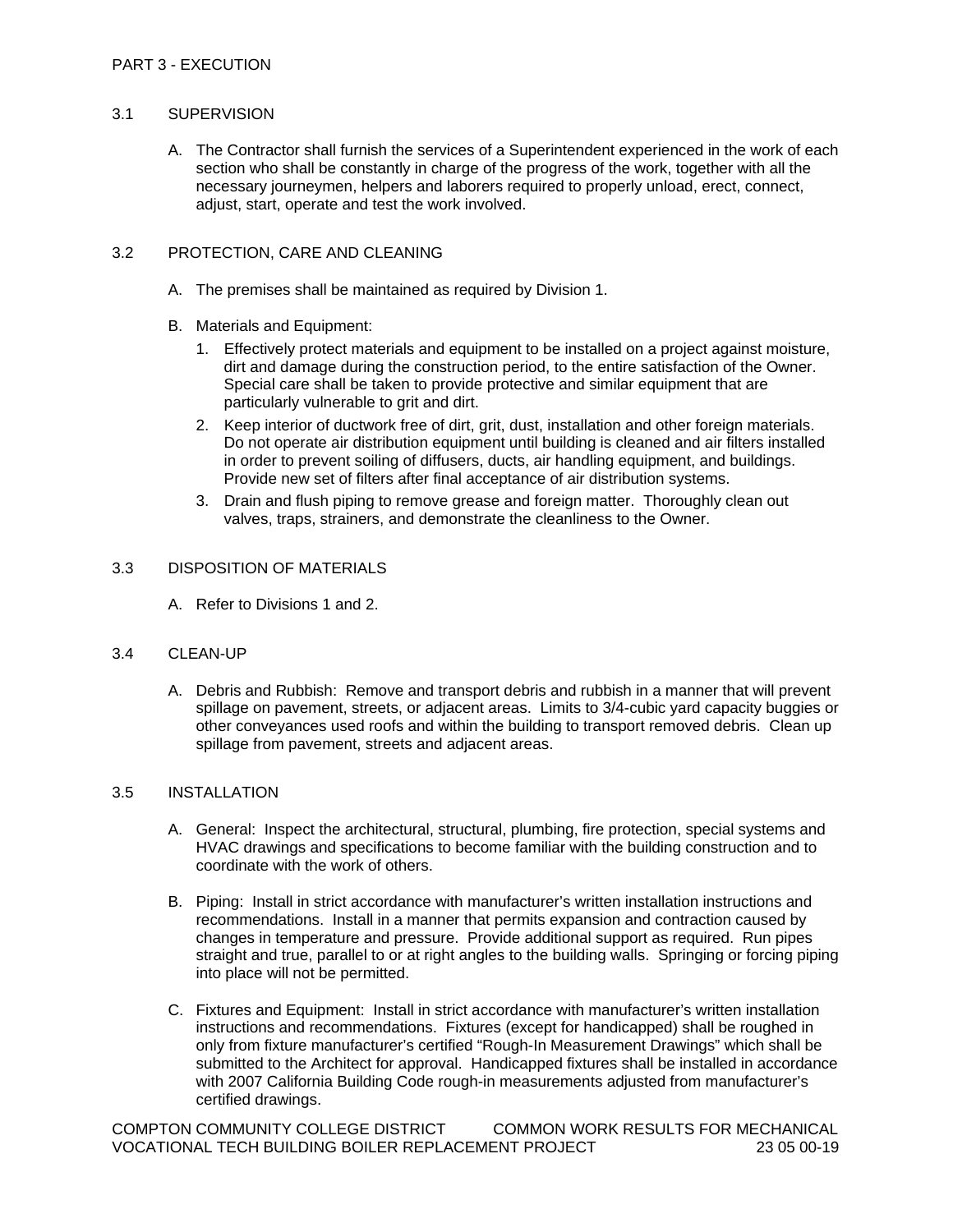#### 3.6 STAGING AND HOISTING

A. Provide hoisting equipment, staging scaffold, ladders, barricades, shores or similar facilities required to properly carry out this work in accordance with all safety regulations.

#### 3.7 ENCLOSURES AND BARRICADES

A. The Contractor shall provide, install and maintain for the duration of the work as required, lawful and necessary barricades and railings, lights, warning signs and signals and shall take other precautions as may be required to safeguard persons, the site and adjoining property, including improvements thereon, against injuries and damages of every nature whatsoever. This requirement applies continuously (24-hours, 7-days a week) for the duration of this contract and is not limited only to regular working hours.

#### 3.8 CONTROL AND INSPECTION

- A. The Architect or Owner shall have the right to reject materials and workmanship which in his opinion are not in accordance with this contract, to interpret contract provisions and the meaning of the drawings and specifications.
- B. The above named parties shall be allowed access to the work for observations at all times.
- C. Defective work contrary to the contract documents may be rejected without regard to state of completion, even though said work has not been rejected as a result of a previous observation.

## 3.9 SLEEVES, CUTTING AND PATCHING

- A. The Contractor shall be responsible for the sizing and timely placing of sleeves of piping and insulation material passing through walls, partitions, beams, floors and roof while same are under construction. If a pipe is insulated, its pipe sleeve shall be larger than the outside diameter of the insulation around the pipe. Sleeves set in concrete floor construction shall be minimum 20-gage galvanized steel. If holes and/or sleeves are not properly installed and cutting and patching becomes necessary, it shall be done at no expense to the Owner by parties approved by the Architect.
- B. Openings into existing masonry shall be core drilled or saw cut. The Contractor shall undertake no cutting or patching without first securing the Architect's written approval. Where a pipe passes through a sleeve, provide 1/2-inch minimum clearance. No joint of the pipe (or its insulation) shall touch the sleeve. Caulk around such pipe with sufficient layers of 1/8-inch neoprene and seal off opening between pipe and sleeve with non-hardening mastic.
- C. Caulking in fire walls or floors shall be made using a UL listed, fire-rated material. For pipe or conduit penetrations through fire rated floors, walls, partitions, ceilings, etc., provide firestop system complying with the UL "Fire Resistance Directory" for "Through Penetration Firestop Systems" (XHEZ).

#### 3.10 ANCHOR BOLTS

A. Furnish and install anchor bolts for equipment placed on concrete equipment pads or on concrete slabs. Bolts shall be of the size and number recommended by the manufacturer of the equipment and shall be located by means of suitable templates. When equipment is placed on vibration isolators, the equipment shall be secured to the isolator and the isolator to the floor, pad, or support as recommended by the vibration isolation Manufacturer.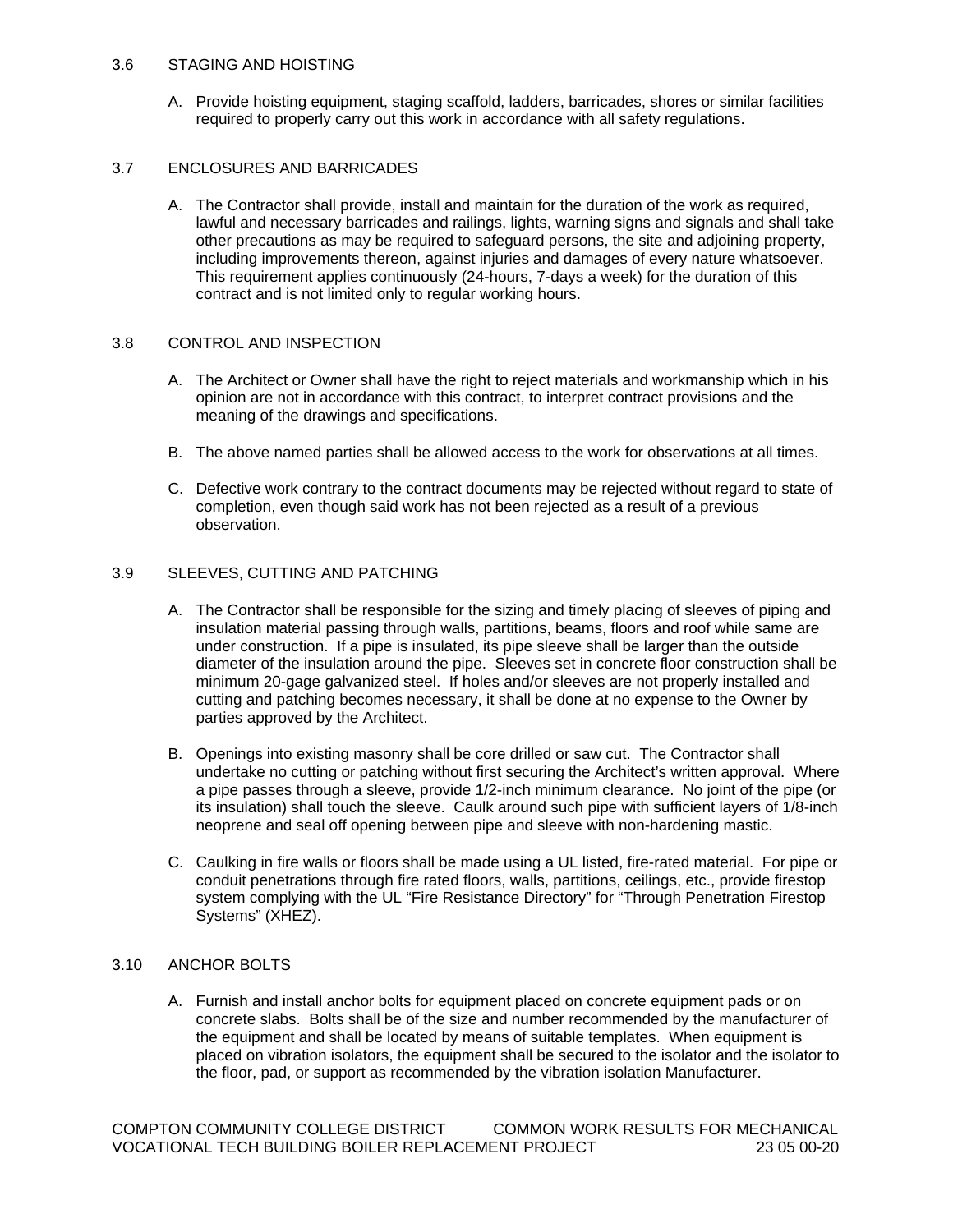#### 3.11 LUBRICATION

- A. Where Necessary: Provide means for lubricating bearings and other machine parts. If a part requiring lubrication is concealed or inaccessible, extend a lubrication tube with suitable fitting to an accessible location and identify it.
- B. After Installation: Properly lubricate parts requiring lubrication and keep them adequately lubricated until final acceptance by Owner.

## 3.12 INSTALLATION OF EQUIPMENT

- A. Floor mounted equipment shall be set on housekeeping pads extending minimum 6-inch beyond sides of the equipment. Housekeeping pads shall be minimum 4-inch high unless otherwise shown on drawings.
- B. Equipment shall be secured in place using fasteners as recommended by SMACNA's Guideline for Seismic Restraints of Mechanical Systems latest edition.
- C. Vibration Isolation: Vibration of motors, fans and other moving machinery shall be effectively isolated to prevent vibration transmission to building. Isolation shall prevent noise transmission through structure and slabs. Equipment shall be set on or suspended from neoprene and steel spring vibration dampeners of proper rating as specified herein, as shown on drawings, or as otherwise required. Fans and motors shall be secured to a common base.

## 3.13 INSTALLATION OF VALVES

- A. General:
	- 1. Valves shall be full line size unless otherwise noted. Automatic control valves are exempted.
	- 2. Valves shall have proper clearances for handle operation and shall close tight at the specified test pressure.
	- 3. Pump discharge check valves shall be of non-slam type.
- B. Arrangement
	- 1. Valves shall be installed in the systems so located, arranged and operated as to give complete regulation of apparatus, equipment and fixtures.
	- 2. Valves shall be installed for accessibility and easy maintenance.
	- 3. Gate valves shall be installed with stems horizontal to vertically upright.
	- 4. Balance Valves: Install balance valves where shown.
- C. Location:
	- 1. On both inlet and outlet of all apparatus and equipment.
	- 2. For shutoff of branch mains.
	- 3. Where shown on the drawings.
	- 4. Ahead of each automatic control or regulation valve in water lines.

## 3.14 PIPE SUPPORTS

- A. Installation:
	- 1. Securely support piping from building construction with manufactured iron hangers, brackets, trapezes, guides, anchors and sway braces to maintain pipe alignment and prevent sagging, noise and excessive strain due to uncontrolled movement under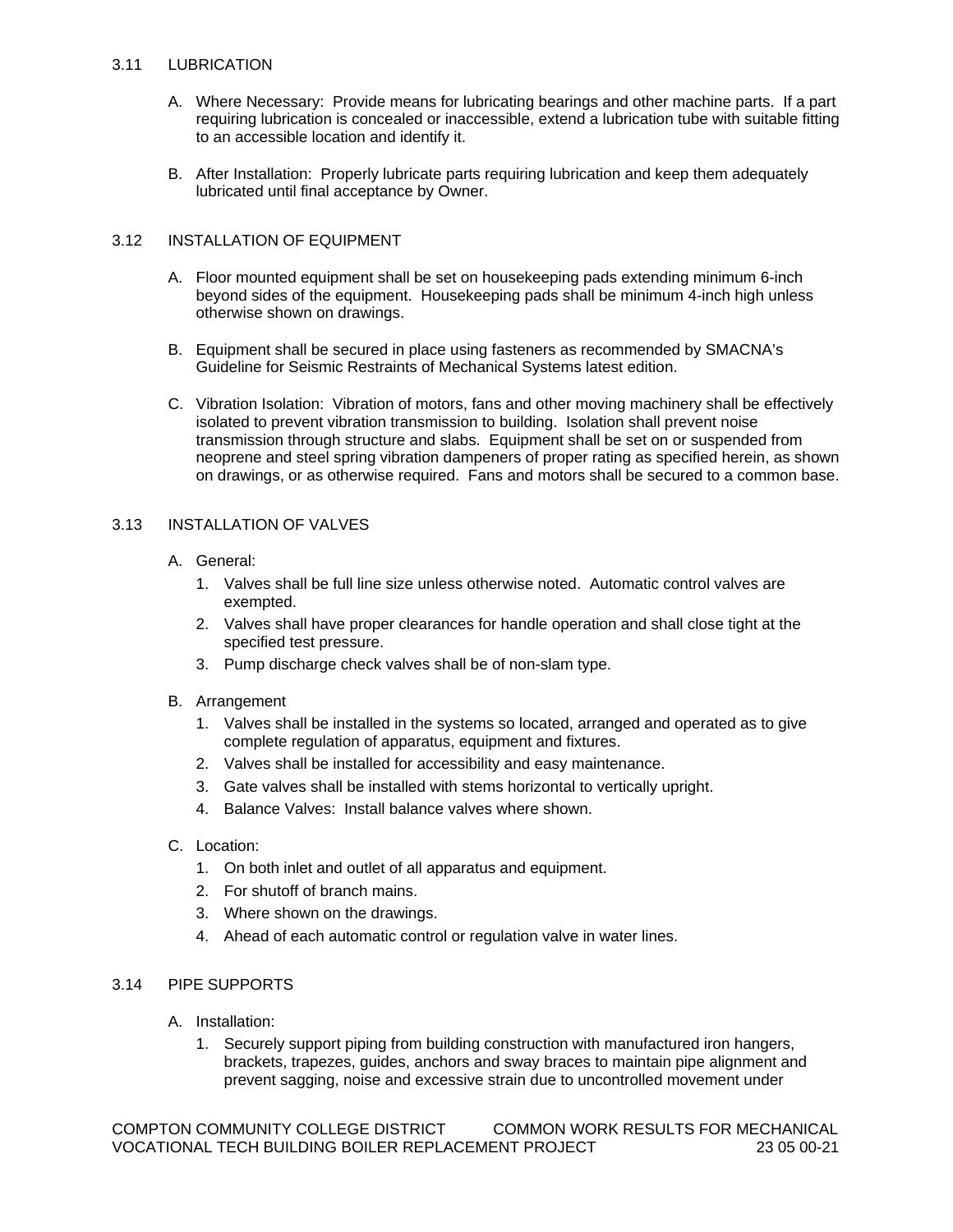operating conditions. Auxiliary secondary beams shall be furnished and installed under this division of the specifications wherever necessary to meet the requirements above.

- 2. Piping supports for each system shall be engineered as a system and the proposed system submitted for review.
- 3. Relocate hangers as necessary to correct unsatisfactory conditions that may become evident when system is put into operation.
- 4. Support of piping by wire, rope, wood or other make shift devices will not be permitted.
- 5. Burning of holes in beam flanges or narrow members will not be permitted.
- 6. Where calculated maximum travel due to thermal expansion exceeds 1 inch, provide rollers at supports.
- 7. Piping shall not be supported from roof decking. Furnish and install auxiliary steel members to span steel purlins to distribute the load. Refer to roof shop drawings for location of beams and purlins.
- 8. Sheet lead, lead wool or wood plugs shall not be accepted as a substitute of cinch anchors as a means of attaching materials and equipment to concrete.
- 9. Support for insulated pipe shall be outside the insulation. Protect pipe insulation at every hanger, support or guide with inserts and shields. The galvanized sheet shield shall be applied between the hanger or support and the pipe insulation. Provide saddles at all rollers of insulated pipe not equipped with inserts and shields.

### 3.15 SEISMIC RESTRAINT

- A. Examination
	- 1. Examine areas and equipment to receive vibration isolation and seismic and wind control devices for compliance with requirements for installation tolerances and other conditions affecting performance.
	- 2. Examine roughing-in of reinforcement and cast-in-place anchors to verify actual locations before installation.
	- 3. Proceed with installation only after unsatisfactory conditions have been corrected.
- B. Applications
	- 1. Multiple Pipe Supports: Secure pipes to trapeze member with clamps approved for application by OSHPD or an agency acceptable to authorities having jurisdiction.
	- 2. Hanger Rod Stiffeners: Install hanger rod stiffeners where indicated or scheduled on Drawings to receive them and where required to prevent buckling of hanger rods due to seismic forces.
	- 3. Strength of Support and Seismic-Restraint Assemblies: Where not indicated, select sizes of components so strength will be adequate to carry present and future static and seismic loads within specified loading limits.
- C. Seismic Restraint Installation
	- 1. Install seismic restraint devices as necessary to meet AHJ requirements.
	- 2. Equipment Restraints:
		- a. Install seismic snubbers on HVAC equipment mounted on vibration isolators. Locate snubbers as close as possible to vibration isolators and bolt to equipment base and supporting structure.
		- b. Install resilient bolt isolation washers on equipment anchor bolts where clearance between anchor and adjacent surface exceeds 0.125-inch.
		- c. Install seismic-restraint devices using methods approved by OSHPD or an agency acceptable to authorities having jurisdiction providing required submittals for component.
	- 3. Piping Restraints:
		- a. Comply with requirements in MSS SP-127.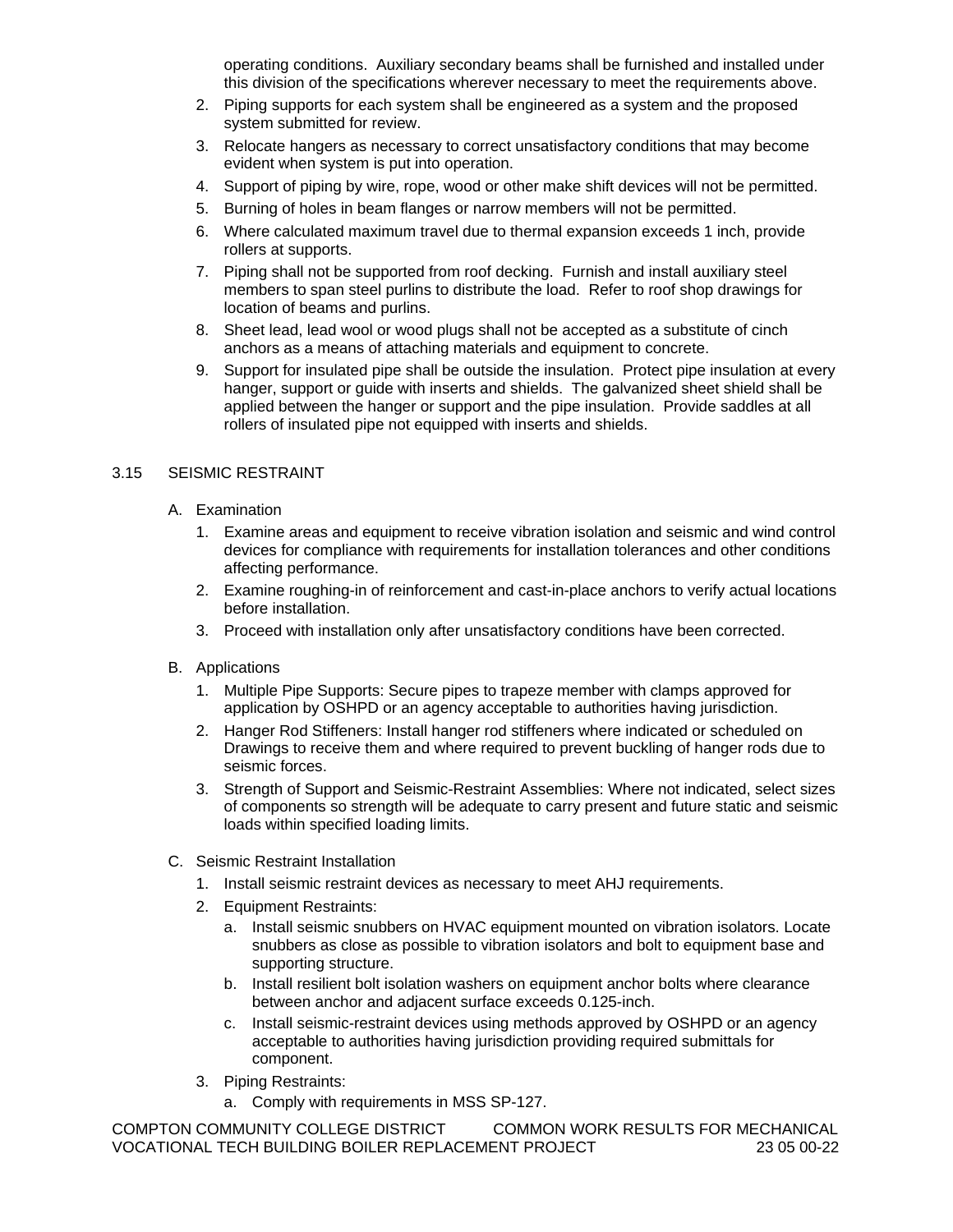- b. Space lateral supports a maximum of 40-ft on center, and longitudinal supports a maximum of 80-ft on center.
- c. Brace a change of direction longer than 12-ft.
- 4. Install cables so they do not bend across edges of adjacent equipment or building structure.
- 5. Install seismic-restraint devices using methods approved by OSHPD or an agency acceptable to authorities having jurisdiction providing required submittals for component.
- 6. Install bushing assemblies for anchor bolts for floor-mounted equipment, arranged to provide resilient media between anchor bolt and mounting hole in concrete base.
- 7. Install bushing assemblies for mounting bolts for wall-mounted equipment, arranged to provide resilient media where equipment or equipment-mounting channels are attached to wall.
- 8. Attachment to Structure: If specific attachment is not indicated, anchor bracing to structure at flanges of beams, at upper truss chords of bar joists, or at concrete members.
- 9. Drilled-in Anchors:
	- a. Identify position of reinforcing steel and other embedded items prior to drilling holes for anchors. Do not damage existing reinforcing or embedded items during coring or drilling. Notify the structural engineer if reinforcing steel or other embedded items are encountered during drilling. Locate and avoid pre-stressed tendons, electrical and telecommunications conduit, and gas lines.
	- b. Do not drill holes in concrete or masonry until concrete, mortar, or grout has achieved full design strength.
	- c. Wedge Anchors: Protect threads from damage during anchor installation. Heavyduty sleeve anchors shall be installed with sleeve fully engaged in the structural element to which anchor is to be fastened.
	- d. Adhesive Anchors: Clean holes to remove loose material and drilling dust prior to installation of adhesive. Place adhesive in holes proceeding from the bottom of the hole and progressing toward the surface in such a manner as to avoid introduction of air pockets in the adhesive.
	- e. Set anchors to manufacturer's recommended torque, using a torque wrench.
	- f. Install zinc-coated steel anchors for interior and stainless-steel anchors for exterior applications.
- 10. Seismic Restraint Application
	- a. Floor mounted equipment whether isolated or not shall be snubbed, anchored, bolted or welded to structure to comply with the requirements of these specifications. Calculations that determine that isolated equipment movement may be less than the operating clearances of snubbers (restraints) do not preclude the need for snubbers. Equipment shall be positively attached to the structure.
	- b. Suspended equipment and apparatus shall be two or four point independently braced with Type III restraints, installed taught for non-isolated equipment and slack with 1/2 inch cable deflection for isolated equipment. Suspending rods shall be braced as necessary to restrain against angular motion. VAV Boxes (without fans) attached directly to ductwork on the main supply side shall be considered as ductwork for seismic design purposes. Fan powered VAV boxes shall be considered as equipment.
	- c. Suspended pipe, duct, cable trays, bus duct and conduit shall be restraint Type III or V.
	- d. For trapeze supported piping and conduit, the individual pipes and conduits shall be transversely and vertically restrained to the trapeze support at each restraint location.
	- e. For overhead supported components, overstress of the building structure must not occur. Bracing shall occur from:
		- 1) Flanges of structural beams
		- 2) Upper truss chords in bar joists.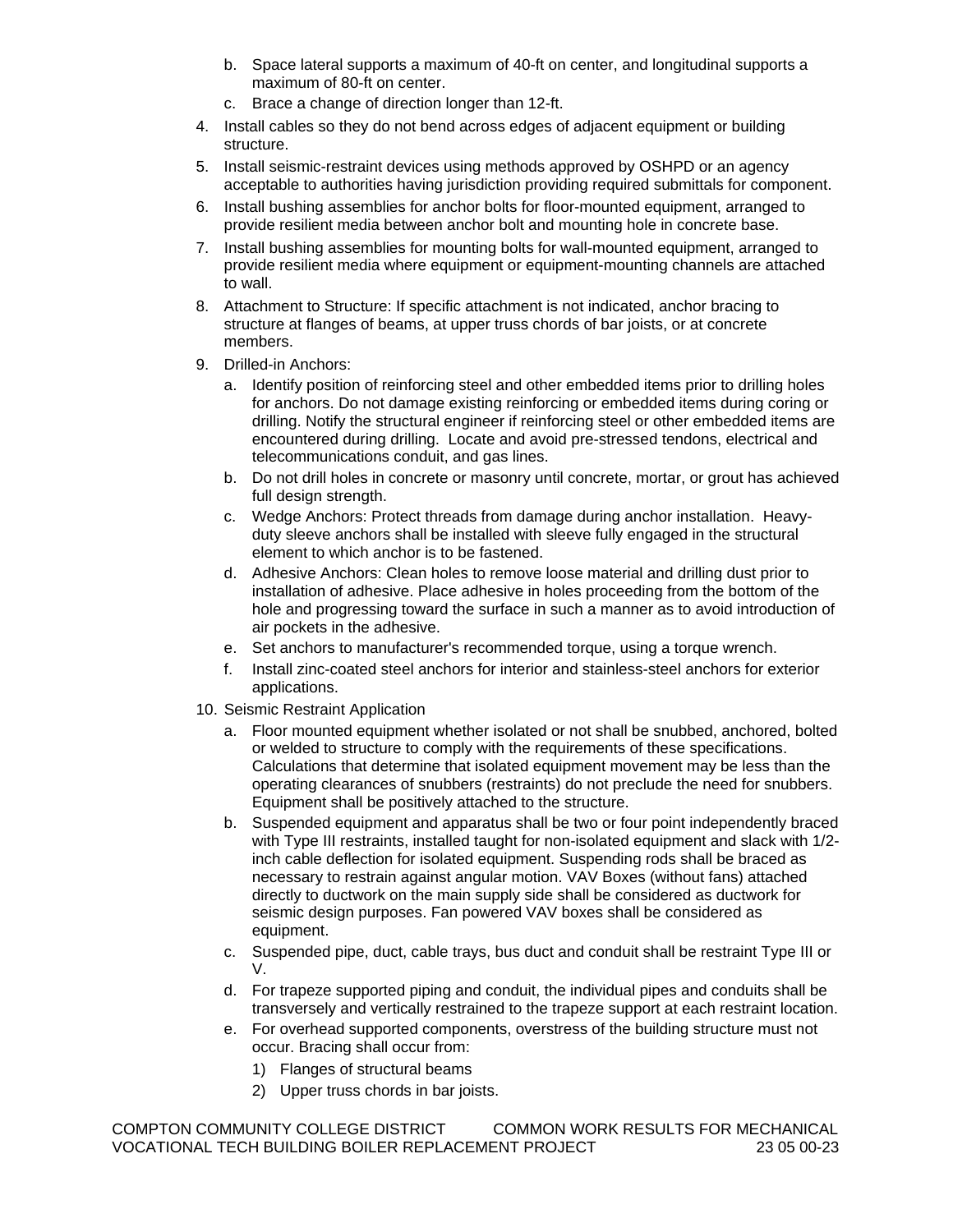- 3) Cast in place inserts or drilled and shielded inserts in concrete structures.
- f. Pipe Risers
	- 1) Where pipes pass through cored holes, core diameters shall be a maximum of 2 inch larger than pipe O.D. including insulation. Cored holes must be packed with resilient material or firestop as specified in other sections of this specification and/or state and local codes. No additional horizontal seismic bracing is required.
	- 2) Non-isolated, constant temperature pipe risers through cored holes require a riser clamp at each floor level on top of slab attached in a seismically approved manner for vertical restraint.
	- 3) Isolated and/or variable temperature risers through cored holes require Type K riser resilient Guides and Anchors installed to meet both thermal expansion and seismic acceleration criteria. Each floor level shall have either a riser clamp that does not interfere with the thermal expansion/contraction of the pipe or a riser clamp/cable assembly (also non-interfering) capable of supporting the weight of the pipe between floors in the event of pipe joint failure. Riser guides and anchors shall also be selected to serve as seismic restraints.
- g. Non-isolated floor or wall mounted equipment and tanks shall use restraint Type III or V.
- h. Where base anchoring of equipment is insufficient to resist seismic forces, restraint TYPE III shall be located above the component's center of gravity to suitably resist "G" forces specified. Vertically mounted tanks and upblast tubular centrifugal fans, tanks, or similar equipment, may require this additional restraint.
- i. A rigid piping system shall not be braced to dissimilar parts of building on two dissimilar building systems that may respond in a different mode during an earthquake. Examples: Wall and roof; solid concrete wall and a metal deck with lightweight concrete fill, pipes, duct, conduit, etc., crossing a building expansion joint.
- D. Exclusions From Seismic Restraint Requirements
	- 1. With the exception of life safety components, certain components do not require seismic restraints.
	- 2. The exclusions from seismic restraint requirements DO NOT apply for Life Safety Components as follows:
		- a. Piping: Fire protection, fuel oil, gasoline, natural gas, medical gas, compressed air, medical piping or piping that contains hazardous or corrosive materials that is 1-inch nominal diameter and larger.
		- b. Duct: Smoke evacuation duct or fresh air make-up connected to emergency system
	- 3. With the exception of life safety components, the following items do not require seismic restraints:
		- a. Curb mounted mushroom, exhaust and vent fans with curb area less than nine square feet in cross sectional area.
		- b. Square or rectangular duct with less than 6-ft<sup>2</sup> cross sectional area.
		- c. Round air handling duct less than 28-inch in diameter.
		- d. Duct supported at locations by two rods less than 12-inch in length from the structural support to the structural connection at the ductwork with positive attachment to the structure.
		- e. Piping less than 2-1/2-inch diameter.
		- f. Clevis or trapeze supported piping suspended by hanger rods less than 12-inch in length (6-inch or less for fire sprinkler piping) with positive attachment to structure.
- E. Accommodation Of Differential Seismic Motion
	- 1. Install flexible connections in piping where they cross seismic joints, where adjacent sections or branches are supported by different structural elements, and where the connections terminate with connection to equipment that is anchored to a different structural element from the one supporting the connections as they approach equipment.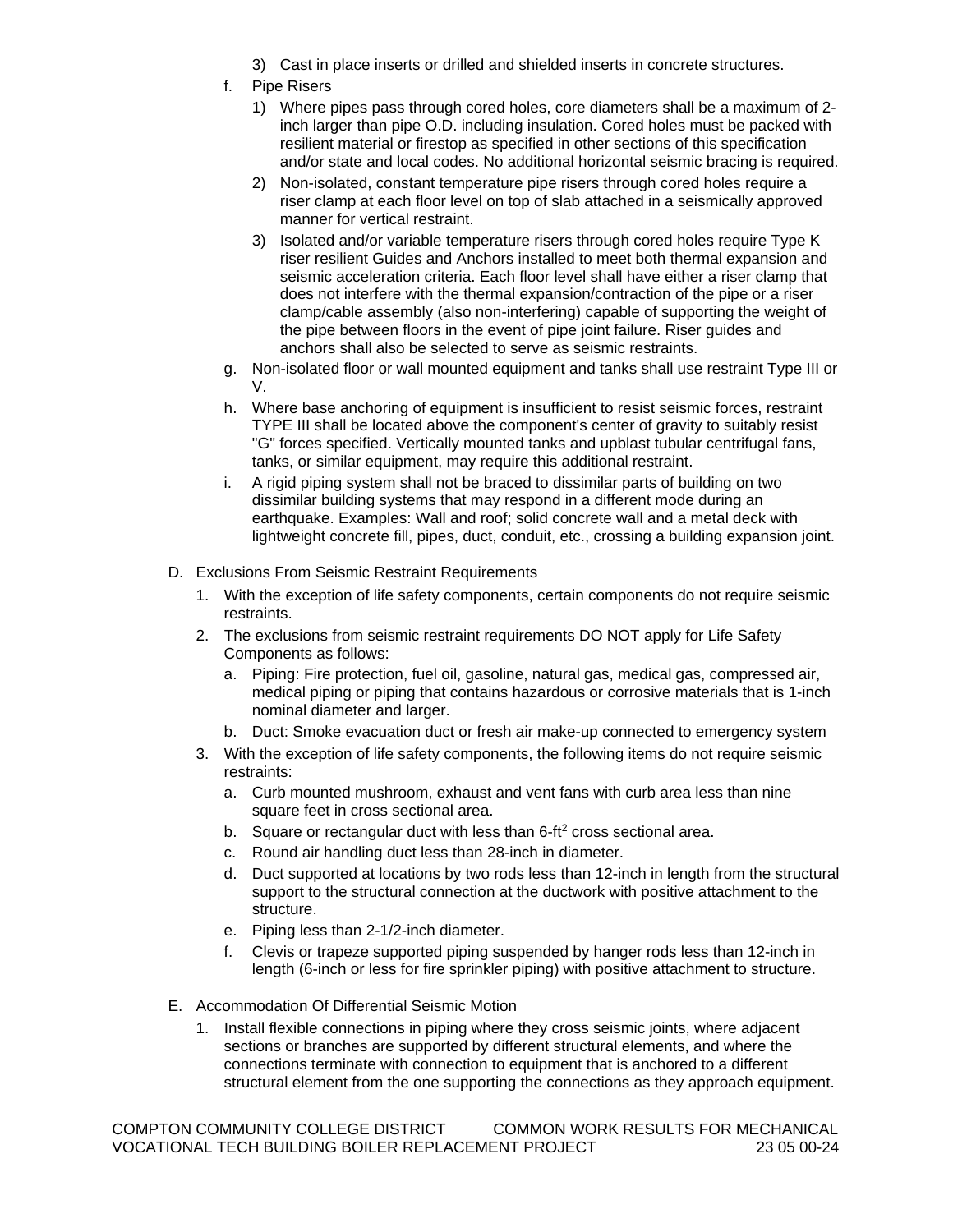Comply with requirements in Division 15 Sections HVAC, Plumbing, and Medical Gas for piping flexible connections.

- F. Field Quality Control
	- 1. Testing Agency: Engage a qualified testing agency to perform tests and inspections.
	- 2. Perform tests and inspections.
	- 3. Tests and Inspections:
		- a. Provide evidence of recent calibration of test equipment by a testing agency acceptable to authorities having jurisdiction.
		- b. Schedule test with Owner, through Architect, before connecting anchorage device to restrained component (unless post connection testing has been approved), and with at least seven days' advance notice.
		- c. Obtain Architect's approval before transmitting test loads to structure.
		- d. Provide temporary load-spreading members.
		- e. Test at least four of each type and size of installed anchors and fasteners selected by **Architect**
		- f. Test to 90% of rated proof load of device.
		- g. Measure isolator restraint clearance.
		- h. Measure isolator deflection.
		- i. Verify snubber minimum clearances.
		- j. If a device fails test, modify installations of same type and retest until satisfactory results are achieved.
	- 4. Remove and replace malfunctioning units and retest as specified above.
	- 5. Prepare test and inspection reports.
		- a. Upon completion of installation of seismic restraint devices, a certification report prepared by the manufacturer shall be submitted in writing to the contractor indicating that systems are installed properly and in compliance with the specifications. The report must identify those areas that require corrective measures or certify that none exists. Field coordination changes to the originally submitted seismic restraint designs must be clearly defined and detailed in this report.
- G. Adjusting
	- 1. Adjust isolators after piping system is at operating weight.
	- 2. Adjust limit stops on restrained spring isolators to mount equipment at normal operating height. After equipment installation is complete, adjust limit stops so they are out of contact during normal operation.
	- 3. Adjust active height of spring isolators.
	- 4. Adjust restraints to permit free movement of equipment within normal mode of operation.
- H. Demonstration
	- 1. Engage a factory-authorized service representative to train Owner's maintenance personnel to adjust, operate, and maintain air-mounting systems. Refer to Division 01 Section "Demonstration And Training."

## 3.16 IDENTIFICATION OF EQUIPMENT, DUCTWORK, PIPING AND VALVES

- A. Equipment Labels: Equipment furnished and installed under this section shall be provided with manufacturers metal labels securely attached to each individual piece of equipment and showing complete and comprehensive performance characteristics, size, model, serial number etc.
- B. Name Plate: Install engraved Bakelite nameplates with 1/4-inch high white letters for equipment, switches, controls, room stats, damper motors, indicating zones, etc.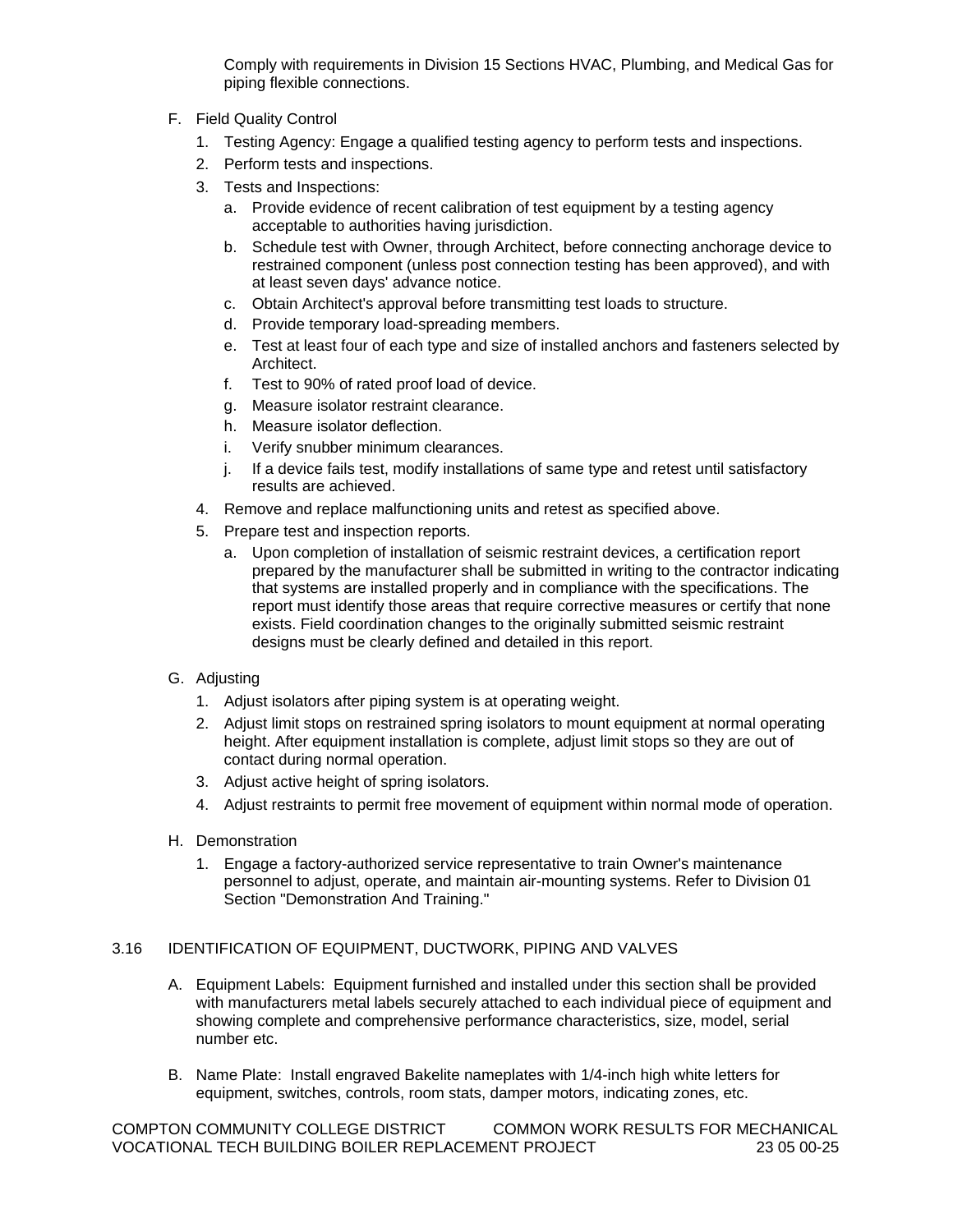- C. Valves shall have tags attached with "S" mounting. Tags shall be at least 1-1/2-inch in diameter. Tags shall be stamped with valve I.D. number (e.g. V-1) and be keyed to valve identification table submitted as part of the Operating Instruction and Maintenance Manuals.
- D. Dampers: Mark volume dampers above new or existing ceilings by attaching a bright yellow 12-inch length strip of cloth attached to damper rod. Groove ends of shafts to indicate open and closed position.
- E. Piping exposed to view shall have color coded markers as to type of use, service, and direction of flow in accordance with the latest edition of ANSI A 13.1. Locate markers at each valve, at entries to walls, and on 20-ft centers on straight runs of pipe. Provide a flow arrow at each identification marker. Labels or markers shall be made of plastic sheet with pressure sensitive adhesive suitable for the intended application.
	- 1. Color Coding for Labels and Bands by Hazard Classification:
		- a. Dangerous Materials Yellow:
			- 1) Heating hot water yellow with black letters
- F. Nameplate designations shall correspond to the identifications on the "Record Drawings."
- G. Submit to the Architect for approval a list of items to be tagged within two weeks after award of the Contract.

## 3.17 CLEANING

- A. Equipment, piping, ductwork, and related valves and appurtenances, etc. Clean so as to remove rust, scale, plaster or internal obstructions before covering is installed or piping or equipment is painted. No scarring or disfiguring of equipment, piping, etc. will be acceptable before covering or painting is applied.
- B. Painted Work: Parts of the work, which are to be painted or which are exposed in the finished work shall be thoroughly cleaned and made ready to receive paint finish.
- C. Exposed Equipment: The exposed parts of equipment shall be cleaned, oil and grease removed, and the bright parts left clean and polished.
- D. Completion: Upon completion of the work, the Contractor shall remove rubbish, debris and surplus materials, resulting there, from the premises together with test instruments, and equipment and shall leave the site in a neat, clean and acceptable condition as approved by the Architect.

#### 3.18 FLUSHING OF PIPE SYSTEMS

- A. Entire pipe systems shall be flushed and cleaned of foreign matter before they are placed in service. The length and number of flushing cycles shall be governed by the complexity of the system, but in no case less than two cycles.
- B. Flushing shall be performed using a similar media that is to be carried by the piping system. (Example: Cold water piping – water; etc.)
- C. Where pipe strainers have been designed or installed into the piping network, said strainers shall be opened and strainer baskets removed and cleaned several times during the flushing of the system.
- D. Chemical Cleaning: For chemical cleaning of closed circuit systems see Section 15500.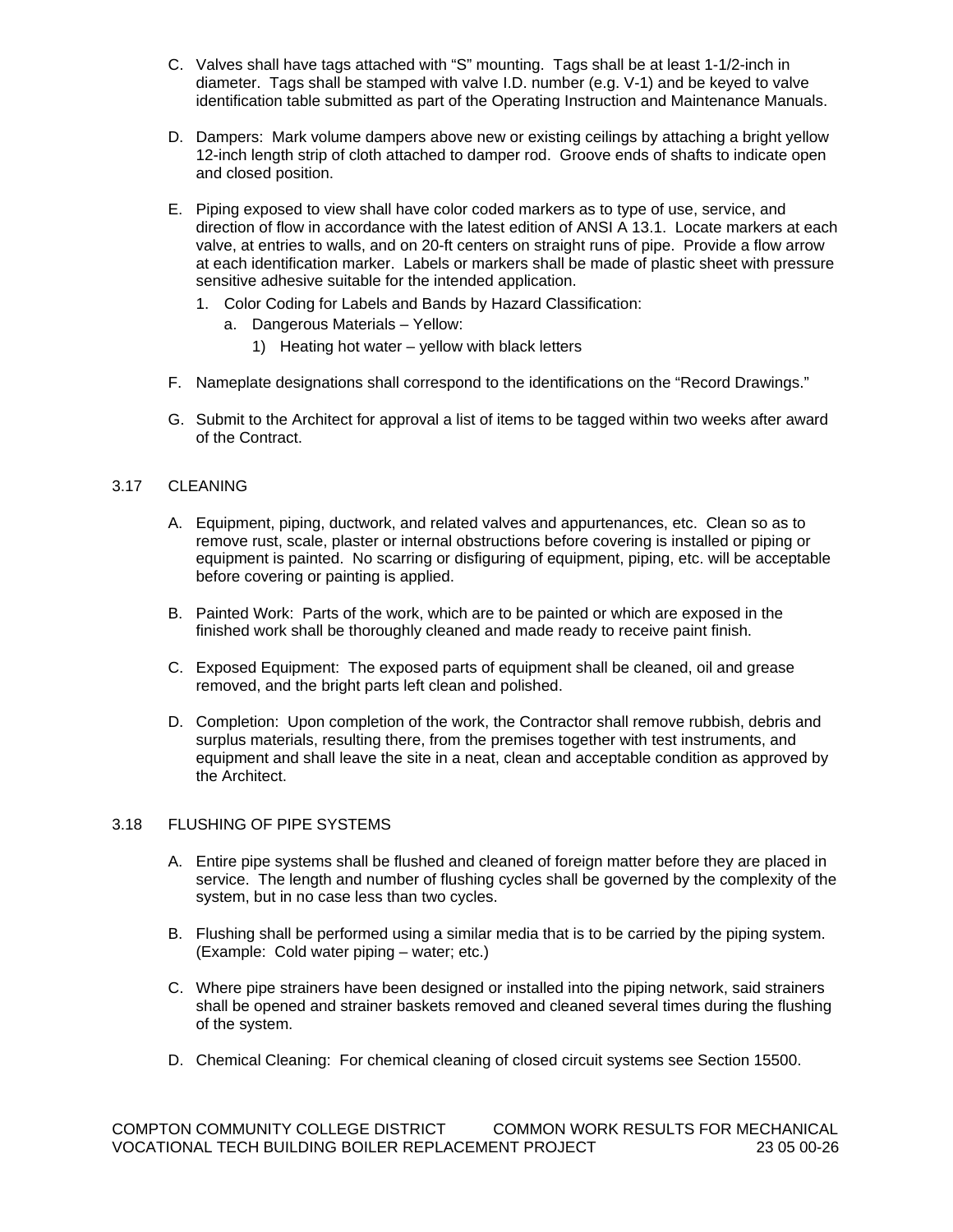#### 3.19 CORROSION PROTECTION

- A. Protective coverings for underground steel piping shall be installed in strict accordance with manufacturer's written installation instructions.
- B. Testing: Covered pipe shall be tested with high voltage holiday tester in the presence of Architect prior to backfilling all holidays shall be repaired and retested.
- C. Plastic sleeves, rubber seals, or other dielectric material shall be used to isolate piping from the building structure where steel piping penetrates concrete floor slabs or walls.

## 3.20 PAINTING

- A. Painting:
	- 1. Finish painting of mechanical equipment shall be as specified in Division 9, unless otherwise specified in Division 15.
	- 2. Equipment shall be provided with factory applied prime finish, unless otherwise specified.
- B. Touch-Up: If the factory finish on any equipment furnished by the Contractor is damaged in shipment or during construction of the building, the equipment shall be refinished by the Contractor to the satisfaction of the Architect.
- C. Concealed Materials: Uncoated cast iron or steel that will be concealed or will not be accessible when installations are completed shall be given one heavy coat of black asphalt before concealment.

### 3.21 ELECTRICAL WORK

- A. Furnish electrical interlock wiring diagrams and complete sequences of operation for equipment specified in Division 16 that must interface with other electrical, mechanical, or control equipment. These diagrams shall be submitted to both the mechanical, and electrical engineers for review and coordination.
- B. Furnish any additional line or low voltage, mechanical and control system wiring and conduit required over and above that specified in Division 16 as required for complete and functional systems is hereby specified in this Division in complete conformance with the requirements outlined in Division 16 at no additional cost to the Owner.

## 3.22 PENETRATIONS

- A. Duct and pipe penetrations of ceilings shall be sealed air tight with silicone caulking prior to installation of escutcheon rings.
- B. Duct and pipe walls or slab penetrations shall be sealed using a UL listed fire rated material.

#### 3.23 PRELIMINARY OPERATIONS

- A. Should the Owner require that any portion of the system or equipment be operated prior to the final completion and acceptance of the work, the Contractor shall furnish such operation. The expense thereof will be paid, by the Owner separate and distinct from any money paid on account of the contract.
- B. For such preliminary operation, payment shall not be construed as final acceptance of the work of this contract.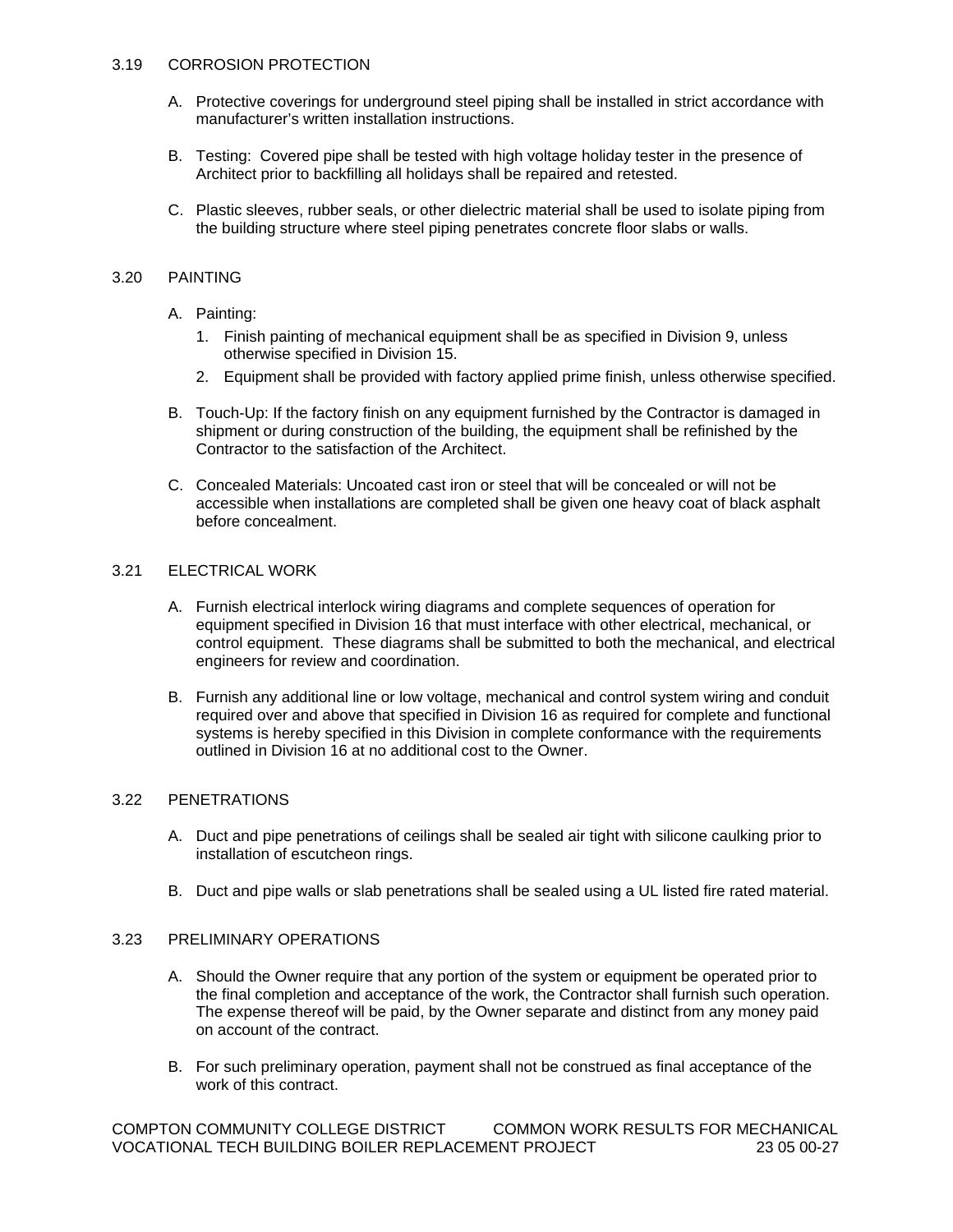#### 3.24 OPERATING INSTRUCTIONS

- A. The Contractor shall provide the services of a competent Operating Engineer to supervise the operation of equipment specified herein and to instruct the Owner's operators during a three day operating period. The operating instruction period shall be defined as straight time working hours and shall not include nights and weekends.
- B. The Owner shall be notified in writing at least five days before each operating instruction period begins. The Owner must indicate acceptance of the instructional starting time in writing to the Contractor. Upon arrival, the various instructors shall report to the Owner.

#### 3.25 TESTS

- A. Tests must be performed and systems approved prior to painting, covering, insulating, furring or concealing piping.
- B. Provide test equipment, instrumentations and labor in conjunction with tests.
- C. Prior to test, protect or remove control devices, air vent and other items, which are not designed to stand pressure used in test.
- D. Accomplish testing of piping in section so as not to leave a portion of pipe or joint untested.
- E. Obtain prior approval for test procedure.
- F. Responsibility for Damages: Contractor shall pay for costs for repair and restoration of work of other trades damaged by tests or cutting done in connection with tests.

### 3.26 REPAIRS AND RETEST

- A. Refer to related sections.
- B. Make other adjustments, repairs and alterations required to meet specified test results.
- C. Correct defects disclosed by tests or inspection; replace defective parts.
- D. Use only new materials in replacing defective parts; in case of pipe, replace with same length as defective piece.
- E. Repeat tests after defects have been corrected and parts replaced, until pronounced satisfactory.

### 3.27 MECHANICAL SYSTEMS STARTING

- A. Start-up all operating systems provided under Division 23.
- B. Demonstration of all operating systems provided under Division 23, including, but not limited to:
	- 1. Heating Hot Water Boiler
	- 2. Domestic Hot Water Heat Exchanger Storage Tank
	- 3. Pumps
	- 4. Control System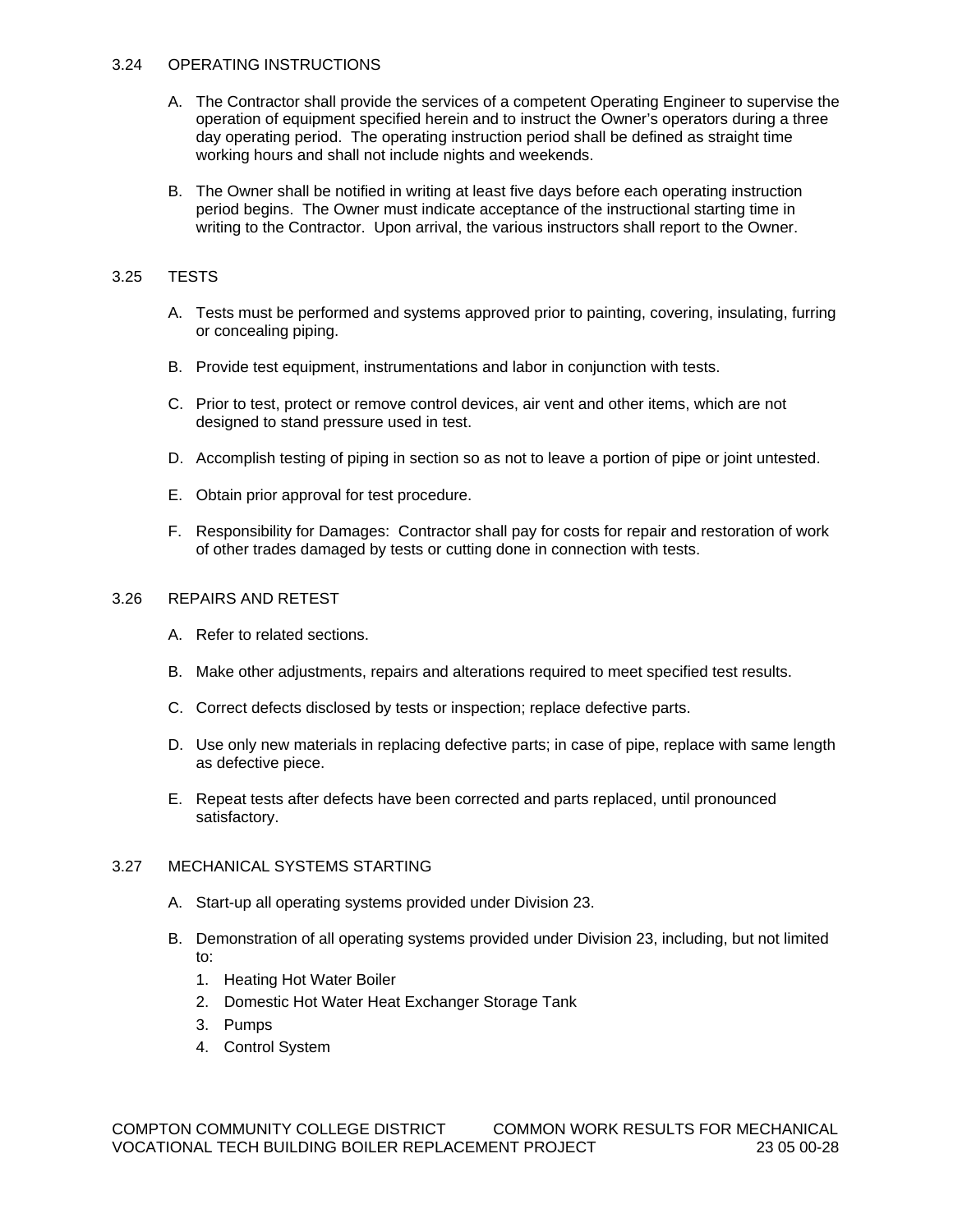- C. Sequencing: Conduct demonstrations only after systems have been through start-up procedures, systems are complete and operating and operating maintenance data is complete.
- D. Verification of Conditions:
	- 1. Existing conditions: Examine preceding work to ensure that systems are operational.
	- 2. Verify with Division 26 contractor:
		- a. Temporary services are disconnected and permanent utility services are capable of full loan.
		- b. Connections in main switchgear and subpanels are tight.
		- c. Necessary tests and check meter readings have been made.
	- 3. Mechanical:
		- a. Specified tests on piping systems have been made.
		- b. Specified cleaning of piping systems has been completed.
		- c. Piping: Conformance with drawings, specifications, and ANSI B31.1. Replace or correct work rejected because of defects or nonconformance with drawings, specifications and ANSI B31.1.
		- d. Water treatment has been completed.
		- e. Operational and performance tests have been made.
		- f. Each piece of equipment comprising part of system has been checked for proper control sequence, and any other condition which may cause damage to equipment or endanger personnel.
		- g. Verify strainers are clean. Operate system 24 hours and recheck.
		- h. Verify chemical pot feeder has proper chemicals.
		- i. Verify control valves fully open and close.
		- j. Verify heating and/or cooling equipment cool and heat as controller requests.
		- k. Verify integrity of wiring.
		- l. Verify sensors are provided and in correct location.
		- m. Verify range of each device and check software is compatible sensor calibration.
		- n. Test voltage on each input and output.
		- o. Test start/stop points to verify correct equipment operates.
		- p. Verify sequence of operation.
		- q. Check sensor calibration.
- E. Submit testing plan for review prior to testing. Indicate order of procedure, list items will be tested and order of testing show where controllers and devices are located.
- F. Provide report indicating equipment operated properly and as per sequence of operation.

# 3.28 START-UP TESTING

- A. Notification: Notify owner at least two days in advance of start-up of mechanical systems.
- B. Start-up and Testing: Conduct start-up and start-up testing in presence of owners. See applicable Division 15 Sections for specific requirements.
- C. Lubrication: Field check and field lubricate equipment requiring lubrication prior to initial operation.
- D. Code Authorities: Complete tests required by code authorities including smoke detection, fire protection and health codes.
- E. Control Systems: Ensure control systems are fully operational in manual and automatic modes.

COMPTON COMMUNITY COLLEGE DISTRICT COMMON WORK RESULTS FOR MECHANICAL VOCATIONAL TECH BUILDING BOILER REPLACEMENT PROJECT 23 05 00-29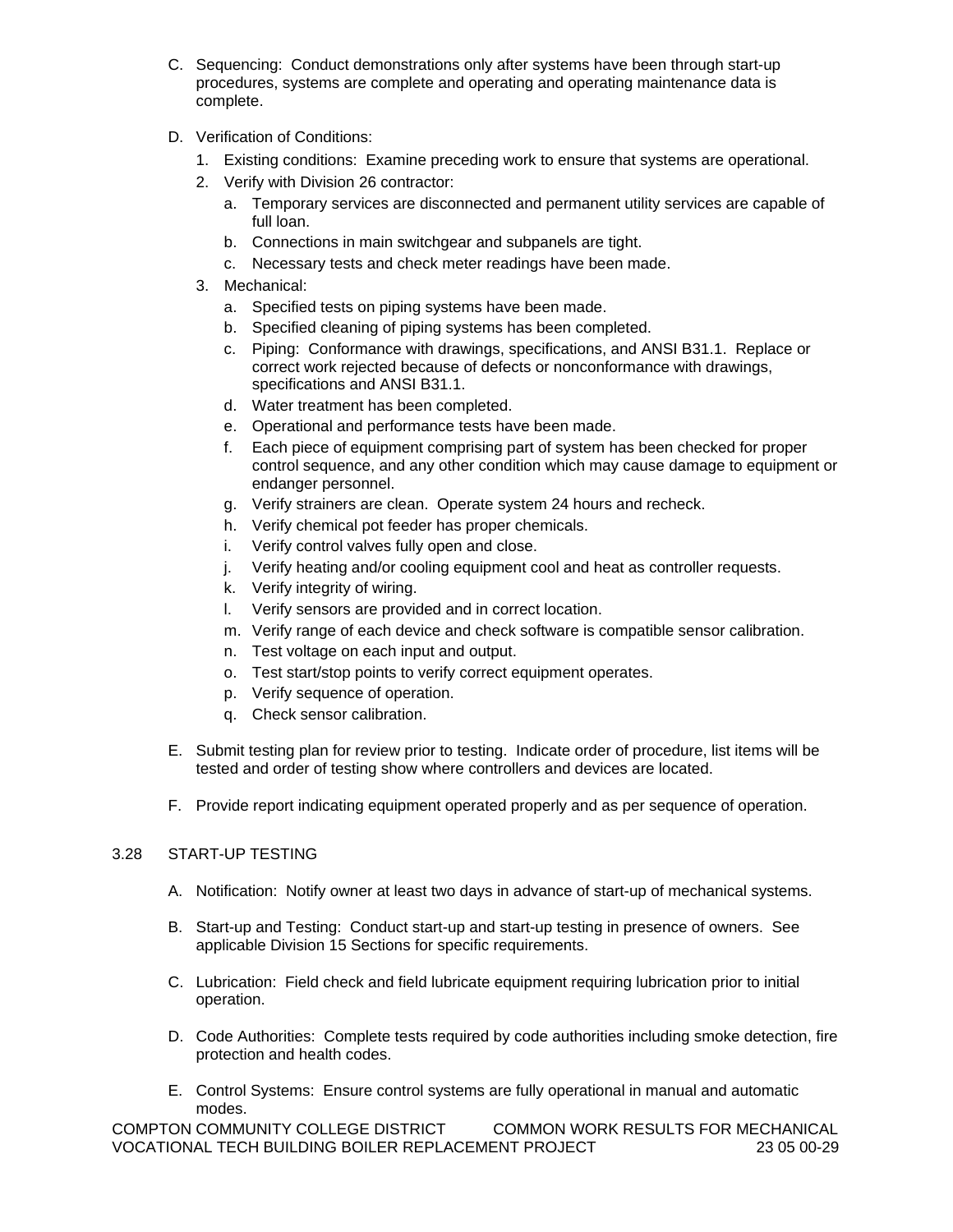- F. Test equipment before and after installation as applicable where necessary to determine compliance with specifications.
- G. Start-up and Testing: Conduct start-up and start-up testing in presence of Owner. See applicable Division 15 Sections for specific requirements.
	- 1. Periodically clean various strainers during initial operation until no further accumulation of foreign materials occurs. Exercise care so minimum loss of water occurs when strainers are cleaned.
	- 2. Adjust safety and automatic control instruments as necessary to place them in proper operation and sequence.
- H. Field Tests: Subject the work of Division 15 to necessary field tests after installation and before acceptance.
	- 1. Make proper corrections, repairs and replacements should tests reveal evidence of malfunction. Repeat tests until proper and successful operation is achieved.
	- 2. If final control settings and adjustments cannot be properly made to performance tests because of time of year, make field tests as first seasonal use of systems following completion of project.
- I. Cleaning and Adjusting: After test runs have been completed and systems have been demonstrated to be satisfactory and ready for permanent operation. Clean permanent pipeline strainers properly adjust valve and pump packings, secure drive guards in place, check lubrication and replenish if required.
- J. Protection: If systems are not to continue in sue following start-up procedures, take steps to ensure against accidental operation or operation by unauthorized personnel.
- K. Instruct Owner's representatives once on proper operation and maintenance of mechanical systems. Include seasonal concerns and operations.
- L. Systems: Mechanical systems provided under Division 23. See applicable Division 23 Sections for additional requirements.
- M. Contractor's Representatives: Have thorough knowledge of particular installation and system.
- N. Manufacturer's Representatives: Have thorough understanding of each particular equipment and system.
- O. Scheduling: Arrange and schedule demonstration times with Owner.
- P. Location: Conduct demonstrations at Project including tours of systems.
- Q. Operating and Maintenance Date: Arrange for data to be at demonstrations. Include review of data at demonstrations.
- R. Time Allotment: Provide demonstration periods of following minimum time periods:
	- 1. Water Systems: 8 hours (HVAC) for each system.
- S. Control Systems: 8 hours for each system.
- 3.29 COMPLETION DATE AND TESTING OF MECHANICAL SYSTEMS:
	- A. Final Acceptance Tests shall be sufficiently in advance of the contract completion date to permit the execution before that expiration of the contract of any adjustments and/or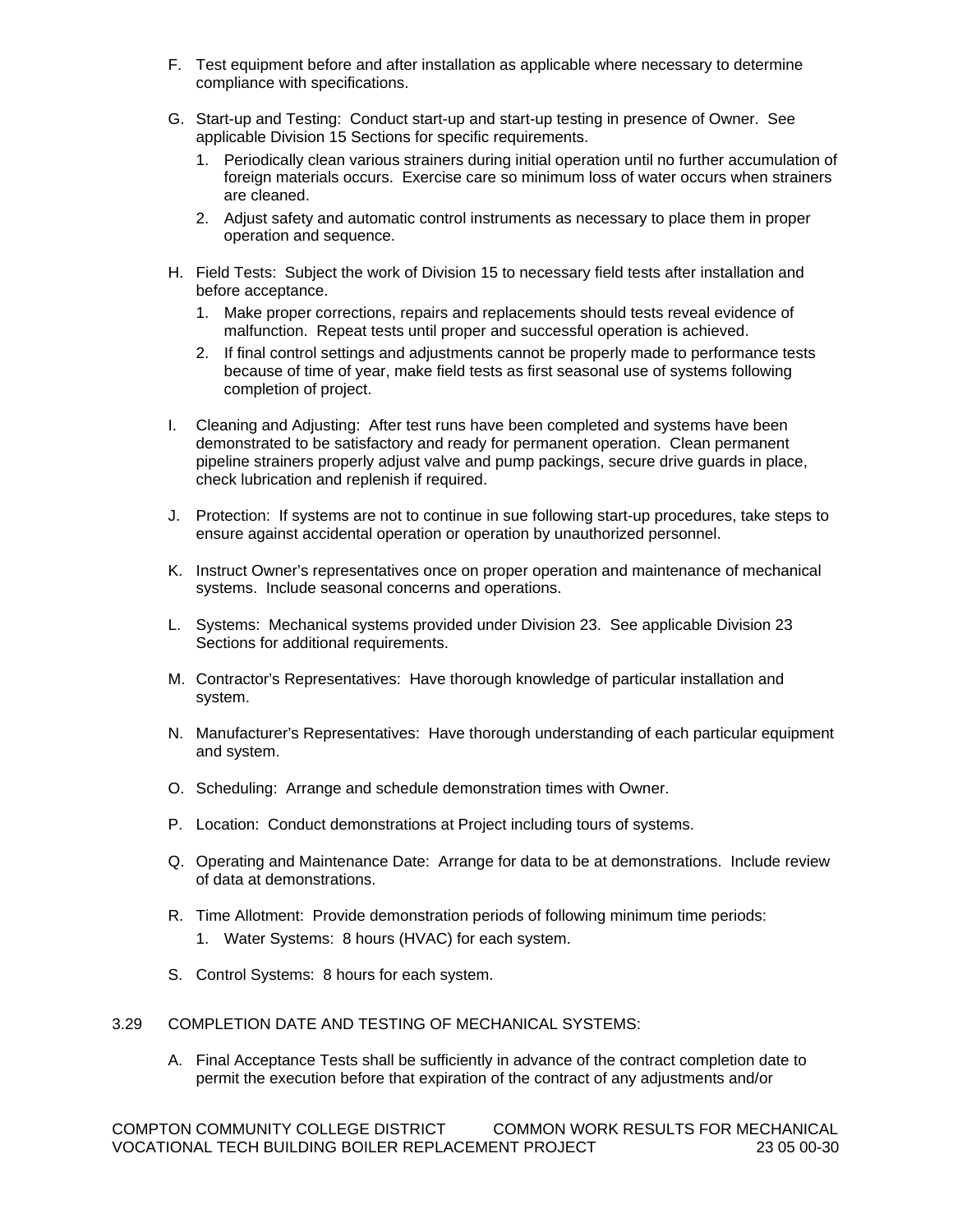alterations, which the final acceptance tests indicate as necessary for the proper functioning of equipment.

- 1. Modifications shall be completed within the number of days allotted for completion of the contract. Retests shall not relieve the Contractor of completion date responsibility.
- B. Starting and Operation: Before starting or operating equipment of systems, make through check to determine that the systems have been flushed and cleaned as required and equipment has been properly installed, lubricated and serviced. Notify owner at least three days in advance of starting these tests.

#### 3.30 FINAL REVIEW

- A. Date and Time: At a time designated by the Owner, the entire system shall be reviewed by the Architect. The Contractor shall be present at this review.
- B. System Operation: The system shall be operating properly within water and air volumes balanced and all temperature controls adjusted. Labels shall be removed from the plumbing fixtures, and the fixtures shall be cleaned and in operating condition. Air and Water Balance Report shall be submitted to the Owner.
- C. Documentation: Certificates and documents required herein shall be in order and presented to the Architect at least two weeks prior to the review.
- D. Changes and Corrections: After the review, changes or corrections noted by the Architect as necessary for the work to comply with these specifications and the drawings shall be accomplished without delay in order to secure final acceptance to the work.

END OF SECTION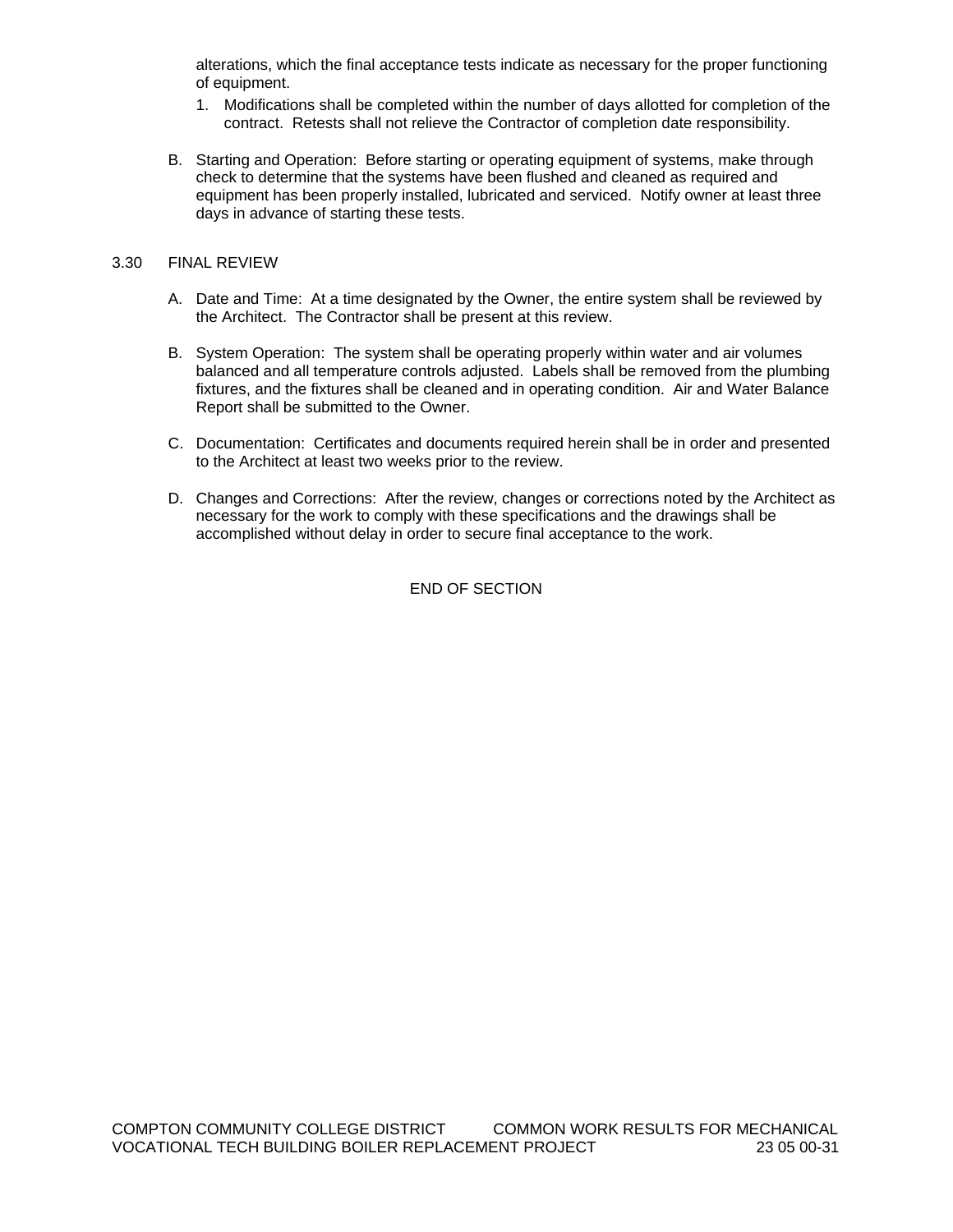## **SECTION 23 05 93**

# **TESTING, ADJUSTING, AND BALANCING FOR HVAC**

### PART 1 - GENERAL

#### 1.1 RELATED DOCUMENTS

A. Division 23 specification sections, drawings, and general provisions of the contract apply to work of this section, as do other documents referred to in this section.

#### 1.2 SCOPE OF WORK

- A. The owner's representative will directly retain a qualified test and balance firm for the HVAC system. This independent test requirement shall not be procured at the subcontractor level.
- B. The work included in this section consists of furnishing labor, instruments, and tools required in testing, adjusting and balancing the HVAC systems, as described in these specifications or shown on accompanying drawings. Services shall include checking equipment performance, taking the specified measurements, and recording and reporting the results.
- C. The items requiring testing, adjusting and balancing include the following:
	- 1. Hydronic Systems
		- a. System Mains and Branches
		- b. Coils

## 1.3 DEFINITIONS, REFERENCES, STANDARDS

- A. Work shall be in accordance with the latest edition of the AABC National Standards. If these contract documents set forth more stringent requirements than the AABC National Standards, these contract documents shall prevail.
- B. AABC: The Associated Air Balance Council is a nonprofit association of independent, certified agency specializing in testing, adjusting, and balancing HVAC systems. The AABC National Standards (latest edition), provides standards and operational criteria for HVAC Systems

#### 1.4 QUALIFICATIONS

A. Agency Qualifications: The TAB Agency shall be a current member of the Associated Air Balance Council (AABC).

#### 1.5 SUBMITTALS

- A. Qualifications: The TAB Agency shall submit a company resume listing personnel and project experience in air and hydronic system balancing and a copy of the agency Test and Balance Engineer (TBE) certificates.
- B. Procedures and Agenda: The TAB Agency shall submit the TAB procedures and agenda proposed to be used.
- C. Sample Forms: The TAB Agency shall submit sample forms, which shall include the minimum data required by the AABC National Standards.

COMPTON COMMUNITY COLLEGE DISTRICT TESTING, ADJUSTING, AND BALANCING FOR HVAC VOCATIONAL TECH BUILDING BOILER REPLACEMENT PROJECT 23 05 93-1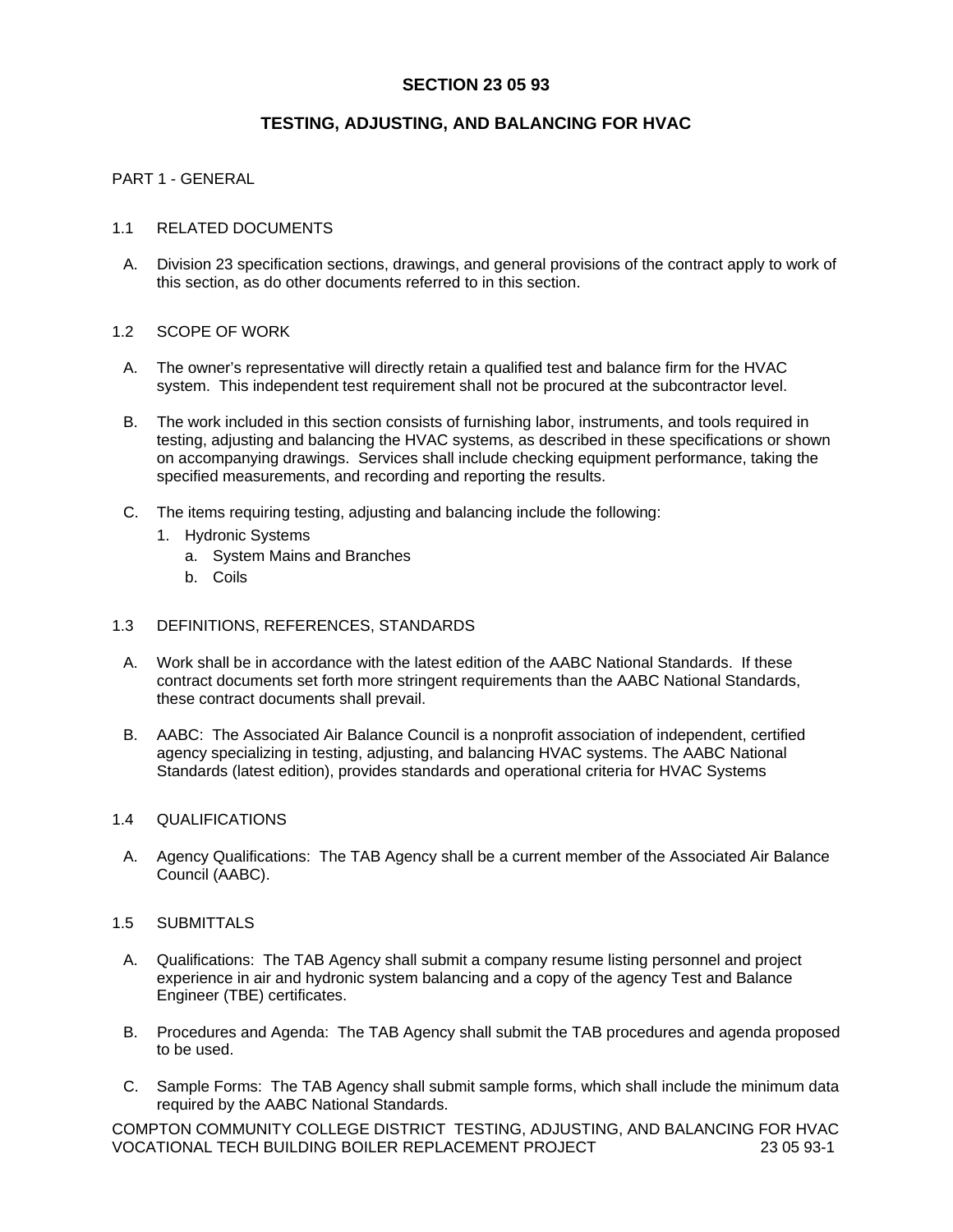### 1.6 TAB PREPARATION AND COORDINATION

- A. Shop drawings, submittal data, up-to-date revisions, change orders, and other data required for planning, preparation, and execution of the TAB work shall be provided to the TAB Agency no later than 30 days prior to the start of TAB work.
- B. System installation and equipment startups shall be complete prior to the TAB Agency being notified to begin.
- C. The Building Control System shall be complete and operational. The Building Control System contractor shall install necessary computers and computer programs, and make these operational. Assistance shall be provided as required for reprogramming, coordination, and problem resolution.
- D. Test points, balancing devices, identification tags, valves, and dampers shall be accessible and clear of insulation and other obstructions that would impede TAB procedures.
- E. Qualified installation or startup personnel shall be readily available for the operation and adjustment of the systems. Assistance shall be provided as required for coordination and problem resolution.

## 1.7 REPORTS

- A. TAB Report The TAB Agency shall submit the final TAB report for review by the engineer for each phase. Outlets, devices, and equipment shall be identified, along with a numbering system corresponding to report unit identification. The TAB Agency shall submit an AABC "National Project Performance Guaranty" assuring that the project systems were tested, adjusted and balanced in accordance with the project specifications and AABC National Standards.
- B. Submit five copies of each TAB Report.
- C. Contractor shall coordinate Test and Balance Activities so that sufficient time is available to review each TAB Report. Test and Balance Report shall have 10-days for review after being received by Mechanical Engineer. 10-day review period is applicable to all Test and Balance Reports, including retests. The Contractor shall be responsible for any delays in achieving occupancy due to not having completed and approved TAB report prior to OSHPD sign-off.
	- 1. Request for expedited review less than the 10-day period shall be an additional service for the Mechanical Engineer.

## 1.8 DEFICIENCIES

- A. Any deficiencies in the installation or performance of a system or component observed by the TAB Agency shall be brought to the attention of the appropriate responsible person.
- B. The work necessary to correct items on the deficiency listing shall be performed and verified by the affected contractor before the TAB Agency returns to retest. Unresolved deficiencies shall be noted in the final report.

## PART 2 - PRODUCTS

## 2.1 INSTRUMENTATION

A. Instruments used for measurements shall be accurate and calibrated. Calibration and maintenance of instruments shall be in accordance with the requirements of AABC National Standards.

COMPTON COMMUNITY COLLEGE DISTRICT TESTING, ADJUSTING, AND BALANCING FOR HVAC VOCATIONAL TECH BUILDING BOILER REPLACEMENT PROJECT 23 05 93-2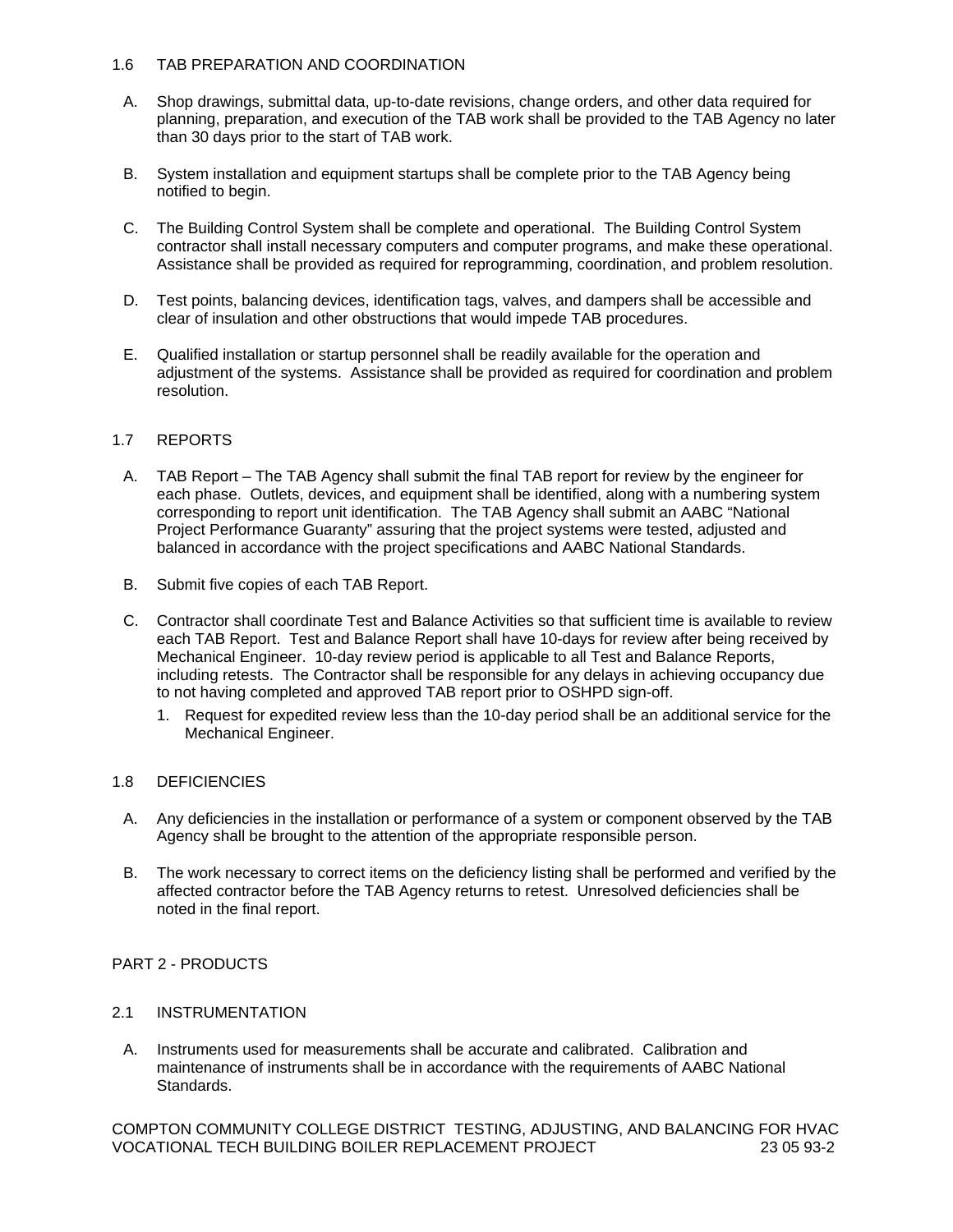## 3.1 GENERAL

- A. The specified systems shall be reviewed and inspected for conformance to design documents. Testing, adjusting and balancing on each identified system shall be performed. The accuracy of measurements shall be in accordance with AABC National Standards. Adjustment tolerances shall be + or – 10% unless otherwise stated.
- B. Equipment settings including manual damper quadrant positions, manual valve indicators, fan speed control levers, and similar controls and devices shall be marked to show final settings.
- C. Information necessary to complete a proper TAB project and report shall be per AABC standards unless otherwise noted. The descriptions for work required, as listed in this section, are a guide to the minimum information needed.

## 3.2 HYDRONIC SYSTEMS

- A. The TAB Agency shall, as applicable, confirm that hydronic equipment, piping, and coils have been filled and purged; that strainers have been cleaned; and that balancing valves (except bypass valves) are set full open. The TAB Agency shall perform the following testing and balancing functions in accordance with the AABC National Standards.
- B. For System Mains and Branches:
	- 1. Adjust water flow in pipes to achieve maximum or design GPM.
- C. For Pumps, Heat Exchangers:
	- 1. Tolerances Test, adjust and balance and heating hot water flows within 10% of design requirements.
	- 2. Verification Verify the type, location, final pressure drop and GPM of each coil. This information shall be recorded on coil data sheets.

#### 3.3 ADDITIONAL TAB SERVICES

- A. Preconstruction Plan Check and Review: The TAB Agency shall review the project documents and contractor submittals for their effect on the TAB process and overall performance of the HVAC System. It shall submit recommendations for enhancements or changes to the system within 30 days of document review.
- B. Job Site Inspections: During construction, the TAB Agency shall inspect the installation of pipe systems, sheet metal work, temperature controls, and other component parts of the HVAC systems. Inspections shall be conducted at a minimum of twice. (Typically, these are performed when 60% of the total system is installed and again when 90% of the total system is installed, prior to insulation and again when 90% of the total system is installed, prior to insulation of the duct and piping). The TAB Agency shall submit a written report of each inspection.
- C. Duct Leakage Testing: The installing contractor shall isolate and seal sections of ductwork for testing. The test pressures required and the amount of the duct to be tested shall be described by the engineer in the appropriate duct classification section. Testing shall be based on one test per section only unless otherwise noted.
- D. Verification of HVAC Controls: The TAB Agency shall be assisted by the Building Control Systems Contractor in verifying the operation and calibration of HVAC and temperature control systems. The following tests shall be conducted:

COMPTON COMMUNITY COLLEGE DISTRICT TESTING, ADJUSTING, AND BALANCING FOR HVAC VOCATIONAL TECH BUILDING BOILER REPLACEMENT PROJECT 23 05 93-3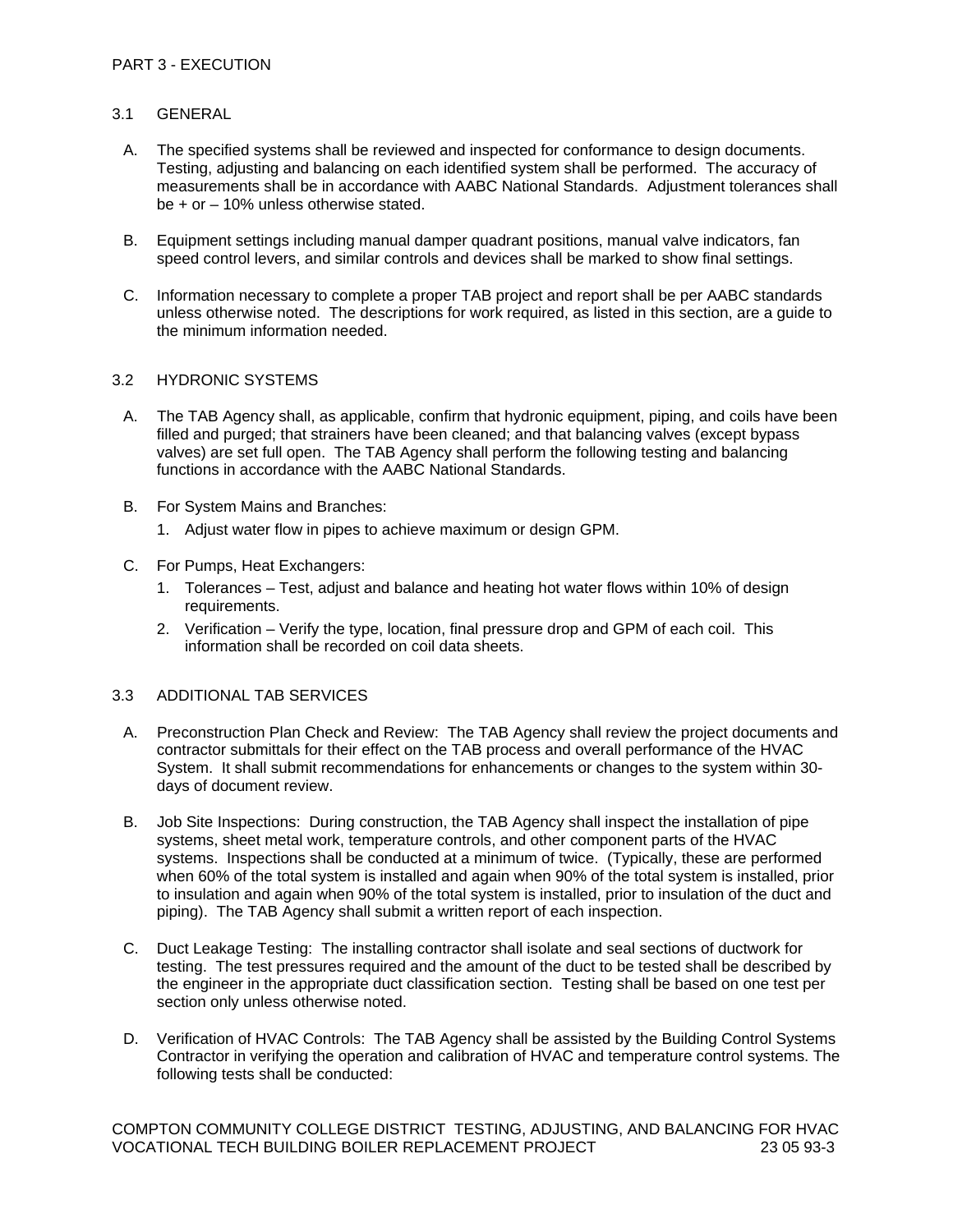- 1. Verify that control components are installed in accordance with project requirements and are functional, including electrical interlocks, damper sequences, air and water resets, fire and freeze stats, and other safety devices.
- 2. Verify that controlling instruments are calibrated and set for design operating conditions.
- 3. Temperature Testing: To verify system control and operation, a series of three temperature tests shall be taken at approximately two hour intervals in each separately controlled zone. The resulting temperatures shall not vary more than 2°F from the thermostat or control-set point during the tests. Outside temperature and humidity shall also be recorded during the testing periods.
- E. TAB report verification: At the time of final inspection, the TAB Agency may be required to recheck, in the presence of the owner's representative, specific or random selections of data recorded in the certified report. Points and areas for rechecks shall be selected by the Owner's representative. Measurements and test procedures shall be the same as approved for the initial work for the certified report. Selections for rechecks, specific plus random, will not exceed 10% of the total number tabulated in the report.

END OF SECTION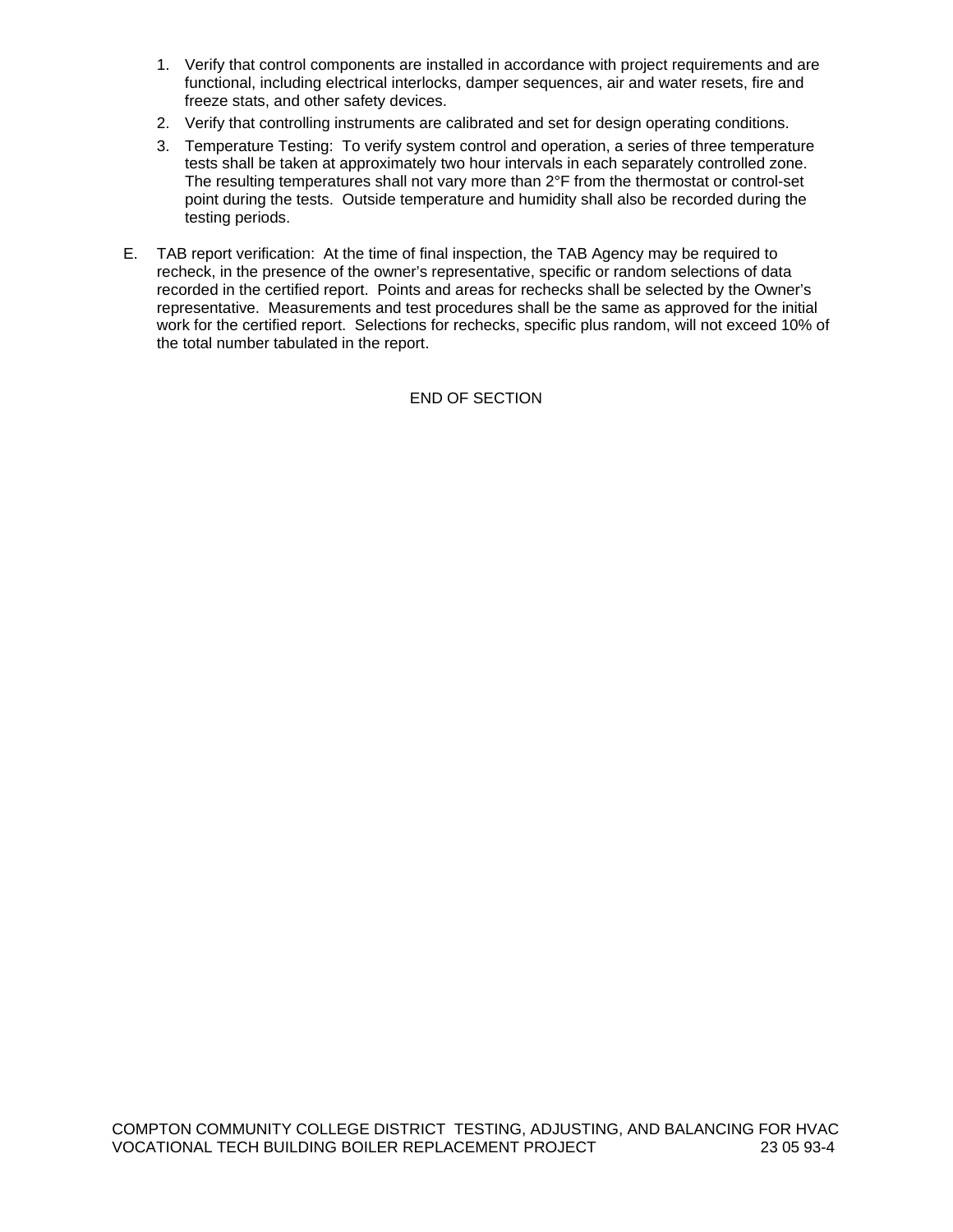# **SECTION 23 09 00**

# **BUILDING CONTROL SYSTEM**

## PART 1 – GENERAL

- 1.1 Work Included:
	- A. GENERAL Building Management System (BMS) Contractor shall provide and install:
		- 1. A fully integrated Building Automation System (BAS), incorporating direct digital control (DDC) for energy management, equipment monitoring and control, and subsystems with open communications capabilities as herein specified.
		- 2. Complete temperature control system to be DDC with electric actuation as specified herein.
		- 3. All wiring, conduit, panels, and accessories for a complete operational system.
		- 4. BMS Contractor shall be responsible for all electrical work associated with the BMS. Power to control panels is by Div 26 contractor.
			- a. Perform all wiring in accordance with all local and national codes.
			- b. Install all line voltage wiring, concealed or exposed, in conduit in accordance with the division 26 specifications, NEC and local building code.
			- c. Surge transient protection shall be incorporated in design of system to protect electrical components in all DDC Controllers and operator's workstations.
			- d. All low voltage electrical control wiring throughout the building when exposed or in an un-accessible location shall be run in conduit in accordance with the division 16 specifications, local building code and the NEC. Low voltage wiring throughout the building, when in concealed accessible locations, can be run using plenum rated wire and supported from duct work or ceiling supports.
		- 5. All wells for water monitoring devices, flow switches and alarms, as required.
		- 6. Provide open communications system. The system shall be an open architecture with the capabilities to support a multi-vendor environment. To accomplish this effectively, system shall be capable of utilizing standard protocols as follows as well as be able to integrate third-party systems via existing vendor protocols.
			- a. System shall be capable of high speed Ethernet communication using TCP/IP protocol.
			- b. System shall be capable of BACnet communication according to ANSI/ASHRAE 135-2004.
			- c. System shall be capable of OPC server communications according to OPC Data Access 2.0 and Alarms and Events 1.0.
			- d. The system shall be capable of supporting both standard and vendor specific protocols to integrate a wide variety of third-party devices and legacy systems.
			- e. The system shall be capable of supporting wireless field level networks and sensor communications using a mesh topology and IEEE 802.15.4 network.
			- f. The intent is to either use the Operator Workstation provided under this contract to communicate with control systems provided by other vendors or to allow information about the system provided in this contract to be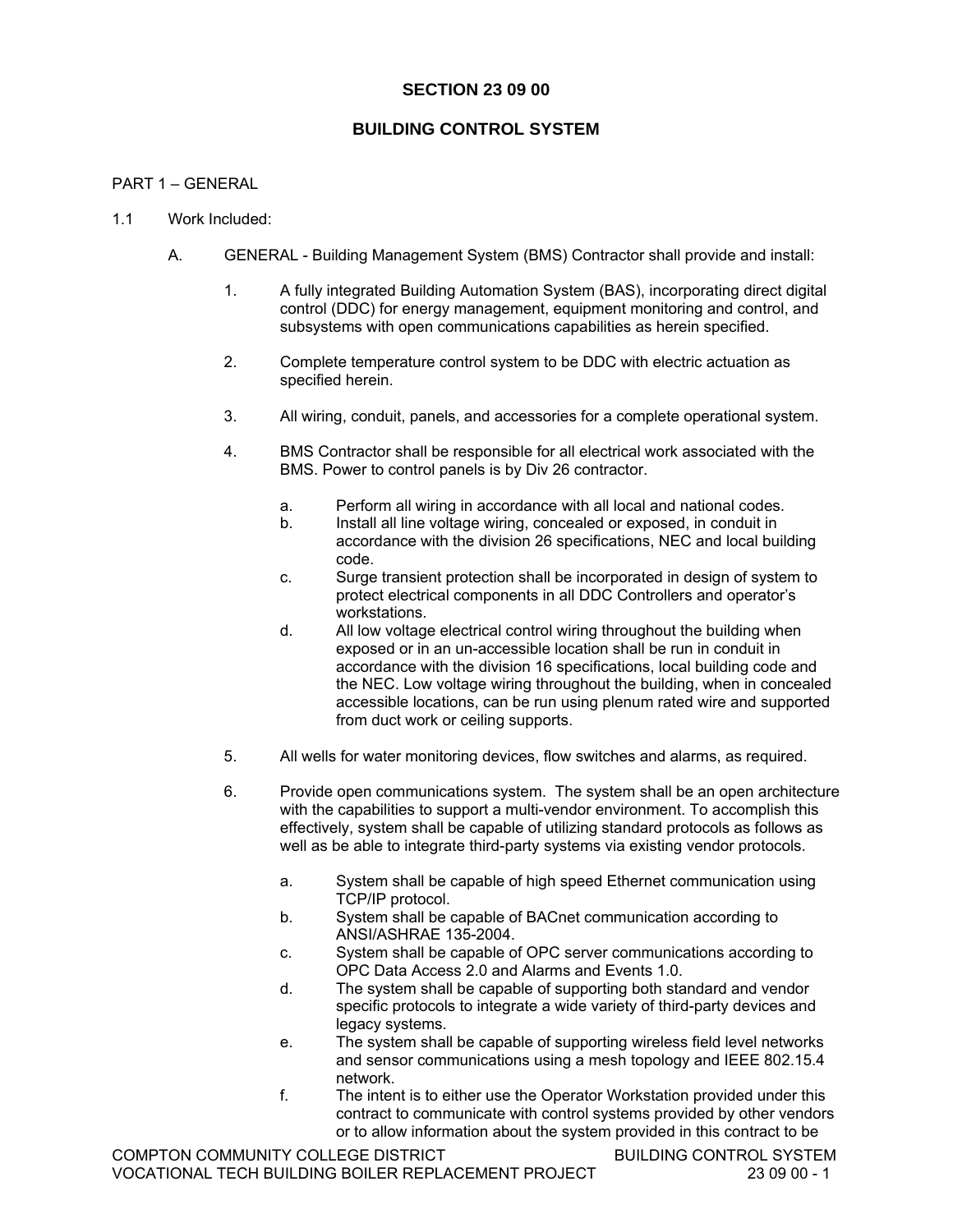sent to another workstation. This allows the user to have a single seat from which to perform daily operation.

- 7. Provide system graphics for each controlled device and/or integrated systems as required by the owner. Origin of information shall be transparent to the operator and shall be controlled, displayed, trended, etc. as if the points were hardwired to the BMS.
- 8. Total of 1 (1) Personal computer operator workstations, associated peripherals and equipment required to set up dynamic color graphic PC console at the Maintenance and Operations Systems Room.
- 9. Stand-alone Application Specific Controllers (ASCs) for terminal equipment (CAV, FP VAV, and VAV units, and fan coil units).

#### B. GENERAL PRODUCT DESCRIPTION

- 1. The installation of the control system shall be performed under the direct supervision of the controls manufacturer with the shop drawings, flow diagrams, bill of materials, component designation, or identification number and sequence of operation all bearing the name of the manufacturer. The installing manufacturer shall certify in writing, that the shop drawings have been prepared by the equipment manufacturer and that the equipment manufacturer has supervised their installation. In addition, the equipment manufacturer shall certify, in writing, that the shop drawings were prepared by their company and that all temperature control equipment was installed under their direct supervision.
- 2. All materials and equipment used shall be standard components, regularly manufactured for this and/or other systems and not custom designed especially for this project.
- 3. The system shall be scalable in nature and shall permit expansion of both capacity and functionality through the addition of sensors, actuators, DDC Controllers, and operator devices.
- 4. System architectural design shall eliminate dependence upon any single device for alarm reporting and control execution. Each DDC Controller shall operate independently by performing its own specified control, alarm management, operator I/O, and data collection. The failure of any single component or network connection shall not interrupt the execution of any control strategy, reporting, alarming and trending function, or any function at any operator interface device.
- 5. DDC Controllers shall be able to access any data from, or send control commands and alarm reports directly to, any other DDC Controller or combination of controllers on the network without dependence upon a central or intermediate processing device. DDC Controllers shall also be able to send alarm to multiple operator workstations without dependence upon a central or intermediate processing device.
- 6. DDC Controllers shall be able to assign password access and control priorities to each point individually. The Iogon password (at any PC workstation or portable operator terminal) shall enable the operator to monitor, adjust or control only the points that the operator is authorized for. All other points shall not be displayed at the PC workstation or portable terminal. (e.g. all base building and all tenant points shall be accessible to any base building operators, but only certain base building and tenant points shall be accessible to tenant building operators). Passwords and priority levels for every point shall be fully programmable and adjustable.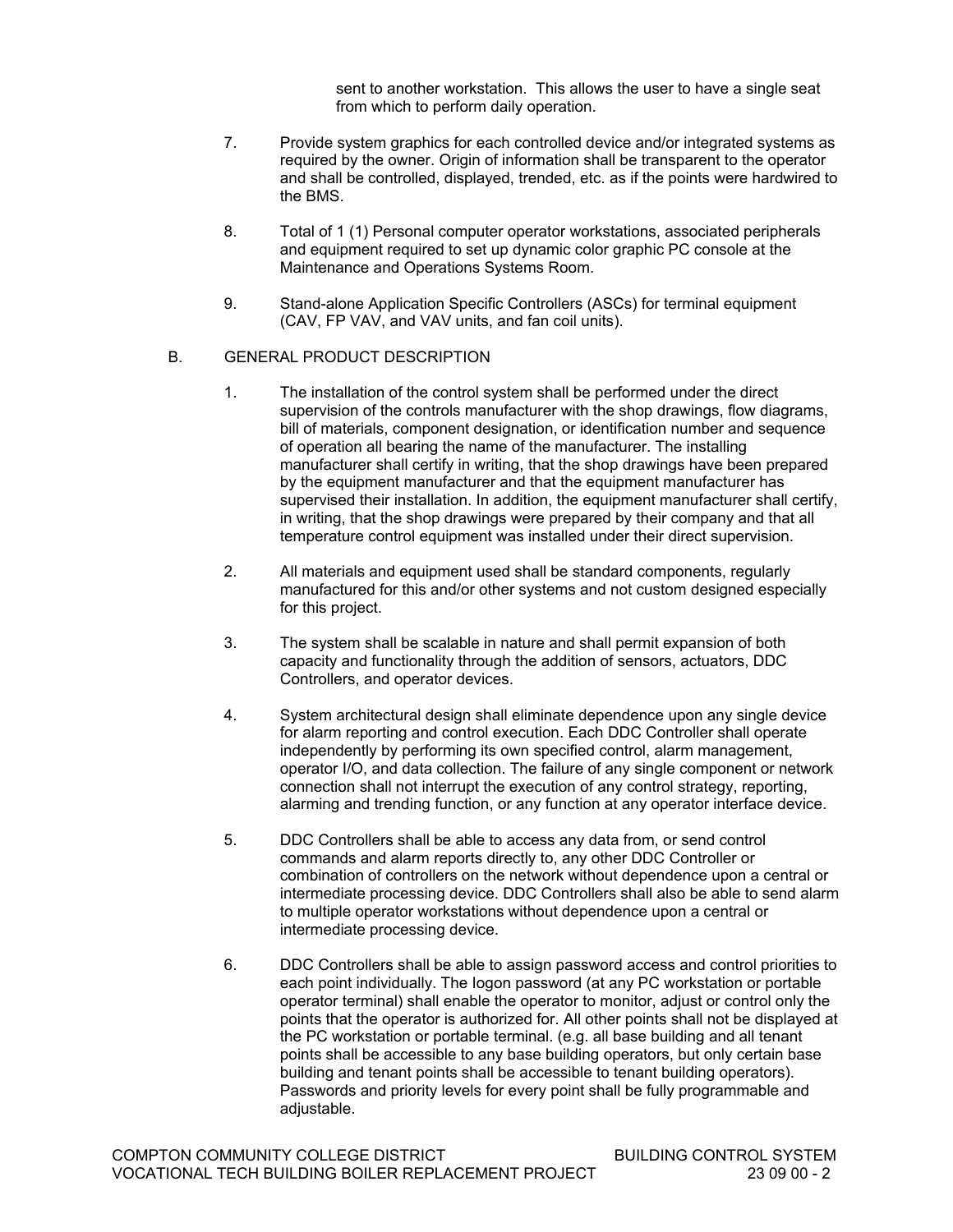- 1.2 Products Furnished and Installed Under This Section
	- A. Hydronic Piping:
		- 1. Control Valves<br>2. Temperature S
		- **Temperature Sensor Wells and Sockets**
		- 3. Flow Switches
		- 4. Flow Meters
- 1.3 Related Sections
	- A. The General Conditions of the Contract, Supplementary Conditions, and General Requirements are part of this specification and shall be used in conjunction with this section as part of the contract documents.
	- B. The following sections constitute related work:
		- 1. Section 23 05 00-Common Work Results for Mechanical
		- 2.
- 1.4 Approved Control System Contractors and Managers
	- A. The following are the approved Control System Contractors and Manufacturers:
		- 1. Climatic Building Technologies Group Product Line: Alterton System.<br>2. System must match existing using campus standards as dictated by this
		- System must match existing using campus standards as dictated by this specification. Gateway, integrator, or "blackbox" communications interfaces are not acceptable. All functionality of the System 600 Apogee shall be provided at new and existing workstations including but not limited to: trending, archiving, custom reporting, system profiler, programming scheduling etc.
- 1.5 Quality Assurance
	- A. The BAS system shall be designed and installed, commissioned and serviced by factory trained personnel. BMS contractor shall have an in-place support facility within 60 miles of the site with technical staff, spare parts inventory and necessary test and diagnostic equipment. The B.M.S. contractor shall provide full time, experienced project manager for this work, responsible for direct supervision of the design, installation, start up and commissioning of the B.M.S. The PM should be available by cell phone during normal working hours and on-site when directed for related meetings and coordination. The bidder shall be regularly engaged in the installation and maintenance of BMS systems and shall have a minimum of twenty (20) years of demonstrated technical expertise and experience in the installation and maintenance of B.M.S. systems similar in size and complexity to this project in the greater Los Angeles/Southern California area.
	- B. The BMS contractor shall maintain an established service organization consisting of factory trained service personnel and provide a list of 10 projects, similar in size and scope to this project, completed within the last five years.
	- C. Materials and equipment shall be the catalogued products of manufacturers regularly engaged in production and installation of automatic temperature control systems and shall be manufacturer's latest standard design that complies with the specification requirements.
	- D. All BAS peer-to-peer network controllers, central system controllers, and local user displays shall be UL Listed under Standard UL 916, category PAZX; Standard ULC C100, category UUKL7; and under Standard UL 864, categories UUKL, UDTZ, and QVAX and be so listed at the time of bid. All floor level controllers shall comply, at a minimum, with UL Standard UL 91 6category PAZX; Standard UL 864, categories UDTZ, and QVAX and be so listed at the time of Bid.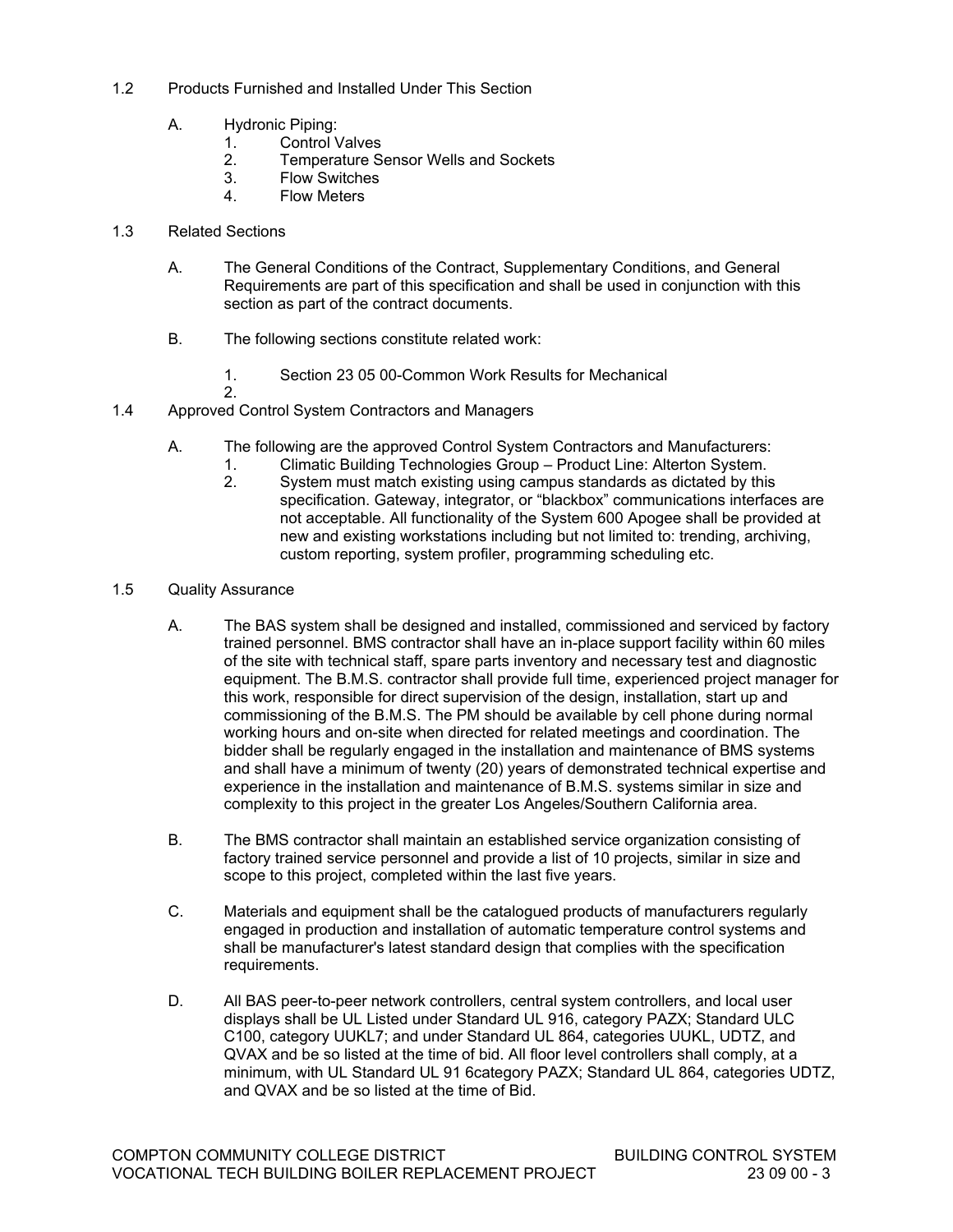- E. The BAS peer-to-peer network controllers and local user display shall also comply with the European Electromagnetic Compatibility (EMC) Framework, and bear the C-Tic Mark to show compliance. The purpose of the regulation is to minimize electromagnetic interference between electronic products, which may diminish the performance of electrical products or disrupt essential communications.
- F. DDC peer-to-peer controllers shall be compliant with the European EMC Directive, Standards EN 50081-2 and EN 50082-2, at the Industrial Levels. Additionally the equipment shall be compliant with the European LVD Directive and bear the CE mark in order to show compliance to both directives.
- G. All electronic equipment shall conform to the requirements of FCC Regulation, Part 15, Governing Radio Frequency Electromagnetic Interference and be so labeled.
- H. All wireless devices, if used, shall conform to:
	- 1. The requirements of Title 47 of the Code of Federal Regulations, FCC Part 15, governing radio frequency intentional radiating devices and be issued a FCC user identification and be so labeled.
- I. The manufacturer of the building automation system shall provide documentation supporting compliance with ISO-9002 (Model for Quality Assurance in Production, Installation, and Servicing) and ISO-140001 (The application of well-accepted business management principles to the environment). The intent of this specification requirement is to ensure that the products from the manufacturer are delivered through a Quality System and Framework that will assure consistency in the products delivered for this project.
- J. This system shall have a documented history of compatibility by design for a minimum of 15 years. Future compatibility shall be supported for no less than 10 years. Compatibility shall be defined as the ability to upgrade existing field panels to current level of technology, and extend new field panels on a previously installed network. Compatibility shall be defined as the ability for any existing field panel microprocessor to be connected and directly communicate with new field panels without bridges, routers or protocol converters.
- 1.6 Codes and Standards
	- A. Work, materials, and equipment shall comply with the most restrictive of local, state, and federal authorities' codes and ordinances or these plans and specifications. As a minimum, the installation shall comply with current editions in effect 30 days prior to receipt of bids of the following codes:
		- 1. National Electric Code (NEC)
		- 2. Uniform Building Code (UBC)
			- a. Section 710.5, Wiring in Plenums
			- b. Section 1106, Refrigeration Machinery Rooms
			- c. Section 1107, Refrigeration Machinery Room Ventilation
			- d. Section 1108, Refrigeration Machinery Room Equipment and Controls
		- 3. Uniform Mechanical Code (UMC)
		- 4. ANSI/ASHRAE Standard 135- 2004, BACnet--A Data Communication Protocol for Building Automation and Control Networks.
- 1.7 System Performance
	- A. Performance Standards. System shall conform to the following minimum standards over network connections. Systems shall be tested using manufacturer's recommended hardware and software for operator workstation (server and browser for web-based systems).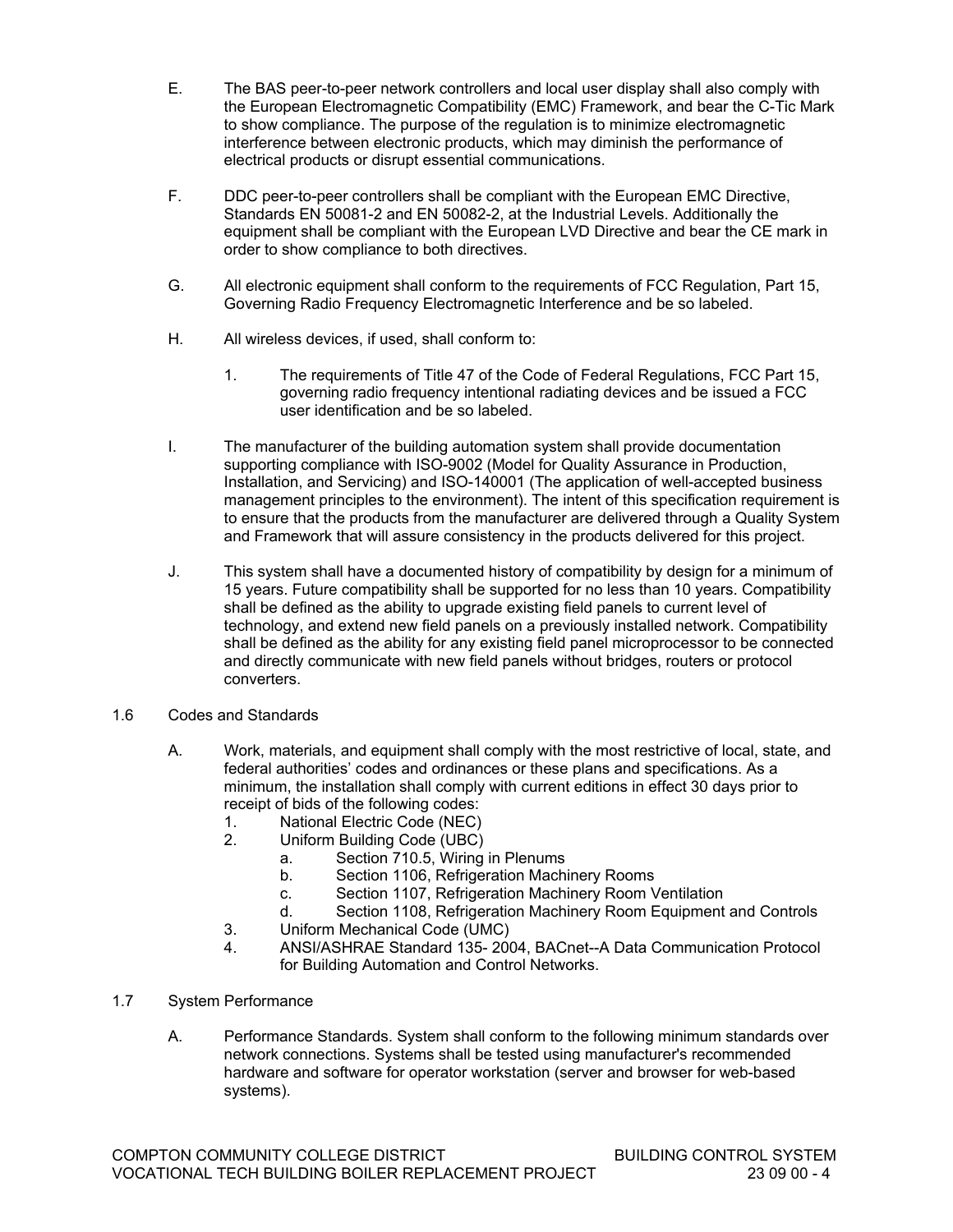- 1. Program Execution Frequency. Custom and standard applications shall be capable of running as often as once every 5 sec. Select execution times consistent with the mechanical process under control.
- 2. Performance. Programmable controllers shall be able to completely execute DDC control loops at a frequency adjustable down to once per sec. Select execution times consistent with the mechanical process under control.

## 1.8 Submittals

- A. Product Submittal Requirements. Meet requirements of Section 15010 on Shop Drawings, Product Data, and Samples. Provide six copies of shop drawings and other submittals on hardware, software, and equipment to be installed or furnished. Begin no work until submittals have been approved for conformity with design intent. Provide drawings as AutoCAD 2015 (or newer) compatible files on optical disk (file format: .dwg, .dxf, .vsd, or comparable) or hard copies on 11" x 17" prints of each drawing. When manufacturer's cutsheets apply to a product series rather than a specific product, clearly indicate applicable data by highlighting or by other means. Clearly reference covered specification and drawing on each submittal. General catalogs shall not be accepted as cut sheets to fulfill submittal requirements. Select and show submittal quantities appropriate to scope of work.
- B. Provide submittals within 2 weeks of contract award.
- C. Submittal data shall consist of the following:
	- 1. Direct Digital Control System Hardware:
		- a. Complete bill of materials indicating quantity, manufacturer, model number, and relevant technical data of equipment to be used.
		- b. Manufacturer's description and technical data, such as product specification sheets, installation and maintenance instructions for items listed below and for relevant items not listed below:
			- 1) Direct Digital Controllers (controller panels)<br>2) Transducers and transmitters
			- 2) Transducers and transmitters
			- 3) Sensors (including accuracy data)
			- 4) Valves
			- 5) Dampers
			- 6) Relays and Switches<br>7) Control Panels
			- Control Panels
			- 8) Power Supplies
			- 9) Operator Interface Equipment
		- c. Wiring diagrams and layouts for each control panel. Show all termination numbers.
		- d. Floor plan schematic diagrams indicating control panel and space temperature sensor locations.
	- 2. Central System Hardware and Software:
		- a. Complete bill of material indicating quantity, manufacturer, model number, and relevant technical data of equipment used.
		- b. Manufacturer's description and technical data such as product specifications for items listed below and for relevant items furnished under this contract not listed below:
			- 1) Central Processing Unit (CPU)
			- 2) Monitors
			- 3) Keyboards
			- 4) Power Supply
			- 5) Battery Backup
			- 6) Interface Equipment Between CPU and Control Panels
			- 7) Operating System Software

COMPTON COMMUNITY COLLEGE DISTRICT BUILDING CONTROL SYSTEM VOCATIONAL TECH BUILDING BOILER REPLACEMENT PROJECT 23 09 00 - 5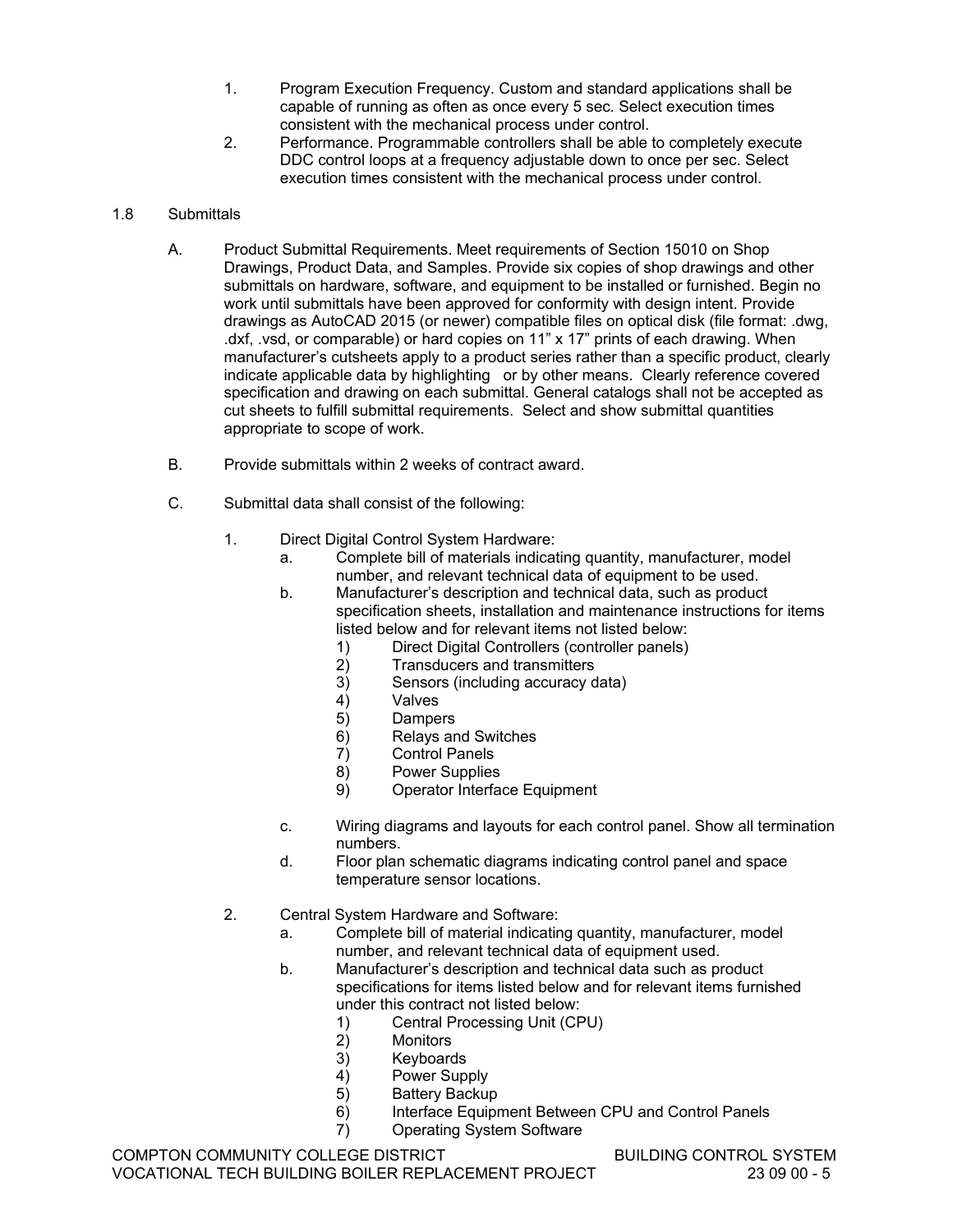- 8) Operator Interface Software
- 9) Color Graphic Software
- 10) Third-Party Software
- c. Schematic diagrams of all control, communication, and power wiring for central system installation. Show interface wiring to control system.
- d. Provide a list of BMS point naming convention. Indicate the format, structure and standards of typical point names. The naming convention shall follow the Global Campus Building Area Equipment Function" format. Provide a list of point names for typical equipment and functions with specific examples.
- 3. Controlled Systems:
	- a. Riser diagrams showing control network layout, communication protocol, and wire types.
	- b. Schematic diagram of each controlled system. Label control points with point names. Graphically show locations of control elements.
	- c. Schematic wiring diagram of each controlled system. Label control elements and terminals. Where a control element is also shown on control system schematic use the same name.
	- d. Instrumentation list for each controlled system. List control system element in a table. Show element name, type of device, manufacturer, model number, and product data sheet number.
	- e. Complete description of control system operation including sequences of operation. Include and reference schematic diagram of controlled system.
	- f. Point list for each system controller including both inputs and outputs (I/O), point numbers, controlled device associated with each I/O point, and location of I/O device.
- 4. Description of process, report formats and checklists to be used in Part 3: "Control System Demonstration and Acceptance."
- 5. Contractor shall submit documentation in the following phased delivery schedule:
	- a. Valve and damper schedules
	- b. Point Naming Convention
	- c. Sample Graphics
	- d. System schematics, including:
		- 1) System Riser Diagrams
		- 2) Sequence of Operations
		- 3) Mechanical Control Schematics
		- 4) Electrical Wiring Diagrams
		- 5) Control Panel Layouts
		- 6) Product Specification Sheets
	- e. As-Built drawings
- D. Project Record Documents: Submit three copies of record (as-built) documents upon completion of installation. Submittal shall consist of:
	- 1. Project Record Drawings. As-built versions of the submittal shop drawings provided as AutoCAD 2014 (or newer) compatible files on optical media and as 11" x 17" prints.
	- 2. Testing and Commissioning Reports and Checklists. Completed versions of reports, checklists, and trend logs used to meet requirements of Part 3: "Control System Demonstration and Acceptance."
	- 3. Operation and Maintenance (O & M) Manual.
		- a. As-built versions of the submittal product data.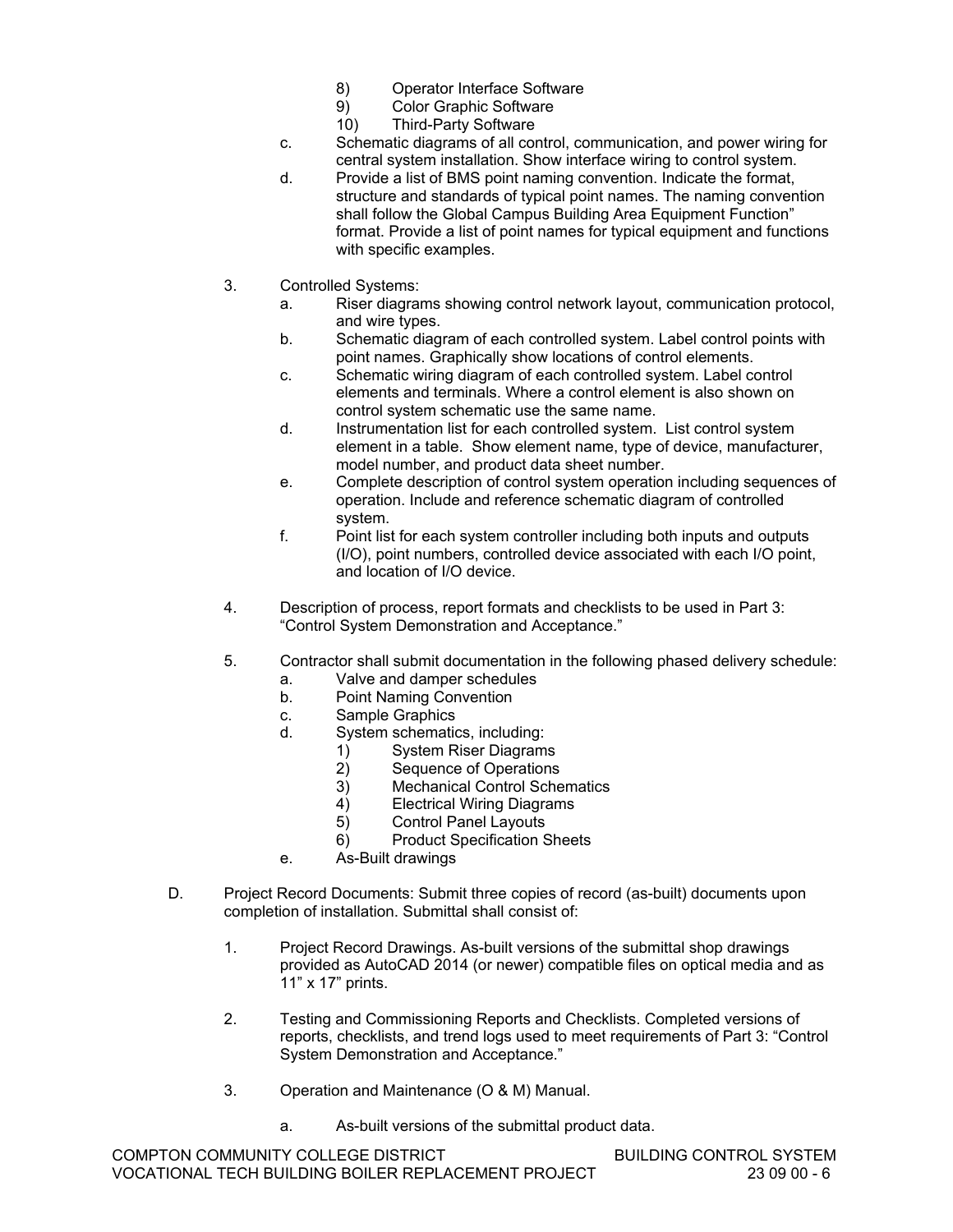- b. Names, addresses, and 24-hour telephone numbers of installing contractors and service representatives for equipment and control systems.
- c. Operator's Manual with procedures for operating control systems, logging on and off, handling alarms, producing point reports, trending data, overriding computer control, and changing set points and variables.
- d. Programming manual or set of manuals with description of programming language and of statements for algorithms and calculations used, of point database creation and modification, of program creation and modification, and of editor use.
- e. Engineering, installation, and maintenance manual or set of manuals that explains how to design and install new points, panels, and other hardware; how to perform preventive maintenance and calibration; how to debug hardware problems; and how to repair or replace hardware.
- f. Documentation of all programs created using custom programming language, including set points, tuning parameters, and object database.
- g. Graphic files, programs, and database on magnetic or optical media.
- h. Complete original-issue documentation, installation, and maintenance information for furnished third-party hardware, including computer equipment and sensors.
- i. Complete original original-issue copies of furnished software, including operating systems, custom programming language, operator workstation software, and graphics software.
- j. Licenses, guarantees, and warranty documents for equipment and systems.
- E. Training Materials. Provide course outline and manuals at least six weeks before training.
- 1.9 Warranty
	- A. Warrant labor and materials for specified control system free from defects for a period of 12 months after final acceptance. Failures on control systems that include all computer equipment, transmission equipment and all sensors and control devices during warranty period shall be adjusted, repaired, or replaced at no additional cost or reduction in service to Owner. Respond during normal business hours within 24 hours of Owner's warranty service request.
	- B. Work shall have a single warranty date, even if Owner receives beneficial use due to early system start-up. If specified work is split into multiple contracts or a multi-phase contract, each contract or phase shall have a separate warranty start date and period.
	- C. If Engineer determines that equipment and systems operate satisfactorily at the end of final start-up, testing, and commissioning phase, Engineer will verify acceptance with Facilities Maintenance Prior to acceptance sign off, sign off by M&O Director. Date of acceptance shall begin warranty period.
	- D. Provide updates to operator workstation software, project-specific software, graphic software, database software, and firmware that resolve Contractor identified software deficiencies at no charge during warranty period. If available, Owner can purchase inwarranty service agreement to receive upgrades for functional enhancements associated with the above-mentioned items. Do not install updates or upgrades without Owner's written authorization.
	- E. Exception:
		- 1. Contractor shall not be required to warrant reused devices, except those that have been rebuilt or repaired. Installation labor and materials shall be warranted.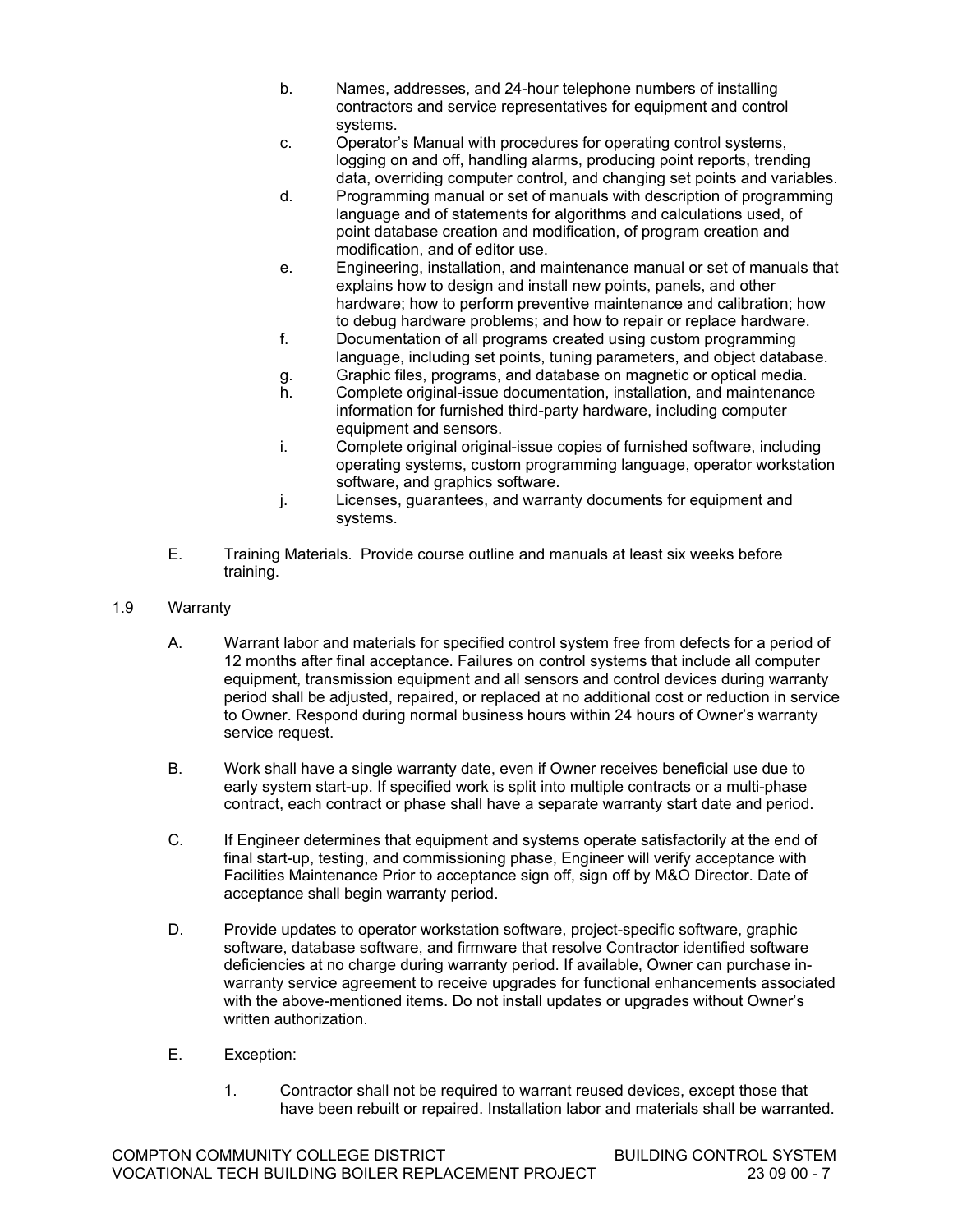Demonstrate operable condition of reused devices at time of Engineer's acceptance.

2. Contractor shall not be required to warrant systems, equipment and devices or software if the damages and/or failures were caused by lack of training, unauthorized use, negligence or deliberate action of other parties, or job site conditions.

## PART 2 – PRODUCTS

#### 2.1 Materials:

 A. All products used in this project installation shall be new and currently manufactured and shall have been applied in similar installations. Do not use this installation as a product test site unless explicitly approved in writing by Owner or Owner's representative. Spare parts shall be available for at least five years after completion of this contract.

#### 2.2 Communication:

- A. The design of the BMS shall support networking of operator workstations and Building Controllers. The network architecture shall consist of two levels, an Ethernet based primary network for all operator workstations, servers, and primary DDC controllers along with secondary Floor Level Networks (FLN) for terminal equipment application specific controllers. The Ethernet net work will use the campus backbone whenever possible. Contractor will coordinate with the campus IT personnel to locate and identify proper connections.
- B. Access to system data shall not be restricted by the hardware configuration of the building management system. The hardware configuration of the BMS network shall be totally transparent to the user when accessing data or developing control programs.
- C. Operator Workstation Communication:
	- 1. All color graphic operator workstations shall reside on the Ethernet network and the consoles shall be set up in a client/server configuration.
	- 2. The servers will act as the central database for system graphics and databases to provide consistency throughout all system workstations.
	- 3. The network shall allow concurrent use of multiple BMS software site licenses.
- D. Management Level Network Communication (MLN)
	- 1. All PCs shall simultaneously direct connect to the Ethernet Management Level Network without the use of an interposing device.
	- 2. Operator Workstation shall be capable of simultaneous direct connection and communication with BACnet/IP, OPC and TCP/IP corporate level networks without the use of interposing devices.
	- 3. The Management Level Network shall not impose a maximum constraint on the number of operator workstations.
	- 4. Any controller residing on the primary building level networks shall connect to Ethernet network without the use of a PC or a gateway with a hard drive.
	- 5. Any PC on the Management Level Network shall have transparent communication with controllers on the building level networks connected via Ethernet.
	- 6. Any break in Ethernet communication from the PC to the controllers on the building level networks shall result in a notification at the PC.
	- 7. The standard client and server workstations on the Management Level Network shall reside on industry standard Ethernet utilizing standard TCP/IP, IEEE 802.3.
	- 8. System software applications will run as a service to allow communication with Primary Network Controllers without the need for user log in. Closing the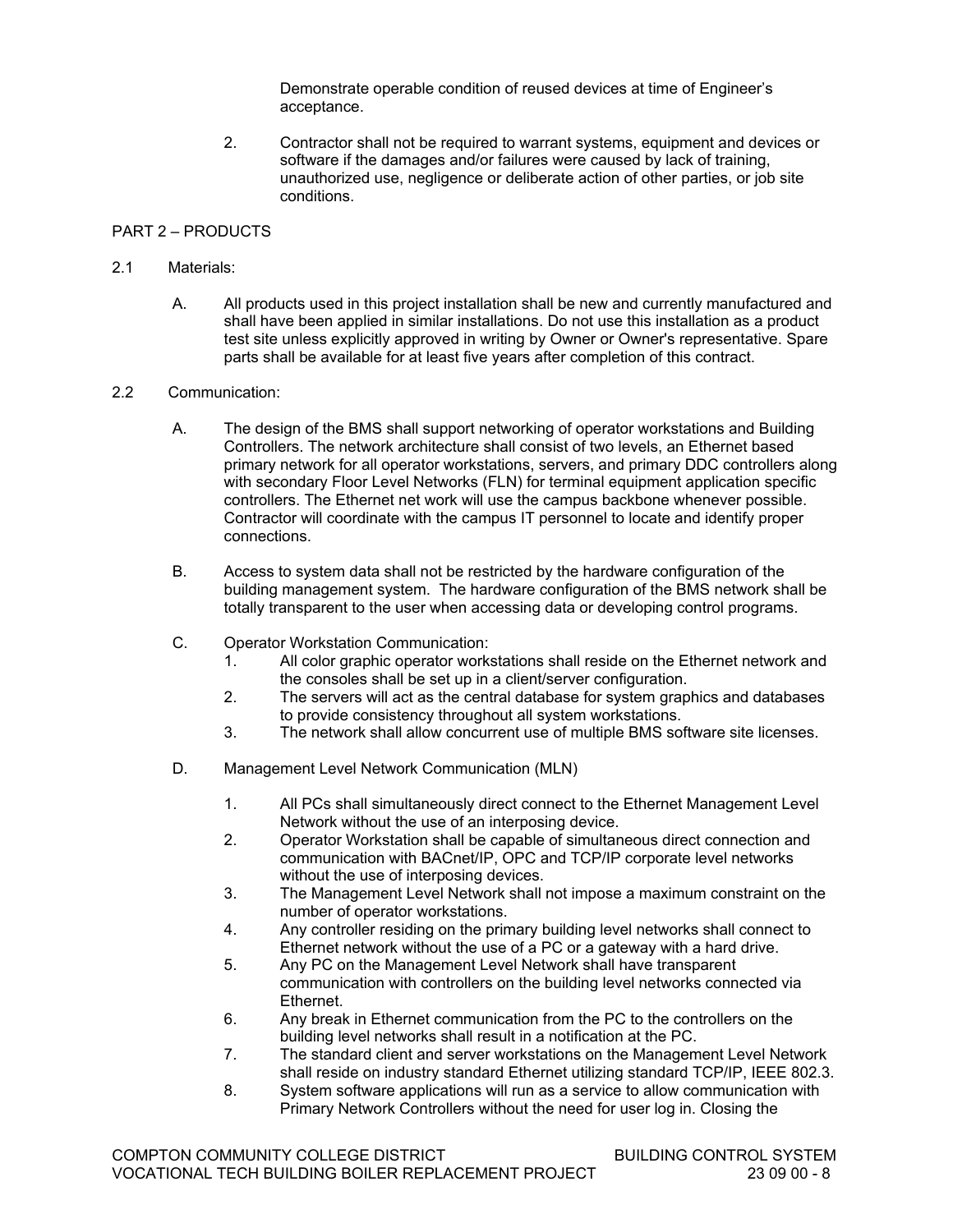application or logging off shall not prevent the processing of alarms, network status, panel failures, and trend information.

- 9. Any break in Ethernet communication between the standard client and server workstations on the Management Level Network shall result in a notification at each workstation.
- 10. Access to the system database shall be available from any standard client workstation on the Management Level Network.
- E. Primary Network Panel to Panel Communication:
	- 1. All Building Controllers shall directly reside on the primary BACnet/IP Ethernet network such that communications may be executed directly between Building Controllers, directly between server and Building Controllers on a peer-to-peer basis.
	- 2. Systems that operate via polled response or other types of protocols that rely on a central processor, file server, or similar device to manage panel-to-panel or device-to-device communications shall not be acceptable.
	- 3. All operator interfaces shall have the ability to access all point status and application report data or execute control functions for any and all other devices. Access to data shall be based upon logical identification of building equipment. No hardware or software limits shall be imposed on the number of devices with global access to the network data.
	- 4. The primary network shall use BACnet/IP over Ethernet. All devices must:
		- a. Auto-sense 10/100 Mbps networks.
		- b. Configured with a Fixed IP Address.
		- c. Resolve Name to IP Addresses for devices using a Domain Name Service (DNS) Server on the Ethernet network.
		- d. Allow MMI access to an individual Primary Network Controller using industry standard Telnet software to view and edit entire Primary Network.
	- 5. The primary network shall provide the following minimum performance:
		- a. Provide high-speed data transfer rates for alarm reporting, report generation from multiple controllers and upload/download efficiency between network devices. System performance shall insure that an alarm occurring at any Building Controller is displayed at any PC workstations, all Building controllers, and other alarm printers within 15 seconds.
		- b. Message and alarm buffering to prevent information from being lost.
		- c. Error detection, correction, and re-transmission to guarantee data integrity.
		- d. Synchronization of real-time clocks between Building Controllers, including automatic daylight savings time corrections.
		- e. The primary network shall allow the Building Controllers to access any data from, or send control commands and alarm reports directly to, any other Building Controller or combination of controllers on the network without dependence upon a central or intermediate processing device. Building Controllers shall send alarm reports to multiple operator workstations without dependence upon a central or intermediate processing device. The network shall also allow any Building controller to access, edit, modify, add, delete, back up, restore all system point database and all programs.
		- f. The primary network shall allow the Building Controllers to assign password access and control priorities to each point individually. The logon password (at any PC workstation or portable operator terminal) shall enable the operator to monitor, adjust and control only the points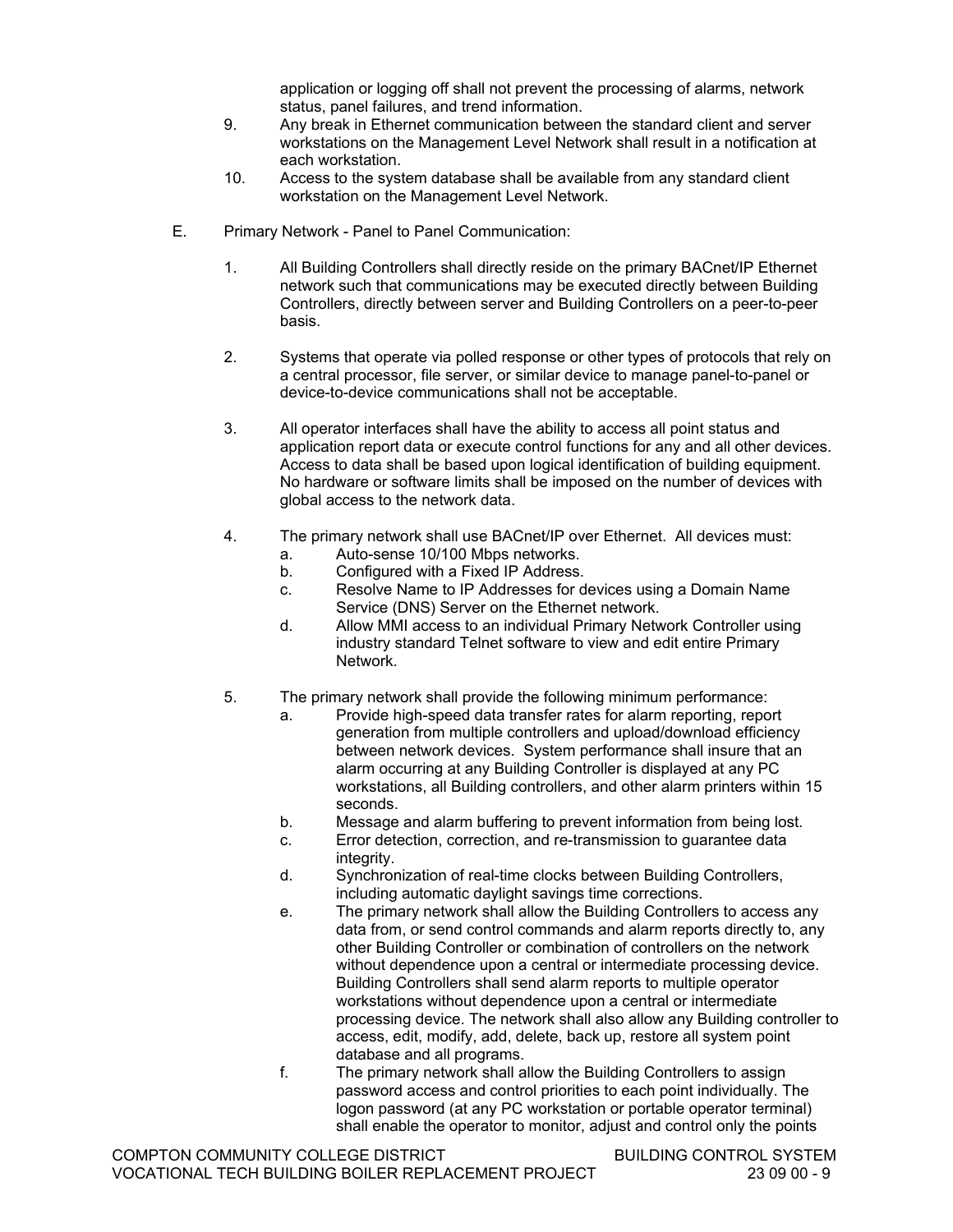that the operator is authorized for. All other points shall not be displayed at the PC workstation or portable terminal. (e.g. all base building and all tenant points shall be accessible to any base building operators, but only certain base building and tenant points shall be accessible to tenant building operators). Passwords and priorities for every point shall be fully programmable and adjustable.

- g. Devices containing custom programming must reside on the Primary Network.
- 6. Secondary Network Application Specific Controller Communication:
	- a. Communication over the secondary network can be the manufacturer's standard protocol.
	- b. Communication over the secondary network must allow BACnet MS/TP protocol.
	- c. This level communication shall support a family of application specific controllers for terminal equipment.
	- d. The Application Specific Controllers shall communicate bi-directionally with the primary network through Building Controllers for transmission of global data.
	- e. A maximum of 30 terminal equipment controllers may be configured on individual secondary network trunks to insure adequate global data and alarm response times.

#### 2.3 Operator Interface:

- A. Workstation hardware:
	- 1. Personal computer operator workstations shall be provided for command entry, information management, system monitor, alarm management and database management functions. All real-time control functions shall be resident in the Building Controllers to facilitate greater distribution, fault tolerance and reliability of the building automation control.
		- a. Provide workstation(s) of equal capability as located on plans.
		- b. Workstation shall consist of a personal computer with minimum 1024MB RAM, hard drive with 160 GB available space, video card with 64 MB RAM capable of supporting a minimum of  $1280 \times 1024$  resolution with a minimum of 32 Bit color, CD-RW, and DVD-ROM Drive, mouse and 101 key enhanced keyboard. Personal computer shall be a Windows XP, or comparable operating system and shall include a minimum 3.0 GHz Pentium processor. Unless minimum campus I.T.S. workstation requirements exceed these specs within 60 days of completion.
		- c. The PC monitor shall be of flat panel type and shall support a minimum display resolution of no less than  $1280 \times 1024$  pixels. The display shall have a minimum of 19" visible area in diagonal measurement. Separate controls shall be provided for color, contrasts and brightness. The screen shall be non-reflective.
		- d. Provide an HP LaserJet or equivalent printer at each workstation location or on the network (Ethernet) for recording alarms, operator transactions and systems reports.
		- e. Provide a color printer for printing of dynamic trend graph report, Excel reports, graphics and any other screen displays. Printer shall include as a minimum Okidata Microline 590 or equivalent.
		- f. Alarm Display shall list the alarms with highest priority at the top of the display. The alarm display shall provide selector buttons for display of the associated point graphic and message. The alarm display shall provide a mechanism for the operator to sort alarms.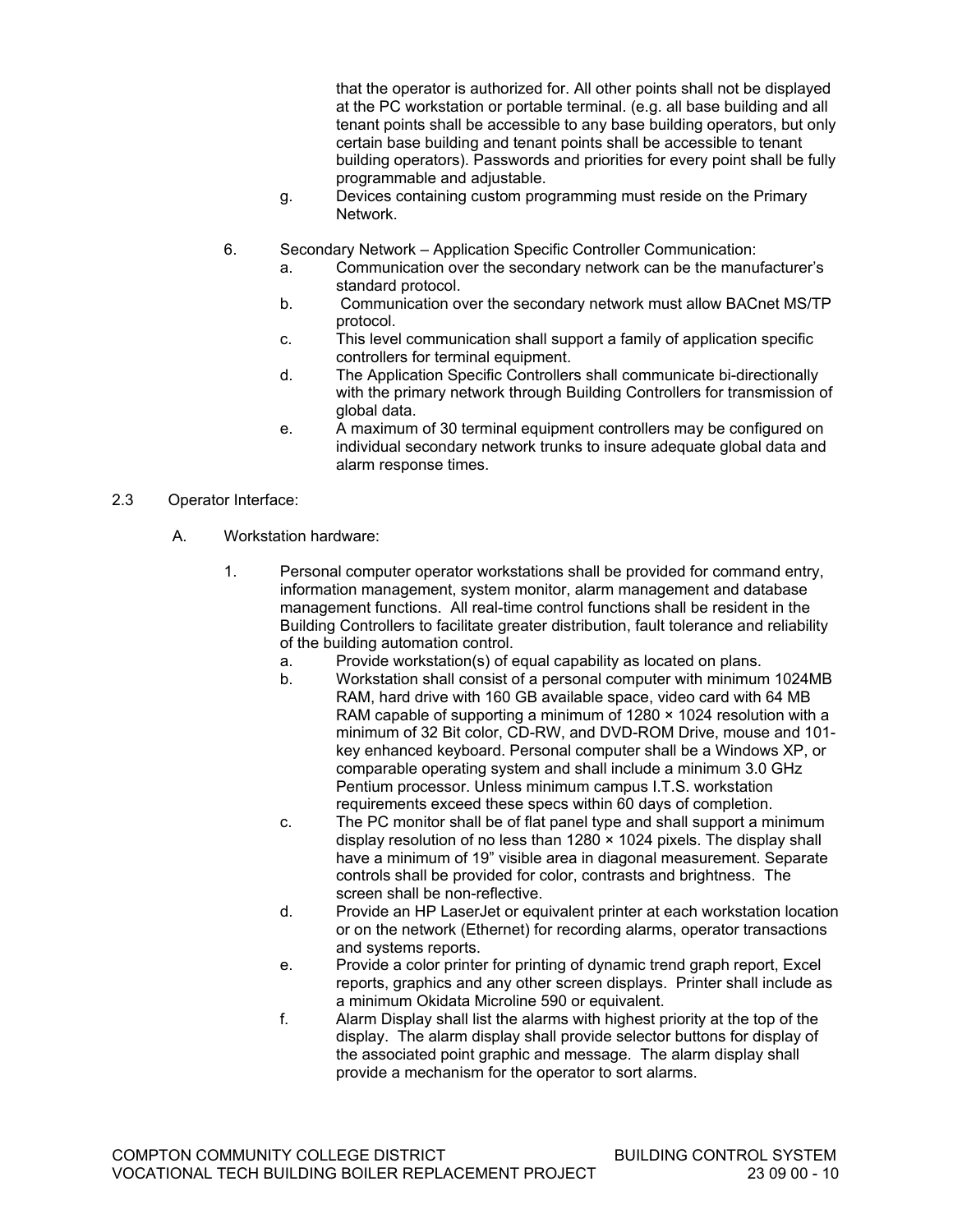- B. Operator Interface Software:
	- 1. Basic Interface Description
		- a. Operator interface software shall minimize operator training through the use of user-friendly and interactive graphical applications, 30-character English language point identification, on-line help, and industry standard Windows application software. Interface software shall simultaneously communicate with and share data between Ethernet-connected building level networks.
		- b. Provide a graphical user interface that shall minimize the use of keyboard through the use of a mouse or similar pointing device, with a "point and click" approach to menu selection and a "drag and drop" approach to inter-application navigation.
		- c. The navigation shall be user friendly by utilizing "forward & back" capability between screens and embedded hyperlinks to open graphics, documents, drawings, etc.
		- d. Selection of applications within the operator interface software shall be via a graphical toolbar menu – the application toolbar menu shall have the option to be located in a docked position on any of the four sides of the visible desktop space on the workstation display monitor, and the option to automatically hide itself from the visible monitor workspace when not being actively manipulated by the user.
		- e. The software shall provide a multi-tasking type environment that allows the user to run several applications simultaneously. BMS software shall run on a Windows XP, 2000, or comparable 32 bit operating system. System database parameters shall be stored within an object-oriented database. Standard Windows applications shall run simultaneously with the BMS software. The mouse or Alt-Tab keys shall be used to quickly select and switch between multiple applications. The operator shall be able to work in Microsoft Word, Excel, and other Windows based software packages, while concurrently annunciating on-line BMS alarms and monitoring information.
		- f. The software shall provide, as a minimum, the following functionality:
			- 1) Real-time graphical viewing and control of the BMS environment 2) Reporting 2) Reporting<br>3) Scheduling
			- Scheduling and override of building operations
			- 4) Collection and analysis of historical data
			- 5) Point database editing, storage and downloading of controller databases.
			- 6) Utility for combining points into logical Point Groups. The Point Groups shall then be manipulated in Graphics, trend graphs and reports in order to streamline the navigation and usability of the system.
			- 7) Alarm reporting, routing, messaging, and acknowledgment
			- 8) "Collapsible tree," dynamic system architecture diagram application:
				- a) Showing the real-time status and definition details of all workstations and devices on a management level network.
				- b) Showing the real-time status and definition details of all Building Controllers at the Primary Network.
				- c) Showing the definition details of all application specific controllers
			- 9) Definition and construction of dynamic color graphic displays.
			- 10) Online, context-sensitive help, including an index, glossary of terms, and the capability to search help via keyword or phrase.
			- 11) On-screen access to User Documentation, via online help or PDF-format electronic file.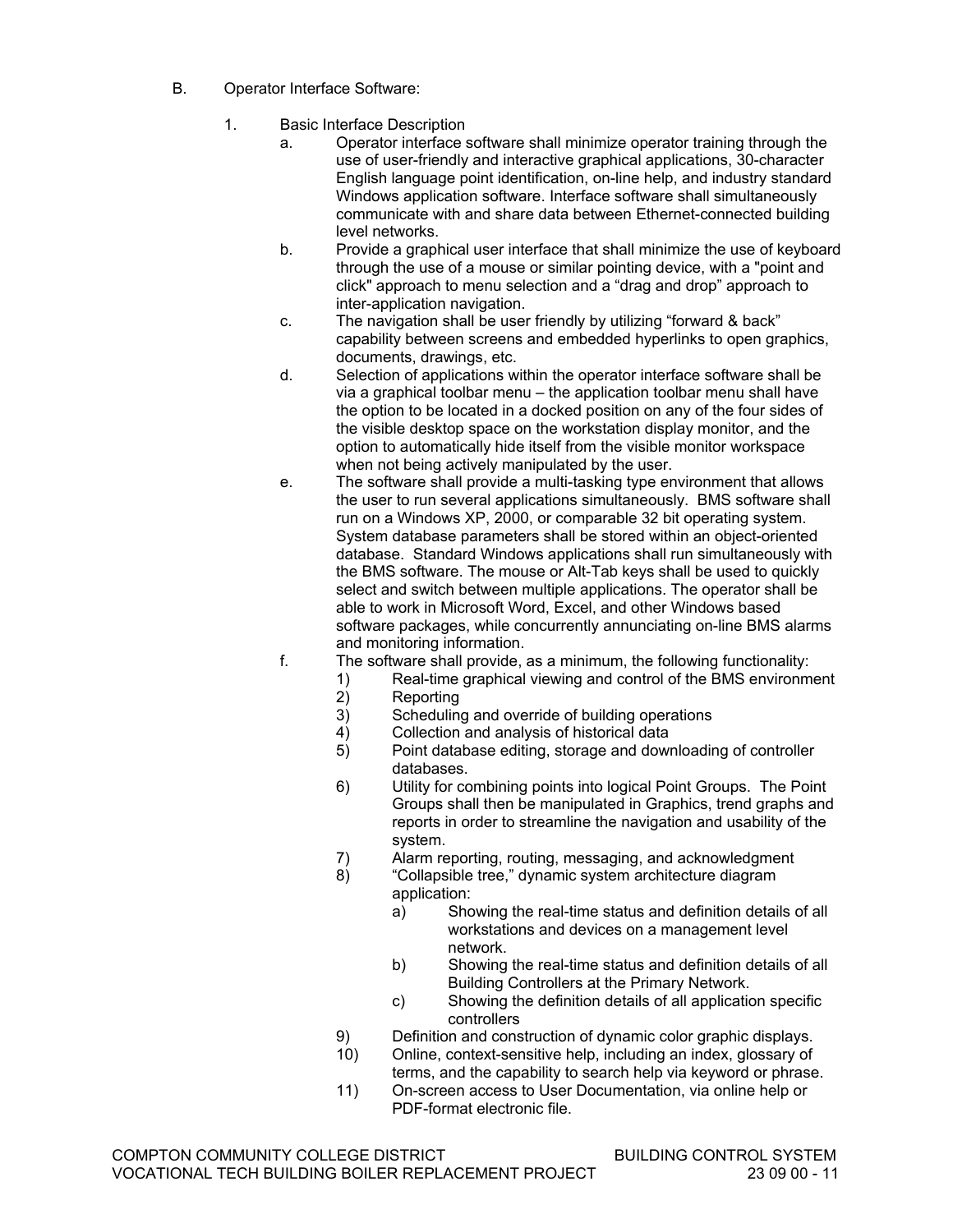- 12) Automatic database backup at the operator interface for database changes initiated at Building Controllers.
- 13) Display dynamic trend data graphical plot.
	- a) Must be able to run multiple plots simultaneously
	- b) Each plot must be capable of supporting 10 pts/plot minimum
	- c) Must be able to command points directly off dynamic trend plot application.
	- d) Must be able to plot both real-time and historical trend data
- 14) Program editing
- 15) Transfer trend data to 3rd party spreadsheet software
	- a) Scheduling reports
	- b) Operator Activity Log
	- c) Open communications via OPC ServeOpen
	- communications via BACnet Client & Server
- g. Enhanced Functionality:
	- 1) Provide functionality such that any of the following may be performed simultaneously on-line, and in any combination, via adjustable user-sized windows. Operator shall be able to drag and drop information between the following applications, reducing the number of steps to perform a desired function (e.g., Click on a point on the alarm screen and drag it to the dynamic trend graph application to initiate a dynamic trend on the desired point):
		- a) Dynamic color graphics application
		- b) Alarm management application
		- c) Scheduling application<br>d) Dynamic trend graph da
		- Dynamic trend graph data plotter application
		- e) Dynamic system architecture diagram application
		- f) Control Program and Point database editing applications
		- g) Reporting applications
	- 2) Report and alarm printing shall be accomplished via Windows Print Manager, allowing use of network printers.
- h. Security: Operator-specific password access protection shall be provided to allow the administrator/manager to limit users' workstation control, display and data base manipulation capabilities as deemed appropriate for each user, based upon an assigned password. Operator privileges shall "follow" the operator to any workstation logged onto (up to 999 user accounts shall be supported). The administrator or manager shall be able to grant discrete levels of access and privileges, per user, for each point, graphic, report, schedule, and BMS workstation application. And each BMS workstation user account shall use a Windows Operating System user account as a foundation.
- i. The operator interface software shall also include an application to track the actions of each individual operator, such as alarm acknowledgement, point commanding, schedule overriding, database editing, and logon/logoff. The application shall list each of the actions in a tabular format, and shall have sorting capabilities based on parameters such as ascending or descending time of the action, or name of the object on which the action was performed. The application shall also allow querying based on object name, operator, action, or time range.
- j. Dynamic Color Graphics application shall include the following:
	- 1) Must include graphic editing and modifying capabilities
	- 2) A library of standard control application graphics and symbols must be included
	- 3) Must be able to command points directly off graphics application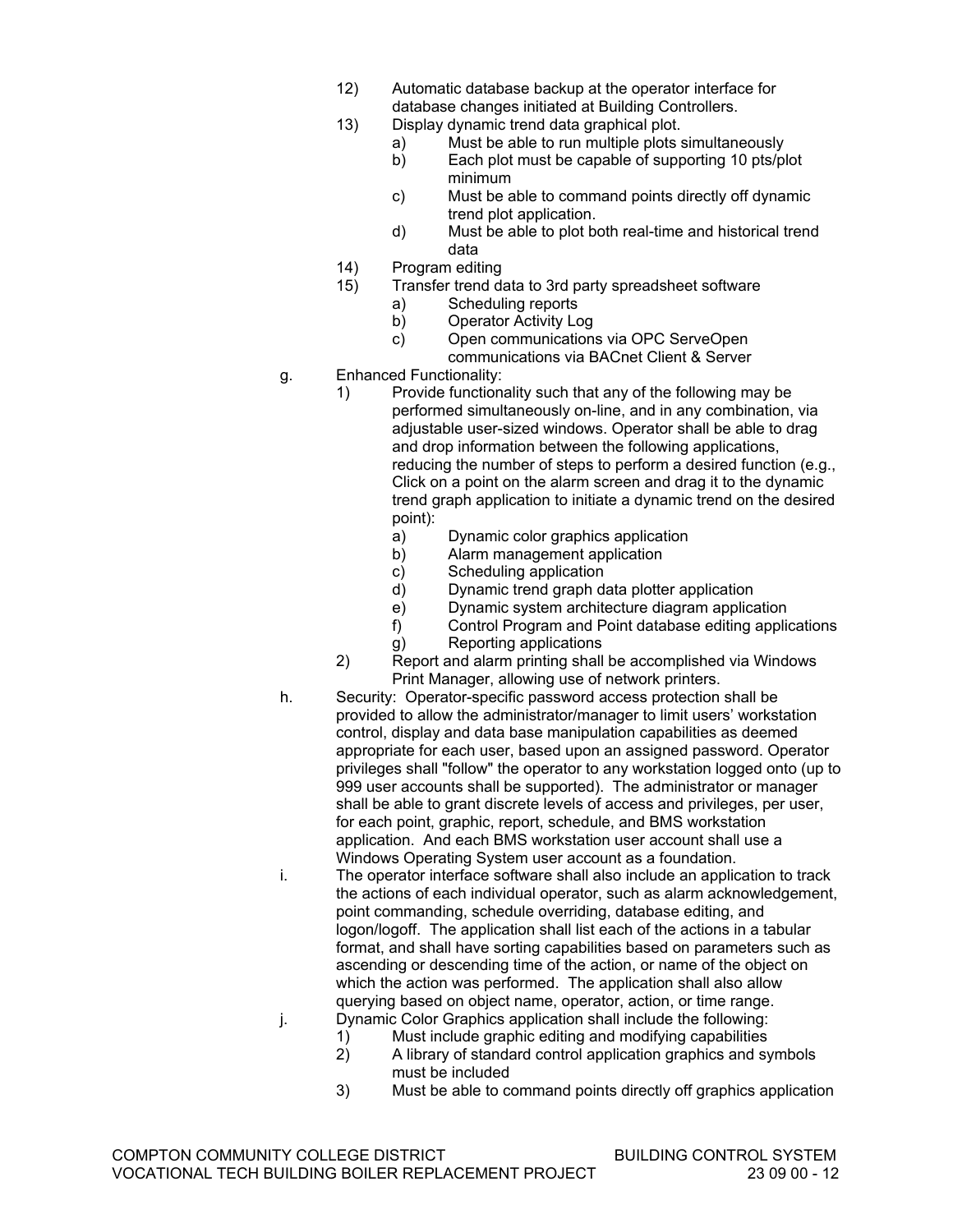- 4) Graphic display shall include the ability to depict real-time point values dynamically with animation, picture/frame control, symbol association, or dynamic informational text-blocks
- 5) Navigation through various graphic screens shall be optionally achieved through a hierarchical "tree" structure
- 6) Graphics viewing shall include zoom capabilities
- 7) Graphics shall be capable of displaying the status of points that have been overridden by a field HAND switch, for points that have been designed to provide a field HAND override capability.
- 8) Advanced linking within the Graphics application shall provide the ability to navigate to outside documents (e.g., .doc, .pdf, .xls, etc.), Internet web addresses, e-mail, external programs, and other workstation applications, directly from the Graphics application window with a mouse-click on a customizable link symbol.
- k. Reports shall be generated on demand or via pre-defined schedule, and directed to CRT displays, printers or file. As a minimum, the system shall allow the user to easily obtain the following types of reports:
	- 1) A general listing of all or selected points in the network
	- 2) List of all points currently in alarm
	- 3) List of all points currently in override status
	- 4) List of all disabled points
	- 5) List of all points currently locked out
	- 6) List of user accounts and access levels
	- 7) List all weekly schedules and events
	- 8) List of holiday programming<br>9) List of control limits and dea
	- List of control limits and deadbands
	- 10) Custom reports from 3rd party software
	- 11) System diagnostic reports including, list of Building panels on line and communicating, status of all Building terminal unit device points
	- 12) List of programs
	- 13) List of point definitions
	- 14) List of logical point groups
	- 15) List of alarm strategy definitions
	- 16) List of Building Control panels
	- 17) Point totalization report
	- 18) Point Trend data listings
	- 19) Initial Values report
	- 20) User activity report
- l. Scheduling and override
	- 1) Provide a calendar type format for simplification of time and date scheduling and overrides of building operations. Schedule definitions reside in the PC workstation and in the Building Controller to ensure time equipment scheduling when PC is offline, PC is not required to execute time scheduling. Provide override access through menu selection, graphical mouse action or function key. Provide the following capabilities as a minimum:
		- a) Weekly schedules
		- b) Zone schedules
		- c) Event schedules an event consists of logical combinations of equipment and/or zones
		- d) Report schedules
		- e) Ability to schedule for a minimum of up to ten (10) years in advance.
	- 2) Additionally, the scheduling application shall: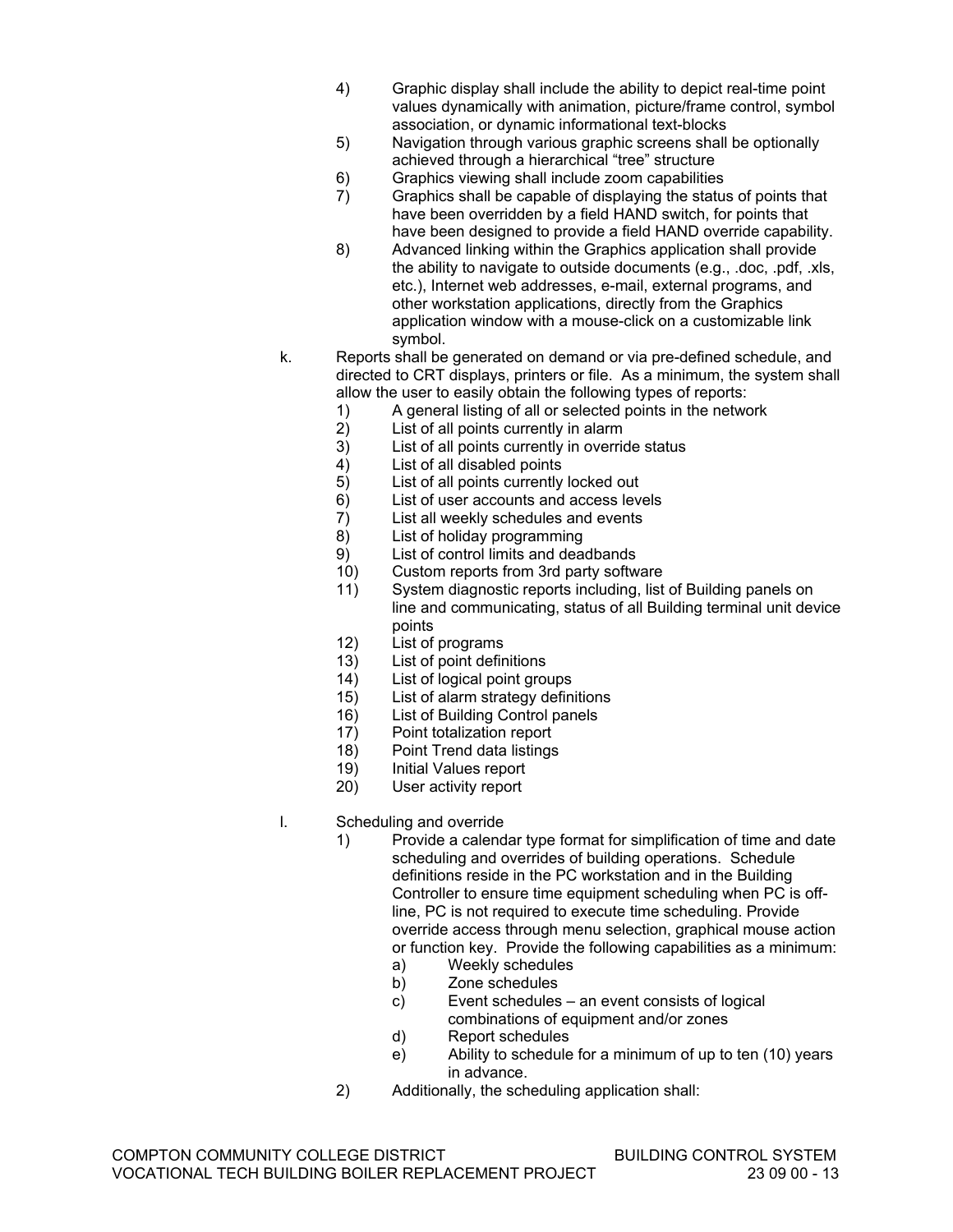- a) Provide filtering capabilities of schedules, based on name, time, frequency, and schedule type (event, zone, report)
- b) Provide sorting capabilities of schedules, based on name, time and type of schedule (zone, event, report)
- c) Provide searching capabilities of schedules based on name – with wildcarding options
- m. Collection and Analysis of Historical Data
	- 1) Provide trending capabilities that allow the user to easily monitor and preserve records of system activity over an extended period of time. Any system point may be trended automatically at timebased intervals (up to four time-based definitions per point) or change of value, both of which shall be user-definable. Trend data shall be collected stored on hard disk for future diagnostics and reporting. Automatic Trend collection may be scheduled at regular intervals through the same scheduling interface as used for scheduling of zones, events, and reports. Additionally, trend data may be archived to network drives or removable disk media for future retrieval.
	- 2) Trend data reports shall be provided to allow the user to view all trended point data. Reports may be customized to include individual points or predefined groups of selected points. Provide additional functionality to allow predefined groups of up to 250 trended points to be easily transferred on-line to Microsoft Excel. BMS contractor shall provide custom designed spreadsheet reports for use by the owner to track energy usage and cost, equipment run times, equipment efficiency, and/or building environmental conditions. BMS contractor shall provide setup of custom reports including creation of data format templates for monthly or weekly reports.
	- 3) Provide additional functionality that allows the user to view realtime trend data on trend graphical plot displays. A minimum of ten points may be plotted, of either real-time or historical data. The dynamic graphs shall continuously update point values. At any time the user may redefine sampling times or range scales for any point. In addition, the user may pause the display and take "snapshots" of plot screens to be stored on the workstation disk for future recall and analysis. Exact point values may be viewed and the graphs may be printed. A minimum of ten (10) dynamic graphs shall run simultaneously. Operator shall be able to command points directly on the trend plot by double clicking on the point. Operator shall be able to zoom in on a specific time range within a plot. The dynamic trend plotting application shall support the following types of graphs, with option to graph in 3D: line graph, area graph, curve graph, area-curve graph, step graph, and scatter graph. Each graph may be customized by the user, for graph type, graph text, titles, line styles and weight, colors, and configurable x- and y-axes.
- n. Dynamic Color Graphic Displays
	- 1) Capability to create color graphic floor plan displays and system schematics for each piece of mechanical equipment, including, but not limited to, air handling units, chilled water systems, hot water boiler systems, and room level terminal units.
	- 2) The operator interface shall allow users to access the various system schematics and floor plans via a graphical penetration scheme, menu selection, point alarm association, or text-based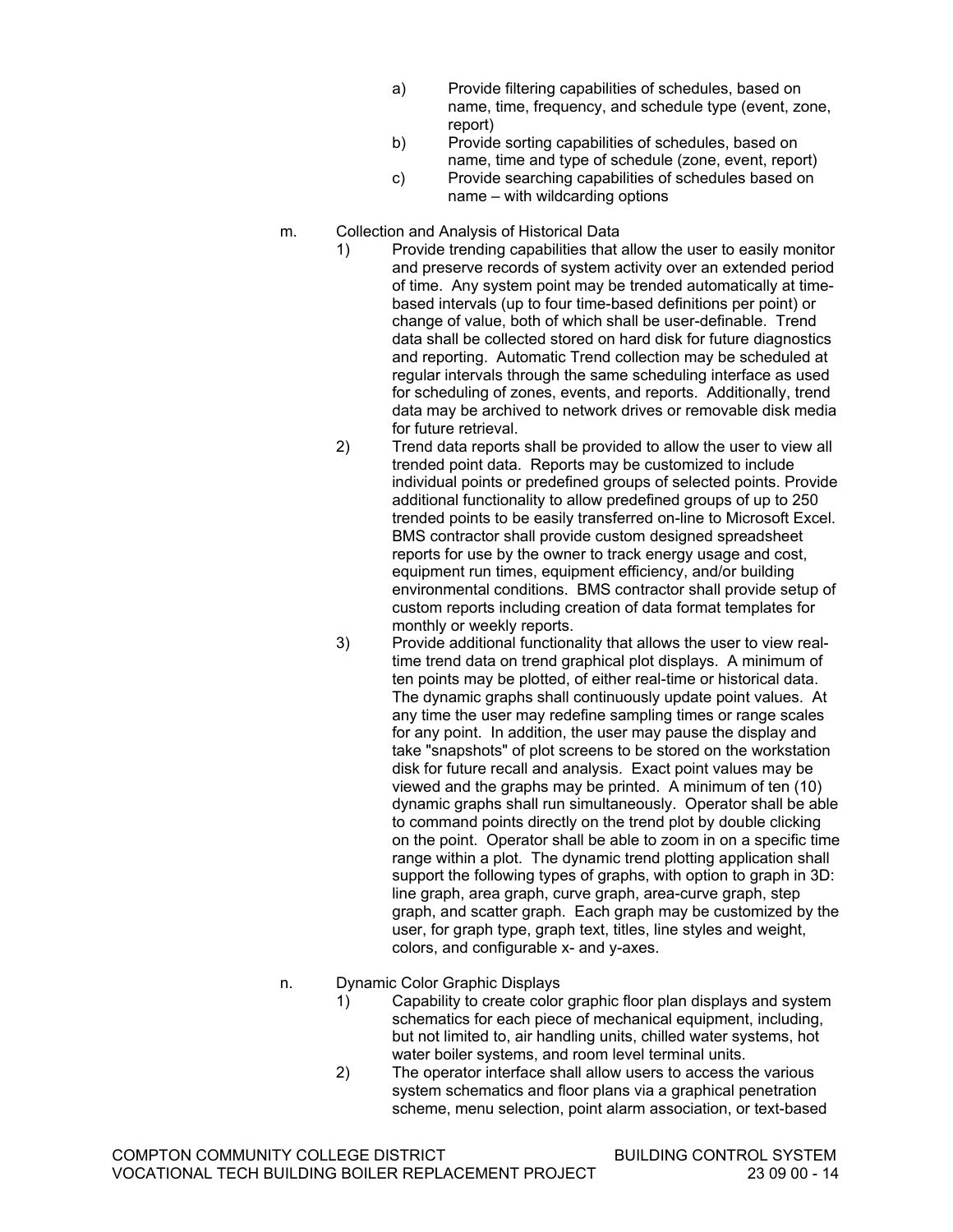commands. Graphics software shall permit the importing of Autocad or scanned pictures for use in the system.

- 3) Dynamic temperature values, humidity values, flow values and status indication shall be shown in their actual respective locations within the system schematics or graphic floor plan displays, and shall automatically update to represent current conditions without operator intervention and without pre-defined screen refresh rates.
	- a) Provide the user the ability to display real-time point values by animated motion or custom picture control visual representation. Animation shall depict movement of mechanical equipment, or air or fluid flow. Picture Control shall depict various positions in relation to assigned point values or ranges. A library (set) of animation and picture control symbols shall be included within the operator interface software's graphics application. Animation shall reflect, ON or OFF conditions, and shall also be optionally configurable for up to five rates of animation speed.
	- b) Sizable analog bars shall be available for monitor and control of analog values; high and low alarm limit settings shall be displayed on the analog scale. The user shall be able to "click and drag" the pointer to change the setpoint.
	- c) Provide the user the ability to display blocks of point data by defined point groups; alarm conditions shall be displayed by flashing point blocks.
	- d) Equipment state or values can be changed by clicking on the associated point block or graphic symbol and selecting the new state (on/off) or setpoint.
	- e) State text for digital points can be user-defined up to eight characters.
- 4) Colors shall be used to indicate status and change as the status of the equipment changes. The state colors shall be user definable.
- 5) Advanced linking within the Graphics application shall provide the ability to navigate to outside documents (e.g., .doc, .pdf, .xls, etc.), Internet web addresses, e-mail, external programs, and other workstation applications, directly from the Graphics application window with a mouse-click on a customizable link symbol.
- 6) The Windows environment of the PC operator workstation shall allow the user to simultaneously view several applications at a time to analyze total building operation or to allow the display of a graphic associated with an alarm to be viewed without interrupting work in progress.
- 7) Off the shelf graphic software shall be provided to allow the user to add, modify or delete system graphic background displays.
- 8) A clipart library of HVAC application and automation symbols shall be provided including fans, valves, motors, chillers, AHU systems, standard ductwork diagrams and laboratory symbols. The user shall have the ability to add custom symbols to the clipart library. The clipart library shall include a minimum of 400 application symbols. In addition, a library consisting of a minimum of 700 graphic background templates shall be provided.
- 9) The Graphics application shall include a set of standard Terminal Equipment controller application-specific background graphic templates. Templates shall provide the automatic display of a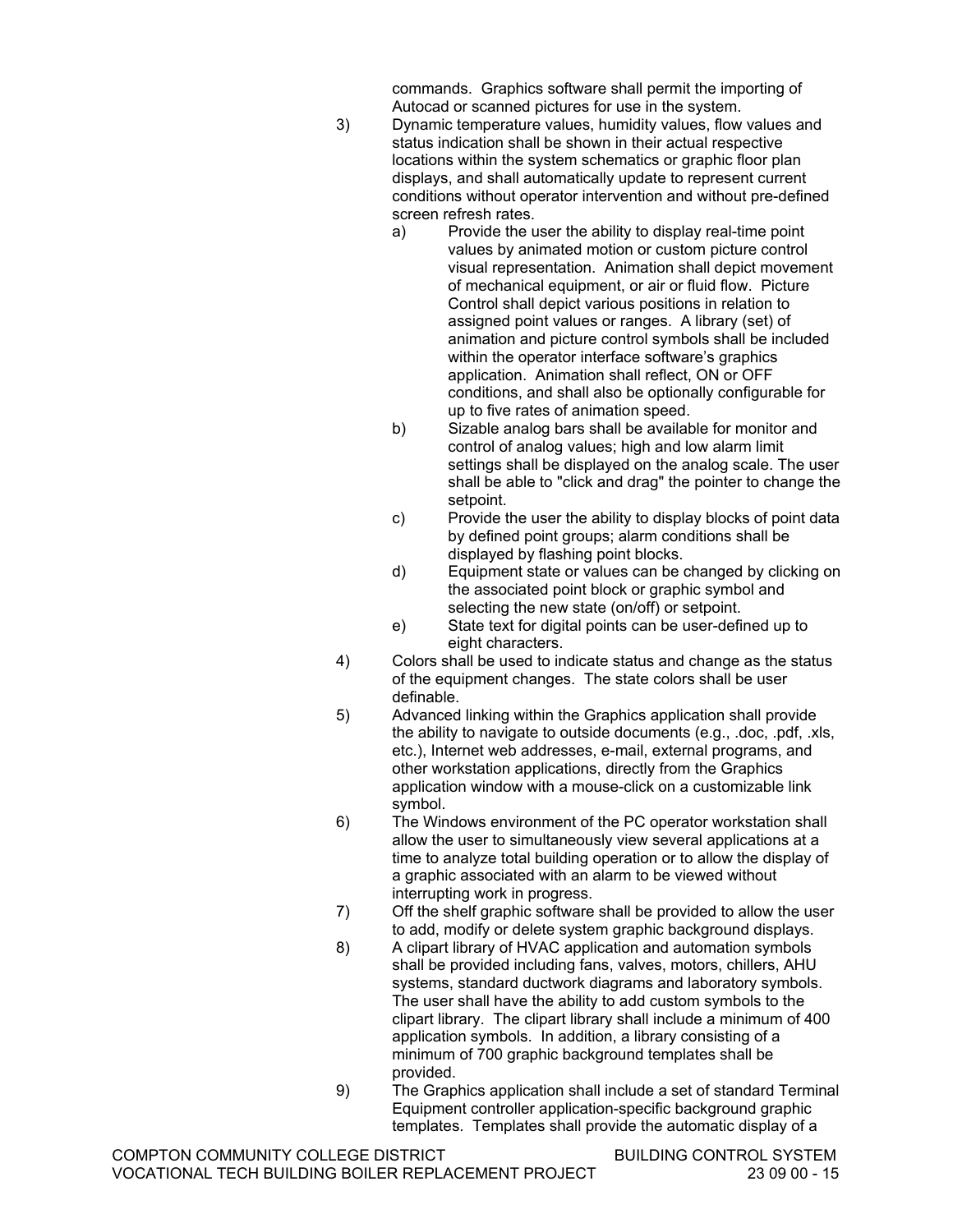selected Terminal Equipment controller's control values and parameters, without the need to create separate and individual graphic files for each controller.

- o. System Configuration & Definition
	- 1) A "Collapsible tree," dynamic system architecture diagram/display application of the site-specific BMS architecture showing status of controllers, PC workstations and networks shall be provided. This application shall include the ability to add and configure workstations, Building Controllers, as well as 3rdparty integrated components. Symbols/Icons representing the system architecture components shall be user-configurable and customizable, and a library of customized icons representing 3rdparty integration solutions shall be included. This application shall also include the functionality for real-time display, configuration and diagnostics connections to Building Controllers.
	- 2) Network wide control strategies shall not be restricted to a single Building Controller, but shall be able to include data from any and all other network panels to allow the development of Global control strategies.
	- 3) Provide automatic backup and restore of all Building controller databases on the workstation hard disk. In addition, all database changes shall be performed while the workstation is on-line without disrupting other system operations. Changes shall be automatically recorded and downloaded to the appropriate Building Controller. Changes made at the user-interface of Building Controllers shall be automatically uploaded to the workstation, ensuring system continuity.
	- 4) System configuration, programming, editing, graphics generation shall be performed on-line.
	- 5) Point database configuration shall be available to the user within a dedicated point database editor application included in the operator interface software. The editor shall allow the user to create, view existing, modify, copy, and delete points from the database.
	- 6) The point editor shall have the capability to assign "informational text" to points as necessary to provide critical information about the equipment.
	- 7) The point editor shall also allow the user to configure the alarm management strategy for each point. The editor shall provide the option for editing the point database in an online or offline mode with the Building Controllers.
	- 8) The operator interface software shall also provide the capability to perform bulk modification of point definition attributes to a single or multiple user-selected points. This function shall allow the user to choose the properties to copy from a selected point to another point or set of points. The selectable attributes shall include, but are not limited to, Alarm management definitions and Trend definitions.
	- 9) Control program configuration shall be available to the user within a dedicated control program editor application included in the operator interface software. The editor shall allow for creation, modification and deletion of control programs. The editor shall include a programming assistance feature that interactively guides the user through parameters required to generate a control program. The editor shall also include the ability to automatically compile the program to ensure its compatibility with the Building Controllers. The editor shall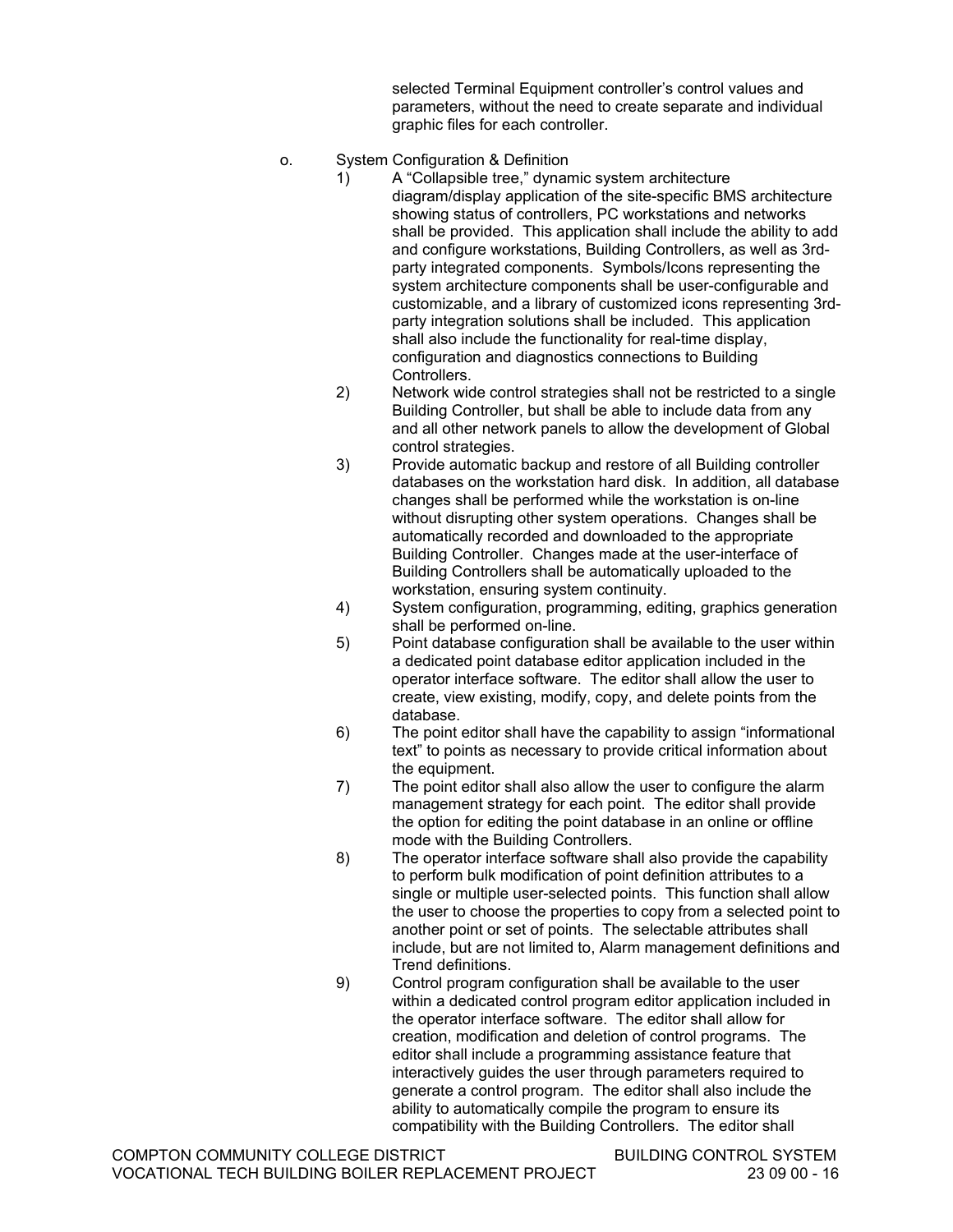provide the option for editing the control programs in an online or offline mode, and also the ability to selectively enable or disable the live program execution within the Building Controllers.

- p. Alarm Management
	- 1) Alarm Routing shall allow the user to send alarm notification to selected printers or workstation location(s) based on time of day, alarm severity, or point type.
	- 2) Alarm Notification shall be presented to each workstation in a tabular format application, and shall include the following information for each alarm point: name, value, alarm time & date, alarm status, priority, acknowledgement information, and alarm count. Each alarm point or priority shall have the ability to sound a discrete audible notification.
	- 3) Alarm Display shall have the ability to list & sort the alarms based on alarm status, point name, ascending or descending alarm time.
	- 4) Directly from the Alarm Display, the user shall have the ability to acknowledge, silence the alarm sound, print, or erase each alarm. The interface shall also have the option to inhibit the erasing of active acknowledged alarms, until they have returned to normal status. The user shall also have the ability to command, launch an associated graphic or trended graphical plot, or run a report on a selected alarm point directly on the Alarm Display.
	- 5) Each alarm point shall have a direct link from the Alarm Display to further user-defined point informational data. The user shall have the ability to also associate real-time electronic annotations or notes to each alarm.
	- 6) Alarm messages shall be customizable for each point, or each alarm priority level, to display detailed instructions to the user regarding actions to take in the event of an alarm. Alarm messages shall also have the optional ability to individually enunciate on the workstation display via a separate pop-up window, automatically being generated as the associated alarm condition occurs. The system shall have the ability to modify the priority text based on operator preference.
	- 7) Alarm Display application shall allow workstation operators to send and receive real-time messages to each other, for purposes of coordinating Alarm and BMS system management.

# C. PORTABLE OPERATOR'S TERMINAL (POT)

- 1. Provide Notebook style industry standard, commercially available portable operator terminals with a LCD display and a full-featured keyboard. When shown on contract drawings. The POT shall be handheld and plug directly into all Building Controllers as described below. Provide a user-friendly, English language-prompted interface for quick access to system information, not codes requiring look-up charts. Siemens *Datamate™* software shall be provided to meet this requirement.
- 2. Functionality of the portable operator's terminal connected at any Building Controller:
	- a. Access all Building Controllers and Application Specific Controllers (ASCs) on the network.
	- b. Backup and/or restore Building Controller data bases for all system panels, not just the Building Controller connected to.
	- c. Display all point, selected point and alarm point summaries.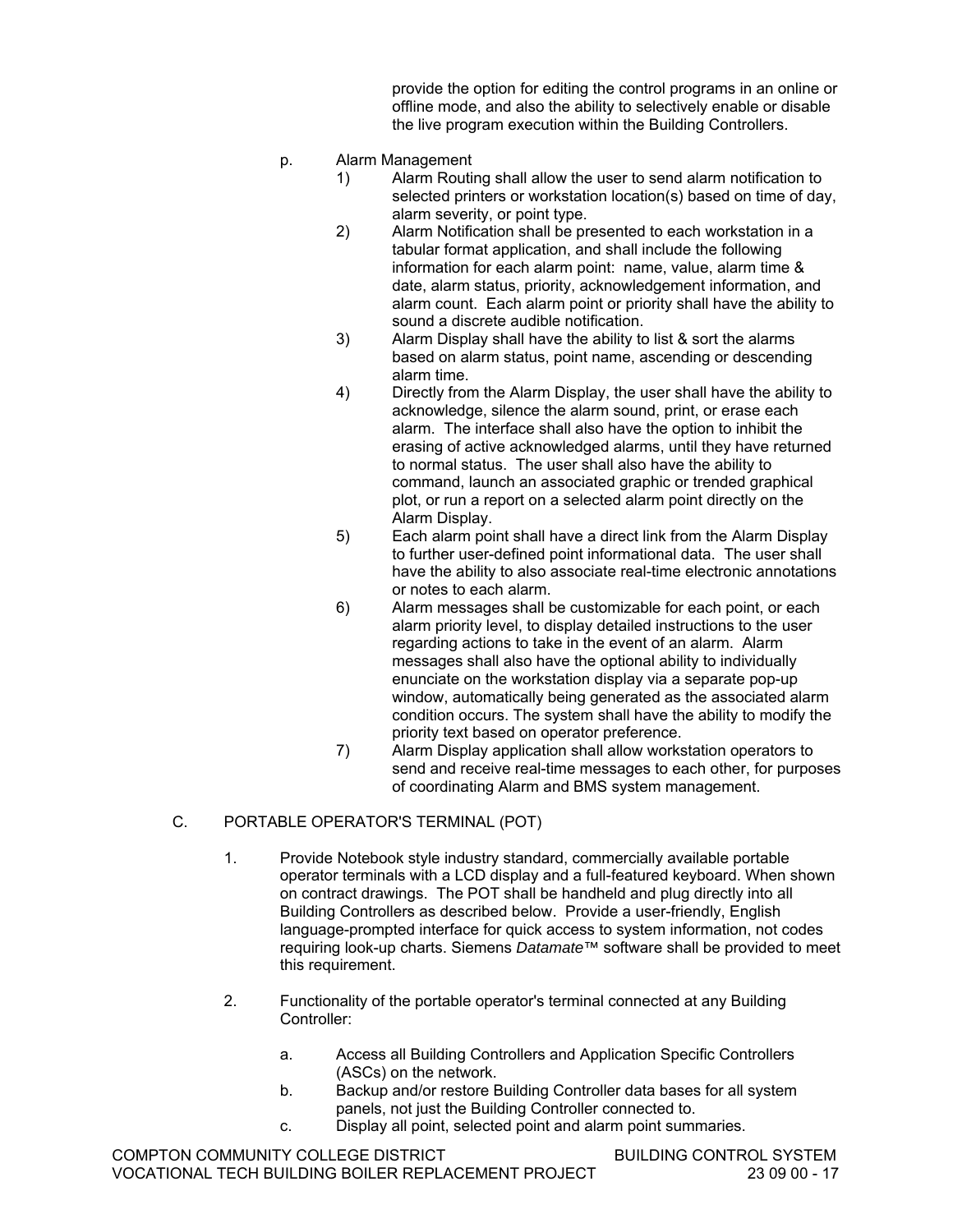- d. Display trending and totalization information.
- e. Add, modify and/or delete any existing or new system point.
- f. Command, change, and enable/disable any system point.
- g. Program and load custom control sequences as well as standard energy management programs.
- h. Acknowledge alarms.
- 3. Functionality of the portable operator's terminal connected to any application specific controller:
	- a. Provide connection capability at either the Floor Level Network Controller or a related room sensor to access controller information.
	- b. Provide status, setup and control reports.
	- c. Modify, select and store controller data base.
	- d. Command, change, and enable/disable any controller point.
- 4. Connection of a POT to a Building or ASC Controller shall not interrupt nor interfere with normal network operation in any way, prevent alarms from being transmitted or preclude centrally-initiated commands and system modification.
- 5. Portable operator terminal access to controller shall be password-controlled. Password protection shall be configurable for each operator based on function, points (designating areas of the facility), and edit/view capability.
- 2.4 Building Controller Software
	- A. General:
		- 1. The applications software shall match Campus existing control system.
		- 2. Furnish the following applications software to form a complete operating system for building and energy management as described in this specification.
		- 3. The software programs specified in this Section shall be provided as an integral part of Building Controllers and shall not be dependent upon any higher level computer or another controller for execution.
		- 4. All points, panels and programs shall be identified by a 30 character name. All points shall also be identified by a 16 character point descriptor. The same names shall be displayed at both Building Controller and the Operator Interface.
		- 5. All digital points shall have a user defined two-state status indication with 8 characters minimum (e.g. Summer, Enabled, Disabled, Abnormal).
		- 6. The Building Controller Software shall be capable of BACnet communications. The BACnet Building Controller (B-BC) shall have demonstrated interoperability during at least one BTL Interoperability Workshop and shall substantially conform to BACnet Building Controller (B-BC) device profile as specified in ANSI/ASHRAE 135-2004, Annex L.
		- 7. Building Controllers shall have the ability to perform energy management routines including but not limited to time of day scheduling, calendar-based scheduling, holiday scheduling, temporary schedule overrides, start stop time optimization, automatic daylight savings time switch over, night setback control, enthalpy switch over, peak demand limiting, temperature-compensated duty cycling, heating / cooling interlock, supply temperature reset, priority load shedding, and power failure restart.
		- 8. The Building Controllers shall have the ability to perform the following pre tested control algorithms: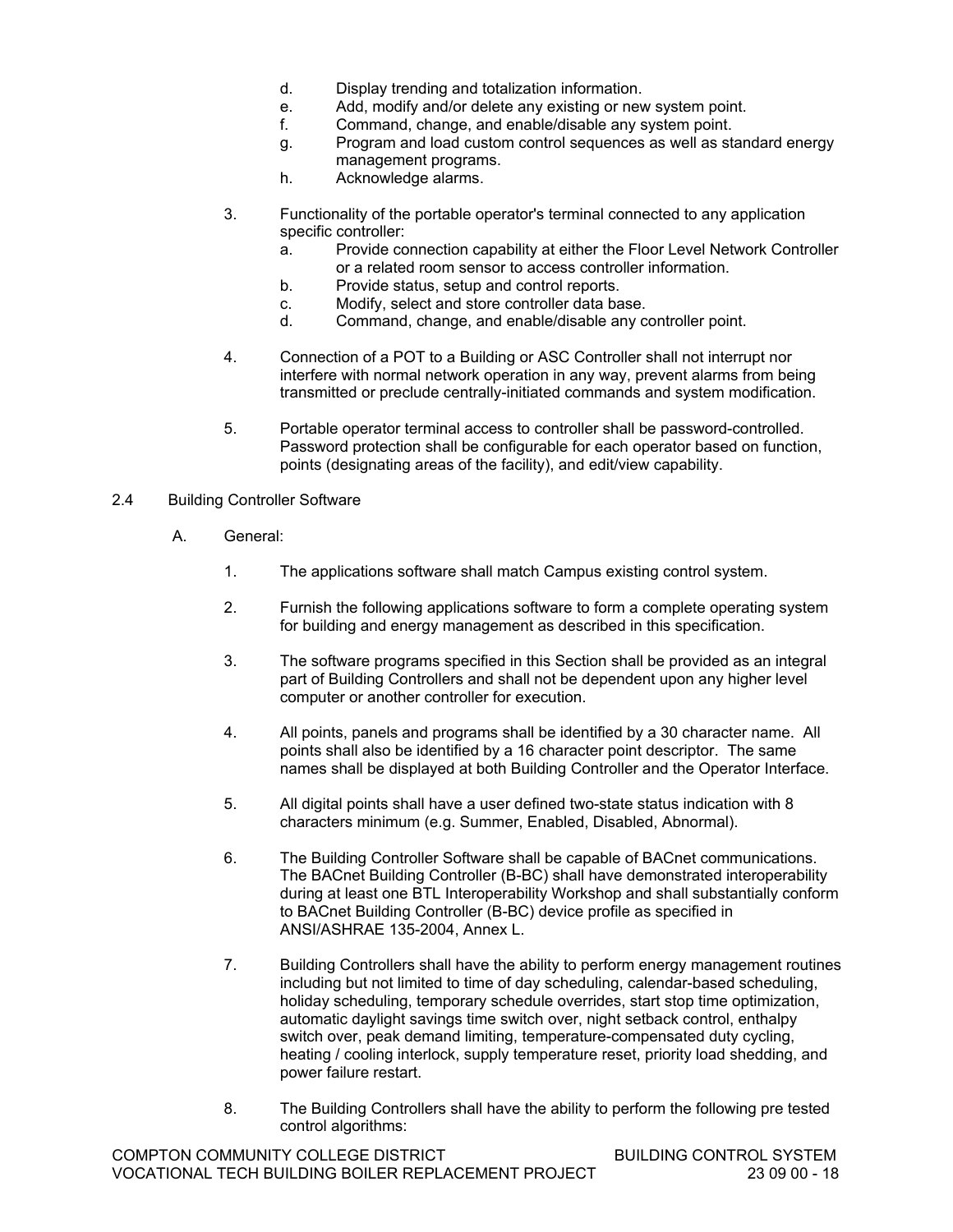- a. Two position control
- b. Proportional control
- c. Proportional plus integral control
- d. Proportional, integral, plus derivative control
- e. Automatic tuning of control loops
- f. Model-Free Adaptive Control
- 9. Each controller shall be provided with an interactive HELP function to assist operators using POTs and remote connected operators.
- 10. Building Controllers shall not be susceptible` to Microsoft Windows operating systems based viruses.
- B. System Security
	- 1. User access shall be secured using individual security passwords and user names.
	- 2. Passwords shall restrict the user to the objects, applications, and system functions as assigned by the system manager.
	- 3. User Log On / Log Off attempts shall be recorded.
	- 4. The system shall protect itself from unauthorized use by automatically logging off following the last keystroke. The delay time shall be user-definable.
	- 5. Use of workstation resident security as the only means of access control is not an acceptable alternative to resident system security in the field panel.
- C. User Defined Control Applications:
	- 1. Controllers shall be able to execute custom, job-specific processes defined by the user, to automatically perform calculations and special control routines.
	- 2. It shall be possible to use any system measured point data or status, any system calculated data, a result from any process, or any user-defined constant in any controller in the system.
	- 3. Any process shall be able to issue commands to points in any and all other controllers in the system.
	- 4. Processes shall be able to generate operator messages and advisories to other operator I/O devices. A process shall be able to directly send a message to a specified device or cause the execution of a dial-up connection to a remote device such as a printer or pager.
	- 5. Each controller shall support plain language text comment lines in the operating program to allow for quick troubleshooting, documentation, and historical summaries of program development.
	- 6. Controller shall provide a HELP function key, providing enhanced context sensitive on-line help with task oriented information from the user manual.
- D. Alarm Management:
	- 1. Alarm management shall be provided to monitor and direct alarm information to operator devices. Each Building Controller shall perform distributed, independent alarm analysis, minimize network traffic and prevent alarms from being lost. At no time shall the Building Controllers ability to report alarms be affected by either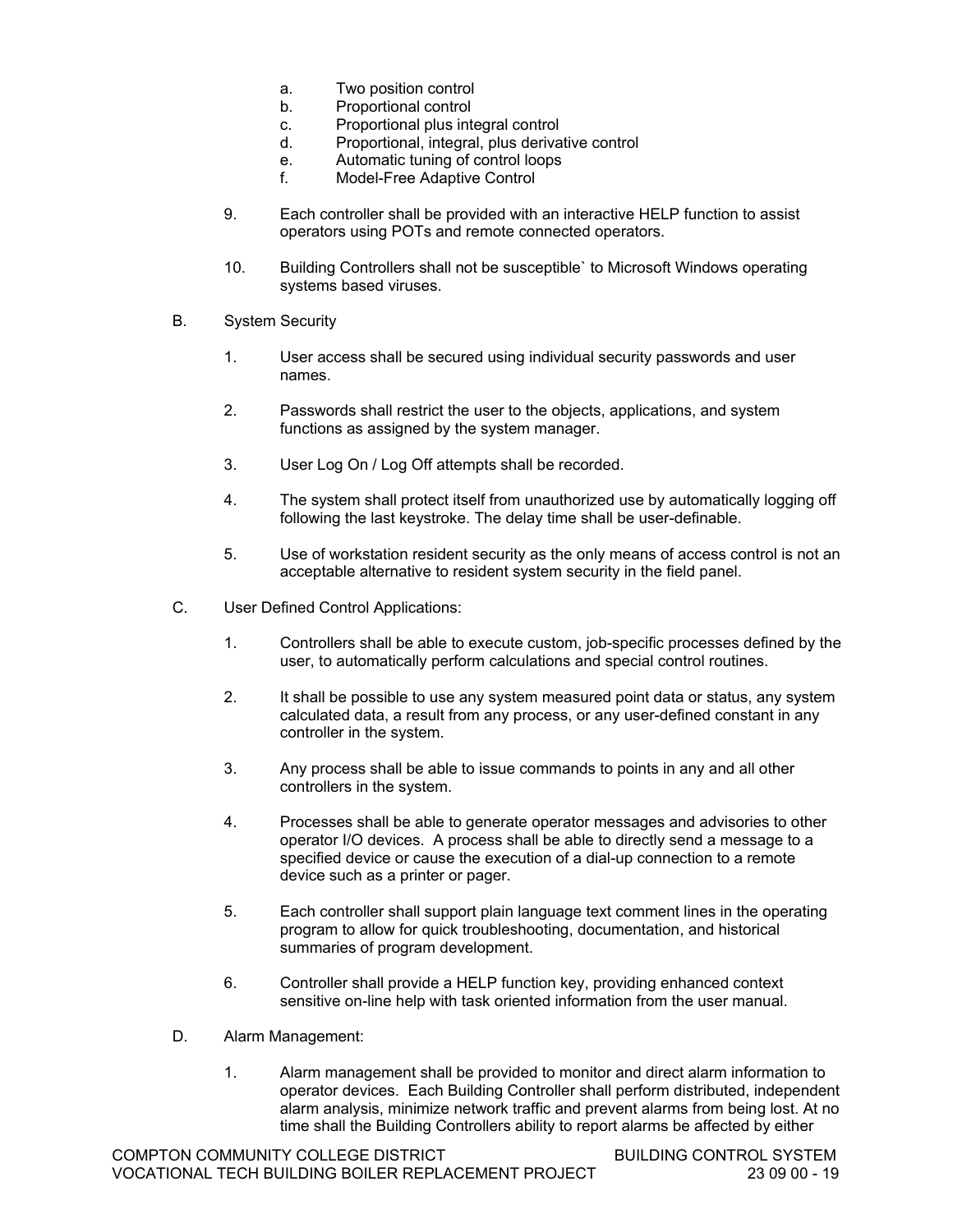operator or activity at a PC workstation, local I/O device or communications with other panels on the network

- 2. Conditional alarming shall allow generation of alarms based upon user defined multiple criteria.
- 3. An Alarm "shelving" feature shall be provided to disable alarms during testing. (Pull the Plug, etc.).
- 4. Binary Alarms. Each binary object shall be set to alarm based on the operatorspecified state. Provide the capability to automatically and manually disable alarming.
- 5. Analog Alarms. Each analog object shall have both high and low alarm limits. Alarming must be able to be automatically and manually disabled.
- 6. All alarm or point change reports shall include the point's user defined language description and the time and date of occurrence.
- 7. Alarm reports and messages shall be routed to user-defined list of operator workstations, or other devices based on time and other conditions. An alarm shall be able to start programs, print, be logged in the event log, generate custom messages, and display graphics.
- 8. In addition to the point's descriptor and the time and date, the user shall be able to print, display or store a 200 character alarm message to more fully describe the alarm condition or direct operator response.
- 9. Each Building Controller shall be capable of storing a library of at least 50 alarm messages. Each message may be assignable to any number of points in the Controller.
- E. Scheduling:
	- 1. Provide a comprehensive menu driven program to automatically start and stop designated multiple objects or events in the system according to a stored time
	- 2. Schedules shall reside in the building controller and shall not rely on external processing or network.
	- 3. It shall be possible to define a group of objects as a custom event (i.e. meeting, athletic activity, etc.). Events can then be scheduled to operate all necessary equipment automatically.
	- 4. For points assigned to one common load group, it shall be possible to assign variable time delays between each successive start and/or stop within that group.
	- 5. The operator shall be able to define the following information:
		- a. Time, day
		- b. Commands such as on, off, auto, etc.
		- c. Time delays between successive commands.
		- d. There shall be provisions for manual overriding of each schedule by an authorized operator.
	- 6. It shall be possible to schedule calendar-based events up to one year in advance based on the following:
		- a. Weekly Schedule. Provide separate schedules for each day of the week. Each of these schedules should include the capability for start, stop, optimal start, optimal stop, and night economizer. When a group of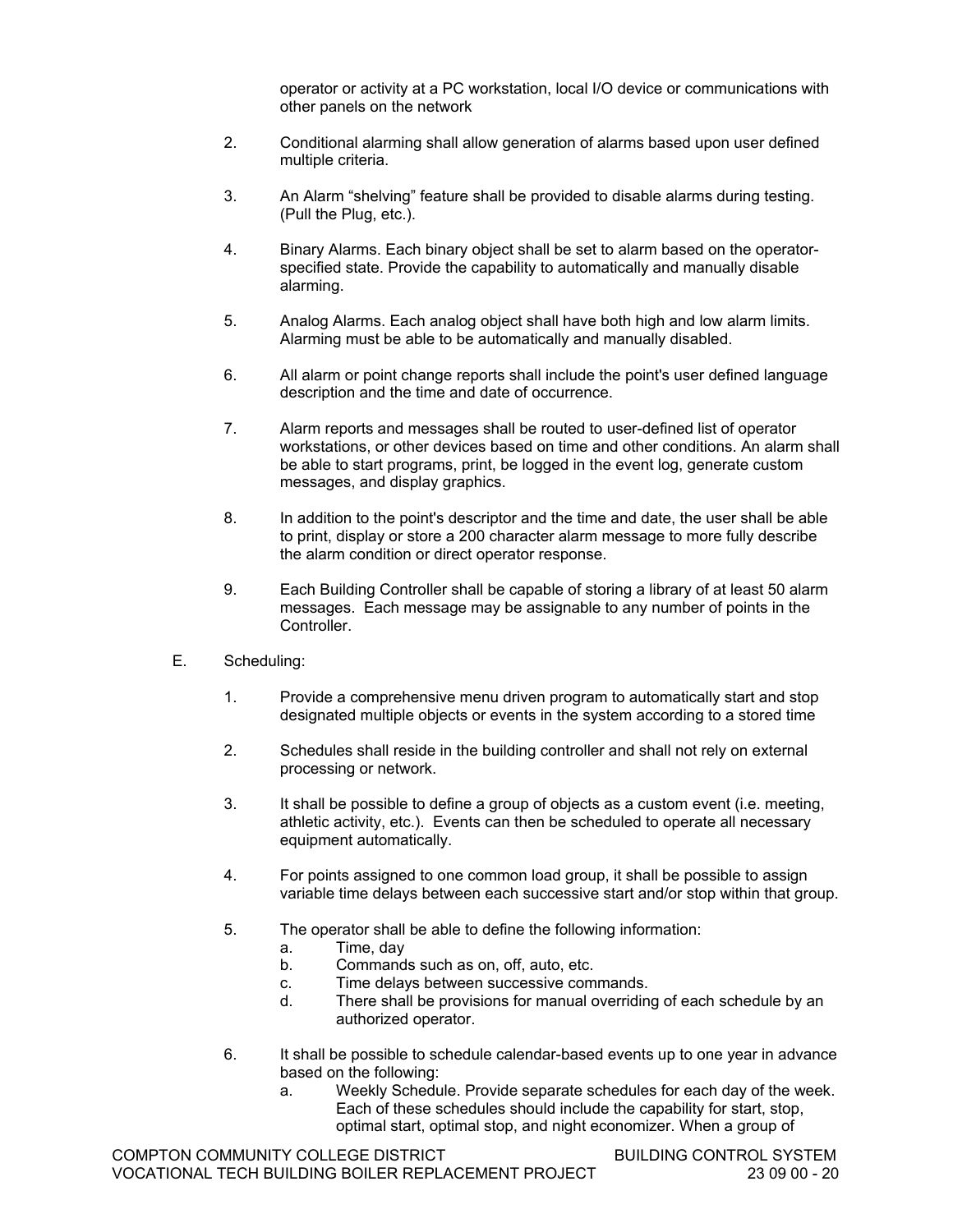objects are scheduled together as an Event, provide the capability to adiust the start and stop times for each member.

- b. Exception Schedules. Provide the ability for the operator to designate any day of the year as an exception schedule. Exception schedules may be defined up to a year in advance. Once an exception schedule is executed, it will be discarded and replaced by the standard schedule for that day of the week.
- 7. Automatic Daylight Savings Time Switchover: The system shall provide automatic time adjustment for switching to/from Daylight Savings Time.
- 8. Night setback control. The system shall provide the ability to automatically adjust setpoints for night control.
- 9. Loop Control. A Model-Free Adaptive Control algorithm or alternatively a PID (proportional-integral-derivative) closed-loop control algorithm with direct or reverse action and anti-windup shall be supplied. The algorithm shall calculate a time-varying analog value that is used to position an output or stage a series of outputs. The controlled variable, set point, and weighting parameters shall be user-selectable.
- 10. Sequencing. Provide application software based upon the sequences of operation specified to properly sequence equipment.
- 11. Staggered Start:
	- a. This application shall prevent all controlled equipment from simultaneously restarting after a power outage. The order in which equipment (or groups of equipment) is started, along with the time delay between starts, shall be user definable.
	- b. Upon the resumption of power, each Building Controller shall analyze the status of all controlled equipment, compare it with normal occupancy scheduling and turn equipment on or off as necessary to resume normal operations.
- 12. Totalization:
	- a. Run-Time Totalization. Building Controllers shall automatically accumulate and store run-time hours for all digital input and output points. A high runtime alarm shall be assigned, if required, by the operator.
	- b. Consumption totalization. Building Controllers shall automatically sample, calculate and store consumption totals on a daily, weekly or monthly basis for all analog and digital pulse input type points.
	- c. Event totalization. Building Controllers shall have the ability to count events such as the number of times a pump or fan system is cycled on and off. Event totalization shall be performed on a daily, weekly or monthly basis for all points. The event totalization feature shall be able to store the records associated with events before reset.
- 13. Data Collection:
	- a. A variety of historical data collection utilities shall be provided to manually or automatically sample, store, and display system data for all points.
	- b. Building Controllers shall store point history data for selected analog and digital inputs and outputs:
		- 1) Any point, physical or calculated may be designated for trending. Any point, regardless of physical location in the network, may be collected and stored in each Building Controllers point group.
	- c. Trend data shall be stored at the Building Controllers and uploaded to the workstation when retrieval is desired. Uploads shall occur based upon either user-defined interval, manual command or when the trend buffers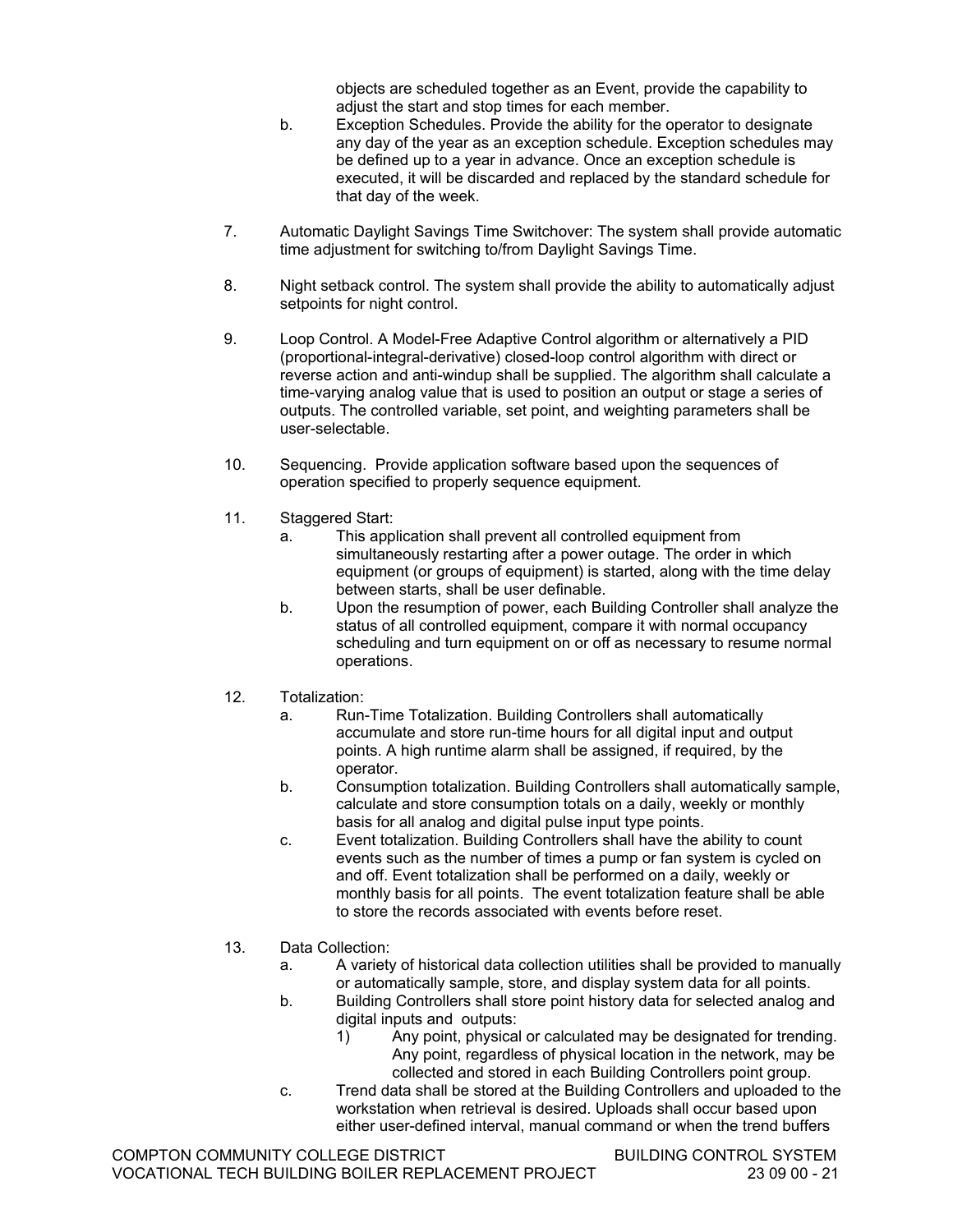are full. All trend data shall be available for use in 3rd party personal computer applications.

- d. Loop Tuning. Building Controllers shall also provide high resolution sampling capability for verification of DDC control loop performance. Documented evidence of tuned control loop performance shall be provided on a <monthly, seasonal, quarterly, annual> period.
	- 1) For Model-Free Adaptive Control loops, evidence of tuned control loop performance shall be provided via graphical plots or trended data logs. Graphical plots shall minimally include depictions of setpoint, process variable (output), and control variable (e.g., temperature). Other parameters that may influence loop control shall also be included in the plot (e.g., fan on/off, mixed-air temp).
	- 2) For PID control loops, operator-initiated automatic and manual loop tuning algorithms shall be provided for all operator-selected PID control loops. Evidence of tuned control loop performance shall be provided via graphical plots or trended data logs for all loops.
		- a) In automatic mode, the controller shall perform a step response test with a minimum one-second resolution, evaluate the trend data, calculate the new PID gains and input these values into the selected LOOP statement.
		- b) Loop tuning shall be capable of being initiated either locally at the Building Controller, from a network workstation or remotely using dial-in modems. For all loop tuning functions, access shall be limited to authorized personnel through password protection.
- 2.5 Building Controllers
	- A. Building Controllers shall be 32 bit, multi-tasking, multi-user, real-time 48 MHz digital control processors consisting of modular hardware with plug-in enclosed processors, communication controllers, power supplies and input/output point modules. Controller size shall be sufficient to fully meet the requirements of this specification and the attached point list.
	- B. Each Building Controller shall support a minimum of 3 directly connected Secondary Networks.
	- C. Each Building Controller shall have sufficient memory, a minimum of 72 megabyte, to support its own operating system and databases, including control processes, energy management applications, alarm management applications, historical/trend data for points specified, maintenance support applications, custom processes, operator I/O, and dial-up communications.
	- D. Building Controller shall have an integral real-time clock.
	- E. Each Building Controller shall support firmware upgrades without the need to change hardware.
	- F. Each Building Controller shall support:
		- 1. Monitoring of industry standard analog and digital inputs, without the addition of equipment outside the Building Controller cabinet.
		- 2. Monitoring of industry standard analog and digital outputs, without the addition of equipment outside the Building Controller cabinet.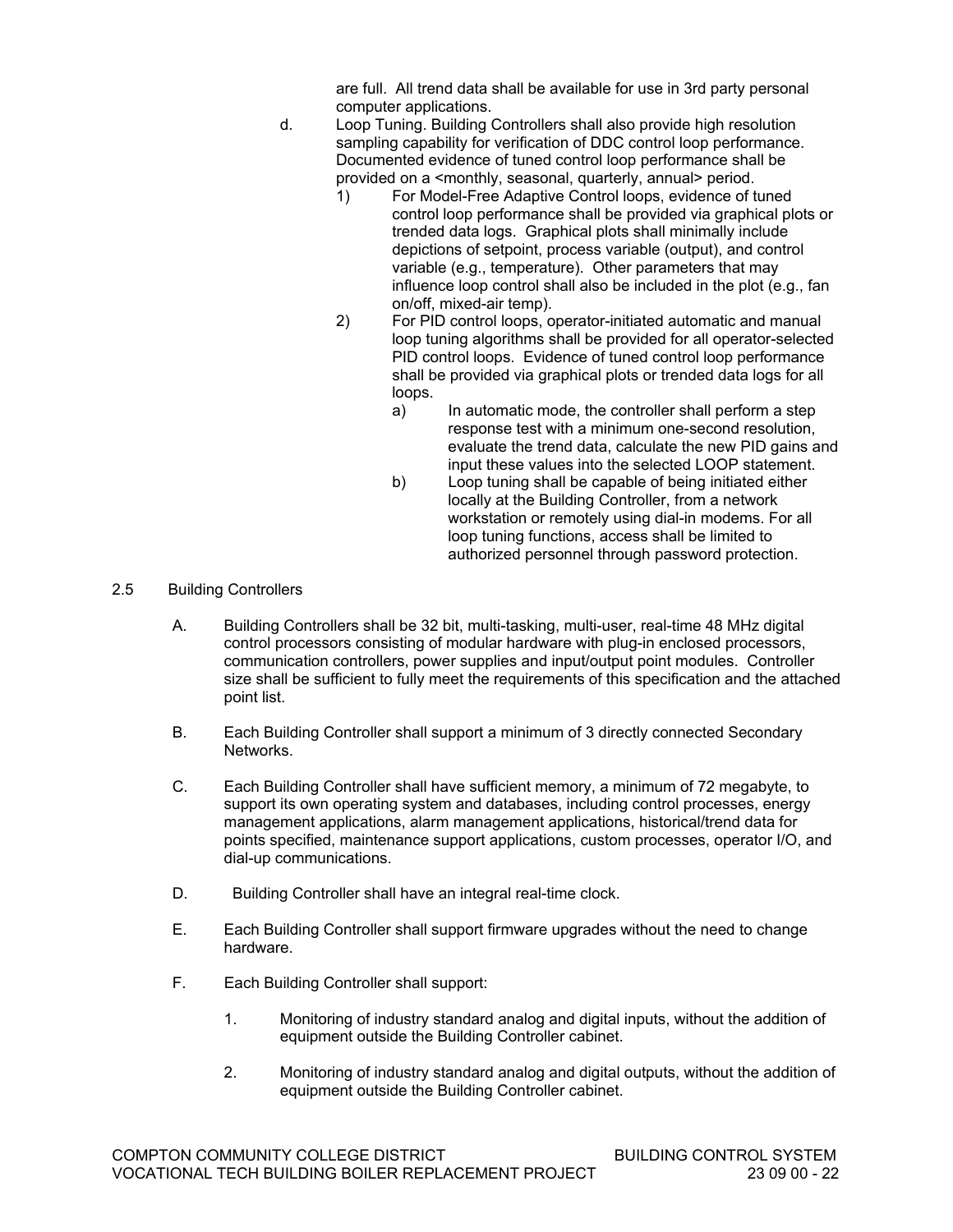- G. Spare Point Capacity. Each Building Controller shall have a minimum of 10 percent spare point capacity.
	- 1. The type of spares shall be in the same proportion as the implemented I/O functions of the panel, but in no case shall there be less than one spare of each implemented I/O type.
	- 2. Provide all processors, power supplies, and communication controllers so that the implementation of adding a point to the spare point location only requires the addition of the appropriate:
		- a. Expansion modules
		- b. Sensor/actuator
		- c. Field wiring/tubing.
- H. Serial Communication. Building Controllers shall provide at least two EIA-232C serial data communication ports for operation of operator I/O devices such as industry standard printers, operator terminals, and portable laptop operator's terminals. Building Controllers shall allow temporary use of portable devices without interrupting the normal operation of permanently connected printers or terminals.
- I. Manual Override. The operator shall have the ability to manually override automatic or centrally executed commands at the Building Controller via local, point discrete, integral hand/off/auto operator override switches for all digital control type points and gradual switches for all analog control type points. These override switches shall be operable whether the panel processor is operational or not. Each Building Controller shall monitor and alarm the hand, off and auto positions of integral HOA switches.
- J. I/O Status and Indication. Building Controllers shall provide local LED status indication for each digital input and output for constant, up-to-date verification of all point conditions without the need for an operator I/O device. Graduated intensity LEDs or analog indication of value shall also be provided for each analog output. All wiring connections shall be made to field-removable terminals.
- K. Self Diagnostics. Each Building Controller shall continuously perform self diagnostics, communication diagnosis, and diagnosis of all panel components. The Building Controller shall provide both local and remote annunciation of any detected component failures, low battery conditions or repeated failure to establish communication for any system.
- L. Power loss. In the event of the loss of power, there shall be an orderly shutdown of all Building Controllers to prevent the loss of database or operating system software. Nonvolatile memory shall be incorporated for all critical controller configuration data and battery backup shall be provided to support the real-time clock and all volatile memory for a minimum of 100 hours.
- M. Environment
	- 1. Controller hardware shall be suitable for the anticipated ambient conditions.
	- 2. Controllers used outdoors and/or in wet ambient conditions shall be mounted within waterproof enclosures and shall be rated for operation at 0°C to 49°C (32°F to 120°F).
	- 3. Controllers used in conditioned space shall be mounted in dust-proof enclosures and shall be rated for operation at 0°C to 49°C (32°F to 120°F).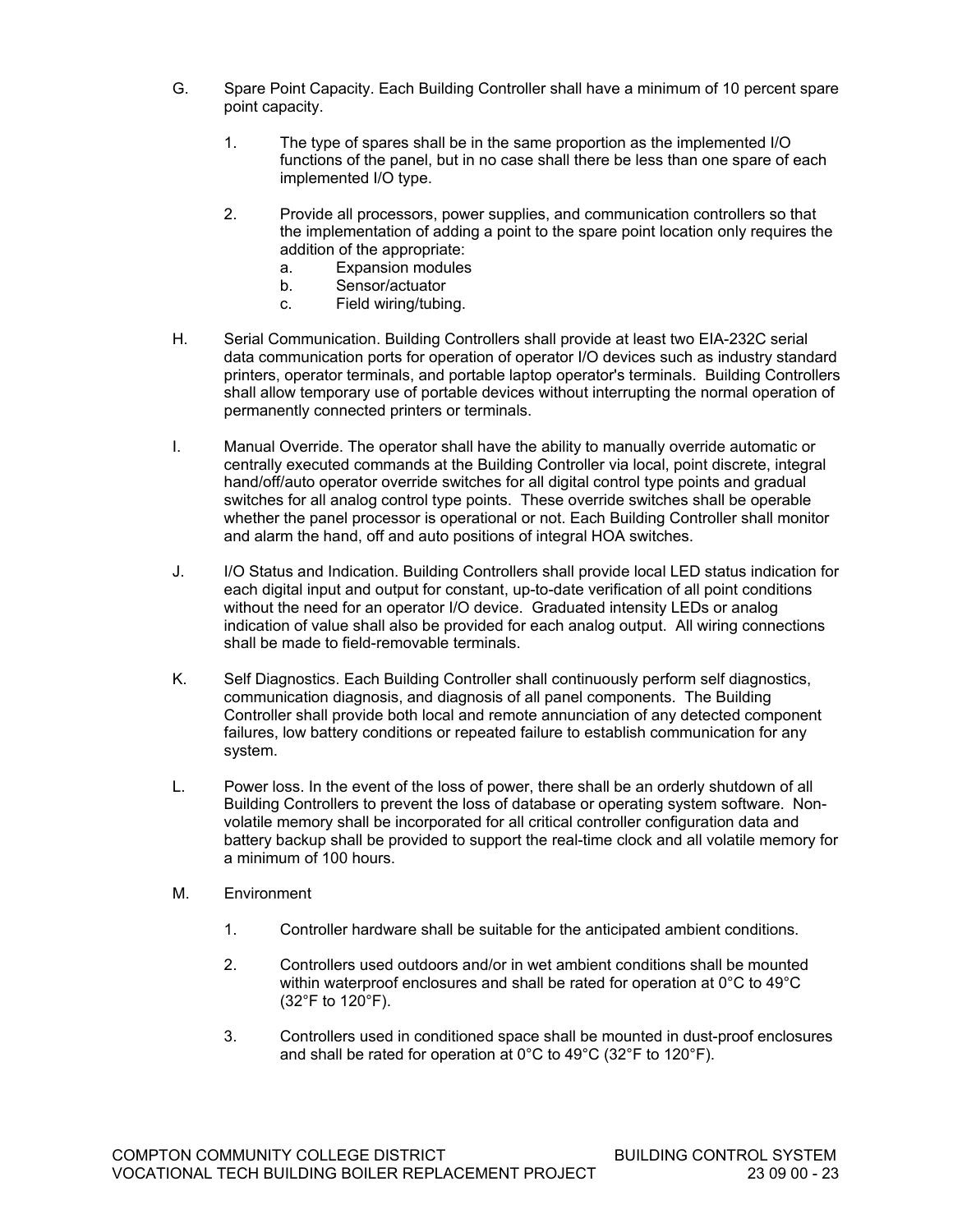- N. Immunity to power and noise.
	- 1. Controller shall be able to operate at 90% to 110% of nominal voltage rating and shall perform an orderly shutdown below 80% nominal voltage.
	- 2. Operation shall be protected against electrical noise of 5 to 120 Hz and from keyed radios up to 5 W at 1 m (3 ft).
	- 3. Isolation shall be provided at all primary network terminations, as well as all field point terminations to suppress induced voltage transients consistent with:
		- a. RF-Conducted Immunity (RFCI) per ENV 50141 (IEC 1000-4-6) at 3 V.
		- b. Electro Static Discharge (ESD) Immunity per EN 61000-4-2 (IEC 1000-4- 2) at 8 kV air discharge, 4 kV contact
		- c. Electrical Fast Transient (EFT) per EN 61000-4-4 (IEC 1000-4-4) at 500 V signal, 1 kV power
		- d. Output Circuit Transients per UL 864 (2,400V, 10A, 1.2 Joule max)
	- 4. Isolation shall be provided at all Building Controller's AC input terminals to suppress induced voltage transients consistent with:
		- a. **IEEE Standard 587 1980**
		- b. UL 864 Supply Line Transients
		- c. Voltage Sags, Surge, and Dropout per EN 61000-4-11 (EN 1000-4-11)
- O. Minimum Approved Building Controllers. BMS Contractors shall furnish Building Controllers as listed below. Providing an approved controller does not release the contractor from meeting all performance, software and hardware specifications for Building Controllers and system operations.
	- 1. Siemens Building Technologies Inc. Modular Building/Equipment Controllers (MBC/MEC).
- 2.6 Application Specific Controllers (ASC)
	- A. General:
		- 1. Provide for control of each piece of equipment , including, but not limited to the following:
			- a. Boilers
			- b. Pumps
	- B. Each Building Controller shall be able to communicate with application specific controllers (ASCs) over the Secondary Network to control terminal equipment only.
	- C. The use of Secondary Network controllers with custom program applications to control AHU's, water systems, etc. is not acceptable.
	- D. Each ASC shall operate as a stand-alone controller capable of performing its specified control responsibilities independently of other controllers in the network. Each ASC shall be a microprocessor-based, multi-tasking, real-time digital control processor.
	- E. Each ASC shall include all point inputs and outputs necessary to perform the specified control sequences. The ASC shall accept input and provide output signals that comply with industry standards. Controllers utilizing proprietary control signals shall not be acceptable. Outputs utilized either for two-state, modulating floating, or proportional control, allowing for additional system flexibility.
	- F. Space Temperature Sensors. Each controller performing space temperature control shall be provided with a matching room temperature sensor.
		- 1. Wired Sensor specifications. The sensor may be either RTD or thermistor type providing the following.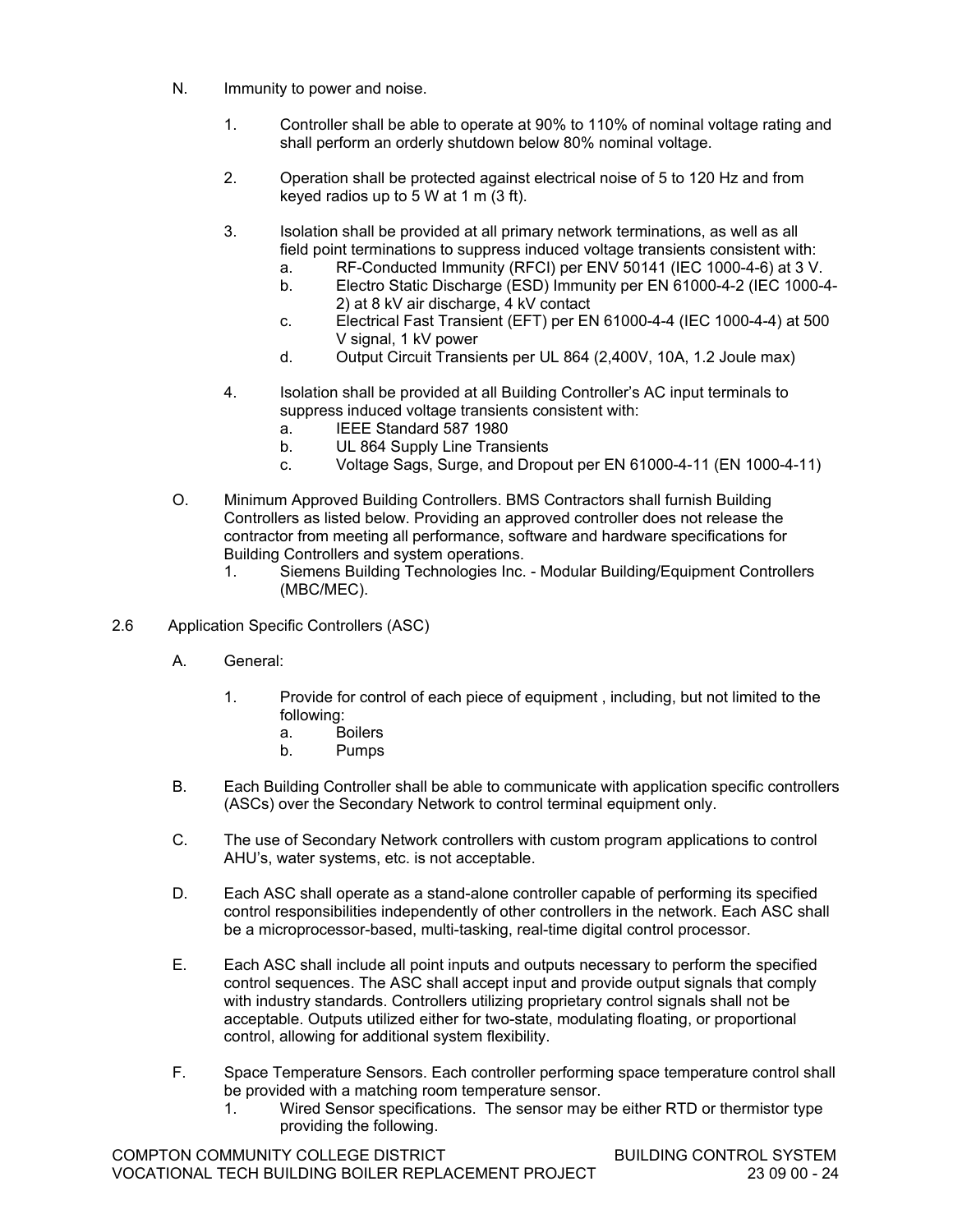- a. Accuracy: + .5 F
- b. Operating Range: 35 to 115 F
- c. Set Point Adjustment Range: 55 to 95 F
- d. Calibration Adjustments: None required
- e. Installation: Up to 100 ft. from controller
- f. Auxiliary Communications Port:
	- 1) Local LCD Temperature Display: as required<br>2) Set Point Adiustment Dial: as required
	- Set Point Adjustment Dial: as required
	- 3) Occupancy Override Switch: as required
- 2. Wireless Space Temperature Sensors specifications. The sensor shall be 100K Ohm Thermistor or equivalent type providing the following.
	- a. Accuracy: + .5 F
	- b. Operating Range: 35 to 95 F
	- c. Monitoring Range: 55 to 95 F
	- d. Calibration Adjustments: None required
	- e. Installation: Up to 100 ft. from controller
	- f. Battery life: Minimum 3 years
	- g. Auxiliary Communications Port: as required
- 3. Set Point Modes:
	- a. Independent Heating, Cooling
	- b. Night Setback-Heating
	- c. Night Setback-Cooling
- 4. Auxiliary Communication Port. Each room temperature sensor shall include a terminal jack integral to the sensor assembly. The terminal jack shall be used to connect a portable operator's terminal to control and monitor all hardware and software points associated with the controller. RS-232 communications port shall allow the operator to query and modify operating parameters of the local room terminal unit from the portable operator's terminal.
- 5. Set Point Adjustment Dial. The set point adjustment dial shall allow for modification of the temperature by the building operators. Set point adjustment may be locked out, overridden, or limited as to time or temperature through software by an authorized operator at any central workstation, Building Controller, room sensor two-line display, or via the portable operator's terminal.
- 6. Override Switch. An override switch shall initiate override of the night setback mode to normal (day) operation when activated by the occupant and enabled by building operators. The override shall be limited to two (2) hours (adjustable.) The override function may be locked out, overridden, or limited through software by an authorized operator at the operator interface, Building Controller, room sensor two-line display or via the portable operator's terminal.
- G. Communication. Each controller shall perform its primary control function independent of other Secondary Network communication, or if Secondary Network communication is interrupted. Reversion to a fail-safe mode of operation during Secondary Network interruption is not acceptable.
- H. Control Algorithms. The controller shall receive its real-time data from the Building Controller time clock to insure Secondary Network continuity. Each controller shall include algorithms incorporating proportional, integral and derivative (PID) gains for all applications. All PID gains and biases shall be field-adjustable by the user via room sensor LCD or the portable operator's terminal as specified herein. Controllers that incorporate proportional and integral (PI) control algorithms only shall not be acceptable.
- I. Control Applications. Operating programs shall be field-selectable for specific applications. In addition, specific applications may be modified to meet the user's exact control strategy requirements, allowing for additional system flexibility. Controllers that require factory changes of all applications are not acceptable.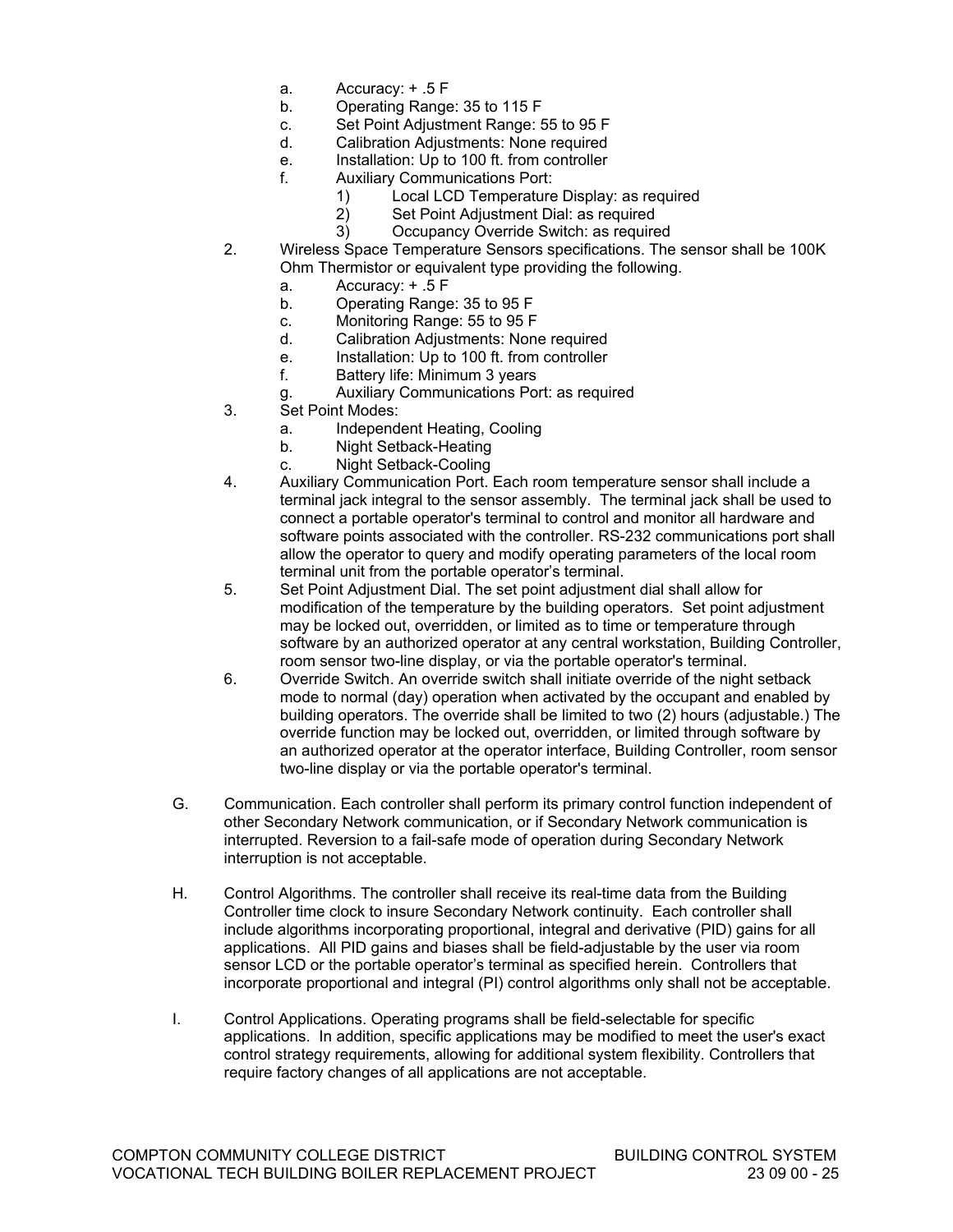- J. Calibration. Each controller shall include provisions for manual and automatic calibration of the differential pressure transducer in order to maintain stable control and insuring against drift over time.
	- 1. Manual calibration may be accomplished by either commanding the actuator to 0% via the POT or by depressing the room sensor override switch. Calibration of the transducer at the controller location shall not be necessary
	- 2. Calibration shall be accomplished by stroking the terminal unit damper actuator to a 0% position so that a 0 CFM air volume reading is sensed. The controller shall automatically accomplish this whenever the system mode switches from occupied to unoccupied or vice versa.
	- 3. Calibration shall be accomplished by zeroing out the pressure sensor and holding damper at last known position until calibration is complete. The controller shall automatically accomplish this whenever the system mode switches from occupied to unoccupied or vice versa.
- K. Memory.
	- 1. Provide each ASC with sufficient memory to accommodate point databases, operating programs, local alarming and local trending. All databases and programs shall be stored in non-volatile EEPROM, EPROM and PROM, or minimum of 72-hour battery backup shall be provided. The controllers shall be able to return to full normal operation without user intervention after a power failure of unlimited duration.
	- 2. Upon replacement, new ASCs shall recover control function and site specific defaults automatically and resume normal operation
- L. Power Supply. The ASCs shall be powered from a 24 VAC source and shall function normally under an operating range of 18 to 28 VAC, allowing for power source fluctuations and voltage drops. Power supply for the ASC must be rated at a minimum of 125% of ASC power consumption and shall be of the fused or current limiting type. The BMS contractor shall provide 24 VAC power to the terminal units by utilizing:
	- 1. The existing line voltage power trunk and installing separate isolation transformers for each controller
	- 2. Dedicated line voltage power source and isolation transformers at a central location and installing 24VAC power trunk to supply multiple ASCs in the area.
- M. Environment. The controllers shall function normally under ambient conditions of 32 to 122 F (0 to 50 C) and 10% to 95%RH (non-condensing). Provide each controller with a suitable cover or enclosure to protect the circuit board assembly.
- N. Immunity to noise. Operation shall be protected against electrical noise of 5-120 Hz and from keyed radios up to 5 W at 1 m (3 ft).
- O. Manufacturer Installed Controls.
	- 1. BMS manufacturer shall furnish ASC and actuator for factory mounting to equipment manufacturer.
	- 2. Cost of factory mounting shall be borne by equipment manufacturer.
	- 3. For VAV terminals, equipment manufacturer shall provide and install flow-cross sensor, 24 Vac transformer, controls enclosure, fan relay, SCR and factory install, wire and tube the ASC controller and actuator provided by Siemens.
- P. Controllers for VAV terminals.
	- 1. All VAV terminal control applications shall be field-selectable such that a single controller may be used in conjunction with any of the above types of terminal units to perform the specified sequences of control. ASC's that require factory application changes are not acceptable. The VAV terminal ASC shall support the following types of pressure independent terminal boxes as a minimum:
		- a. VAV cooling only
		- b. VAV with hot water or electric reheat
		- c. Fan-powered VAV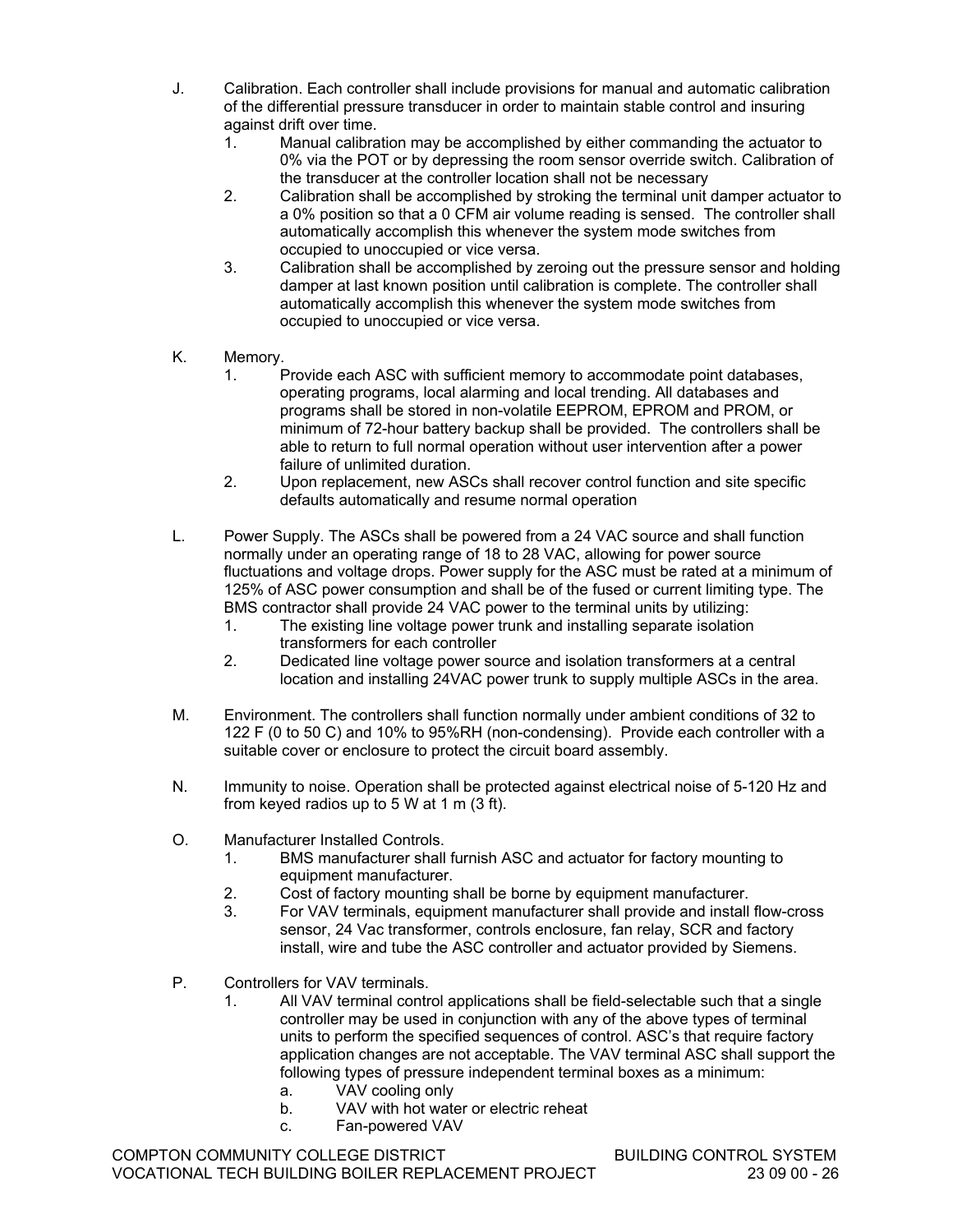- d. Fan-powered VAV with hot water or electric reheat
- 2. The controller shall include a differential pressure transducer that shall connect to the terminal unit manufacturer's standard averaging air velocity sensor to measure the average differential pressure in the duct. The controller shall convert this value to actual air flow. Single point air velocity sensing is not acceptable. The differential pressure transducer shall have a measurement range of 0 to 4000 fpm (0 to 20.4 m/s) and measurement accuracy of +5% at 400 to 4000 fpm (2 to 20 m/s), insuring primary air flow conditions shall be controlled and maintained to within +5% of Set point at the specified parameters. The BMS contractor shall provide the velocity sensor if required to meet the specified functionality.
- Q. Controllers for CV terminals.
	- 1. Constant volume ASCs shall meet all requirements of paragraphs as previously specified for VAV terminals. The controllers shall have a minimum and maximum flow set point, which shall be selected based on interior ventilation requirements. Under normal conditions, the set point shall be set to minimum set point. When the floor area requires additional ventilation (high CO2 level, manual command, etc.) the set point shall be set to maximum set point.
- 2.7 Input/Output Interface:
	- A. Hardwired inputs and outputs may tie into the system through building or application specific controllers.
	- B. All input points and output points shall be protected such that shorting of the point to itself, to another point, or to ground will cause no damage to the controller. All input and output points shall be protected from voltage up to 24 V of any duration, such that contact with this voltage will cause no damage to the controller.
	- C. Binary inputs shall allow the monitoring of On/Off signals from remote devices. The binary inputs shall provide a wetting current of at least 12 mA to be compatible with commonly available control devices and shall be protected against the effects of contact bounce and noise. Binary inputs shall sense "dry contact" closure without external power (other than that provided by the controller) being applied.
	- D. Pulse accumulation input objects. This type of object shall conform to all the requirements of binary input objects and also accept up to 10 pulses per second for pulse accumulation.
	- E. Analog inputs shall allow the monitoring of low-voltage (0 to 10 VDC), current (4 to 20 mA), or resistance signals (thermistor, RTD). Analog inputs shall be compatible with—and field configurable to— commonly available sensing devices.
	- F. Binary outputs shall provide for On/Off operation or a pulsed low-voltage signal for pulse width modulation control. Binary outputs on building and custom application controllers shall have three-position (On/Off/Auto) override switches and status lights. Outputs shall be selectable for either normally open or normally closed operation.
	- G. Analog outputs shall provide a modulating signal for the control of end devices. Outputs shall provide either a 0 to 10 VDC, 4 to 20 mA or 0-20 PSI signal as required to provide proper control of the output device. Analog outputs on building or custom application controllers shall have status lights and a two-position (AUTO/MANUAL) switch and manually adjustable potentiometer for manual override. Analog outputs shall not exhibit a drift of greater than 0.4% of range per year.
	- H. Tri-State Outputs. Provide tri-state outputs (two coordinated binary outputs) for control of three-point floating type electronic actuators without feedback. Use of three-point floating devices shall be limited to zone control and terminal unit control applications (VAV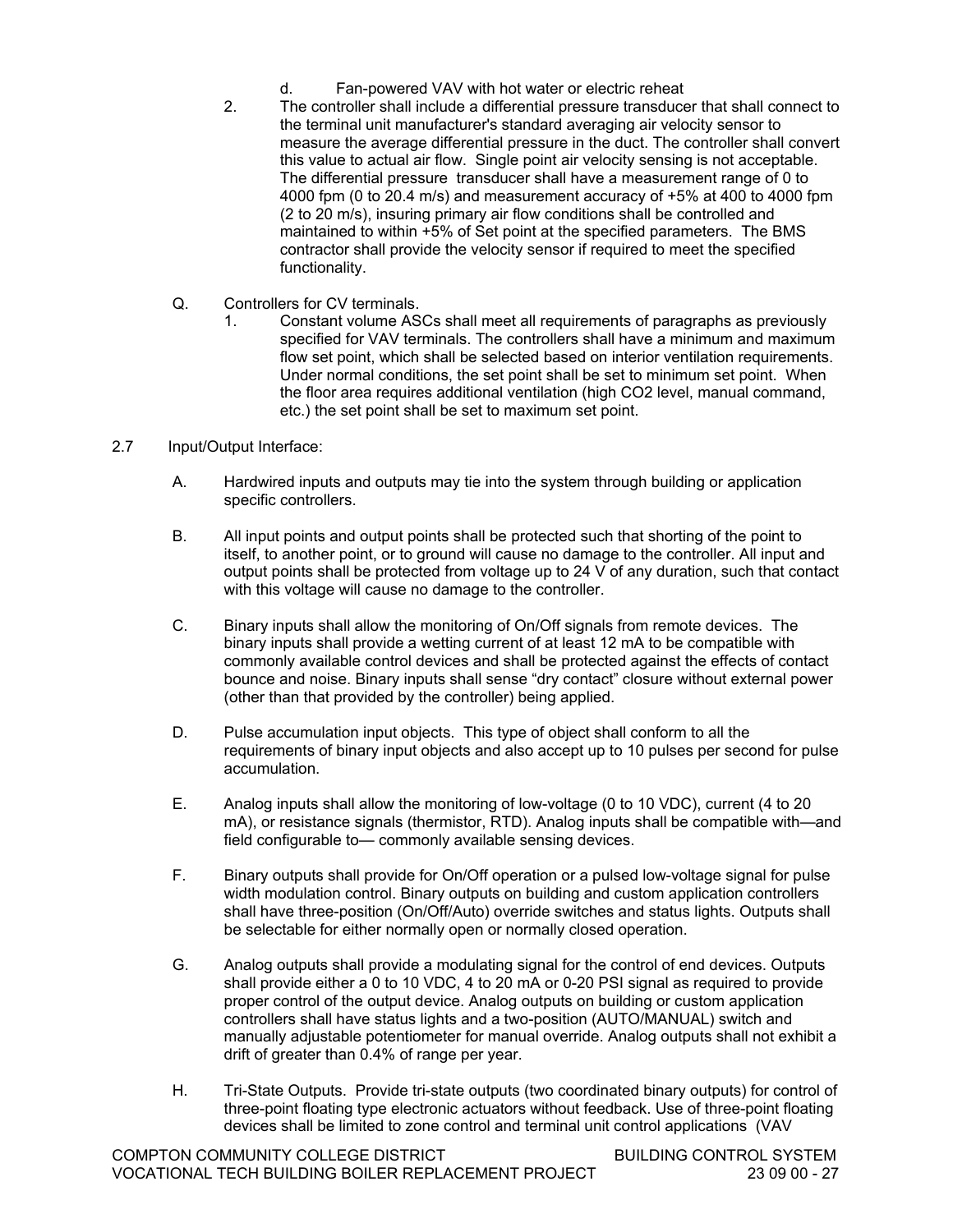terminal units, duct-mounted heating coils, zone dampers, radiation, etc.). Control algorithms shall run the zone actuator to one end of its stroke once every 24 hours for verification of operator tracking.

- I. System Object Capacity. The system size shall be expandable to at least twice the number of input/ output objects required for this project. Additional controllers (along with associated devices and wiring) shall be all that is necessary to achieve this capacity requirement. The operator interfaces installed for this project shall not require any hardware additions or software revisions in order to expand the system.
- 2.8 Power Supplies and Line Filtering
	- A. Control transformers shall be UL listed. Furnish Class 2 current-limiting type or furnish over-current protection in both primary and secondary circuits for Class 2 service in accordance with NEC requirements. Limit connected loads to 80% of rated capacity.
	- B. DC power supply output shall match output current and voltage requirements. Unit shall be full-wave rectifier type with output ripple of 5.0 mV maximum peak-to-peak. Regulation shall be 1.0% line and load combined, with 100-microsecond response time for 50% load changes. Unit shall have built-in over-voltage and over-current protection and shall be able to withstand a 150% current overload for at least three seconds without trip-out or failure.
		- 1. Unit shall operate between 0°C and 50°C (32°F and 120°F). EM/RF shall meet FCC Class B and VDE 0871 for Class B and MILSTD 810C for shock and vibration.
		- 2. Line voltage units shall be UL recognized and CSA approved.
	- C. Power line filtering.
		- 1. Provide transient voltage and surge suppression for all workstations and controllers either internally or as an external component. Surge protection shall have the following at a minimum:
			- a. Dielectric strength of 1000 volts minimum
			- b. Response time of 10 nanoseconds or less
			- c. Transverse mode noise attenuation of 65 dB or greater
			- d. Common mode noise attenuation of 150 dB or better at 40 Hz to 100 Hz.
- 2.9 Auxiliary Control Device
	- A. GENERAL
		- 1. Specified in this section are the following hard wired input/output devices connected to the Building Controller or ASC. Devices only required if specified by points list , control diagram or sequence of operation.
			- a. Electric Damper Actuators
			- b. Motorized Isolation Valves
			- c. Ball Valves
			- d. Automatic Control Valves
			- e. Airflow Measuring Stations
			- f. Binary Temperature Devices
			- g. Temperature Sensors
			- h. Dew Point/Humidity Sensors
			- i. Pressure Sensors
			- j. Water Differential Pressure Sensors
			- k. Differential Pressure Switches
			- l. Analog Water Level Sensors
			- m. Water Leak Detection Systems
			- n. Audio/Visual Alarm Units
			- o. Fuel Oil Meters
			- p. Water BTU Meters
			- q. Vortex Shedding Flow Meters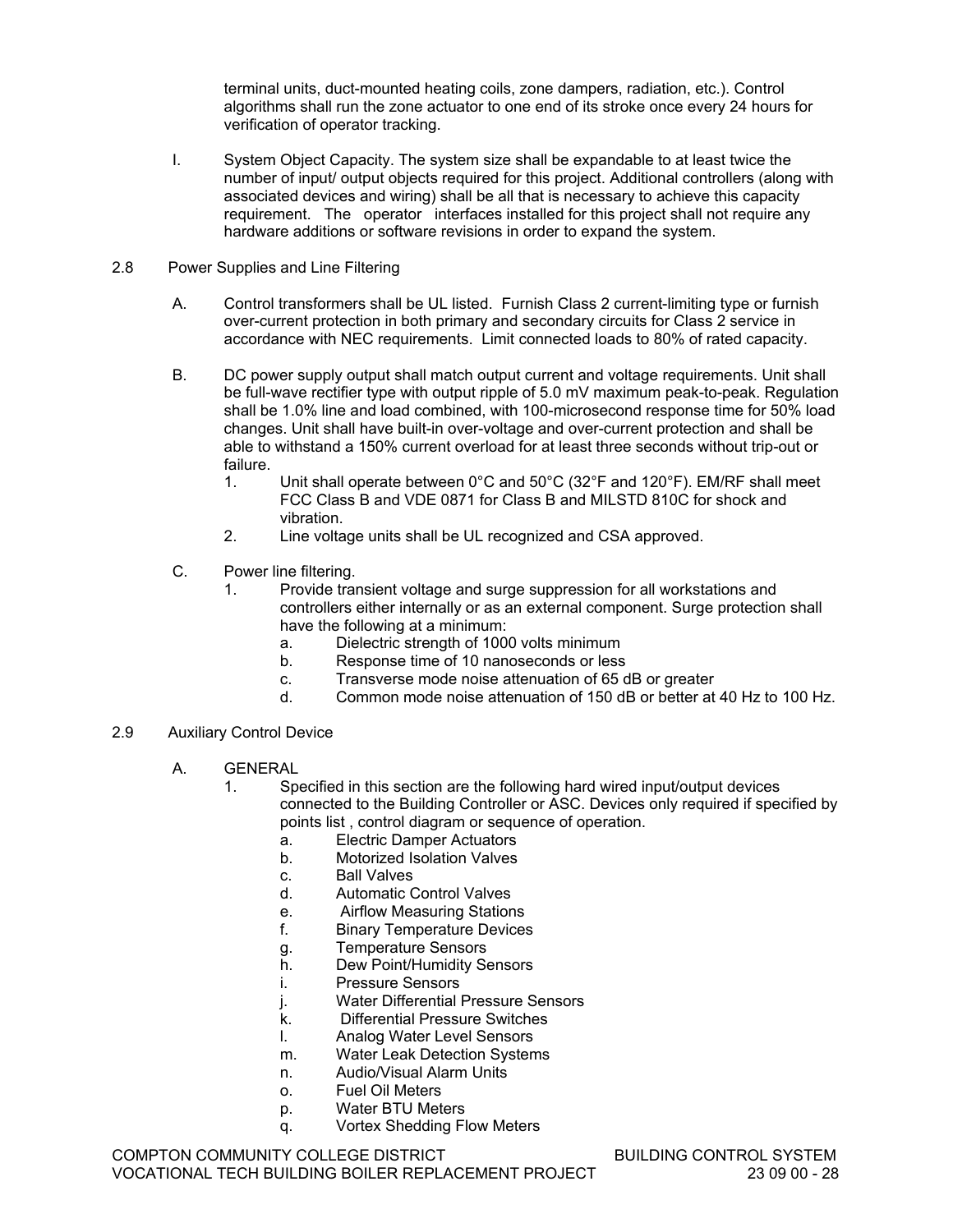- r. Indoor Air Quality (CO2/VOC) Space Sensors
- s. Relays
- t. Override Timers
- u. Current Transformers
- v. Voltage Transmitters
- w. Voltage Transformers
- x. Power Monitors
- y. Current Switches
- z. Pressure Electric Switches
- aa. Electro-pneumatic Transducers
- bb. Local Control panels
- cc. Local User Display

### B. MOTORIZED ISOLATION VALVES

- 1. Butterfly Valves
	- a. Furnish automatic butterfly valves for isolation requirements as shown on the drawings or required herein. All butterfly valves shall have body ratings in accordance with the piping specifications. Valves shall be high performance, fully lugged with carbon steel body ANSI 150/300. Valves shall be rated for bubble tight dead end closure, with 316 stainless steel disc, stainless steel shaft and reinforced Teflon seat and seals.
	- b. Motorized valves located outdoors or in areas subject to outdoor air conditions provide fail in place, electric operators with water proof enclosure, crankcase heater, and open and closed position limit switches. Valve and all accessories shall be constructed for outdoor use. All electrical devices shall be weather proof and NEMA 4 rated.
	- c. All valves shall be provided with external position indicators and a speed control device to prevent to rapid closure.
	- d. All valves shall be provided with manual override hand wheels for operating the valve.
	- e. The valves shall be line size as shown on plans.
	- f. Motorized isolation valves shall be Keystone, Bray, Jamesbury 815/830L, Fisher, or DeZurik Model HP II.
- 2. BALL VALVES.
	- a. Furnish automatic full port ball valves for isolation requirements on line sizes up to 2'as shown on the drawings or required herein. All ball valves shall have ANSI 250 body rating. Valves shall bronze body and stainless steel trim.
	- b. Valves shall close against a differential pressure equal to the design pump head pressure plus 10%.
	- c. The valves shall fail to their safe position upon power loss as specified in the sequence of operation.
	- d. All valves shall be provided with manual override.
	- e. Provide valve position indicator end switches with the actuator.
	- f. The valves shall be line size as shown on plans.
	- g. Motorized isolation valves shall be, Siemens, Dezurik or Neptronic.

### 3. AUTOMATIC CONTROL VALVES.

- a. General:
	- 1) Control valves shall be two-way or three-way type single seated globe type for two-position or modulating service as shown. Valves shall meet ANSI Class IV leakage rating.
	- 2) Body pressure rating and connection type construction shall conform to pipe, fitting and valve schedules. Where pressure and flow combinations exceed ratings for commercial valves and operators, industrial class valves and operators shall be provided.

COMPTON COMMUNITY COLLEGE DISTRICT BUILDING CONTROL SYSTEM VOCATIONAL TECH BUILDING BOILER REPLACEMENT PROJECT 23 09 00 - 29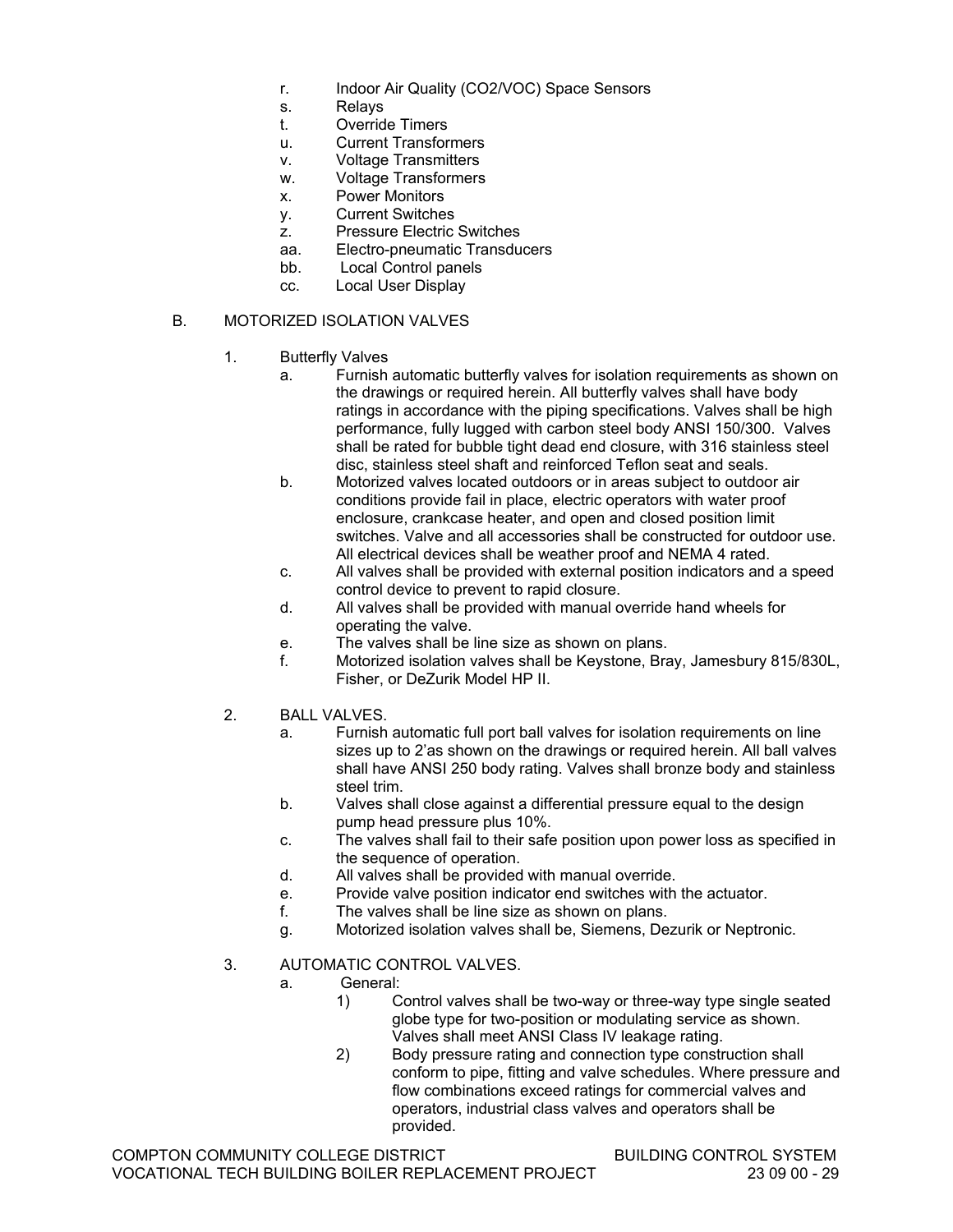- 3) Valve operators shall be of pneumatic or electric type.
- 4) The valves shall be quiet in operation and fail-safe in either normally open or normally closed position in the event of power failure.
- 5) Control valve operators shall be sized to close against a differential pressure equal to the design pump head plus 10 percent.
- 6) Furnish differential pressure control valves for all water systems as shown on plans and/or specified in the sequence of operations.
- 7) Provide valves 2" and smaller with screwed end bronze bodies and stainless steel trim. Provide valves 2-1/2" and larger with flanged ends, cast iron body and stainless steel trim.
- 8) For modulating service that require large valve size (above 6"), such as cooling tower temperature bypass, chiller head pressure ,etc. where proper control with globe type control valve cannot be achieved or the application is not economical butterfly or v-port ball valves are allowed.
- b. Water Valves:
	- 1) Control valves shall be of equal percentage flow characteristics for modulating service.
	- 2) Steam Valves:
	- 3) Control valves shall be of linear flow characteristics for modulating service.

# C. BINARY TEMPERATURE DEVICES

- 1. Line-voltage space thermostat:
	- a. Line-voltage thermostats shall be bimetal-actuated, snap acting SPDT contact, enclosed, UL listed for electrical rating. The thermostat cover shall provide exposed set point adjustment knob. The thermostat shall operate within the 55°F to 85°F setpoint range, with 2°F maximum differential.
- 2. Low-temperature safety thermostat:<br>3 low-limit air stream thermostats sha
- Low-limit air stream thermostats shall be UL listed, vapor pressure type, with a sensing element of 20 ft. minimum length. Element shall respond to the lowest temperature sensed by any 1 ft. section. The low-limit thermostat shall be automatic reset, SPDT type.
- 4. Aquastat:
	- a. Strap-on type thermostats shall be provided for low or high temperature limit service on hot water or steam condensate pipes. The thermostats shall be UL listed, with a liquid-filled bulb type sensing element and capillary tubing. The thermostat shall operate within the 20°F to 120°F, or 100°F to 240°F, setpoint range, with an adjustable 6°F differential.
	- b. The low-limit thermostat shall be automatic reset, snap acting SPDT type with concealed set point adjustment.
- D. TEMPERATURE SENSORS
	- 1. Provide the following instrumentation as required by the monitoring, control and optimization functions. All temperature sensor shall use platinum RTD elements only, nickel or silicon are not acceptable. All control signals shall be via a 4-20 mA loop.
	- 2. Room Temperature:
		- a. Temperature monitoring range: -40/+240 F
		- b. Output signal: 1000Ώ RTD Resistance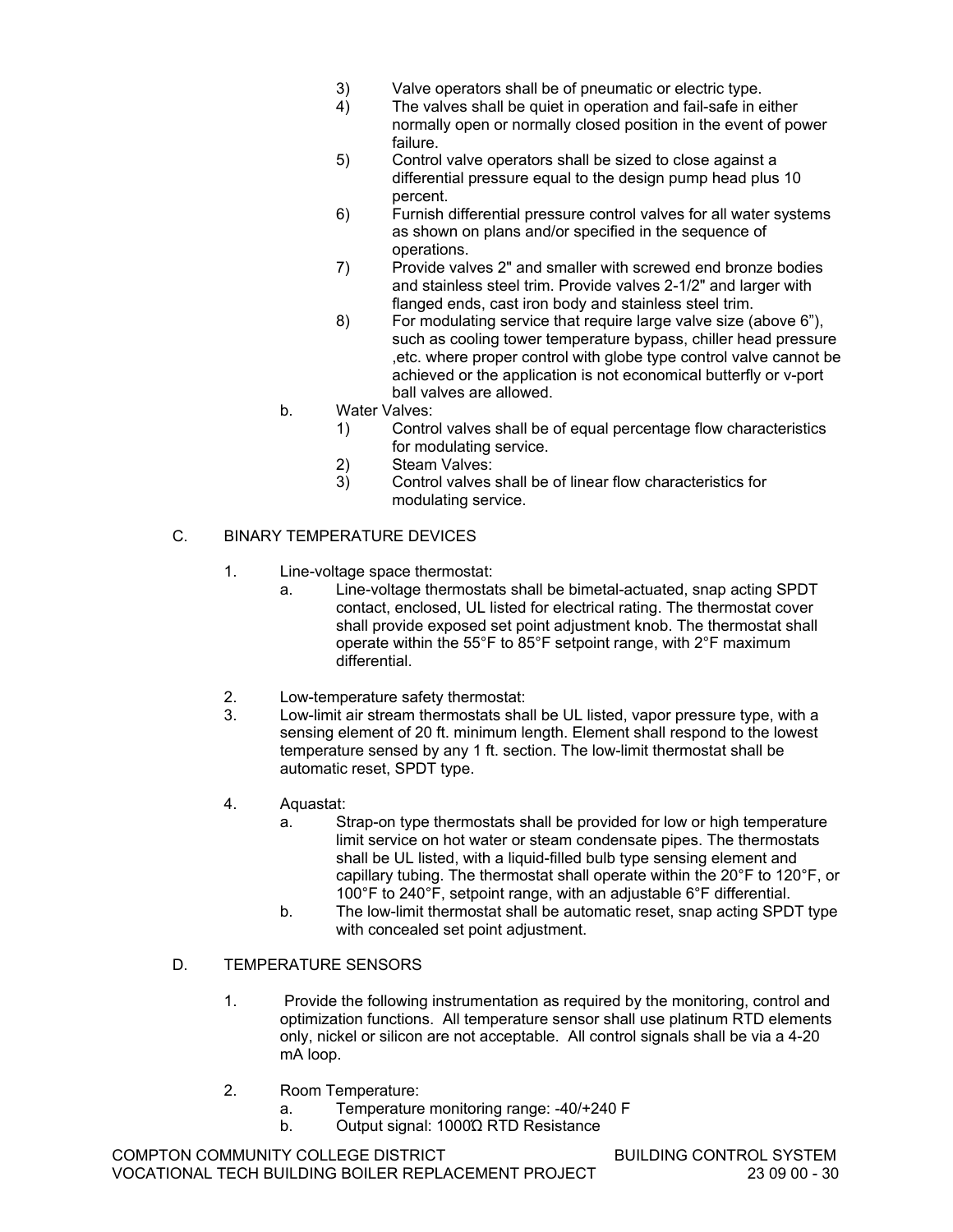- c. Installation adjustments: none required
- d. Element: Platinum
- e. Factory calibration point: 32 deg F
- f. Accuracy at calibration point: +0.1% at 32F
- 3. Liquid Immersion Temperature
	- a. Temperature monitoring range: -40/+240 F
	- b. Output signal: 1000Ώ RTD Resistance
	- c. Installation adjustments: none required
	- d. Element: Platinum
	- e. Factory calibration point: 32 deg F
	- f. Accuracy at calibration point: +0.1% at 32F
- 4. Duct (Single Point) Temperature
	- a. Temperature monitoring range: -40/+240 F
	- b. Output signal: 1000Ώ RTD Resistance
	- c. Installation adjustments: none required
	- d. Element: Platinum
	- e. Factory calibration point: 32 deg F
	- f. Accuracy at calibration point: +0.1% at 32F
- 5. Duct (Averaging) Temperature
	- a. Temperature monitoring range: -40/+240 F
	- b. Output signal: 1000Ώ RTD Resistance
	- c. Installation adjustments: none required
	- d. Element: Platinum
	- e. Factory calibration point: 32 deg F
	- f. Accuracy at calibration point: +0.1% at 32F
- 6. Outside Air Temperature
	- a. Temperature monitoring range: -40/+240 F
	- b. Output signal: 1000Ώ RTD Resistance
	- c. Installation adjustments: none required
	- d. Element: Platinum
	- e. Factory calibration point: 32 deg F
	- f. Accuracy at calibration point: +0.1% at 32F
- E. PRESSURE SENSORS
	- 1. Air Static Pressure Sensor
		- a. Duct Static range: -.5 to + 7.5"wg
		- b. Accuracy: + .05" w.g.
		- c. Output signal: 4 20 mA
		- d. Actual sensor used will be sized for its application so that it is accurate in the range it will be reading. (e.g. room -0.5- +0.5, fan static pressure 0- 5.0", etc.)

#### F. WATER DIFFERENTIAL PRESSURE SENSOR

- 1. Transducer shall have linear output signal. Zero and span shall be field adjustable.
- 2. Transducer sensing elements shall withstand continuous operating conditions of positive or negative pressure up to 250 psig without damage.
- 3. Water pressure transducer shall have stainless steel diaphragm construction with elastomer seals. Transducer shall be complete with 4 to 20 mA output, required mounting brackets, and block and bleed valves.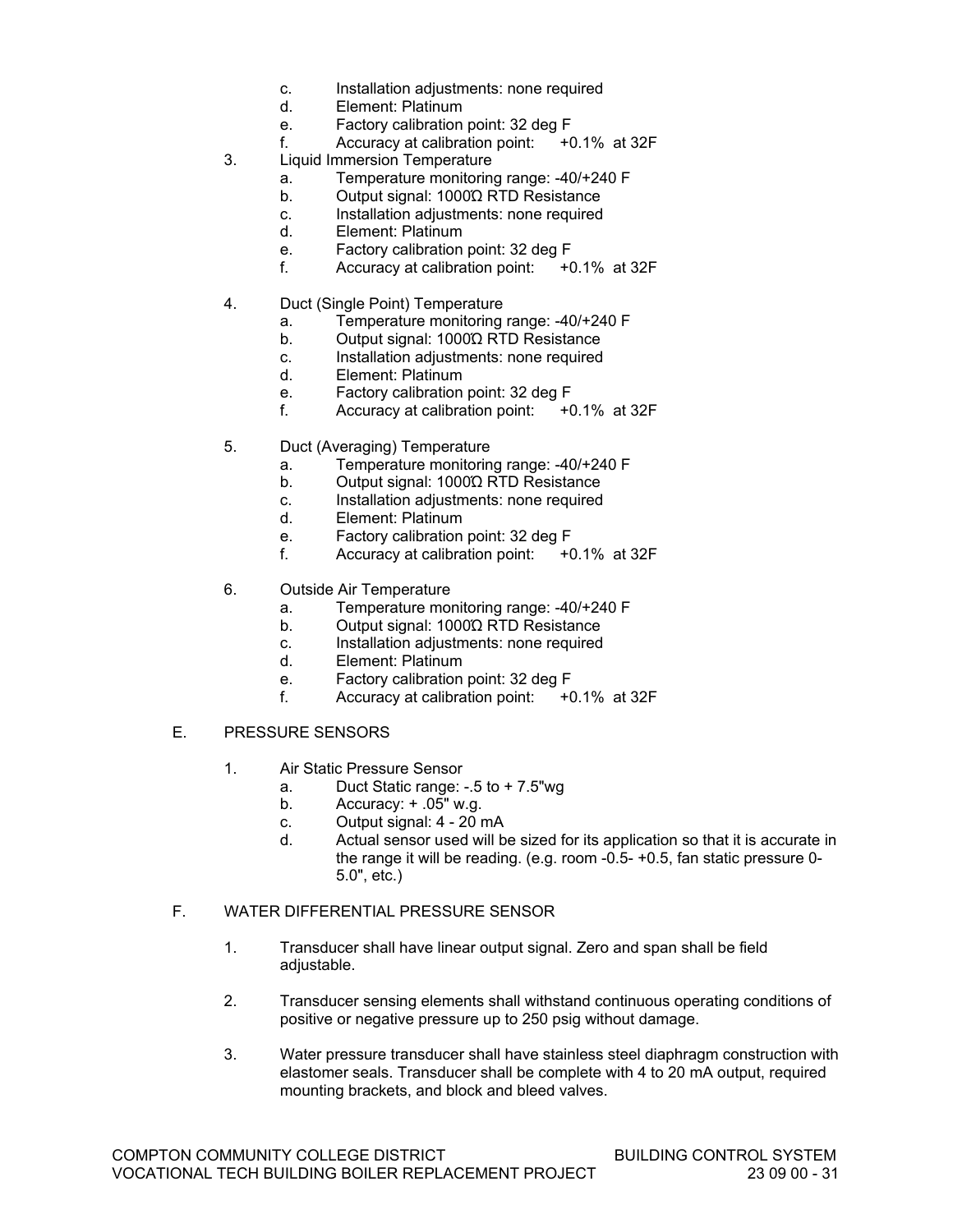4. Provide NEMA 4 construction differential pressure sensors for all differential pressure sensors and bypass valves. Sensor shall be factory calibrated for operating range and rated for system pressure. Provide manufacturers standard 3 valve manifold . Output shall be 4-20 ma. Sensor shall be Setra model 230 with 3 port manifold or approved equal.

## G. ANALOG WATER LEVEL SENSORS

1. Furnish and install full height, analog level sensors for each location as specified in points list. Sensor shall provide 4-20ma signal in proportion to basin water level. Provide waterproof enclosure and mounting hardware as required. Sensor shall be Drexel Brook, Gems or equal.

### H. WATER METERS

1. Provide ultra sonic water flow meters designed to strap on to the pipe. Meter flow range shall be -40-40 feet/second for liquid service. Accuracy shall be +/-0.5% of rate. Repeatability shall be .10% of rate. A D.C. powered transmitter shall be mounted on a wall within 25 feet of the flow meter and be tagged for it's use. Flow transmitter output shall be 4-20 mA linear with flow. There shall be an option for two RTD temperature sensors for BTU calculation. Option will be taken when directed by points list. The water flow meter shall be Emco "Sono Trak" or equal. Insulator will provide removable insulation where transducers are mounted to pipe for service.

# I. VORTEX SHEDDING FLOW METERS

- 1. Provide vortex shedding flow meter for steam metering locations. Meter shall be pressure and temperature compensated, rated for service conditions and be manufactured by Sparling or approved equal. Provide remote readout of pressure, flow, MLb/Hr and total MLb.
- 2. Coordinate location to provide proper straight run of pipe, pipe size, etc.
- 3. Power 24VDC power supply as required from Emergency source.
- 4. BMS system shall monitor Mlb/Hr, Mlb total, pressure and temperature values.
- J. RELAYS.
	- 1. Control relays shall be UL listed plug-in type with dust cover and LED "energized" indicator. Contact rating, configuration, and coil voltage shall be suitable for application.
	- 2. Time delay relays shall be UL listed solid-state plug-in type with adjustable time delay. Delay shall be adjustable ±200% (minimum) from set point shown on plans. Contact rating, configuration, and coil voltage shall be suitable for application. Provide NEMA 1 enclosure when not installed in local control panel.
- K. OVERRIDE TIMERS.
	- 1. Override timers shall be spring-wound line voltage, UL Listed, with contact rating and configuration as required by application. Provide 0-to-6-hour calibrated dial unless otherwise specified. Timer shall be suitable for flush mounting on control panel face and located on local control panels or where shown.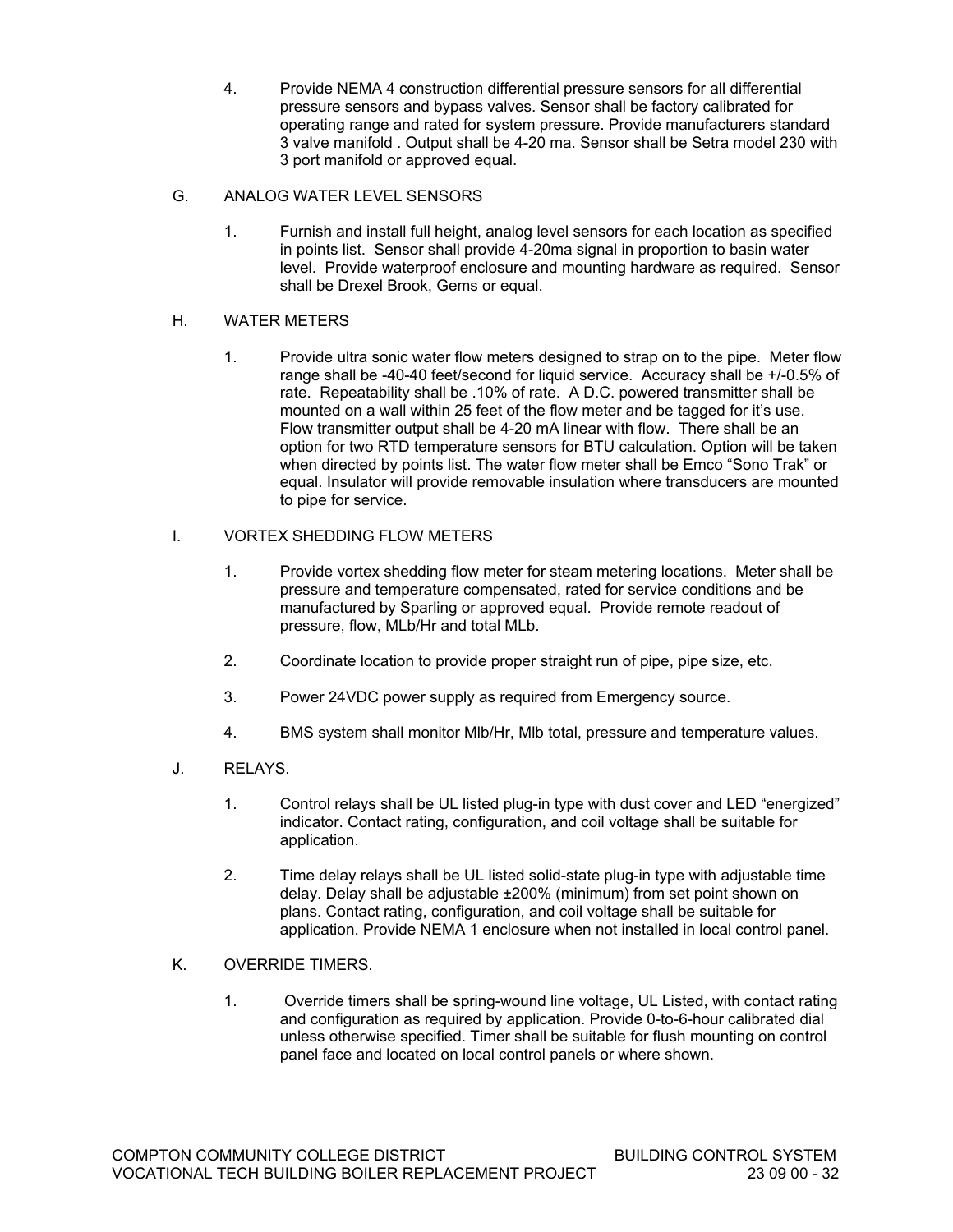# L. CURRENT TRANSMITTERS.

- 1. AC current transmitters shall be the self-powered, combination split-core current transformer type with built-in rectifier and high-gain servo amplifier with 4 to 20 mA two-wire output. Unit ranges shall be 10 A, 20 A, 50 A, 100 A, 150 A, and 200 A full scale, with internal zero and span adjustment and ±1% full-scale accuracy at 500 ohm maximum burden.
- 2. Transmitter shall meet or exceed ANSI/ISA S50.1 requirements and shall be UL/CSA Recognized.
- 3. Unit shall be split-core type for clamp-on installation on existing wiring.
- M. CURRENT TRANSFORMERS.
	- 1. AC current transformers shall be UL/CSA Recognized and completely encased (except for terminals) in approved plastic material.
	- 2. Transformers shall be available in various current ratios and shall be selected for ±1% accuracy at 5 A full-scale output.
	- 3. Transformers shall be fixed-core or split-core type for installation on new or existing wiring, respectively.
- N. VOLTAGE TRANSMITTERS.
	- 1. AC voltage transmitters shall be self-powered single-loop (two-wire) type, 4 to 20 mA output with zero and span adjustment.
	- 2. 2 Ranges shall include 100 to 130 VAC, 200 to 250 VAC, 250 to 330 VAC, and 400 to 600 VAC full-scale, adjustable, with ±1% full-scale accuracy with 500 ohm maximum burden.
	- 3. Transmitters shall be UL/CSA Recognized at 600 VAC rating and meet or exceed ANSI/ISA S50.1 requirements.
- O. VOLTAGE TRANSFORMERS
	- 1. AC voltage transformers shall be UL/CSA Recognized, 600 VAC rated, complete with built-in fuse protection.
	- 2. Transformers shall be suitable for ambient temperatures of  $4^{\circ}$ C to  $55^{\circ}$ C ( $40^{\circ}$ F to 130°F) and shall provide ±0.5% accuracy at 24 VAC and a 5 VA load.
	- 3. Windings (except for terminals) shall be completely enclosed with metal or plastic material.
- P. POWER MONITORS
	- 1. Power monitors shall be the three-phase type furnished with three-phase disconnect/shorting switch assembly, UL Listed voltage transformers, and UL Listed split-core current transformers.
	- 2. They shall provide a selectable rate pulse output for kWh reading and a 4 to 20 mA output for kW reading. They shall operate with 5 A current inputs with a maximum error of ±2% at 1.0 power factor or ±2.5% at 0.5 power factor.
- Q. CURRENT SWITCHES.
	- 1. Current-operated switches shall be self-powered, solid-state with adjustable trip current. The switches shall be selected to match the current of the application and output requirements of the DDC system.
- R. PRESSURE-ELECTRIC (PE) SWITCHES
	- 1. Shall be metal or neoprene diaphragm actuated, operating pressure rated 0-175 kPa (0-25 psig), with calibrated scale set point range of 14-125 kPa (2-18 psig) minimum, UL listed.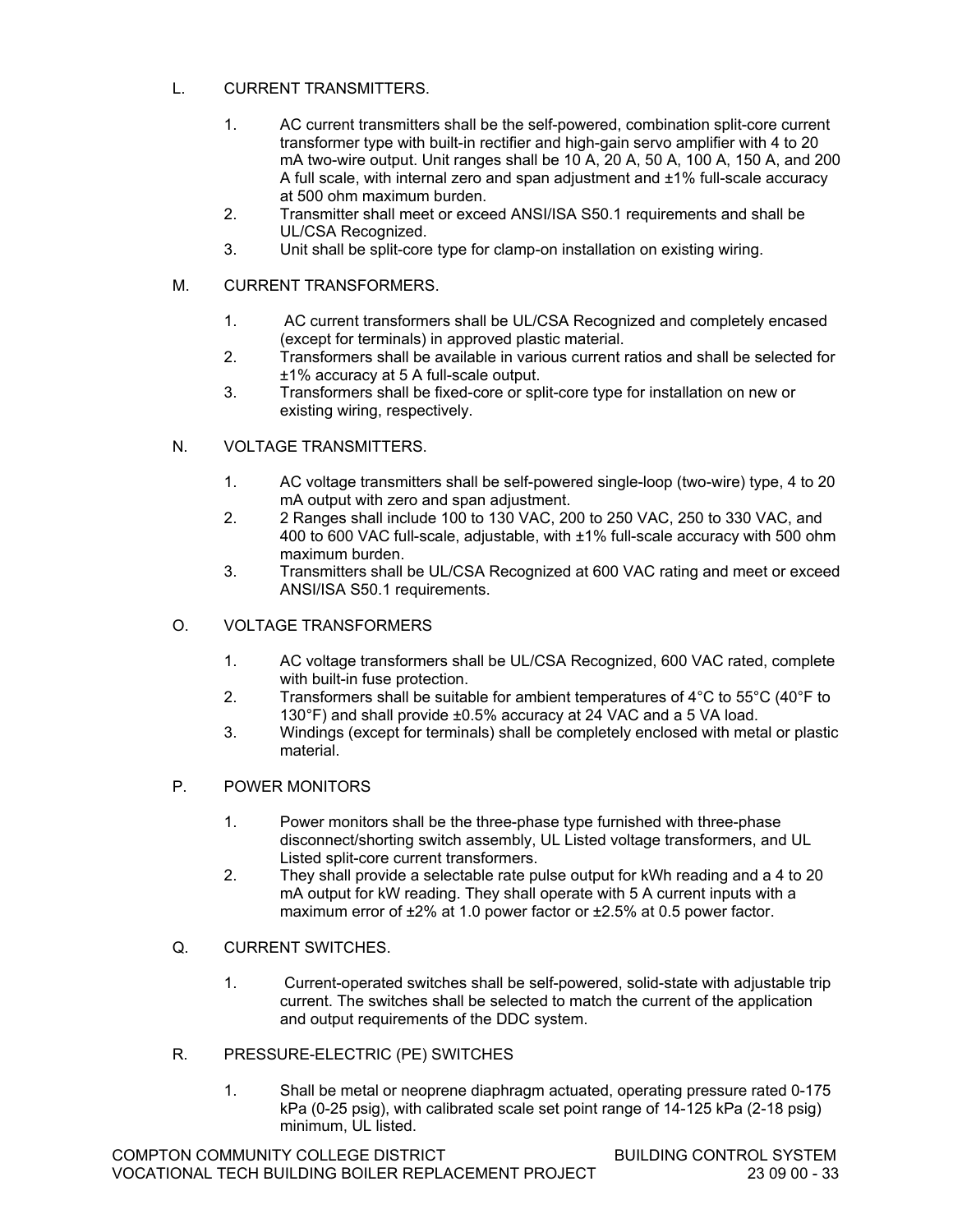- 2. Provide one or two-stage switch action SPDT, DPST, or DPDT, as required by application. Electrically rated for pilot duty service (125 VA minimum) and/or for motor control.
- 3. Shall be open type (panel-mounted) or enclosed type for remote installation. Enclosed type shall be NEMA 1 unless otherwise specified.
- 4. Shall have a permanent indicating gauge on each pneumatic signal line to PE switches.
- S. ELECTRO-PNEUMATIC (E/P) TRANSDUCERS.
	- 1. Electronic/pneumatic transducer shall provide a proportional 20 to 100 kPa (3 to 15 psig) output signal from either a 4 to 20 mA or 0 to 10 VDC analog control input.
	- 2. E/P transducer shall be equipped with the following features:
		- a. Separate span and zero adjustments
		- b. Manual output adjustments
	- 3. Pressure gauge assembly d. Feedback loop control
	- 4. Air consumption of 0.05 L/s (0.1 scfm) at mid-range
- T. LOCAL CONTROL PANELS.
	- 1. All indoor control cabinets shall be fully enclosed NEMA 1 construction with (hinged door) key-lock latch and removable sub panels. A single key shall be common to all field panels and sub panels.
	- 2. Interconnections between internal and face mounted devices shall be prewired with color-coded stranded conductors neatly installed in plastic troughs and/or tiewrapped. Terminals for field connections shall be UL listed for 600 volt service, individually identified per control/ interlock drawings, with adequate clearance for field wiring. Control terminations for field connection shall be individually identified per control drawings.
	- 3. Provide ON/OFF power switch with overcurrent protection for control power sources to each local panel.
- 2.10 Communication and Control Wiring
	- A. General:
		- 1. Provide copper wiring, plenum cable, and raceways as specified in the applicable sections of Division 16 unless otherwise noted herein.
		- 2. All insulated wire to be copper conductors, UL labeled for 90°C minimum service.
	- B. Wire Sizing and Insulation
		- 1. Wiring shall comply with minimum wire size and insulation based on services listed below:
			- a. Service Minimum Gage/Type Insulation Class
			- b. AC 24V Power 12 Ga Solid 600 Volt
			- c. DC 24V Power 10 Ga Solid 600 Volt
			- d. Class 1 14 Ga Stranded 600 Volt
			- e. Class 2 18 Ga Stranded 300 Volt
			- f. Class 3 18 Ga Stranded 300 Volt
		- 2. Provide plenum-rated cable when open cable is permitted in supply or return air plenum where allowed per execution specifications defined in Section 3.
	- C. Control Wiring:
		- 1. Digital Input/Output wiring shall use Class 2 twisted pair, insulated.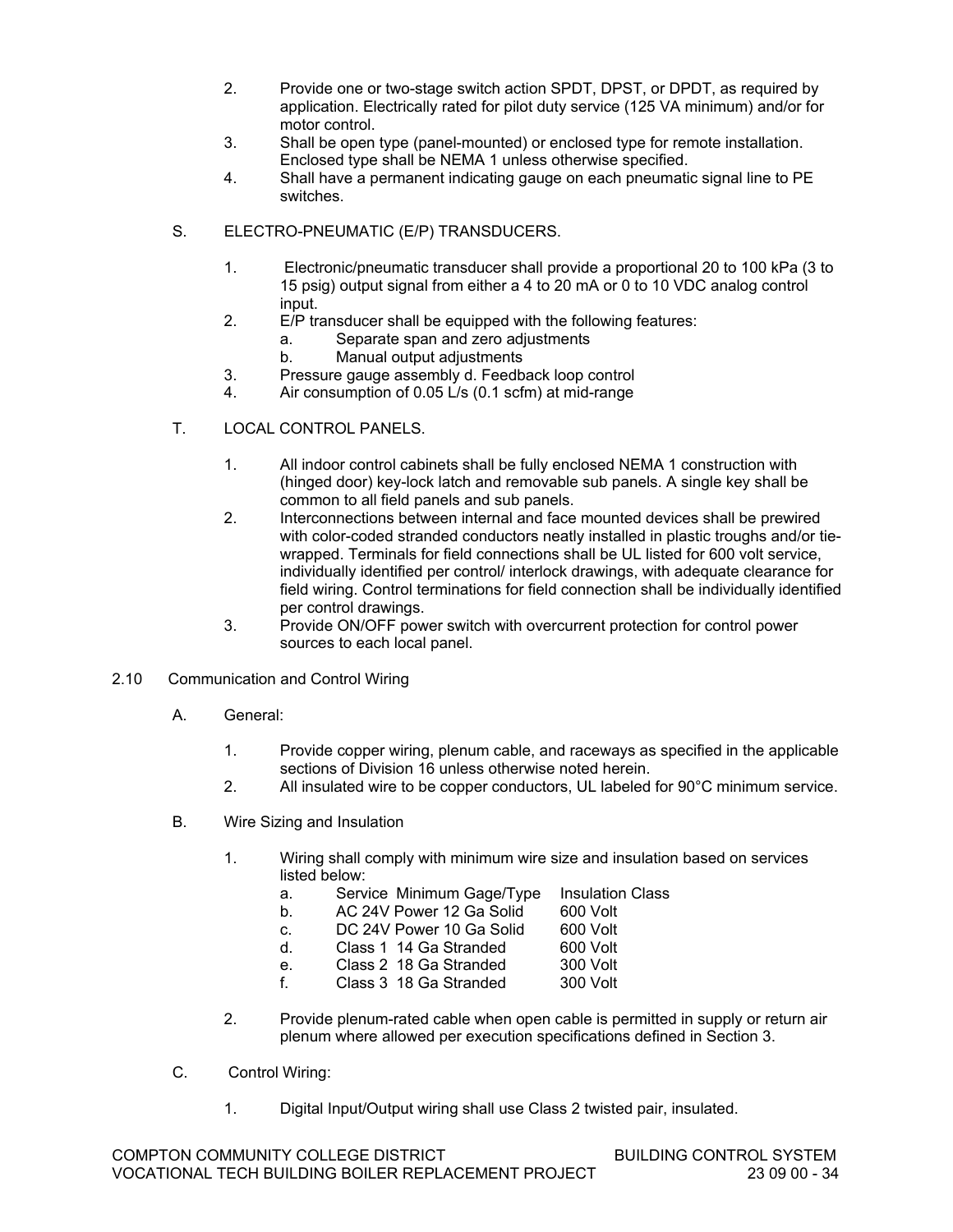- 2. Analog inputs shall use Class 2 twisted shielded pair, insulated and jacketed and require a grounded shield.
- 3. Actuators with tri-state control shall use 3 conductor with same characteristics
- D. Communication Wiring
	- 1. Ethernet Cable shall be minimum CAT5
	- 2. Secondary level network shall be 24 gage, TSP, low capacitance cable
- E. Approved Cable Manufacturers:
- F. Wiring from the following manufacturers which meet the above criteria shall be acceptable:
	- 1. Anixter
	- 2. Belden

### PART 3 – EXECUTION

- 3.1 Examination:
	- A. The project plans shall be thoroughly examined for control device and equipment locations. Any discrepancies, conflicts, or omissions shall be reported to the architect/engineer for resolution before rough-in work is started.
	- B. The contractor shall inspect the site to verify that equipment may be installed as shown. Any discrepancies, conflicts, or omissions shall be reported to the engineer for resolution before rough-in work is started.
- 3.2 Protection:
	- A. The contractor shall protect all work and material from damage by its employees and/or subcontractors and shall be liable for all damage thus caused.
	- B. The contractor shall be responsible for its work and equipment until finally inspected, tested, and accepted.
- 3.3 Coordination:
	- A. Site
		- 1. The project coordination between trades is the responsibility of the prime contractor who is the one tier higher contractual partner such as mechanical contractor, general contractor, construction manager, owner or owner's representative as applicable.
		- 2. The controls contractor shall follow prime contractor's job schedule and coordinate all project related activities through the prime contactor except otherwise agreed or in minor job site issues. Reasonable judgment shall be applied.
		- 3. Where the work will be installed in close proximity to, or will interfere with, work of other trades, the contractor shall assist in working out space conditions to make a satisfactory adjustment.
		- 4. If the contractor deviates form the job schedule and installs work without coordinating with other trades, so as to cause interference with work of other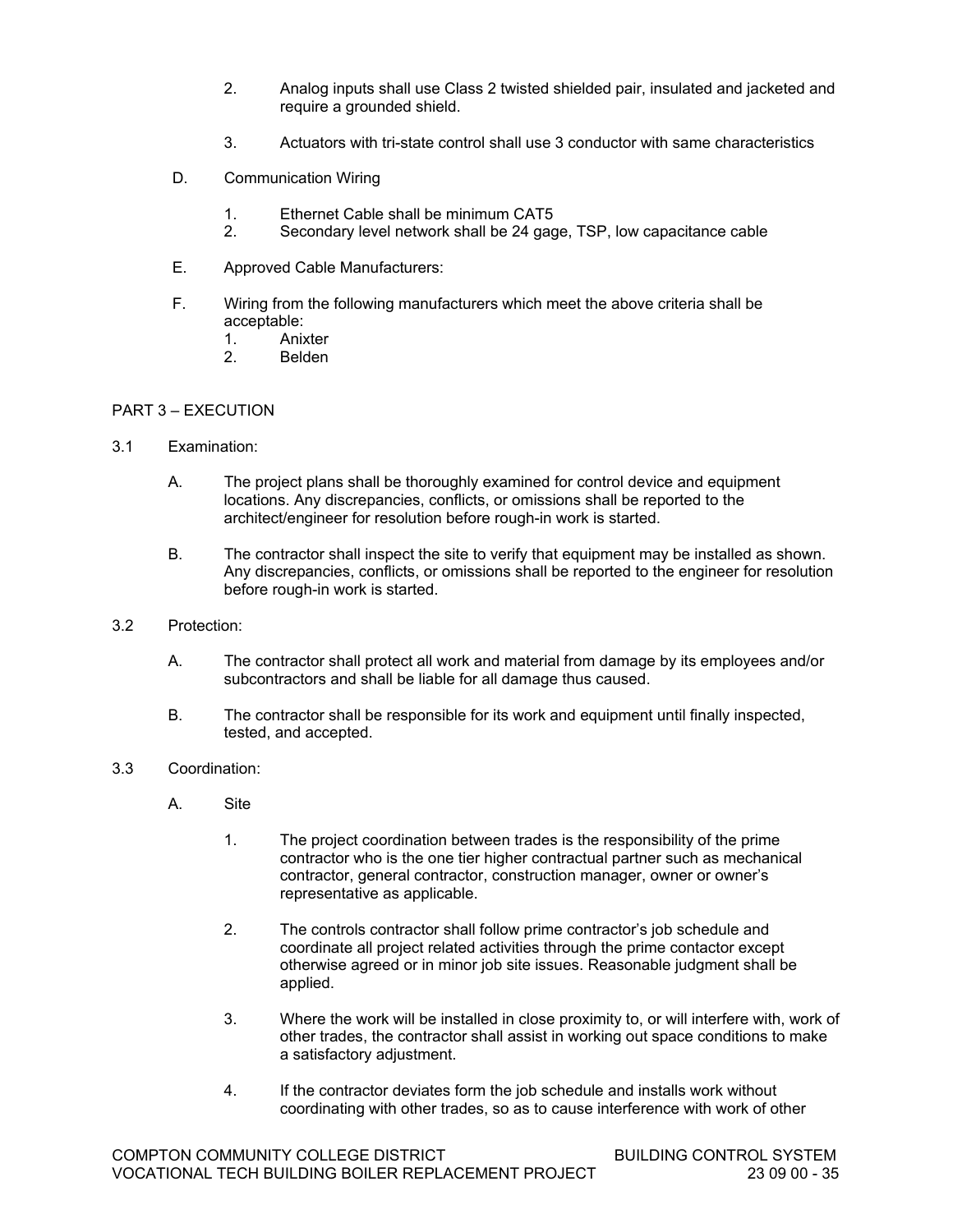trades, the contractor shall make the necessary changes to correct the condition without extra charge.

- 5. Coordinate and schedule work with all other work in the same area, or with work that is dependent upon other work, to facilitate mutual progress.
- B. Submittals
	- 1. Refer to the "Submittals" article in Part 1 of this specification for requirements.
- C. Test and Balance
	- 1. The contractor shall furnish a single set of all tools necessary to interface to the control system for test and balance purposes.
- D. Life Safety
	- 1. Duct smoke detectors required for air handler shutdown are supplied under Division 16 of this specification. That contractor shall interlock smoke detectors to air handlers for shutdown as described in Part 3, "Sequences of Operation." That contractor will also provide auxiliary contacts for when mecessary to monitor fire alarm status.
	- 2. Smoke dampers and actuators required for duct smoke isolation are provided under another Section of Division 15. The Div 16 contractor shall interlock these dampers to the air handlers where described in Part 3, "Sequences of Operation."
	- 3. Fire/smoke dampers and actuators required for fire rated walls are provided under another Section of Division 15. Control and interlock of these dampers shall be by Division 16.
- E. Coordination with controls specified in other sections or divisions.
	- 1. Other sections and/or divisions of this specification include controls and control devices that are to be part of or interfaced to the control system specified in this section. These controls shall be integrated into the system and coordinated by the contractor as follows:
		- a. All communication media and equipment shall be provided as specified in Part 2, "Communication" of this specification.
		- b. Each supplier of controls product is responsible for the configuration, programming, startup, and testing of that product to meet the sequences of operation described in this section. This contractor will monitor and adjust their parameters only through the system specified here.
		- c. The Contractor shall coordinate and identify any incompatibility issues that arise between the control products provided under this section and those provided under other sections or divisions of this specification.
		- d. Each supplier of controls product is responsible for providing software database for properly configuring the communications to that system 8 weeks prior to scheduled start-up. Contractor will notify all appropriate parallel contractors of this need.
		- e. The contractor is responsible for the interface of control products provided by multiple suppliers when the supplier has a BacNet or another acceptable open protocol device. Systems to be integrated will be shown on the drawings, points list, control details or sequence of operation.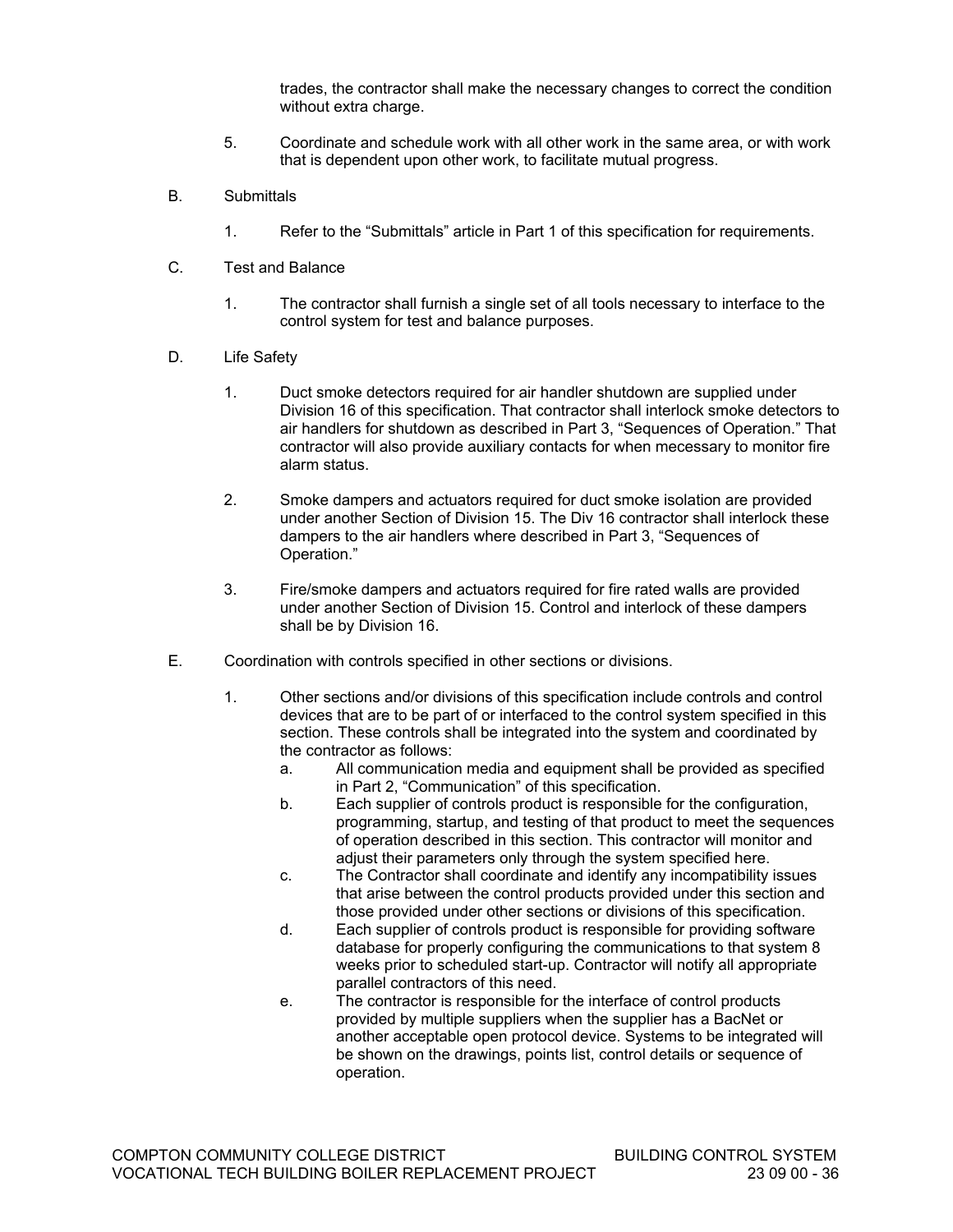- 3.4 General Workmanship:
	- A. Install equipment, piping, and wiring/raceway parallel to building lines (i.e., horizontal, vertical, and parallel to walls) wherever possible.
	- B. Provide sufficient slack and flexible connections to allow for vibration of piping and equipment.
	- C. Install all equipment in readily accessible locations as defined by Chapter 1, Article 100, Part A of the National Electrical Code (NEC).
	- D. Verify integrity of all wiring to ensure continuity and freedom from shorts and grounds.
	- E. All equipment, installation, and wiring shall comply with acceptable industry specifications and standards for performance, reliability, and compatibility and be executed in strict adherence to local codes and standard practices.
- 3.5 Field Quality Control:
	- A. Contractor shall have a quality manager on staff to inspect the project execution and to enforce quality standards.
	- B. All work, materials, and equipment shall comply with the rules and regulations of applicable local, state, and federal codes and ordinances as identified in Part 1 of this specification.
	- C. Contractor shall continually monitor the field installation for code compliance and quality of workmanship.
	- D. Contractor shall have work inspected by local and/or state authorities having jurisdiction over the work.
- 3.6 Wiring:
	- A. All control and interlock wiring shall comply with national and local electrical codes and Division 16 of this specification. Where the requirements of this section differ from those in Division 16, the requirements of this section shall take precedence.
	- B. All NEC Class 1 (line voltage) wiring shall be UL Listed in approved conduit according to NEC and Division 16 requirements.
	- C. All low-voltage wiring shall meet NEC Class 2 requirements. (Low-voltage power circuits shall be sub fused when required to meet Class 2 current limit.)
	- D. Where NEC Class 2 (current-limited) wires are in concealed and accessible locations, including ceiling return air plenums, approved cables not in conduit may be used provided that cables are UL Listed for the intended application. For example, cables used in ceiling plenums shall be UL Listed specifically for that purpose.
	- E. All wiring in mechanical, electrical, or service rooms—or where subject to mechanical damage— shall be installed in EMT conduit.
	- F. Do not install Class 2 wiring in conduit containing Class 1 wiring. Boxes and panels containing high voltage wiring and equipment may not be used for low-voltage wiring except for the purpose of interfacing the two (e.g., relays and transformers).
	- G. Where plenum rated cable is run exposed, wiring is to be run parallel along a surface or perpendicular to it and neatly tied at 3 m (10 ft) intervals.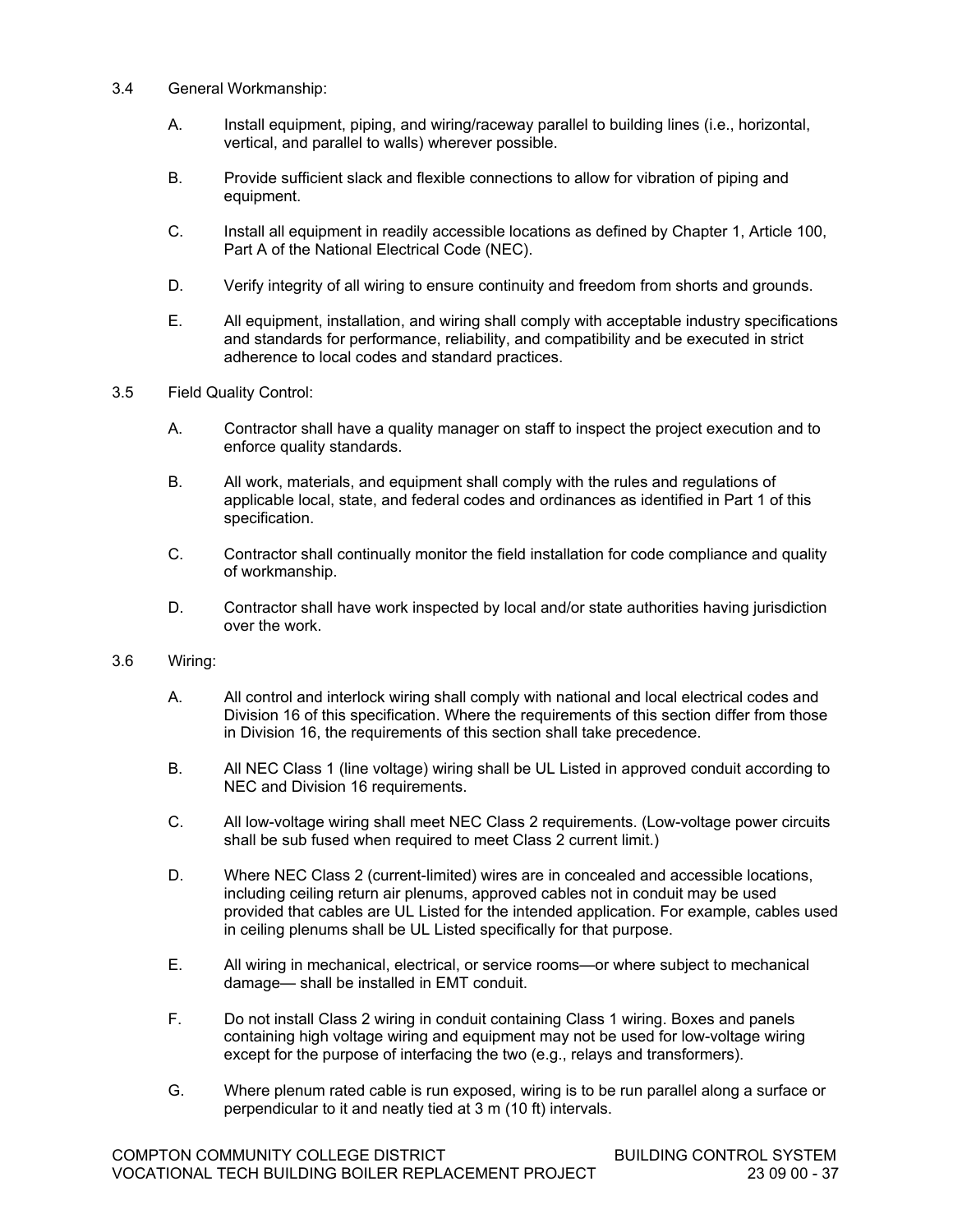- H. Where plenum rated cable is used without conduit, it shall be supported from or anchored to structural members. Cables can be supported by or anchored to ductwork or ceiling suspension systems. Cables can not be supported by conduit or sprinkler piping.
- I. All wire-to-device connections shall be made at a terminal block or wire nut. All wire-towire connections shall be at a terminal strip or wire nut.
- J. All wiring within enclosures shall be neatly bundled and anchored to permit access and prevent restriction to devices and terminals.
- K. Maximum allowable voltage for control wiring shall be 120 V. If only higher voltages are available, the contractor shall provide step-down transformers or interposing relays.
- L. All plenum rated wiring shall be installed as continuous lengths, with no splices permitted between termination points.
- M. All wiring in conduit shall be installed as continuous lengths, with no splices permitted between termination points or junction boxes.
- N. Maintain fire rating at all penetrations. Install plenum wiring in sleeves where it passes through walls and floors.
- O. Size and type of conduit and size and type of wire shall be the responsibility of the contractor, in keeping with the manufacturer's recommendations and NEC requirements, except as noted elsewhere.
- P. Include one pull string in each conduit 3/4 in. or larger.
- Q. Control and status relays are to be located in designated enclosures only. These enclosures can include packaged equipment control panel enclosures unless they also contain Class 1 starters.
- R. Conceal all conduit, except within mechanical, electrical, or service rooms. Install conduit to maintain a minimum clearance of 15 cm (6 in.) from high-temperature equipment (e.g., steam pipes or flues).
- S. Secure conduit with conduit clamps fastened to the structure and spaced according to code requirements. Conduit and pull boxes may not be hung on flexible duct strap or tie rods. Conduits may not be run on or attached to ductwork.
- T. Adhere to this specification's Division 16 requirements where conduit crosses building expansion joints.
- U. The Contractor shall terminate all control and/or interlock wiring and shall maintain updated (as-built) wiring diagrams with terminations identified at the job site.
- V. Flexible metal conduits and liquid-tight, flexible metal conduits shall not exceed 1 m (3 ft) in length and shall be supported at each end.. In areas exposed to moisture, including chiller and boiler rooms, liquid-tight, flexible metal conduits shall be used.
- W. Conduit must be adequately supported, properly reamed at both ends, and left clean and free of obstructions. Conduit sections shall be joined with couplings (according to code). Terminations must be made with fittings at boxes, and ends not terminating in boxes shall have bushings installed.
- 3.7 Communication Wiring:
	- A. The contractor shall adhere to the items listed in the "Wiring" article in Part 3 of the specification.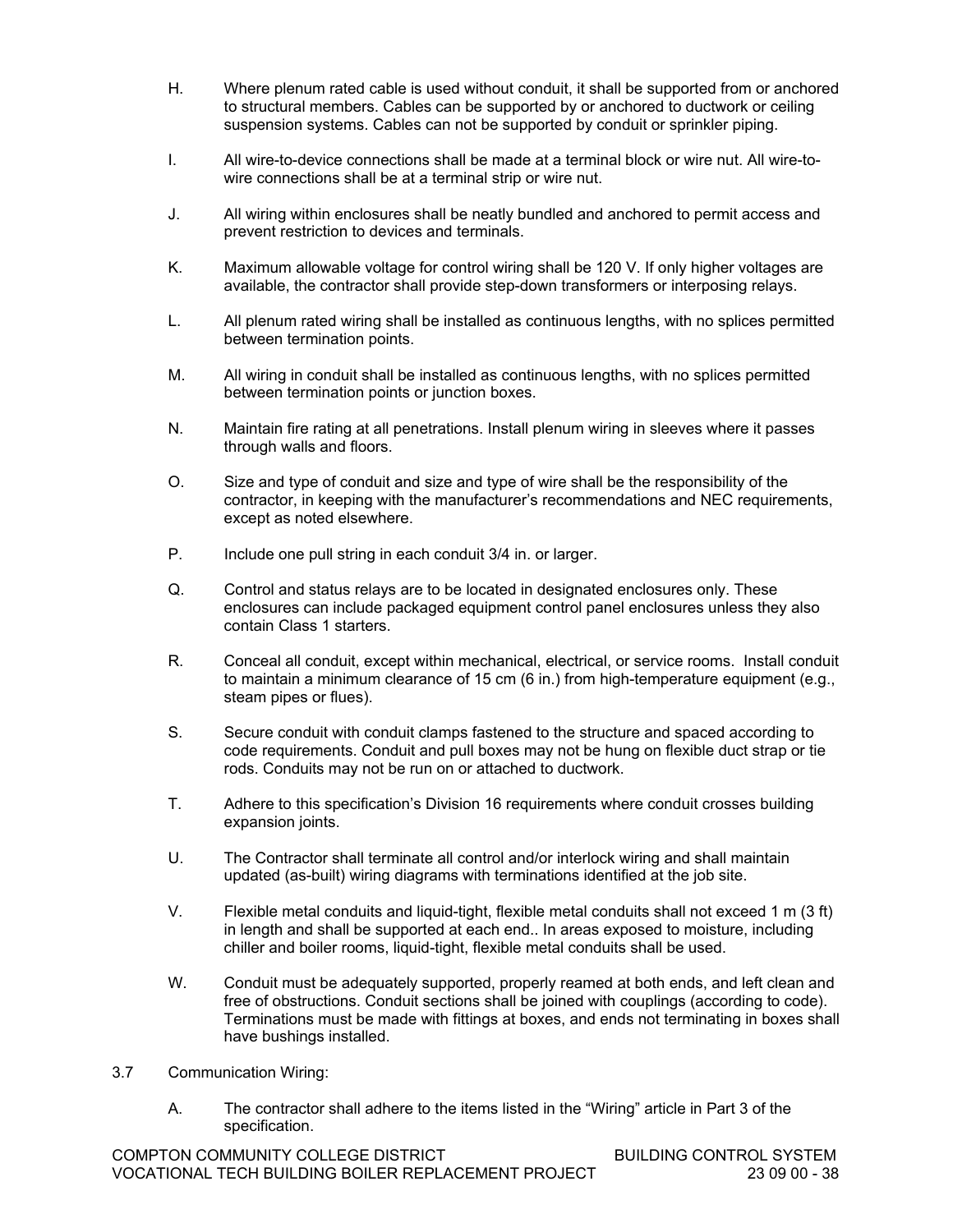- B. All cabling shall be installed in a neat and workmanlike manner. Follow manufacturer's installation recommendations for all communication cabling.
- C. Do not install communication wiring in raceway and junction boxes containing Class 1 or other Class 2 wiring from another trade such as fire alarm or security.
- D. Maximum pulling, tension, and bend radius for cable installation, as specified by the cable manufacturer, shall not be exceeded during installation.
- E. Contractor shall verify the integrity of the entire network following the cable installation. Use appropriate test measures for each particular cable.
- F. All runs of communication wiring shall be unspliced length when that length is commercially available.
- G. All communication wiring shall be labeled to indicate origination and destination data.
- H. Grounding of coaxial cable shall be in accordance with NEC regulations article on "Communications Circuits, Cable, and Protector Grounding."
- 3.8 Fiber Optic Cable System:
	- A. Maximum pulling tensions as specified by the cable manufacturer shall not be exceeded during installation. Post-installation residual cable tension shall be within cable manufacturer's specifications.
	- B. All cabling and associated components shall be installed in accordance with manufacturers' instructions. Minimum cable and unjacketed fiber bend radii, as specified by cable manufacturer, shall be maintained.
	- C. All terminations need to be made into a patch panel, designed for such use. Free air terminations with patch panels are prohibited.
- 3.9 Installation Of Sensors:
	- A. General:
		- 1. Install sensors in accordance with the manufacturer's recommendations.
		- 2. Mount sensors rigidly and adequately for the environment within which the sensor operates.
		- 3. Room temperature sensors shall be installed on concealed junction boxes properly supported by the wall framing.
		- 4. All wires attached to sensors shall be air sealed in their raceways or in the wall to stop air transmitted from other areas affecting sensor readings.
		- 5. Sensors used in mixing plenums shall be of the averaging type.
		- 6. Low-limit sensors used in mixing plenums shall be installed in a serpentine manner horizontally across the full face of the coil.
		- 7. All pipe-mounted temperature sensors shall be installed in wells. Install all liquid temperature sensors with heat-conducting fluid in thermal wells.
		- 8. Install outdoor air temperature sensors on north wall, complete with sun shield at designated location.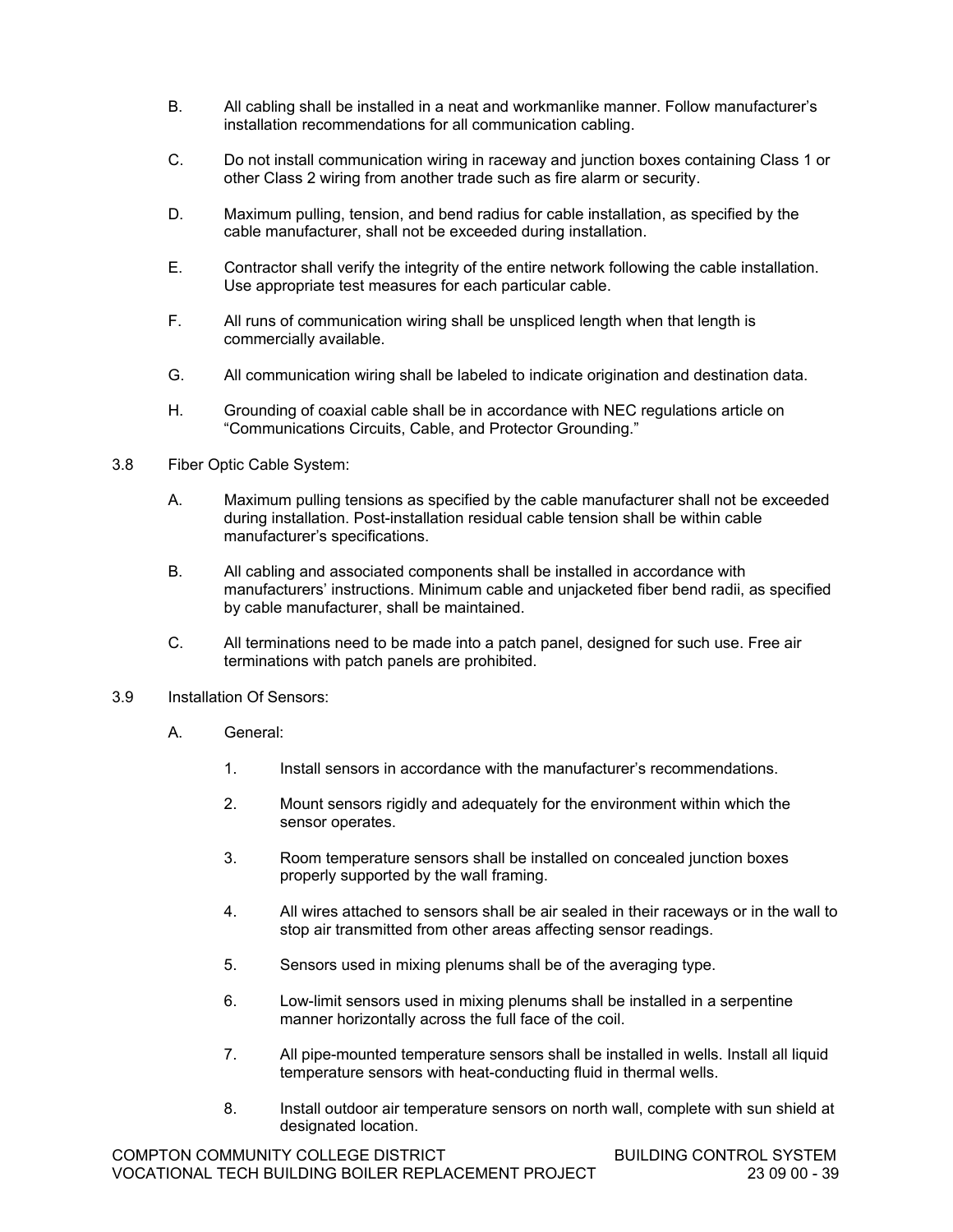- B. Room Instrument Mounting
	- 1. Room instruments, including but not limited to wall mounted thermostats and sensors located in occupied spaces shall be mounted 53 inches above the finished floor unless otherwise shown. Drawing notes take precedence to this height requirement.
- C. Instrumentation Installed in Piping Systems
	- 1. Thermometers and temperature sensing elements installed in liquid systems shall be installed in thermowells.
	- 2. Gauges in piping systems subject to pulsation shall have snubbers.
	- 3. Gauges for steam service shall have pigtail fittings with isolation valve.
- D. Temperature Limit Switch
	- 1. A temperature limit switch (Low Temperature Detector) shall be provided to sense the temperature.
	- 2. A sufficient number of temperature limit switches shall be installed to provide complete coverage of the duct section.
	- 3. Manual reset limit switches shall be installed in approved, accessible locations where they can be reset easily.
	- 4. The temperature limit switch sensing element shall be installed in a serpentine pattern and in accordance with the manufacturer's installation instructions.
	- 5. Each bend shall be supported with a capillary clip. Provide 3 m of sensing element for each 1  $m^2$  (1 ft of sensing element for each 1 ft<sup>2</sup>) of coil area.
- E. Averaging Temperature Sensing Elements
	- 1. Sensing elements shall be installed in a serpentine pattern.
	- 2. Averaging sensors shall be installed in a serpentine manner vertically across the duct. Each bend shall be supported with a capillary clip.
- F. Water Differential pressure sensors
	- 1. Differential pressure sensors shall be installed with valved taps into the piping to ensure serviceability without draining the system.
	- 2. Sensors shall be mounted with bleed valves.
	- 3. After sensor installation any air shall be eliminated using the bleed valves to ensure reading accuracy.
	- 4. The sensors shall be located to ensure accessibility.
- G. Flow Switch
	- 1. Use manufacturers designated paddle for pipe diameter.
	- 2. Adjust flow switch in accordance with manufacturer's instructions.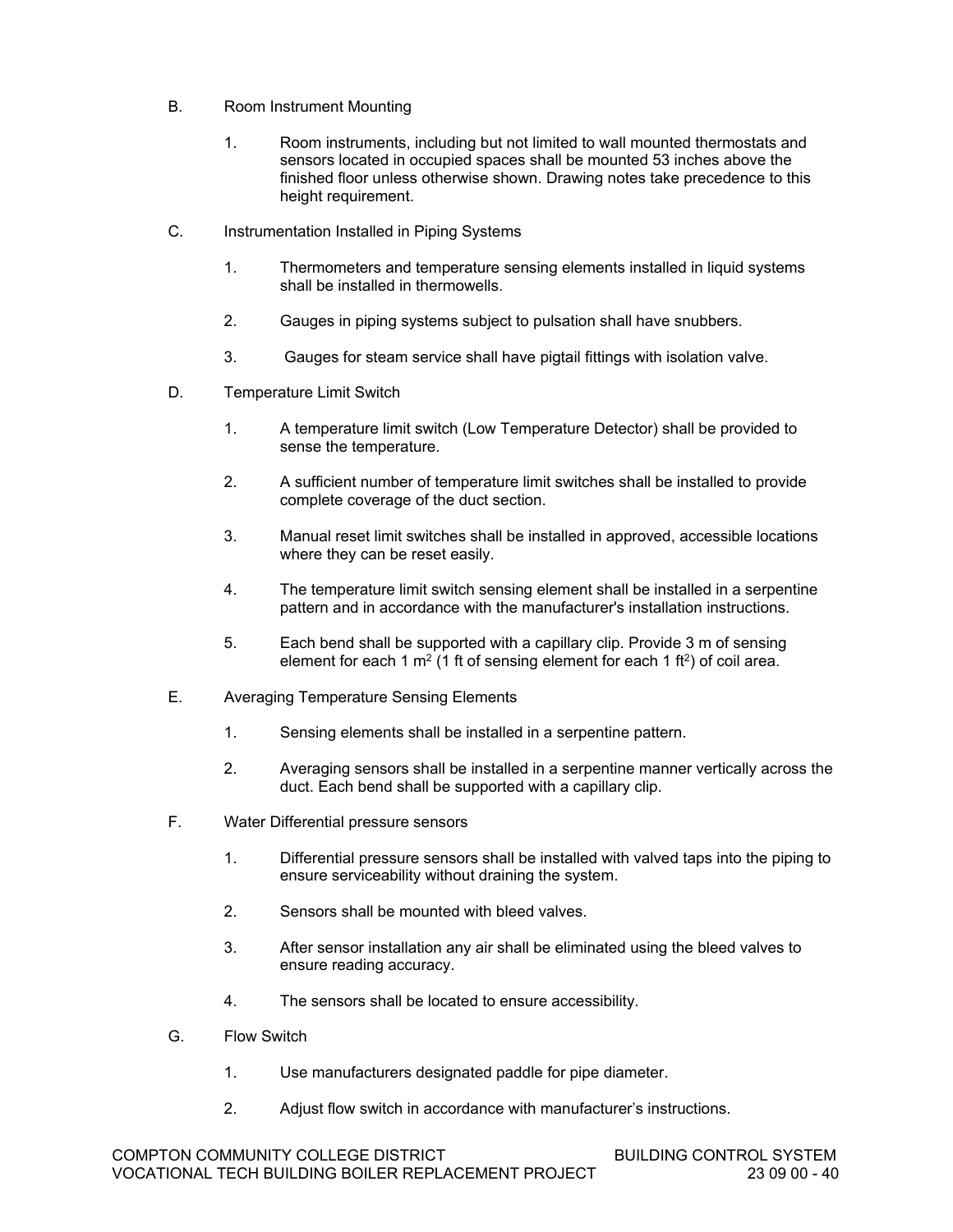- 3. This contractor only responsible for identifying the location of the switch. Piping contractor installs the switch on the pipe.
- 3.10 Wireless Transceiver Installation
	- A. Mount transceivers in a grid like pattern not exceeding more than 25 100 feet line of sight between devices. Location of each transceiver shall be optimally chosen to get the best line of sight between it and at least two of its neighbors.
	- B. Transceivers may be mounted in the plenum space. Transceivers mounted in a metal enclosure shall utilize a remote mount antenna attached outside the metal enclosure to maintain adequate signal strength.
	- C. All transceiver antennas must be oriented in the vertical plane for proper RF communication.
	- D. Once installed ensure good communication is taking place between each device and at least two of its neighbors. Install extra transceivers if necessary to act as routers\repeaters for isolated devices with poor communication to the network.
	- E. Contractor shall provide a report to the owner or owner's representative illustrating good communication between all devices on the wireless network.

### 3.11 Actuators:

- A. Mount and link control damper actuators according to manufacturer's instructions.
	- 1. To compress seals when spring-return actuators are used on normally closed dampers, power actuator to approximately 5° open position, manually close the damper, and then tighten the linkage.
	- 2. Check operation of damper/actuator combination to confirm that actuator modulates damper smoothly throughout stroke to both open and closed positions.
	- 3. Damper manufacturer shall provide all mounting hardware and linkages for actuator installation.
- B. Electric/Electronic
	- 1. Dampers: Actuators shall be direct-mounted on damper shaft or jackshaft unless shown as a linkage installation. For low-leakage dampers with seals, the actuator shall be mounted with a minimum 5° available for tightening the damper seals. Actuators shall be mounted following manufacturer's recommendations.
	- 2. Valves: Actuators shall be connected to valves with adapters approved by the actuator manufacturer. Actuators and adapters shall be mounted following the actuator manufacturer's recommendations.

#### 3.12 WARNING LABELS AND IDENTIFICATION TAGS

- A. Equipment and Device labeling:
	- 1. Labels and tags shall be keyed to the unique identifiers shown on the As-Built drawings.
	- 2. All Enclosures and DDC Hardware shall be labeled.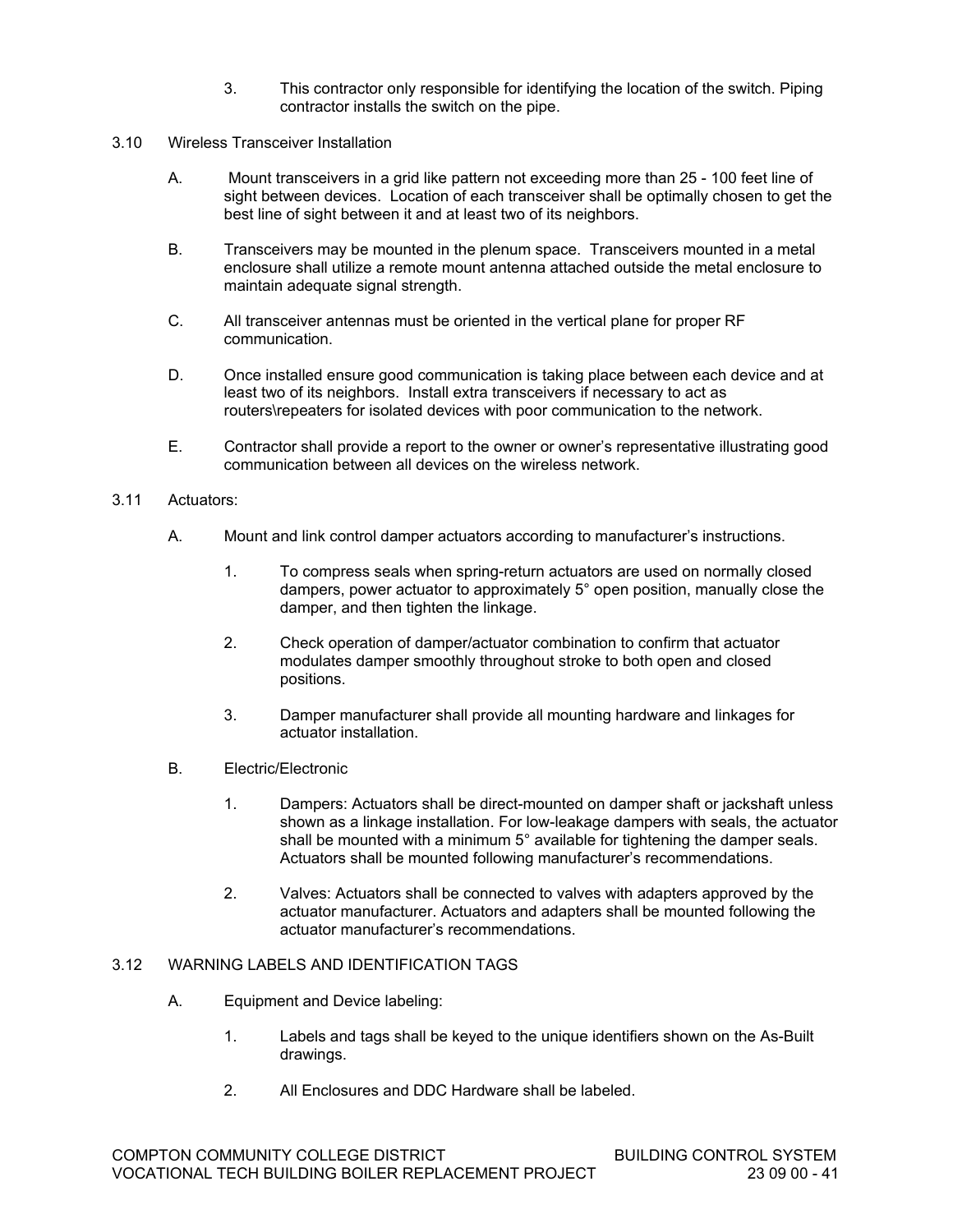- 3. Airflow measurement arrays shall be tagged to show flow rate range for signal output range, duct size, and pitot tube AFMS flow coefficient.
- 4. Tags shall be plastic or metal and shall be mechanically attached directly to each device or attached by a metal chain or wire.
- 5. Labels exterior to protective enclosures shall be engraved plastic and mechanically attached to the enclosure or DDC Hardware.
- 6. Labels inside protective enclosures may be attached using adhesive, but shall not be hand written.
- 7. Identify all other control components with permanent labels. All plug-in components shall be labeled such that removal of the component does not remove the label.
- 8. Identify room sensors relating to terminal box or valves in permanent ink inside the door of the sensor.
- 9. Manufacturers' nameplates and UL or CSA labels are to be visible and legible after equipment is installed.
- B. Identification of Tubing and Wiring
	- 1. All wiring and cabling including that within factory-fabricated panels shall be labeled at each end within 5 cm (2 in.) of termination with the DDC address or termination number.
	- 2. Permanently label or code each point of field terminal strips to show the instrument or item served.
- 3.13 Identification Of Hardware And Wiring:
	- A. All wiring and cabling, including that within factory-fabricated panels shall be labeled at each end within 5 cm (2 in.) of termination with the DDC address or termination number.
	- B. Permanently label or code each point of field terminal strips to show the instrument or item served.
	- C. Identify control panels with minimum 1 cm  $(\frac{1}{2}$  in.) letters on laminated plastic nameplates.
	- D. Identify room sensors relating to terminal box or valves with permanent ink inside the door of the sensor.
	- E. Manufacturers' nameplates and UL or CSA labels are to be visible and legible after equipment is installed.
	- F. Identifiers shall match record documents.
- 3.14 PROGRAMMING:
	- A. Provide sufficient internal memory for the specified sequences of operation and trend logging. There shall be a minimum of 25% of available memory free within the primary controller for future use.
	- B. Point Naming: System point names shall be modular in design, allowing easy operator interface without the use of a written point index. Point Naming standard shall be agreed upon between owner and BAS contractor prior to any programming being written. Refer to Submittals section in the General Section.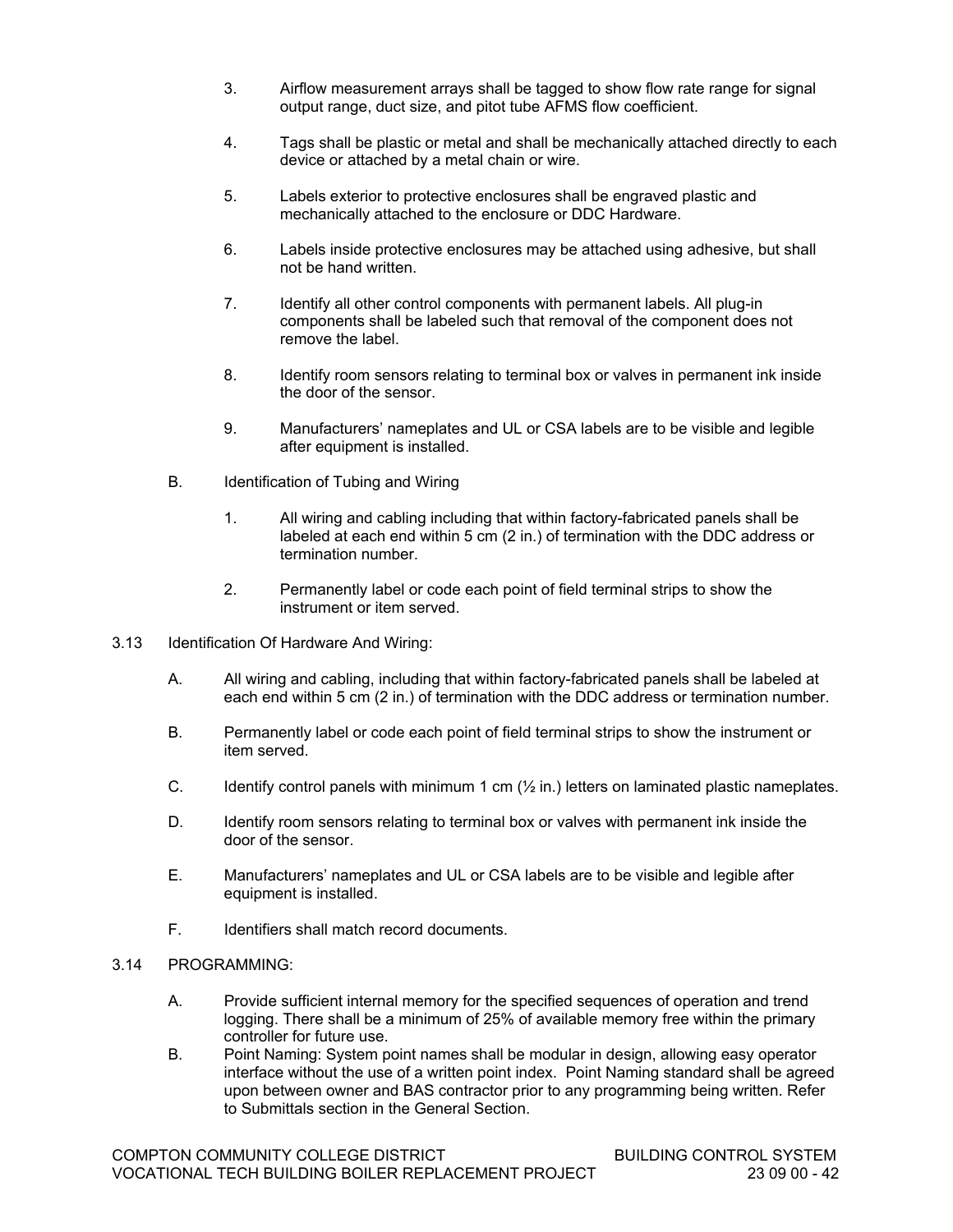## C. Software Programming

- 1. Provide programming for the system and adhere to the sequences of operation provided. The contractor also shall provide all other system programming necessary for the operation of the system, but not specified in this document. Imbed into the control program sufficient comment statements to clearly describe each section of the program. The comment statements shall reflect the language used in the sequences of operation and be of different font and color in text editor. Use the appropriate technique based on one of the following programming types:
	- a. Text-based:
		- 1) Must provide actions for all possible situations
		- 2) Must be modular and structured
		- 3) Must be commented
		- 4) Must provide line by line programing and compilation wizard to allow for ease of editing.
- D. Operator Interface
	- 1. Standard graphics—Provide graphics for all mechanical systems and floor plans of the building (architect is responsible for providing floor plans of job to the contractor). This includes each chilled water system, hot water system, chiller, boiler, air handler, and all terminal equipment. Point information on the graphic displays shall dynamically update. Show on each graphic all input and output points for the system. Also show relevant calculated points such as set points.
	- 2. Show terminal equipment information on a "graphic" summary table. Provide dynamic information for each point shown.
	- 3. The contractor shall provide all the labor necessary to install, initialize, start up, and troubleshoot all operator interface software and its functions as described in this section. This includes any operating system software, the operator interface database, and any third-party software installation and integration required for successful operation of the operator interface.
	- 4. Contractor shall provide necessary programming to create all reports referred to in Part 2 Operator Interface Software.

### 3.15 CONTROL SYSTEM CHECKOUT AND TESTING

- A. Perform a two-phase commissioning procedure consisting of field I/O calibration and commissioning, system commissioning and integrated system program commissioning. Document all commissioning information on commissioning data sheets that shall be submitted prior to acceptance testing. Commissioning work that requires shutdown of system or deviation from normal function shall be performed when the operation of the system is not required. The commissioning must be coordinated with the owner and construction manager to ensure systems are available when needed. Notify the operating personal in writing of the testing schedule so that authorized personnel from the owner and construction manager are present throughout the commissioning procedure.
- B. Phase I Field I/O Calibration and Commissioning
	- 1. Verify that each control panel has been installed according to plans, specifications and approved shop drawings. Calibrate, test, and have signed off each control sensor and device. Contractor will fill out daily reports with the general contractor when this work is being done so that the general contractor can notify the owner if they want to review this work. Contractor will provide a detailed commissioning report showing that this work was done. Commissioning to include, but not be limited to: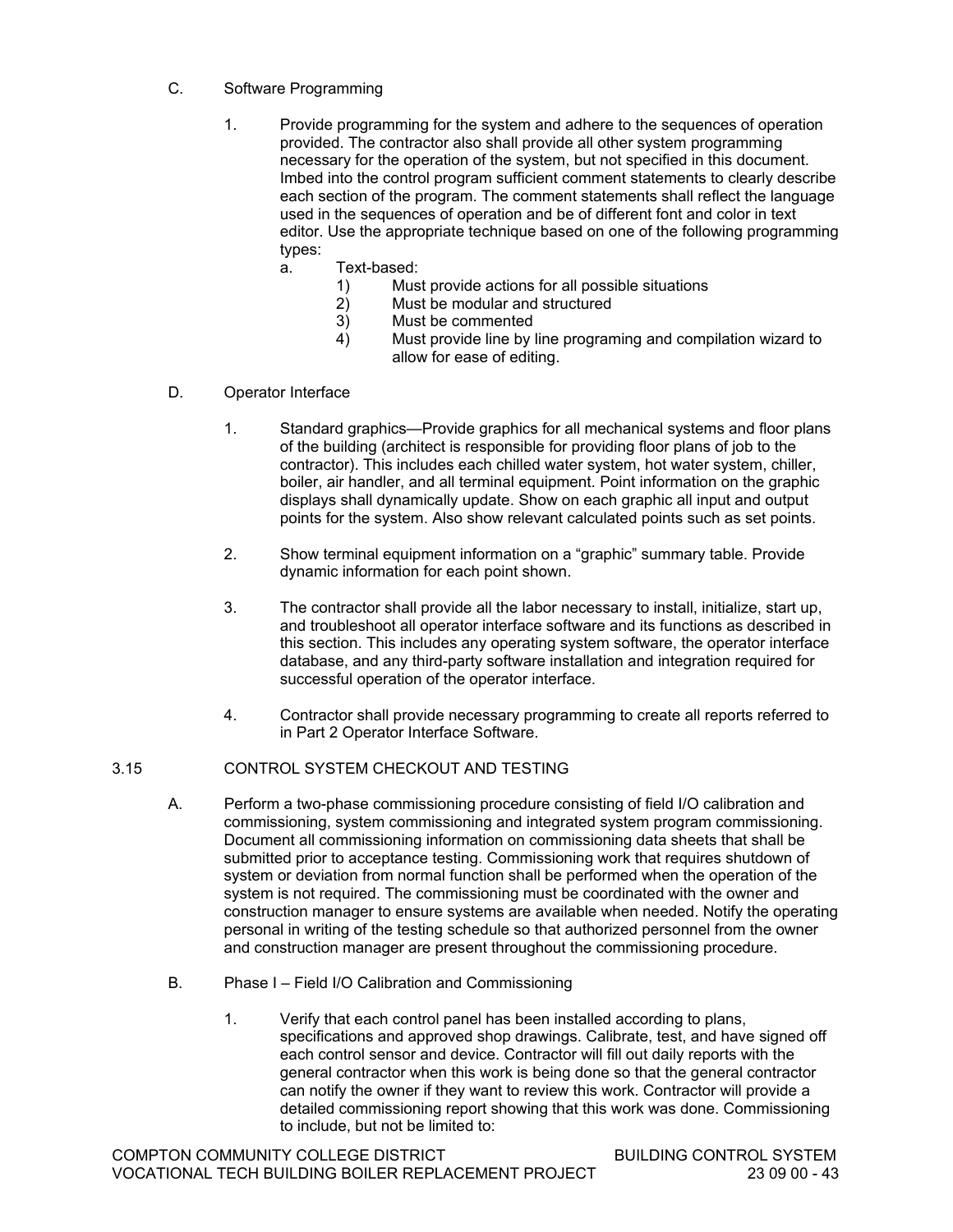- a. Sensor accuracy at 10, 50 and 90% of range.
- b. Sensor range.
- c. Verify analog limit and binary alarm reporting.
- d. Point value reporting.
- e. Binary alarm and switch settings.
- f. Actuator and positioner spring ranges if pneumatic actuation is utilized.
- g. Fail safe operation on loss of control signal, pneumatic air, electric
- power, network communications, etc.
- C. Phase II System Commissioning
	- 1. Each BMS program shall be put on line and commissioned. The contractor shall, in the presence of the owner, his engineer or their designated representative, demonstrate each programmed sequence of operation and compare the results in writing. In addition, each control loop shall be tested to verify proper response and stable control, within specified accuracy. System program test results shall be recorded on commissioning data sheets and submitted for record. Any discrepancies between the specification and the actual performance will be immediately rectified and re-tested.
	- 2. The demonstration process shall follow that approved in Phase 1, The approved checklists and forms shall be completed for all systems as part of the demonstration.
	- 3. The contractor shall provide at least one person equipped with two-way communication and shall demonstrate actual field operation of each control process for all modes of operation including day, night, occupied, unoccupied, fire/smoke alarm, seasonal changeover, and power failure modes. The purpose is to demonstrate the response, and action of every point and system while under control. Any test equipment required to prove the proper operation shall be provided by and operated by the contractor.
	- 4. Demonstrate compliance with sequences of operation through all modes of operation.
	- 5. Demonstrate complete operation of operator interface.
	- 6. Additionally, the following items shall be demonstrated:
		- a. DDC loop response. The contractor shall supply trend data output in a graphical form showing the step response of each DDC loop. The test shall show the loop's response to a change in set point, which represents a change of actuator position of at least 25% of its full range. The sampling rate of the trend shall be from 10 seconds to 3 minutes, depending on the speed of the loop. The trend data shall show for each sample the set point, actuator position, and controlled variable values. Any loop that yields unreasonably under-damped or over-damped control shall require further tuning by the Contractor.
		- b. Demand limiting (if specified in sequence). The contractor shall supply a trend data output showing the action of the demand-limiting algorithm. The data shall document the action on a minute-by-minute basis over at least a 30-minute period. Included in the trend shall be building kW, demand limiting set point, and the status of sheddable equipment outputs.
		- c. Optimum start/stop(if specified in sequence). The contractor shall supply a trend data output showing the capability of the algorithm. The changeof value or change-of-state trends shall include the output status of all optimally started and stopped equipment, as well as temperature sensor inputs of affected areas.
		- d. Interface to the building fire alarm system(if specified in sequence).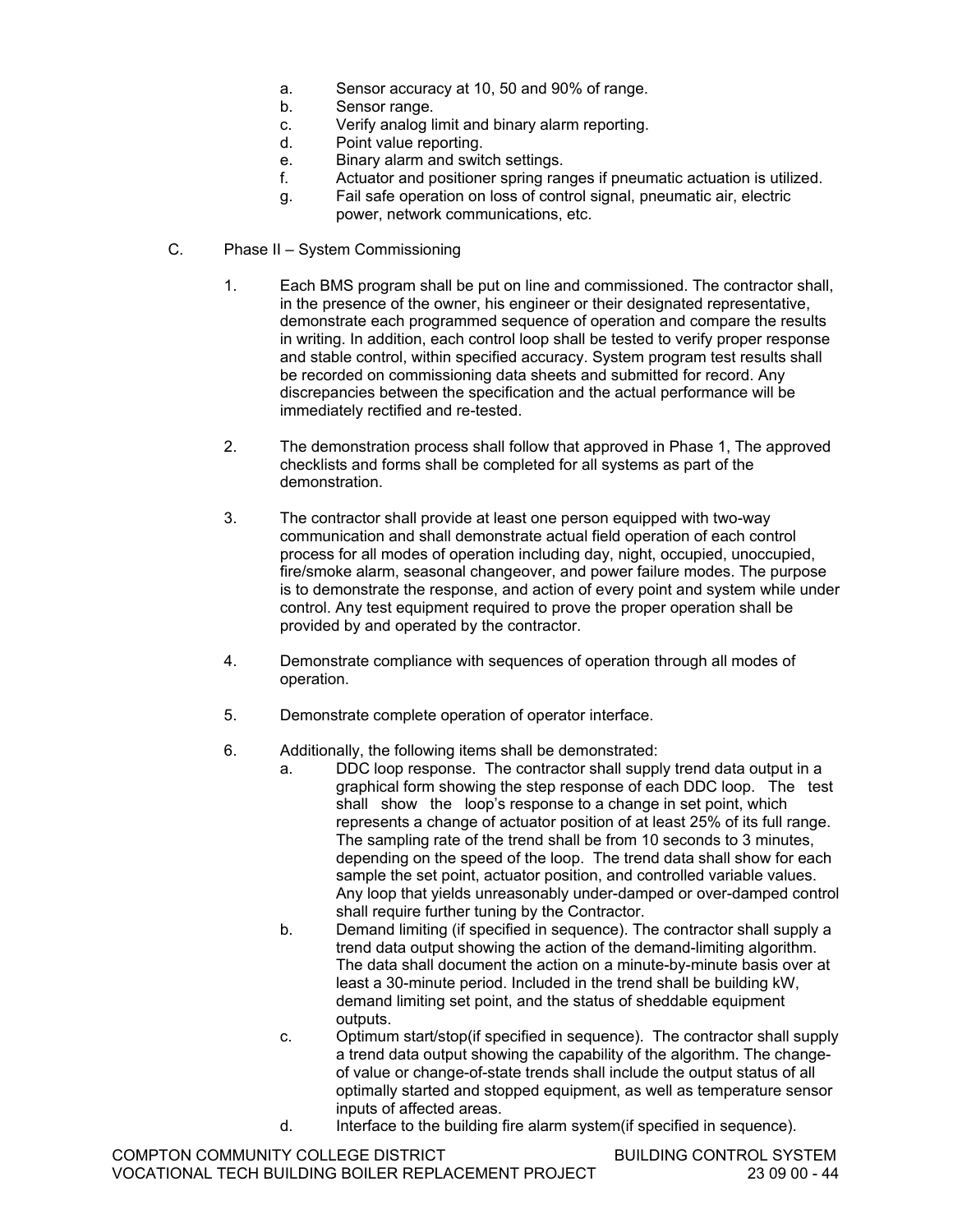- e. Operational logs for each system that indicate all set points, operating points, valve positions, mode, and equipment status shall be submitted to the architect/engineer. These logs shall cover three 48-hour periods and have a sample frequency of not more than 10 minutes. The logs shall be provided in both printed and electronic formats.
- 7. Any tests that fail to demonstrate the operation of the system shall be repeated at a later date. The contractor shall be responsible for any necessary repairs or revisions to the hardware or software to successfully complete all tests.

## D. Acceptance

- 1. All tests described in this specification shall have been performed to the satisfaction of both the engineer and owner prior to the acceptance of the control system as meeting the requirements of completion. Any tests that cannot be performed due to circumstances beyond the control of the contractor may be exempt from the completion requirements if stated as such in writing by the engineer. Such tests shall then be performed as part of the warranty.
- 2. The system shall not be accepted until all forms and checklists completed as part of the demonstration are submitted and approved for both phase I and phase II.

### 3.16 CLEANING

- A. The contractor shall clean up all debris resulting from their activities daily. The contractor shall remove all cartons, containers, crates, etc., under his/her control as soon as their contents have been removed. Waste shall be collected and placed in a designated location.
- B. At the completion of work in any area, the contractor shall clean all work, equipment, etc., keeping it free from dust, dirt, and debris, etc.
- C. At the completion of work, all equipment furnished under this section shall be checked for paint damage, and any factory-finished paint that has been damaged shall be repaired to match the adjacent areas. Any cabinet or enclosure that has been deformed shall be replaced with new material and repainted to match the adjacent areas.

### 3.17 TRAINING

- A. The Contractor shall provide competent instructors to give full instruction to designated personnel in the adjustment, operation and maintenance of the system installed. Factory employed/certified instructors shall be thoroughly familiar with all aspects of the subject matter they are to teach. All training shall be held during normal work hours of 8:00 a.m. to 4:30 p.m. weekdays. All sessions will be scheduled one week in advance. If no one shows up after one hour from the start time, that session will be forfeited.
- B. Provide a minimum of four (4) on-site, on-line, or classroom training sessions throughout the contract period for personnel designated by the owner. Each session shall be a minimum of eight (8) hours each.
- C. Provide two additional training sessions at 6 and 12 months following building's turnover. Each session shall be four hours long and must be coordinated with the building owner.
- D. The instructor(s) shall be factory-trained instructors experienced in presenting this material.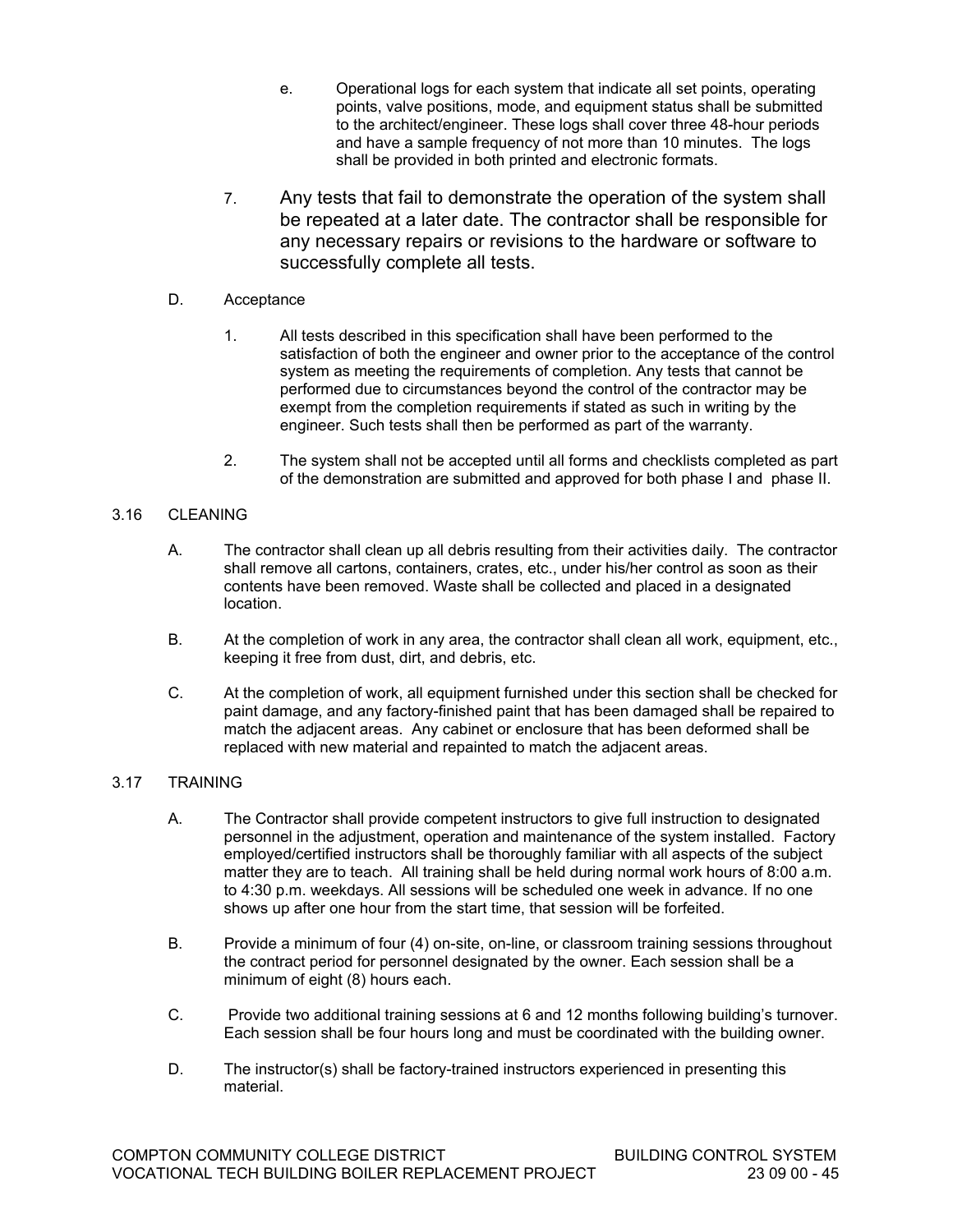# 3.18 SEQUENCES OF OPERATION

A. Sequence of operations will be the same as shown on all jobs. No deviations will be made on this document for the sequences shown.

## 3.19 POINTS LISTS

A. Points lists will be the same as shown on all jobs. No deviations will be made on this document for the points lists shown.

# END OF SECTION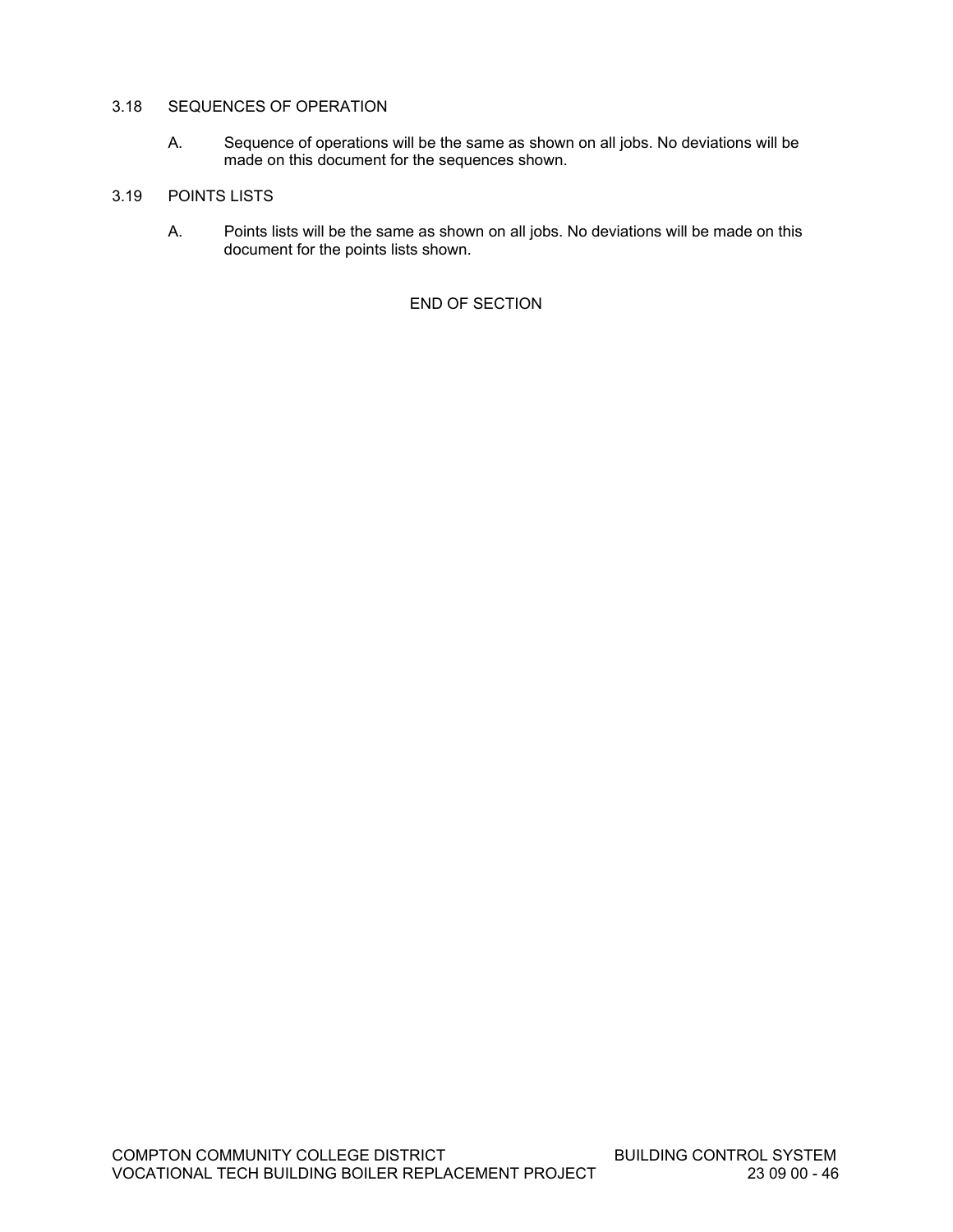## **SECTION 23 60 00**

# **HEATING, VENTILATION, AND AIR CONDITIONING**

### PART 1 - GENERAL

#### 1.1 SECTION INCLUDES

- A. Section 23 05 00, "Common Work Results for Heating, Ventilation, and Air Conditioning" applies to the work of this Section.
- B. The work listed or required by this section of the specifications is not intended to limit or establish the extent of the Heating, Ventilating and Air Conditioning work. The General Contractor shall be responsible for determining the extent of work to be done under a subcontract.

#### 1.2 DESCRIPTION

- A. Work Included: The work includes the furnishing of labor, materials, appliances and tools necessary for the installation, in complete working order, of the Heating, Ventilating and Air Conditioning System as herein specified and as indicated on the drawings. The items of work shall include, but shall not be limited to, the following principal items:
	- 1. Equipment including, heating hot water boilers, pumps, etc., as indicated on the drawings.
	- 2. Heating Hot water piping systems, including valves and fittings.
	- 3. Insulation for piping.
	- 4. Condensate drain piping to the drain receptors.
	- 5. Exhaust and ventilation systems including ductwork, etc.
	- 6. Miscellaneous hangers, supports, sleeves, inserts, isolators, flexible connections, seismic bracings, and other auxiliary equipment for all systems under this section.
	- 7. Equipment identification, operations and maintenance instructions.
- B. Apparatus, piping, ductwork, etc. shall be installed and interconnected so as to form complete systems.
- C. Testing, adjustment and balancing of hydronic systems.
- D. Measurement of final operating condition of HVAC Systems.
- E. Provide one 4-hour day of instructional time to Owner's maintenance of personnel by Contractor's start-up mechanic.
- F. Other work herein specified and shown on the accompanying drawings, including addendum, change orders and approved shop drawings.

#### 1.3 RELATED WORK SPECIFIED ELSEWHERE

A. Work designated on drawings to be installed or performed by other sections of the specifications.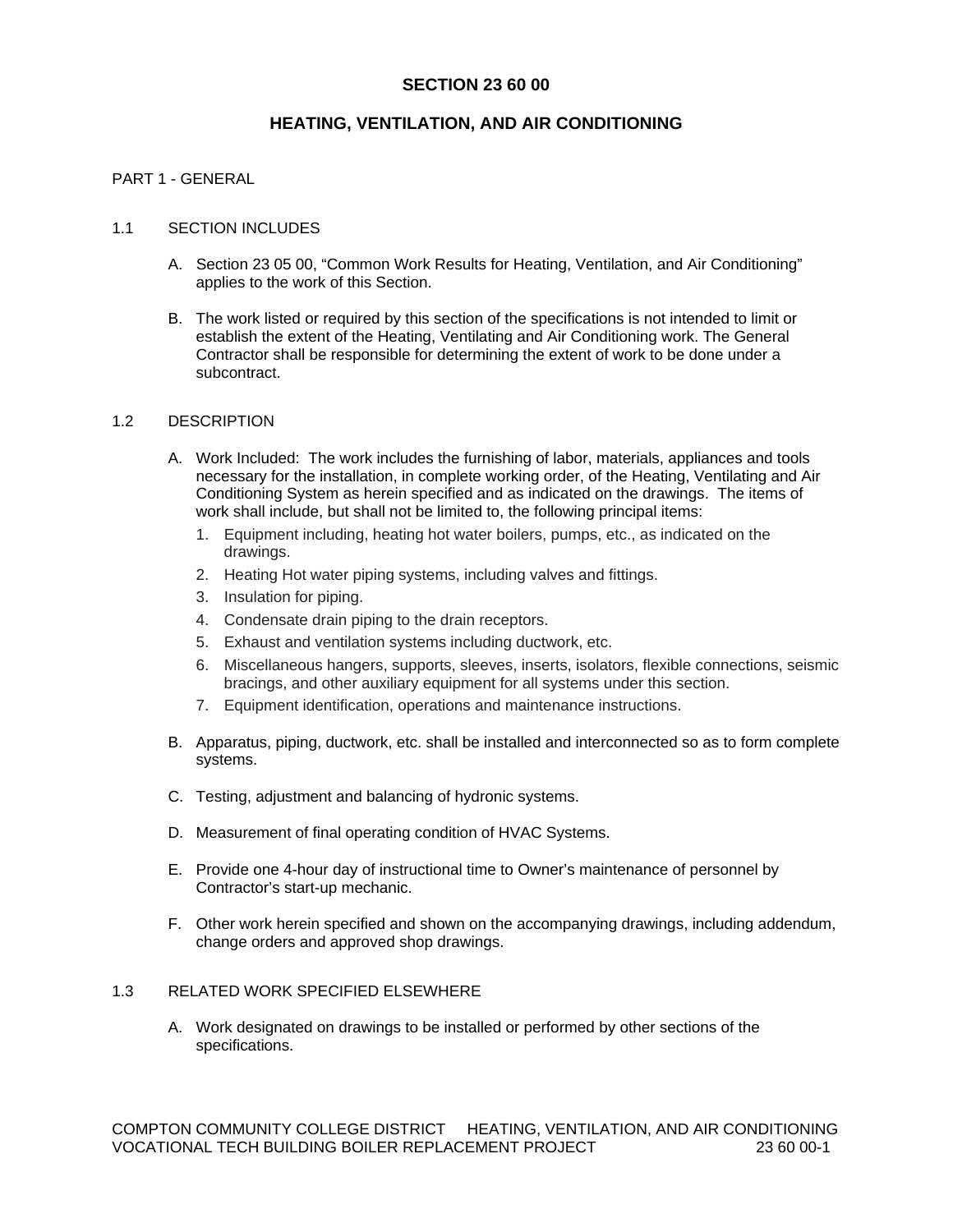- B. Motor starters shall be furnished and installed under Division 26 of the specifications, unless otherwise specified or shown. See equipment paragraphs, this section for packaged equipment to be furnished with starters.
- C. Finish painting of equipment, piping and ductwork shall be under Painting Section, except as noted otherwise.
- D. Equipment foundations, curbs or equipment pads as provided under the Concrete Section or Structural Steel Section. Coordinate exact foundation sizes and elevations and anchor bolt sizes and locations.

### 1.4 EQUIPMENT RESTRICTIONS

A. Names of selected manufacturers have been specified for items of equipment and materials. Bids shall be based on the use of the product of one of the selected manufacturers, and only such products may be submitted for approval.

### 1.5 SUBMITTALS

- A. In addition to the requirements of Section 23 05 00, the submittal brochures shall include the following items:
	- 1. Equipment:
		- a. Heating Hot Water Boilers
		- b. Primary Heating Hot Water Pumps
		- c. Combustion Air Fan
	- 2. Air Distribution System:
		- a. Flue Vent Duct
		- b. Combustion Air Duct
	- 3. Piping System:
		- a. Heating Hot Water Pipe Material and Fittings
		- b. Condensate Drain Pipe Material and Fittings
		- c. Valves
		- d. Pipe Hangers and Supports
	- 4. Insulation:
		- a. Ductwork
		- b. Piping
	- 5. Accessories:
		- a. Pressure Gauges
		- b. Thermometers
	- 6. Temperature Control Devices and Equipment
		- a. Heating hot water boilers
- B. Shop Drawings:
	- 1. Dimension Drawings for concrete pad, curb and equipment foundation at 1/4-inch scale or larger including bolt sizes and locations.
	- 2. Submit fabrication details for equipment bases including dimensions, structural member sizes and support point locations at 1/4-inch scale or larger.
	- 3. Provide details of suspension and support for ceiling hung equipment.
	- 4. Where walls, floors, slabs or supplementary steel work are used for seismic restraint locations, details of acceptable attachment methods for ducts, conduit and pipe must be included and approved before the condition is accepted for installation. Restraint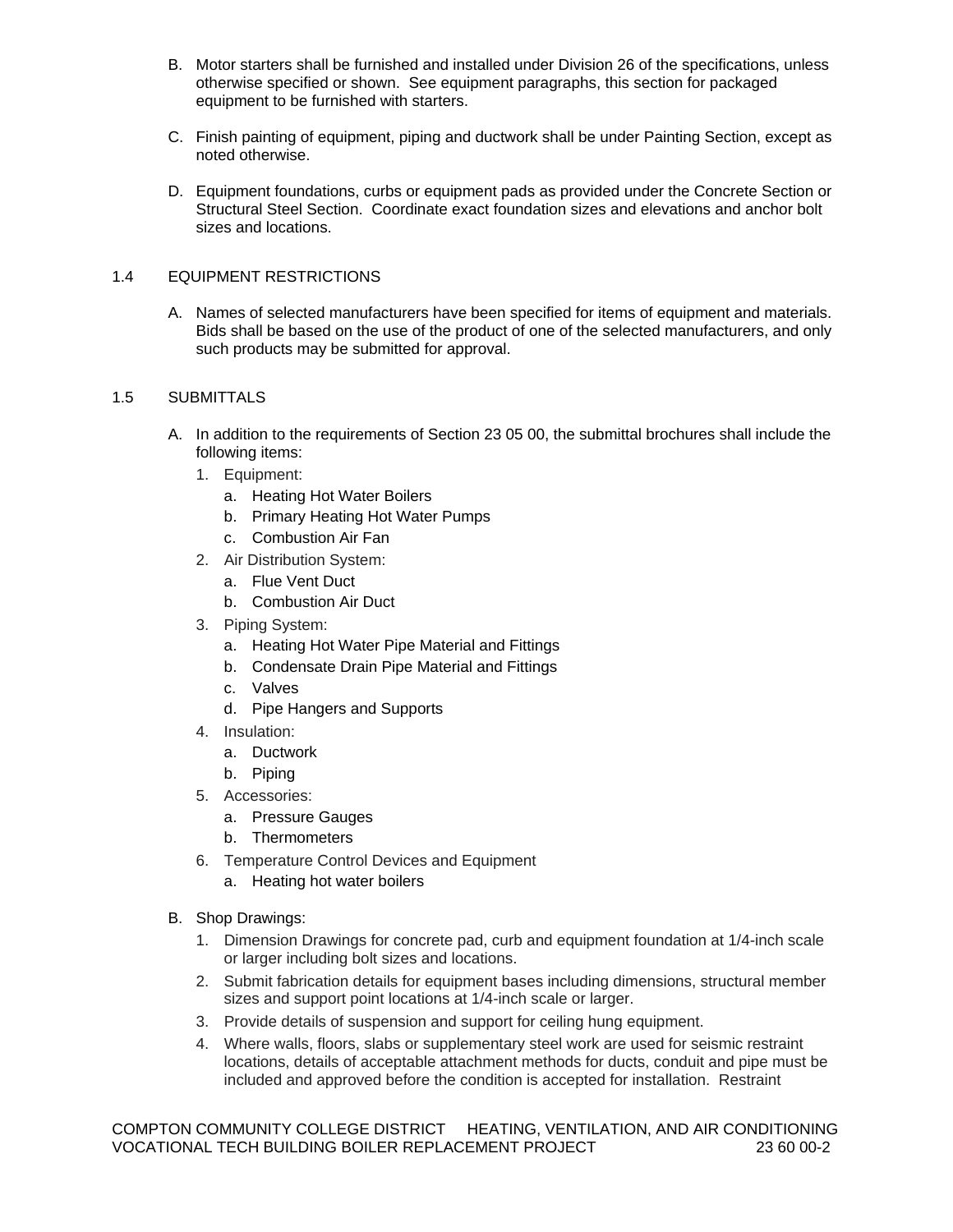manufacturers' submittals must include spacing, static loads and seismic loads at attachment and support points.

- 5. Provide seismic details of seismic restraints and anchors; include number, size and locations for each piece of equipment.
- 6. Control Wiring Diagrams.
- 7. Ductwork equipment and piping systems show sections indicating routing and clearances between other trades.
- 8. Hot water piping plans and sections at 1/4-inch scale or larger.
- 9. Submit fabrication details for equipment basis including dimensions, structural member sizes and support point locations. Provide details of suspension and support for ceiling hung equipment. Where walls, floors, slabs or supplementary steel work is used for seismic restraint locations, details of acceptable attachment methods for ducts, conduit and pipe must be included and approved before the condition is accepted for installation. Restraint manufacturer's submittals must include spacing, static loads and seismic loads at attachment and support points. Provide specific details for seismic restraints and anchors; include number, size and locations for each piece of equipment.

### 1.6 VIBRATION ISOLATION

- A. Vibration Isolators: Isolators shall have integral seismic restraints and be selected for minimum static deflection of 1-inch or as otherwise noted and in accordance with the equipment manufacturer's weight distribution so as to produce reasonable uniform deflection.
- B. Mechanical equipment, piping and ductwork shall be mounted on vibration isolators to prevent the transmission of vibration and mechanically transmitted sound to the building structure. Vibration isolators shall be selected in accordance with the weight distribution so as to produce reasonable uniform deflections.
- C. Isolators and isolation materials shall be of the same manufacturer and shall be certified by the manufacturer.
- D. It is the intent of the seismic portion of this specification to keep mechanical building system components in place during a seismic event. Such systems must be installed in strict accordance with seismic codes, component manufacturers and building construction standards. Whenever a conflict occurs between the manufacturers or construction standards, the most stringent shall apply.
- E. This specification is to be a minimum requirement for seismic consideration and is not intended as a substitute for legislated, more stringent, national, state construction requirements or other requirements.
- F. A variance or noncompliance with these specification requirements shall be corrected by the Contractor in an approved manner.
- G. Housekeeping pads shall be coordinated with a restraint vendor and sized to provide a minimum edge distance of ten bolt diameters (or coordinate with Structural engineer for minimum requirement) all around the outermost anchor bolt to allow development of full drillin wedge anchor ratings. If cast-in anchors are to be used, the housekeeping pads shall be sized to accommodate the ACI requirements for bolt coverage and embedment.
- H. Constructor shall supply supplementary support steel for all equipment, piping, ductwork, etc., including the roof-mounted equipment as required.
- I. Contractor shall supply restraint attachment plates cast into housekeeping pads, concrete inserts, double-sided beam clamps, etc., in accordance with the requirements of the vibration vendor's calculations.

COMPTON COMMUNITY COLLEGE DISTRICT HEATING, VENTILATION, AND AIR CONDITIONING<br>VOCATIONAL TECH BUILDING BOILER REPLACEMENT PROJECT 23 60 00-3 VOCATIONAL TECH BUILDING BOILER REPLACEMENT PROJECT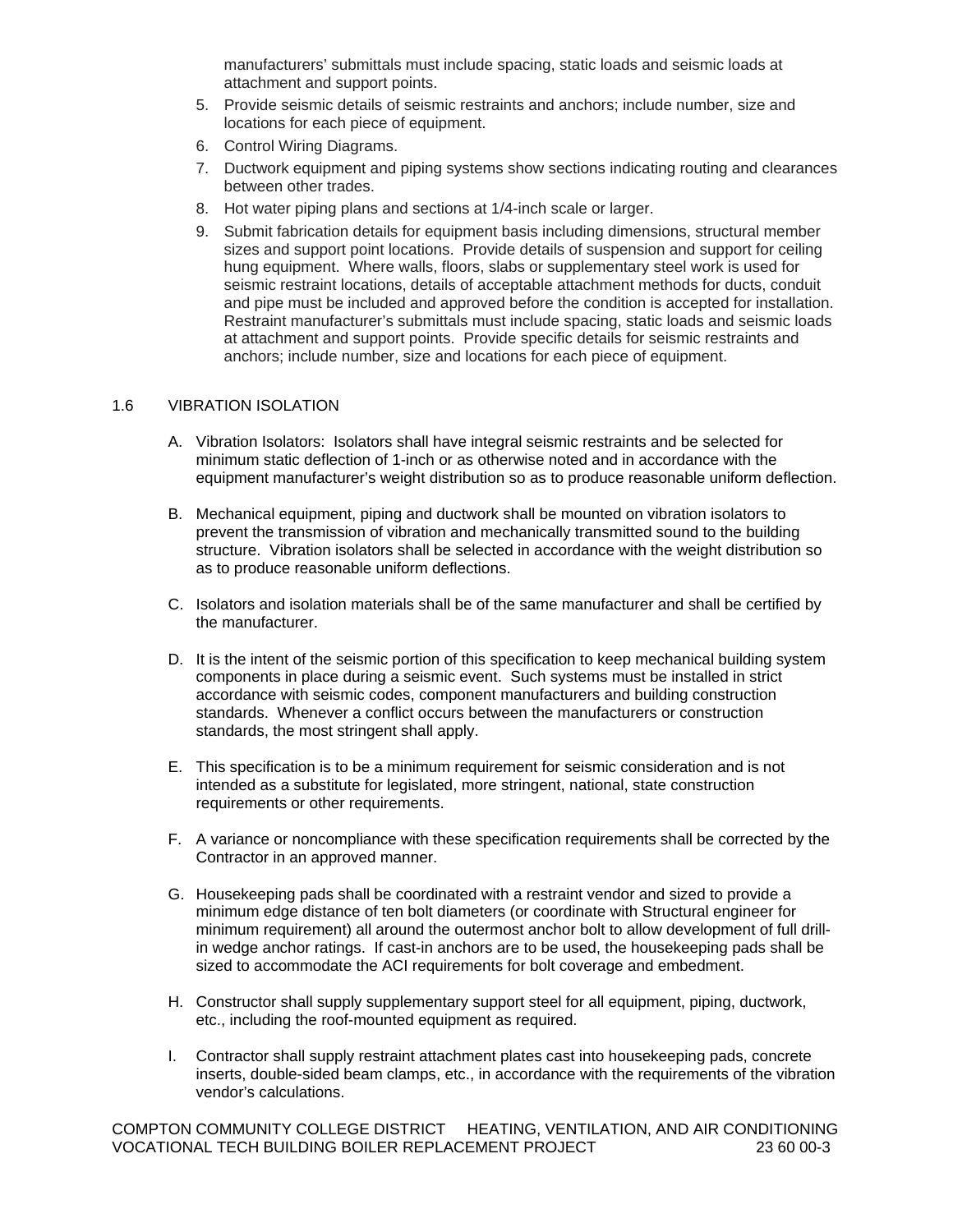J. Failure is defined as the discontinuance of any attachment point between equipment or structure, vertical permanent deformation greater than 1/8-inch and/or horizontal permanent deformation greater than 1/4-inch.

# PART 2 - PRODUCTS

### 2.1 VIBRATION ISOLATORS

- A. Vibration isolators and seismic restraints described in this section shall be the product of a single manufacturer. Mason Industries products are the basis of these specifications; products of other manufacturers are acceptable provided their systems comply with the specification and have the approval of the Architect.
- B. Two layers of 3/4-inch thick neoprene pad consisting of 2-inch square waffle modules separated horizontally by a 16-gage galvanized shim. Load distribution plates shall be used as required. Pads shall be Type Super "W" as manufactured by Mason, Industries, Inc.
- C. Bridge-bearing neoprene mountings shall have a minimum static deflection of 0.2-inch and all-directional seismic capability. The mount shall consist of a ductile iron casting containing two separated and opposing mode neoprene elements. The elements shall prevent the central threaded sleeve and attachment bolt from contacting the casting during normal operation. The shock absorbing neoprene materials shall be compounded to bridge-bearing specifications. Mountings shall be Type BR as manufactured by Mason Industries, Inc.
- D. Sheet metal panels shall be bolted to the walls or supporting structure by assemblies consisting of a neoprene bushing cushioned between two steal sleeves. The outer sleeve prevents the sheet metal from cutting into the neoprene. Enlarge panel holes as required. Neoprene elements pass over the bushing to horizontally cushion the back panel. A steel disc covers the inside neoprene element and the inner steel sleeve is elongated to act as a stop so tightening the anchor bolts does not interfere with panel isolation in three planes. Bushing assemblies can be applied to the ends of steel cross members where applicable. Neoprene shall be bridge bearing quality. Bushing assemblies shall be type PB as manufactured by Mason Industries, Inc.
- E. A one piece molded bridge bearing neoprene washer/bushing. The bushing shall surround the anchor bolt and have a flat washer face to avoid metal to metal contact. Neoprene bushings shall be type HG as manufactured by Mason Industries, Inc.
- F. Hangers shall consist of rigid steel frames containing minimum 1-1/4-inch thick neoprene elements at the top and a steel spring type SLF with general characteristics as specified above seated in a steel washer reinforced neoprene cup on the bottom. The neoprene element and the cup shall have neoprene bushing projecting through the steel box. To maintain stability, the boxes shall not be articulated as clevis hangers and do not stack the neoprene element on top of the spring. Spring diameters and hanger boxes lower hole, and sizes shall be large enough to permit the hanger rod to swing through a 30º capability. Hangers shall be type 30N as manufactured by Mason Industries, Inc.
- G. Hangers shall be type 30N, but they shall be recompressed and locked at the rated deflection by means of a resilient seismic up-stop to keep the piping or equipment at a fixed elevation during installation. The handlers shall be designed with a release mechanism to free the spring after the installation is complete and the hanger is subjected to its full load. Deflection shall be clearly indicated by means of a scale. Submittals shall include a drawing of the hanger showing the 30 degree capability. Hangers shall be type PC30N as manufactured by Mason Industries, Inc.
- H. Steel angles, sized to prevent buckling, shall be clamped to pipe or rod, utilizing a minimum of three ductile iron clamps at each restraint location when required. Welding of support rods

COMPTON COMMUNITY COLLEGE DISTRICT HEATING, VENTILATION, AND AIR CONDITIONING<br>VOCATIONAL TECH BUILDING BOILER REPLACEMENT PROJECT 23 60 00-4 VOCATIONAL TECH BUILDING BOILER REPLACEMENT PROJECT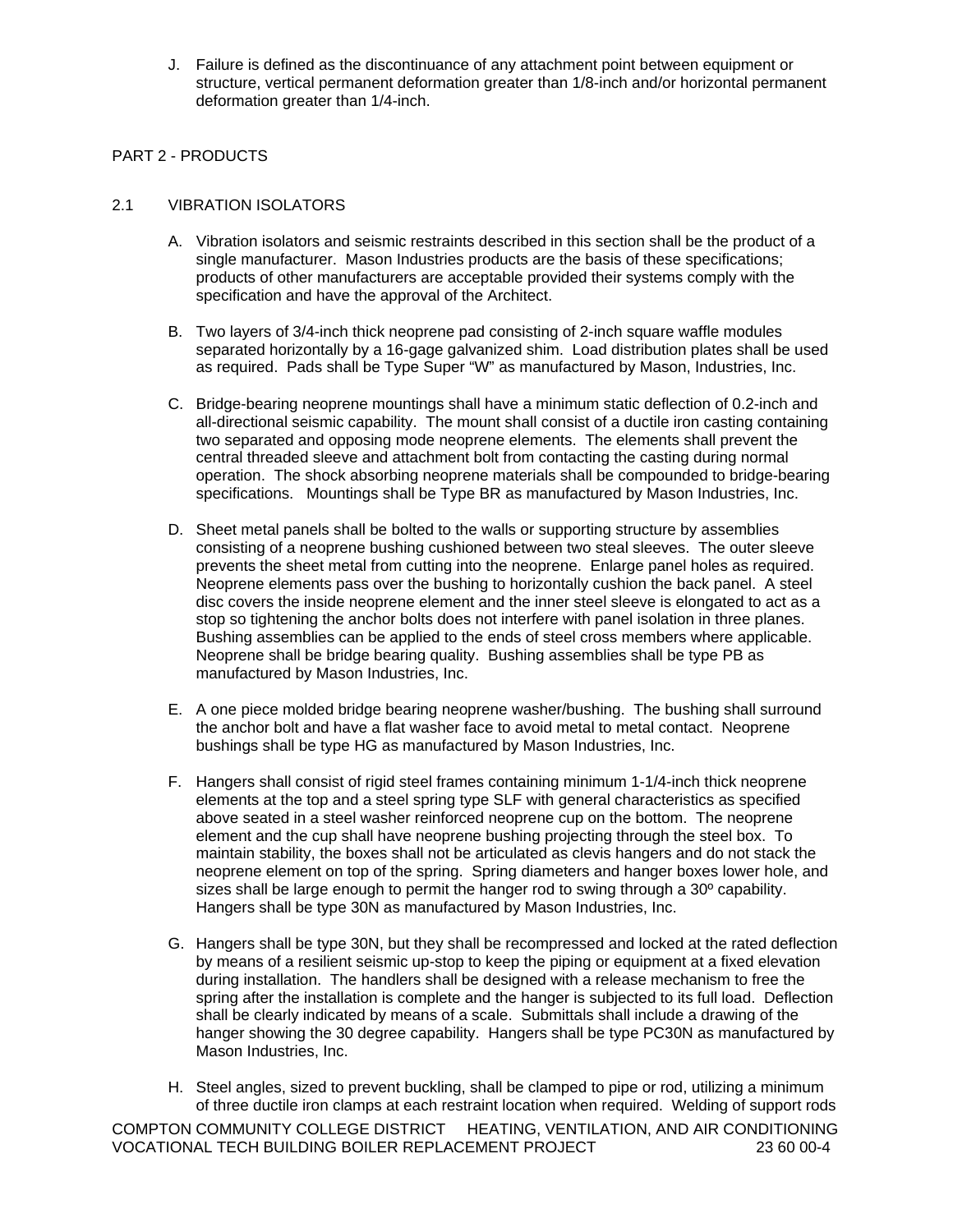is not acceptable. Rod clamp assemblies shall be Type SRC as manufactured by Mason Industries, Inc.

- I. Pipe clevis crosses bolt braces and are required in restraint locations. They shall be special purpose preformed channels deep enough to be held in place by bolts passing over the cross bolt. Clevis cross braces shall be type CCB as manufactured by Mason Industries, Inc.
- J. Flexible stainless steel hose shall have stainless steel braid and carbon steel fittings. Sizes 3-inch and larger shall be flanged. Smaller sizes shall have male nipples. Minimum lengths shall be as tabulated:

| Flanged |       | Male Nipple  |                     |
|---------|-------|--------------|---------------------|
| 3X14    | 10X26 | 12X9         | $1 - 1/2X13$        |
| 4X15    | 12X28 | 3/4X10       | 2X14                |
| 5X19    | 14X30 | 1X11         | $2 - 1/2 \times 18$ |
| 6X20    | 16X32 | $1 - 1/4X12$ |                     |
| 8X22    |       |              |                     |

- 1. Hoses shall be installed on the equipment side of the shut-off valves horizontally and parallel to the equipment shafts whenever possible. Hoses shall be type BSS as manufactured by Mason Industries, Inc.
- K. All-directional acoustical pipe anchors, consisting of two sizes of steel tubing separated by a minimum 1/2-inch thick 60 durometer neoprene. Vertical restraint shall be provided by similar material arranged to prevent vertical travel in either direction. Allowable loads on the isolation material should not exceed 500-psig and the design shall be balanced for equal resistance in each direction. All-directional anchors shall be typed ADA as manufactured by Mason Industries, Inc.
- L. Pipe guides shall consist of a telescopic arrangement of two sizes of steel tubing separated by a minimum 1/2-inch thickness of 60 durometer neoprene. The height of the guides shall be preset with a shear pin to allow vertical motion due to pipe expansion or contraction. Shear pin shall be removable and reinsertable to allow for selection of pipe movement. Guides shall be capable of ±1-5/8-inch motion or to meet G6. Pipe guides shall be type VSG as manufactured by Mason Industries, Inc.
- M. Split Wall Seals consist of two bolted pipe halves with minimum 3/4-inch thick neoprene sponge bonded to the inner faces. The seal shall be tightened around the pipe to eliminate clearance between the inner sponge face and the piping. Concrete may be packed around the seal to make it integral with the floor, wall or ceiling if the seal is not already in place around the pipe to the construction of the building member. Seals shall project a minimum of 1-inch past either face of the surface. Where temperatures exceed 240ºF, a number 10 density, fiberglass may be used in lieu of the sponge. Seals shall be Type SWS as manufactured by Mason Industries, Inc.
- N. The horizontal thrust restraint shall consist of a spring element in series with a neoprenemolded cup type SLF with the same deflection as specified for the mountings for hangers. The spring element shall be designed so it can be preset for thrust at the factory and adjusted in the field to allow for a maximum of 1/4-inch movement at start and stop. The assembly shall be furnished with one rod and angle brackets for attachment to both the equipment and the ductwork or the equipment and the structure. Horizontal restraints shall be attached at the centerline of thrust and symmetrical on either side of the unit. Horizontal thrust restraints shall be type WBI/WBD as manufactured by Mason Industries, Inc.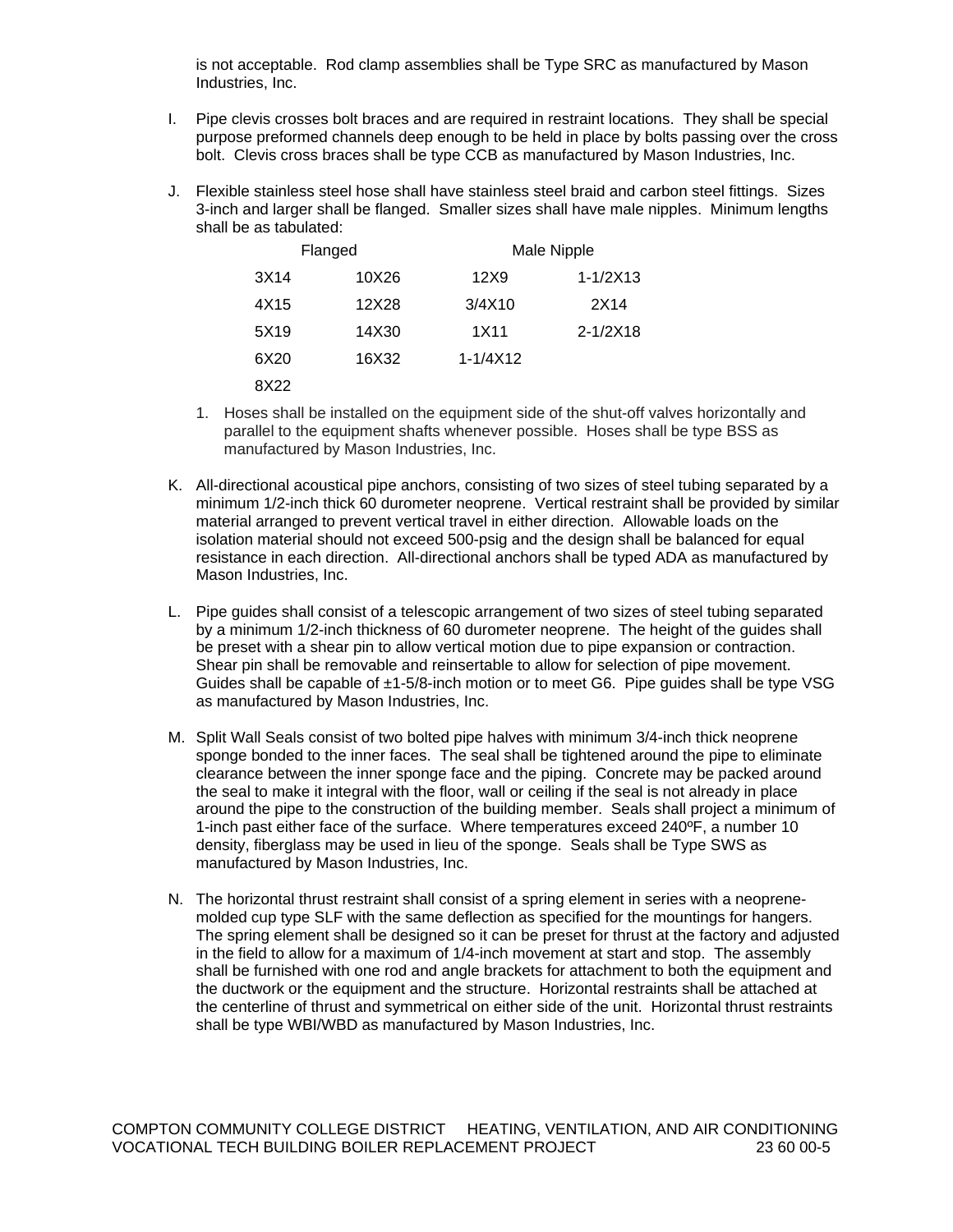## A. Standards:

- 1. Where applicable, products furnished under this section shall conform to the requirements of NFPA 54 and NFPA 211, and shall comply with UL 1738, ULC S636 Standard for Venting Systems for Category II, III, and IV Gas-Burning Appliances, and all other applicable standards. Also approved for use with Type L Venting systems (gas or oil) in accordance with UL 641
- 2. All flue-gas carrying components of the vent system shall be obtained through one source.
- 3. Vent shall be warranted by the manufacturer against defects in material and workmanship for a period of (15) years from the date of manufacture

## B. Product:

- 1. Vent shall be factory-built special gas type, double wall, engineered and designed for use on Category I, II, III, and IV appliances, or as specified by the equipment manufacturer.
- 2. Maximum continuous flue gas temperature not to exceed 550°F (288°C) for gas burning appliances. Maximum temperature for appliances approved to vent with Type L-Vent (gas or oil) is 570°F.
- 3. Vent shall be constructed with an inner conduit constructed of AL29-4C® or 29-4 (S44735) superferritic stainless steel with a minimum thickness of .015" for diameters 3"- 8", .020" for diameters 10"-16", .025" for diameters 18"-24", and .035" for 26" and greater.
- 4. Vent shall be listed for an internal static pressure of 15" w.g. and tested to 37" w.g.
- 5. All inner wall conduit components shall be manufactured from AL29-4C® or 29-4 (S44735). The joint closure system shall be an Inner Wall Mechanical Locking Strap design. Joints shall not use screws or fasteners that penetrate the inner conduit.
- 6. Vent shall be constructed with a factory installed gasket used to seal the joint for diameters 4"–16". Use of gasket lube, available from the factory, should be used for maximizing gasket life and ease of installation. For diameters 18"- 32", joints shall be sealed with factory supplied RTV sealant.
- 7. Inner wall joints shall be designed with a male and female overlapping metal-metal connection to maintain condensate on the AL29-4C stainless steel. Proper ¼" per foot pitch must be maintained at all times and condensate should flow back toward the appliance to the required number of drains.
- 8. The outer wall casing shall be constructed of 430 stainless steel that shall not require additional surface preparation, such as painting, in order to withstand the outdoors or high humidity environments.
- 9. Inner conduit and outer wall casing shall be constructed with a one-inch air space between them and in such a fashion that prevents cross-alloy contamination. Optional 1" fiber insulation is available to maintain higher flue temperatures, but does not reduce clearances beyond the standard clearances tested for 1" airspace model CI Plus.
- 10. Tees and elbows shall provide a pressure drop less than 15 feet equivalent horizontal vent.
- 11. Fittings that increase or decrease vent diameter shall be asymmetric in construction with a flat wall that maintains a straight line with adjoining parts in order to facilitate the unobstructed flow of all condensate.
- 12. All parts shall be compatible with other single wall and double wall products of the same manufacturer.
- 13. System is to be sized in accordance with the appliance manufacturer's specifications, NFPA 54-National Fuel Gas Code (ANSI Z223.1), ASHRAE recommendations, and other applicable codes.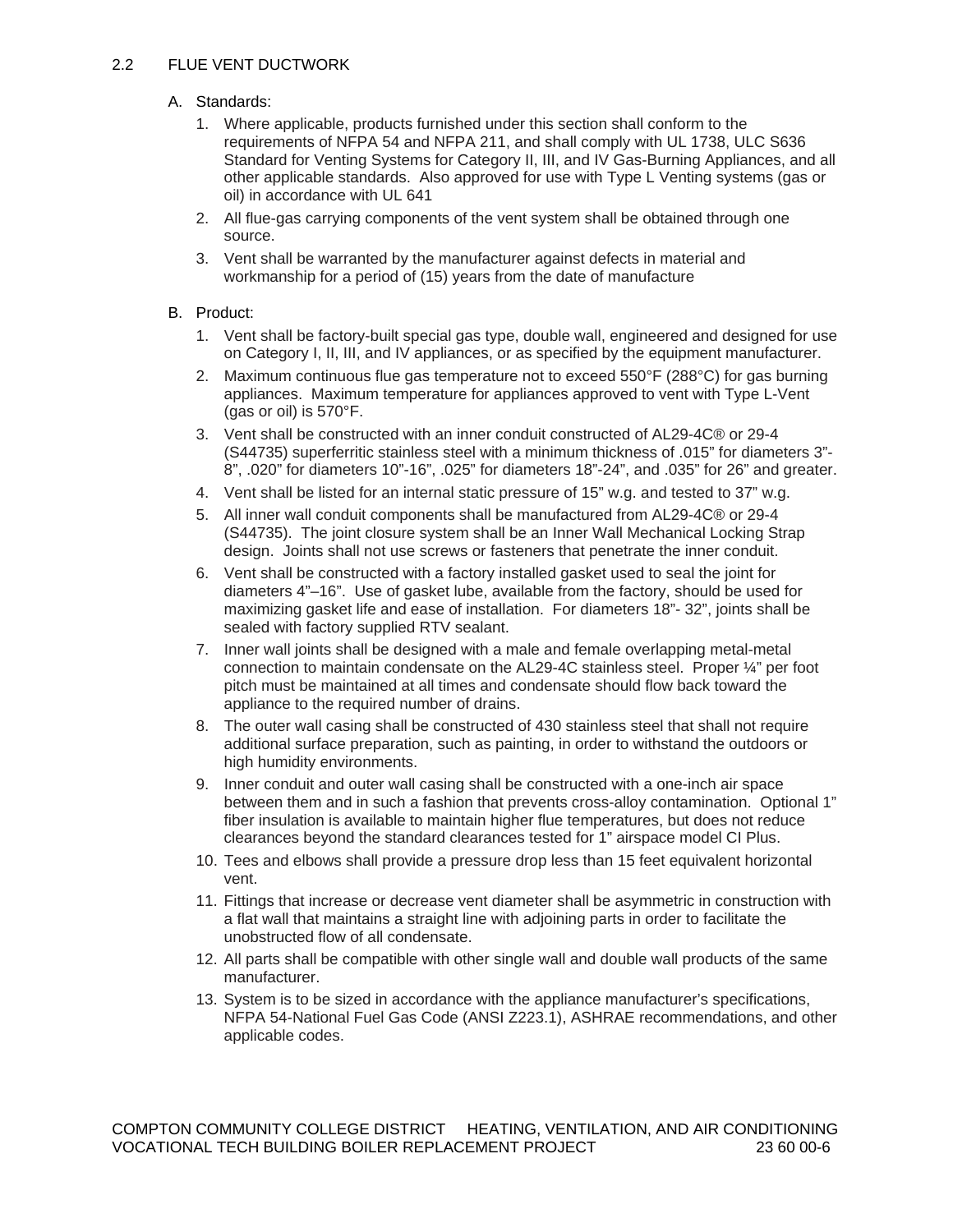## C. Sealant:

1. General Electric RTV106 (aka Momentive) or Dow Corning 736 High Temperature Sealant shall be used to seal all joints on systems where the maximum flue gas temperature will not exceed 550°F.

# D. Duct Supports

1. Duct hangers, spacing of hangers, upper and lower attachments, etc. shall conform to the most stringent requirements of the SMACNA or 2013 California Mechanical Code. See 23 05 00 for seismic requirements.

## 2.3 PIPING

- A. Heating Hot Water
	- 1. Steel
		- a. Pipe: ASTM A-53 Grade A or B, Schedule 40, black steel, seamless.
		- b. Fittings:
			- 1) 2-inch and under: Screwed, malleable iron, black, 150-psig.
			- 2) 2-1/2-inch and over: Butt-welded, 3-pass, V-weld with beveled pipe ends. Flanges shall be provided where required for servicing and/or removal of equipment and valves. Flanges shall be Class 150, ANSI B16.5, raised face, forged steel, weld neck type.
	- 2. Copper
		- a. Pipe: ASTM B88, type L hard drawn, seamless copper pipe.
		- b. Fittings: ANSI/ASME B16.22 wrought copper.
		- c. Joints: lead free, tin silver 95-5 alloy solder. Use silver solder joint ANSI 150-psig for flanges.
- B. Condensate & Make-up Water
	- 1. Copper
		- a. Pipe: ASTM B88, type L hard drawn, seamless copper pipe.
		- b. Fittings: ANSI/ASME B16.22 wrought copper.
		- c. Joints: lead free, tin silver 95-5 alloy solder. Use silver solder joint ANSI 150-psig for flanges.
- C. Flexible Piping Connector
	- 1. Manufacturer based upon M.W. Sausse. Equal products by Mason may be submitted for approval.
	- 2. Wire braded covered annular corrugated hose of stainless steel.

# 2.4 VALVES

- A. General:
	- 1. Provide valves of first quality of approved manufacture, have proper clearances, and be tight at the specified test pressure. All pressure ratings are in psi steam working pressure, unless otherwise indicated.
	- 2. Mark on each valve provided with the maker's name or brand, the figure or list number, and the guaranteed working pressure cast on the body and cast or stamped on the bonnet.
	- 3. Gate and globe valves suitable for repacking under pressure. Regardless of service, valves not acceptable when designed for less than 125 pounds per square inch steam working pressure.
	- 4. Valves must be of the product of one manufacturer, except for special application.

COMPTON COMMUNITY COLLEGE DISTRICT HEATING, VENTILATION, AND AIR CONDITIONING VOCATIONAL TECH BUILDING BOILER REPLACEMENT PROJECT 23 60 00-7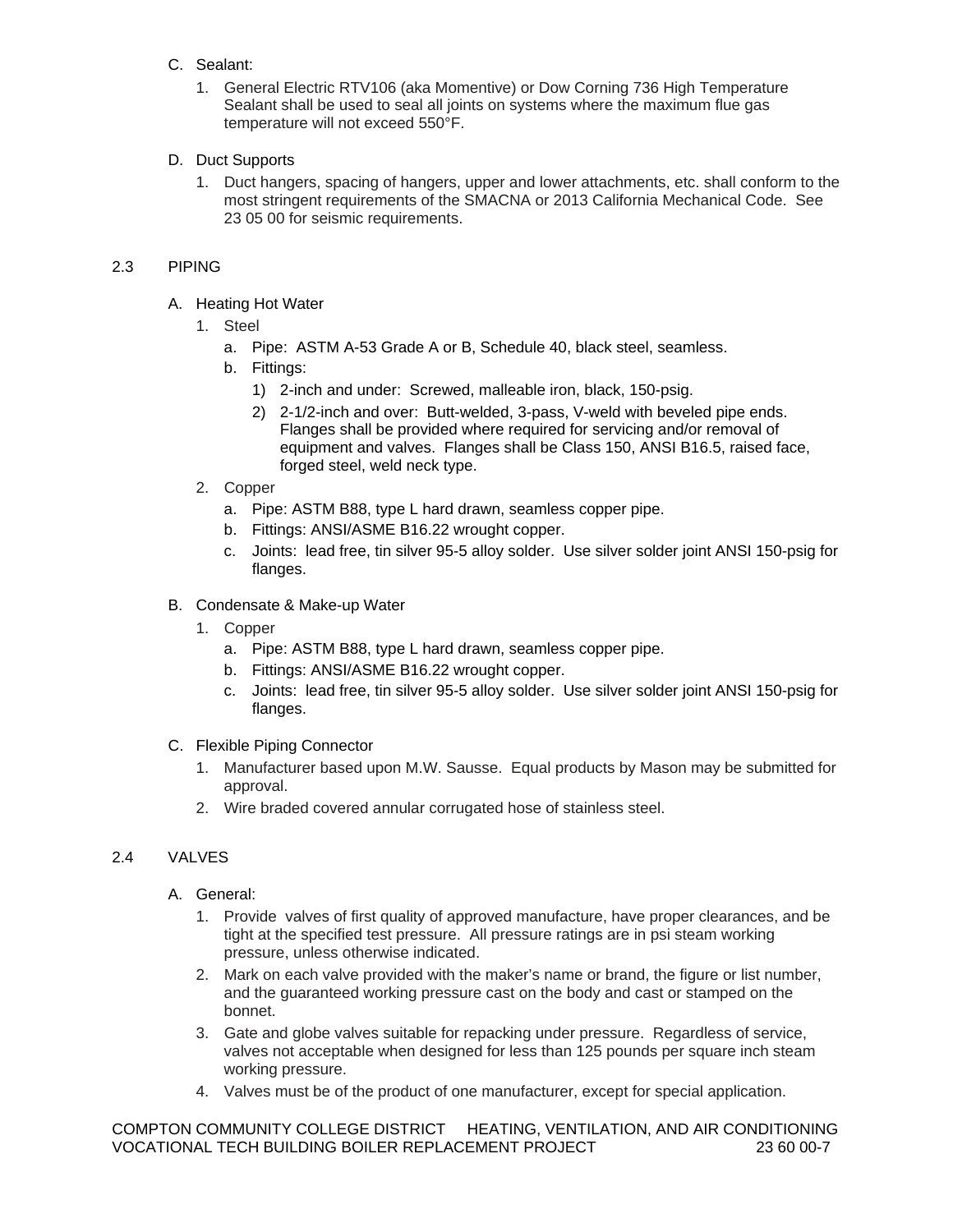- 5. Figure numbers of manufacturers are listed to indicate the types selected for design, performance and standard of quality.
- 6. Construct valves to meet Federal Specifications and Manufacturers Standardization Society of the Valve and Fitting Industry.
- 7. Butterfly valves to be installed in non-potable piping systems only, unless specifically approved for potable water systems by authorities having jurisdiction.

## B. Manufacturer:

- 1. Gate, Globe, Stop Check, and Swing Check Valves: Nibco or equivalent by Walworth, Hammond, Stockham or Jenkins.
- 2. Spring Loaded Check Valves: Nibco or equivalent by Hammond, Miller Silent or Mueller.
- 3. Butterfly Valves: Nibco or equivalent by Demco, Hammond, Mueller, Keystone or Stockham.
- 4. Ball Valves: Nibco or equivalent by Walworth, Hammond, Jenkins or Dynaquip.
- 5. Plug Valves: Keystone/Drum-Owen or equivalent.
- 6. Gas Cocks: Walworth or equivalent by Homestead or Stockham.

## C. Gate Valve - Water Service up to 140°F.

- 1. 2" and Smaller: Class 150, 150 PSI SWP, bronze threaded rising stem, inside screw, union bonnet, solid wedge bronze disc. Nibco T-134.
- 2. 2-1/2" and Larger: Class 150, 150 PSI SWP, ductile iron body, flanged, outside screw and yoke, bolted bonnet, bronze trim. Nibco F-637-31.
- D. Gate Valve Steam and Water Service over 140°F:
	- 1. 2" and Smaller: Class 300, 300 PSI SWP, bronze, rising stem, inside screw, union bonnet, threaded end, solid bronze disc, stainless steel seats. Nibco T-174-SS.
	- 2. 2-1/2" and Larger: Class 250, 250 PSI SWP, iron body, flanged, outside screw and yoke, bolted bonnet, bronze mounted. Nibco F-667-0.
- E. Globe Valves:
	- 1. 2" and Smaller: Class 300, 300 PSI SWP, bronze, threaded, renewable teflon disc, union bonnet. Nibco T-275.
	- 2. 2-1/2" and Larger: Class 250, 250 PSI SWP, iron body, flanged, renewable seat and disc, bolted bonnet, bronze mounted. Nibco F-768-B.
- F. Stop Check Valve: Class 250, 250 PSI SWP, cast iron body, flanged, bolted bonnet, renewable seat and disc, bronze mounted. Nibco F-869-B.
- G. Swing Check Valve Water Service up to 140°F (for Horizontal Installation Only):
	- 1. 2" and Smaller: Class 150, 150 PSI SWP, bronze, threaded, horizontal swing, Y-pattern, renewable teflon disc, regrinding type, screw-in cap. Nibco T-433.
	- 2. 2-1/2" and Larger: Class 125, 125 PSI SWP, iron body, flanged, horizontal swing, renewable bronze disc and seat ring, regrinding type, bolted bonnet, bronze trim. Nibco F-918.
- H. Swing check Valve Steam and Water Service over 140° (for Horizontal Installation Only):
	- 1. 2" and Smaller: Class 300, 300 PSI SWP, bronze, threaded, horizontal swing, Y-patter, renewable teflon disc, regrinding type, screw-in cap. Nibco T-473.
	- 2. 2-1/2" and Larger: Class 250, 250 PSI SWP, iron body, flanged, horizontal swing, renewable bronze disc and seat ring, regrinding type, bolted bonnet, bronze trim. Nibco F-968-B.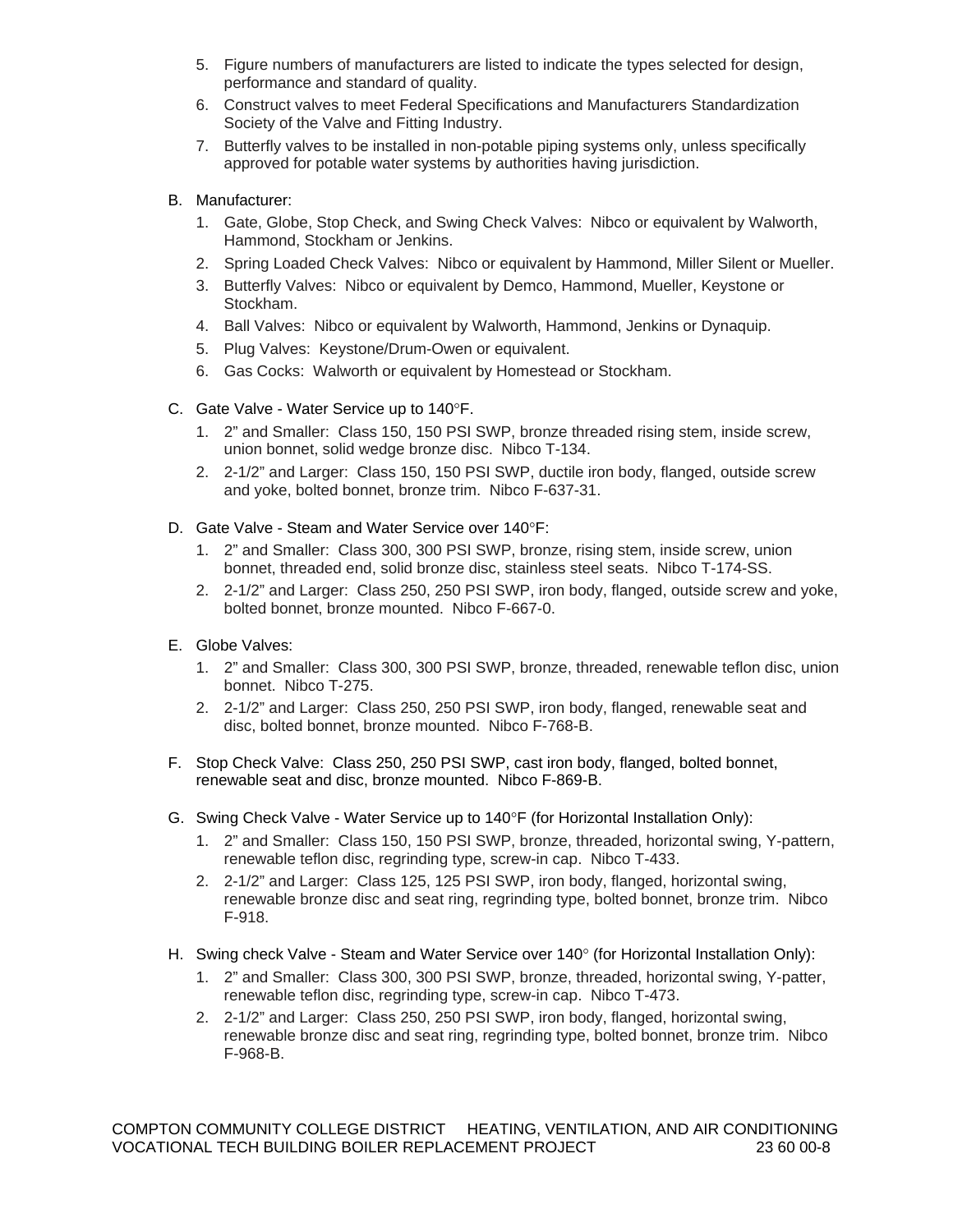- I. Spring Loaded Check Valves (For Vertical Installation Only):
	- 1. 2" and Smaller: Class 125, 125 PSI SWP, bronze body, threaded, center guided stainless steel disc, teflon seat, stainless steel spring and trim. Nibco T-480.
	- 2. 2-1/2" and larger: Cast iron, globe type body, flanged, 250 lb. WOG, center guided bronze disc, Buna-N seat, stainless steel spring and trim. Nibco F-960.
- J. Butterfly Valves for service up to  $225^{\circ}F$ :
	- 1. Valves: Iron body of the lug type, stainless steel upper and lower stems, stainless steel disc, EPT (EPDM) seat, 250 lb. working pressure form -40 $\degree$ F to 225 $\degree$ F limited fluid temperature. Nibco LD-3022.
	- 2. Valves designed for installation between Std. ANSI 125/150 flanges. Lug holes threaded.
	- 3. Valves 3" and Smaller: Provide lever operator with position indicator.
	- 4. Valves 4" and Larger: Provide gear operator with position indicator.
	- 5. Valves on insulated piping to be provided with a neck extension 2" above outside diameter of flanges to accommodate full thickness of insulation.
- K. Ball Valves 2" and Smaller: Full port, three-piece, threaded bronze body, Type 316 stainless steel stem and ball, reinforced TFE seat ring, extended blowout stem with vapor seal and protective sleeve for insulated piping, lever or tee handle, 150 lb. SWP. Nibco T-595-Y-66.
- L. Ball Valves 2-1/2" and Larger: Full port, two-piece, flanged stainless steel body, Type 316 stainless steel stem and ball, reinforced RTFE seat and liner, extended blowout stem for insulated piping, lever handle with position indicator for sizes 3" and smaller and gear operator with position indicator for sizes larger than 3", 150 lb. SWP. Nibco F515.
- M. Plug Valves:
	- 1. 2" and Smaller: Cast iron body, screwed, EPDM coated eccentric plug, pet cocks, memory stop, non-lubricated, 175 lbs. WOG. Keystone/Drum-Owen 1512.
	- 2. 2-1/2"and Larger: Flanged, non-lubricated, cast iron body and EPDM coated eccentric plug, pet cocks, memory stop, non-lubricated, 175 lbs. WOG. Keystone/Drum-Owen 1522.
- N. Chain Operators: Provide on all valves installed 8' or higher from floor to platform, except where valves are installed above ceilings outside of mechanical rooms.

### 2.5 STRAINERS

- A. Description: Y-type with strainer baskets of material and perforations suitable for steam or water service, as required. Figure numbers of manufacturers are listed to indicate the types selected for design, performance and standard of quality.
- B. Manufacturer: Spirax Sarco or equivalent by Mueller or Hoffman.
- C. 2" and Smaller: Full pipeline size, 250 lb. SWP bronze, with screwed ends and a removable plug type screen retainer. Sarco Type BT.
- D. 2-1/2" and Larger: Full pipeline size, 250 lb. SWP semi-steel, with flanged ends and a bolted screen retainer. Sarco Type AF-250.
- E. Screens: Stainless steel or monel screen with 20 mesh screen opening.
- F. Provide a blowdown valve with a drain line to discharge above an approved receptor on the blowdown connection of the strainer. Where strainers occur above ceilings, provide a blowdown valve with 3/4" capped hose adapter fitting.

COMPTON COMMUNITY COLLEGE DISTRICT HEATING, VENTILATION, AND AIR CONDITIONING<br>VOCATIONAL TECH BUILDING BOILER REPLACEMENT PROJECT 23 60 00-9 VOCATIONAL TECH BUILDING BOILER REPLACEMENT PROJECT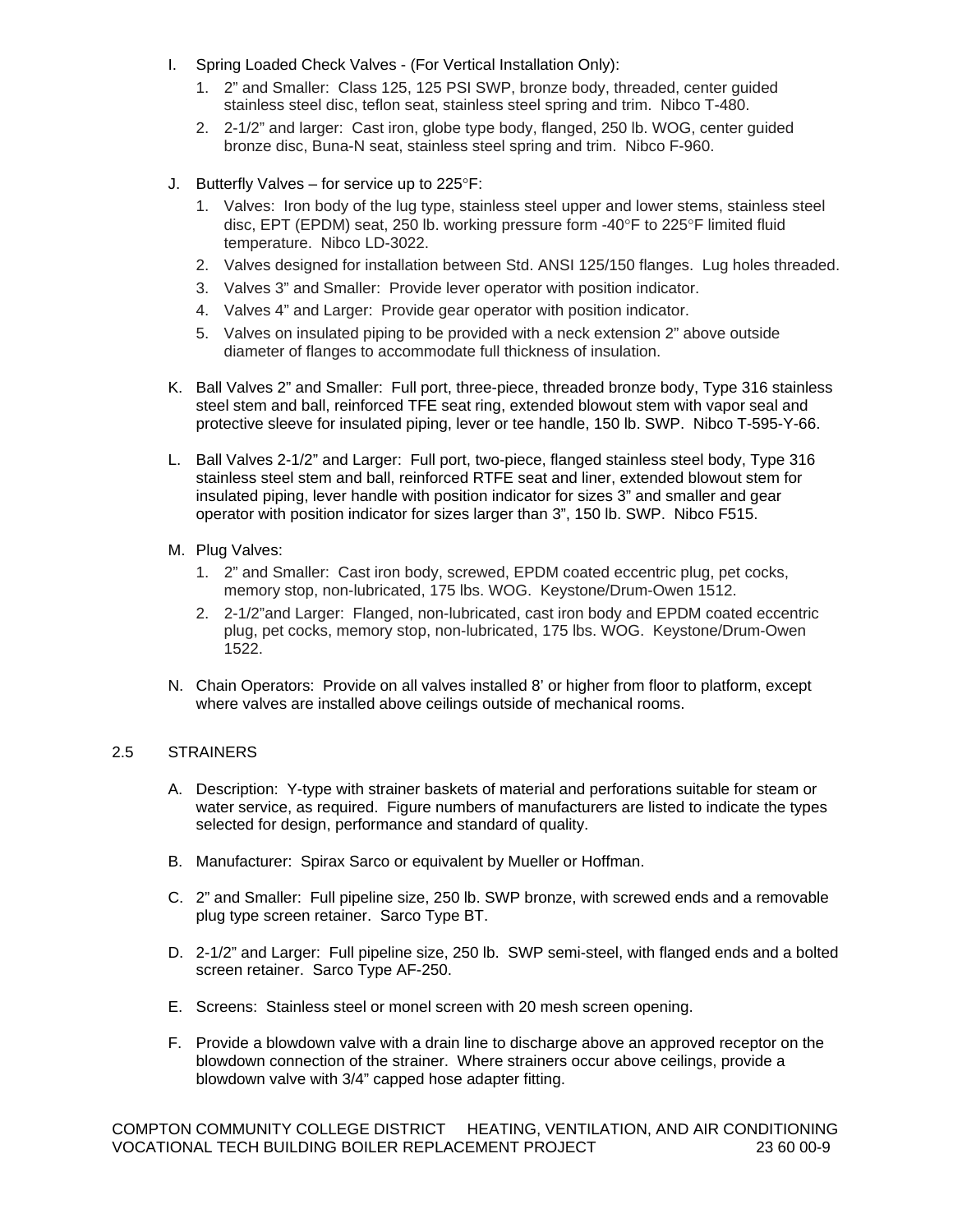### 2.6 PIPING ACCESSORIES

- A. Calibrated Flow Valve
	- 1. Manufacturer based upon Bell & Gossett Circuit Setter.
	- 2. Size 2-inch and smaller:
		- a. Bronze body/brass ball with glass and carbon filled TFE Seat Rings.
		- b. Valves shall have differential pressure read-out ports across valve seat area. Readout ports shall be fitted with internal EPT inserts and check valves.
		- c. Valve body shall have 1/4-inch NPT tapped drain/purge port. Valve to have memory stop feature to allow valve to be closed for service and then reopened to set point without disturbing balance position.
		- d. Valve shall have calibrated nameplate to assure specific valve setting.
		- e. Valve shall be preformed insulation to permit access for balance and read-out.
	- 3. Size 2-1/2-inch and larger:
		- a. Valve shall have flanged connection suitable for 125-psig working pressure at  $250^{\circ}$ F, equipped with brass readout valves fitted with an integral EPT insert, and check valve designed to minimize system fluid loss during balancing and monitoring process.
		- b. Valve shall have a calibrated nameplate to assure specific valve setting. Valve shall be constructed with internal seals to prevent leakage.
- B. Union
	- 1. Manufacturer based upon Crane. Equal products by Zurn or Armstrong may be submitted for approval.
	- 2. Provide adjacent to screwed valves.
- C. Combination Temp/Press Sensing Station
	- 1. Manufacturer based upon Peterson Engineering Company model Pete's Plug.
	- 2. Provide in entering and leaving water to each coil, pump and boiler.
	- 3. Plug shall have a gasketed cap.
- D. Water Pressure Gauge
	- 1. Manufacturer based upon Weiss model LF4UGY2. Equal products by Trerice or Marsh may be submitted for approval.
	- 2. Dial type, 4-1/2-inch face, 0 to 1000-psig, fiberglass reinforced polypropylene case with "O" ring weatherproof seals, liquid filled (glycerin), stainless steel movement, phosphor bronze bourdon tube silver brazed to socket and tip, and a replaceable acrylic window with "O" ring seal for weatherproof service. Accuracy: ±1% of full scale.
	- 3. Provide one gauge at each device. Manifold gauge to each of the following locations with 1/4-inch IPS galvanized steel pipe and individual shut-off needle valves at each location as follows:
		- a. Inlet of Y-body strainer ahead of the pump.
		- b. Gauge tapping at suction flange of the pump.
		- c. Gauge tapping at discharge flange of the pump.
		- d. Upstream and downstream of pressure regulators.
		- e. Inlet and outlet of each coil.
- E. Water Thermometer
	- 1. Manufacturer based upon Weiss model Vari-Angle. Equal products by Trerice or Marsh may be submitted for approval.
	- 2. Vertical 9-inch inch digital reading scale, adjustable angle type, for insertion into a thermometer well in piping.
	- 3. Range: 30°F to 240°F.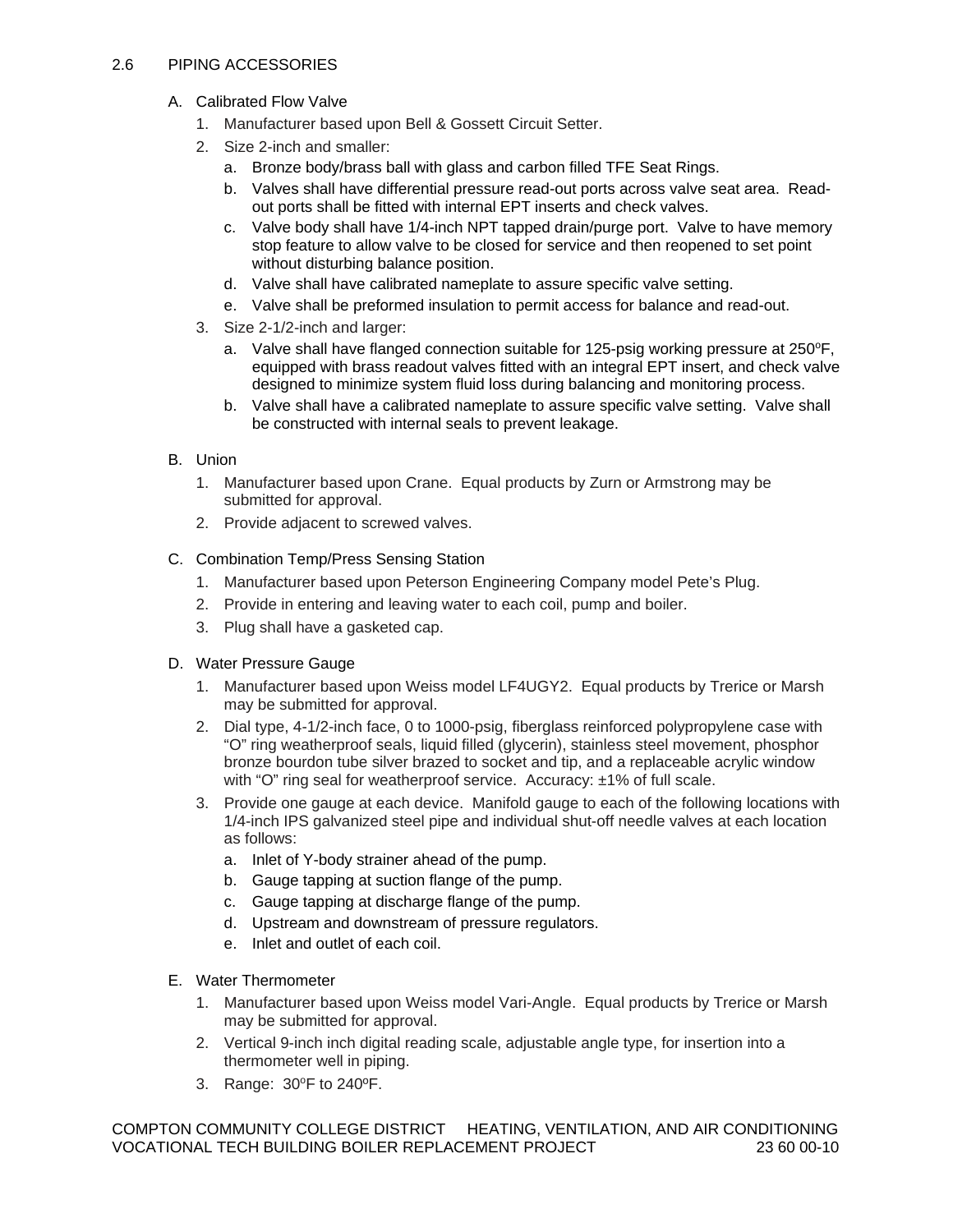4. Hot water: Provide as indicated on piping flow diagrams and coil details, but as a minimum at hot water supply and return piping at each coil and boiler.

## 2.7 SAFETY RELIEF VALVES

- A. Type: ASME rated and certified by National Board. Valves 2" and smaller bronze with screwed connections. Valves 2-1/2" and larger flanged, cast iron with bronze trim. Provide discharge elbow at the valve discharge.
- B. Manufacturer: Spirax Sarco or equivalent by Kunkle, Keckley or Consolidated.

## 2.8 AIR ELIMINATION

- A. Air Vents
	- 1. Manufacturer based upon Hoffman Model 500. Equal products by Bell & Gossett or Watts Regulator may be submitted for approval.
	- 2. Provide manual air vents at all piping systems high points and coil headers for proper elimination of air from the piping system. Air vents shall have 1/8-inch NPT straight shank connection. For air vents located inside the building, extend 1/2-inch copper drain pipe from vent to nearest drain receptor.

## 2.9 INSULATION

- A. Pipe fittings and valves and duct thickness shall conform to International Energy Conservation Code as a minimum. Use thickness specified, if greater than International Energy Conservation Code requirements. Insulation to have a flame spread of not more than 25 and a smoke density not exceeding 50 when tested as a composite.
- B. Pipe
	- 1. Manufacturer based upon Johns Manville. Equal products by Knauf or Owens Corning may be submitted for approval.
	- 2. Micro-Lok
		- a. Rigid molded fiber glass pipe insulation meeting ASTM C 547.
		- b. Chilled water thermal conductivity ("k") value of 0.23-Btu\*in/(hr\*ft $2^{*0}F$ ) at 75 $^{\circ}F$ .
		- c. Heating hot water thermal conductivity ("k") value of 0.29-Btu\*in/(hr\*ft<sup>2\*o</sup>F) at 200°F.
		- d. Maximum service temperature of 850°F.
		- e. Provide vapor retarder jacket AP-T PLUS white kraft paper reinforced with glass fiber yarn and bonded to aluminum foil, secures with self sealing longitudinal laps and butt strips or AP jacket with outward clinch expanding staples or vapor barrier mastic as needed.
- C. Equipment
	- 1. Manufacturer based upon Johns Manville. Equal products by Knauf or Owens Corning may be submitted for approval.
	- 2. 812 Series Spin-Glas:
		- a. Flexible equipment insulation meeting ASTM C 533, Type III.
		- b. Thermal conductivity ("k") value of  $0.24$ -Btu\*in/(hr\*ft<sup>2\*o</sup>F) at 75°F.
		- c. Maximum service temperature of 450°F.
		- d. Density shall equal  $1.50$ -lb / ft<sup>3</sup>
		- e. Provide aluminum foil reinforced with fiber glass yarn and laminated with fire-resistive adhesive to kraft paper (FSK Reinforced Foil and Paper). Secure with UL listed pressure sensitive tape and / or outward clinch expanding staples and vapor barrier mastic.

COMPTON COMMUNITY COLLEGE DISTRICT HEATING, VENTILATION, AND AIR CONDITIONING VOCATIONAL TECH BUILDING BOILER REPLACEMENT PROJECT 23 60 00-11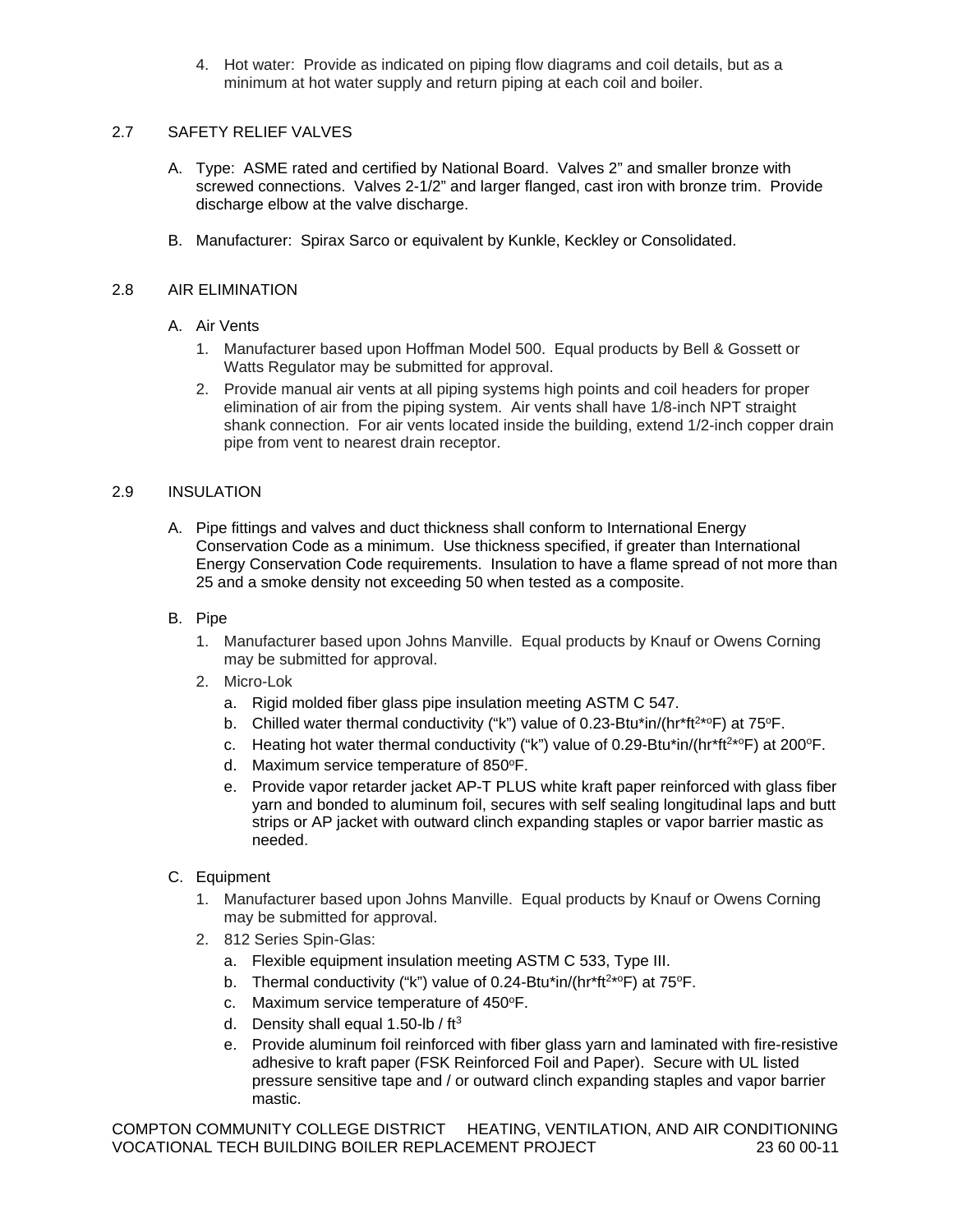- D. Pipe Insulation Schedule:
	- 1. Fiberglass Insulation:
		- a. Heating Hot Water 2-inch thick
- E. Equipment Insulation Schedule:
	- 1. Flexible Fiberglass Blanket
		- a. Valves same as pipe
		- b. Existing Air Separator 1-1/2 inch thick
- F. Condensate Drain Piping: Insulate condensate drain piping located inside the building from air cooling coil to drain receptors same as the cold water piping except use 1-inch thick insulation.
- G. Pipe insulation located outside shall be 1-inch thicker than shown in Schedule.

## 2.10 HEATING HOT WTARE BOILER

- A. Quality Assurance:
	- 1. Listing and Labeling: Provide electrically operated components specified in this Section that are listed and labeled.
		- a. The Terms "Listed" and "Labeled": As defined in NFPA 70, Article 100.
		- b. Listing and Labeling Agency Qualifications: A "Nationally Recognized Testing Laboratory" as defined in OSHA Regulation 1910.7.
	- 2. ASME Compliance: Boilers shall bear ASME "H" stamp and be National Board listed.
	- 3. CSD-1 Compliance: Control devices and control sequences according to requirements of CSD-1.
	- 4. FM Compliance: Control devices and control sequences according to requirements of FM.
	- 5. IRI Compliance: Control devices and control sequences according to requirements of IRI.
	- 6. Comply with NFPA 70 for electrical components and installation.
	- 7. Test and inspect boilers according to the ASME Boiler and Pressure Vessel Code, Section IV. Boilers shall be test fired in the factory with a report attached permanently to the exterior cabinet of the boiler for field reference.
- B. Warranty:
	- 1. The boiler manufacturer shall warrant each boiler, including boiler, trim, boiler control system, and all related components, accessories, and appurtenances against defects in workmanship and material for a period of twelve (12) months from date of startup (must be within 6 months of date of shipment). Heat exchanger and fuel burner shall be warranted for a period of five (5) years from date of shipment.
- C. Certification:
	- 1. Manufacturer's Certification. The boiler manufacturer shall certify the following:
		- a. The products and systems furnished are in strict compliance with the specifications.
		- b. The boiler, burner and other associated mechanical and electrical equipment have all been properly coordinated and integrated to provide a complete and operable boiler.
		- c. Each Boiler shall be ASME compliant and National Board listed.
		- d. Each boiler shall be CSA certified for at least 92% efficiency based on operating conditions specified for testing under ANSI Z21.13/CSA 4.9.
		- e. Each boiler shall be CSD-1 compliant.
	- 2. Contractor's Certification. The contractor shall certify the following:
		- a. The products and systems installed are in strict compliance with the specifications and all applicable local or state codes.

COMPTON COMMUNITY COLLEGE DISTRICT HEATING, VENTILATION, AND AIR CONDITIONING VOCATIONAL TECH BUILDING BOILER REPLACEMENT PROJECT 23 60 00-12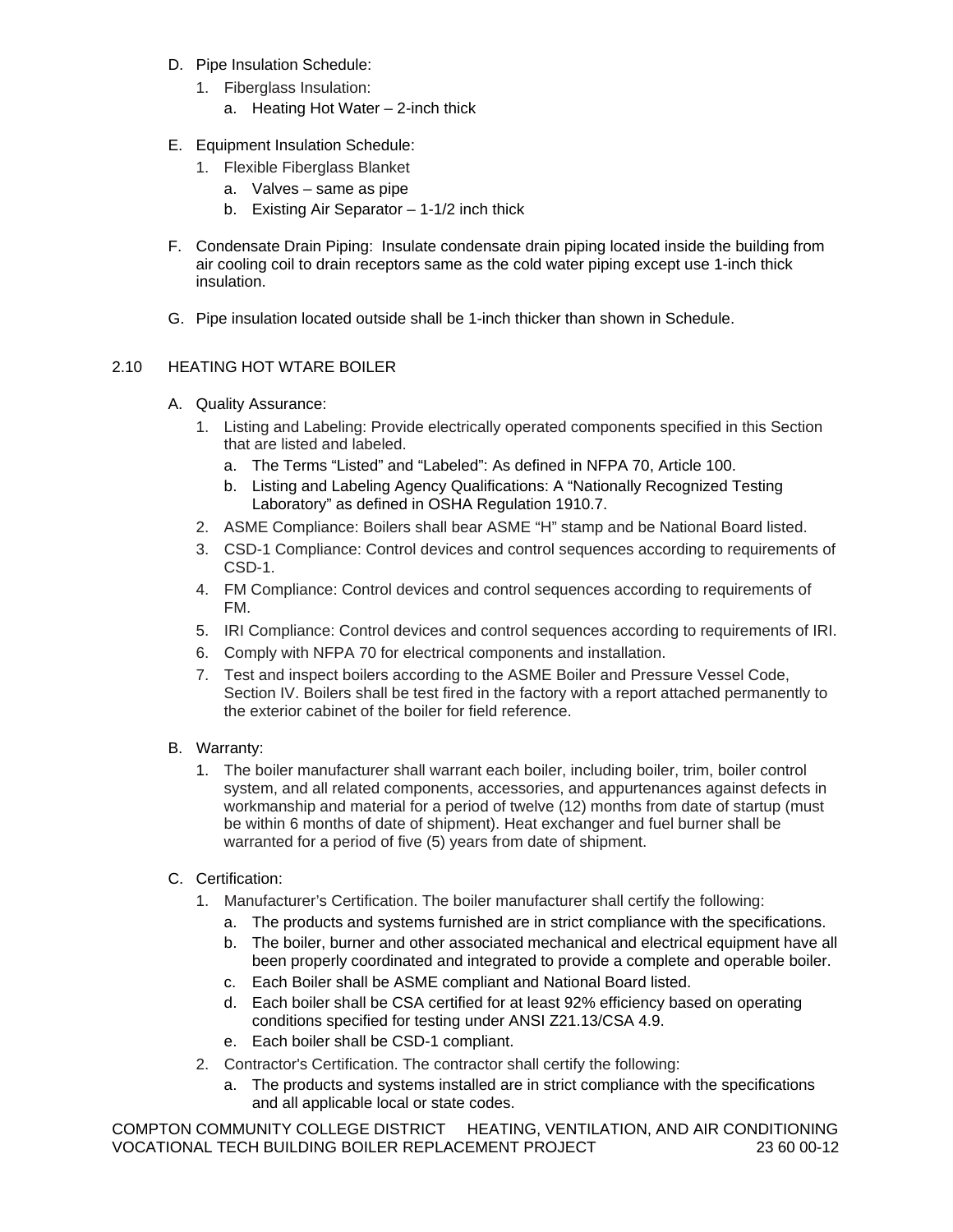- b. The specified field tests have been satisfactorily performed by a factory authorized startup agent.
- c. The equipment furnished contains inter-changeable parts with the specified equipment so that all major equipment parts can be obtained from the specified manufacturer.
- D. General:
	- 1. Furnish and install factory "packaged" low pressure hot water boiler(s). Each factory "packaged" boiler shall be complete with all components and accessories necessary for a complete and operable boiler as hereinafter specified. Each unit shall be furnished factory assembled with required wiring and piping as a self-contained unit. Each unit shall be readily transported and ready for installation.

## E. Components:

- 1. Heat Exchanger:
	- a. Each hot water boiler shall consist of a vertical, finned copper tube heat exchanger complete with trim, valve trains, burner, and boiler control system. The boiler manufacturer shall fully coordinate the boiler as to the interaction of its elements with the burner and the boiler control system in order to provide the required capacities, efficiencies, and performance as specified.
	- b. The boiler heat exchanger shall have removable cast iron cylindrical headers and integral finned copper tubes. Heat exchangers that consist of a primary and secondary heat exchanger are not acceptable.
	- c. Each boiler shall be capable of operating with a minimum outlet water temperature of 158oF.
- 2. Main Gas Train:
	- a. Each boiler shall be provided with an integral main gas valve train. The main gas valve train(s) shall be factory assembled, piped, and wired. Each gas valve train shall include at least the following:
		- 1) One (1) manual shutoff valve.
		- 2) Two (2) safety solenoid valves. Valves equipped with dual solenoids that can be independently energized for leak testing and must be integrated into a single body design.
		- 3) Air-Gas ratio control (maximum inlet pressure 14" W.C.).
		- 4) One (1) low gas pressure switch (manual reset).
		- 5) One (1) high gas pressure switch (manual reset) as required by code.
		- 6) Two (2) pressure test ports.
	- b. If gas pressure exceeds 14" W.C. the Contractor shall supply a suitable intermediate gas pressure regulator to reduce the pressure to acceptable levels.
	- c. The boiler manufacturer shall furnish each boiler with an integral power type fuel burner. The fuel burner shall be an assembly of a gas burner, combustion air blower, valve train, and ignition system. The burner manufacturer shall fully coordinate the burner as to the interaction of its elements with the boiler heat exchanger and the boiler control system in order to provide the required capacities, efficiencies, and performance as specified.

Each burner shall be located near the top of combustion chamber with combustion gases flowing downward through the heat exchanger and constructed of stainless steel flange with perforated stainless steel inner backing plate and stainless steel outer knit.

- d. 5. Each boiler shall be equipped with direct spark ignition. Main flame shall be monitored and controlled by a UV Scanner.
- e. Burner shall be capable of a 5:1 turndown.
- F. Boiler Safety and Trim Devices:
	- 1. Boiler safety and trim devices shall be as follows: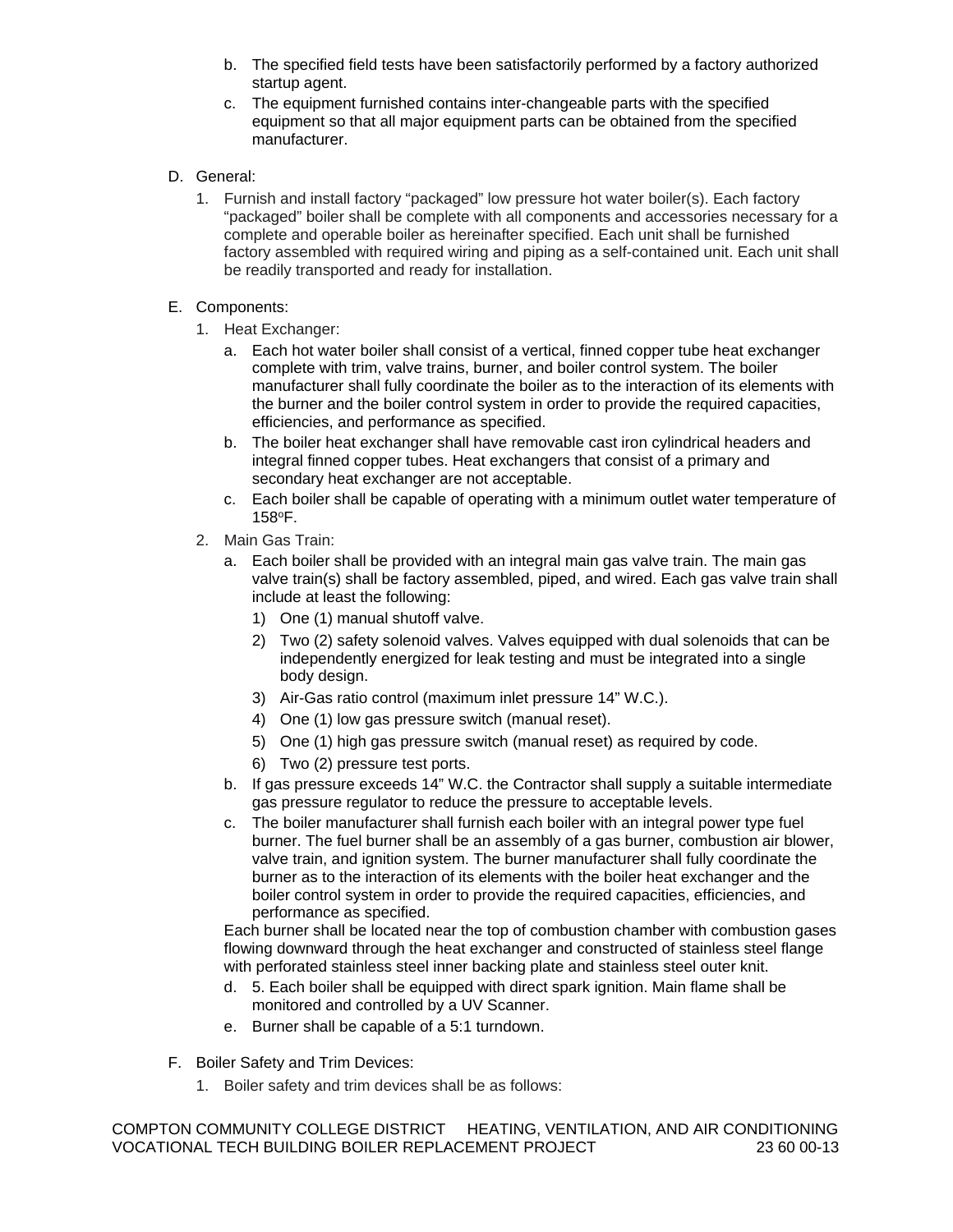- a. Safety relief valve shall be provided in compliance with the ASME code. Contractor is required to pipe to an acceptable drain.
- b. Water pressure/temperature gauge.
- c. Low Water/Flow cutoff.
- d. Manual reset high limit water temperature controller.
- e. Operating temperature control to control the sequential operation of the burner.
- f. High and Low Gas Pressure switches as required.
- g. UV Scanner Flame Sensor.
- G. Boiler Control System:
	- 1. Each boiler shall be provided with all necessary controls, all necessary programming sequences, and all safety interlocks. Each boiler control system shall be properly interlocked with all safeties.
	- 2. Each boiler shall be provided with a "Full Modulating" firing control system whereby the firing rate is infinitely proportional at any firing rate between 20% and 100% as determined by the pulse width modulation input control signal. Both fuel input and air input must be sequenced in unison to the appropriate firing rate without the use of mechanical linkage.
	- 3. Control system shall provide the minimum capabilities:
		- a. Maintain single set point.
		- b. Reset the set point based on outdoor air temperature.
		- c. Boiler shutdown based on outdoor air temperature.
		- d. Internal dual set point program with an external point of closure.
		- e. Alarm relay for any manual reset alarm function.
		- f. Programmable Low Fire Delay to prevent short cycling based on a time and temperature factor for release to modulation.
		- g. LED Display showing current supply and return temperatures, current set points as well as differential set points. It must also display any fault codes whether automatically reset or manually reset.
		- h. Local Manual Operation.
		- i. Cascade control for up to 24 boilers without the need for external control source.
		- j. Remote Control System (Building Management/Sequencer Control) The boiler control shall be capable of accepting a 0 to 10vdc remote external analog signal to control the firing rate and temperature setpoint.
		- k. On board Domestic Hot Water Priority capable of changing from the heating pump to the DHW pump as well as changing the boiler set point from a heating temperature to a higher set point temperature to satisfy the DHW system and then return to the heating mode.
		- l. Domestic Hot Water may run concurrent with Comfort Heat mode.
		- m. All equipment shall be provided with necessary communication capabilities and hardware to allow integration with BacNet Communications with building Automation System.
- H. Field Quality Control:
	- 1. Manufacturer's Field Service: Engage a factory authorized service representative to supervise the field assembly of components and installation of boilers, including piping and electrical connections. Report results in writing:
		- a. Test and adjust controls and safeties. Replace damaged and malfunctioning controls and equipment.
	- 2. Manufacturer's representative shall supply a factory authorized service technician to start up the boilers.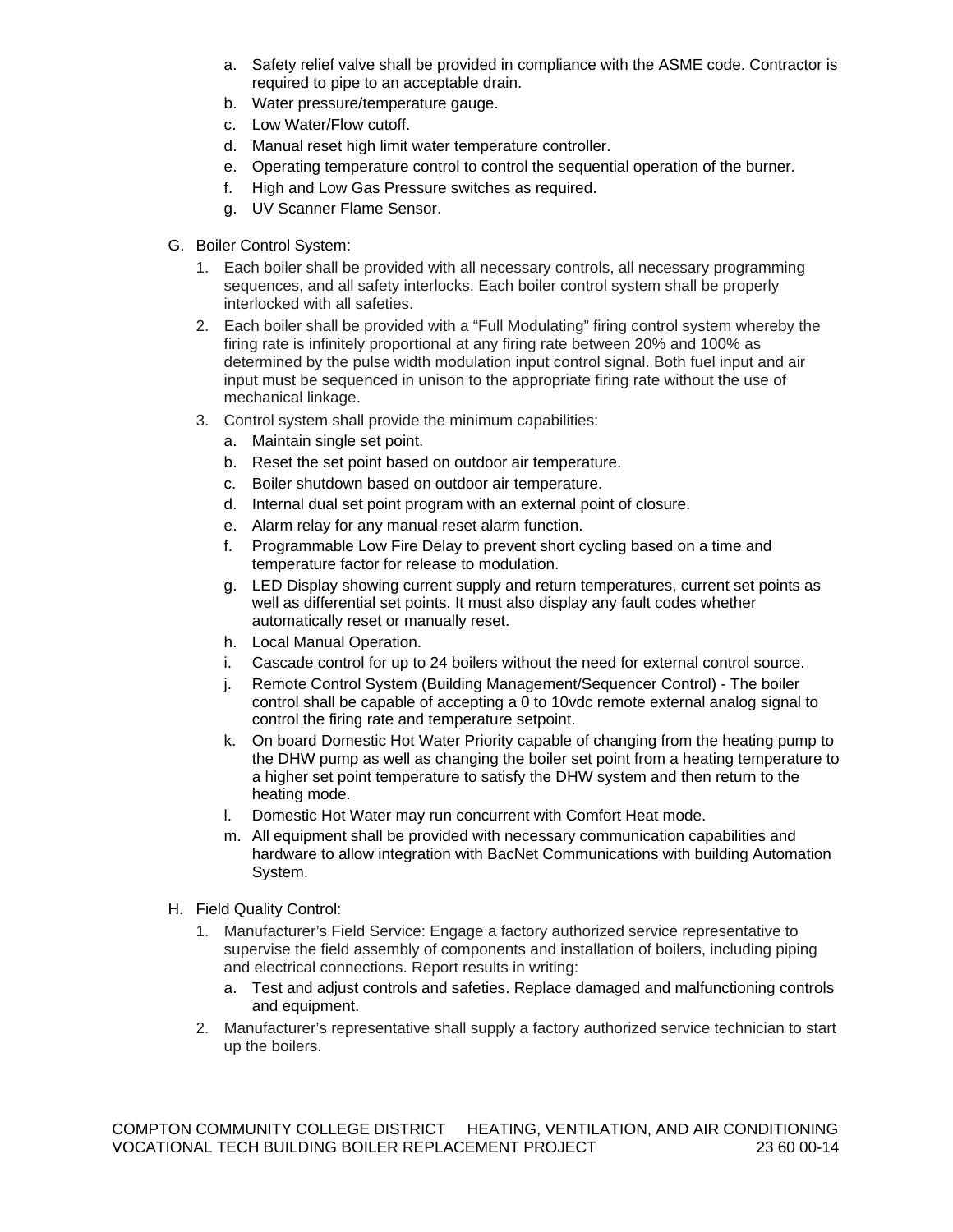- I. Training:
	- 1. The factory authorized service representative shall train Owner's maintenance personnel as specified below:
		- a. Operate boiler, including accessories and controls, to demonstrate compliance with requirements.
		- b. Train Owner's maintenance personnel on procedures and schedules related to startup and shutdown, troubleshooting, servicing, and preventive maintenance.
		- c. Review data in the maintenance manuals. Refer to Division 1 Section "Contract Closeout".
		- d. Review data in the maintenance manuals. Refer to Division 1 Section "Operation and Maintenance Data".
		- e. Schedule training with Owner with at least 7 days advance notice.
- J. Manufacturer: Design based on Harsco Industrial /Patterson-Kelley. Equal products by "RBI" or "Raypack" .

### 2.11 HEATING HOT WATER PRIMARY (INLINE) PUMPS

- A. General: The pump shall be in-line, centrifugal type, bronze fitted. The unit shall be arranged for vertically mounted motor. Capacities and horsepower shall be as indicated in the Equipment Schedule on the drawings. Each pump shall be factory tested.
- B. Casing shall be cast iron, designed for maximum working pressure of 175 PSIG with 125 lb., ANSI flange drilling and suction and discharge of equal size. Casing shall be furnished with tapings for gauge and drain fittings.
- C. The impeller shall be bronze, dynamically and hydraulically balanced for vibration less operation. The impeller shall be keyed to the shaft and secured with a locknut and impeller washer.
- D. Motor shall be standard NEMA JM and JP vertical solid shaft.
- E. Manufacturer: Design based on " Weinman". Equal products by "Bell and Gossett" or "Grunfos".

### PART 3 - EXECUTION

#### 3.1 EQUIPMENT INSTALLATION

A. General: Install work as indicated, in accordance with manufacturer's instructions. Locate properly, plumb and level and securely attach to substrate foundations.

#### 3.2 VIBRATION ISOLATORS

- A. Vibration isolators must be installed in strict accordance with the manufacturers written instructions and certified submittal data.
- B. Installation of vibration isolators must not cause any change of position of equipment, piping or ductwork resulting in stresses or misalignment.
- C. No rigid connections between equipment and the building structure shall be made that degrades the noise and vibration control system herein specified.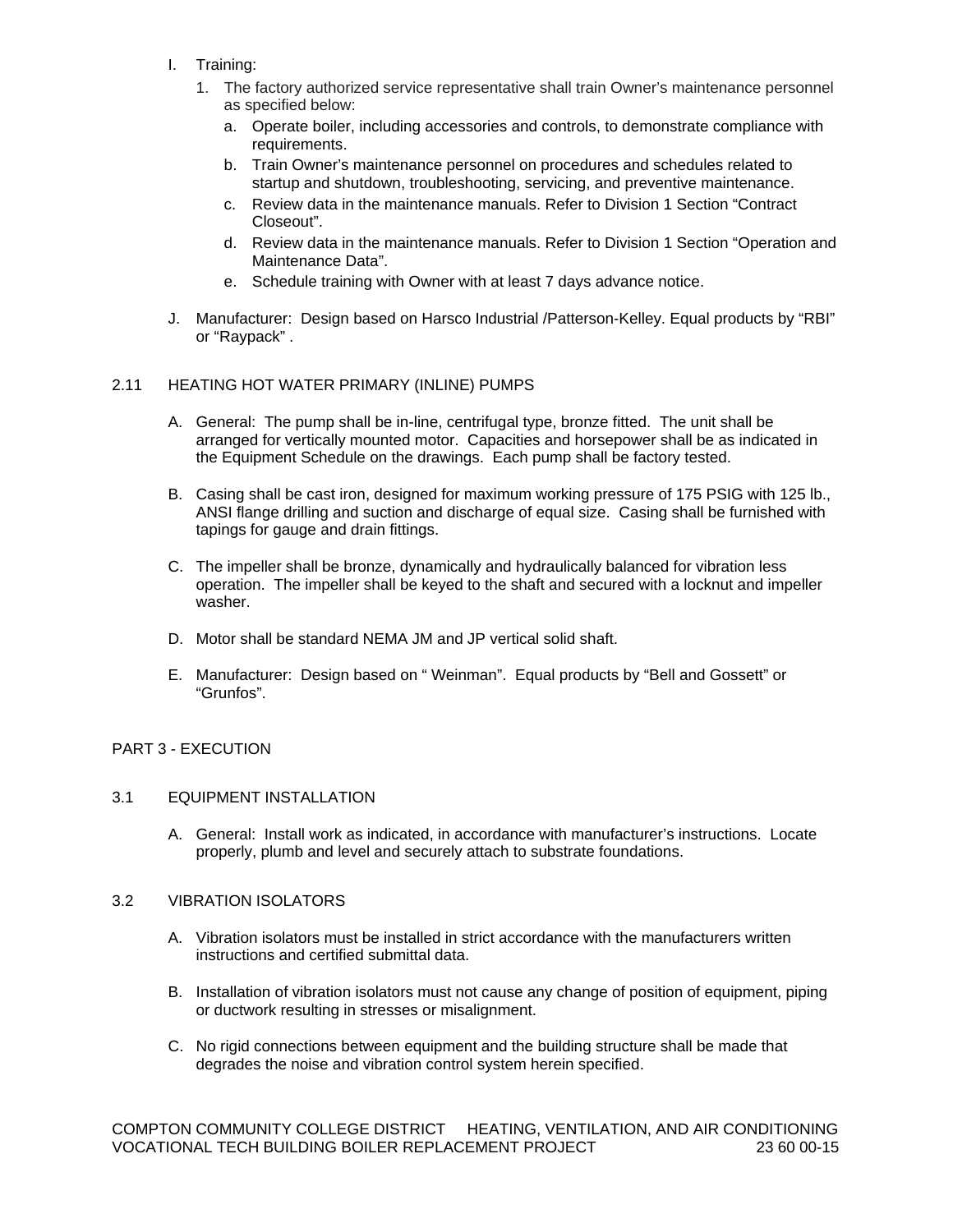- D. The contractor shall not install any equipment, piping, duct or conduit which makes rigid connections with the building unless insulation unless otherwise specified. "Building" includes, but is not limited to, slabs, beams, columns, studs and walls.
- E. Coordinate work with other trades to avoid rigid contact with the building.
- F. Conflicts with other trades which will result in rigid contact with equipment or piping due to inadequate space or other unforeseen conditions should be brought to the architects/engineers attention prior to installation. Corrective work necessitated by conflicts after installation shall be at the responsible Contractor's expense.
- G. Bring to the architects/engineers attention any discrepancies between the specifications and the field conditions or changes required due to specific equipment selection, prior to installation. Corrective work necessitated by discrepancies after installation shall be at the responsible Contractor's expense.
- H. Correct, at no additional cost, installations that are deemed defective in workmanship and materials at the Contractor's expense.
- I. Over stressing of the building structure must not occur because of overhead support of equipment. Contractor must submit loads to the structural engineer of record for approval. Generally bracing may occur from flanges of structural beams.
- J. Drill in concrete anchors for ceiling and wall installation shall be stud wedge type or female wedge type for floor mounted equipment as specified under products.
- K. Vibration isolation manufacturer shall furnish integral structural steel bases as required. Independent steel rails are not permitted on this project.
- L. Where piping passes through walls, floors or ceilings, the vibration isolation manufacturer shall provide split wall seals as specified under products.
- M. Air handling equipment and centrifugal fans shall be protected against excessive displacement, which results from high air thrust in relation to the equipment weight. Horizontal thrust restraint shall be as specified under products.
- N. Locate isolation hangers as near to the overload support structure as possible.
- O. Horizontal pipe isolation: The first three pipe hangers in the main lines near the mechanical equipment shall be vibration isolated. These hangers must also be used in all transverse braced isolation location. Floor supported piping shall rest on vibration isolators. Heat exchanger's and expansion tanks are considered part of the piping run. The first three isolators from the isolated equipment will have the same static detection as specified for the mountings under the connected equipment. If piping is connected to equipment located in basements and hangs from ceilings under occupied spaces, the first three hangers shall have minimum 0.75-inch deflection for pipe sizes up to and including 3-inch, minimum 1-1/2-inch deflection for pipe sizes up to and including 6-inch minimum and 2-inch deflection thereafter. Hangers shall be anchored to the overhead structure. Where piping connects to mechanical equipment, install flexible expansion joints or flexible stainless hoses if flexible expansion joints are not suitable for the service.
- P. Riser isolation: Vertical riser support and restraint system shall consist of spring isolators, pipe guides, and vertical restraints. Install vertical riser guides so that clearances are maintained around concentric pipes in the guides. Steel springs shall be a minimum of 0.75 inch except in those expansion locations where additional deflection is required to limit load changes to ±25% of the initial load. Submittals must include riser diagrams and calculations showing anticipated expansion and contraction at each support point, initial and final loads on the building structure, spring deflection changes and seismic loads. Submittal data shall

COMPTON COMMUNITY COLLEGE DISTRICT HEATING, VENTILATION, AND AIR CONDITIONING VOCATIONAL TECH BUILDING BOILER REPLACEMENT PROJECT 23 60 00-16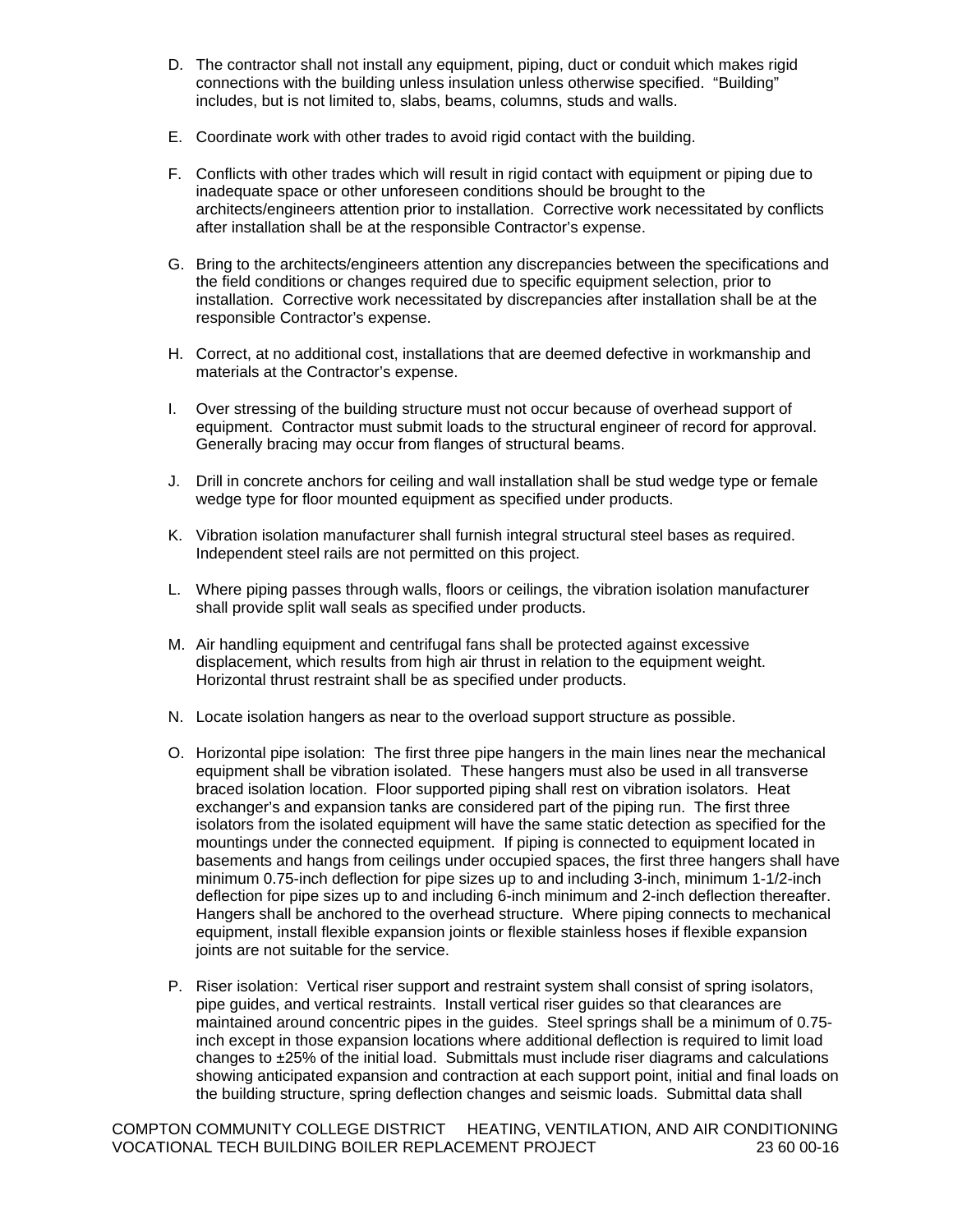include certification that the riser system has been examined for excessive stresses and that none will exist in the proposed design.

### 3.3 DUCT SYSTEMS

- A. Ductwork installation shall be coordinated with project drawings, notes and specifications.
- B. Ductwork shall be fabricated to field measurements established by the Contractor on the job. Ducts shall be of sizes and configuration shown on the drawings.
- C. Ducts shall be installed true to line and grade. Horizontal ducts shall be installed tight to structure to leave the greatest possible space under them. Where necessary, changes of elevation in the ducts shall be made to secure this result, but not without approval of the Architect.
- D. Should it be found that duct dimensions have been omitted from the drawings, Contractor shall notify the Architect, who will supply the dimensions and the Contractor shall then construct the ducts in accordance with these sizes at no extra charge. Should it be found impractical to install duct of the exact sizes given, a duct of a different shape but having the same resistance shall be installed. The sizes of the substitute duct shall be approved by the Architect.
- E. Transverse seams in duct system shall be SMACNA 7-17 pocket lock standing seam sealed airtight with U.L. listed duct sealer which meets Class 1 requirements of NFPA 90-A, as manufactured by "United", "Duro-Dyne" or approved equal.
- F. Ductwork layout: Follow as close as possible layout indicated on drawings. Secondary beams shall be furnished and installed under this Section of the specifications whenever necessary to meet these requirements.
- G. Swaged joints: Elbows in round ducts may be adjustable type formed by mechanically interlocked swaged joint. Three-piece adjustable elbows may be used for turns up to 45 degrees and five-piece elbows shall be used for turns greater than 45-degrees. Apply duct sealer to swaged joints to seal against air leakage.
- H. Tees and elbows connecting to round spiral ductwork shall have crimped ends for insertion limits. Tee fittings are required for all tee connections in conjunction with spiral ductwork. Cutting of the spiral ductwork for direct connection of a tee branch is prohibited.
- I. Branch duct outlets of tee fittings may be attached using Pittsburgh lock, clinch lock, and/or inside the collar attached with sheet metal screws and continuously caulked with duct sealer.
- J. Connection of round to rectangular ducts: Where more than one round duct connects into a rectangular plenum, spin-in fittings with manual damper or fittings with collars (having manual damper) attached by sheet metal screws may be used. These shall be completely made airtight at the joint by continuous caulking with duct sealer. Provide an adjustable extractor.
- K. Attach crimped and slip-in joints with sheet metal screw and make airtight with continuous caulking with duct sealer.
- L. Flexible round duct connectors: Length of a flexible round duct connector in any branch duct shall not exceed 6-ft, but shall not be less than directed. The installation shall be such that the centerline radius of a bend shall be not less than two diameters. Connections to metal fittings shall be made with sealer and strap clamps. Excess length of the connector shall be cut off and not bunched together, thus impeding a proper air blow. Flexible connectors shall not penetrate a wall without the Architect's approval.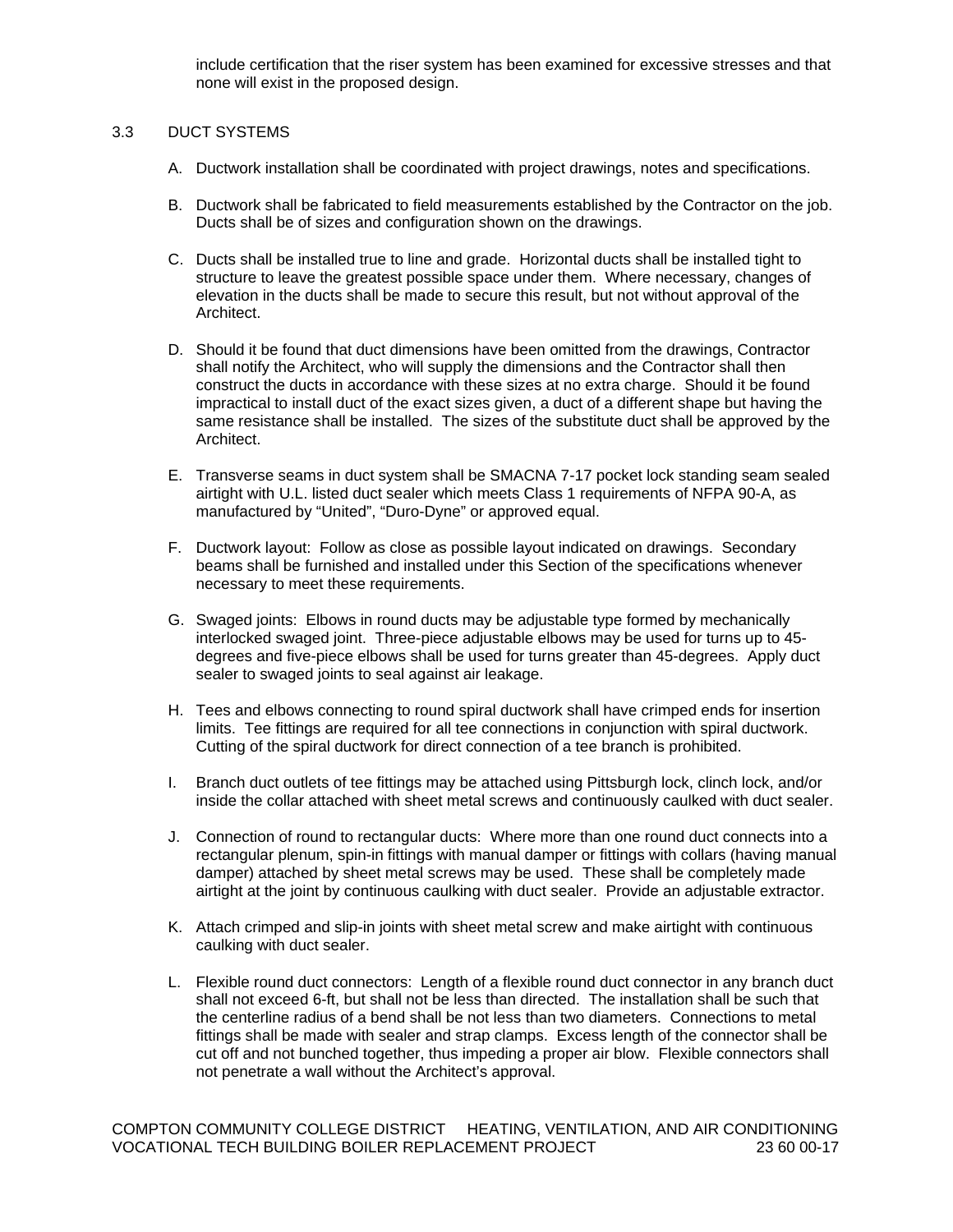- M. Duct materials: Sides, including bottom and top of ducts and plenums, shall be constructed of sheet metal. No portion of the building construction, such as walls or slabs, shall be used as part of any duct or plenum unless called for on the drawings or otherwise specified.
- N. Ductwork dimensions: Duct dimensions indicated are inside dimensions for the net free area. If ducts are lined, the duct dimensions indicated are dimensions for the net free area inside the lining and the outer, or overall, dimensions of the actual ducts shall be increased accordingly to accommodate the duct lining specified.
- O. Ductwork installation: Ductwork shall be installed true to line and grade and with seismic restraints in accordance with the Seismic Bracing Notes on drawing M-0.1 and Section 15010.
- P. Ducts shall not be supported from decking. Furnish and install secondary structural members to span steel purlins to distribute the load. Refer to roof shop drawings for location of beams and purlins for additional structural members for hangers.
- Q. Outlets Installation: Diffusers, registers, and grilles in ceilings and walls shall be located in accordance with Architectural reflected ceiling plans and interior elevation plans whenever such drawings exist. Locations on Mechanical Drawings are approximate.
- R. Changes in Duct Elevation, unless otherwise shown, fitting shall be made by either of the following:
	- 1. By curved sections of a minimum throat radius equal to the duct dimension in the place of the bend.
	- 2. By mitered elbows made with double thickness (formed) type turning vanes. Turning vanes in mitered elbows in lined ducts shall be factory manufactured extruded aluminum double thickness (formed) types with acoustical insulation between double wall and shall be approved equal to Sono Turn, manufactured by Sound Control Products Co., Palo Alto, California.
- S. Duct Transition Sections: Changes in the size of ducts shall be made by uniformly tapering sections with a maximum included angle having a slope of 4-inch in transition length for each inch of transition. Length of transition shall be determined by the side with the largest amount of transition.
- T. Flashing Duct through Roof: Install flashing to cover top and sides of curb and fit closely around duct. Cover top edge of base flashing with a collar soldered to duct and turned down over base flashing. Fabricate flashing from minimum 24-gage galvanized steel sheet.

### 3.4 ACCESS TO EQUIPMENT

- A. General:
	- 1. Ductwork, equipment, and accessories shall be installed to permit access for maintenance.
	- 2. Relocation of conduit, piping, equipment, and accessories required to provide maintenance access shall be accomplished by the Contractor at no additional cost to the Owner.
- B. Access:
	- 1. Provide access doors where any dampers, instruments, controls, motors and other equipment requiring access for servicing, repairs or replacement are located behind walls, chases, or above non-removable ceilings.
	- 2. The location of access doors shall be coordinated with and installed by the applicable trade installing walls or ceilings. The final locations of access doors shall coordinate with Architect.

COMPTON COMMUNITY COLLEGE DISTRICT HEATING, VENTILATION, AND AIR CONDITIONING VOCATIONAL TECH BUILDING BOILER REPLACEMENT PROJECT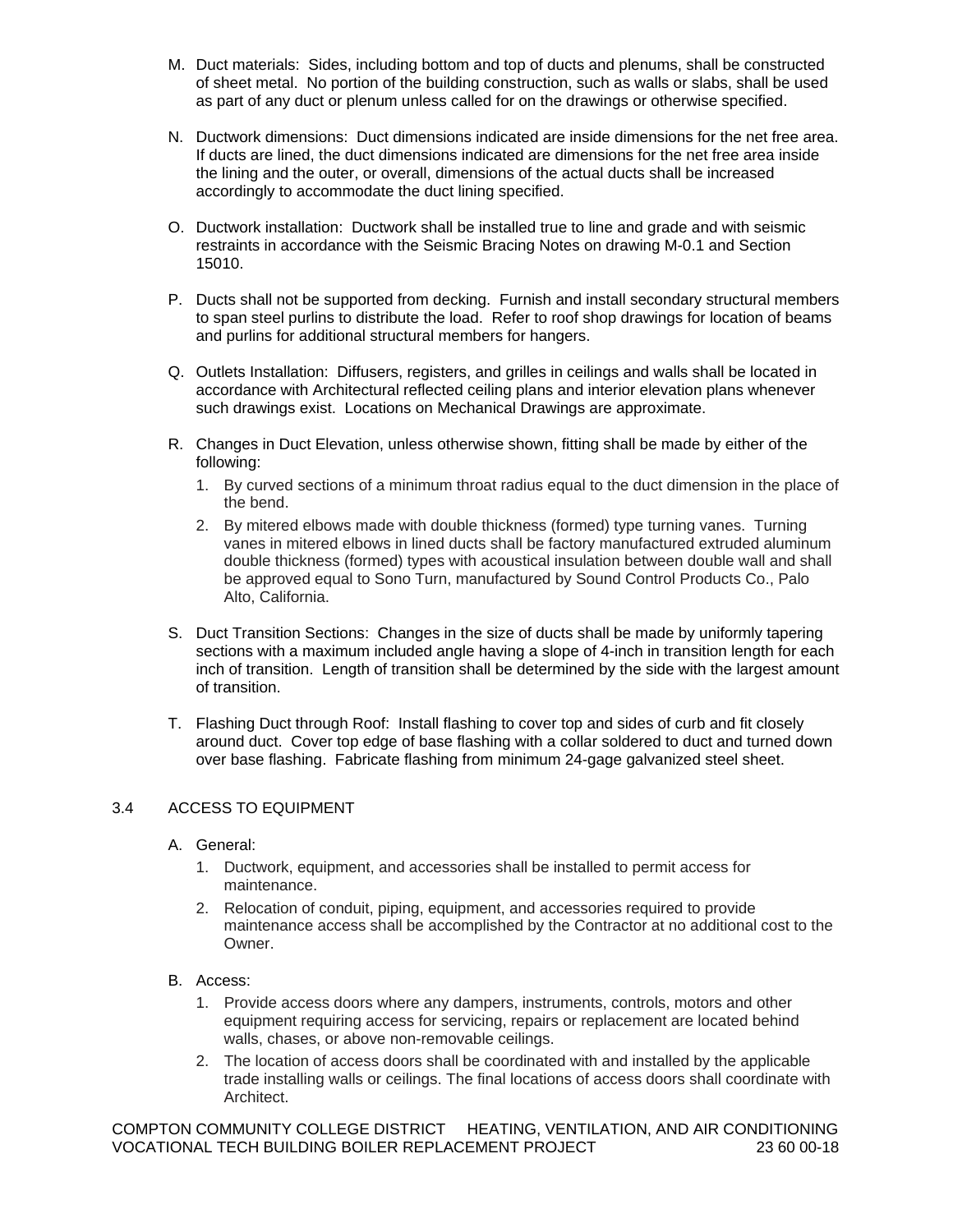3. Contractor shall arrange for the necessary openings in the building to allow for admittance of all apparatus.

## 3.5 PIPING SYSTEMS

- A. General: Apparatus, fixtures, devices and appliances which require pipe connections shall be so equipped and each such pipe connection shall be valved or trapped, or provided with special apparatus as indicated on the drawings or elsewhere specified. Where such connections are not indicated on the drawings or specified, they shall be made in the usual manner recommended by the manufacturer of each such equipment.
- B. Reduced fittings shall be used in lieu of bushings. Close nipples will not be permitted.
- C. Pipe lines shall be installed in the locations and of the sizes shown on the drawings or specified herein and of the materials and workmanship herein specified and shall be free from all stains, tool marks, or other foreign substances.
- D. Piping shall be installed parallel to or at right angles to the building walls. Pipelines shall be installed free from traps and air pockets and true to line and grade. Horizontal lines shall be installed as close to the building construction as possible so as to leave the greatest possible head room under them.
- E. The only filler that may be used in making up screw joints in pipe lines shall be an approved graphite paste or Teflon tape.
- F. Where pipes of two dissimilar metals are joined, "Mallory" dielectric couplings or approved equal shall be installed.
- G. Condensate drain piping shall be installed in accordance with local code. Collect from air coils, fuel-burning condensing appliances, overflows from water-supplied equipment and discharge to approved plumbing fixture. Slope shall not be less than 1%. Size shall not be less than specified CMC.
- H. Identification of Piping: Paint and identify piping, as specified in Section 15010.
- I. Hangers and Supports:
	- 1. Horizontal pipe lines shall be carried by hangers or supports spaced according to the following schedule:

| SCHEDULE 40 STEEL PIPE |                    | <b>COPPER TUBING</b> |                    |
|------------------------|--------------------|----------------------|--------------------|
| Size                   | Maximum<br>Spacing | Tube O.D.            | Maximum<br>Spacing |
| 1-1/4" or less         | $8' - 0''$         | 5/8" or less         | 6'-0"              |
| $1 - 1/2" - 2 - 1/2"$  | $10' - 0''$        | $7/8" - 1 - 1/8"$    | $8' - 0''$         |
| 3" or larger           | $12' - 0''$        | $2 - 5/8$ "-5-1/8"   | $12' - 0''$        |

- 2. Where two or more lines are run at the same elevation, trapeze hangers constructed of "Unistrut" or "Elcen" channels with rods as specified herein may be used. Provide separate hangers for each branch offset three feet or more in length. Hangers shall be set so as to allow the pipe to adjust itself to changes produced by expansion and contraction.
- 3. Pipes shall not be supported from decking. Furnish and install structural members to span steel purlins to distribute the load. Refer to roof shop drawings for location of beams and purlins to provide additional structural members for hangers. Provide additional supports for upper attachments for piping supports with a secondary steel support system consisting of a structural steel channel securely between beams or

COMPTON COMMUNITY COLLEGE DISTRICT HEATING, VENTILATION, AND AIR CONDITIONING VOCATIONAL TECH BUILDING BOILER REPLACEMENT PROJECT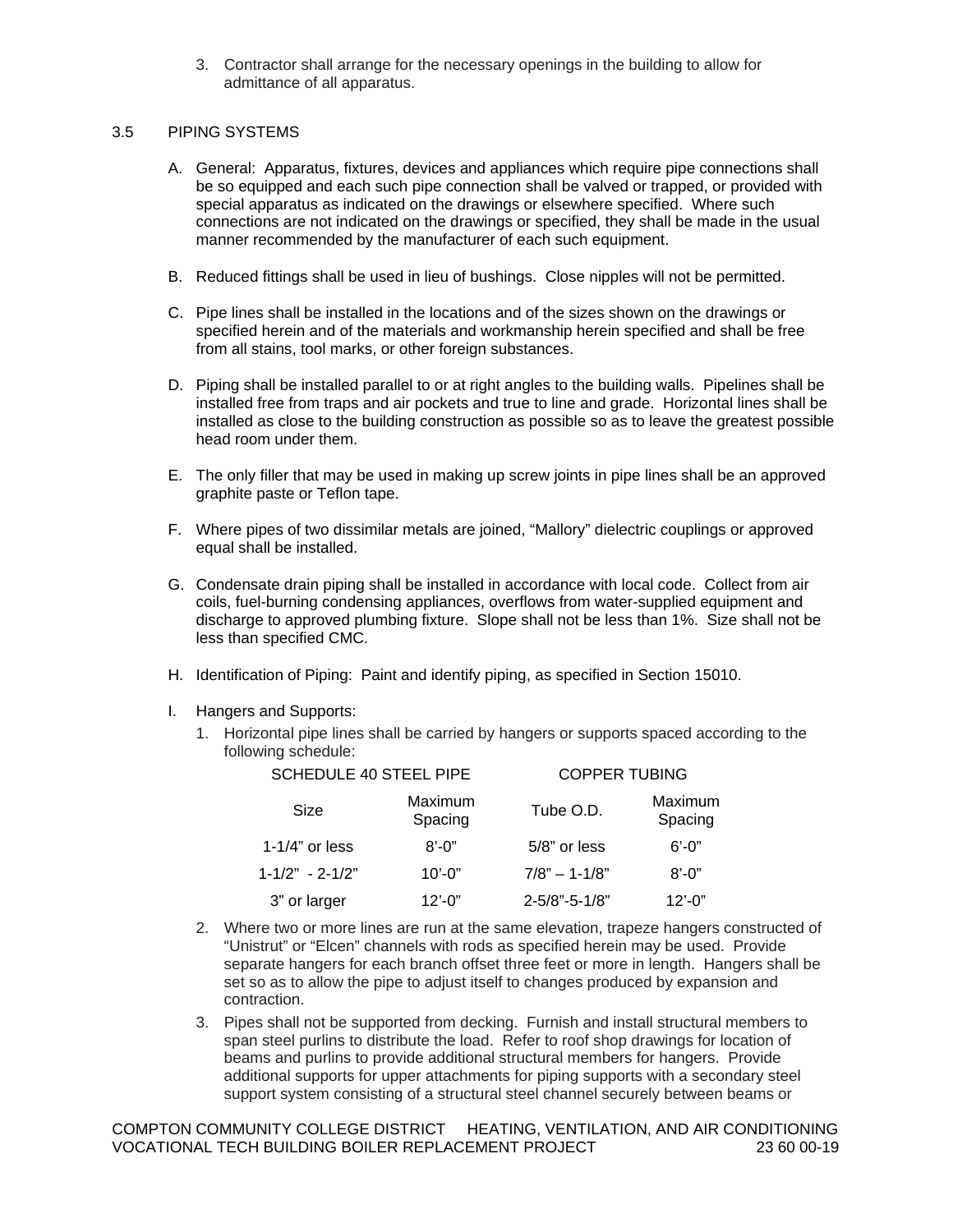purlins. Furnish additional "Unistrut" channel (back-to-back 1-5/8 x 1-5/8 x 0.010-inch roll formed) members. Clamp, brackets, etc., for complete support of piping and sway bracing. Do not penetrate metal decking with fasteners.

4. Hangers, unless otherwise noted on the drawings, for pipelines shall be heavy-duty clevis type: "Grinnel" Fig. 260 or approved equal. Hangers shall be supported on threaded rod hangers of the following minimum sizes:

| PIPE SIZE        | ROD DIA. |
|------------------|----------|
| 2" and less      | 3/8"     |
| $2-1/2$ " and 3" | 1/2"     |
| $4"$ and $5"$    | 5/8"     |
| 6"               | 3/4"     |

## 3.6 EXPANSION JOINTS, ANCHORS, GUIDES

- A. Provide expansion loops and offsets for taking up thermal expansion in hot water heating supply and return piping, as indicted on the drawings or where required, to eliminate intolerable piping movements and stresses on equipment connections and piping.
- B. Install swing or swivel joints for connections from mains to riser and from risers to heating units.
- C. When installing piping with expansion loops, the piping shall be cold sprung to about half of the total expansion between cold and hot conditions. Cold springing of piping is not permitted.
- D. Hot water branch connections shall be installed in such a manner that piping shall have zero stress when hot.
- E. Make riser offsets in a manner to avoid pockets forming due to expansion.
- F. Where indicated on the drawings or where space conditions prevent the use of expansion loops as specified above, furnish and install expansion joints and accessories as specified herein. Where expansion joints are in concealed locations, provide access doors of size to permit inspection, servicing and replacement as required.
- G. At each end of expansion loops or joints and adjacent thereto, provide approved pipe guides for pipe alignment. Where piping is insulated at pipe guides, provide protective covering consisting of 16-gage galvanized sheet metal of sufficient length to completely surround the insulation.
- H. Provide approved pipe anchors where shown on the drawings or where required to control directional expansion of piping. Thoroughly secure anchors to building construction providing, if necessary, structural steel members of shapes required to accomplish the purpose of the anchors.

## 3.7 PIPE TESTING

- A. Test piping system in accordance with ANSI/ASME B31.9.
- B. Test refrigeration system in accordance with ANSI/ASME B31.5.
- C. Provide hydrostatic test of 150-psig or 1-1/2 times working pressure, whichever is greater for a period of two hours.

COMPTON COMMUNITY COLLEGE DISTRICT HEATING, VENTILATION, AND AIR CONDITIONING VOCATIONAL TECH BUILDING BOILER REPLACEMENT PROJECT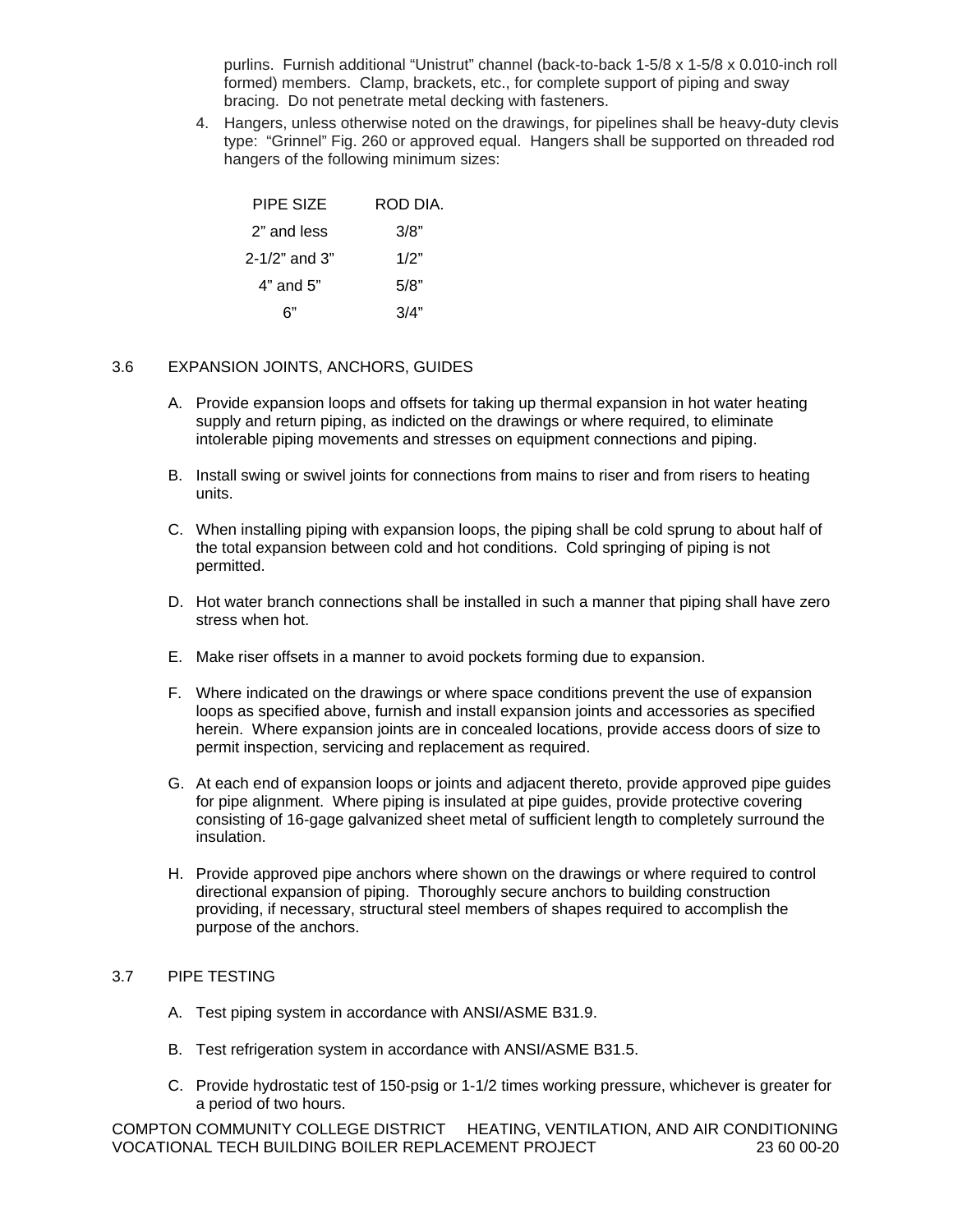- D. Pressure test refrigeration system with dry nitrogen to 200-psig. Perform final tests at 27-inch Hg vacuum and 200-psig using electronic leak detector. Test to no leakage.
- E. Fully charge completed system with refrigerant after testing.

## 3.8 FINAL CONNECTIONS

A. Provide final connections to all equipment including all fill or make-up water for heating and cooling systems.

## 3.9 WATER TREATMENT FOR CLOSED SYSTEMS (HEATING HOT WATER SYSTEM)

A. General: Supply necessary cleaners, inhibitors and biocides to control corrosion to industry standards.

## B. Cleaning:

- 1. Flush system with city water; clean individual strainers, expansion tank, dead ends and low flow area of any debris at all stages of cleaning.
- 2. Add chemical cleaner per water treatment firm's recommendation.
- 3. Circulate for 72-hours. Provide pumps, valves and by-pass piping necessary to provide circulation.
- 4. Flush system until appears clean, clean strainers, expansion tank, etc., and continue flushing until the iron content is lower than 1-ppm and phosphate level is equal to that of the city water, but not more than 5-ppm orthophosphate.
- C. Add Inhibitor:
	- 1. In chilled water systems add sufficient inhibitor and biocide to reach a range between 600 to 1,000-ppm nitrate. In heating hot water systems, add a biocide to a range between 800 to 1,500-ppm nitrate.
- D. Water treatment supplier shall supervise cleaning and charging and shall submit a report certifying that these operations have been satisfactorily completed.

## 3.10 EXAMINATION AND PREPARATION

- A. Verify that ductwork has been tested for leakage in accordance with SMACNA standards before applying insulation materials.
- B. Verify that equipment and surfaces are clean, dry and free of foreign material.
- C. Verify piping has been tested as specified.

### 3.11 INSULATION

- A. Install materials in accordance with manufacturer's recommendations, building codes and industry standards.
- B. Continue insulation vapor barrier through penetrations, except where prohibited by code.
- C. Piping Insulation
	- 1. Locate insulation and cover seams in least visible locations.
	- 2. Neatly finish insulation at supports, protrusions and interruptions.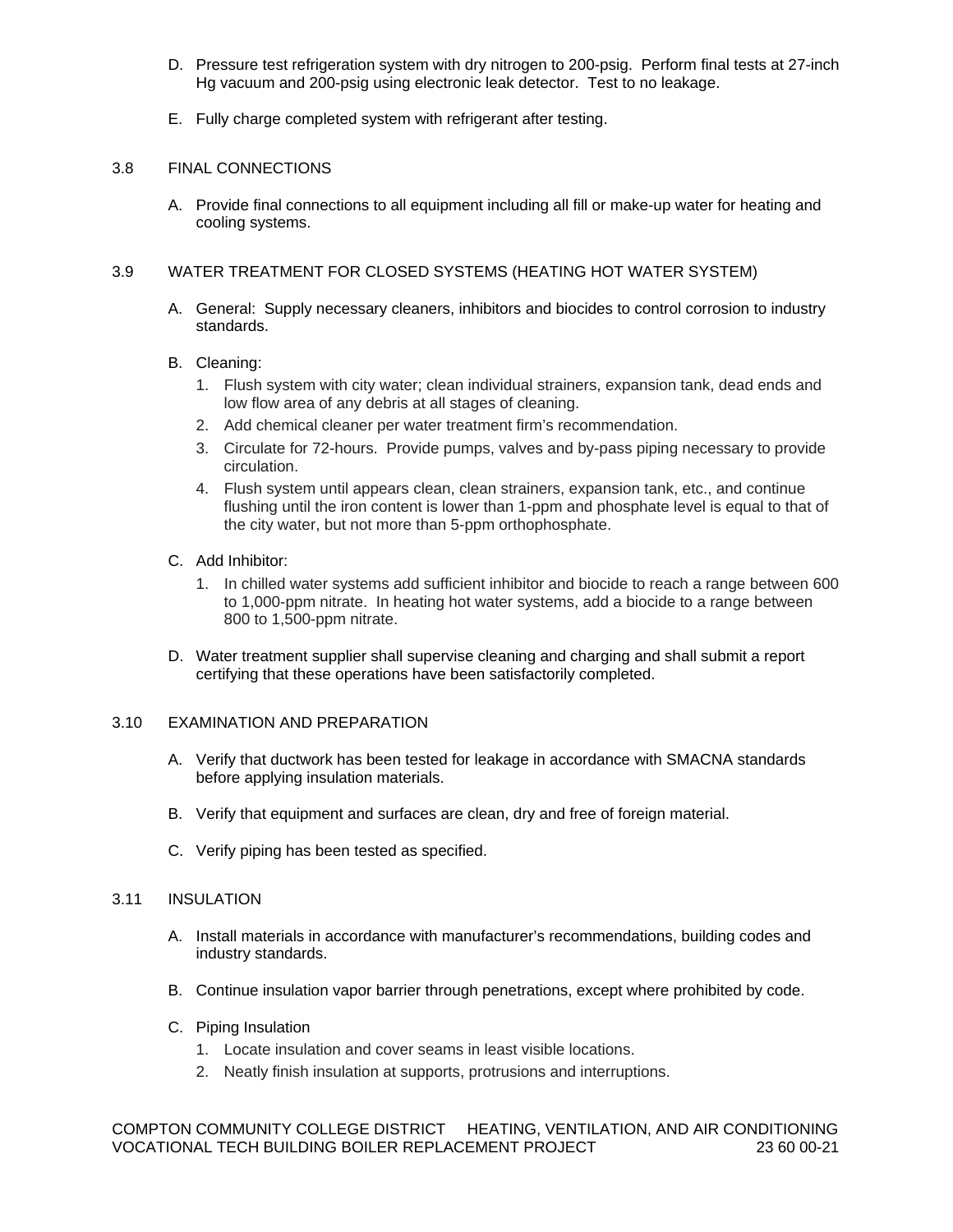- 3. Provide insulated dual temperature pipes or cold pipes conveying fluids below ambient temperature with vapor retardant jackets with self-sealing laps. Insulate complete system.
- 4. For insulated pipes conveying fluids above ambient temperature, secure jackets with a self-sealing lap or outward clinched, expanded staples. Bevel and seal ends of insulation of equipment, flanges, and unions.
- 5. Provide inserts between support shield and piping on piping 1 to 12-inch diameter or larger. Fabricate of Johns Manville Thermo-12 or other heavy density insulating materials suitable for temperature. Insulation inserts shall not be less than the following lengths:

| 1-1/2" to $2-1/2$ " pipe size | 10" long |
|-------------------------------|----------|
| 3" to 6" pipe size            | 12" long |
| 8" to 10" pipe size           | 16" long |
| 12" and over                  | 22" long |

- 6. For pipe exposed in mechanical equipment rooms or in finished spaces, finish with Manville Zeston 2000 PVC jacket and fitting covers or aluminum jacket.
- 7. For exterior applications, provide weather protection jacket or coating. Insulated pipe, fittings, joints and values shall be covered with Johns Manville Zeston 2000 PVC or aluminum jackets. Jacket seams shall be located on the bottom side of horizontal piping.
- D. External Ductwork Insulation:
	- 1. Provide insulated ductwork conveying air below ambient temperature with a vapor retardant jacket. Seal all vapor retardant jacket seams and penetrations with UL listed tapes or vapor retardant adhesives.
	- 2. Provide insulated ductwork conveying air above ambient temperature with or without vapor retardant jackets. Where service access is required, bevel and seal ends of insulation.
	- 3. Continue insulation through walls, sleeves, hangers, and other duct penetrations except where prohibited by code.
	- 4. The underside of ductwork 24-inch or greater shall be secured with mechanical fasteners and speed clips spaced approximately 18-inch on the center. The protruding ends of the fasteners should be cut off flush after the speed clips are installed, and then, when required, sealed with the same tape as specified above.
- E. Exterior Ductwork Installation: Provide 1-inch slope on top of duct between the center of duct and longitudinal edges.

# 3.12 TESTS

## A. General:

- 1. Power, water and fuel required for tests will be furnished as specified under the General Conditions or General Requirements Sections. Materials, gauges, test thermometers, and labor necessary shall be furnished by this Contractor.
- 2. Should a piece of apparatus, material, or work fail in these tests, it shall be removed immediately and be replaced by perfect material at the Contractors expense. Replaced portions of work shall be retested. Tests shall be performed in the presence of the Owner's Representative or Architect.
- B. Equipment:
	- 1. After the entire heating, ventilating and air conditioning system installation has been completed, ducts installed, and all dampers adjusted, etc., a complete test of each air conditioning unit shall be made to determine whether the equipment fulfills the guarantee

COMPTON COMMUNITY COLLEGE DISTRICT HEATING, VENTILATION, AND AIR CONDITIONING VOCATIONAL TECH BUILDING BOILER REPLACEMENT PROJECT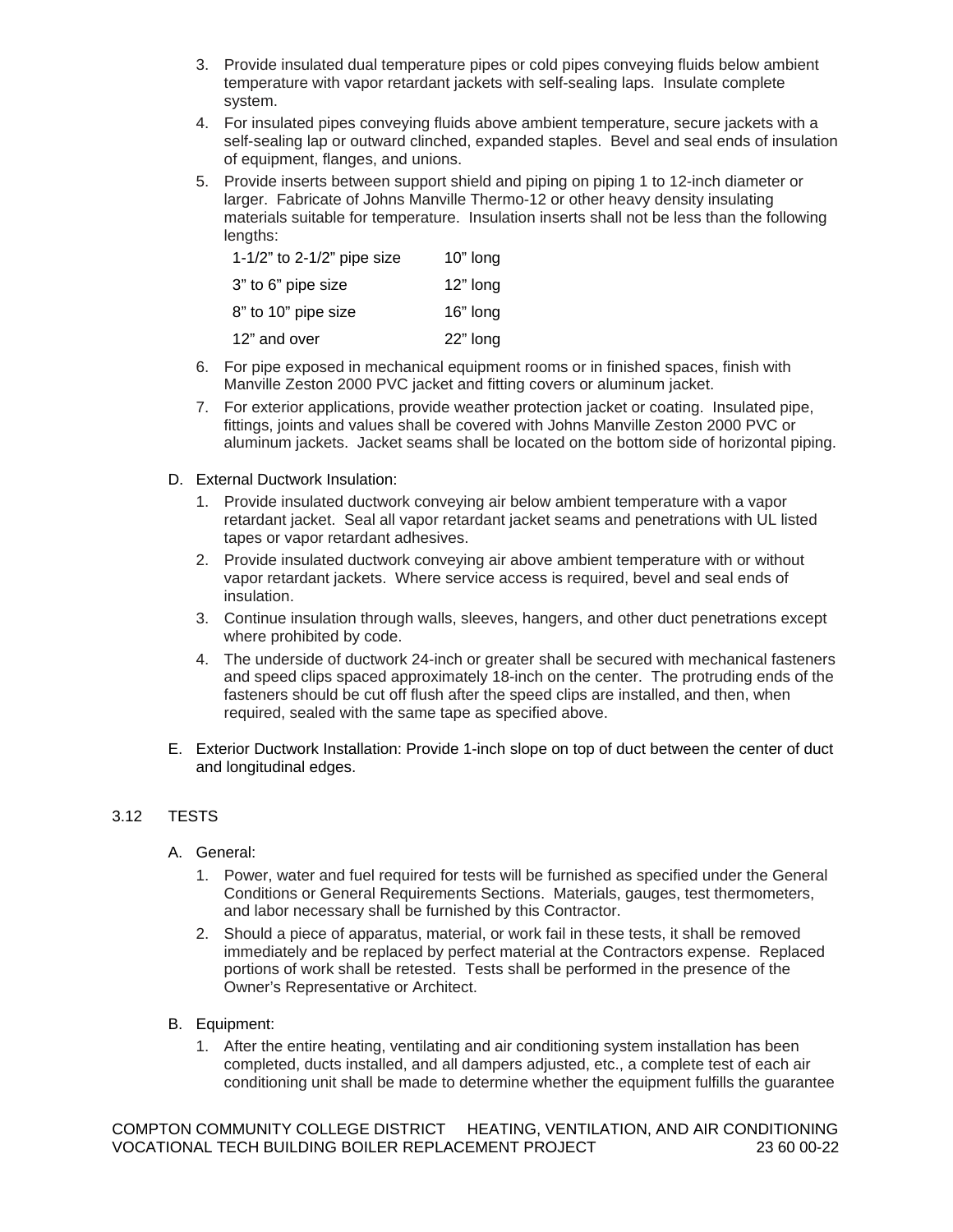regarding the quantity of air delivered, efficiency, noiseless operation and other requirements.

- 2. Contractor shall furnish labor necessary to adjust the operation of the apparatus and make the connections for the test. Contractor shall replace fuses blown during the tests. After the tests, restore connections, apparatus, etc., to their proper condition.
- 3. Contractor shall demonstrate proper operation of the temperature control system and control system interlocks.
- 4. Provide Owner with report certifying that systems are operating properly.

## 3.13 OPERATION

- A. Operational Readiness: The Contractor shall insure that the complete installation including equipment and controls, is complete, operating, checked, and adjusted at the time of final inspection. Contractor shall provide and install new filters in units prior to final inspection.
- B. The Contractor shall be held responsible for any delays incurred and re-inspections required due to lack of above-mentioned readiness.
- C. Each entire system shall be operated continuously for a period of 3 full days, at a time requested by the Owner, to prove that the systems will fulfill guaranteed requirements.

END OF SECTION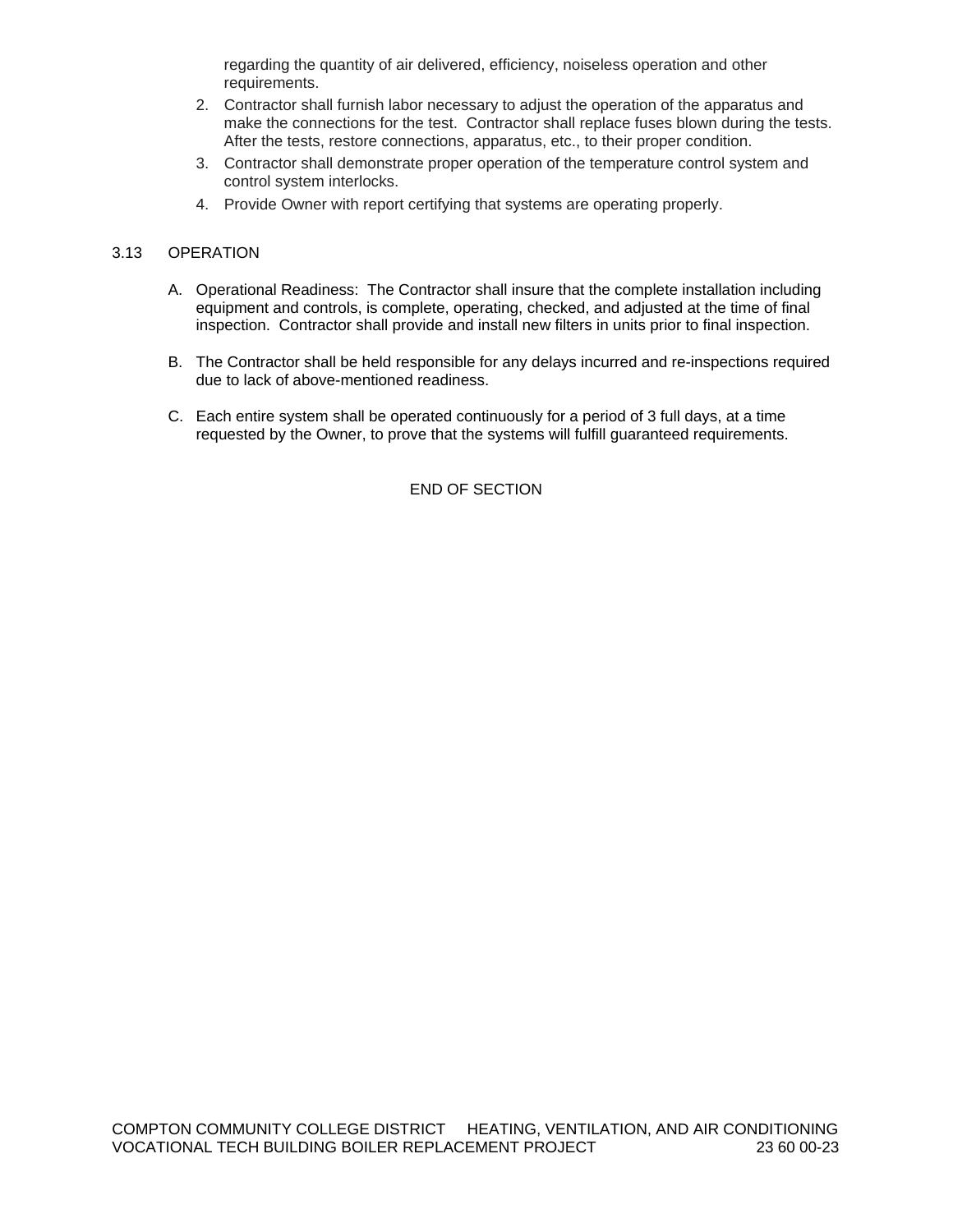## **SECTION 26 05 00**

# **COMMON WORKS FOR ELECTRICAL**

### PART 1 - GENERAL

### 1.01 REFERENCE

- A. General: Requirements in Addenda, General /Special Conditions and Division 1, 2, 3 collectively apply to this work.
	- 1. Examination of Site and Contract Documents. Prior to bidding each bidder shall visit the site of the proposed work and to become fully acquainted with the conditions relating to the construction and labor so that full understanding of the facilities, difficulties, and restrictions attending the execution of the work under the contract is obtained. Bidders shall thoroughly examine and be familiar with the drawings and specifications. The failure or omission of a bidder to receive or examine contract documents, forms, instruments, addendums, or other documents, or to visit the site and acquaint himself with conditions there existing shall in no way relieve a bidder from any obligation with respect to their bid or to the contract. The submission of a bid shall be taken as prima facie evidence of compliance with this section.

### 1.02 DESCRIPTION

- A. Principal Work Items are: Provide labor, material and equipment necessary to complete and test the electrical work as shown on the drawings and as specified herein. Work will include, but not limited to the following:
	- 1. Equipment and facilities required by the utility companies to provide temporary and permanent services, including facilities required for installation of the utility company metering, and pay charges required by the utilities company to provide temporary and permanent services except as indicated in the other paragraph below.
	- 2. Underground duct banks and pre-cast concrete pull-boxes/manholes, slab boxes, concrete pads for electric and telephone/fiber utility services.
	- 3. A complete electrical grounding system for the building, including electrical service grounding (Ground Rods in ground well, Ufer ground and cold water pipe) and Low Voltage Communication system reference ground with a single point of ground connection at the Main Ground Bus.
	- 4. Supports, duct spacers, clamps, hangers, fastening devices, sleeves, slots, concrete bases, physical protection, caulking, weatherproofing, sealing, closing, etc.
	- 5. Complete installation and supply of 480/277-Volt and 208/120-Volt, 3-Phase, 4-Wire Switchboard, Distribution Switchboards, Integrated Power Center switchboard, feeders, pullboxes, distribution transformers, control transformers, motor starters, disconnect switches, panel boards, branch circuit conduit and wiring and all other electrical devices.
	- 6. A complete grounding system for the 480/277-Volt and 208/120-Volt derived systems and all of the electrical equipment.
	- 7. Luminaires (lighting fixtures), including LED driver, specified lamps and electronic ballasts, emergency battery pack (as applicable) or centralized battery inverter and occupancy sensor control or day light control and other control as noted complete and operable.
	- 8. Exterior lighting fixtures including concrete bases for poles or low level area lights, walkway (bollard), step lights, and planter lighting.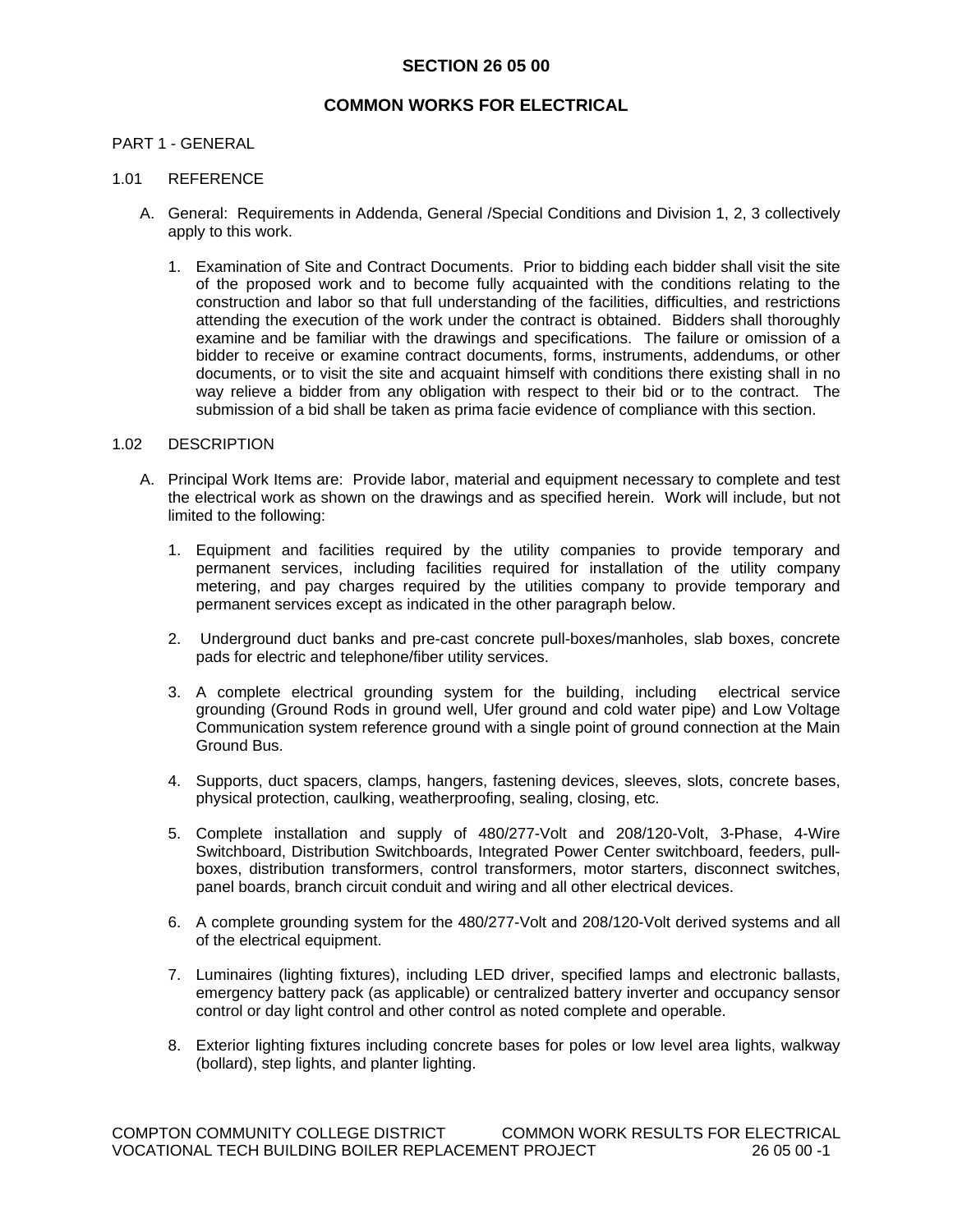- 9. Electrical work for the mechanical system, except as specified to be furnished or installed as part of other Sections in the Specifications.
- 10. Distribution materials and connection of the following listed equipment by the specific equipment furnished so that a complete and operable system results:
	- a. Building power, communication and fire alarm system.
	- b. Electrical operated roll down doors, gates and other type of door operator.
	- c. Electrical operated shades system.
	- d. Irrigation power connections.
	- e. Electrically operated plumbing fixtures.
	- f. Nurse Call system.
- 11. Emergency lighting system, including emergency battery pack units (integral or remote mount unit of the fixture) or centralized battery back-up lighting inverter system, un-switched power branch circuit wiring and connections to 2-circuit exit signs.
- 12. Furnish and install hangers, anchors, sleeves, chases, access panels and supports required for electrical works.
- 13. Electrical conduit system rough-in.
- 14. Complete Fire Detection and Alarm system including control equipment, devices, terminal cabinets, backboards, boxes, conduits, wiring and connections.
- 15. Complete system of empty conduit, outlets, backboxes, cabinets and/or terminal backboards for the security distribution system or other low voltage /signal systems.
- 16. Complete system of conduit with voice/data cables, outlets with devices, backboxes, cabinets and/or terminal backboards with terminating blocks or patch panels for voice/data distribution system.
- 17. Excavation, backfill and concrete works required to complete items of this section.
- 18. Closing of openings resulting from coring, sleeving, removal of conduit and/or equipment.
- 19. Cleaning, patching, fire stopping/proofing seal, repairing and painting.
- 20. Permits and Code Inspection fees.
- 21. Prime coat painting of electrical equipment exposed to view in public area where required and deemed necessary by Architect.
- 22. Identification nameplates, instruction plates, tags, labels, magnetic yellow tapes, underground warning tapes and etc. Including Arc-Flash and Shock Hazard Warning Label per NEC and NFPA 70E requirements.
- 23. Shop drawings and technical data; operating instruction and maintenance manual.
- 24. Test of equipment and system installed.
- 25. "As-built" drawings, including but not limited to record of actual routing of duct banks, location of Power Pull-boxes/Manholes and Communication Pull-boxes, lighting and power/communication plan as-built condition.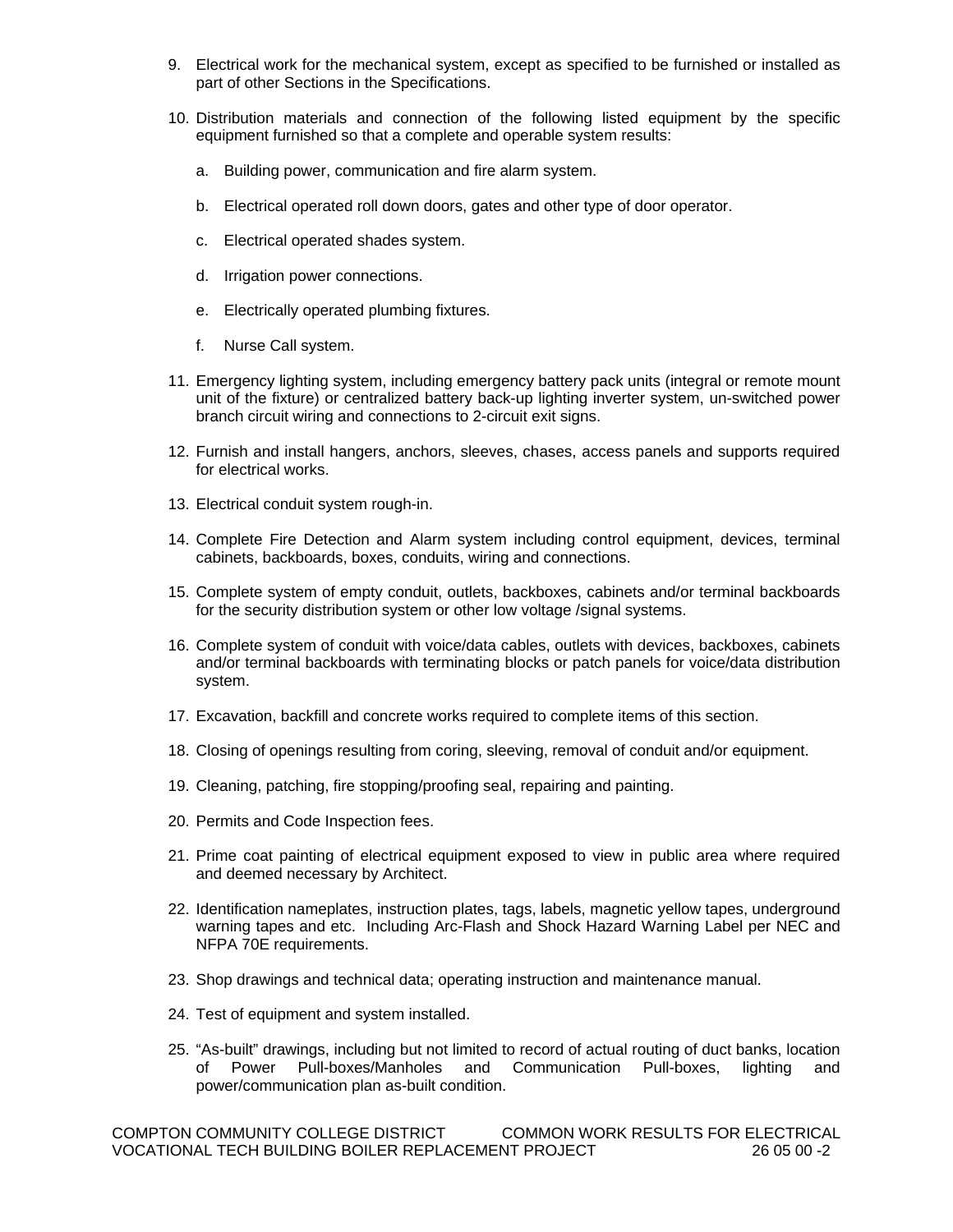- 26. Incidental items not indicated on the drawings nor mentioned in the specifications that belong to the work described, or are required to provide complete systems, as though called out here in every detail.
- B. Related Work Described Elsewhere: For detailed description of the electrical work, also see other Sections in Division 26 of these Specifications. Refer to the following Sections of the Specification for related work:
	- 1. Trenching and Backfilling for Utilities: Section 023150.
	- 2. Horizontal Directional Drilling: Section 024130
- C. Work in Cooperation with Other Trades:
	- 1. Examine the Drawings and Specifications and determine the work to be performed by the electrical, and other trades. Provide the type and amount of electrical materials and equipment necessary to place this work in proper operation, completely wired, tested, and ready for use. This shall include conduits, conductor, and other devices for the required operation and control sequences of electrical, and other existing systems or equipment.

### 1.03 SUBSTITUTIONS

- A. General: Only written approval of Architect will permit substitutions for materials specified; See Section 012500, Contract Modification Procedures.
- 1.04 QUALITY ASSURANCE
	- A. Standards:
		- 1. Comply with standards listed in the following:
			- a. Underwriters' Laboratories Inc. (UL).
			- b. The 2013 California Electrical Code, National Electric Code (NEC) 2008 edition, with California Amendments.
			- c. The USA National Fire Code (NFPA).
			- d. The National Electrical Manufacturers' Association (NEMA).
			- e. Institute of Electrical and Electronic Engineers (IEEE).
			- f. American National Standards Institute (ANSI).
			- g. 2013 California Code of regulations, Title 24.
		- 2. Off-Site Work: Conform to Governing Agencies requirements.
		- 3. Earthquake Provisions: Electrical components shall be anchored and braced to meet the force and displacement requirements prescribed in the 2010 CBC, Sections 1615A.1.12 through 1615a.1.22 and ASCE 7-05 Chapter 6 and 13.
		- 4. In case of conflict among the reference standards, the more stringent provisions shall govern and shall be resolved before installation at Contractor's expense. Prepare and secure approval for any clarifying details required by inspection authorities.
		- 5. Nothing in the Contract Documents shall be construed as authority to permit work not conforming to codes, ordinances, standards or regulations.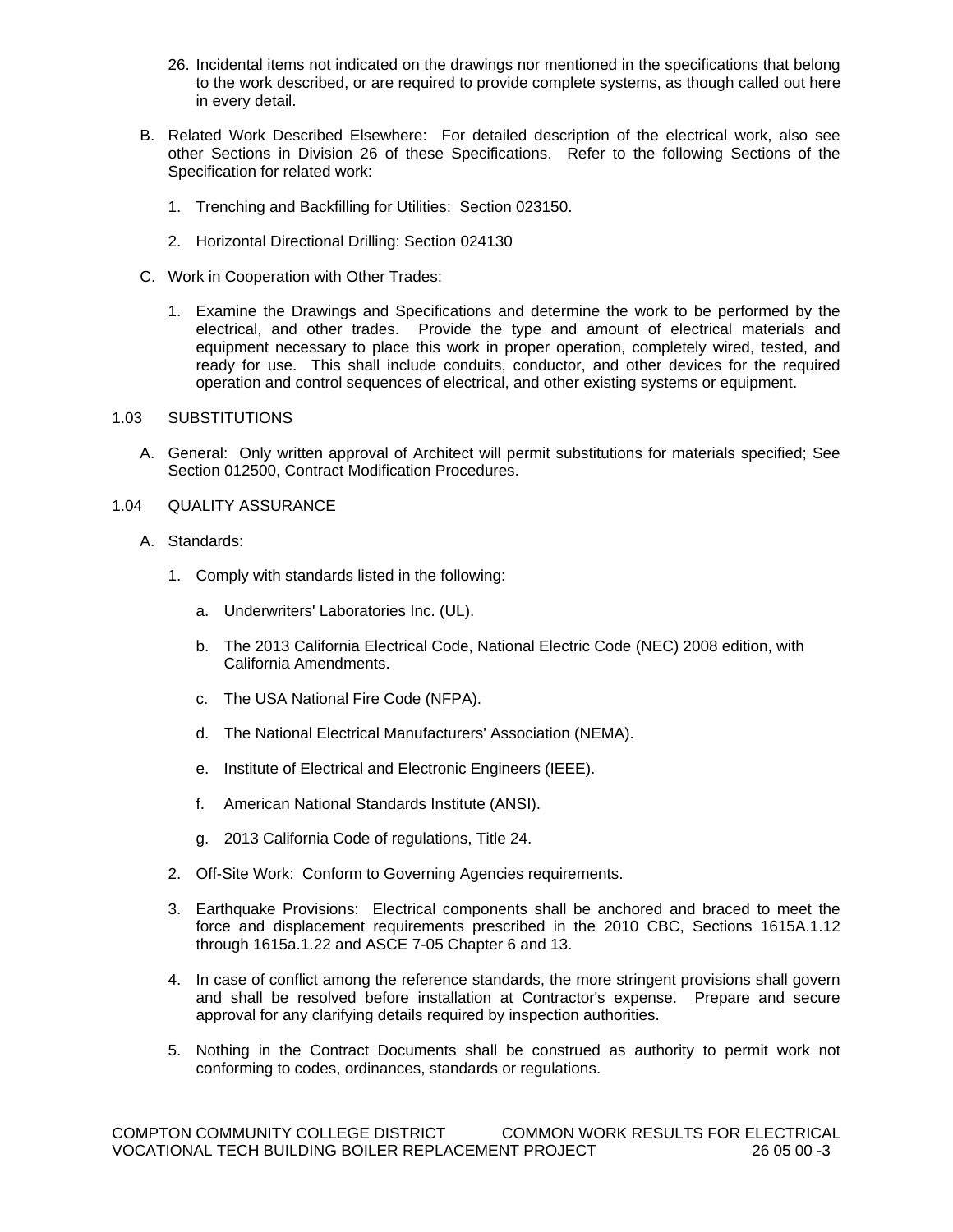- B. Qualification of Installers:
	- 1. Throughout the progress of installation of the work of each Section, provide where required as indicated in respective Sections, at least one manufacturer's authorized representative who shall be thoroughly familiar with the specified requirements, completely trained and experienced in the necessary skills, who shall be present at the job site and shall direct all work performed under that particular Section.
	- 2. Cutting and patching finish work shall be performed by workmen of the proper trade.
- C. Qualification of Manufacturers:
	- 1. Manufacturers of the products supplied for this project shall have been in the business of manufacturing the particular product for at least five years and be able to prove a history of successful production acceptable to the Architect. As a condition for approval and when directed by the Architect, submit a list of past projects showing a minimum of five projects of similar scope to the Architect for approval.
	- 2. Provide together with the Shop Drawing submittal, where called for in these Specifications, a list of five projects which shall have been in satisfactory operation for the past five years.

### 1.05 SUBMITTALS

- A. General: Comply with provisions of Section 013000.
- B. Samples: Follow procedure under General Conditions. Submit duplicate samples showing manufacturers' standard finishes, colors and textures for all equipment exposed to view.
- C. Manufacturers Data: Within 30 calendar days after award of Contract, submit:
	- 1. Complete materials list of all items proposed to be furnished and installed.
	- 2. Manufacturer's specifications and other data required to demonstrate compliance with the specified requirements.
	- 3. Unless specifically called for otherwise, provide bound copies of catalog cuts for standard products, not requiring specifically prepared Shop Drawings, for the following:
		- a. Conduit and raceways, including fittings, supports, spacers, etc.
		- b. Junction box and outlet box.
		- c. Wiring device and face plate.
		- d. Occupancy sensors and other lighting control components.
		- e. Conductor and connectors.
		- f. Underground warning and magnetic yellow tapes.
		- g. Grounding system components.
	- 4. Where more than one item, size, rating or other variations appear on a catalog cut sheet, clearly identify all items to be provided properly indexed and referenced to Architect's identification numbers, designations and/or details.
	- 5. Provide specially prepared Shop Drawings, including but not necessarily limited to:
		- a. Switchboard and Distribution Boards.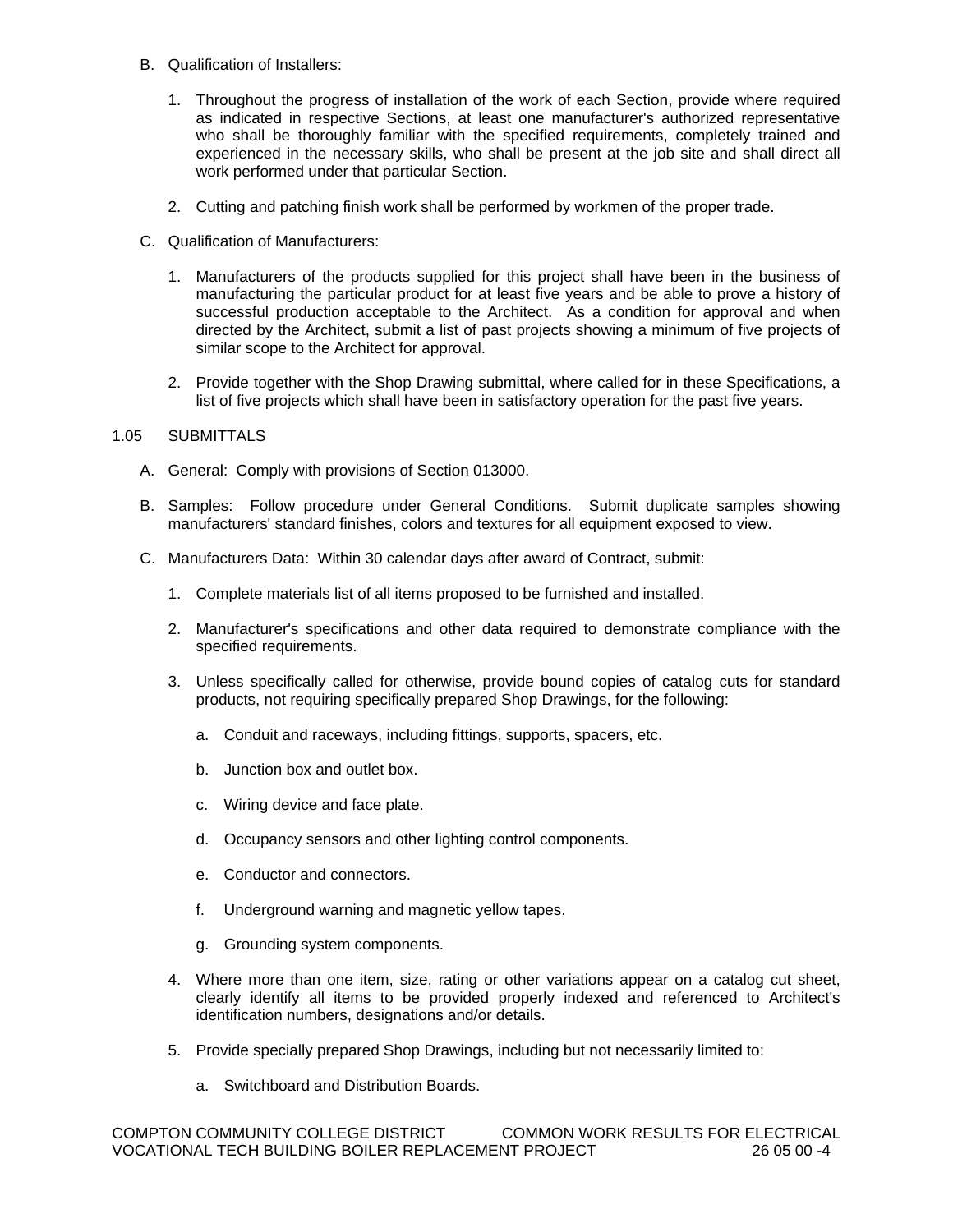- b. Integrated Power System.
- c. Panelboards.
- d. Short circuit, Over-current Device Coordination and Arc Flash Hazard Analyses.
- e. Manhole/pull box.
- f. Typical hardware and accessories lay-out in the manhole.
- 6. No work shall be initiated or fabrication of any equipment started prior to Architect's return of reviewed submittals.
- D. Operating Instructions and Maintenance Manuals:
	- 1. Thoroughly instruct operating personnel designated by the District in the operation and maintenance of the equipment and systems installed.
	- 2. Following approval of Shop Drawings of electrical equipment and prior to acceptance of electrical work, prepare two copies of operating and maintenance manuals in accordance with Section 013300, describing operating, servicing, and maintenance requirements of electrical equipment installed under Division 26 with particular emphasis on safety devices. Operation and Maintenance Manuals shall cover electrical equipment and systems including but not limited to the following:
		- a. Integrated Power Center.
		- b. Switchboards and Distribution Boards.
		- c. Motor Control Center.
		- d. Lighting Control System.
- E. Information contained in the manual for the above equipment shall include the following:
	- 1. Manufacturer's catalog cuts and printed descriptive bulletins.
	- 2. Manufacturer's installation, operating, and maintenance instruction booklets.
	- 3. Parts list and costs.
	- 4. List of recommended spare parts for 12 months' operation.
	- 5. Name, address, and phone number for closet source of spare parts.
	- 6. Wiring and schematic diagram.

### 1.06 PRODUCT HANDLING

- A. Protection: Protect materials before, during, and after installation and protect installed work and materials of all other trades.
- B. Replacement: In the event of damage, immediately make all repairs and replacements necessary for the approval of the District's Representative and/or Architect and at no additional cost to the District.
- C. Delivery and Storage: Deliver all materials to the job site in their original unopened containers, where applicable, with all labels intact and legible at time of use. Store in strict accordance with the manufacturers' recommendations as approved by the District's Representative Inspector.

COMPTON COMMUNITY COLLEGE DISTRICT COMMON WORK RESULTS FOR ELECTRICAL VOCATIONAL TECH BUILDING BOILER REPLACEMENT PROJECT 26 05 00 -5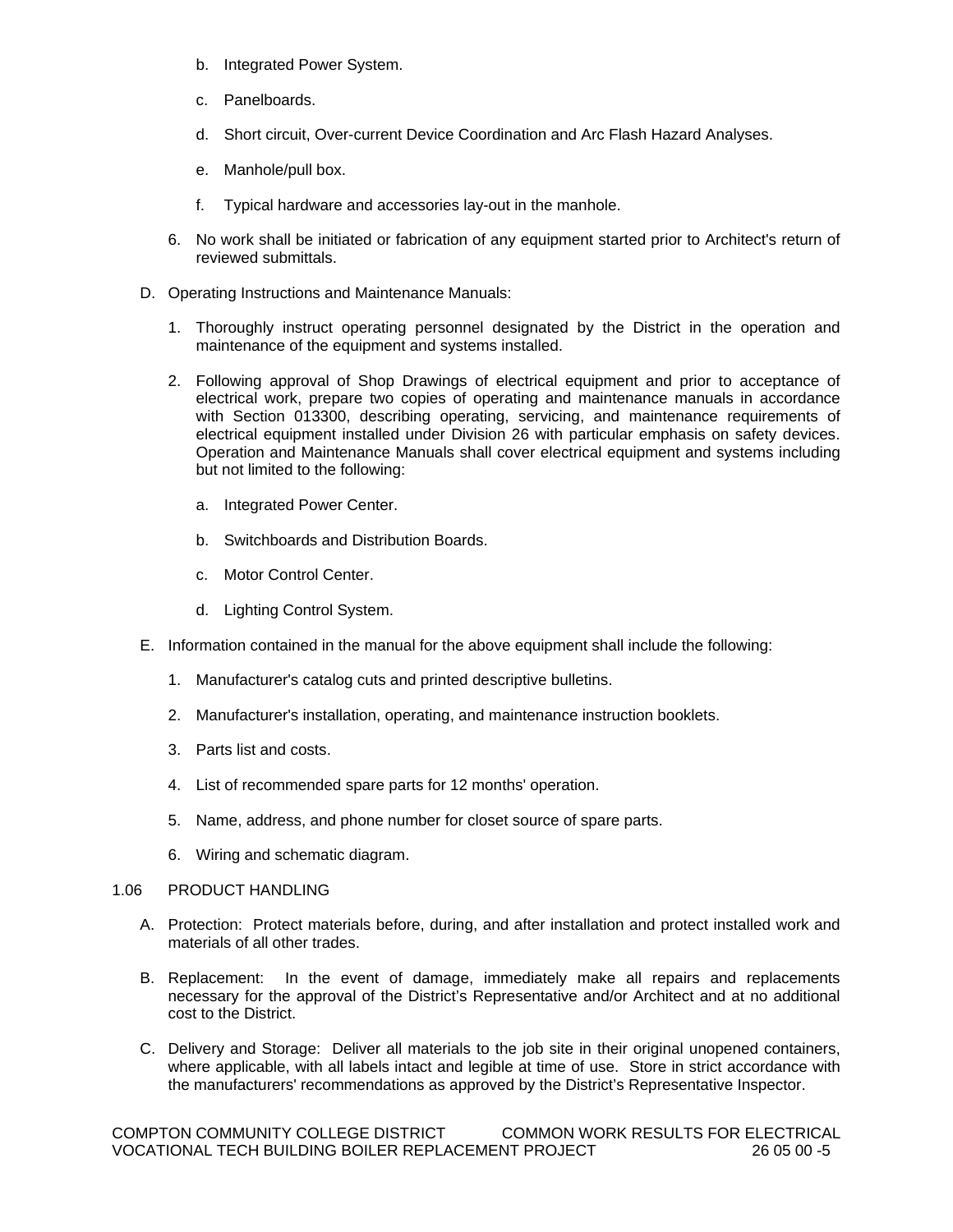#### 1.07 PERMITS

- A. General: Secure permits and pay all required fees for the installation of the electrical work.
- 1.08 RECORD DRAWINGS
	- A. General: Refer to Specification Section 017700, Contract Close-Out, "Project Record Documents", for requirements.
- 1.09 CERTIFICATES
	- A. General: Refer to Specification Section 017700, Contract Close-Out, for requirements.
- 1.10 GUARANTEE
	- A. General: Refer to Specification Section 017700, Contract Close-Out, "Guarantee for Requirements."
	- B. Manufacturers Guaranties: Submit guarantees for applicable equipment and devices.

#### PART 2 - PRODUCTS

- 2.01 MATERIALS, GENERAL
	- A. General: See General Conditions, Article titled "Materials".
		- 1. Architect shall be the sole judge of material conformance to Contract Documents. Equal products shall be as selected by the Architect.
		- 2. Materials and products shall be new and in perfect condition, and of the manufacturer's latest type and model. Unless otherwise noted, each material or product type shall be from one manufacturer only.
		- 3. Exterior mounted electrical boxes, devices and miscellaneous items shall be tamper-proof assemblies. Where not a standard feature, shop modify assembly to meet this requirement.
		- 4. Where devices or equipment is referred to or indicated in these documents or on the Drawings in the singular number, such reference shall be deemed to apply to as many such devices as are required to complete the intended installation as specified and/or as shown on the Drawings.
		- 5. In case of conflicts among Drawings and Specifications, the more stringent requirement, larger quantities, better qualities and/or more proper application and installation for the particular situation shall govern.
		- 6. Wherever "finishes" are indicated to be selected by the Architect, such "finishes" shall include all standard as well as optional finishes offered by the Manufacturers.
		- 7. Materials shall be UL listed where applicable.
	- B. Manufacturer and Catalog Numbers:
		- 1. Where manufacturer and catalog numbers are indicated, the published data on the product by the manufacturer are deemed to be part of this specification.
		- 2. Numbers used indicate basic minimum design and appearance required, and must be modified to meet all specific requirements of Contract Documents.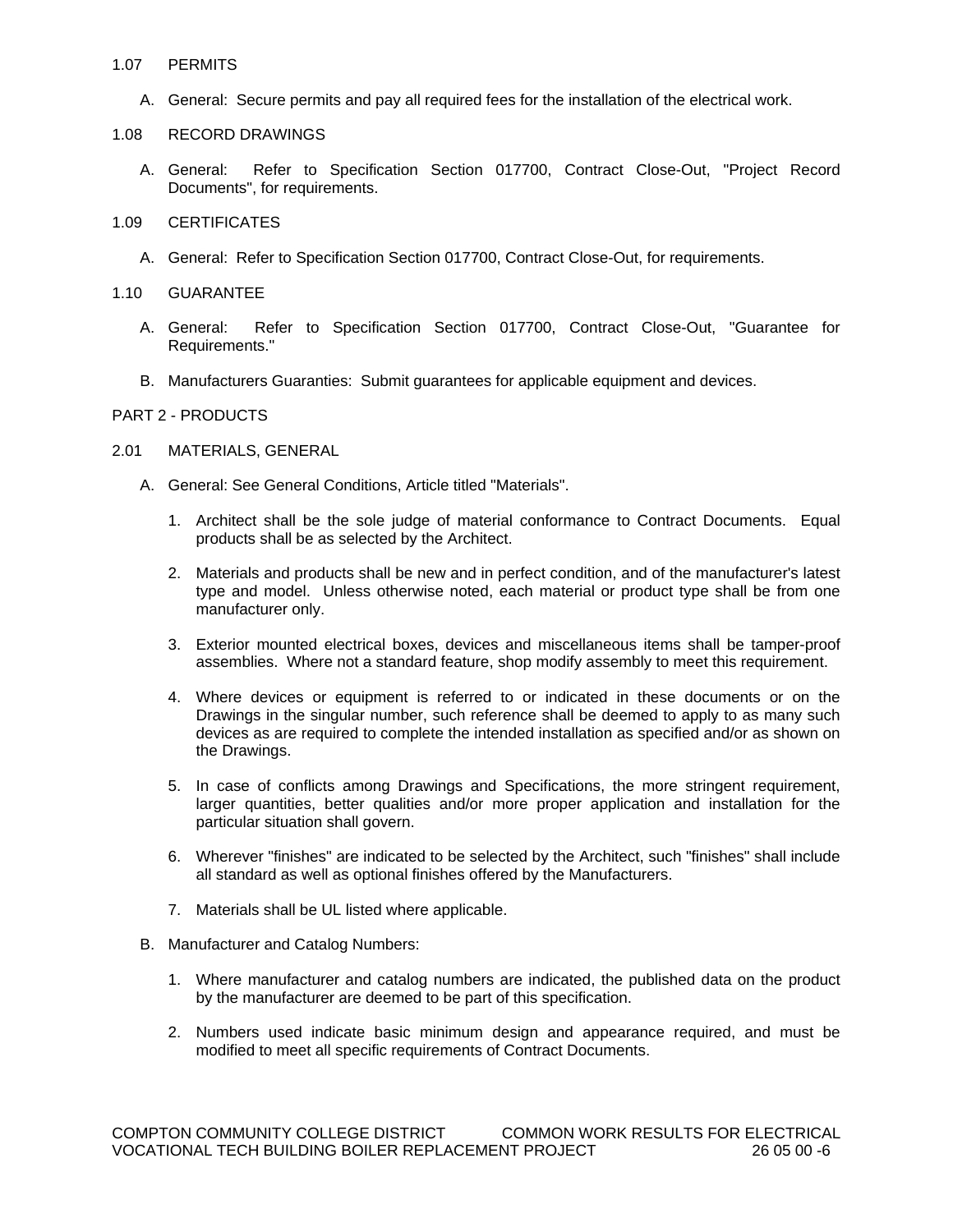- 3. Before submitting bid, verify availability of such modification. Where manufacturers cannot meet these modifications, notify Architect 10 days prior to bid date and deem these products removed from approved list of equipment.
- 4. Act of submitting bid is certification that all equipment specified, with required modifications, is available from at least one manufacturer listed.

# 2.02 CONDUIT

- A. General: Provide only new conduit with UL listing or label and deliver to the site in standard lengths.
- B. Types:
	- 1. Rigid Steel Conduit and Couplings: Hot-dipped galvanized or sherardized inside and out, with galvanized threads. Electro-galvanizing is not acceptable. Provide insulated throat metallic bushings.
	- 2. Rigid Plastic Conduit: Extrude from virgin polyvinyl chloride compound, Schedule 40 heavy wall, in 10-foot lengths with couplings. Where threaded connection is required, provide Schedule 80 conduit.

## 2.03 GROUND ROD

- A. Ground Electrode:
	- 1. Install a grounding electrode constructed of 3/4-inch diameter by 10-foot long copper-weld rod driven vertically full length into the ground through the ground well.
	- 2. Fill the inside of the ground well with a layer of fine sand and layer of crushed rock on top with the ground rod protruding approximately 3-inch above the two layers.
- B. Acceptable Manufacturers: Provide J.A. Weaver W-3410 for the grounding electrode

### PART 3 - EXECUTION

### 3.01 MATERIALS AND WORKMANSHIP

- A. General:
	- 1. Materials and equipment shall be installed in accordance with approved recommendations of the manufacturer and conforming to the Contract Documents. Devices and equipment are laid out per requirements of one manufacturer. Modify work and arrangements to suit actual equipment installed and pay for all additional cost incurred, if any. The installation shall conform to the applicable codes, rules, and regulations. The Drawings indicate, in conform to the applicable codes, rules, and regulations. diagrammatic form, the work to be done rather than exact routing, location and arrangement of equipment, conduit, and wiring. Make use of data in Contract Documents, verify against developed field conditions, install work in an orderly arrangement in a manner to overcome structural and other interference.
	- 2. Study all Drawings and properly locate the outlets and equipment so that they are readily accessible. Locate equipment and outlets to avoid interference with mechanical or structural features. Do not support any electrical material, equipment or device from sheet metal roof decks or ductworks. If any conflicts occur necessitating departures from the Drawings, details of such departures and reasons therefore shall be submitted as soon as practicable for written approval.
	- 3. Where developed conditions make revisions necessary to indicated locations and arrangements, Contractor shall make changes, at no additional cost, provided:

COMPTON COMMUNITY COLLEGE DISTRICT COMMON WORK RESULTS FOR ELECTRICAL VOCATIONAL TECH BUILDING BOILER REPLACEMENT PROJECT 26 05 00 -7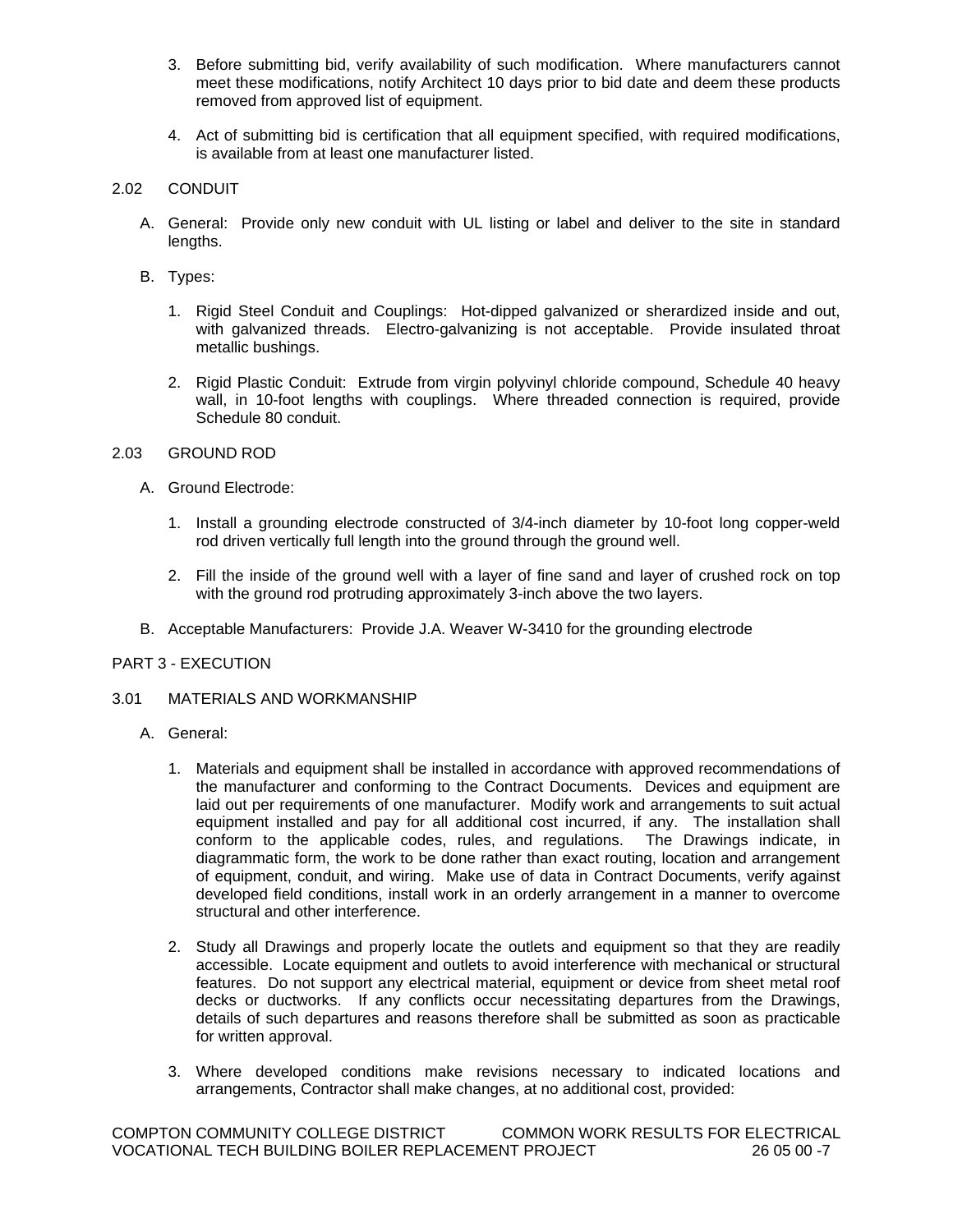- a. Change is ordered prior to time conduit is installed.
- b. Length of conduit run is not changed more than 10%.
- 4. Architectural and structural drawings take precedence over electrical drawings in representation of general construction work, and drawings of various trades take precedence in representation of work of these trades. Refer to all Contract Documents and coordinate electrical work with other work.
- 5. Where discrepancies arise among the various Contract Documents, stop work in affected areas. Promptly notify Inspector of conditions.
- 6. Galvanic and chemical corrosion shall be prevented by isolating dissimilar metals and preventing contact of aluminum with concrete, plaster, mortar or earth.
- 7. All equipment shall be braced and/or anchored to meet the force and displacement requirements prescribed in the 2013 CBC.
- 8. The bracing and attachments to the structure shall be detailed on the approved drawings or they shall comply with one of the OSHPD pre-approvals (OPA #) as modified to satisfy anchorage requirements of ACI 318, Appendix D.
- 9. The Structural Engineer of Record shall verify the adequacy of the structure to support the hanger and brace loads
- 3.02 WIRE AND WIRING METHODS
	- A. General:
		- 1. Wiring and cable for all systems including low voltage, control circuits, and communication systems shall be installed in conduit or raceway unless otherwise noted.
		- 2. Before installing conductors, remove debris and moisture from conduit and equipment enclosures. Use linseed soap, minerallac or other specifically approved wire pulling compound to facilitate the installation of conductors. Oil, grease or similar substances shall not be used as pulling compound.
		- 3. Each circuit shall correspond to the branch circuit number or control circuit number as indicated. All control wiring shall conform to the wiring diagrams on the Drawings when indicated or as directed by Owner's Representative, and the manufacturer's wiring diagrams; and shall control the equipment in the manner specified under this and other Sections.
	- B. Splices:
		- 1. Make joints, splices, taps and connections for 600-Volt conductors with solderless connections. Use only plated copper alloy connectors or lugs; aluminum connectors or lugs are not acceptable.
		- 2. For copper conductors, the following connections are acceptable:
			- a. For #10 AWG and smaller: Use 3M "Scotchlok" or Ideal "Super Nut".
			- b. For #8 AWG and larger: Use T & B "Lock-Tie" connectors, Burndy Versitaps and heavyduty connectors, or O.Z. solderless connectors.
		- 3. Re-tighten all bolt type connectors 24 to 48 hours after initial installation and before taping.
		- 4. Tape all connections made with non-insulated type connectors with rubber-type tape, 1-1/2 times the thickness of the conductor insulation, then cover with Scotch No. 33 tape.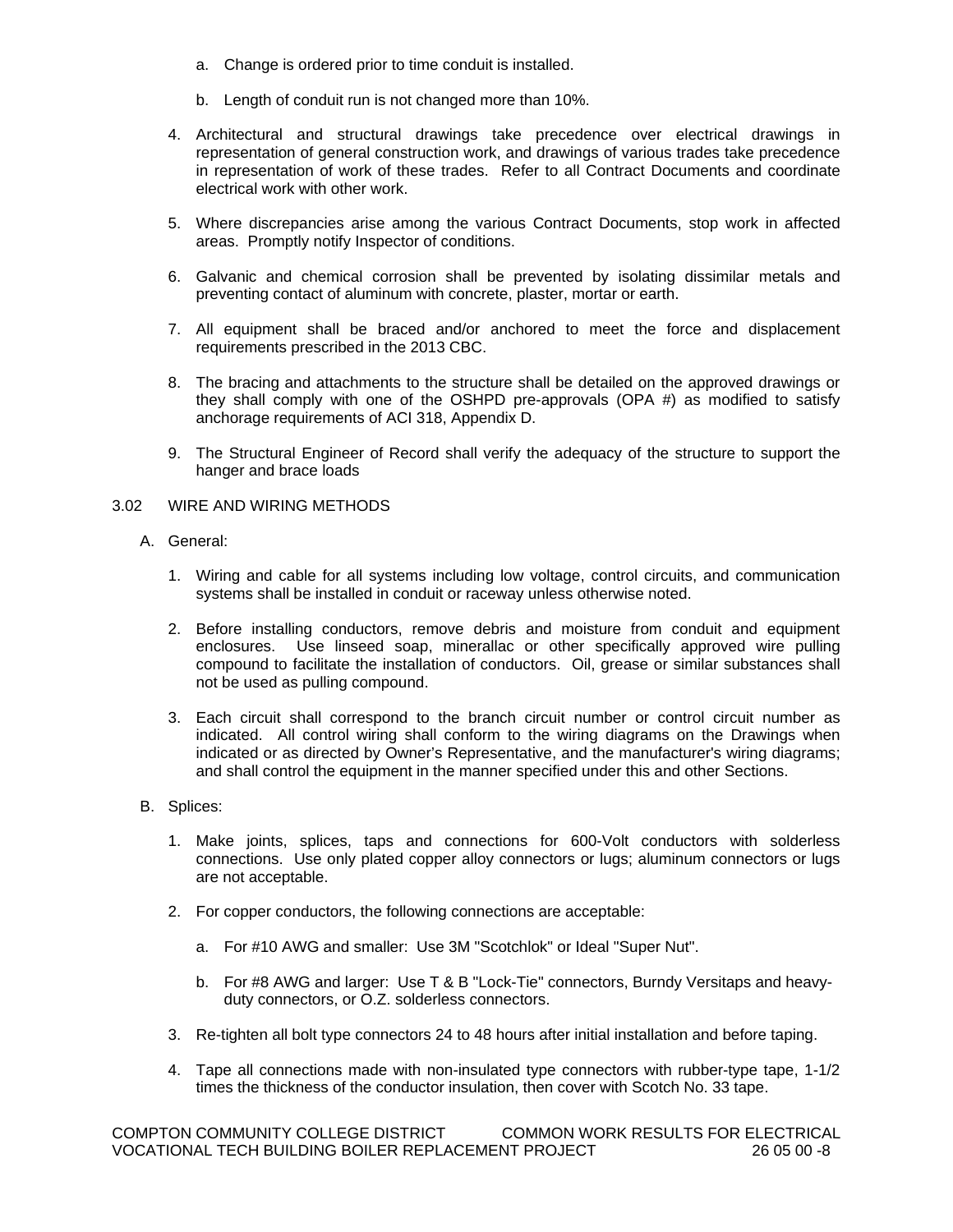- C. Color Coding: Color code all feeders by means of factory color coded conductors. Each phase shall be the same color throughout the system and shall be a different color from other phases and other systems. The identified grounded neutral conductor shall be white, ground shall be green. Color coding for branch circuit wiring shall be per applicable codes and shall match those existing.
- D. Tagging:
	- 1. Neatly arrange and lace conductors in switchboards, panelboards, gutters and terminal cabinets by means of nylon twine, Scotch No. 33 tape, or T & B "Ty-Rap" ties.
	- 2. Main and feeder cables shall be tagged in all boxes, panels, wireways, gutters and at terminal blocks. Tags shall identify where power source originates from, wire or cable number and equipment served and shall be made of flame resistant material.
	- 3. Tag wires for future use and tape exposed ends in same manner as required for noninsulated connectors.
- E. Voltage Drop: All branch circuits shall be limited to a maximum voltage drop of 2-1/2%. Increase branch circuit wire sizes where required to comply with this requirement. All feeders shall be limited to a maximum voltage drop of 1-1/2%.

## 3.03 CONDUIT AND TUBING

- A. General:
	- 1. Provide the type of conduit permitted in these Specifications or required for each location or condition per applicable codes and jurisdictions whichever is more stringent.
	- 2. Where conduit penetrates fire-rated walls or floors, provide pipe sleeve two sizes larger than conduit; pack void around conduit with oakum and fill ends of sleeve with fire-resistive compound. Provide mechanical fire-stop fittings with UL listed fire rating equal to wall or floor rating. Seal opening around conduit with UL listed foamed silicone elastomer compound.
- B. Conduit Usage:
	- 1. Concrete or masonry in contact with earth and concrete block walls are not considered as dry locations.
	- 2. Rigid plastic conduit, PVC Schedule 40, may be used only underground and below slabs on earth.
	- 3. Use rigid metal conduit where Code required; where indicated as hazardous area; where exposed to the weather; where exposed at less than 7'-6" above the floor in areas accessible to anyone other than authorized operating or maintenance personnel; where underground; and where other types of conduits are not allowed in this Specification.
- C. Supports:
	- 1. Support conduit at Code required intervals as a minimum. Provide additional supports where required or as directed by the Architect.
	- 2. Suspended conduit: Use malleable iron factory-made split-hinged pipe rings with threaded suspension rods sized for the weight to be carried (minimum 3/8-inch diameter), Kindorf or equal. For grouped conduits, construct racks with threaded rods and tiered angle-iron or unistrut cross members. Clamp each conduit individually to a cross member. Where rods are more than 12-inch long, provide rigid sway bracing.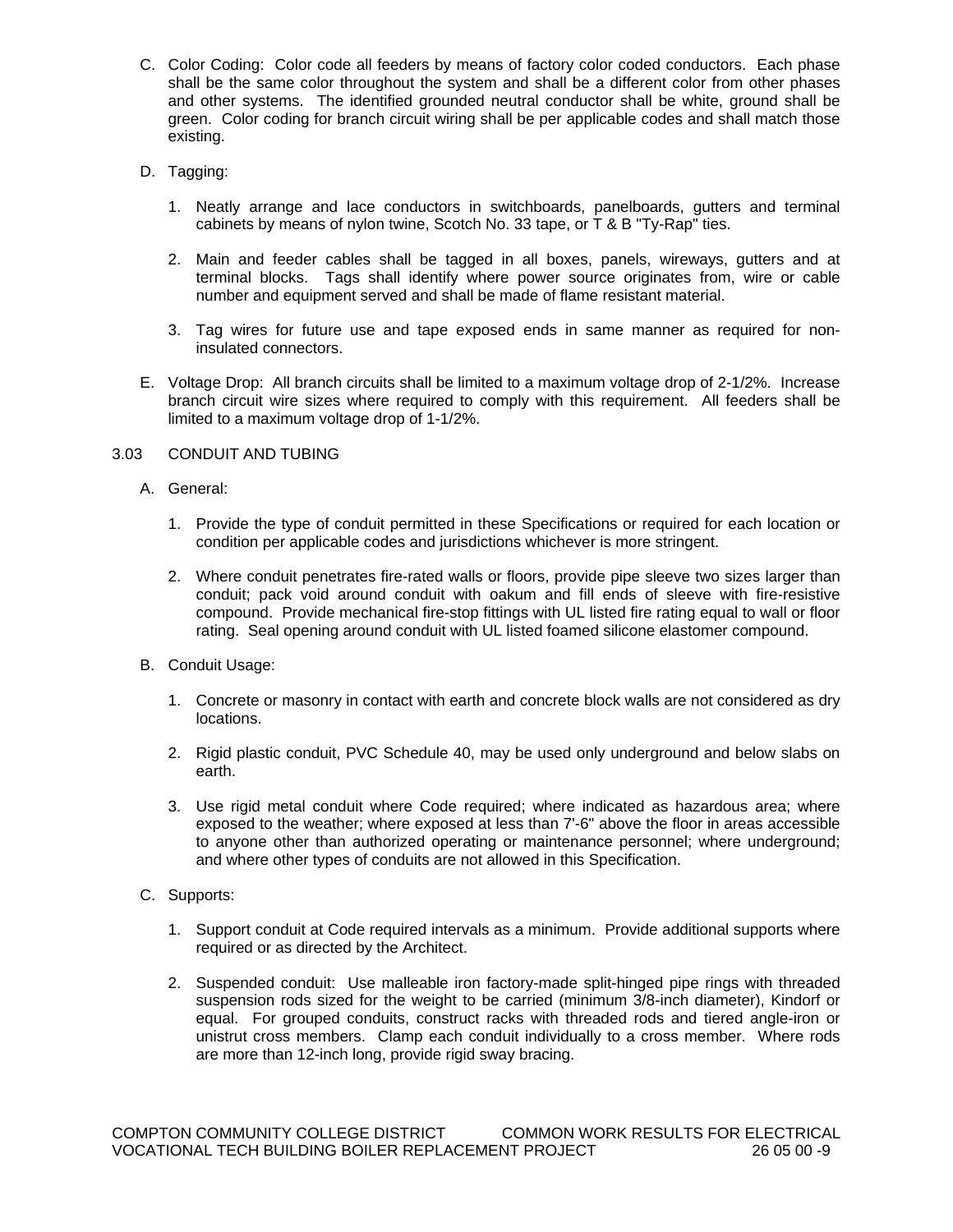- 3. Wherever conduit may be affected by movements of the supporting structures or medium, and where secured on both sides of building control joints, provide suitable flexible or expansion devices.
- 4. Conduits or pipe shall not be welded to steel structures.
- D. Locations:
	- 1. Route conduit to avoid drains equipment hatch, other gravity lines and all obstructions. Where conflicts occur, relocate conduit as required.
	- 2. Keep conduit at least 6-inch from the coverings on hot water pipes; at least 18-inch from the covering on exhaust flues and breechings; and at least 24-inch from radiant heaters.
	- 3. Where exposed conduit runs are permitted, run conduit parallel with or at right angles to structural members, walls or lines of the building. Route exposed conduit to preserve headroom, access space and work space.
	- 4. Changes in direction of runs shall be made with symmetrical bends or cast metal fitting. Field-made bends and offsets shall be made with an approved hickey or conduit-bending machine. Bending radius shall not be less than those allowed in the NEC. Crushed or deformed raceways shall not be installed or when installed, shall be changed as directed by the Architect.
	- 5. Conduit may be run in concrete members or slabs only with previous written permission of the Architect. Individual written permission shall be obtained for each conduit run or for conduits within each definitive area or for each particular condition.
- E. Joints, Bends and Fittings:
	- 1. Where conduit is underground, under slabs or grade, exposed to the weather, or in wet locations, make joints liquid tight and gas tight. Seal conduit entries with silicone sealant.
	- 2. Threaded Conduit: Use red lead and oil applied to the male threads only and tighten joints securely. For underground or under slab conduits, apply a heavy coat of Pabco P & B No. 2 paint after installation to surfaces within 6" (150 mm) on both sides of fittings and to areas where wrenches or other tools have been applied. On exposed conduits, repair scratches and other defects with galvanizing repair stick, Enterprise Galvanizing "Galvabar", or equal.
	- 3. Plastic Conduits: Use approved solvent-weld cement specifically manufactured for the purpose.
	- 4. Bushings shall be installed on ends of all conduits and shall be of the insulating type where required by applicable codes.
	- 5. Cut threads on rigid conduit to standard taper and to length such that bare metal exposed by the threading operation will be completely covered by the couplings or fittings used. In addition, cut the lengths of the thread such that joints will become secure and wrench tight before conduit ends butt together in couplings and before conduit ends butt into the ends or shoulders of other fittings. Securely tighten threaded connections.
	- 6. Keep bends and offsets in conduit runs to an absolute minimum. For the serving utilities, make large radius bends to meet their requirements. Replace deformed, flattened or kinked conduit.
	- 7. Rigid metal conduit of 1-1/4-inch trade size or larger: Provide large radius factory-made bends or field bend the conduit with a power bender designed for the purpose and utilizing bend forms sized for the conduit being bent.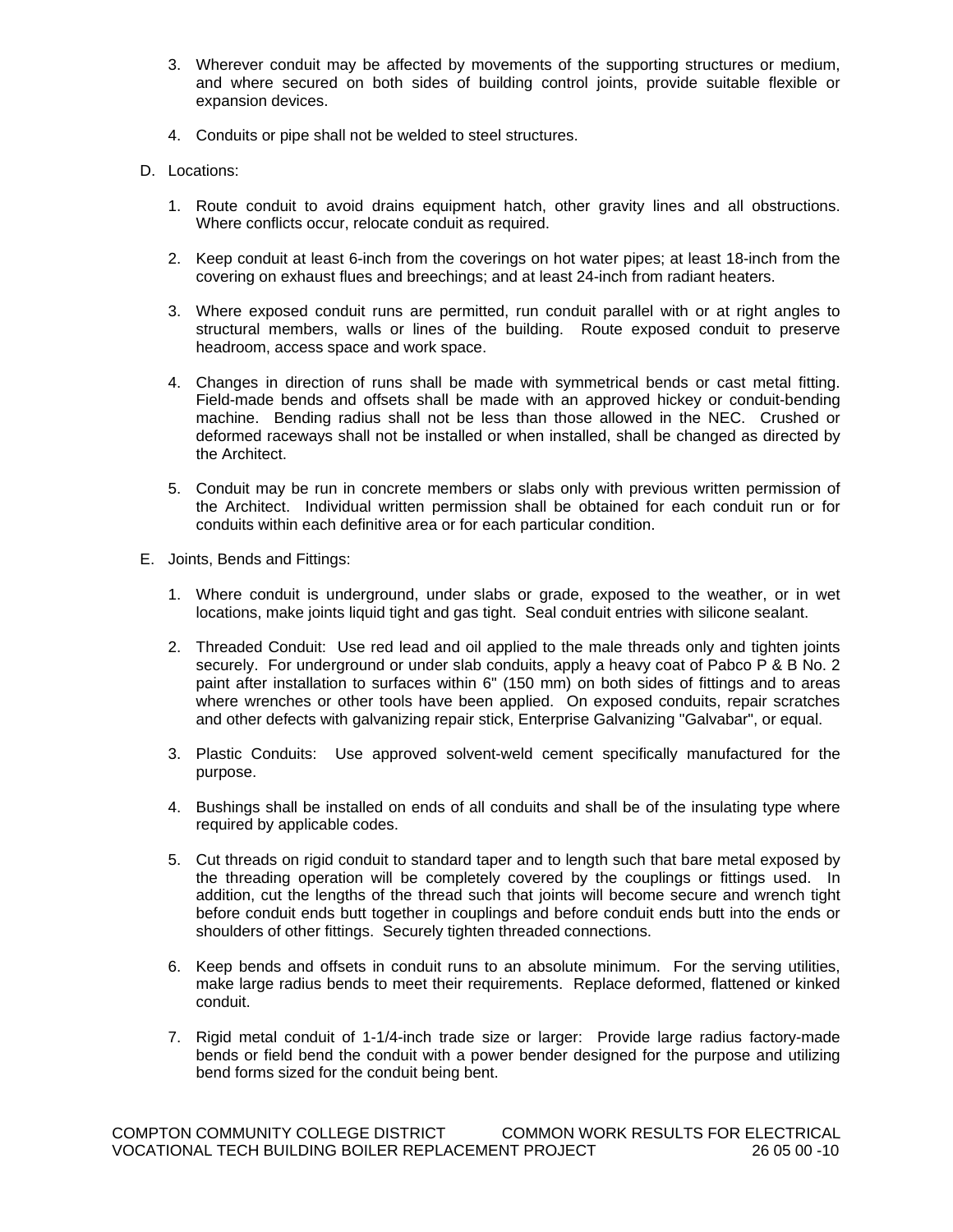- 8. Plastic Conduit: Apply heat for bends so that conduit does not distort or discolor. Use a spring mandrel as required ensuring full inside diameter at bends.
- 9. Bend conduit to radius no less than Code required minimum.
- 10. For conduits entering or leaving hazardous areas, provide each conduit at point of entry and exit from such areas with sealing inlets whether indicated on Drawings or not. Fill each inlet with approved sealing compound.
- F. Underground Conduits and Duct Banks: Make installation in accordance with Section 260545.
- G. Conduit Stub-outs:
	- 1. Unless otherwise indicated, all conduit stub-outs shall be minimum 4 or 5-inch as indicated in diameter and underground.
	- 2. Extend underground conduit stub-outs a minimum of 5-foot clear beyond building foundations, concrete walks, paving, other utilities and the like. Keep underground conduits a minimum of 10-foot clear of future building locations where indicated.
	- 3. Leave ends of underground stub-outs 6-inch clear of concrete envelope. Cap ends of steel conduit and wrap entire exposed portions with Scotchrap No. 50. Plug ends of nonmetallic conduit with Duxseal and cover with gravel and redwood planks for mechanical protection.
	- 4. Exact locations of stub-outs shall be indicated by a brass marker at finished grade and on Record Drawings.
- H. Conduit Stub-ups:
	- 1. Use rigid steel conduit for stub-ups, 90-degree bends and risers to grade from other conduits. Stub-ups designated for future use shall be capped.
	- 2. Conduits stubbed up through concrete floors for connections to freestanding equipment shall be provided with a short elbow and an adjustable brass top or flush floor coupling set flush with the finished floor. Wiring shall be extended in rigid threaded conduit to the equipment, except that where required, flexible conduit to the equipment, except that where required, flexible conduit may be used 6-inch above the floor. Screwdriver-operated threaded flush plugs shall be installed in conduits from which no equipment connections are made. Use oil or grease on top of coupling and in threads on plug to prevent sticking.
	- 3. In utility rooms, electrical rooms, mechanical rooms and other unfinished areas not accessible to the public, terminate stub-ups to a minimum of 8-inch above floor unless otherwise indicated.
- I. Empty Conduits:
	- 1. Provide a nylon or polyethylene rope rated 250-lb tensile strength in each conduit more than 10-foot in length and left empty for future use. Not less than 10-inch of slack shall be left at end of the conduits.
	- 2. Tag empty conduit at each accessible end identifying the purpose of the conduit and the location of the other end.
	- 3. In wet, corrosive, outdoor or underground locations, use brass, bronze or copper No. 16 gauge tags or lead tags secured to conduit ends with No. 16 or larger galvanized wire. Inscribe on the tags with steel punch dies clear and complete identifying information.
	- 4. In dry interior locations use metal-rimmed paper tags securely affixed with nylon twine. Inscribe on the tags with India ink, clear and complete identifying information.

COMPTON COMMUNITY COLLEGE DISTRICT COMMON WORK RESULTS FOR ELECTRICAL VOCATIONAL TECH BUILDING BOILER REPLACEMENT PROJECT 26 05 00 -11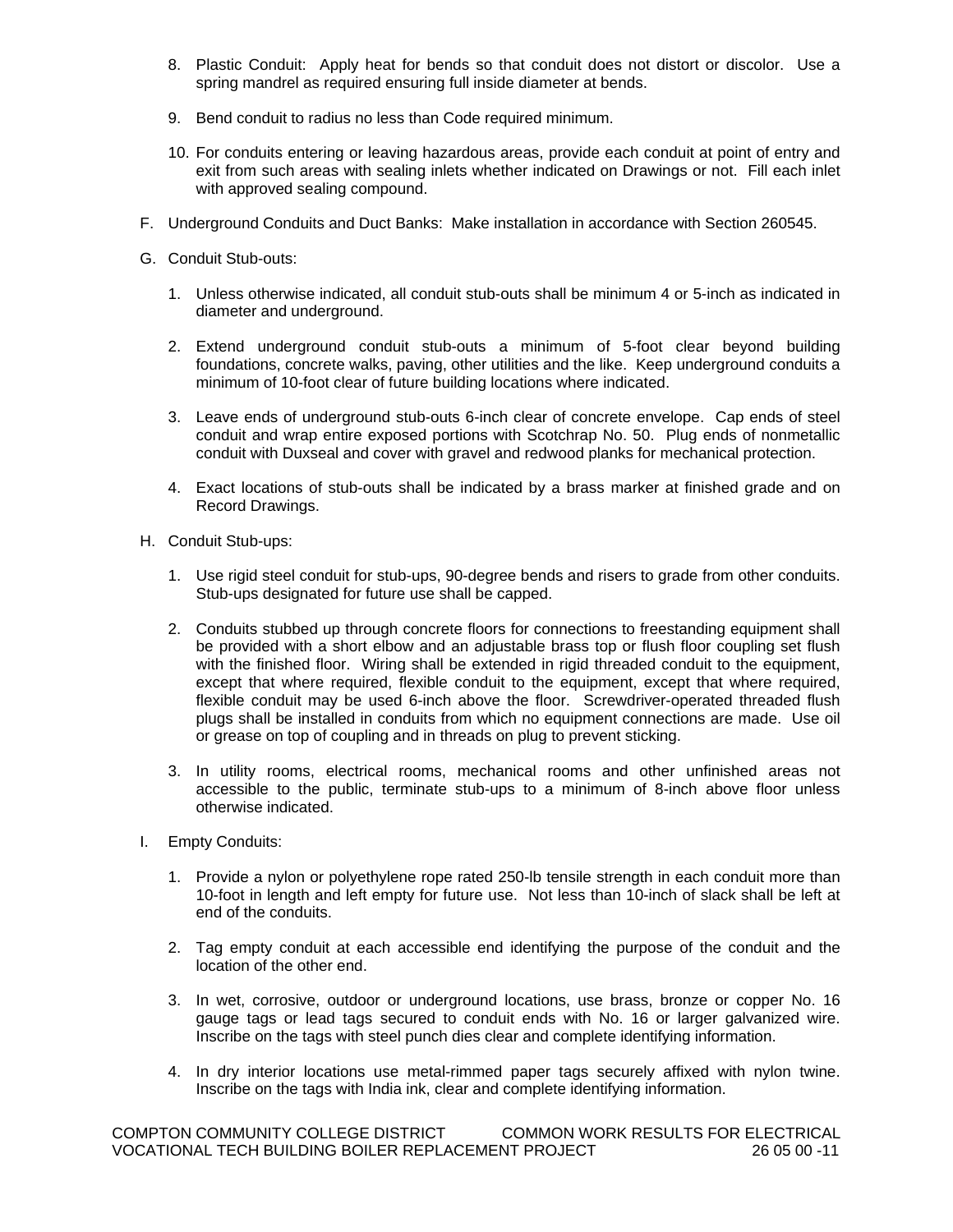5. Unused conduit openings shall be plugged or capped with a suitable device designed for the purpose. Caulking compound shall not be used for plugging empty conduits.

### 3.04 PENETRATIONS

A. General: Penetrations in walls, floors or ceilings requiring protected openings shall be firestopped. Fire-stopping shall be of an approved material, securely installed and capable of maintaining its integrity when subjected to the time-temperature curve of State Fire Marshal Standard 12-43-3 and Standard 12-43-1. Manufacturer's instructions shall be made available to the inspection authority and kept at the job site.

### 3.05 MEMBRANE PENETRATION

A. General: Where penetration through membrane cannot be avoided, cut and re-seal membrane at point of penetration as required.

#### 3.06 PAINTING AND FINISHING

A. General: Paint all electrical equipment exposed to view in public areas with one coat of primer. Finish coat painting will be provided under Section 09900. For equipment inside electrical room, mechanical room and utility closets accessible only to authorized maintenance personnel, standard manufacturer's finishes are acceptable.

## 3.07 GROUNDING

- A. General:
	- 1. Ground the neutral of each isolated AC or DC system having a neutral conductor with a system ground connection sized as indicated on the Drawings or per appropriate code requirement when not indicated. Ground clamps shall be readily accessible.
	- 2. Resistance to ground shall not exceed 5-Ohm.
- B. Ground Well:
	- 1. In the event that a metallic cold water pipe system is not available or should the grounding system to the cold water line not provide the proper ground resistance as specified, install single or multiple ground wells to obtain the proper resistance.
	- 2. Locate ground rods a minimum of 6-foot apart or as indicated. Connect rods with minimum #4/0 AWG stranded, medium-hard drawn bare copper ground wires. Install ground wires 6 inch below slabs or 18-inch below finished grade, laid slack and in contact with earth throughout. Make buried tapes or splices by an exothermic welding process, "Cadweld" (by Erico) or Burndy "Thermoweld", and connect to the rods with Burndy type GK connectors.
	- 3. Longer ground rods driven to a greater depth may be used in lieu of additional ground wells or in conjunction with other ground wells to attain the specified ground resistance.
	- 4. Provide a white colored insulated copper conductor in a rigid steel conduit from the system grounding points to the grounding electrode in the ground well. Connect the conductor to the electrode with a 2 bolt "Evedur" clamp.
	- 5. Locate ground wells where accessible for inspection, maintenance and testing.
- C. Equipment Ground:
	- 1. Use the conduit system for equipment and enclosure grounding where separate ground wire is not specified.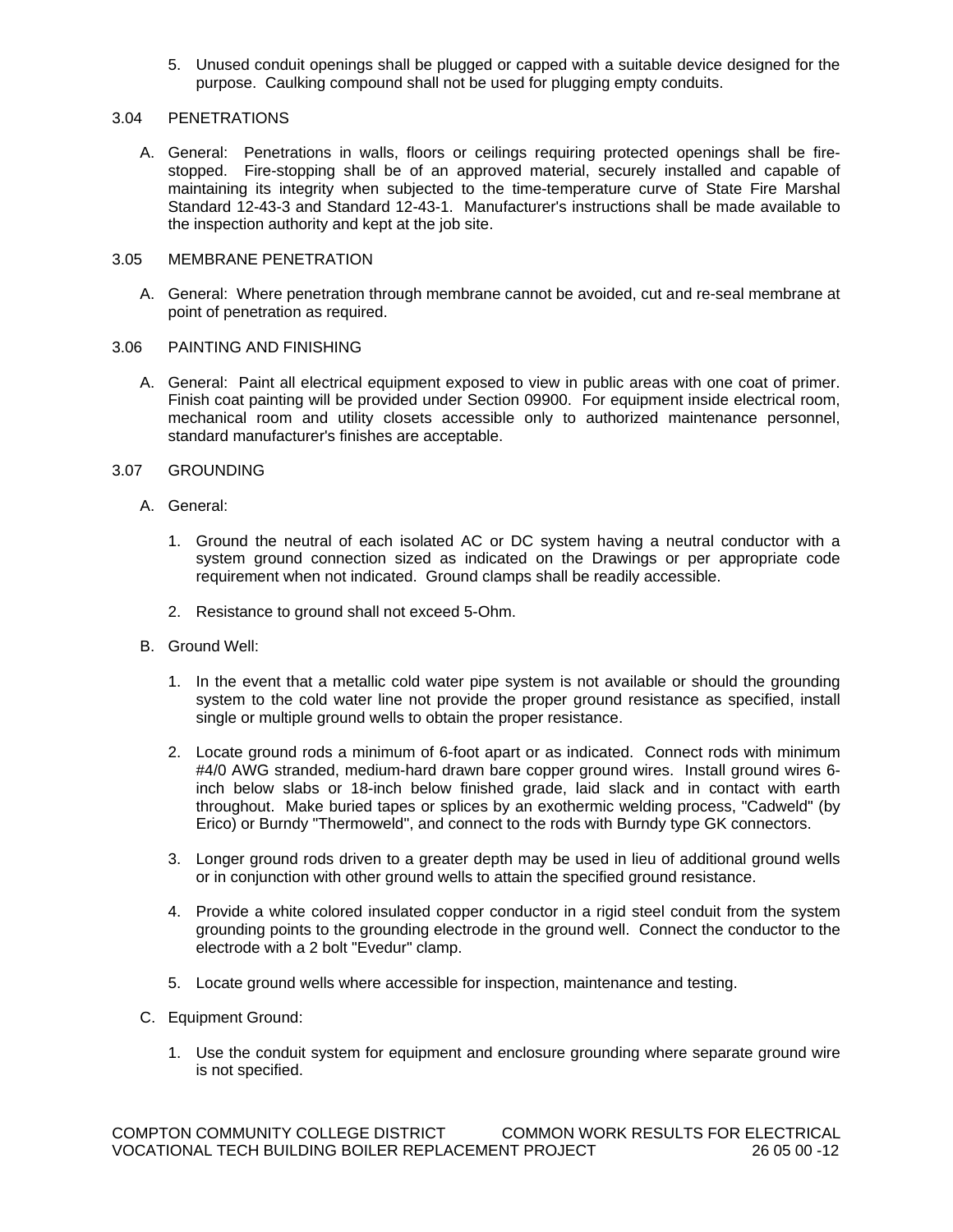- 2. Where nonmetallic conduits are used, provide a green color insulated copper ground conductor, of legal size, within the conduit and terminate properly to the equipment enclosures at each end. Enlarge size of conduit as required per applicable code(s).
- 3. Provide bonding devices, fittings or jumpers at expansion fittings or wherever continuity of grounding is not certain or where required by authorities having jurisdiction.
- 4. Provide, whether indicated on Drawings or not, each power feeder, single and multi-wire branch circuits (except those serving lights) with a separate green insulated ground wire, size as required by NEC, together in the circuit conduits and connect to the devices. Enlarge conduits where necessary to accommodate the ground wire. Conductor shield approved by conductor manufacturer may be used in lieu of a separate ground wire.

### 3.08 TESTS

- A. General: In addition to tests required by other sections, perform or cause to be performed in the presence of the Architect, all tests specified for electrical work when the work is substantially complete.
- B. Ground Resistance Test:
	- 1. Employ a firm, qualified in such work, to measure resistance to grounding electrodes. Firm shall be approved by the Architect. Make tests before concrete is placed in affected areas in order that corrective measures, if required, may be taken.
	- 2. Test to demonstrate that the insulation resistance between phase conductors and ground to be not less than requirements of Title 24. All circuits shall be tested for neural connections.
	- 3. Test to demonstrate that the entire raceway, boxes and metallic enclosure system maintain electrical continuity and that the maximum resistance measured from any point on the system to a grounded point of reference does not exceed 5-Ohm.
	- 4. Submit to the Architect, a report showing the results of these measurements.
	- 5. If the resistances do not comply with the requirements of these Specifications, perform all corrective measures as directed by the Architect.
- C. Test of each duct for blockage or deformation after concrete has cured for 24 hours. Use a flexible mandrel/scrapper not less than 12-inch long with a diameter approximately 1/4-inch less than the inside diameter of the duct, pull a mandrel behind a stiff bristles brush.
	- 1. Replace any duct section found blocked. Notify District Inspector 10 days before duct tests; submit written reports of tests to District Inspector.
- D. Service Voltage Test:
	- 1. Measure the service voltages under no load and under maximum load conditions.
	- 2. Submit to the Architect, a report showing the results of these measurements.
	- 3. If, in the opinion of the Architect, the voltages regulation are not within acceptable limits make and complete arrangements with the utility company and/or other concerned agencies for proper electrical service.
- E. Operating Test: Upon completion of the work and adjustment of equipment, conduct an operating test and submit for approval at such time as the Architect directs. Conduct the test in the presence of the Architect and the District Inspector. Demonstrate systems and equipment to:
	- 1. Operate in accordance with requirements of the Contract Documents.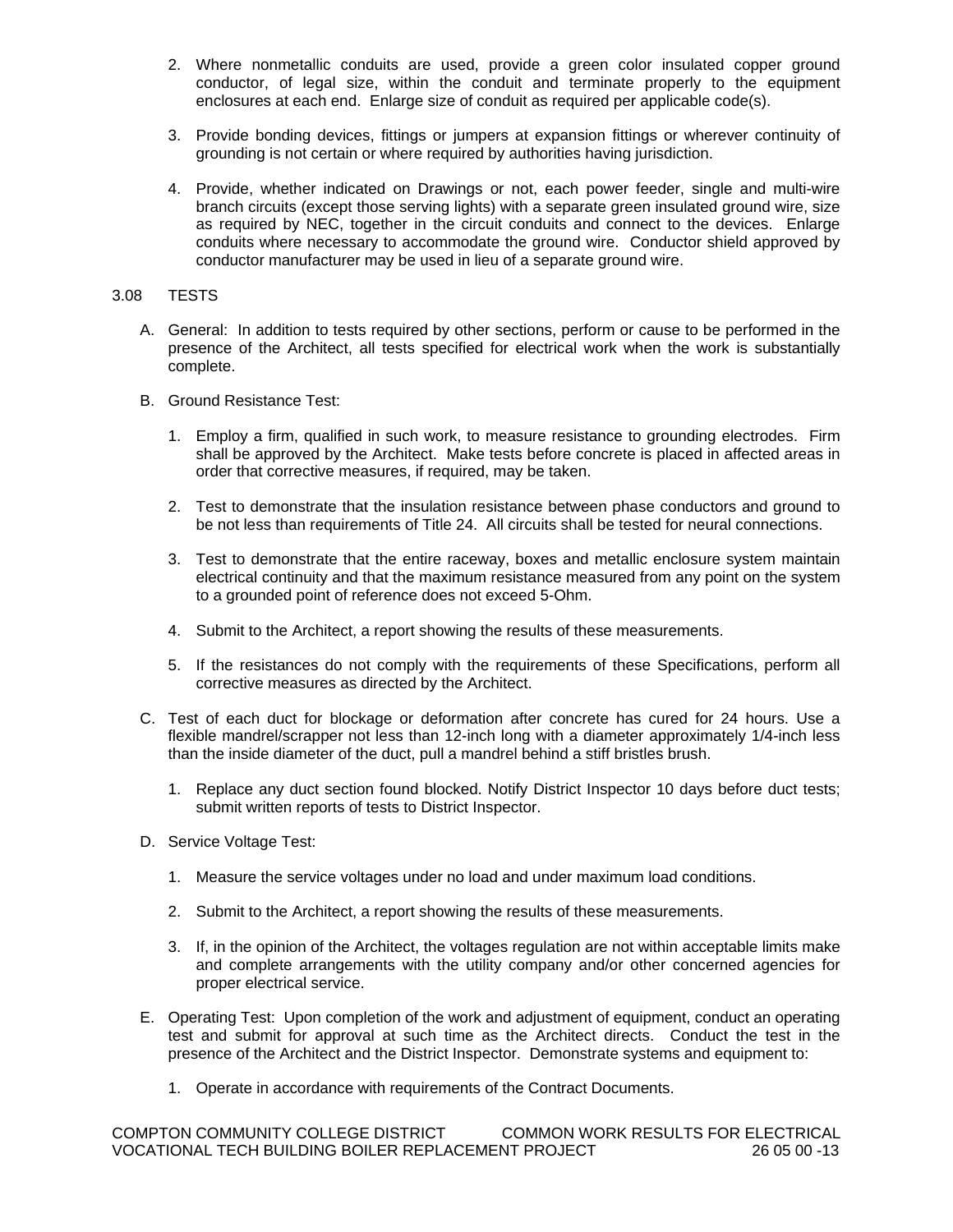- 2. Be free from electrical and mechanical defects.
- F. Other Tests: Conduct all other and additional tests to assure the Architect that the electrical work is free from short circuits, grounds (ground faults) other than intentional grounds, and defective or damaged insulation. In additional, perform all tests that are required by authorities having jurisdiction or are requested by the Architect.
- G. Cost: All cost incurred, including required instruments and personnel for the tests shall be included on the bid price and paid for by the Contractor.

## 3.09 CLEANING

A. General: Periodically remove waste and rubbish and maintain order. Clean and polish finished metal surfaces. Exposed materials, equipment and apparatus shall be thoroughly cleaned of dirt, rust, cement, plaster, etc., and have cracks and corners scraped out clean, and surfaces carefully cleaned of grease and oil spots and be left smooth and clean, with unfinished surfaces ready for painting. Clean grease, oil and other foreign substances from floors, walls, ceilings and fixtures, and leave premises clean and free from debris and unused construction materials, where caused by work under this Section. Completely clean insides of lighting fixtures removing dirt, bugs and other foreign substances.

### 3.10 COORDINATION

- A. General: Coordinate with each trade involved in the construction project. Work shall be fully laid out in advance, coordinating all features of construction, including control wiring between different systems.
- 3.11 QUALITY CONTROL
	- A. General: Establish and maintain quality control for operations under this Section to ensure compliance with Contract requirements, and maintain records of quality control for all materials, equipment and construction operations.

### 3.12 INSPECTION

- A. Preparatory inspection shall be conducted prior to commencing work, as follows:
	- 1. Check to see that required shop drawings and other submittals have been made, are complete, and approved. Where exceptions have been taken to submittals, but approved subject to correction, check to verify that proper corrections have been made.
	- 2. Check materials and equipment upon delivery at job site for compliance with approved submittal. Verify for proper storage.
	- 3. Check layout drawings and details of interfaces with existing work, with interfaces and interrelations with work under other Divisions of the Specifications, and with interfaces with work performed.
	- 4. Check the actual conditions on the site for conformance with the above. Verify that conditions are ready for new work.
	- 5. Review installation procedures and code requirements with each person involved in inspecting and performing the work.
	- 6. Review requirements of Drawings, Specifications, and the manufacturer's requirements and recommendations. In the event clarification or the Architect's decisions are required, such shall be obtained before proceeding with the work.
	- 7. Quiz personnel doing work to ensure their understanding of Contract requirements including workmanship and techniques.

COMPTON COMMUNITY COLLEGE DISTRICT COMMON WORK RESULTS FOR ELECTRICAL VOCATIONAL TECH BUILDING BOILER REPLACEMENT PROJECT 26 05 00 -14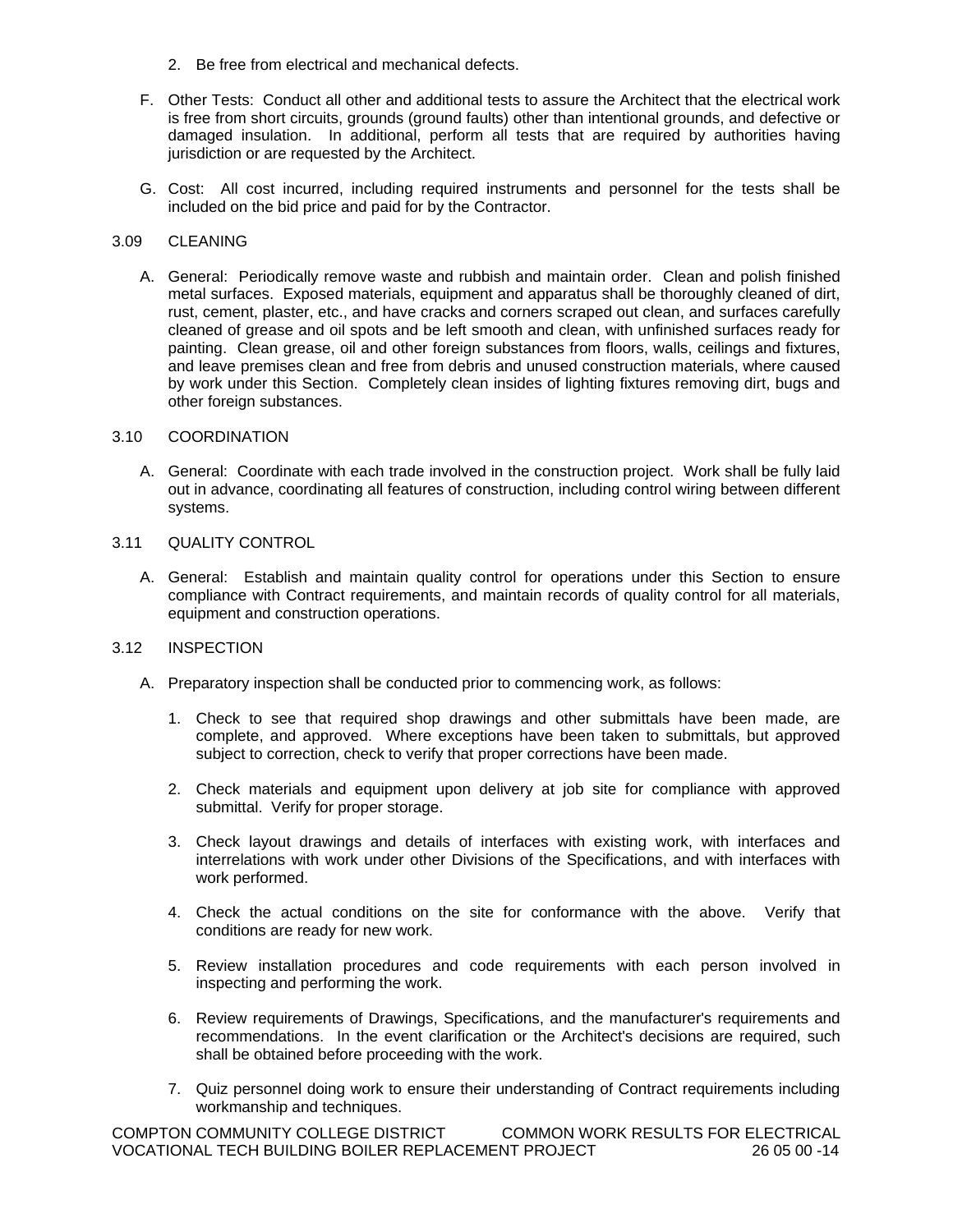- 8. This inspection and the results thereof shall be recorded. Inspection records shall be made available for review by the Architect and the District Inspector at any time upon request.
- B. Initial inspection shall be conducted when a representative sample of the work is complete, as follows:
	- 1. Review the representative sample of the work against the Specification and code requirements previously discussed at preparatory inspection. Review shall include, but is not to be limited to:
		- a. Layout and sub-grade work.
		- b. Conduit/raceway installation.
		- c. Equipment installation.
		- d. Grounding.
		- e. Manholes, hand holes, junction boxes, enclosures, etc.
	- 2. Note and discuss deficiencies observed and corrective action to be taken. If corrective action is to be taken, an additional inspection shall be conducted for compliance.
	- 3. This inspection and the results thereof shall be recorded. Inspection records shall be made available for review by the Architect or the District Inspector at any time upon request.
- C. Follow-up inspections shall be conducted daily to ensure compliance with corrections required by initial inspection, as follows:
	- 1. Check completed work against corrected representative sample of work.
	- 2. Perform tests required by Contract to ensure compliance.
	- 3. This inspection and the results thereof shall be recorded. Inspection records shall be made available for review by the Architect or the District Inspector at any time upon request.
- D. Copies: Furnish the Architect a copy of these records and tests, as well as records of corrective action taken.

END OF SECTION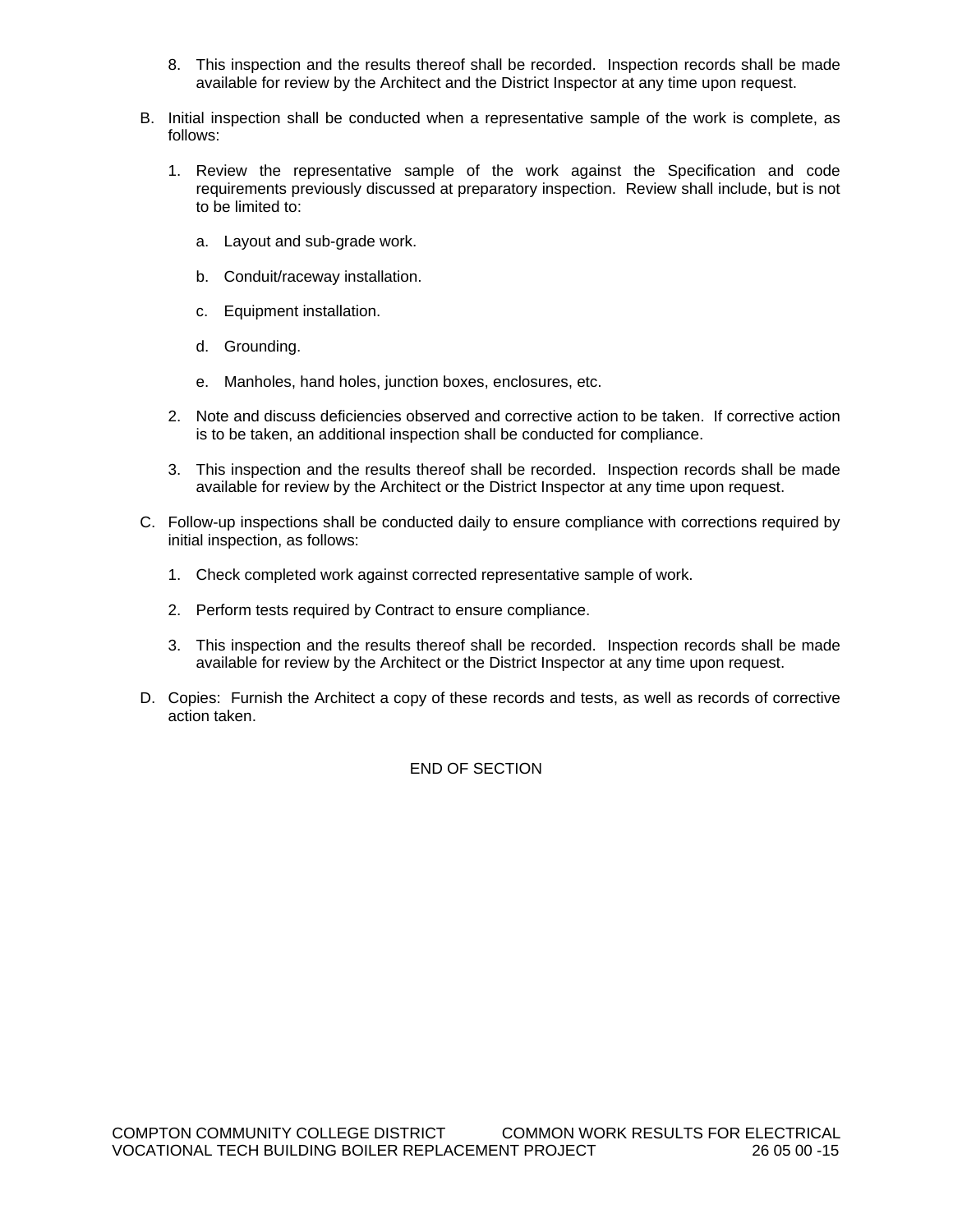# **SECTION 26 05 53**

# **IDENTIFICATION OF ELECTRICAL SYSTEMS**

### PART 1 - GENERAL

- 1.1 SUMMARY
	- A. This Section includes the following:
		- 1. Identification for conductors and communication and control cable.
		- 2. Warning labels and signs.
		- 3. Equipment identification labels.

## 1.2 SUBMITTALS

- A. Product Data: For each electrical identification product indicated.
- 1.3 QUALITY ASSURANCE
	- A. Comply with ANSI A13.1.
- 1.4 COORDINATION
	- A. Coordinate identification names, abbreviations, colors, and other features with requirements in the Contract Documents, Shop Drawings, manufacturer's wiring diagrams, and the Operation and Maintenance Manual, and with those required by codes, standards, and 29 CFR 1910.145. Use consistent designations throughout Project.

### PART 2 - PRODUCTS

- 2.1 CONDUCTOR AND COMMUNICATION- AND CONTROL-CABLE IDENTIFICATION **MATERIALS** 
	- A. Marker Tape: Vinyl or vinyl -cloth, self-adhesive wraparound type, with circuit identification legend machine printed by thermal transfer or equivalent process.
- 2.2 WARNING LABELS AND SIGNS
	- A. Comply with NFPA 70 and 29 CFR 1910.145.
	- B. Self-Adhesive Warning Labels: Factory printed, multicolor, pressure-sensitive adhesive labels, configured for display on front cover, door, or other access to equipment, unless otherwise indicated.
	- C. Baked-Enamel Warning Signs: Preprinted aluminum signs, punched or drilled for fasteners, with colors, legend, and size required for application. 1/4-inch grommets in corners for mounting. Nominal size, 7 x 10-inch.
	- D. Metal-Backed, Butyrate Warning Signs: Weather-resistant, non-fading, preprinted, celluloseacetate butyrate signs with 0.0396-inch galvanized-steel backing; and with colors, legend, and size required for application. 1/4-inch grommets in corners for mounting. Nominal size, 10 x 14-inch.
	- E. Fasteners for Signs: Self-tapping, stainless-steel screws or stainless-steel machine screws with nuts and flat and lock washers.

COMPTON COMMUNITY COLLEGE DISTRICT IDENTIFICATION OF ELECTRICAL SYSTEMS VOCATIONAL TECH BUILDING BOILER REPLACEMENT PROJECT 26 05 53-1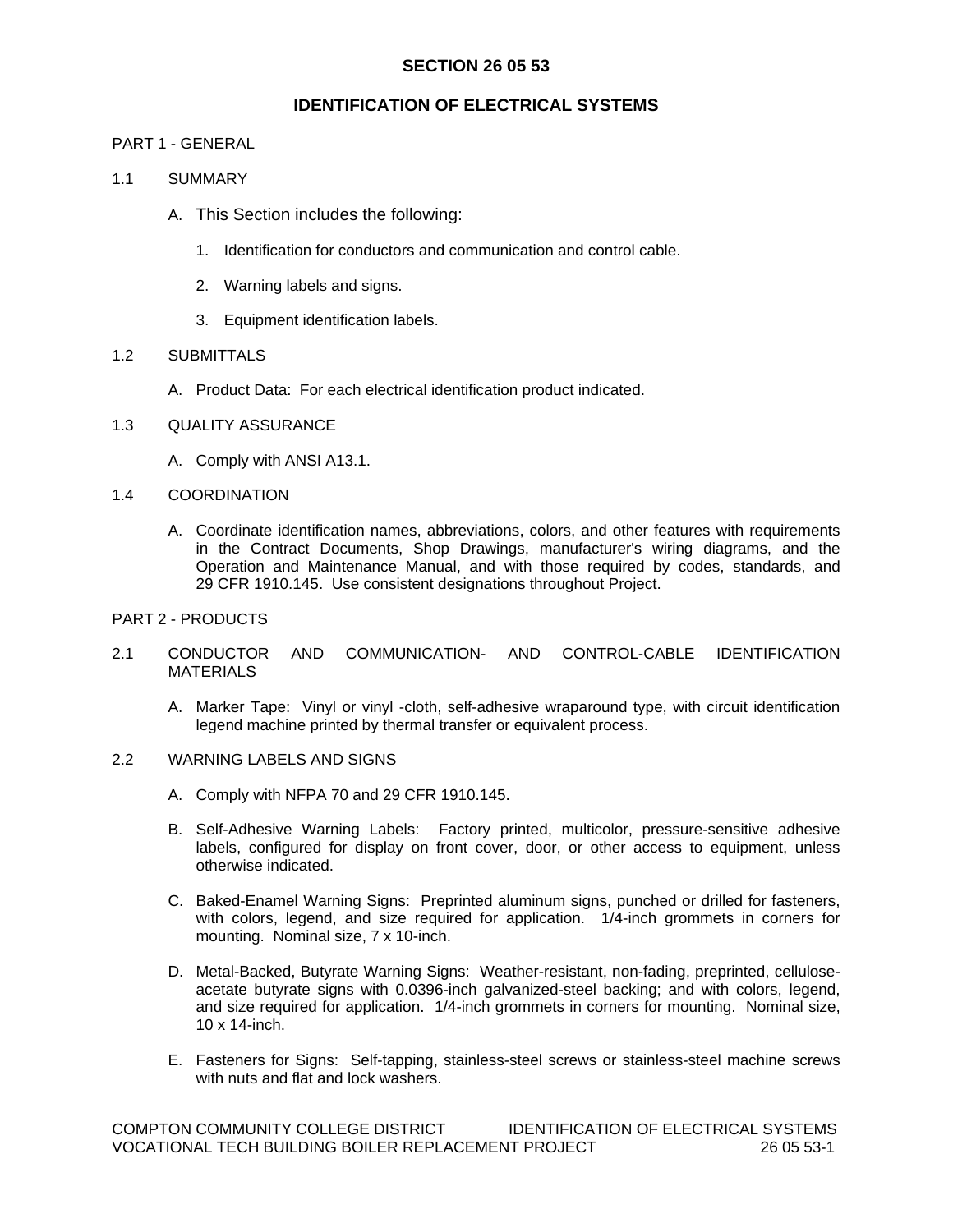- F. Warning label and sign shall include, but are not limited to, the following legends:
	- 1. Multiple Power Source Warning: "DANGER ELECTRICAL SHOCK HAZARD EQUIPMENT HAS MULTIPLE POWER SOURCES."
	- 2. Dimension in first subparagraph below is clear space prescribed in NFPA 70 (2002 Edition), Table 110-26(A)(1), for equipment with nominal voltage to ground of 151 to 600-Volt, and with grounded parts, including concrete, brick, or tile walls, opposite the equipment. Additional clear space is required at this voltage if there are unguarded exposed live parts on both sides of the workspace. Retain below and revise to suit Project conditions or requirements of authorities having jurisdiction, or indicate varying clearance requirements on Drawings.
	- 3. Workspace Clearance Warning: "WARNING OSHA REGULATION AREA IN FRONT OF ELECTRICAL EQUIPMENT MUST BE KEPT CLEAR FOR 36 INCHES."
	- 4. Equipment containing or operating circuits more than 240-Volt nominal: Provide laminated plastic warning signs engraved in 1/2-inch high x 3/8-inch wide white letters on red background to read: "CAUTION HIGH VOLTAGE-XXX VOLT", XXX indicating actual voltage.
	- 5. Provide Arc Flash Name plate with PPE category information on each serviceable electrical equipment, which required maintenance and or calibration, including but not limited to Switchboards, Transformers, Disconnect Switches and Panels. PPE level shall be in accordance with the Arc Flash Hazard Analysis report done on the Short –circuit and Over-current device Coordination study

## 2.3 EQUIPMENT IDENTIFICATION LABELS

- A. Provide laminated plastic warning signs engraved in 1/2-inch high x 3/8-inch wide white letters on red background. Contractor must comply with NFPA 70 (2002 Edition), Article 110- 22, "Identification of Disconnecting Means." Note that, unless otherwise indicated, the labeling products selected below will also be used for labeling that is not required by NFPA 70 but may be specified in Part 3 "Application" Article to identify equipment other than disconnect devices. See Evaluations.
- B. Provide three layers laminated plastic (micarta) nameplates engraved in 1/4-inch (minimum) high black letters on white background to correspond with the designations on the Drawings, electrical equipment nameplate shall be as follows:
	- 1. The main nameplate shall give the equipment designation in 1/2-inch high letters, the second line in 1/4-inch high letters shall indicate the Amperage, Voltage-Phase, and Wire. The third line of same dimensions as the second line shall indicate where the equipment fed from. Following is an example of Panelboard nameplate:

### PANEL "CHA" 225AMP, 480/277-VOLT, 3-PH, 4W FED FROM "MS"

C. Provide red letters on white background for emergency equipment.

## PART 3 - EXECUTION

- 3.1 APPLICATION
	- A. Auxiliary Electrical Systems Conductor and Cable Identification: Use marker tape to identify field-installed alarm, control, signal, sound, intercommunications, voice, and data wiring connections.

COMPTON COMMUNITY COLLEGE DISTRICT IDENTIFICATION OF ELECTRICAL SYSTEMS VOCATIONAL TECH BUILDING BOILER REPLACEMENT PROJECT 26 05 53-2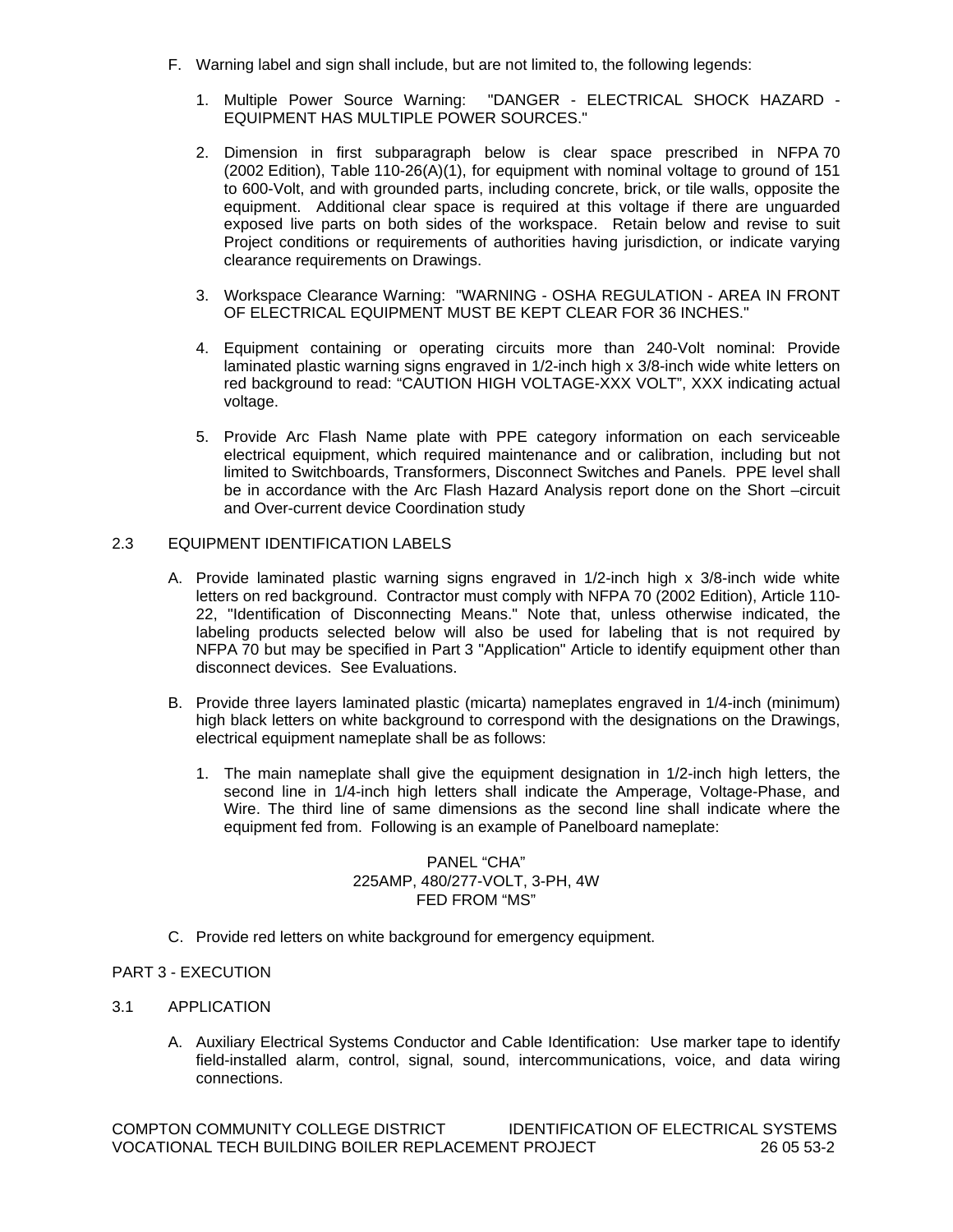- 1. Identify conductors, cables, and terminals in enclosures and at junctions, terminals, and cable pull points. Identify by system and circuit designation.
- 2. Use system of designations that is uniform and consistent with system used by manufacturer for factory-installed connections.
- B. Warning Labels for Indoor Cabinets, Boxes, and Enclosures for Power and Lighting: Comply with 29 CFR 1910.145 and apply metal-backed, butyrate warning signs. Identify system voltage with black letters on an orange background. Apply to exterior of door, cover, or other access.
	- 1. Equipment with Multiple Power or Control Sources: Apply to door or cover of equipment including, but not limited to, the following:
		- a. Power transfer switches.
		- b. Controls with external control power connections.
	- 2. Equipment Requiring Workspace Clearance According to NFPA 70: Unless otherwise indicated, apply to door or cover of equipment but not on flush panelboards and similar equipment in finished spaces.
- C. Coordinate paragraph and subparagraphs below with electrical Sections in Divisions 26, 27, and 28. Delete items not in Project.
- D. Equipment Identification Labels (name plates): On each unit of equipment, install unique designation label that is consistent with wiring diagrams, schedules, and Operation and Maintenance Manual. Apply labels to disconnect switches and protection equipment, central or master units, control panels, control stations, terminal cabinets, and racks of each system. Systems include power, lighting, control, communication, signal, monitoring, and alarm systems unless equipment is provided with its own identification.
	- 1. Labeling Instructions:
		- a. Indoor Equipment: Provide laminated plastic nameplates engraved in black letters on white background, attached with rivets or self taping screws or with nuts and flat and lock washers.
		- b. Outdoor Equipment: Engraved, laminated acrylic or melamine label, drilled for screw attachment.
		- c. Elevated Components: Increase sizes of labels and legend to those appropriate for viewing from the floor.
		- d. Provide engraved branch circuit breaker numbering strip, screw or riveted on branch circuit and lighting panelboard internal trim. Permanent engraved numbering on internal trim is acceptable, sticker numbering system is not permitted.
		- e. Provide load schedules for all branch circuit and lighting panelboards, identifying type, size and location of load. Schedules shall be typewritten and protected by transparent plastic cover.
	- 2. Equipment to be Labeled:
		- a. Identification labeling of some items listed below may be required by individual Sections or by NFPA 70.
		- b. Panelboards, electrical cabinets, and enclosures.
		- c. Electrical switchgear and switchboards.
		- d. Transformers.
		- e. Substations.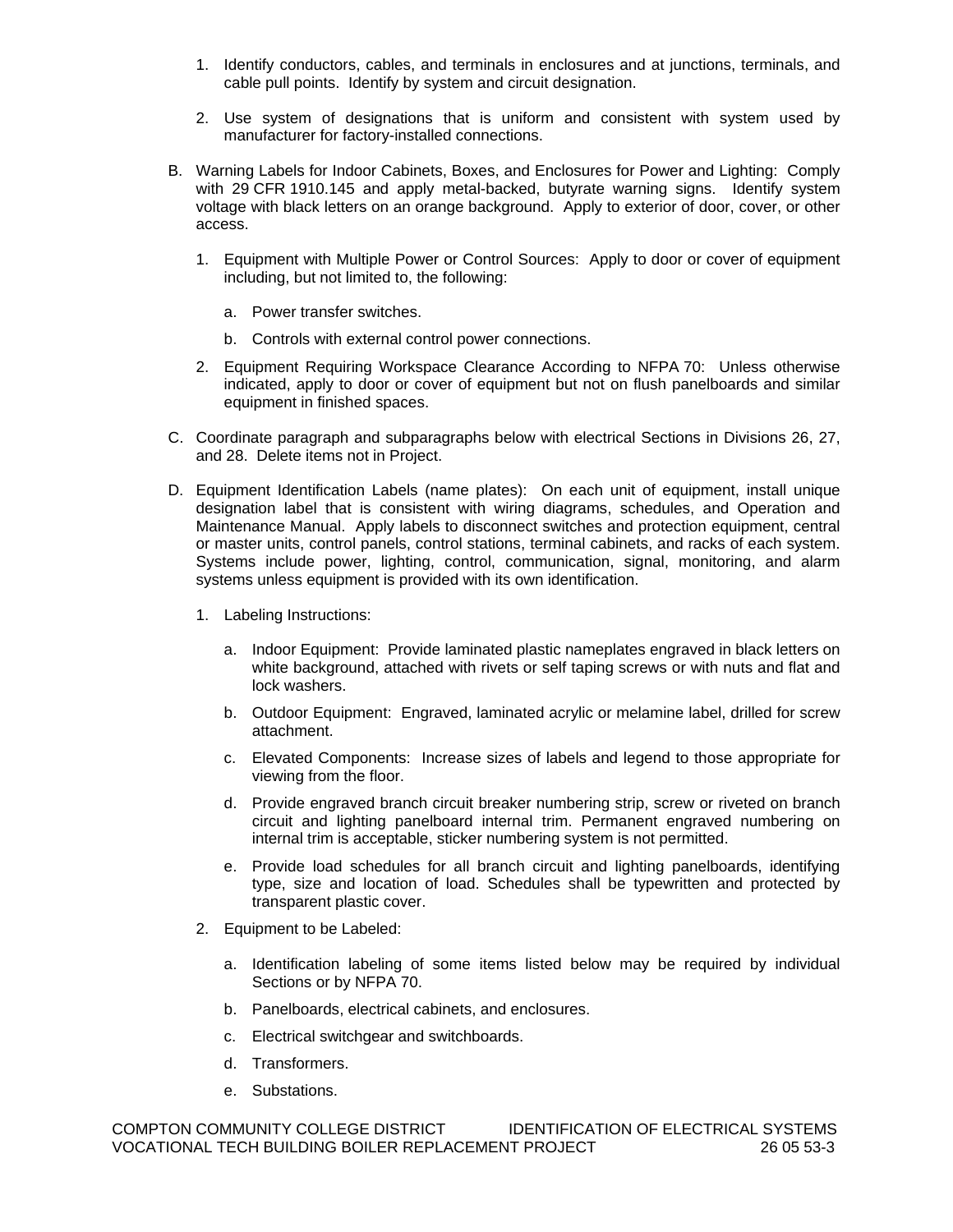- f. Generators.
- g. Motor-control centers.
- h. Disconnect switches.
- i. Enclosed circuit breakers.
- j. Motor starters.
- k. Push-button stations.
- l. Power transfer equipment/MV Switches.
- m. Contactors.
- n. Pull boxes.

## 3.2 INSTALLATION

- A. Verify identity of each item before installing identification products.
- B. Coordinate first paragraph below with Drawings.
- C. Location: Install identification materials and devices at locations for most convenient viewing without interference with operation and maintenance of equipment.
- D. Apply identification devices to surfaces that require finish after completing finish work.
- E. Retain paragraph below if self-adhesive identification products are specified.
- F. Self-Adhesive Identification Products: Clean surfaces before application, using materials and methods recommended by manufacturer of identification device.
- G. Retain paragraph below for nonadhesive signs or labels.
- H. Attach non-adhesive signs and plastic nameplates with rivets, or screws and auxiliary hardware appropriate to the location and substrate.
- I. Retain paragraph and subparagraphs below if color-coding of power and lighting conductors for voltage level identification is required to satisfy the Code, authorities having jurisdiction, or special Project requirements. If retaining, coordinate with Division 26 Section "Low-Voltage Electrical Power Conductors and Cables" and edit to indicate extent of color-coding required. Below applies only to phase conductors. Color-coding of grounded and grounding conductors is dictated by the Code.

END OF SECTION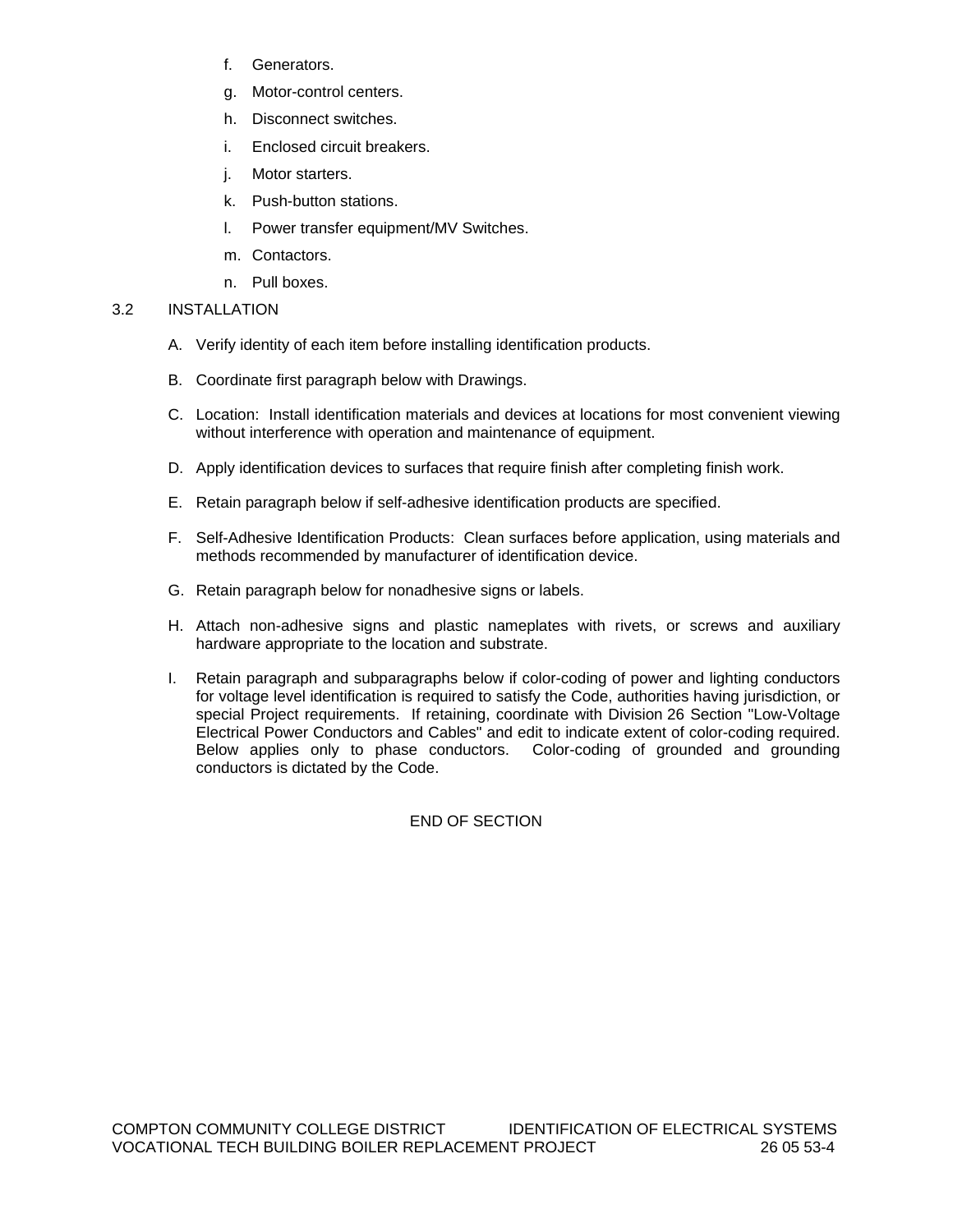## **SECTION 26 24 00**

## **BUILDING SERVICE AND DISTRIBUTION**

### PART 1 - GENERAL

### 1.1 REFERENCE

- A. General: Requirements in Addenda, General/Special Conditions, and Division 1, 2, 3, collectively apply to this work.
	- 1. Examination of site thoroughly prior to bidding in a requirement of bid submittal.

### 1.2 DESCRIPTION

- A. Work Included: Provide labor, material, equipment, necessary testing, and complete the building service and distribution system as shown on the Drawings and as specified herein.
- B. Related Work Described Elsewhere:
	- 1. For detailed description of the electrical work also see other Sections in Division 26.

### 1.3 SUBSTITUTIONS

A. General: Only written approval of Architect will permit substitutions for materials specified; See Section 007313, Supplementary Conditions for procedure.

## 1.4 QUALITY ASSURANCE

- A. General: As specified in Section 26 05 00.
- 1.5 SUBMITTALS
	- A. General: Comply with the provisions of Section 01330 and as specified in Section 26 05 00.
- 1.6 PRODUCT HANDLING
	- A. General: As specified in Section 26 05 00.

## PART 2 - PRODUCTS

- 2.1 CONCRETE PULL BOXES
	- A. General:
		- 1. Provide precast concrete pull boxes where pull boxes are indicated complete with cover, drain hole and two pull irons. Unless otherwise indicated, inside dimensions for pull boxes shall be 2'-6" wide by 4' long by 4' deep.
		- 2. Pull boxes shall meet legal requirements as to size for conduits terminating therein.
		- 3. Reinforced concrete shall be Class A, 3,000-psig type.
	- B. Covers:
		- 1. Covers shall be concrete with a cast-iron lid and frame.
		- 2. Cast-iron lid shall have bead weld designation; "ELECTRICAL", "HIGH-VOLTAGE", "COMMUNICATIONS" etc., as required. Submit to the Architect for review.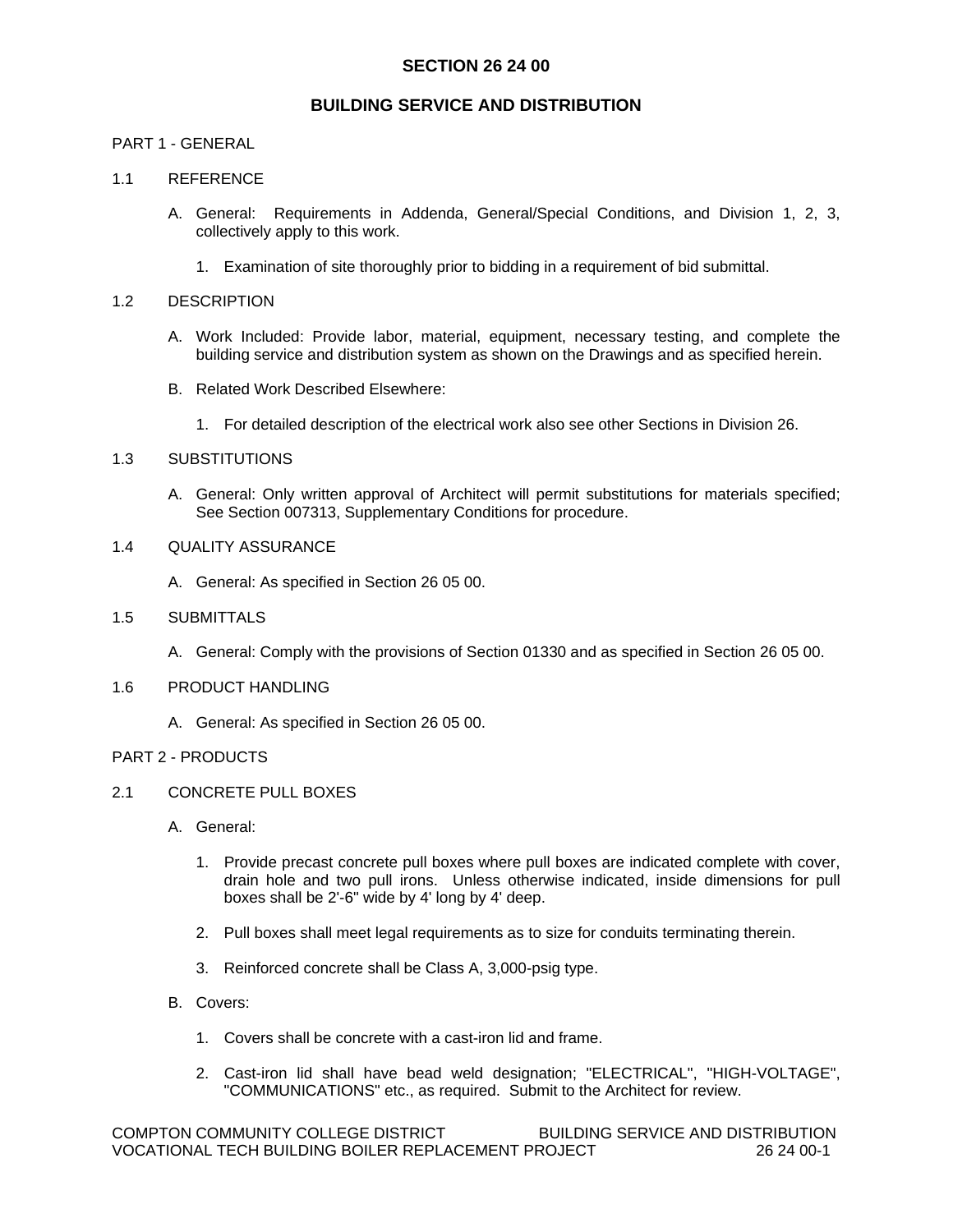- 3. Provide traffic-type construction with traffic covers in areas involving vehicular traffic.
- C. Acceptable Manufacturers: Pre-cast concrete pull boxes shall be Quikset EPB-2100 Series or equal by Brooks Products.

## 2.2 CABLES

- A. General: Provide all cables as indicated and specified.
- B. 600-Volt Class and Under: Provide conductors of the 600-Volt class and under as specified under paragraph, "Wire and Cable", in Section 260500.
- C. Over 600-Volt Class: Refer to Section 261300.
- D. Auxiliary Systems: Provide clock, voice/data, security, fire alarm or other auxiliary type system cables as specified under the respective sections.

## 2.3 INTEGRATED POWER CENTER

### A. General

- 1. Integrated power center (IPC) combine power distribution and controls into one integrated package.
- 2. The IPC structure is 84-inch high x10-9/32-inch deep load conductors exit the top or bottom of the IPC.
- 3. The IPC consist of 480Y/277V main circuit breaker, 3-phase 480 Delta 208Y/120V transformer assembly, 208Y/120V panelboard.
- 4. The IPC equipment ratings are indicated in the single line diagram.
- B. Standard
	- 1. The integrated power center shall be manufactured and tested to meet the following standards: UL 50, UL 67, UL 98, UL 489, UL 891, NEMA AB1, NEMA PB1, NEMA PB2, NEMA 250, NEC Art 384, NFPA 70.
	- 2. The integrated power center and the devices within shall be manufactured and tested to meet the following federal specifications: W-C 375B/Gen, W-C 865C, WP 115B Type 1, Class 1.
- C. Enclosure
	- 1. The IPC enclosure shall be NEMA3R floor standing in 4" concrete pad grounded in accordance with NEC for system and equipment ground.
	- 2. Enclosure shall be steel construction in accordance to applicable UL standards.
- D. Main circuit breakers
	- 1. Main circuit breakers rating and short circuit duty are as indicated.
	- 2. Refer to standard for compliance.
- E. Transformer
	- 1. Three phase, 480 Delta 208Y/120V. KVA as indicated.
	- 2. H-220C insulation with  $150^{\circ}$ C. rise.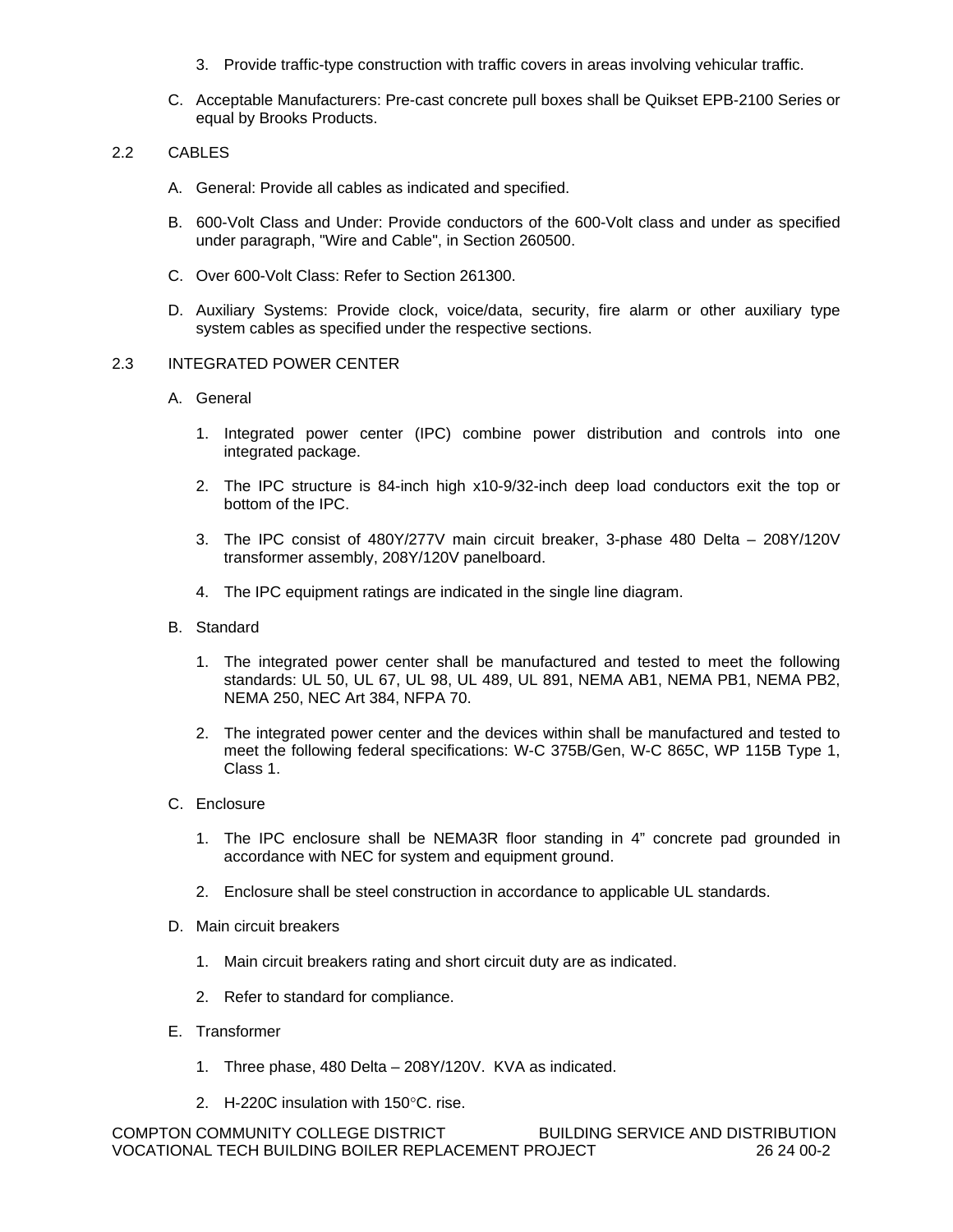- 3. Provision for close coupling to integrated power center line-up.
- 4. Copper winding.
- 5. Energy efficient (EE) lighting transformers.
- 6. Electrostatic shield.
- 7. UL listed under file E8681.
- F. Power Panelboard
	- 1. 208Y/120V. 3-phase 4-wire, with main circuit breaker.
	- 2. Refer to single line diagram for trip and frame size.
	- 3. Refer to standard for compliance.
- G. Integrated System
	- 1. Power panelboards shall be installed in common-depth and front-accessible switchboard enclosures.
	- 2. Factory installed power cables shall electrically connect main breaker, transformer and panelboard in the line-up.
- H. Fronts
	- 1. Trim front shall meet strength and rigidity requirements or applicable UL standards.
	- 2. Each section shall have a hinged door with a three-point latch with locking provisions.
	- 3. A clear plastic directory card holder shall be mounted on the inside of the door.
	- 4. Locks shall be cylindrical tumbler type. All lock assemblies shall be keyed alike. One key shall be provided with each lock.
- I. Acceptable manufacturers: Integrated power center shall be Square D, Cutler-Hammer or General Electric.

### 2.4 PANELBOARDS

- A. General:
	- 1. Provide flush or surface mounted panelboards with main breakers or lugs, sub-fed lugs, bus size and circuit breakers of a rating as shown on the Drawings.
	- 2. Top of panelboard shall not be higher than 78-inch above finished floor.
	- 3. Space for controls such as time clocks, time controlled relays and air-conditioning controls shall be located in a separate compartment with hinged doors within respective panelboards. Where limited by the height of the panels, locate controls in a separate cabinet adjacent to the respective panelboard.
- B. Bus bars shall be rectangular in cross-section constructed of copper with silver-plated joints and interconnections. Unless otherwise indicated, neutral buses shall be full size. Bus bars shall be isolated from wiring troughs and working spaces and be braced to withstand a minimum short circuit fault of 25,000-Amps RMS symmetrical or larger as indicated. Provide split bus where indicated on the Drawings.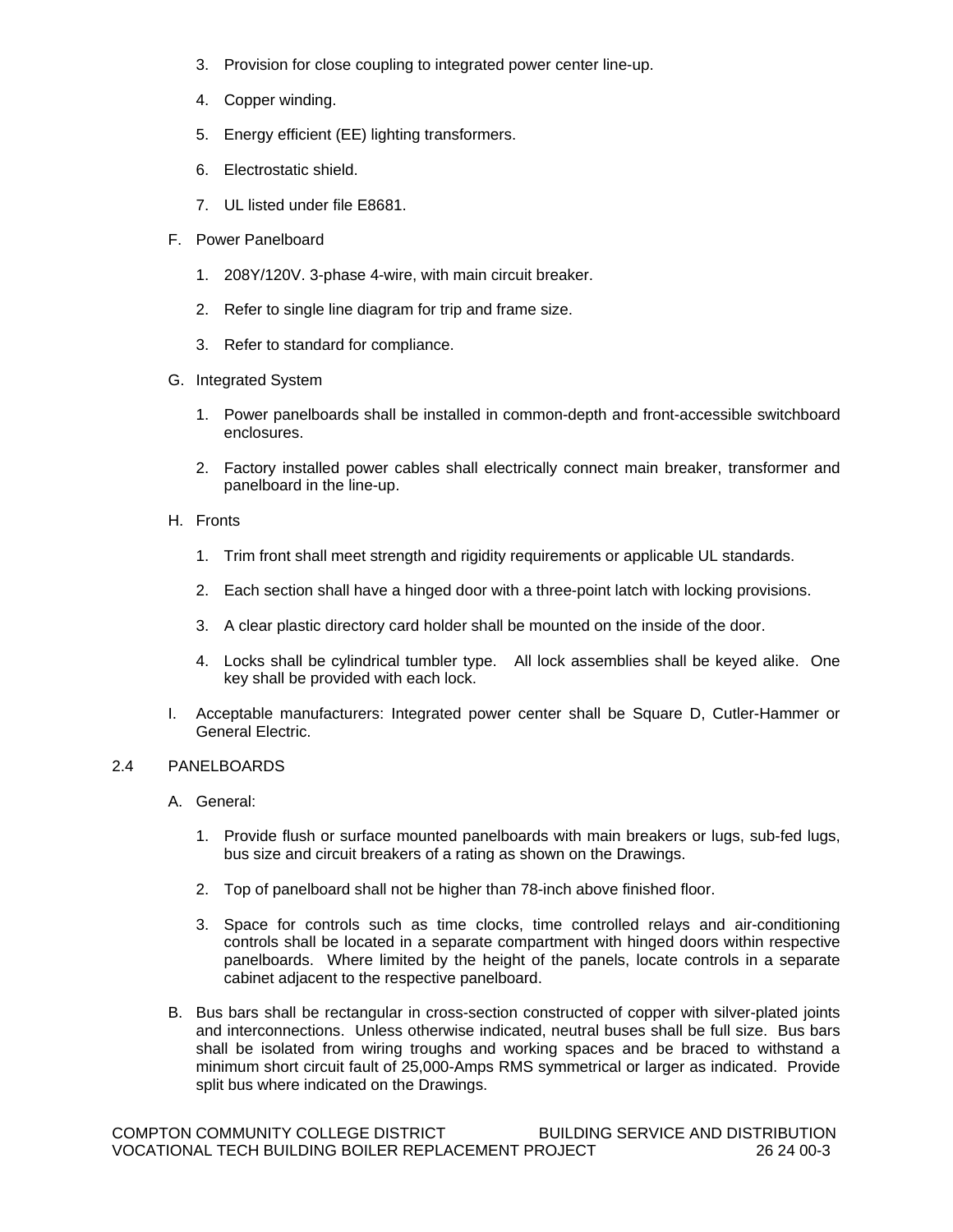- C. Circuit Breakers:
	- 1. Circuit breakers shall have interrupting capacities as indicated on the Drawings. Minimum interrupting capacities for 120/208 and 277/480-Volt circuit breakers shall be 10,000-Amps and 14,000-Amps RMS symmetrical respectively. Provide breakers of the bolt-on molded case type. Plug-in types are not acceptable.
	- 2. Single-pole breakers shall be full module size; two poles shall not be installed in a single module. Multi-pole circuit breakers shall be of the common-trip type having a single operating handle and for sizes of 50-Amps or less, may consist of single-pole circuit breakers permanently assembled at the factory into a multi-pole unit.
	- 3. Circuit breakers used for motor-circuit disconnects and not in sight of the motor controller shall be capable of being locked in the open position.
	- 4. All circuit breakers shall have provisions for lock out clips which shall be provided for breakers serving motors, signal systems and air-conditioning controls, and as indicated on the schedules on the Drawings.
	- 5. Provide approved "Lock-Off" devices for circuit breakers serving lighting circuits without local switching.
	- 6. Circuit breakers shall be arranged in the panels to correspond exactly with the schedules on the Drawings. Circuit numbers shall be black-on-white plastic tabs or other such permanent type which cannot be changed readily from the front of the panel.
	- 7. Breakers serving loads comprised of large wattage incandescent lamps shall be equipped with desensitized magnetic trip mechanisms which prevent tripping by in-rush currents.
	- 8. Provide approved handle ties for individual circuit breakers protecting each ungrounded branch circuit conductor of multi-wire branch circuits.
	- 9. Provide ground fault circuit-interrupter for all Code required lighting or receptacle circuits rated at 15, 20, 25 or 30-Amps at 120-Volt or above. The bolt-on molded-case type circuit breaker, similar to General Electric Type THQB-GF, shall be of the quick-make, quick-break operating mechanism with construction as described above and with the following additional features:
		- a. Amperes line-to-line, ground fault conditions: 0.005
		- b. Amperes, symmetrical RMS at 120-Volts: 10,000
		- c. Push-to-test circuit.
		- d. Trip-free handle to allow breaker to trip even if handle is held or blocked in the "ON" position.
		- e. If the above requirements cannot be met, the following shall be provided:
			- 1) Provide ground fault circuit-interrupter for all Code required circuits. Ground-fault protection shall consist of a ground-sensor encircling all phase conductors, connected to a solid-state ground relay which initiates tripping of the circuit breaker.
			- 2) Ground protection shall be adjustable from 5 to 50-Amps. Circuit-interrupter shunt-trip and relay shall operate from a 120-Volt control source. Time-current characteristic shall provide 0.1-second operation at about 10 times pickup. Relay shall be surface mounted in a separate barriered space.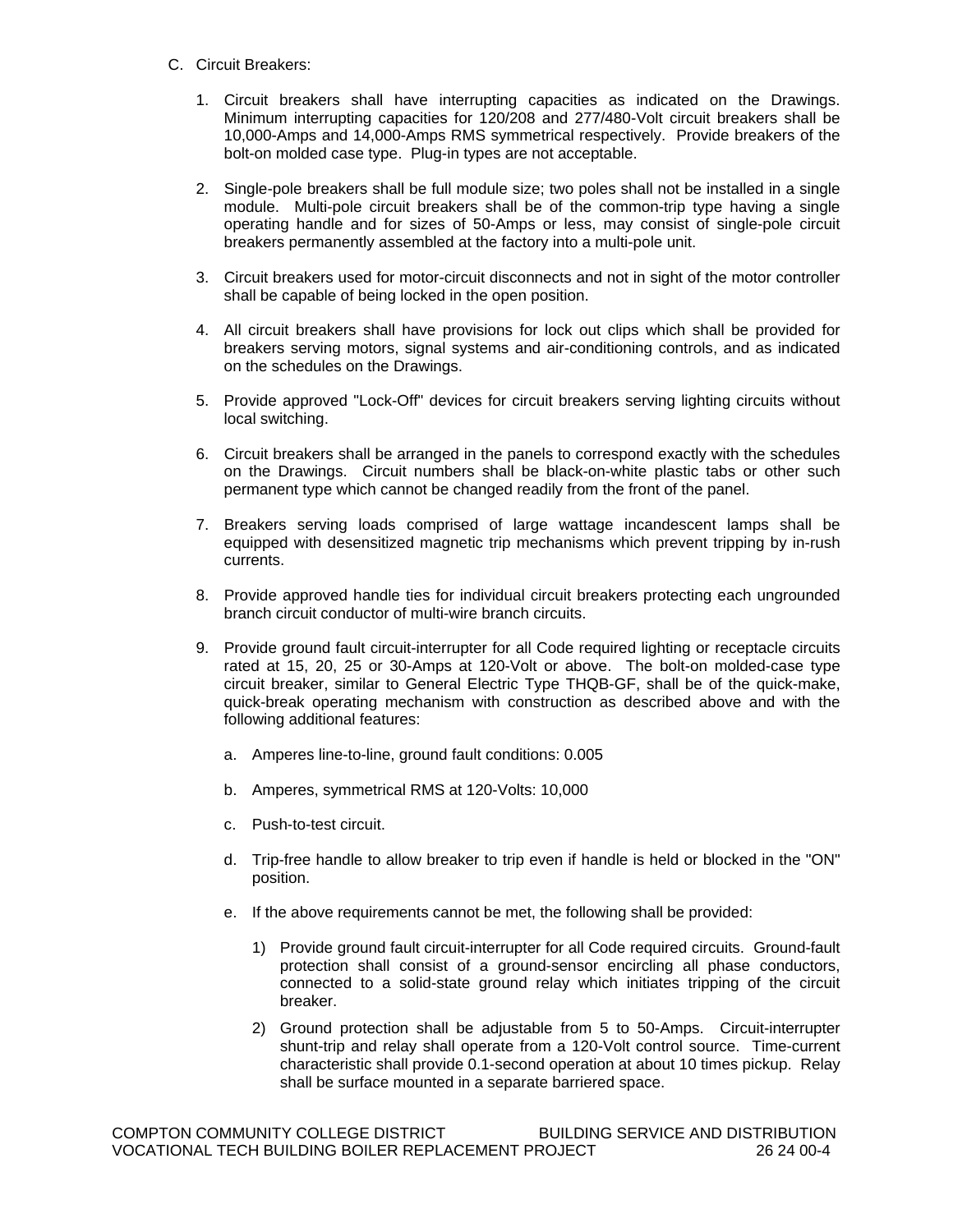- D. Control Devices: Contactors, relays, time switches and related equipment shall be as specified in Section 260500 and shall be mounted in a separate barriered space. Refer to the paragraph, "Cabinets", herein.
- E. Cabinets:
	- 1. Back boxes shall be flush or surface mounted as shown on the Drawings. Construction shall be of Code gauge zinc-coated sheet steel bearing the UL label where required. Back boxes shall be galvanized when recess mounted. Refer to "Painting" section for finish requirement of galvanized surfaces.
	- 2. Panelboards shall be minimum 20-inch wide and shall be of types as required by the schedules and these Specifications. Where specifically indicated on the Drawings, provide UL listed column-type panelboards. All other requirements of the column-type panelboard shall comply with those specified in this section.
	- 3. Panelboard doors shall be hinged and have pin tumbler cylinder locks operated by paracentric type keys. Panelboard locks shall be common keyed. Furnish two keys for each panelboard.
	- 4. Where more than one door is mounted on a panelboard, arrange the trim so that a minimum 2-inch solid metal trim space is maintained between doors. Doors and trims shall be minimum 12-gauge steel.
	- 5. Provide 12-inch high gutter where double lugs are required or where cable size exceeds bus size.
	- 6. Wiring gutters on panelboards having through feeders shall be 5-inch minimum. Gutters shall be an integral part of the panelboard.
	- 7. Provide barriered space for mounting contactors and control devices with a hinged door and lock, where shown or required.
- F. Finish: Doors, trims and surface mounted back boxes located in areas exposed to public view shall be painted with one coat zinc chromate and one coat of primer sealer. Finish painting shall be in accordance with section, "Painting". Provide doors, trims and surface mounted back boxes located in custodian's rooms, mechanical rooms, electrical rooms and other areas not exposed to public view with one coat zinc chromate and a hammertone or light gray baked enamel finish.
- G. Identification:
	- 1. Provide neatly typed circuit index cards, clearly and correctly identifying all circuits, mounted in card holders, behind glass or heavy plastic on the inside of the panelboard doors. Indexes shall accurately record all room numbers.
	- 2. Provide nameplates as specified under paragraph, "Nameplates", in Section 260500. Designate the identifying nomenclature, voltage and phase of the panel as shown on the Drawings; for example, "PANEL T3LA, 208/120 VOLT, 3 PHASE, 225 AMPERE BUS".
- H. Acceptable Manufacturers: Panelboard assembly, devices and major components shall be of the same manufacturer. Acceptable manufacturers are Square D; General Electric; or Cutler Hammer.

## 2.5 DISTRIBUTION SWITCHBOARDS

- A. General:
	- 1. Provide distribution switchboards with ratings, components and features as indicated on the Drawings.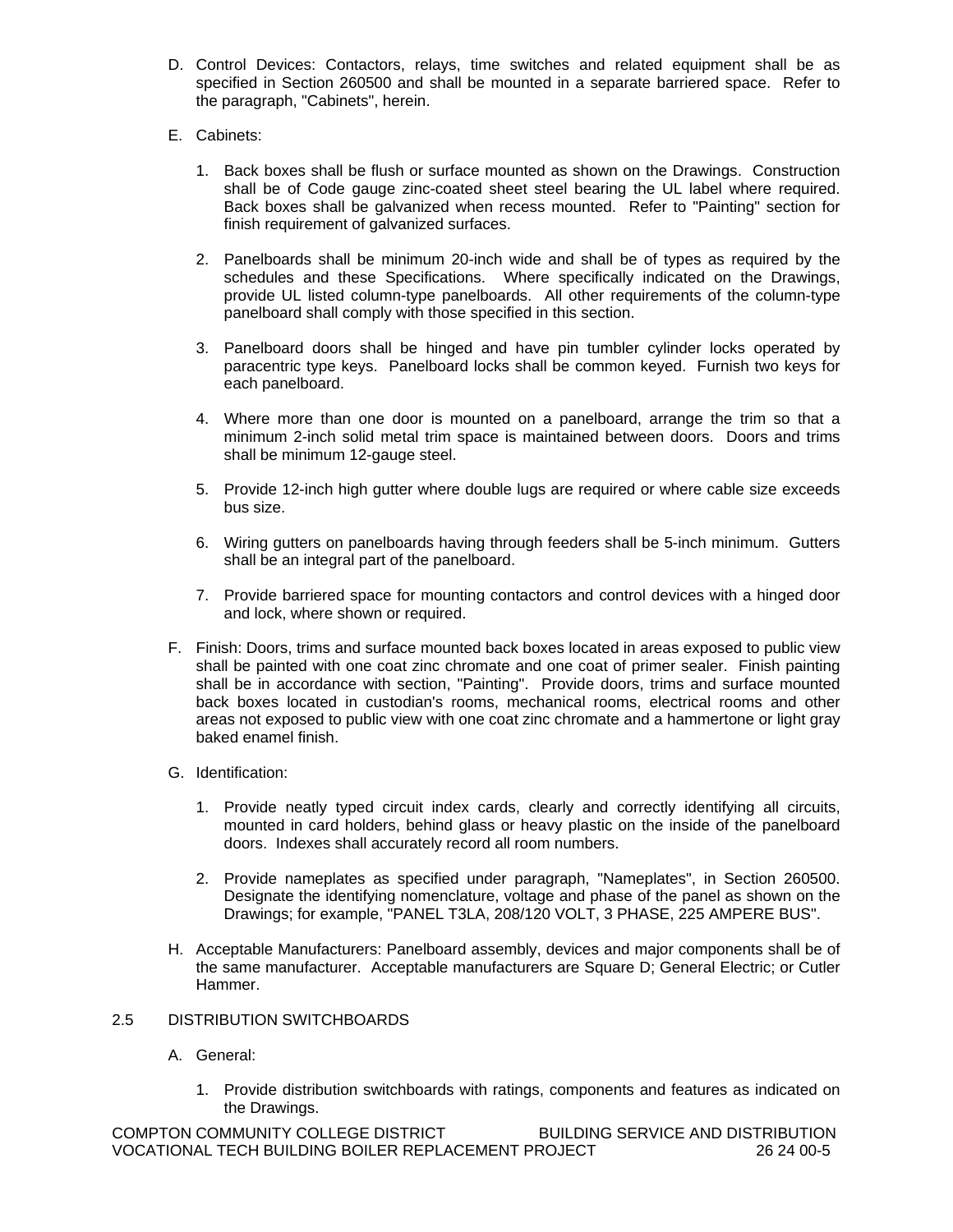- 2. Switchboards shall consist of molded case thermal magnetic circuit breakers or externally operable quick-make, quick-break fused switch as indicated on the Drawings, in floorstanding, dead front, totally metal enclosed sections requiring front access only.
- 3. Sections shall be nominal 90-inch high, 15-inch deep and 38 or 42-inch wide and shall not exceed the physical spaces allowed for on the Drawings. Switchboards shall be constructed of Code gauge sheet steel.
- 4. In outdoor locations or where indicated, provide weatherproof enclosure having doors with padlocking facilities.
- B. Bus bars:
	- 1. Bus bars shall be rectangular in cross-section, constructed of copper with silver-plated joints and full-height in each vertical section with horizontal cross bus bars between sections. Short circuit bracing capabilities shall be in accordance with the minimum requirement as indicated for the circuit breakers.
	- 2. Provide all lugs for sizes No. 6 AWG or larger suitable for copper conductors. Shop drawings must show lug sizes based on the actual conductors to be provided.
	- 3. Neutral bar shall have terminals for all active, spare or inactive circuits.
- C. Disconnect Devices:
	- 1. Circuit breakers shall be of the bolted-on molded case type, with thermal magnetic trips and shall be rated at the voltage with frame sizes, number of poles, and trip settings as shown on the Drawings. Multi-pole circuit breakers shall have a common operating handle.
	- 2. Provide circuit breakers with interrupting capacity as indicated on plans, minimum interrupting capacity shall be 14,000 symmetrical RMS amperes at 480/277 volts and 10,000-Amps at 208/120 volts.
	- 3. Fusible switches shall be of the quick-made, quick-break, visible blade type and shall be UL listed and horsepower rated. Phase sequence and circuit numbering shall be uniform. Temperature rise and current carrying capacity of busses and parts shall be in accordance with NEMA Standards and NEC requirements. Provide fuses as specified under paragraph, "Fuses", in Section 260500.
	- 4. When indicated, provide circuit breakers and switches with shunt-trips, motor operators or other features as required for the application.
	- 5. Circuit breakers shall be pad-lockable in the "OFF" position. Switches shall be padlockable in either the "OPEN" or "CLOSE" position.
- D. Identification:
	- 1. Nameplates: Provide nameplates and warning signs as specified, in Section 260553.
	- 2. Provide a nameplate for each circuit breaker or fusible switch with wording to indicate load served.
	- 3. The main nameplate shall give the switchboard designation in 1/2-inch high letters. A second line in 1/4-inch high letters shall indicate the Ampere, Voltage –Phase and Wire. The third line of same dimensions as the second line shall indicate where the equipment fed from.
- E. Finish: Supporting framework, cover plates and other metal surface shall first be given a phosphate coating for superior paint adhesion and corrosion resistance. Alkyd amine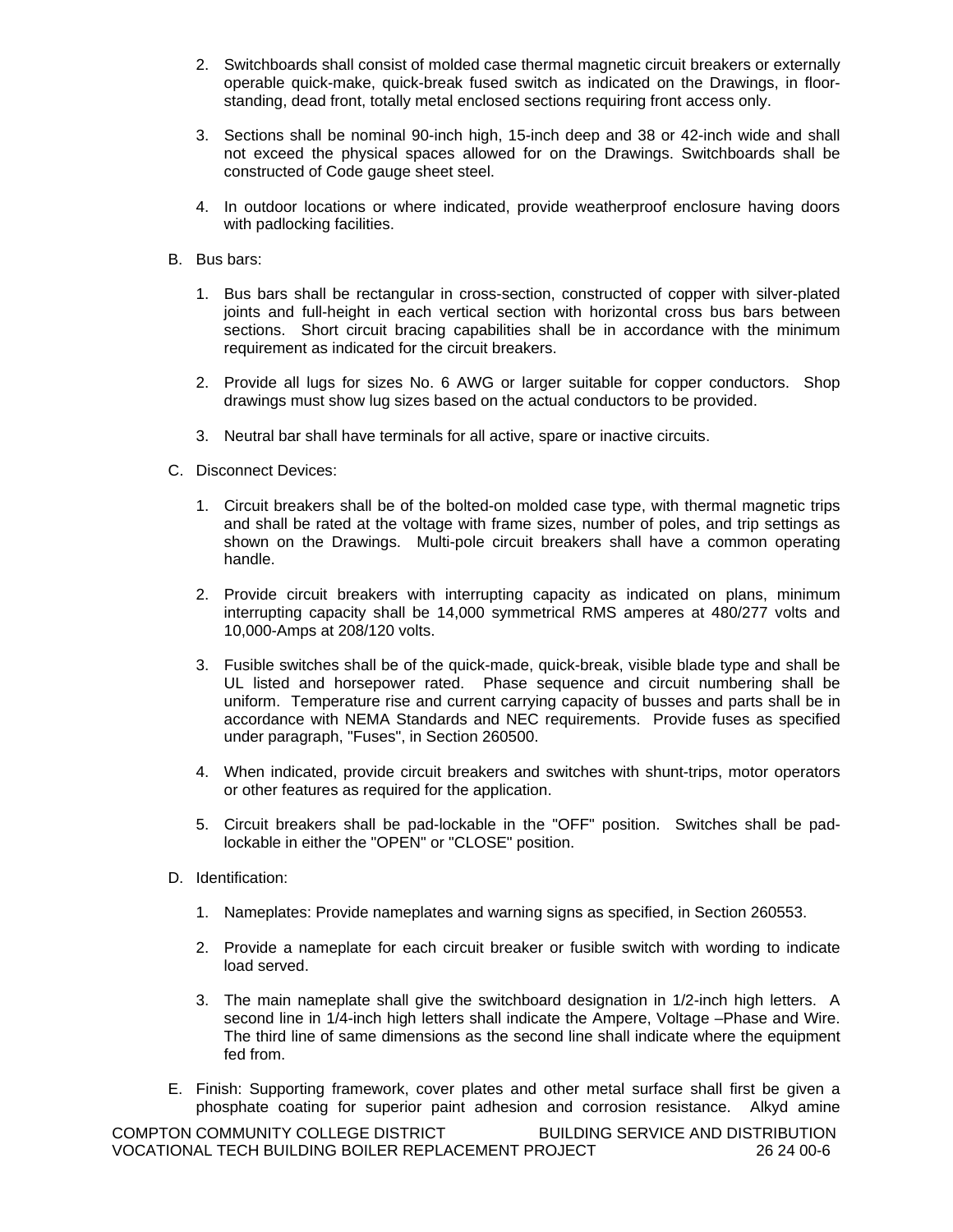standard gray enamel shall be electrostatically applied and baked thoroughly in a convectiontype oven to ensure a long lasting, mark resistant finish.

F. Acceptable Manufacturers: Switchboard assembly, switches, circuit breakers, devices and major components shall be of the same manufacturer. Acceptable manufacturers are Square D, General Electric, or Cutler Hammer.

## 2.6 DISTRIBUTION PANELBOARDS

A. General: Distribution panelboards in general shall comply with the requirements of the distribution switchboards except that distribution panelboards shall be suitable for wall mounting instead of free floor standing.

## PART 3 - EXECUTION

## 3.1 MATERIALS AND WORKMANSHIP

- A. General: Material and workmanship shall be as specified in Section 260500.
- B. Verify equipment dimensions prior to the installation of the equipment.

## 3.2 TRENCHING AND BACK FILLING

- A. Perform excavation and back fill required for electrical work in accordance with the requirements of Division 2 and the following:
	- 1. Pits and trenches shall be of the minimum size required. Shoring and bracing shall be provided as required to prevent caving of banks.
	- 2. Provide necessary guard rails, barriers, and warning lights. Work shall be scheduled in a manner that excavations shall be open for a minimum period. Back fill shall be in accordance with Division 2.
	- 3. Verify and provide trench back fill per utility companies' requirement where utility runs indicated on Drawings are intended for local utility companies' usage.
	- 4. Where trenches occur in existing areas, restore backfill to match existing conditions.

### 3.3 INSTALLATION

- A. General: The installation of the equipment in this section shall comply with all applicable requirements.
- B. Install the equipment in conformance with the manufacturer's installation instructions.
- C. Concrete Pull boxes:
	- 1. Install pull boxes in paved areas wherever possible but keep each box a minimum of 1 foot clear of edge of paving. Tops of boxes shall align exactly with top surfaces of paving. In other locations, install boxes where runoff water will not drain to the box and set top of box 2-inch above finished grade of surrounding earth.
	- 2. Except where indicated or where absolutely necessary, make no splices in concrete pull boxes. Where conductors of 600-Volt rating or below must be spliced, use in-line or straight-through type with a heat shrinkable plastic sleeve placed over the splice. Coat the splice thoroughly with Skotchkote Electric Coating.
	- 3. Where different systems share the same pull box, provide transite barriers or other means to provide legal separations. Junction boxes inside concrete pull boxes shall be cast type with threaded hubs and gasketed covers.

COMPTON COMMUNITY COLLEGE DISTRICT BUILDING SERVICE AND DISTRIBUTION VOCATIONAL TECH BUILDING BOILER REPLACEMENT PROJECT 26 24 00-7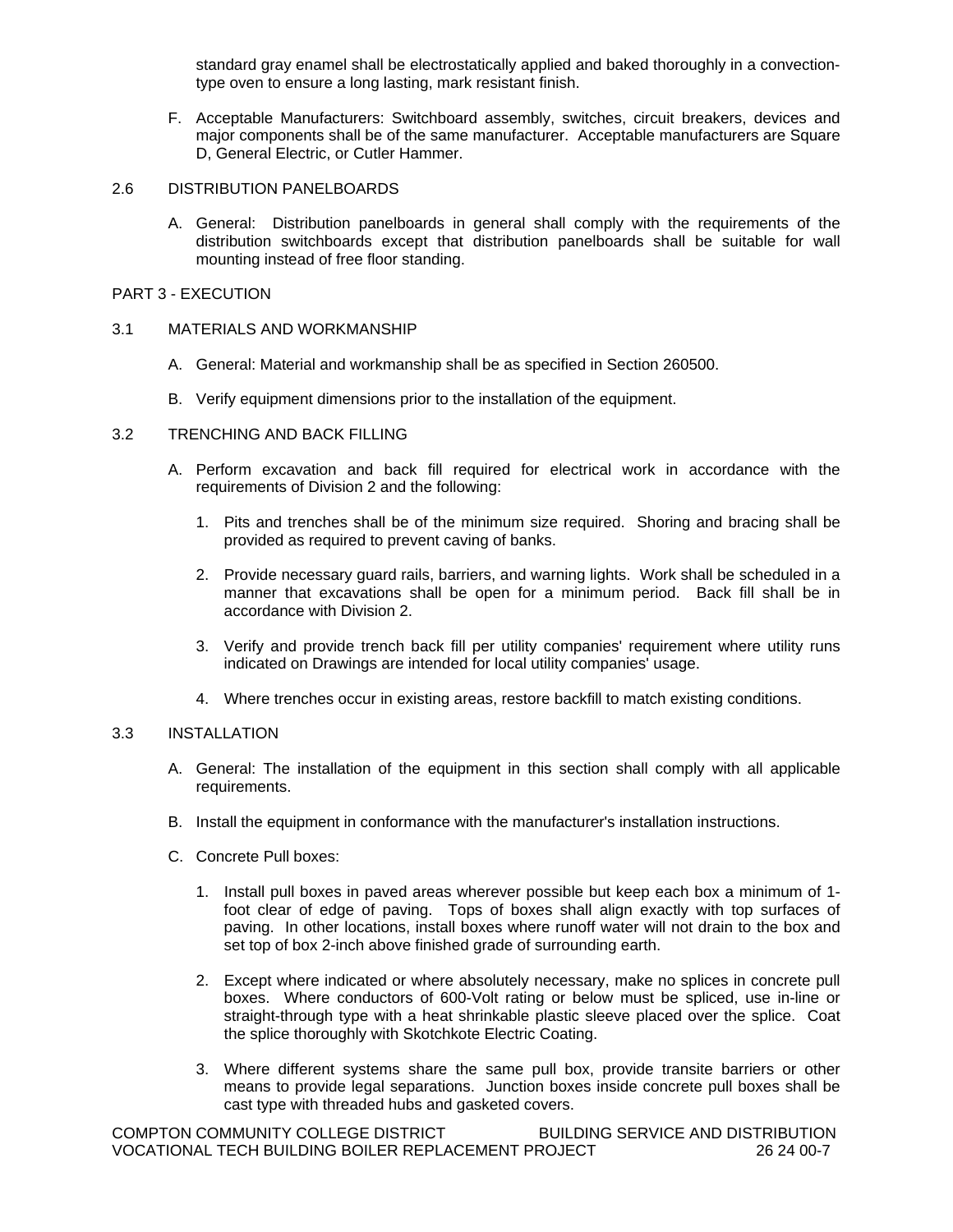- 4. Immediately below the drain hole in the pull box, install a 12-inch diameter by 4-foot long clay pipe, or concrete pipe, and fill with 1/2-inch size crushed rock.
- 5. Coat entire below-grade exterior surfaces with an approved waterproofing compound.
- 6. At end of job, seal the (traffic) cover to the pull box to prevent water entry.
- 7. Verify and provide per local utility companies' requirements, where pull boxes, manholes and transformer pads indicated on Drawings are intended for local utility companies' usage.
- D. Cables: Install cables as indicated and as specified in other sections of these Specifications.
- E. Transformers and Voltage Regulators:
	- 1. Transformers shall be floor, wall, or ceiling mounted as indicated.
	- 2. Install all transformers, except small control transformers, on Korfund Series "F" or "H" double-deflection mounts selected for the weight of the transformer to produce the maximum isolation. Provide seismic restraints as indicated and/or required.
	- 3. Install transformers in such a manner that no metal-to-metal, concrete, plaster, or wood contact exists between the transformer and structural members.
	- 4. Mounting bolts in floor-mounted transformers shall extend into pads only and shall not be in direct contact with building structural members.
	- 5. Make conduit connections to transformers with liquid-tight flexible conduit utilizing neoprene gaskets and isolated grounding bushings at the transformer enclosures to achieve complete metal-to-metal sound and vibration isolation.
	- 6. Flexible jumpers shall be installed for grounding continuity from enclosure to conduits or bus ducts.
- F. Switchboards (Floor Standing): Foundation channels shall be placed on top of slab, fastened in place, and then filled with grout. Provide additional channel or substantial metal trim to completely enclose the bases across the ends. Channels shall be level to achieve a plumb and true installation. Channels may be poured in the slab. Provide shims as required.
- G. Panelboards: Where panel is indicated as recess mounted, provide one 3/4-inch conduit for every three spare breakers (or spaces) stubbed into accessible ceiling space and capped for future use.
- H. Motor Controls:
	- 1. Connect "Hand-Off-Auto" selector switches so that automatic control only bypassed in "manual" position and any safety controls are not bypassed.
	- 2. Where indicated and approved by code, motor controllers may be omitted when horsepower-rated thermostat, float or pressure switches, and similar devices are provided which can control the motor directly. Omit motor controls only where motor starting and running protection is established by other means satisfactory to conform with Code requirements.
	- 3. Install motor switches in flush enclosures in finished areas.
	- 4. Examine control diagrams indicated and manufacturer's shop drawings before ordering motor controllers. Controllers shall be ordered to satisfy diagram and Drawing requirements. Should conflicting data exist in Specifications, and diagrams, request corrected data prior to placing orders.

COMPTON COMMUNITY COLLEGE DISTRICT BUILDING SERVICE AND DISTRIBUTION VOCATIONAL TECH BUILDING BOILER REPLACEMENT PROJECT 26 24 00-8